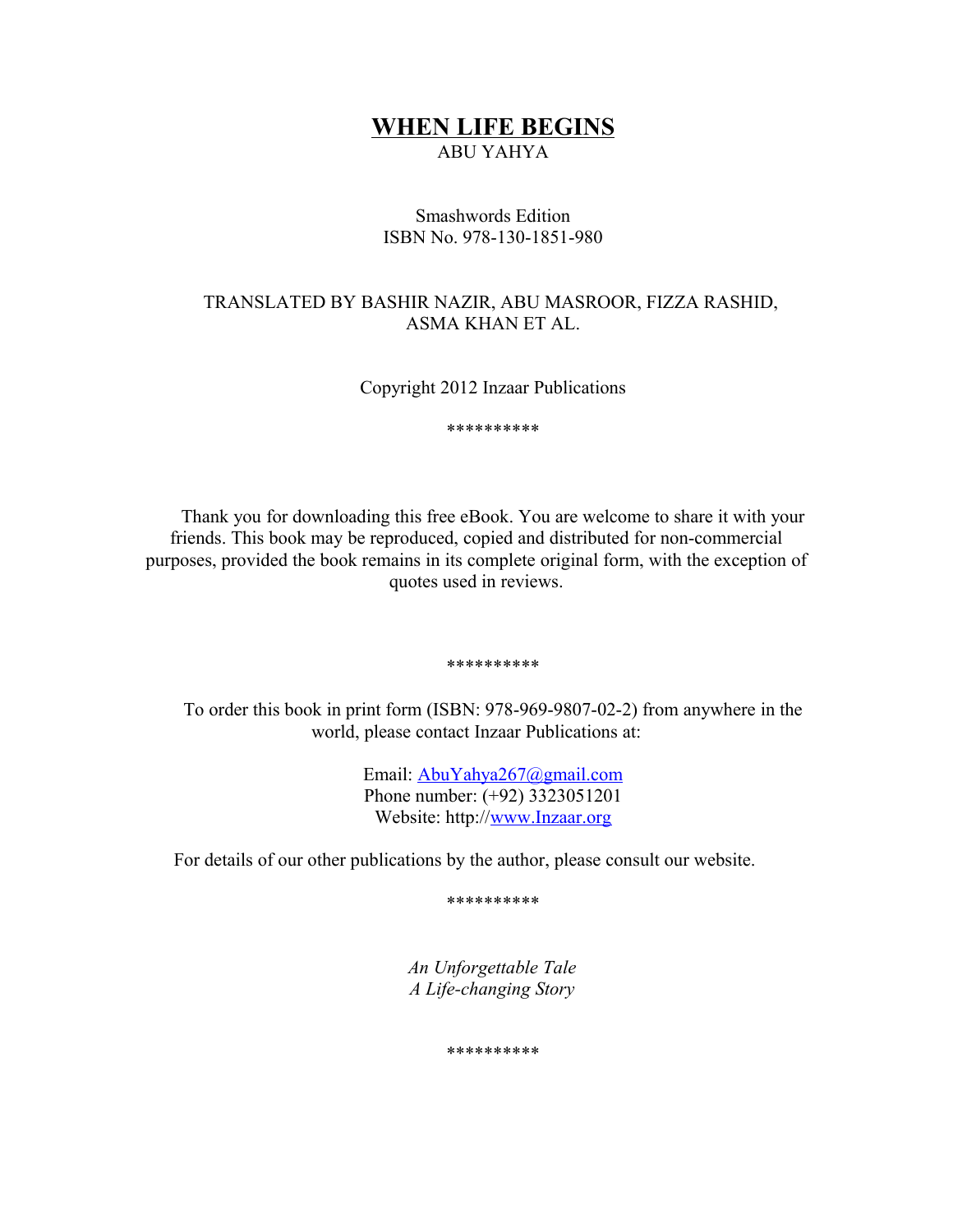Dedicated to the Grace and Mercy of The Lord of the Day of Judgement

\*\*\*\*\*\*\*\*\*\*

# <span id="page-1-1"></span>**Table of Contents**

[.Translators' Preface](#page-1-0) [.Preface to the Revised Edition](#page-4-0) [.Preface](#page-6-0) [.Chapter 1: Judgement Day](#page-8-0) [.Chapter 2: In the Shadow of the Throne](#page-18-0) [.Chapter 3: The Plane of Judgement](#page-24-0) [.Chapter 4: Naimah](#page-36-0) [.Chapter 5: Two Friends](#page-45-0) [.Chapter 6: Whose Kingdom is it Today?](#page-54-0) [.Chapter 7: Testimony of Prophet Jesus PBUH](#page-60-0) [.Chapter 8: At the Kauthar](#page-70-0) 12. Chapter 9: The Nation of Noah PBUH and Those who altered their Faith [.Chapter 10: Accountability and Inmates of Hell](#page-84-0) [.Chapter 11: At Last](#page-95-0) [.Chapter 12: Muslims and the Israelites](#page-103-0) [.Chapter 13: Journey towards the Eternal Destination](#page-112-0) 17. Chapter 14: Entry in the Realm of Paradise [.Chapter 15: When Life Begins](#page-130-0) [.In the End, a few Words](#page-143-0) [.Some Important Points: An Explanation](#page-144-0) [.Other Books by Abu Yahya](#page-148-0) [.Glossary](#page-149-0)

\*\*\*\*\*\*\*\*\*\*

# <span id="page-1-0"></span>**Translators' Preface**

In the name of God, the Most Beneficent, the Most Merciful.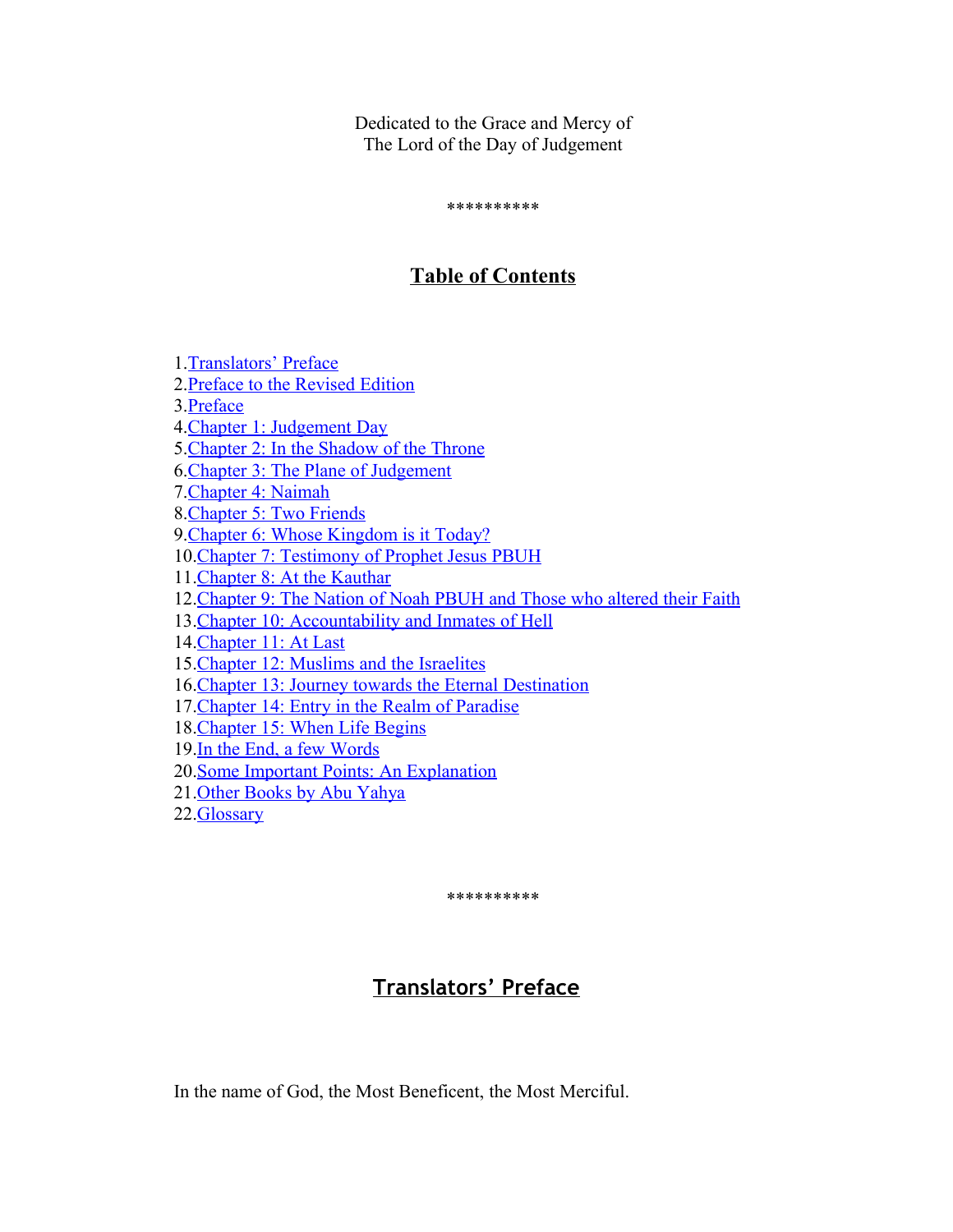All praise belongs to God, Lord of all the Worlds. It is definitely a manifestation of his infinite mercy and beneficence that he bestowed upon his weak and humble servants the honour of working on this project to spread his message.

"When Life Begins", an English Translation of the revised edition of the original text in Urdu, is the fruit of efforts of a number of people who devoted their time, talent and efforts voluntarily. I have, therefore, appropriately titled this introduction as the "Translators' Preface" rather than "Translator's Preface". This subtle placement of an apostrophe makes it the result of teamwork rather than an individual effort. It also goes to highlight that sometimes even small, mundane and seemingly insignificant deviations lead to significant changes in the text and context. Hence, the translators have to be highly conscious and dedicated to the spirit of the original Text if they have to convey the spirit of the original text to the readers.

While regular translation demands such stringent discipline, the need for exactness becomes all the more important when translation involves statements and references from the Qur'an and sayings ascribed to the last Prophet, peace be upon him. It is for this reason that we have opted to keep the spirit of the original text alive, sometimes at the expense of diction and fluency. The reader may find some sentences as stilted and unidiomatic. To alleviate that to some extent, brackets have been used to clarify the meaning of a particular term or to insert the Arabic term for the English equivalent. In addition, a Glossary has been appended at the end of the booklet to define major Islamic and Qur'anic terms and concepts for the benefit of those who are not familiar with them.

The Urdu Novel titled 'Jub Zindagi Shuroo Ho Gee' was published with the sole purpose of introducing the Islamic concept of Hereafter to Muslims and to invite them to live their worldly lives in accordance with the tenets of Islam so as to benefit from the rewards promised by God in the Hereafter. Little did anyone know that it would become a movement of such gigantic magnitude. The Urdu version soon achieved the coveted status of the most sold book in Urdu in recent times selling in excess of 80,000 copies in the first year of its publication. Concurrent with its popularity, demand for translation in English became stronger. As the initial chapters were translated and posted on the internet, the flood of emails requesting early completion provided impetus to the team of translators to work as fast as they could. Sacrificing other commitments, the translation team toiled for innumerable hours to make the target release date of the book in the Holy Month of Ramadan, 2012 a reality.

I must also admit that the translation project was a personally enriching, yet emotional journey for all of us. As we worked through various chapters, the powerful Urdu text evoked mountains of emotions such as guilt, regret, remorse for a life wasted, and shame on being presented to the All Mighty one day with the realisation that one would have nothing to offer but tears of regret and guilt for a life not spent as it should have been. One had to constantly, and with some effort, detach himself/herself, from that emotional state back to a rational frame of mind to concentrate on the task at hand.

The composition of the translating team is a testament to the huge inspiration and influence the original Text has had on its readers. I started the project on my own but as the translation was uploaded, offers of help started pouring in. About seven people actively helped to varying degrees in the translation work over the last year. These men and women came from diverse backgrounds with abodes over four continents and ages ranging from 14 years old to above 60. The fact that some of them have used pen names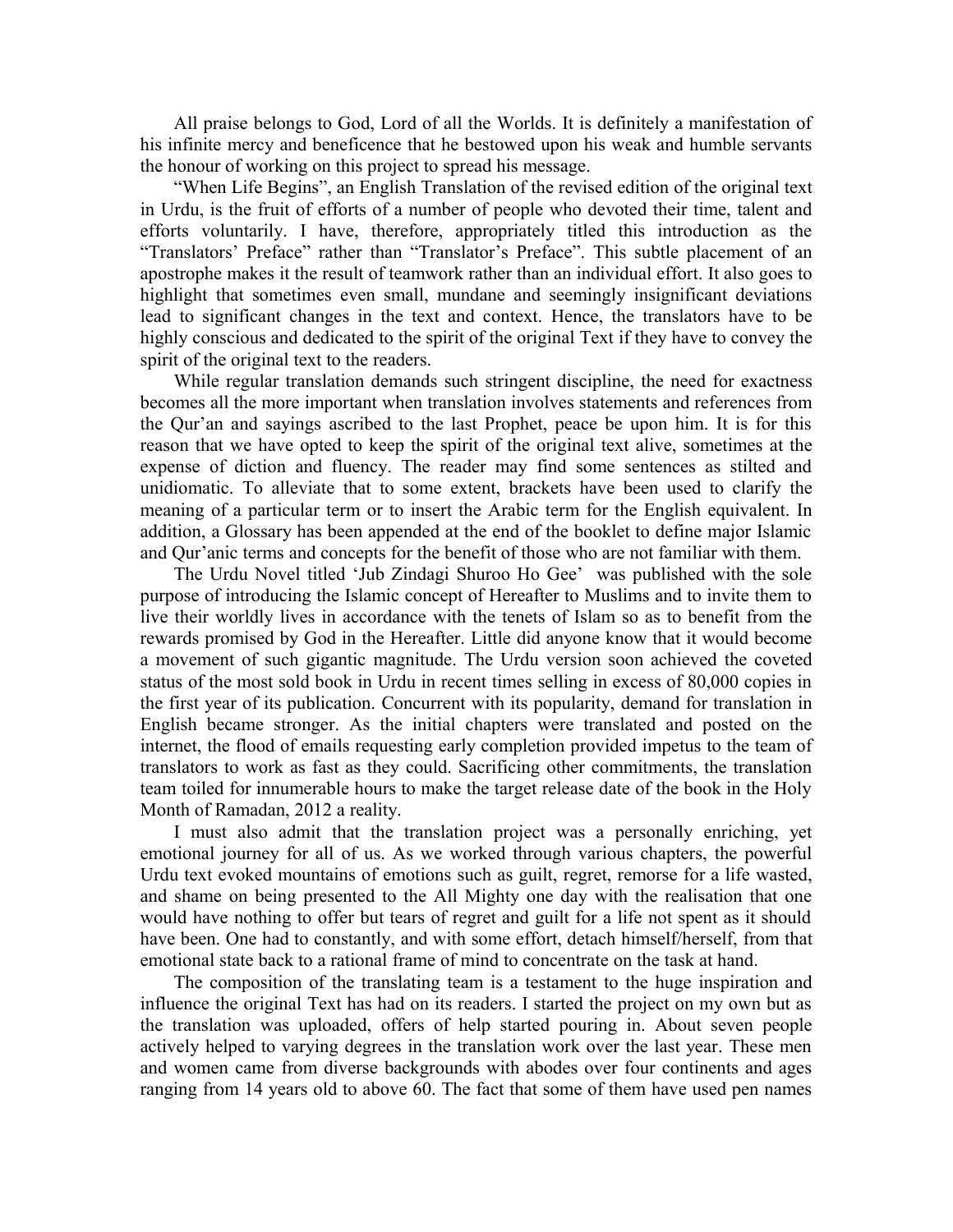while others chose to remain completely anonymous is an indication of the altruistic motives of all the team members. I am humbly proud of leading a team of such dedicated, hardworking and willing volunteer translators, without whose untiring efforts, this translation project would not have been possible. May God All Mighty reward them for their efforts.

On behalf of the team, I would like to especially thank our families for their support, which was pivotal in the successful completion of this project. I am also thankful to those who proposed suggestions for improvement that were incorporated to enhance the quality of this work. Every effort has been made to be as precise and accurate as possible. As for any inadvertent errors in the translation that may have slipped by, I am solely responsible.

I am deeply grateful to Abu Yahya, the author of the original account in Urdu, for the enormous help and guidance extended to all of us in patiently explaining the concepts, statements, and moot points of his original text. In closing, I find nothing more appropriate to say other than what he had written in closing the preface to the Urdu version, that is:

*Even if one person is saved from becoming the fuel for Hell, even if one person is added to the dwellers of Paradise, the efforts of our team will have borne fruit*.

Bashir Nazir [Bashir\\_Nazir@Rocketmail.com](mailto:Bashir_Nazir@Rocketmail.com)

Completed on the night of 25th of Ramadan, 1432 Anno Hegirae corresponding to 13th of August 2012.

\*\*\*\*\*\*\*\*\*\*

[back to top](#page-1-1)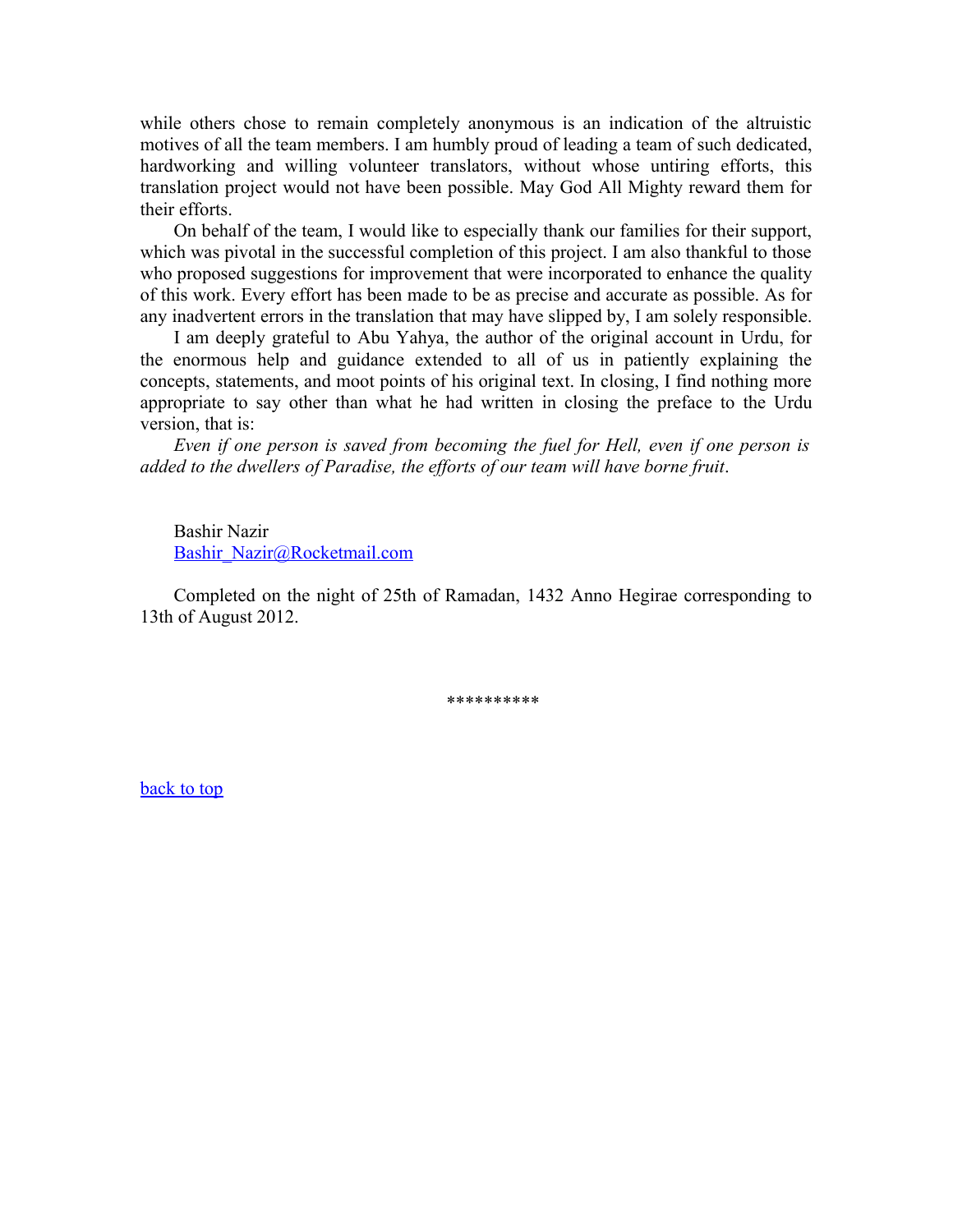# <span id="page-4-0"></span>**Preface to the Revised Edition:**

# **A Book that became a Movement**

By Abu Yahya

All praise, commendation and gratitude is only worthy of the One and only God, who bestowed upon us the ability to express due to his benevolence and compassion. May the Almighty shower eternal blessings on the personage who was given the gift of Qur'an and who then dedicated his life to show the people the way to Paradise, and to save them from Hell.

I can start the preface of my book, "When Life Begins" in two possible ways. The first is for me to praise the record-breaking popularity of my book. The alternative is, rather than singing my own praise, I should tell the readers about the favours and kindness of the Almighty God. The latter is the only befitting course for a humble servant of the Lord. I intend to follow this course.

When I wrote the book, I was quite scared. The reason was that in many places this humble servant had dared to write dialogues articulating the will of his Lord. I took some comfort from the fact that the Qur'an and sayings ascribed to the last Holy Prophet, peace be upon him, had guided me in my writing. However, there was one point in the book where I had transgressed my limits and made a certain claim, relying on my faith in the unlimited generosity of my Lord. It was the point where I had attributed a statement to the Lord that he would ensure that the book reached all the people who loved him and that he would convey its message to their hearts.

The least punishment for saying something beyond my standing would have been to prove me wrong in this very world. In that case, the book would have reached a few after its first publication and would have ended up in a pile somewhere, ready to serve as a meal for bookworms. However, my most compassionate Lord honoured the words of this humble servant in the most generous manner. The book was first published on the Internet and I can say without any exaggeration that it reached hundreds of thousands through that medium. As far as the printed book is concerned, more than 12 editions have already been published within a few months.

This incident is a living testimony to the fact that the creator and Lord of this Universe is a living and dynamic deity. He is aware of the minutest happening in the Universe. He is well aware of the sins that the criminals continue to commit blatantly and is also conscious of the hopes that his weak and feeble servants hold from him. Therefore, the most knowledgeable and kind Lord made humble writing of this servant a source of guidance for countless people. He is the one who put the thought of reading this book in the hearts of his servants as well as their subsequent mission to get others to read it too. Its effect is not confined to influencing people to motivate others to read the book, in fact; it is now a movement that has affected countless lives. It has ignited the love of God in innumerable hearts as well as a longing to meet him. Consequently, the faith of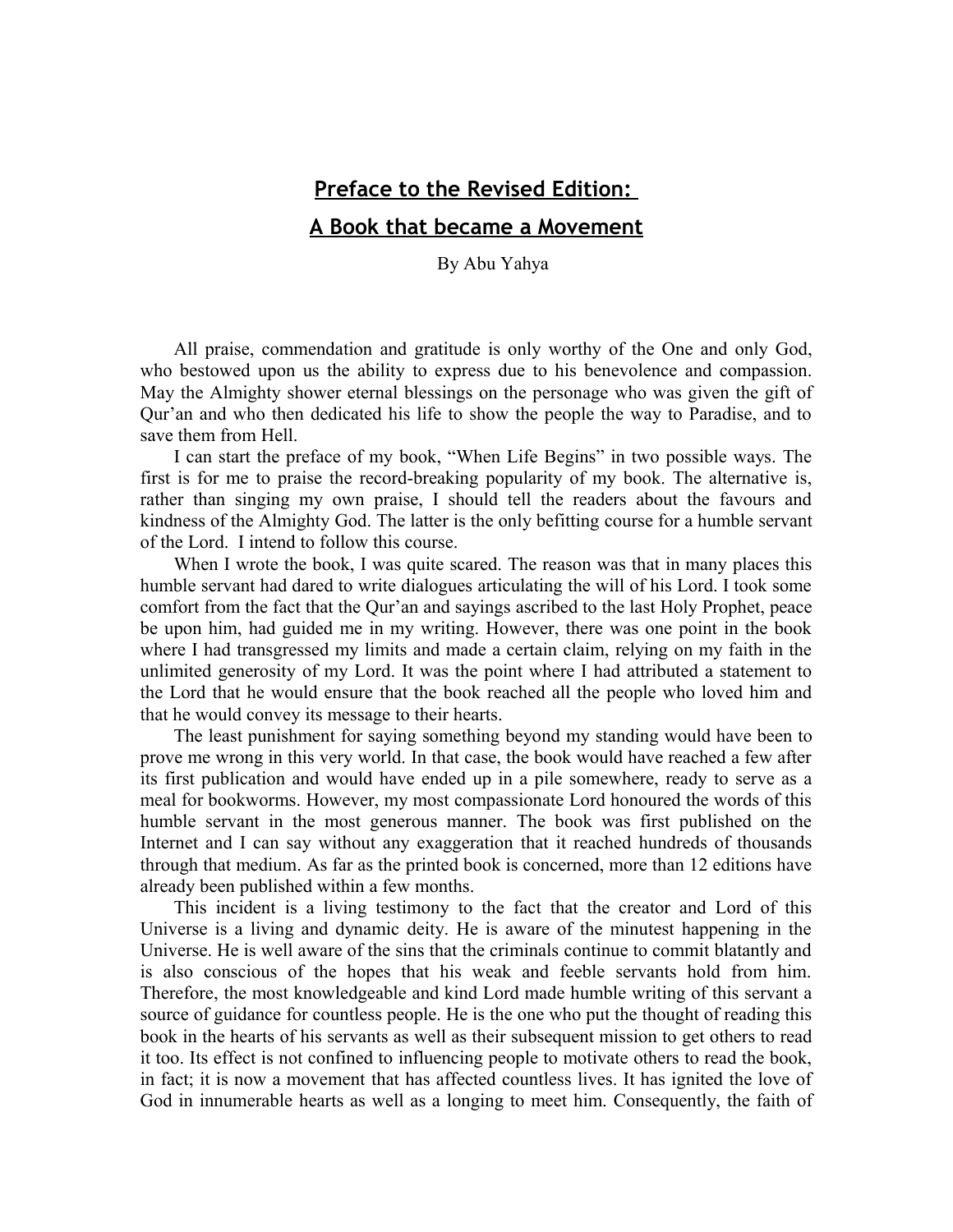countless people has grown stronger and so many who were lacking in righteous deeds have mended their ways.

I received regular feedback from the readers after formal publication of the book. I had realised quite early that I would have to review some of its parts. Some friends had provided useful advice and suggestions. However, my other engagements and recurring printing of editions of the novel did not allow me the opportunity to work on the revision. I, therefore, decided to set aside some time specifically to make a few important changes and additions for the revised edition.

The changes and additions to the book are of two types. Firstly, I have made some amendments to the text and secondly, I have added an explanatory article at the end that answers some important questions raised by the readers. There were plenty of questions to which I had routinely responded to via email. However, I have included some of the more important questions requiring further elaboration in this article. Thus new readers will now comprehend the book easily while the earlier readers will still enjoy a second reading of the book. Some of the readers may now also find answers to their questions in the article added to the book.

An important point to note regarding the changes is that conclusion of the book has been altered slightly. One reason for the change is that many readers felt that the intensity of belief that they experienced while reading the book decreased after reading the ending. For me, it was of paramount importance that the feeling of strong belief in the reality of this meeting with God should persist till the end. Second reason for the change is that I have decided to write a sequel at the insistence of various readers. In the context of the current ending of the novel, it would be a sequel but when both the parts are viewed together, it would in fact be its prequel. With the grace of God, the plot of the second part of the novel became obvious to me during the current month of Ramadan. Changes to the previous ending were also necessary to allow me to write second part of the book. However, I am unable to say at this point, as to when the second part would be completed. I request you to pray to the Almighty to make this task easy for me.

In the end, I would like to add a few words regarding the publication and availability of the book. The book is now being published on three types of paper including the deluxe edition printed on art paper for readers with a penchant for finer quality. The availability of the book was also an issue until recently. Now it would be possible for the readers to easily order it from all over the world. In addition, we have also arranged a discounted rate for readers wishing to distribute the book to friends and relatives. You may contact us on the telephone number (+92) 332 305 1201 to order.

I pray to the Almighty to forgive our mistakes and accept this humble effort, Amen!

Abu Yahya

AbuYahya267@gmail.com On the Day of Arafa, 1432 Anno Hegirae, corresponding to 6th of November, 2011

\*\*\*\*\*\*\*\*\*\*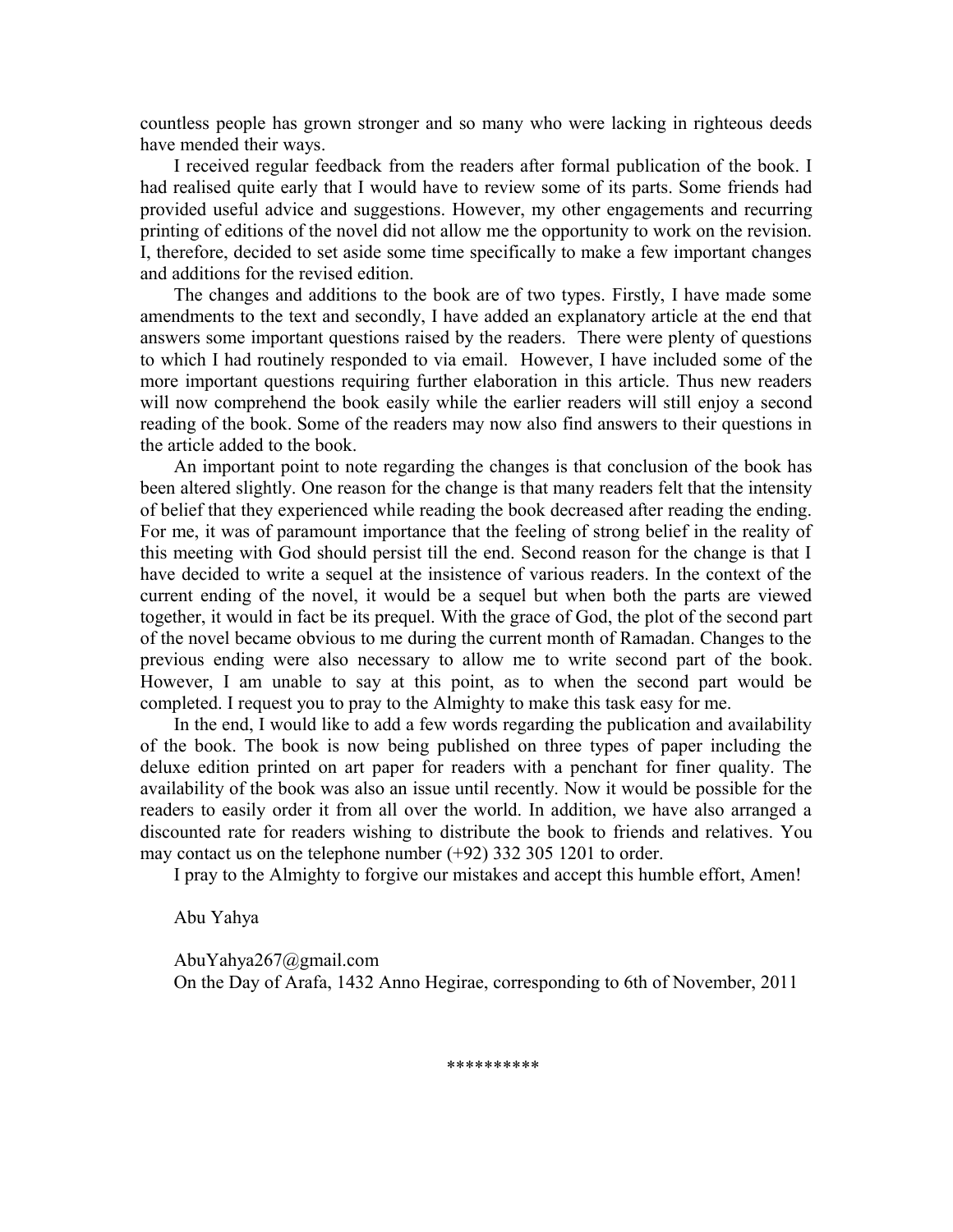# **Preface Some Clarifications, A Few Apologies**

#### <span id="page-6-0"></span>By Abu Yahya

Voltaire (1694-1778) was amongst the most important personalities of the "Age of Enlightenment" that started in Europe. His writings and ideas laid the foundations of modern western thinking on Church & State. During his time, an earthquake struck the Portuguese city of Lisbon. A Tsunami and fire that raged through the city afterwards devastated it. A city where once millions lived was ruined. This tragedy sent shock waves throughout Europe. It had far reaching effects not only at political, economic, and social levels but it also affected the philosophy and prevalent ideas of the time. As was customary then, traditional religious leadership declared it a punishment from God. However, times were changing fast. Hence, there was a profound reaction. In the background of these events, Voltaire first wrote a poem titled, 'Poem on the Lisbon Disaster' and later, a novel, 'Candide'. The basic message he conveyed was that in the new world, there was no room for a perception of God as portrayed by Christianity, a God who punished the guilty and the innocent indiscriminately.

Initially, Voltaire's work faced criticism & restrictions but soon the ideas presented therein started to gain acceptance and he eventually became the predominant voice of his time. Slowly, the consequences of attributing incorrect ideas to the concept of God almost led people to denial of God's very existence. Thereafter, an era ushered in western societies during which, taking God's name was deemed idiotic. Akbar Allahabadi, an Indian poet of the British-occupied India, portrayed this scenario in the following verse:

#### *The foes have reported me to the State*

#### *For taking God's name in this day and age*

In the decades that followed, the concept of God regained acceptance in some shape and form; however, a concept of Hereafter that would evidence perfect justice of God and provide true explanation for the inequalities of this world never received general acceptance. Voltaire had a Christian background. The concepts about Hereafter in Christianity were vague and did not answer many sound questions that came to his logical mind. Hence, he became the founder of a movement for rejection of God and Hereafter that has dominated the world ever since.

Fortunately, Muslims possess a book like the Qur'an that unfolds the second and the last chapter of the story of human life, i.e. the Hereafter, without which it is not possible to understand the realities of this life and Universe correctly. In the Muslim societies of today, there is a conflict between religious extremism and unbridled open mindedness similar to the forward thinking era of Europe. The immense benevolence of God has given me this opportunity to present to the readers, through of the medium of this novel, details of the second and the last chapter of the story of mankind before another Voltaire emerges from this conflict.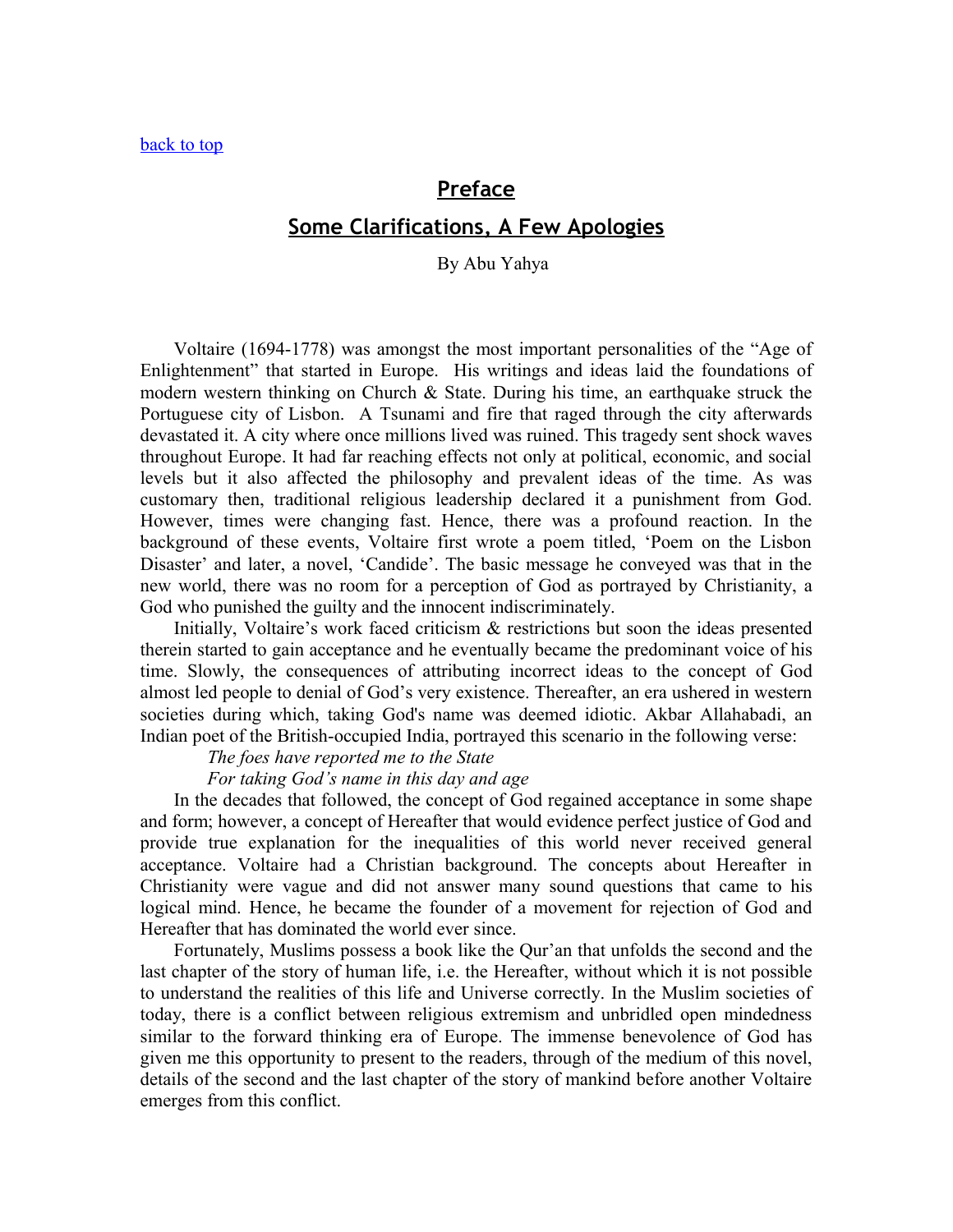The reason for going into this detail is that the readers of Urdu literature are familiar with novels based on detective stories, romance, and historical or social aspects of the society. Traditionally, only novels in these genres are written and read. In reality, the scope of novel writing is much wider. Various components of a novel like its plot, development, characters, events, dialogues etc., rely on the particular genre of novel writing on which the novel is based. 'When Life Begins', is an unconventional novel as it does not fall under the genres mentioned above. However, despite being unconventional, it remains a work of fiction. Every novel is a work of fiction as it builds castles of imagination in an illusionary world. These castles may touch many heights of imagination, yet their foundations are firmly rooted in reality. My novel is a piece of fiction as far as the central character and the events surrounding it are concerned, however, the world of possibilities that this fiction introduces you to is the ultimate reality of the Universe. Unfortunately, this reality is currently concealed from the human mind and vision but the time is not far when this world will reveal itself to everyone as the ultimate truth.

For the readers, this novel would have been quite interesting even if the context were only confined to the aforementioned; however, the irony is that eventually, every reader of this novel as well as every inhabitant of the world is going to be a part of this work of fiction, destined to play the role of one of its characters. This irony has forced me to pick up the pen and venture into this field.

I aim to present to the reader a world of unseen and concealed possibilities, as a living reality in the form of fiction. It is a difficult and sensitive task as there is no physical depiction of this future world in front of us, nor can we allow our imaginations to run rampant. Fortunately, there is enough information in the teachings of our Holy Prophet Muhammad, peace be upon him, for us to form a mental picture of that world, and I have tried to portray it on the same basis. In such a work, due to the requirements of novel writing, it is necessary to write dialogues and construct imaginary scenes. Nevertheless, I have kept in mind the attributes of God mentioned in the Qur'an and the sayings ascribed to Prophet Muhammad, peace be upon him, at every step of this sensitive work. In spite of the care I have exercised, it remains a sensitive matter with possibilities for errors. I hope and pray for forgiveness of the Almighty for any such mistakes, seeking his mercy and beneficence.

At this point, I would like to share with the readers the fact that initially I did not intend to make this work public. I sat down to put some of my thoughts about the Day of Judgement on paper. However, within days it took the shape of the first eight chapters. After going through them, I decided that it was not appropriate for publication. However, I asked some friends for their opinion. Their feedback, in contrast, was to the contrary. Furthermore, the writing had an extraordinary impact on them. For most, it was a wakeup call and a life changing experience; they strenuously insisted that I should complete the novel and publish it.

In spite of the insistence of my friends, I could not persuade myself to complete the novel. When the pressure from the friends began to mount, I decided to perform a special prayer for guidance ("Istikhara"). This allowed me to give my undivided attention to the project and I completed the novel. Even then, I was still not ready for its publication. However, within a few days of its completion, I found that a potentially lethal disease had knocked on the door of my worldly existence. At that juncture, I decided firmly that God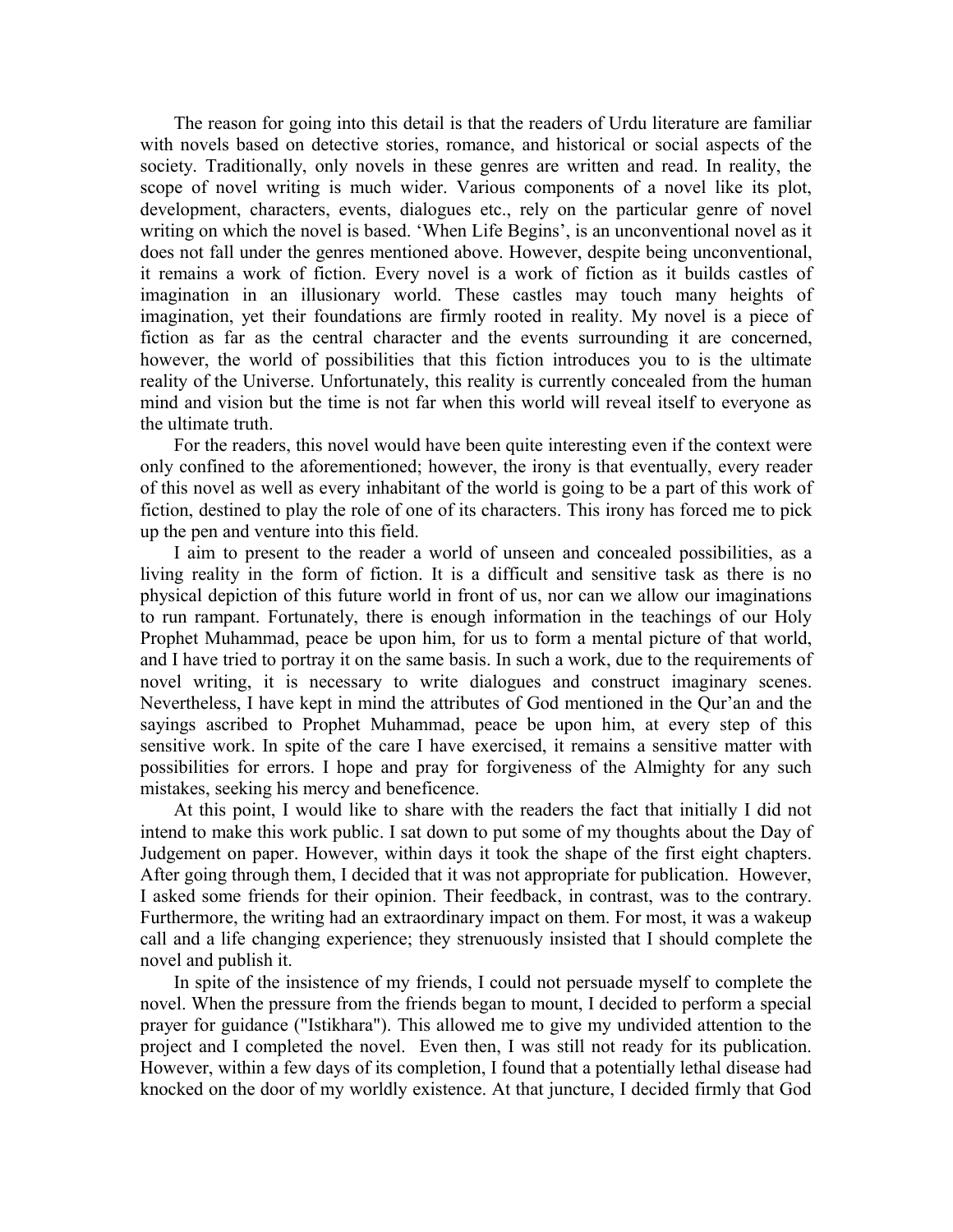willing, I would publish it.

People regard me as a scholar and a writer. In fact, I possess neither the pen of a writer nor the brain of a scholar. My whole life's capital is a compassionate heart, and when this compassion grew in intensity, it took the form of the novel. This is my sole excuse for venturing into this delicate field. This excuse may become acceptable in the court of the Almighty if only I could assist in returning a few sheep lost from the herd back to the Guardian of this world. In today's world, people have neither the time nor the inclination to listen to the call of an unseen world; however, may be, this work of fiction would incline them to listen to the call of their Lord. May be, because of it, some servants may return to their Master. May be, some feet taking steps towards Hell would stop and turn back. May be, it would lead to the addition of one more resident to the Paradise.

If that were to happen, it would be my reward for this work.

*Call for him, you may find his way If not, life's journey is futile anyway*

Abu Yahya

AbuYahya267@gmail.com

\*\*\*\*\*\*\*\*\*\*

# <span id="page-8-0"></span>**Chapter 1: Judgement Day**

Earth had become devoid of all its creases. Rivers and mountains, ditches and hills, and oceans and forests, in essence, every depth and every height of this world had been demolished. As far as the eye could see, Earth was a level plane and on top was a fire spitting sky... however, the sky today was not blue, but it was a glowing red in colour. This redness was not due to the blazing flames of the sun but was an effect of the flames that periodically leapt upwards from the Hell towards the sky; they were like openmouthed serpents trying to take the sun into their fiery embrace. This horrifying scene created by the leaping flames from Hell and the uproar from its blazing fires was making hearts tremble with fear.

These trembling hearts were the hearts of criminals. They were the hearts of the negligent, the arrogant, and the cruel; they were the hearts of murderers and the rebellious. They were the hearts of the world's pharaohs and tyrants. They were the hearts of those who considered themselves gods and icons of their time. They were the hearts of people who lived in the world bygone as if they were immortal, albeit, when they died, they became as if they had never lived on the face of Earth. They were the hearts of people who lived in God's Kingdom and ignored him. They were the hearts of people who ruled like gods over the creations of God. They were hearts devoid of love for fellow human beings and of remembrance of God.

Hence, today was the day when these negligent hearts were to become fuel for the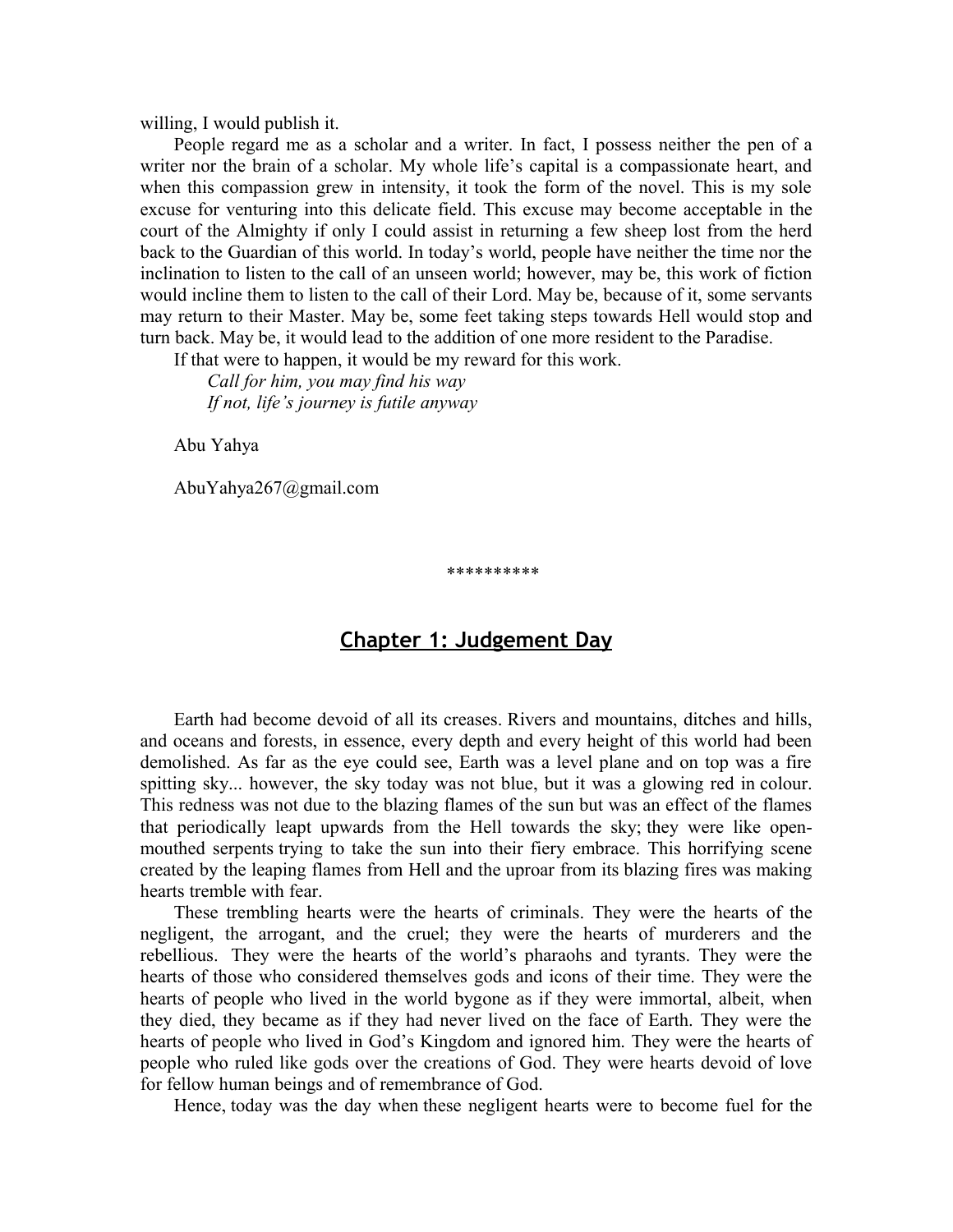raging fires of Hell and its unending punishments... punishments that were waiting to have their hunger relieved by stones, and by people with hearts of stone. It was a day of festivity for these punishments for; their eternal hunger was about to be quenched. Due to the intense fear of these punishments, these criminals of God were running amok in search of a sanctuary... but in this flat plane, there was nowhere to hide and no sanctuary to find. Everywhere there was calamity, disaster and hardships...and for these stone hearted criminals, a never-ending misfortune.

\*\*\*\*\*\*\*\*\*\*

No one knows how many years... or how many centuries have elapsed in this condition. This is the place of adjudication and the Day of Judgement... a new life has begun... a never-ending one. I too, stand in this place of Judgement, lost and speechless, staring with vacant eyes. In front of me, countless people run and fall in a chaotic manner. In the background, an echo of noises emanates from the roaring flames and is mixed with the shouts, cries, and wails of people. People taunt each other, hurl abuses, and blame each other; many are engaged in scuffles.

Around me, some are holding their heads, while others pour dirt on their faces. I see some people hiding their faces in shame; others are bearing disgrace. Some are banging their heads on stones; others over there are beating their chests. Some are blaming themselves while others are having a go at their mothers, fathers, wives, children, friends, or leaders, holding them responsible for their ruin. All of them have the same problem; the Day of Judgement has arrived, and they have not prepared for it.

Now! They may blame others or themselves, they may mourn or be patient, but now, nothing can be altered. Now! There is only a wait, a wait for the appearance of the Master of the Universe, following which the accountability will commence, and the destiny of every person shall be determined with justice.

Suddenly, a person near me shouted:

"Ah.... I was better off dead! Even the pit of the grave was better than this."

I had been standing silent and speechless for a long time on this flat plane, completely unaware of the happenings around me, when the near-yelling voice of this person brought me back from the valleys of my thoughts, into the realm of reality. In an instant, everything became afresh in my mind, from start to end. My story, the story of the world and the story of life... all began to run in my mind like the reel of a film.

\*\*\*\*\*\*\*\*\*

I was at home at the onset of that dreadful day. It is not possible for me to explain the location of that home. For the casual observer, it was the dark pit of a grave; in fact, this was a door to the real world of the Hereafter... a door that could not be opened back into the world. I did not wish to open that door anyway. For, after passing through this door, I had now entered the world behind the veil... the world of Barzakh. It was a world that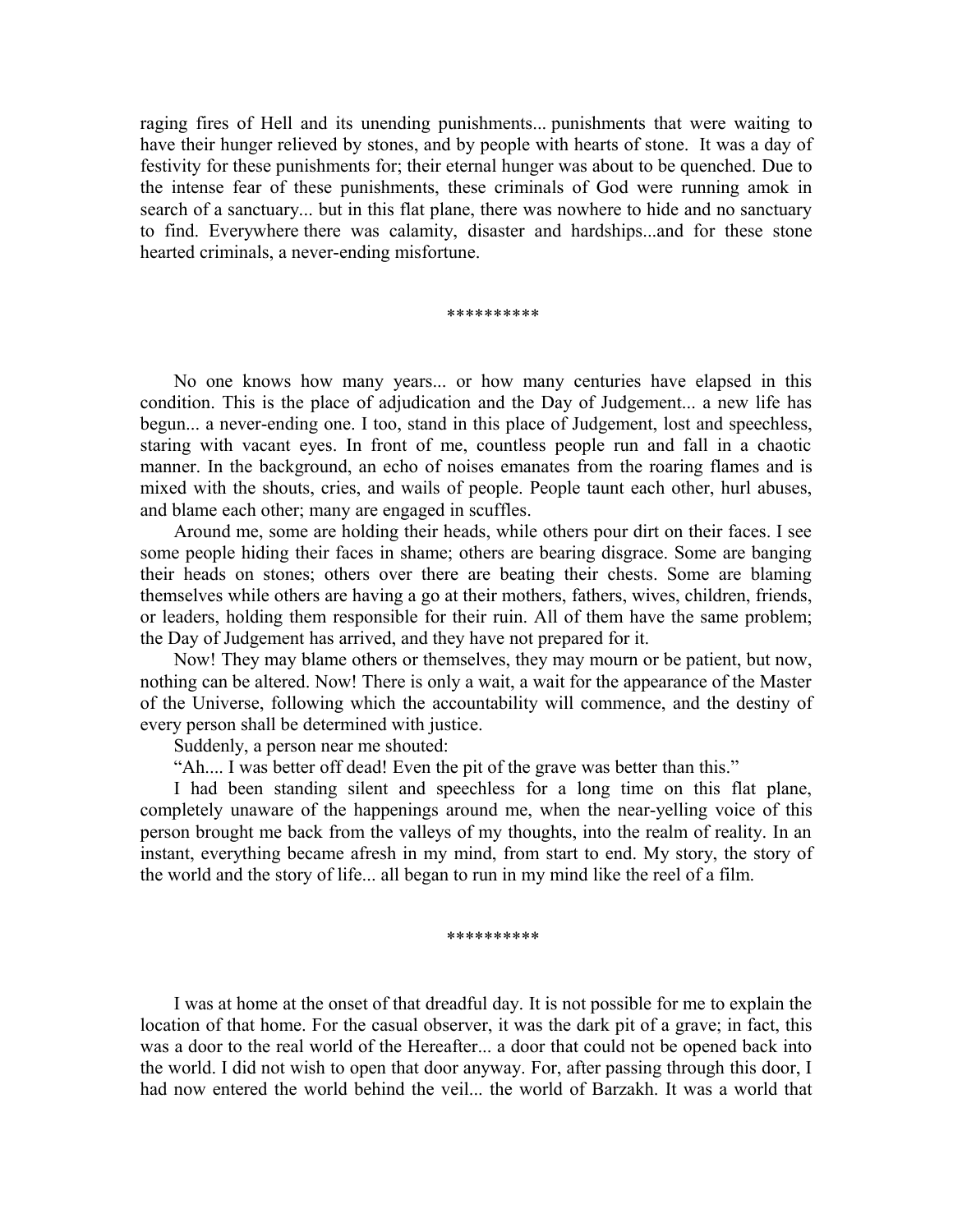contained never-ending comforts for me. That day, my close, long-standing, and dear friend Saleh had come to visit me. Saleh was the angel who was assigned to my right side when I was alive. His closeness and presence was always a source of immense solace for me in my life after death and as usual, we were having a pleasant conversation that day. I asked him during that conversation:

"My friend, tell me something, why have you been assigned to me?"

Saleh replied in a serious manner, "You see, Abdullah, my companion and I were assigned to you when you were living in the world. He used to record your bad deeds and I, the good ones. You would not let me sit idle for even two minutes. Sometimes you would be reciting supplications for the Almighty, sometimes shedding tears in his remembrance and sometimes praying for fellow human beings; you would spend your time in ritual prayers, your money in God's way and your energy working for the welfare of people. In short, even when you were not doing such deeds, you would at least have a welcoming smile on your face for other people. Therefore, I was always busy in recording some activity of yours. You almost killed me because of overwork and exhaustion! However, you know we angels are not like you humans; we do not recompense bad deeds with bad ones! So, you see, despite these 'bad deeds' of yours, I am alongside you and looking after you".

I replied in an equally grim tone, "I 'wronged' the angel on my other side even more than I wronged you. He used to write down my sins but immediately afterwards, I would repent. The poor soul then used to erase all he had written and curse me, complaining that if I was going to make him erase it, why I made him write it in the first place. Eventually, he got so fed up that he prayed to the Almighty for my riddance. That's why, ever since I died, only you have kept my company."

Saleh burst into laughter on hearing this. Then he said:

"Don't worry, he will return at the time of accountability. According to the Law, both of us will have to present you in front of the Almighty."

As he uttered these words, his face showed a profoundly grim expression. He became quiet and bowed his head down, becoming immersed in deep silence. I had not seen him behave in this manner previously. As he raised his head up after a few moments, the ever-present freshness and smile had disappeared off his face, replaced by shadows of fear and sadness. He made an unsuccessful attempt to smile and said:

"Abdullah! Archangel Rafael has received his orders; the time for fulfilment of God's promise has arrived. The deadline given to the inhabitants of the world has passed. You will continue to enjoy the blessings of your Lord a bit longer, behind this curtain of Barzakh, but I have to depart now. I will meet you again when life begins again. When your eyes open, the Day of Judgement would have begun. I shall meet you again that day."

#### \*\*\*\*\*\*\*\*\*\*

The commotions of life were continuing as ever. The shopping malls had the usual activity and razzle-dazzle. There were various entertainment events going on in New York, Los Angeles, London, Shanghai, Delhi, Moscow, Karachi, and Lahore. Spectators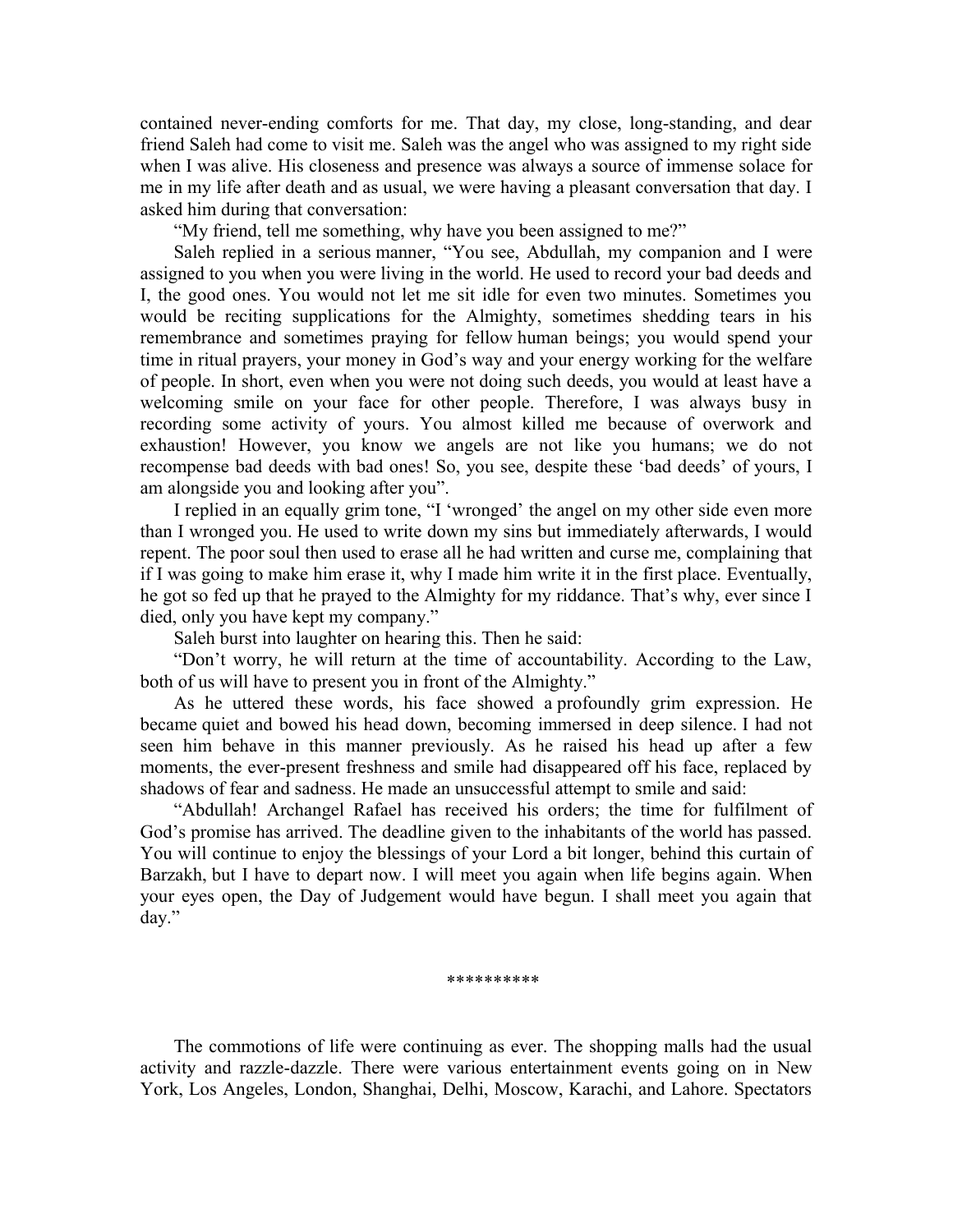were watching and applauding 20/20 cricket and World Cup football matches being played in the midst of floodlights that turned nights into days. People intoxicated with alcohol were busy drinking in pubs and bars while others watched strip tease in nightclubs. Actors were captivating appreciative fans in Hollywood and Bollywood movies. Movies, dramas, stage, television, belly dancing, and fashion shows had models and actresses dancing, gyrating, and parading their bodies while their financiers filled their pockets with money made from these enterprises... The owners of multi-national companies were the new conquerors of the new world; talented youth were happy to sell them their knowledge and skills, so that they could weave dreams for their future careers. The glitter and dazzle of media, the spiced up world of journalism and the upheavals of the world of politics with its never-fading treacheries and deceit were continuing unabated. Men and women were engaged in shopping in the bazaars of this world, surrounded by eye-catching shops and hailing shop owners. There were echoes of songs and music in lavish abodes of the prosperous, which were in sharp contrast to the silence of hunger and poverty rife in the shacks of the poor. People were singing songs of merriment in wedding celebrations but shadows of sorrow and despair shrouded funerals and hospitals. Religious leaders were safe guarding personal interests in the name of God, wealthy people, as ever, were oblivious to the trials and tribulations of the poor. Government servants were filling their pockets with tainted money from corruption and dishonest traders were filling their safes with income from adulteration and hoarding. Rulers were busy in exploiting their people while super powers continued to work on their schemes to maintain their subjugation of the world. In short, all were engrossed in their jobs and interests, as ever.

The dwellers of Earth were doing what they had done all along: tales of cruelty and disorder, stories of deceit and deception, race of greed and selfishness, attitudes of negligence and rebelliousness, obliviousness to God and Hereafter, political commotions, economic struggles, religious feuds, and inter-class tensions... everything was going on, as before. The prophets of God had already departed from the world centuries ago. Agricultural age changed to industrial age and then, industrial age transformed into the age of information; however, human attitudes did not change, nor did their sorrows. Human beings had the same old worries of work and livelihood, the same setbacks of love and romance, and the same predicaments of death and disease. At this time, as at any other time before, human beings were concerned about every worry under the sun except for the worry for the Hereafter; they had every fear except for the fear of God.

The sky witnessed the fact that the human race, which had spread injustice and chaos all over God's Earth, had now become an unbearable burden for the planet. Therefore, it was given repeated shocks, as reminders. The predictions of the final Prophet began to come true. The bare-footed, goat herders of Arabia managed to build the tallest skyscrapers, but the humanity did not take heed. The descendants of Noah's third son Japheth that is, the race of Gog and Magog, became the gatekeepers of the world. They started to attack the dwellers of Earth from the ultimate heights of greatness. Great Britain, Russia, America, and China... one after the other, took the throne of ruler of the world. All predictions of the divine scriptures came true, but humanity still did not come to its senses. Then followed tsunamis, floods and earthquakes, but the humanity remained in negligence. God created the information age, his non-Arab believers took the message of their Arabic Prophet and clarified the truth in its ultimate form in front of the whole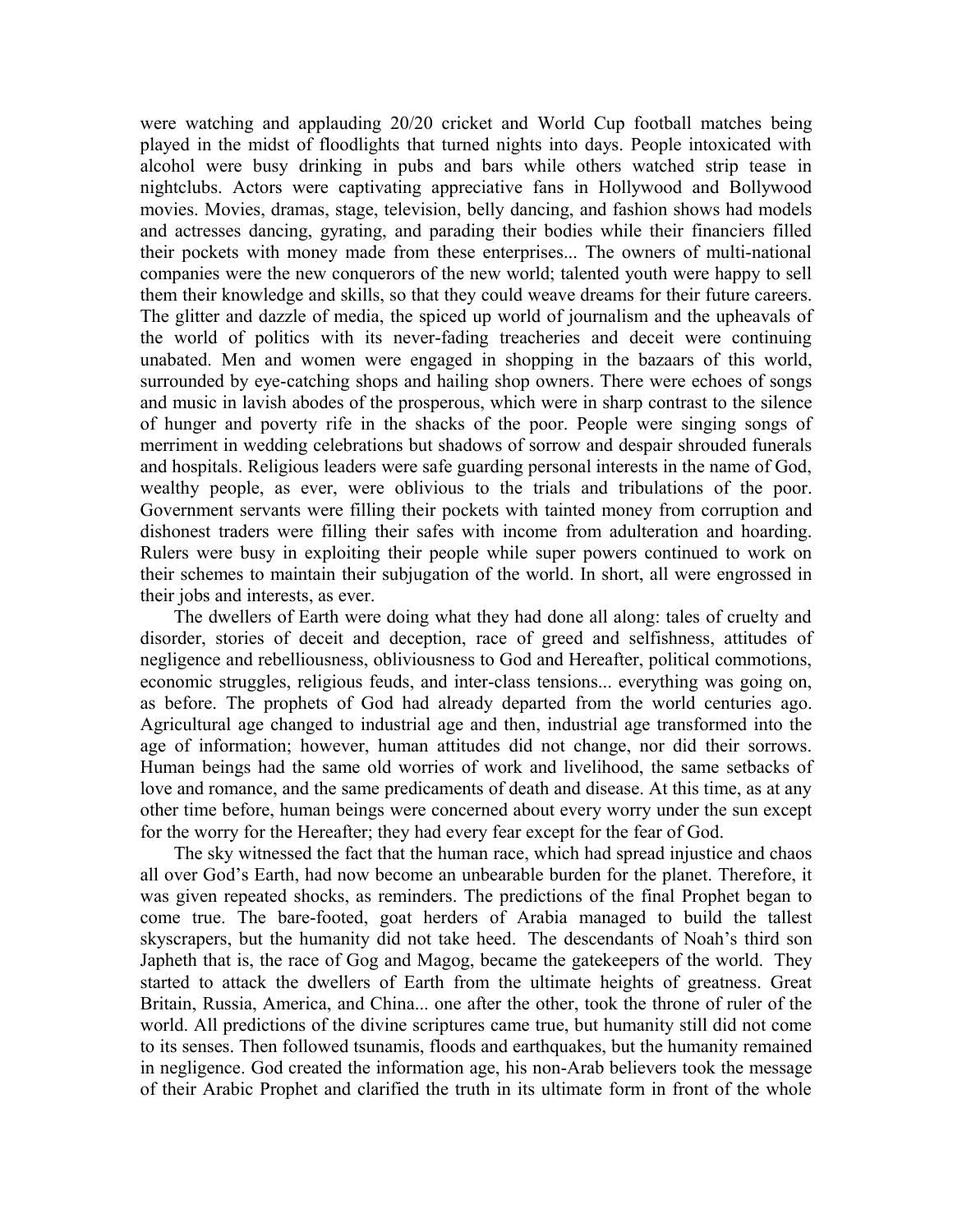humanity, so that, no reason was left to deny it. However, humanity still did not pay heed. Before the Day of Judgement arrived, the picture of the Day of Judgement was painted in its ultimate form to awaken the humanity but there was no change in the attitude of people. At last, the event that was bound to happen eventually did happen! Archangel Raphael heard the orders of his Lord and picked up the trumpet in his hand. Within moments, the end of the world was here.

The checkerboard of the Sun was folded back; stars began to lose their shine. Mountains as big as the Himalayas began to fly in the wind like balls of cotton wool... peaks turned into deserts. Seas gave rise to waves as tall as mountains and soon, the planes of this world became oceans. Earth emptied the bellies of its volcanoes onto its surface... rivers of fire started to flow through valleys. The planet off-loaded all its earthquakes... Earth was turned upside down. Cities became ruins while buildings turned to dust. Soon, habitations started to look like graveyards.

What worth did the frail human beings have in front of these upheavals? Only a while ago, people were busy making plans... for a new home, or a new shop and business venture… harbouring hopes for an upcoming wedding… busy searching for a new car or new clothes… planning for a bright future for their children… suddenly, those plans and schemes vanished from their minds. Mothers busy in feeding their babies ran for their lives, leaving the children behind. Pregnant women miscarried; the ones who were physically strong ran while trampling the weak whereas youngsters fled leaving the elderly behind.

Now, gold and silver lie on the side of roads, currency notes fly in the wind and precious goods lie scattered… but there is no one to take them, no one to gather them together. Home... business... relatives... relations and assets... all have been rendered irrelevant. Every soul is concerned only for itself. Today, man has forgotten everything and is only calling one God, but there is no response. Atheists and non-believers are also repeating God's name but no one can find a place of sanctity. The shadows of destruction are difficult to escape from; death is on the hunt everywhere. Hardships have surrounded people from all directions.

Finally, life surrendered, to death.

Life was over... but only because, life was about to begin, in earnest.

\*\*\*\*\*\*\*\*\*\*

I could hear the wind buzzing in my ears. A few raindrops landed on my face. I began to regain consciousness. I kept trying to get up for a long time, but my senses were not working fully. I remained in this state for a very protracted period. Then, I heard a familiar voice in my ears.

"Abdullah! Get up, quickly!" This was the voice of my long-standing, dear, and beloved friend Saleh. His voice worked like magic and I stood up quickly.

"Where am I?" was my instinctive first question.

He replied while tapping my shoulder, "You have forgotten, what I told you. The Day of Judgement has begun. Raphael is blowing the trumpet the second time. At the moment, its volume is quite low. Its sound is waking up only those people presently who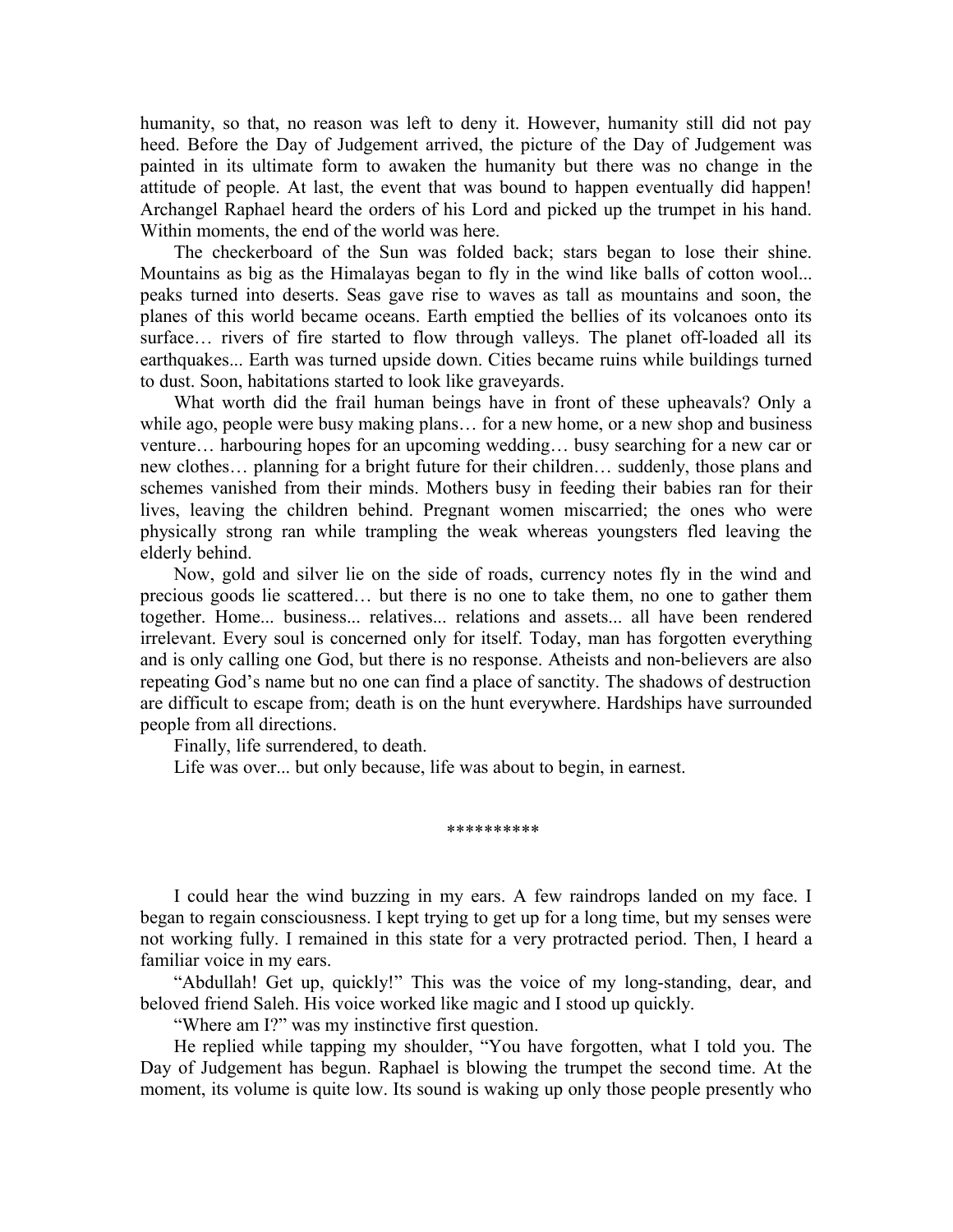were obedient to God in the previous life…"

"What would happen to the remaining people?" I interrupted him.

"In a short while, Raphael will steadily up the volume so that, it will sound harsh. Then, this noise will transform into a loud bang. At that stage, the remaining people will also wake up but that awakening will be one of suffering and discomfort. We need to get out of here before that happens", he replied hurriedly.

I wondered to myself as I got up, "but where to go?"

However, Saleh immediately understood my concern from my facial expressions and replied whilst taking quick steps, "You are fortunate, Abdullah! We are heading towards Arsh – the Throne of the Almighty". Then, he provided some more details:

"At this stage, only the prophets, the Siddiqeen, the Shuhada, and the Salaiheen have emerged from their graves. God ordained the success of these people while they were still in the previous world. They are the ones who believed in God despite being unable to see him with their eyes. They found him despite being unable to touch him with their hands. They listened to his call without being able to hear his voice with their ears. They believed in his prophets, submitted to them, and supported them in an exemplary manner. Their loyalty was neither to their religious leaders, personalities, or sectarian elite nor to the prejudices of their ancestors. Their loyalty was only, and only to God and his prophets. They patiently sustained all kinds of sufferings, tolerated all kinds of scorns, and underwent all sorts of hardships, just for the sake of God. High morals and noble character was the only way of life to follow for them. All their lives, they were in love with their Creator and compassionate to his creations. Abdullah! Today is the day for recompense of these people and this is the beginning of their recompense."

As I listened to Saleh, my face displayed expressions of astonishment while his was gleaming with enjoyment.

"But, I was in Paradise and…"

Saleh interrupted me before I completed my sentence, and said light-heartedly:

"My dear friend that was the period of Barzakh, the world hidden behind a curtain, from your previous world. That was a life of dreams. The real life has begun only now. Only now will people receive the reward of Paradise. By the way, that life in the Barzakh was also a reality. Remember, our friendship started during that life?"

I shook my head and just stared at him. Some of this made sense to me but there was a lot more to comprehend. However, I decided that at that stage it would be more appropriate to leave myself at Saleh's disposal.

\*\*\*\*\*\*\*\*\*\*

My friendship with Saleh began when after my death or more appropriately, after I stepped out from the illusion of a finite world and entered the real world. People are usually very scared of death, but for me, death was a pleasant experience. The name of angel of death, Azrael (Izra'il) was a symbol of terror in the world, but he came to me in a very handsome façade. He separated my personality that is, my soul, from my body with utmost love and care. My body remained in the previous world while he transferred my true personality into this new world called the Barzakh. Barzakh actually refers to a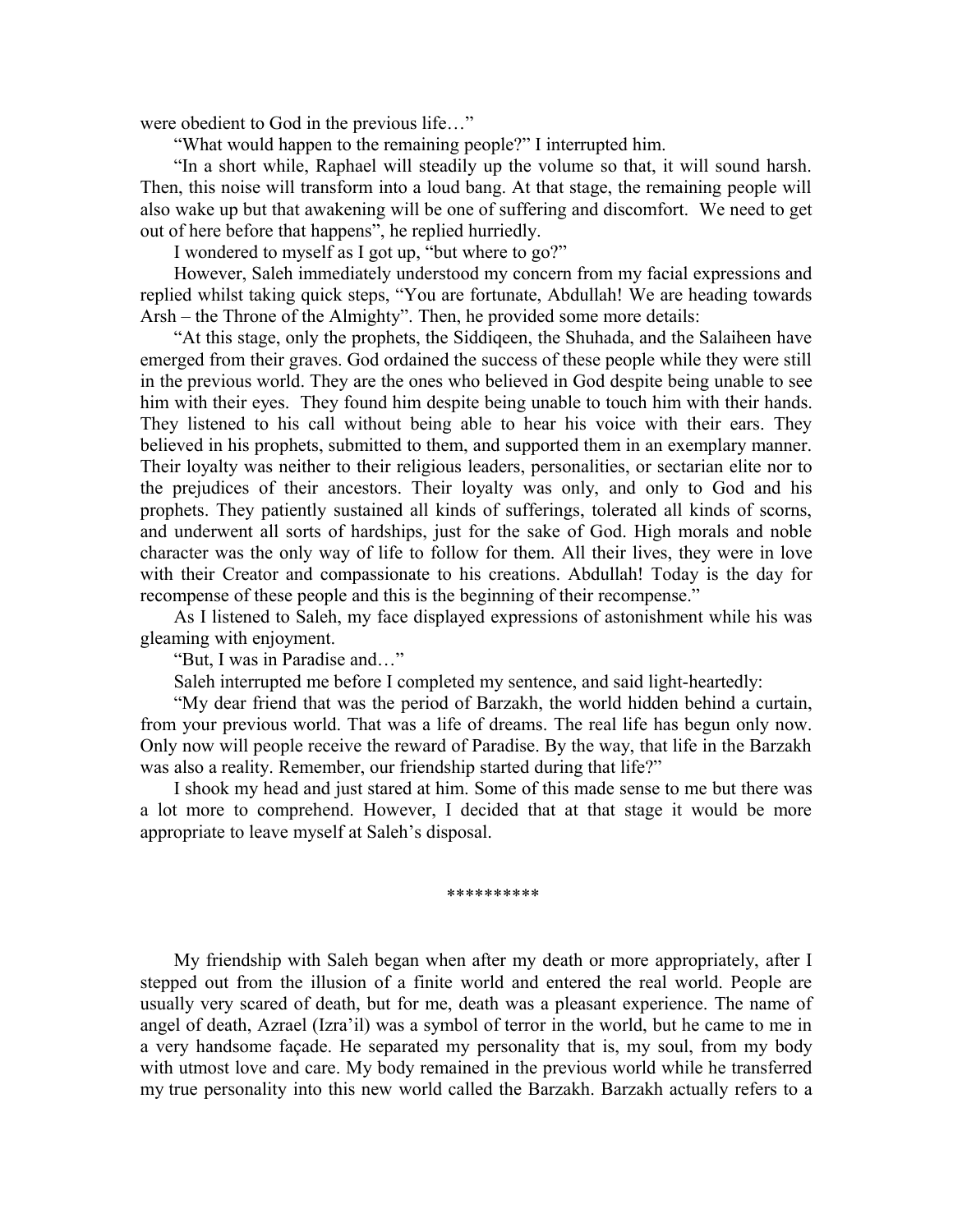veil or a curtain; a curtain appeared between the previous world and me as soon as the angel of death appeared. Because of this curtain, I lost all contact with that world. I did not know what happened to my family due to the grief of separation, although I had full confidence that because of the upbringing I provided them, they would be patient and content upon the will of our Lord.

I was in a new world now, with my true personality. This was the world of Barzakh. The angel of death Israel had handed me over into the care of Saleh in this world. Along with him, there were many good looking, well-dressed and well-spoken angels. All of them had bouquets of flowers in their hands, while on their lips they had salutations and prayers for long life. In this background of greetings and wishes for long life, together, all of them tried to reassure me that the days of trial were over; the days of the glorious success of Paradise had begun in earnest, they kept telling me. It was then, when Saleh gave me the glad tidings of my first reward at the start of my life in Barzakh. The reward was an audience with the Master of Earth and Skies! He also informed me that this honour was granted to only a select few. I cherished this news even more than the glad tidings of entering the paradise.

Hence, my journey began in the company of these angels. This was a new world. Over there, the meanings of distances, places, time, and space altered in such a manner that it is impossible to explain them in words. I was in a state of euphoria and trance on this journey, when suddenly, we were ordered to stop. It was announced that the angels of Earth had now reached their limit and must halt. Only Saleh was allowed to accompany me from there onwards. The journey into the unseen skies began. Soon, we stopped again. I was informed that Archangel Gabriel, the Trustworthy had specially come to welcome me. On seeing me, he said:

"Abdullah! You are meeting me for the first time, but I have met you many times previously."

As he lightly tapped on my shoulder, he spoke again:

"On the orders of my Master, I helped you many a times but you were not aware of  $it"$ 

On hearing the word Master, my face became alight with excitement. The spiritual being of Archangel Gabriel sensed this even before I had a chance to put my feelings into words. He said:

"Come on, then! I shall take you to meet your Lord. Apart from prophets, the privilege of attending the court of the One and the only God is reserved for very few human beings. You are indeed, very fortunate!"

As we proceeded forward, a question came into my mind; I felt that it was appropriate to ask Archangel Gabriel PBUH about it. So I said:

"Are we going towards 'Sidrah tul-Muntaha', the limit which no creation can pass?" "No…" He replied, and then clarified further:

"You are probably thinking about Mi'raj; that is the path of the prophets. The places where the prophets are presented for attendance are supreme. They are also allowed to witness places and events in the Universe that others are not allowed to see. Your path is totally different. The reason you have been called for is to grant you the honour of prostrating in the Court of the Almighty. Probably, it is because of you that Saleh has also been granted permission to come so far."

I looked back at Saleh; his face was glowing with joy. Gabriel PBUH continued his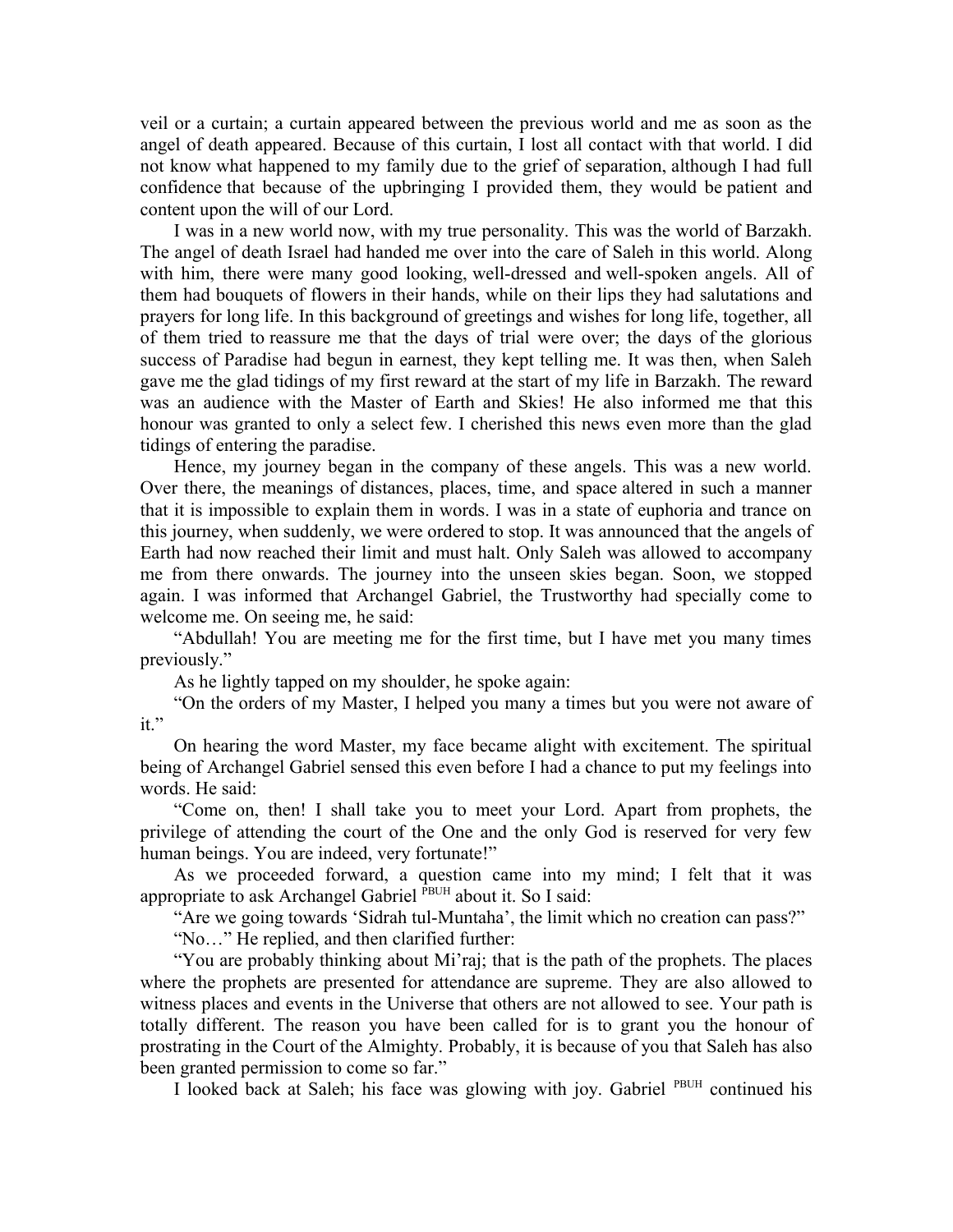conversation:

"God is boundless. His abodes are countless. In your world, these abodes cannot even be imagined. Whatever knowledge you had on Earth was very little and limited. Now, after death, your eyes have truly opened. You can now see a world, whose enchantments know no bounds."

What I was observing was a testament to the truthfulness of Archangel Gabriel. I thought to myself, it is a great blessing of God that I did not die in a state of disobedience and rejection of the ultimate truth about him. Otherwise, I would have had to see an awful and horrifying scene on waking up after death.

Accompanied by Archangel Gabriel, we passed through various stages and approached the Bearers of God's Throne in the Empyrean \*(Arsh). Here was a beautiful and subtle blend of Nur, colour and light, the description of which was beyond the realm of words. The heads of the bearers were bowed. Their faces displayed an air of fear as well as a light of serenity. Archangel Gabriel explained:

"Every command from the Court of the Almighty descends through these angels and every act of the creatures below is presented to the Almighty via them."

I was watching them with envy in this unique place of closeness to God. They also looked up at me and for an instance, a smile appeared on their lips. This gave me more courage. I took a few steps towards the empyrean. Every pore of my body began to sing praise for the One, whom, I had yearned to meet my entire life.

I do not know why but I began to tremble as I walked forward. The realisation of God's greatness overcame the intense desire of meeting him. At that instant, I felt so over whelmed by his grandeur that I started to retreat in fear. The Throne was still quite far but the realisation of the magnanimity of the Master of the Throne broke my will. I felt at that moment, that my being would breakdown into countless tiny fragments and disperse into the atmosphere. Perhaps, that is what would have happened, but at that instant, I heard the voice of Archangel Gabriel in my ears, saying:

"Bow down right here Abdullah! Only the noble prophets can go beyond this place."

Saleh and I both prostrated right there. Thus, I prostrated to the One I had prostrated to all my life without being able to see him, but today, this was after seeing him. Well, I did not really see him; I only saw the signs of his presence.

I do not remember how long and delightful was this act of prostration. The One who bestowed the Sun with a glittering sheet of light and the Moon with a cover of brightness, the One who provided fragrance to flowers and dressed the butterflies with colours, the One who gave sparkle to the stars and jingle to the blooms, the One who granted the skies their sublime crown and to the seas the dominion of vastness, the One who blessed the soil with fertility and adorned rivers with the beauty of flowing water, and the One who endowed man with the ability to communicate and the honour of receiving the revelation of the Qur'an… every moment spent in the feet of such a being was superior to any other honour. Even owning an empire comprised of the seven continents of the world could not have surpassed this experience. However, inevitably this moment had to end. I heard the delightful voice of the Bearers of the Throne chanting:

"'Hu Allah hu, la Illaha illa Hu', which meant, 'He is God, there is no deity worthy of worship except him."

This was in fact, an announcement that the Master of the Throne was about to speak. A voice proclaimed: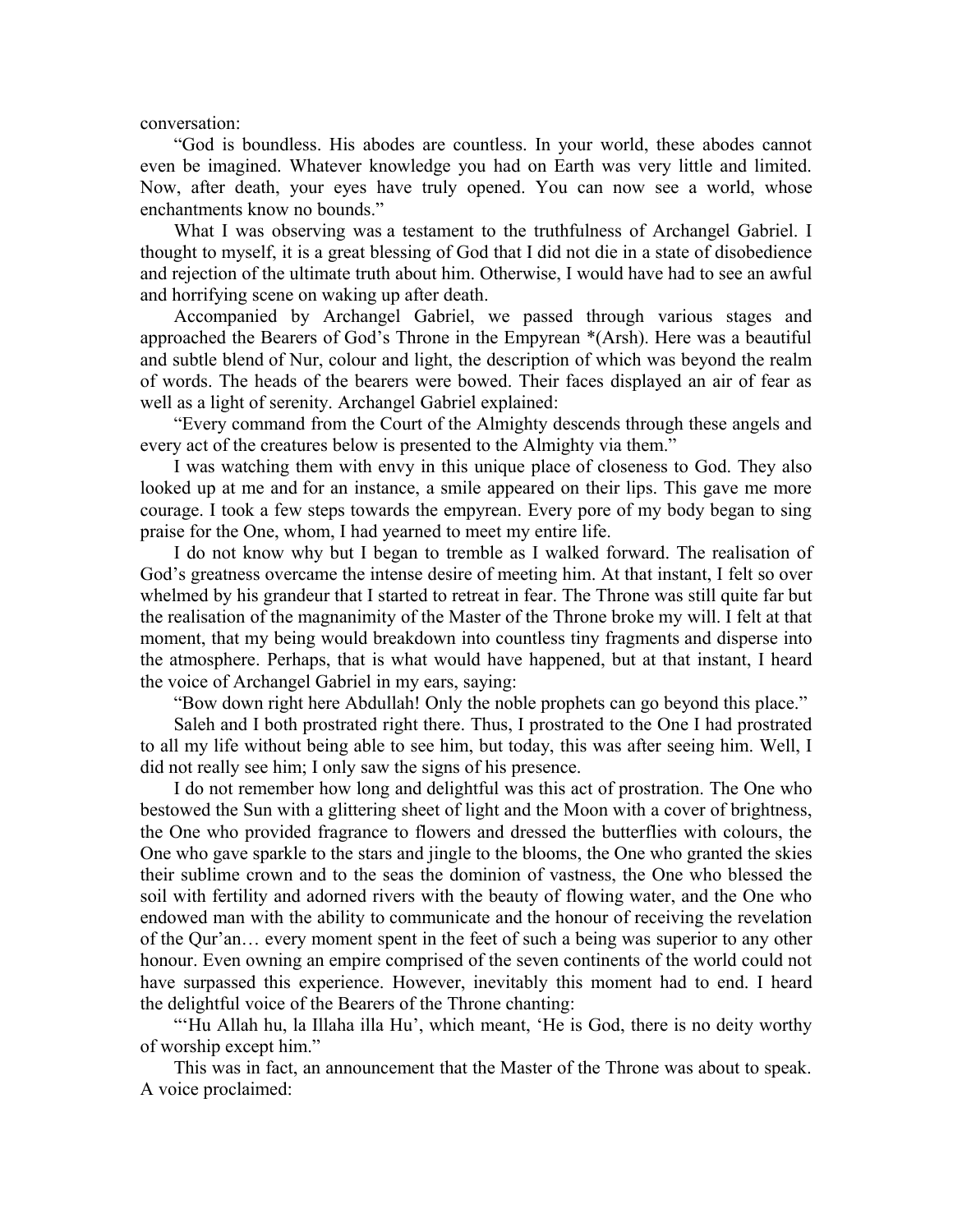"I am God and there is no one worthy of worship but me."

The effect of this magical voice was more delightful than any melody I had ever heard before; it left my body in a state of absolute attentiveness. All my strength suddenly became focused in my ears and my sense of hearing. I wanted to hear more, but there was a pause. I realised that I was expected to say something. The first sentence that came to my trembling lips was:

"Master! This is the only truth I came to realise in my lifetime."

My voice was so faint that even my own ears could barely hear it. However, it reached the One who knows all, whether hidden or obvious; the One who even knows the secrets embedded deep inside hearts. He replied:

"Not everyone who knows this fact is able to reach here... do you know this, Abdullah? How come you reached here?"

This time, the magnanimous tone in the expression of my Lord had a tinge of affection about it.

"The reason is Abdullah, that you dedicated your life to informing other people about me. You spent your life warning them about the day they will meet me. You made my remembrance, and work for my causes a mission of your life… this is the reward for it."

At that moment, I just wanted to continue to listen to the words of the Master of Skies and Earth; this felt like the most intense desire I had ever experienced in my life. However, once again, the King of the Worlds became silent. I sensed that my Master was giving me another opportunity to speak. I said:

"Can I stay near you, over here?"

My Lord replied, "no one is far from me Abdullah, neither am I far from anyone. All my obedient servants who lived their lives in my remembrance are close to me, regardless of whether they are men or women. Anything else...?"

The last comment made me realise that the meeting was ending. I said:

"What are my orders, Master?"

"The time to obey orders has long gone", the Almighty replied. "Soon, it will be time for you to give orders as a king. For the time being, you should return. Life has not begun yet."

As I was leaving, I said:

"You would not forget me on the Day of Judgement, would you? I have heard a lot about the horrors of that day and your anger."

I could feel a beautiful smile spreading in the air. A sharp voice followed:

"You human beings are the ones prone to forgetfulness, Abdullah. The King of kings… your Lord, the One who provides for you, does not forget anything. As for my anger, it never over shadows my mercy. You remembered me your entire life with hope and fear. I will also remember you with forgiveness and mercy. However…"

There was a moment of a kingly pause… then he continued:

"… For your consolation, I am sending Saleh along with you. He will look after you."

This is the account of my first meeting with Saleh, and the real reason for the benefit of his company. I did not have a physical body during my life in Barzakh. Here, my feelings, emotions, experiences, and observations were akin to a dream. It was a nonphysical life but one full of insight. I had full realisation of the blessings that awaited me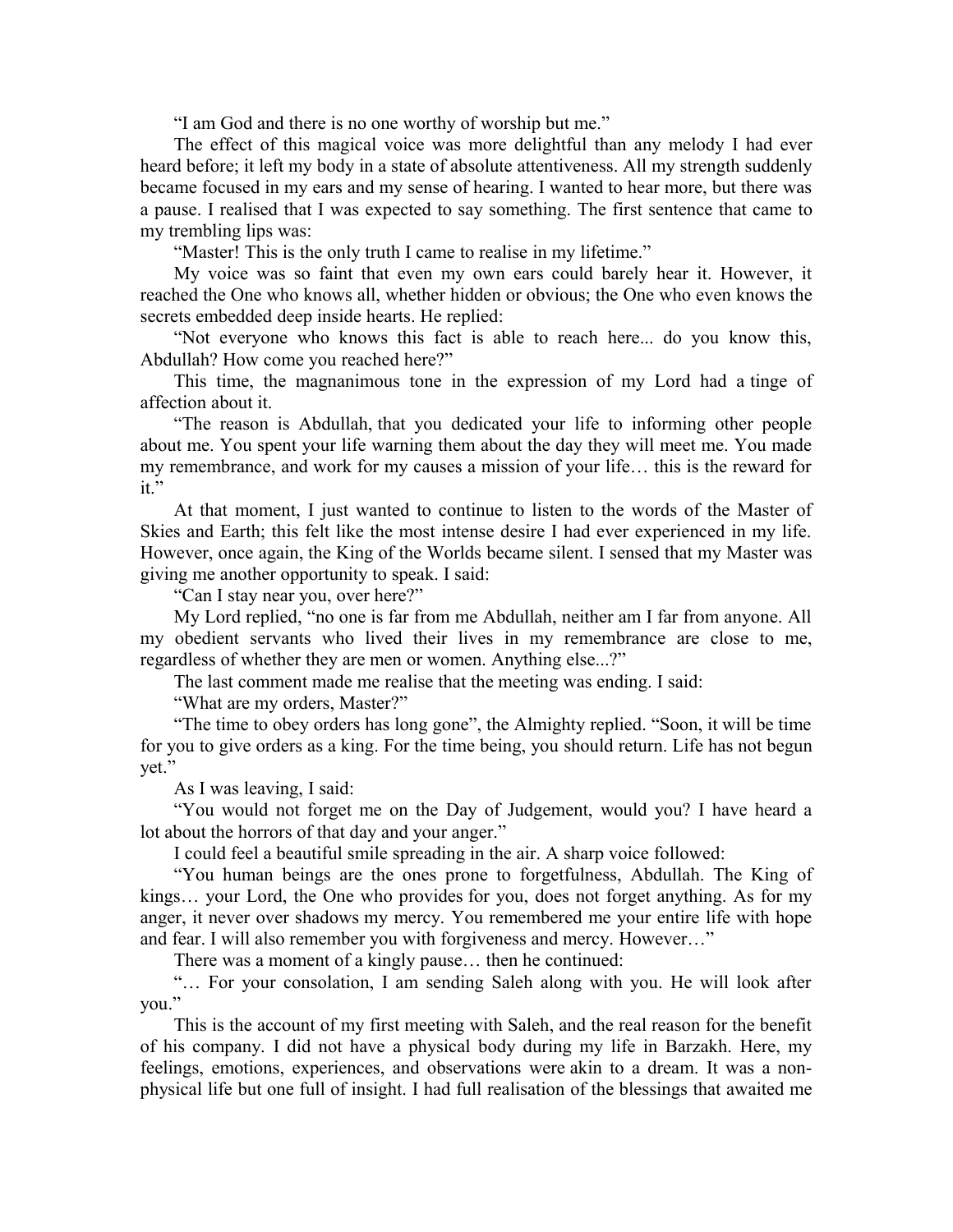in the Paradise. Saleh used to visit me regularly, whenever I wished for him to do so. Whenever he would come, he would inform me about all sorts of new things and answer all my questions. Slowly, our friendship became stronger. In our last meeting, he told me that life was about to begin. Hence, today, along with him, I was crossing the vast plane on the Day of Judgement, rapidly moving towards the Throne.

\*\*\*\*\*\*\*\*\*\*

As I was walking along with Saleh, I looked around; it was a never-ending plane, as far as the eyes could see. The atmosphere felt like it used to be just after dusk before sunrise, around the time of morning prayers; it was as if, daybreak was about to scatter all around. At that time, I could see only a handful of people in the field, albeit, all of them had the same destination. I wondered if anyone amongst those people was a prophet or a messenger. I looked towards Saleh; he knew what I wanted to know. He replied:

"All of them woke up earlier. We are in fact, going towards them."

"Will I get a chance to meet them?" I asked him eagerly, excited like a child.

He stopped walking and spoke gently:

"In fact, your life will now be spent amongst them. Abdullah! You have still not managed to grasp what is happening. The trial has now finished. There is no façade anymore. Life is now beginning in real and in this life, righteous people will live along with other righteous people forever, and the ones who are evil, shall live along with people who are evil."

The truth was that I had still not recovered from the shock of all that was happening around me. In fact, the entire introduction to this new world had already taken place in the Barzakh. That was a kind of non-physical world but now, here, on this Day of Judgement, everything was similar to the physical world in which I lived previously. My hands and feet, my feelings and the earth and the sky around me... everything was similar to what I was used to in the previous world. In that world, I had a home, a family, a neighbourhood, a region and a nation... suddenly there was an explosion in my head. I stopped immediately and grabbing Saleh with both my hands, asked him:

"Where is my family? My relatives, my friends, where are they? What will happen to them? Why can I not see them?"

Saleh answered while avoiding my gaze:

"Do not ask me such questions Abdullah whose answers I do not know. Every person is on his own today. No one can benefit anyone else. If their deeds are good, then remain confident that they will end up meeting you. No injustice shall be done to them. But, if their deeds are not good, then..."

Saleh left the sentence incomplete and became silent. On hearing his reply, my mood suddenly became sad. He put his hand on my shoulder and tried to elevate my spirit in these words:

"Have faith in God, Abdullah. You were a fighting soldier in God's army. For this reason, you have risen before others. Rest of the people are rising up now. Those people will also meet you, God-willing, in the right circumstances. For the moment, continue to move ahead."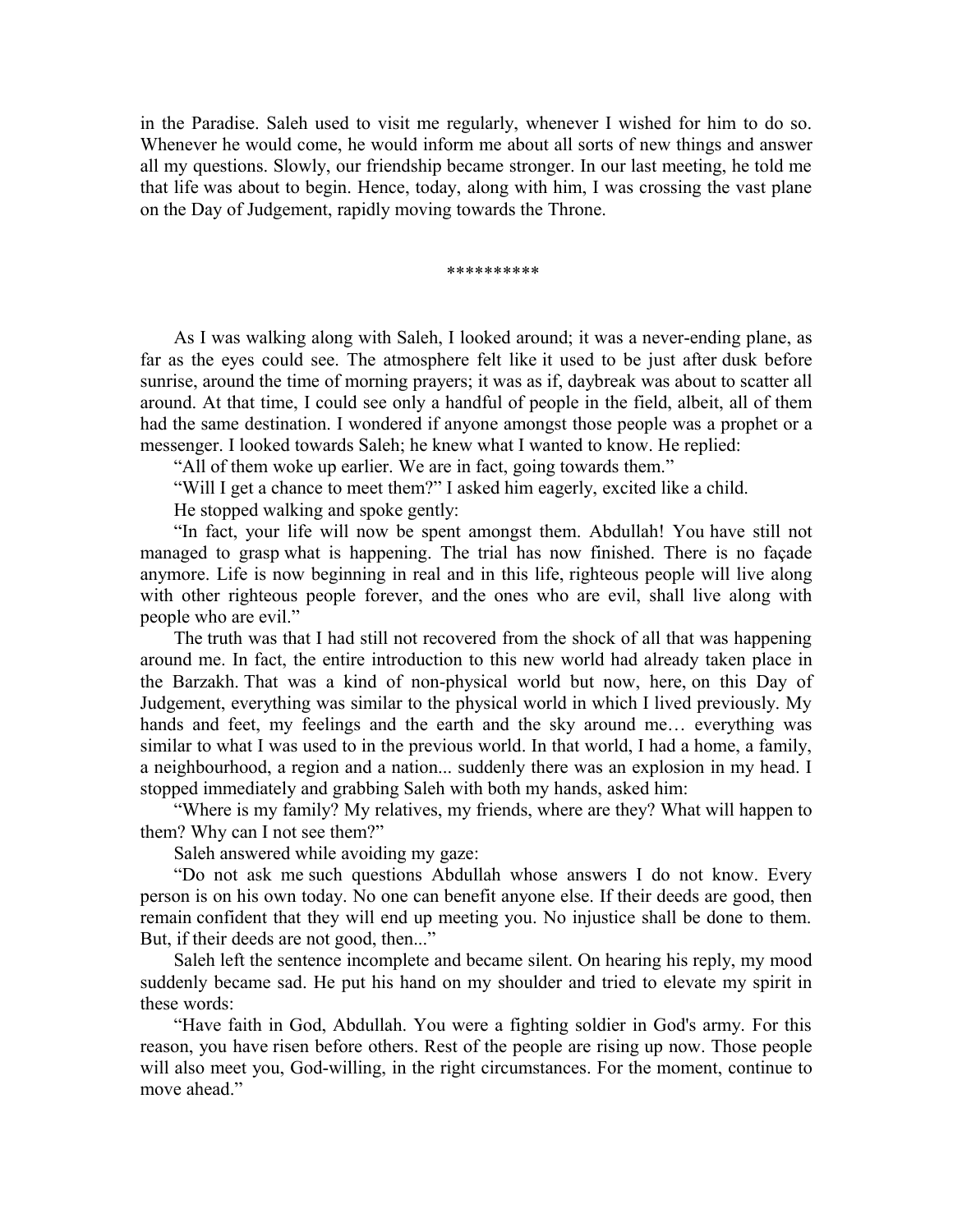My moral rose due to his reassurance and I started to walk briskly along with him.

\*\*\*\*\*\*\*\*\*\*

# <span id="page-18-0"></span>**Chapter 2: In the Shadow of the Throne**

We were moving forward like delicate, yet brisk breeze. The walk was enjoyable rather than tiring. I am not sure how far we had travelled when Saleh said:

"In the shadow of the Divine Throne, we are about to enter the territory of the 'Guardians'. Look ahead! The crowd of angels is visible. Behind them is a tall door. That is the door to go inside."

On Saleh's prompting, I looked ahead and saw the angels and the door behind them. However, this door was peculiar as it stood without any supporting walls. It could well be that the walls were invisible since nothing was visible behind the door as if an invisible veil had obscured everything that was beyond.

On hearing his words, my steps became brisk and the distance began to reduce rapidly. The door was still far away but I could now see the angels clearly. They were very tall and looked stern. They had whips of fire in their hands, which made me uneasy. I grasped Saleh's hand firmly, and whilst trying to stop him, pleaded:

"You are perhaps heading in the wrong direction, Saleh. They appear to be angels of punishment."

"Keep moving", he replied without stopping.

Reluctantly, I had to follow him. However, I ensured that I walked two steps behind him so that in case we had to turn and run I would be ahead of him. Saleh had understood my feelings and he felt it was necessary to explain:

"Indeed, they are the angels of punishment…"

"And they are there to beat me up and cleanse me of my sins?" I interrupted him in mid-sentence.

He chuckled on hearing my words and replied:

"Remember, if you were to be beaten up, running away would not help. No one can match the pace and might of these angels. For your information, they are not standing here to beat you up. They are here only to discourage any criminal of God from coming this way."

As we approached them, they separated in two groups to make way for us. They also moved their whips behind them as a gesture of kindness. I hoped that they would smile or show expression of joy on seeing us, but despite my best efforts, I could not detect any such expression. Saleh commented:

"One of the reasons for their presence here is to make you appreciate the blessing of God that has saved you from angels like them."

Words of praise for the Lord flowed from my lips involuntarily.

Having passed through the angels, we approached the door and it opened automatically. As soon as that happened, I saw a picturesque view. The land beyond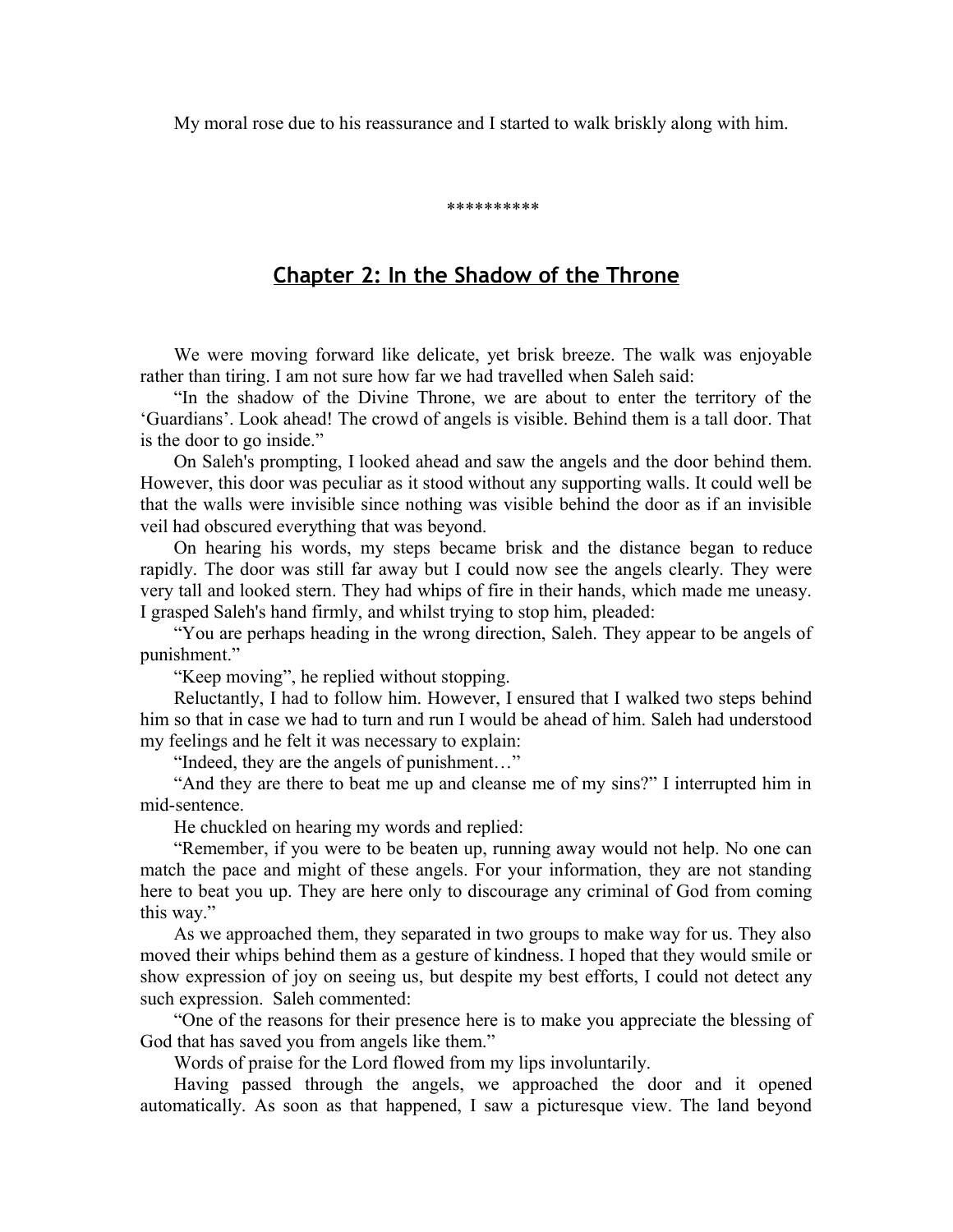appeared to be especially blessed by the Divine Throne. I could feel pleasant cold winds seeping through my core while an aroma of enchanting fragrances enthralled me. As we entered through the door, I saw rows after rows of angels in front of us. They were attractive and their faces were adorned with beautiful smiles. They stood in reverential attentiveness with their hands held together in front. As we passed through them, they greeted us with prayers, salaam, and welcoming words. I could feel the warmth of their genuinely welcoming behaviour deep inside my soul; the fragrances emanating from their bodies were overwhelming my emotions.

When I entered that place, I felt the sensation of an extraordinary change within me. However, at that time all my attention was focused on the angels and the pleasant environment around. Hence, I did not pay much attention to it and attributed it to a change in the environment.

As we walked along, a thought came to my mind. I whispered in Saleh's ear:

"I can appreciate that these people are welcoming me because they regard me as a person who has succeeded but I do not know them personally. Are you acquainted with any of them?"

Saleh laughed on hearing this and replied:

"Abdullah, today every person will be recognised by what shows on his forehead. You may not be aware of it but your whole introduction is recorded there. Just watch what happens next."

A handsome angel, who stood at the end of the row and appeared to be their leader, came to me and greeted me, calling me by my name. I greeted him in reply. He then spoke in a soft and affectionate tone:

"Congratulations on ever-lasting success!"

I thanked him; he asked:

"Would you like to have a look in the mirror?"

I could not fathom whether he was serious or was trying to be humorous, as I could not find any reason to look in the mirror. He did not wait for my reply and signalled to an angel. The next moment, there was a full-length mirror in front of me. I looked at it and became sure that it was some sort of a practical joke as this was not a mirror. Rather, it looked like an extremely beautiful and life-like portrait of a handsome young man; in fact, he was more of a prince standing dressed in regal attire. However, it was painted so well that it looked like a real man standing in front of the mirror.

I looked at the angel and said smilingly:

"You have a good sense of humour but the painting is even better. You seem to be its painter, but who is the model?"

The angel replied soberly:

"The real painter is 'Al-Mussawir', the divine painter, God All Mighty. However, you are the model."

He signalled to Saleh who came and stood close to me. He then turned my face towards the portrait again. I could also see Saleh in the portrait along with the young man. Amazed, I looked back and forth many times at Saleh and the image in the mirror about which both were insisting that it was my own reflection.

"But definitely it is not me!" I said in an excited voice.

Saleh replied by reciting this verse:

"O the life of the whole world,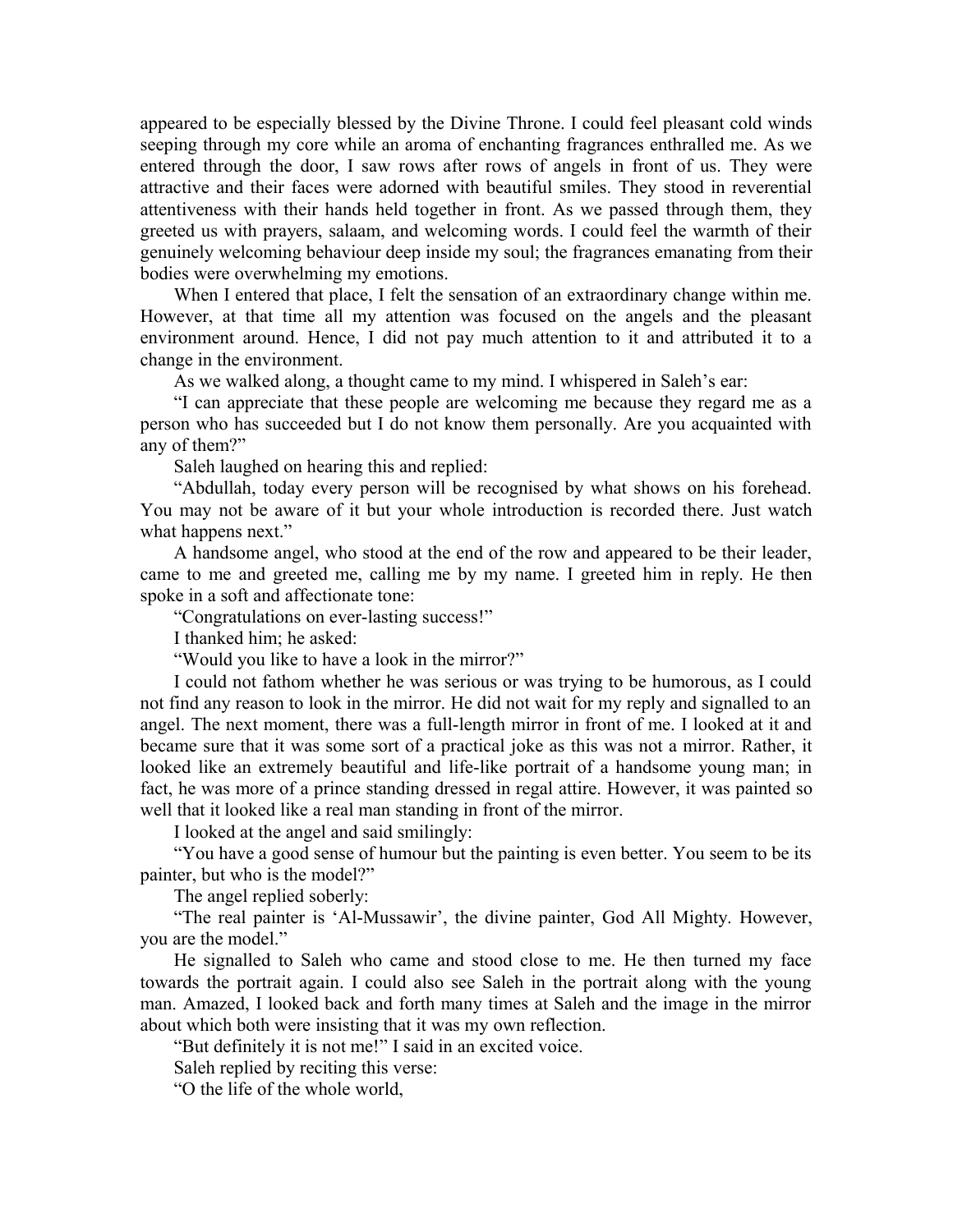Is this someone like you, or you?"

"But how is it possible? I used to be an old man but even when I was young, I was nothing like this image!" I replied.

This time, the angel answered my question:

"You have moved from the world of impossibilities to the world of possibilities. You have come from the world of humans to the world of God. Today, no one would look like what he used to appear to other people in the previous world. Instead, today every person will look like how he used to appear to his Lord. In the eyes of your Lord, the appearances are determined not by flesh, but by a person's faith, values and deeds. Today, he has made you, as he perceived you while you were in the previous world.

By the way, this is also a temporary arrangement. Your final personality would only emerge when your standing in the Paradise is finally determined. For now, please move on as quite a few people are waiting for you."

\*\*\*\*\*\*\*\*\*

We were moving ahead. I was now able to fully appreciate the transformation that had taken place in me when I had entered the door to the shadows of the Divine Throne. My walk exuded confidence. It was perhaps the effect of seeing my reflection in that mirror that had made me believe that the Lord of Kaaba had blessed me with the ultimate success. The problems I had to deal with every day in my previous life now seemed to be long forgotten dreams. I had never imagined that the trials, tribulations, and deprivation of my previous life would bear such a wonderful fruit! I had often read abstracts about life in the Hereafter in the Qur'an and sayings ascribed to the Prophet Muhammed <sup>PBUH</sup>. However, there is a huge difference between what is described in words and what one can see, hear, and feel in person. Today, when I could see all these facts with my own eyes, it was a bit too much for me… I had realised even during my previous life that I would probably succeed in the Hereafter but I did not have the faintest clue that the success would be so spectacular.

"You have still not fully comprehended this Abdullah", said Saleh, who was, somehow able to read my thoughts. I became even more attentive on hearing this. He continued:

"The real life has not started as yet. You are still in the temporary stage of the Judgement Day. Real life will begin in the Paradise. Then, you will see the real payback from God. That would be the time to submit your gratitude. For the time being, look ahead and see where we stand."

His comments made me realise that I had become completely oblivious to my surroundings. I looked around. We stood in a sprawling, abundant, green plane. The sun was shining bright. Its light was bright, but not intense. The ground was covered in shade though I could not see any clouds in the sky. The earth was green in colour. Perhaps it was the effect of this greenery that the sky had acquired an emerald tinge to it rather than the usual shades of blue. There was a sky-high mountain in the middle of the plane. It was sky-high, literally, as it seemed from where we stood that its peak was touching the sky. There was a pleasing fragrance all around. It was a new scent for me but it utterly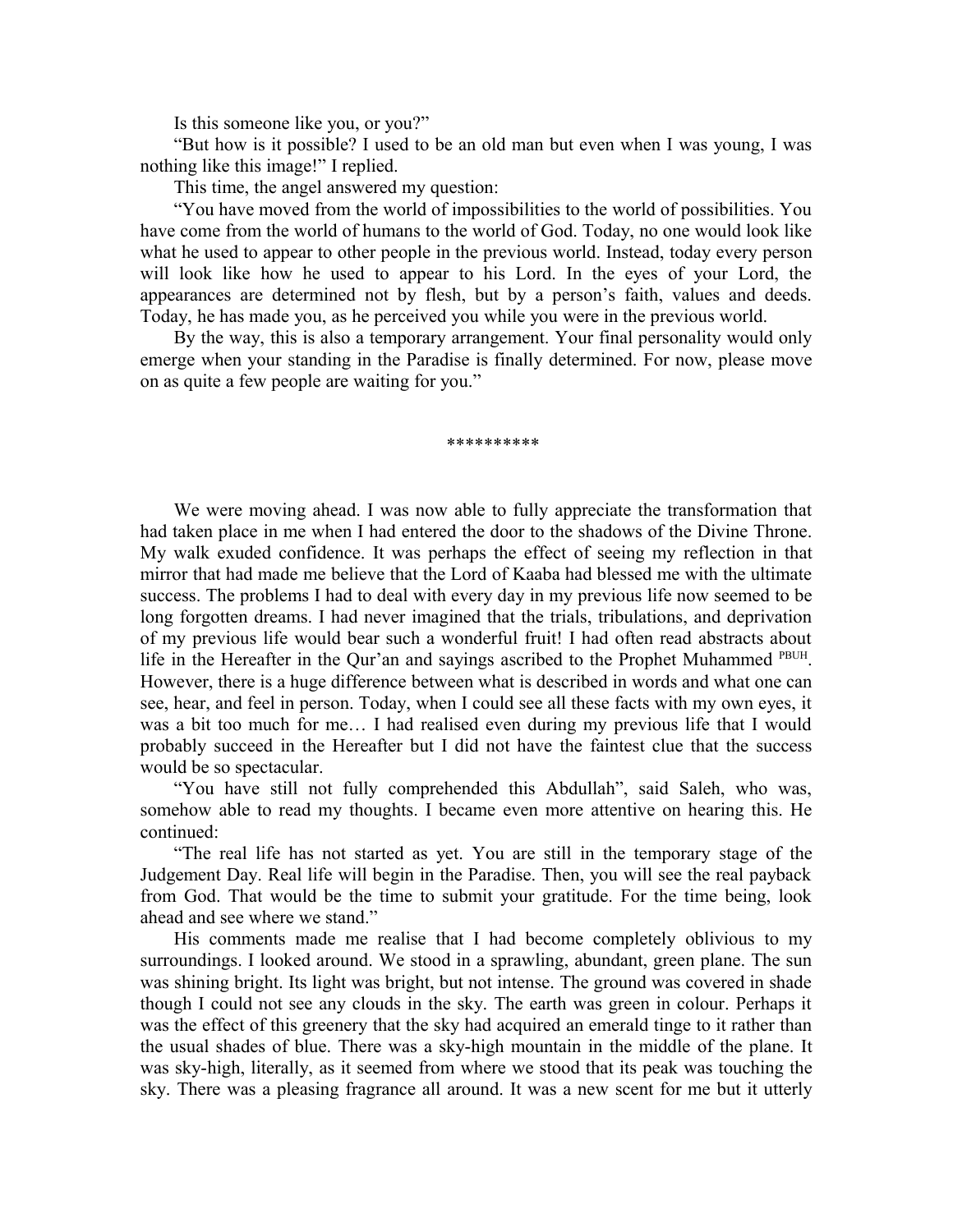mesmerized my senses. I could hear songs in the background mixed with pleasant notes of melodies dispersed all around us in the air. It felt as if I was able to smell the fragrance and hear the melody directly in my mind without the help of my senses. This seamless blend of fragrance and harmony in perfect proportions resulted in a state of serenity and trance. I felt that my entire being was melting away.

I stood at a spot and closed my eyes to relish this sensation some more.

Seeing me in this state, Saleh said:

"The name of this mountain is 'Aaráf'. Let us go around it. I will give you more details about it as we go along."

I accompanied him in silence, mesmerized by the surroundings. We started our journey from the right side of the mountain. Having gone only a short distance, I saw a part of the mountain with a sign, 'The Nation of Adam'.

I asked Saleh, "Is Adam <sup>PBUH</sup>, over here?"

He replied, "No, all prophets are presently on the higher level of the mountain. You will see more of these signs displaying the names of nations of various prophets as we go further. All successful people like you, from every nation, will gather at these designated spots."

"So, will I have to go to the camp for the nation of Prophet Muhammad?" I asked eagerly.

Saleh shook his head to say no and then explained:

"Successful people will wait in these camps and at the end of the Day of Judgement, they will be taken to Paradise from here. You, on the other hand, have to go to the top of the mountain. Over there, the prophets and all those people from their respective nations who were witnesses to the truth, in support of their prophets, have assembled. They will witness judgement of the Almighty regarding human beings from there. They will also be called upon to give their testimony. Every unsuccessful person will be taken towards Hell from the Plane of Judgement whereas all the successful ones will be brought over to the camps of their prophets on the mountain. All nations will then be taken to Paradise from here, one after the other. One can also observe from the top every judgement that is passed. Paradise and the Hell are also visible from there."

We talked and passed by the spots designated for nations of various prophets. As only a few people were visible in these camps, I asked Saleh:

"It looks like everyone has not reached here yet."

He replied, "No, that is not the case. Actually, the number of successful people from the nations of other prophets is quite low. A large number of them belong to the Israelites and the highest number belongs to the nation of Prophet Muhammad <sup>PBUH</sup>. We have not yet reached the camps of these two nations, although at the moment, there are not many people present even there. Their numbers will increase soon. Come on, let's go up. A trip around this mountain would take too long."

#### \*\*\*\*\*\*\*\*\*\*

I have always enjoyed climbing heights. However, this was perhaps the strangest mountain I had come across. From the ground, it looked very tall and seemed to touch the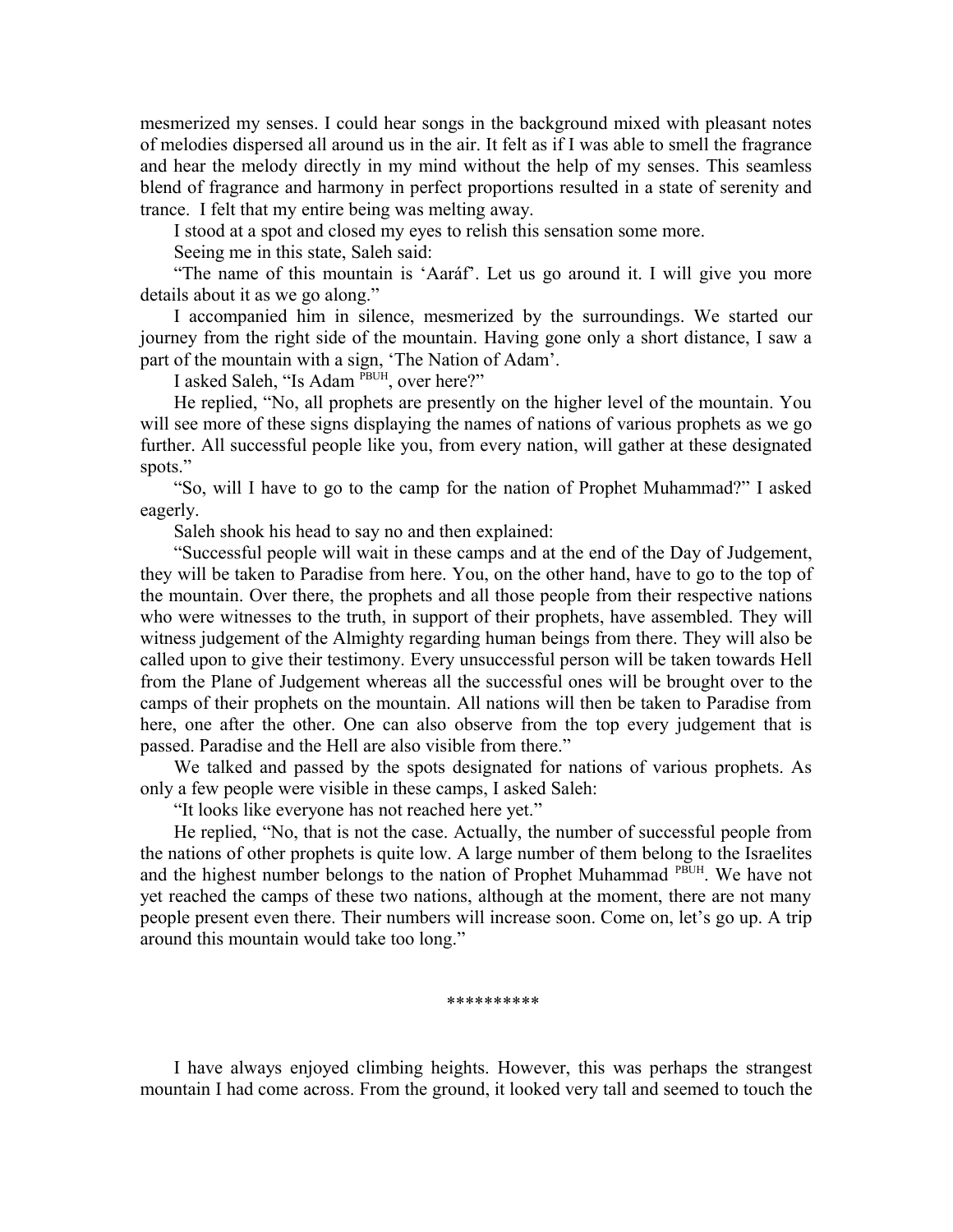sky. But, from the top, we could see the ground at the foot of the mountain as if it was only a little lower than where we were. The place that looked like the summit from the ground was in fact a plateau, which had various tall fortress-like structures built all over it. As they did not have any surrounding walls or doors, it was possible to see them from outside. I could see that there were servants walking around, other luxuries befitting royalty were also visible. Personalities of high stature, wearing crowns were seated on a regal throne. Around them, people sat on chairs and they also appeared to be of similar standing.

I asked Saleh about them; he replied:

"These buildings are temporary abodes of various prophets. People sitting around them are Shuhada and Siddiqeen of their nations. Siddiqeen are the people who supported their prophets during their lifetimes whereas Shuhada are the ones who spread the message onwards after they had passed away.

All of them are people who lived in the world for the sake of God and laid their lives in his cause. This success and prestige surrounding them today is a reward for their sacrifices."

"Can I meet the exalted prophets?" I asked.

"We do not have time to meet all, but we can certainly meet a few of them", he replied and then started to introduce me, one by one, to the great prophets of God. I was meeting the prophets who had always been symbols of greatness for me. I met Adam, Noah (Nuh), Hud, Saleh, Isaac (Ishaq), Jacob (Yaqub), Joseph (Yusuf), Shoaib, Moses (Musa), Aaron (Harun), Jonah (Yunus), David (Da'ud), Solomon (Suleman), Zachariah (Zakriyah), John (Yahya), Jesus (Eesa) and foremost, the father of prophets, Prophet Abraham (Ibrahim), May God bless them all. All of them greeted me with a hug and a kiss on the forehead and congratulated me on my success.

After a brief conversation with these exalted personalities, we moved ahead. However, I could feel during my interaction with them that they were somewhat concerned and worried.

I asked Saleh about it.

He answered:

"You are not aware of it but all hell is breaking loose in the Plane of Judgement. Every prophet is concerned about the fate of the humanity. The wrath of God is so severe that no prophet wants his nation to face it. All prophets would like the Almighty to forgive everyone however, so far there is no chance of that happening. It is not possible to pray for it at this time and neither are they allowed to pray for such an outcome. People have suffered for centuries by now and so far there is no sign of the initiation of the accountability process."

Surprised, I said:

"For centuries! How come? It has only been a couple of hours since we came in."

He explained, "That is what you think, Abdullah. Today is only a few hours long for the successful people whereas for those outside, it is an extremely lengthy day, full of hardship and difficulties. Centuries have passed outside but you may find it difficult to comprehend it fully."

I could not visualise what he was saying but obviously, everything was possible in the world I was in now. I wondered how many more strange happenings were waiting to unfold in front of me.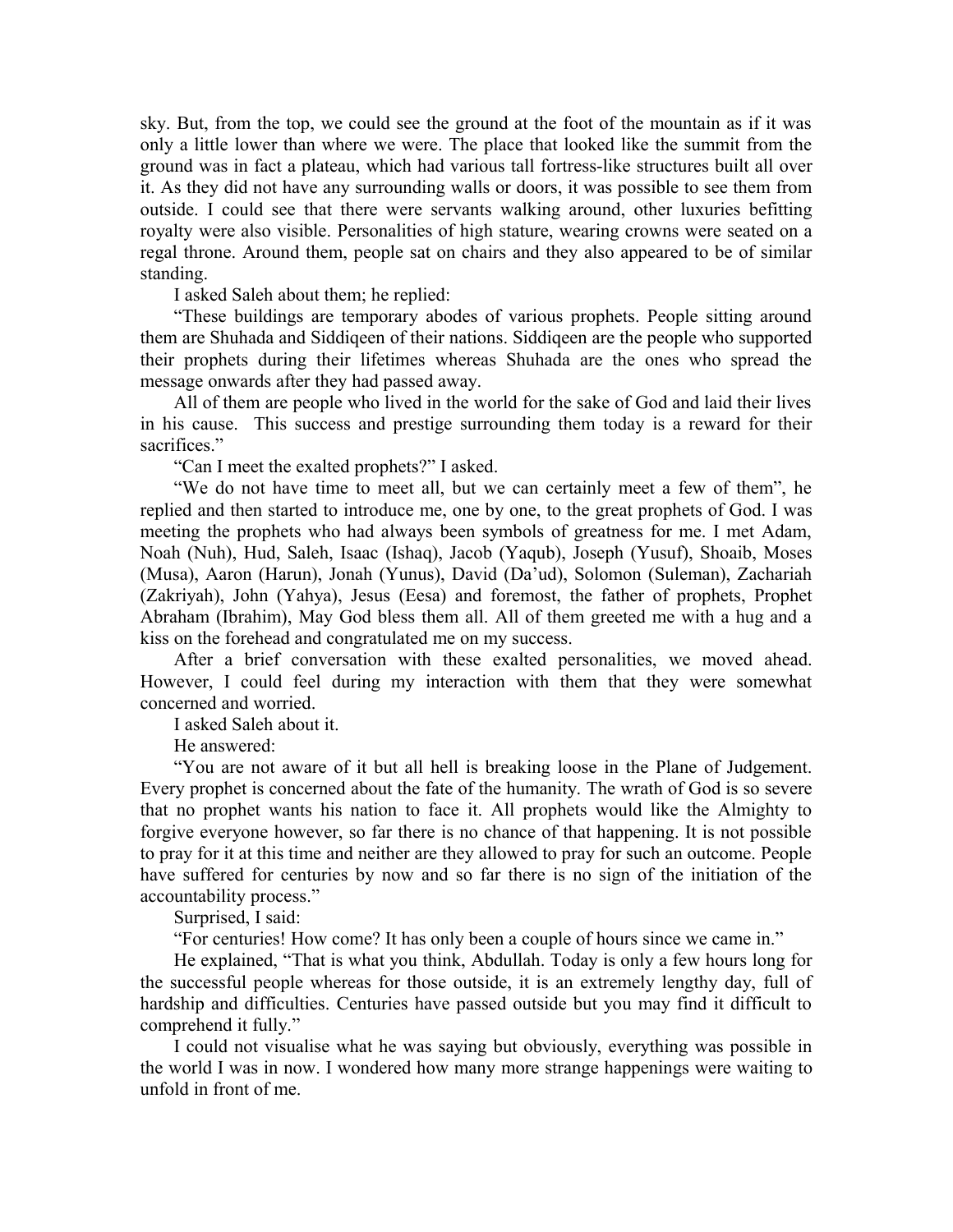#### \*\*\*\*\*\*\*\*\*\*

The companions of the Prophet including the Muhajireen (emigrants) and the Ansar (helpers) were sitting respectfully in a circle. There were also a large number of people belonging to the earlier and later periods of the nation of Prophet Muhammad <sup>PBUH</sup>. He sat in the middle with his head bowed. Everything looked normal apparently but I could sense that even here there was the same element of concern and unease that I had observed before with the other prophets.

"The Prophet of God is busy at the moment in praying to the Almighty God, the One and only. We better sit down and wait," Said Saleh as he headed towards the seats at the rear.

We sat on the seats in the rear. From there it was difficult to see what was happening at the front. I asked Saleh:

"When would the accountability start?"

"I don't know. No one knows!" He replied.

I became quiet on hearing his reply and sat back, resting my head on the chair. I do not know how much time had passed when I heard Saleh saying something to me:

"Wake up, Abdullah! Look, someone is here to meet you."

On hearing his voice, I opened my eyes and quickly stood up. I saw a highly respectable and distinguished personality standing in front of me. He had a smile on his face and I could feel affection in his eyes. Before Saleh could say anything, he introduced himself, speaking in a soft tone:

"Welcome Abdullah! I am Abu-Bakr. I am here to welcome you on behalf of the Prophet."

As he uttered these words, he extended his hands. Feeling quite excited, I gave him a hug. After the initial introduction, he took me aside, away from the other people and sat on a chair. I asked him as soon as we sat down:

"When would I be able to meet the Prophet, peace be upon him?"

"He is presently busy in praying and thanking the Almighty. You will be able to meet him later. Now, the most important news is that Almighty has accepted his prayer for commencement of the accountability. The moment when the Almighty accepted his plea, you had also prayed for something. Did you not want to go back to the Plane of Judgement to see what was happening there? Almighty has permitted you to do so. The accountability would start in a short while. You can see what is happening to people until then. The Prophet has sent me to you with this message."

I was happy to hear this. The messenger of the Prophet also smiled when he saw my happiness. He continued after a pause:

"The atmosphere is severe outside. Saleh would be with you but it would be better if you have this drink before you go. It will protect you from the afflictions outside."

He then offered me a glittering golden glass. I took it in both hands and started to drink.

A strange thing happened as soon as the glass touched my lips. Although I was not thirsty at all nor was I experiencing any sort of discomfort or restlessness, yet the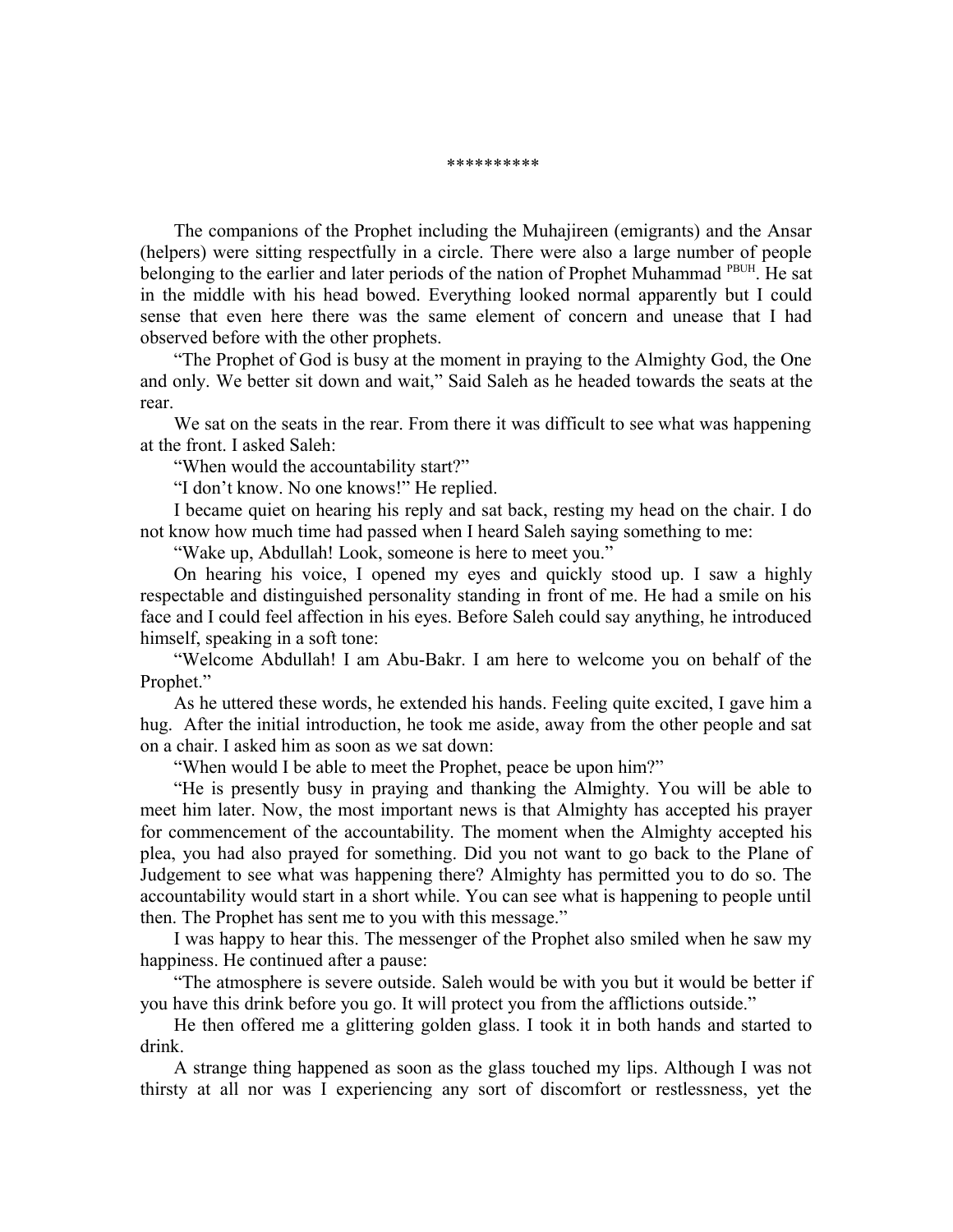satisfaction I got from the first sip was such that it surpassed the gratification a person would have experienced on having the first sip of water after centuries of thirst. As soon as the first mouthful went down my throat, I realised for the first time what was the real meaning of words like delight, fulfilment, serenity, sweetness, and freshness; this experience was so unique that I do not think any human would have ever had this experience before. I experienced an intense feeling of satisfaction and exhilaration through each vein in my body as each drop passed from my tongue to my throat, from the throat to my chest and from the chest to my stomach. I wanted to finish the whole drink in one gulp but the immense respect of the esteemed personality sitting in front stopped me from doing so. I asked in a subdued voice:

"What is it?"

He replied, "It is the first introduction to your new life and the new world. This is a drink from Kauthar. After drinking it heat and thirst of the Plane of Judgement will not bother you."

I immediately realised why this drink had such an extraordinary effect on me. It was water from the pond of Kauthar in the Paradise and undoubtedly, it had all the characteristics I had heard about in my life. From that point onwards, I also had a better understanding of the comforts of Paradise. In the previous world, the delight from food and drink was because of two things; firstly, it required a person to be hungry and secondly, the item being eaten had to be tasty. In the Paradise, everything would be extremely delicious even in the absence of thirst and hunger; it would still provide the same satisfaction and pleasure that only a very hungry and thirsty person used to get in the previous world. I came to understand now that in the Paradise, there would no hunger or thirst. However, one would be able to eat as much as one wanted without experiencing any discomfort or satiety.

\*\*\*\*\*\*\*\*\*\*

# <span id="page-24-0"></span>**Chapter 3: The Plane of Judgement**

Both of us were walking rapidly again. As soon as we left the limits of the Throne, we encountered an extremely hot and humid atmosphere. It felt as if the distance between the Sun and Earth had reduced from 90 million miles to a mere mile! There was no breeze. Everyone was drenched in sweat. There was no sign of water anywhere. I was under the influence of the drink from Kauthar; otherwise, it would have been impossible for me to spend even a second in this atmosphere. However, I could see countless extremely weary people loitering around in the same suffocating atmosphere. Their faces displayed horror, their eyes were full of fear, and their hair was covered in dust. Their bodies were soaked in sweat. Dirt was all over them; their feet had blisters with pus oozing out of them. I had never seen such a horrible scene of despair and fear in my life before! There was chaos and disarray wherever one looked. Everyone seemed to be concerned only with his or her own self. I was searching for familiar faces. The first face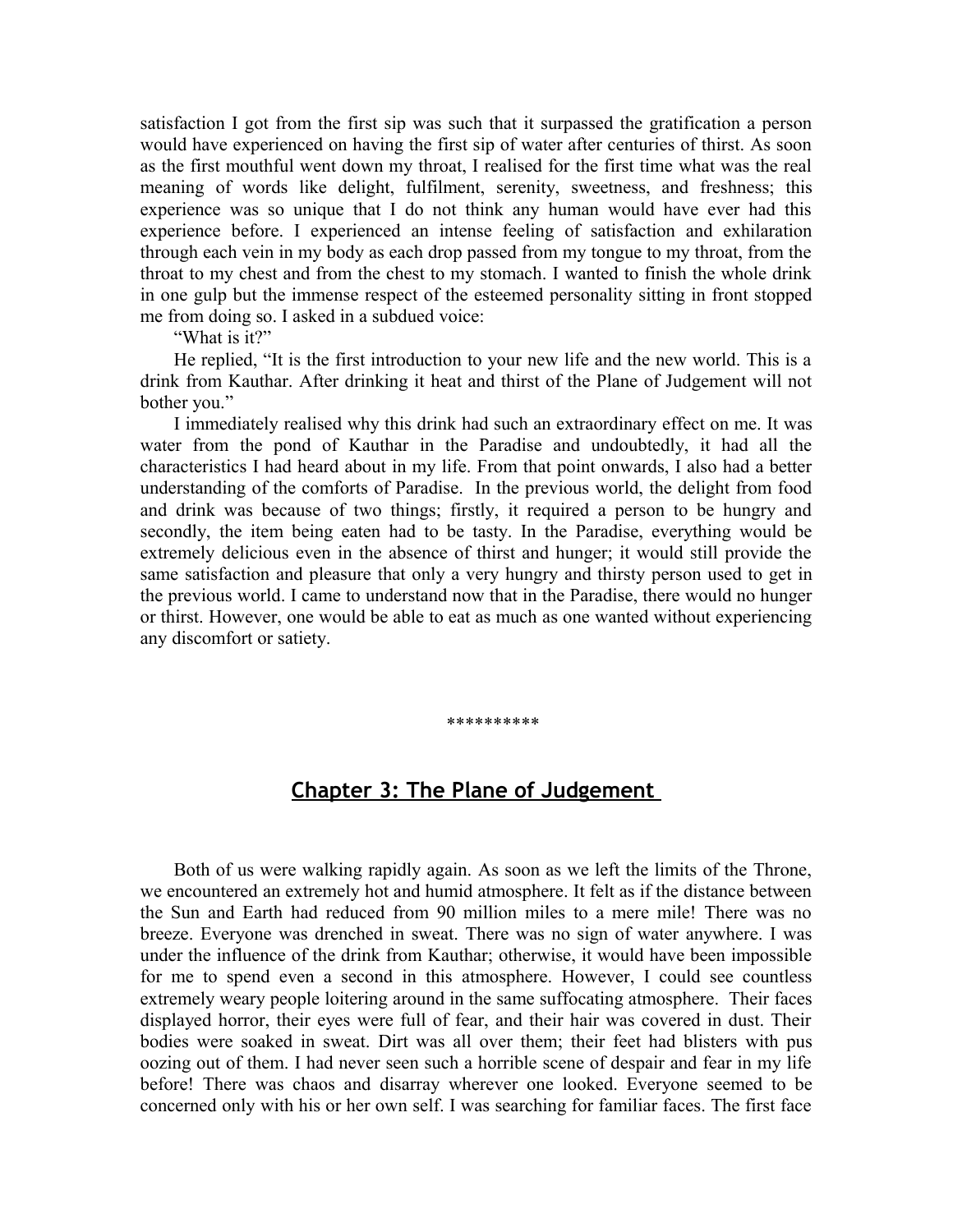I recognised was that of my teacher, Farhan Ahmed. He saw me from a distance and immediately turned away, trying to avoid eye contact. I said to Saleh:

"Stop him Saleh! He is my teacher. I want to talk to him."

He stopped me from moving towards him instead, and spoke in a remorseful voice:

"Abdullah, do not add to the humiliation of your teacher. If someone appears to you suffering here today, it means that Justice has been done to him and he has been found lacking in deeds, as per the scales of divine justice. That is why he is in such a state."

I spoke in anguish:

"But Saleh, I learnt all about belief in God, focusing on the Hereafter and ethical values from him."

"You may have…" Saleh replied carelessly, and continued:

"However, his knowledge failed to become a part of his personality. God does not pass a judgement based on a person's knowledge. The fundamental factors that determine the decision are one's deeds, character, and personality. The role of knowledge is really to help lay the foundations of one's personality on sound footing. If the personality has not developed on the right foundations, the knowledge in fact becomes harmful for the person. As a Persian poet once said:

When knowledge is only skin-deep, it is like a poisonous snakeOnly when it sinks deep in the heart, does it become a true friend

The same thing happened to your teacher, Abdullah. He was a good writer. He spoke well too. However, his character and personality were not in accordance with what he preached. Therefore, in a way he was also nurturing snakes. These snakes of knowledge have bit him hard today. When you see people here, you will not find them as per their appearance and words in the previous life. Instead, they will be a true image of what they really were in the life bygone.

Remember! God does not judge people based on their words and external appearance. He only looks at their deeds and personality. Particularly, people with knowledge would face a much tougher standard of accountability today. Many lapses that would be acceptable from ordinary people on account of their lack of knowledge would not be accepted coming from scholars."

"But he sacrificed a lot..." I said, in his defence.

"True, but he got his compensation for that while he was still alive", Saleh replied. He continued further:

"Errors in knowledge may be overlooked today. However, failings of personality and deeds will result in the same state as your teacher is in. Anyway, the day has only begun. Let us see what else happens before it ends".

I stood in a state of shock for a long time. I was an orphan with no one to look after me. My teacher meant everything to me. He was my mentor; he helped me in my education, arranged my marriage, and gave me a purpose in life. He was dearer to me than a real father would have been; hence, I was shocked to find him in this state. Because of that, I became quite oblivious to my surroundings.

Around me, countless people were walking, running, and struggling along. Loud echoes of the roaring flames were mixed together with the shouts, cries, and wails of people. People were busy taunting each other, hurling abuses at each other, and blaming each other. Many were engaged in full-blown scuffles and fights.

Around me, a few persons held their heads in their hands, while others threw dust on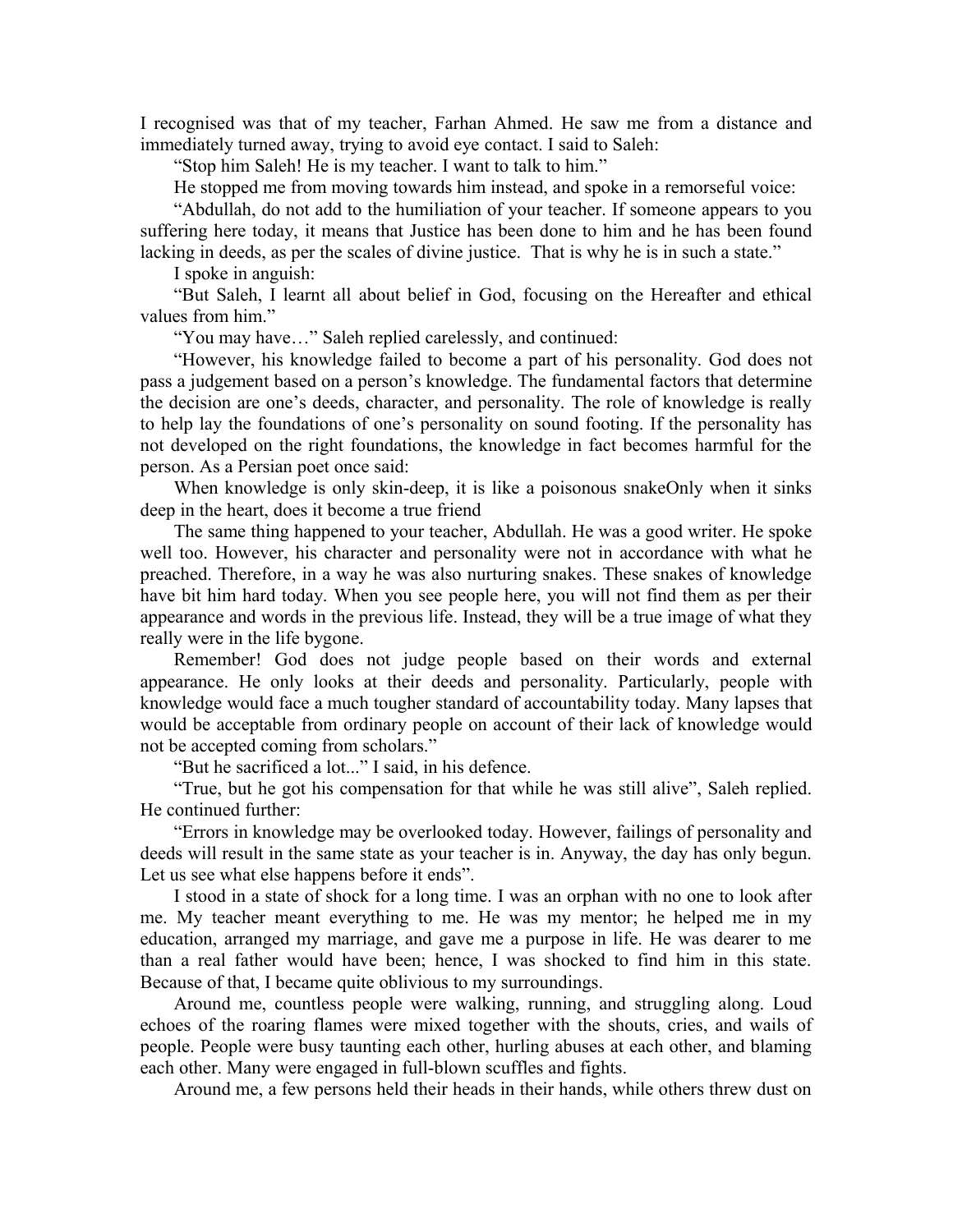their faces. I could see people hiding their faces in shame; others were being disgraced. Some were banging their heads on stones; others were beating their chests in anguish. Some were blaming themselves while others were having a go at their mothers, fathers, wives, children, friends, or leaders, holding them responsible for their ruin.

All of them had the same problem; the Day of Judgement had arrived, and they had not prepared for it. Now they could blame others or themselves, they could mourn or be patient, but it was not possible to change anything. All that was left to do was to wait, wait for the arrival of the Master of the Universe, following which the accountability was to begin, and the destiny of every person was be determined with absolute justice.

I kept standing aloof from all that was happening around me for God knows how long. Suddenly, a person nearby cried out:

"Ah... I was better off dead! Even the pit of the grave was better than this."

His lament made me aware of my surroundings again. In an instant, all memories from the start to the end were refreshed in my mind again.

\*\*\*\*\*\*\*\*\*\*

I turned back and looked at Saleh. He was staring at me with a blank expression on his face. He said:

"Abdullah! You chose to come to the Plane of Judgement leaving your allocated station behind, in order to observe what was happening here. It is inevitable that you would come across more scenes like that. As such, you need to be mentally prepared. To save you from further shocks, I have to inform you that right now, one of your daughters, Leila and your son Jamshaid are also present on this Plane of Judgement; both are in trouble."

Saleh's words shook me to the core. I started to feel dizzy and sat down on the ground, holding my head in my hands. Saleh also sat down quietly next to me.

Tears were running down my cheeks. However, no one around me took any notice. No one cared about what was happening to others. Why was a person sitting on the ground? Why was someone standing? Why was someone lying down? Why was somebody crying? Who was yelling and wailing? Nobody cared! Today, every person was concerned about his or her own self only. No one had the time or the inclination to stop by and enquire after me. People passed by us indifferently.

After a while, I asked Saleh, "What is going to happen now?"

"Obviously, the accountability will start. Only then would we know something for sure", He replied definitively, and then explained further:

"Those people who had made this day their foremost priority in the previous world and led their lives preparing for it, have woken up today in the fortunate position of having been declared successful beforehand. They include those who fulfilled the requirements of true faith and morality as well as those who strived hard in the way of their Lord. They had reaped only goodness in their lives. They fulfilled the rights of their fellow human beings and met obligations of their Creator. Therefore, for them, death itself was a harbinger of relief from the trials of the previous world. They have received divine protection since the start of this Day of Judgement."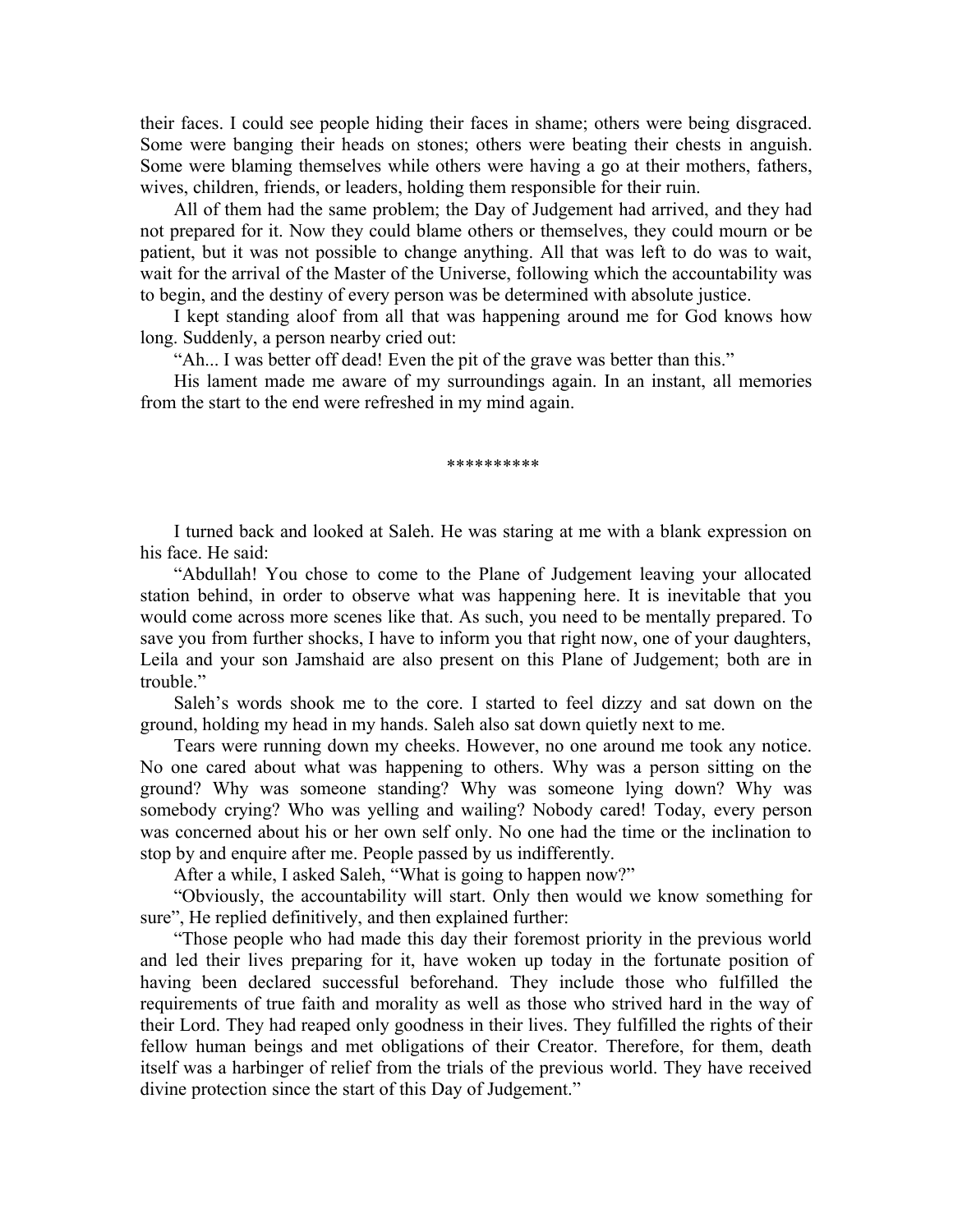"But all human beings committed sins in their lives. Did they not"? I asked.

"True! They all sinned. However, their good deeds made up for their minor sins. The tears of repentance they shed immediately after committing any significant sins washed those sins away. Today, all those people are under the shadow of the Throne. They will only face brief ceremonial accountability before their eternal success is declared.

In contrast, those people who committed major sins that practically invalidate one's faith, like rejection of the truth, assigning partners to God, hypocrisy, murder, fornication, rape, apostasy, dishonesty in trusts belonging to orphans, repeatedly ignoring the limits set by God and all other sins of similar nature, will be sentenced to Hell." Saleh explained the Law in detail.

"But there are always human beings who fall in between the two extremes; what will happen to them?" I asked.

Saleh replied, "You are right. There are people who have faith in their hearts as well as some good deeds to their credit. However, they committed many sins and did not repent. Such people will have to bear the harshness of the Day of Judgement as a payback for their misdeeds; only then, they may have a chance of forgiveness.

All those people stuck on the Plane of Judgement today are those who are either major criminals destined for Hell or those who had faith but also committed many sins. So, the tribulations they undergo today are directly related to the number of sins they committed as well as the gravity of their sins. The ones with fewer sins will be relieved right at the start of the accountability. However, as I mentioned before, the time that has elapsed so far is equal to hundreds of years of your previous life. Even if these people are pardoned at the very beginning of the questioning, the centuries spent on the Plane of Judgement are enough to eliminate any lingering after-effects of the misdeeds committed in those fifty years of life. Whereas, people with a lot of sins to answer for, may have to bear the hardships, sufferings and toils of this extremely harsh environment for thousands or hundreds of thousands of years to come."

Saleh's explanation made me realise that sins that seemed so trivial in the previous world have caused so much misery today. Alas! If only, people had not considered their sins as trivial, if only, they had developed a regular habit to repent! If only, they had realised the seriousness of ills like backbiting, spitefulness, wasting money, pomp and show, slander etc. If they had appreciated the significance of the rights of God and other people, if they had stayed away from disobedience to God and had instead followed the way of the Holy prophets, they would have managed to avoid the present situation where the short-lived gratification of each sin had turned into an agony spanning centuries.

I asked Saleh:

"Does anyone know at this time if he or she will be pardoned or not, and if so, how?" Saleh replied:

"This is the real predicament. No one knows what future holds for him or if there is any hope for salvation. Only God knows. This is the reason the last Prophet of God as well as other prophets and messengers were praying for the commencement of accountability. If this happens, at least the ones with true faith in their hearts would be separated from those destined to Hell and therefore get salvation, after going through the process of accountability. As you know, no one is able to say even a single word to help someone else, nor is there any possibility of it. The good news is that the last Prophet's prayer has been accepted; if you recall, his representative Abu-Bakr, the Truthful,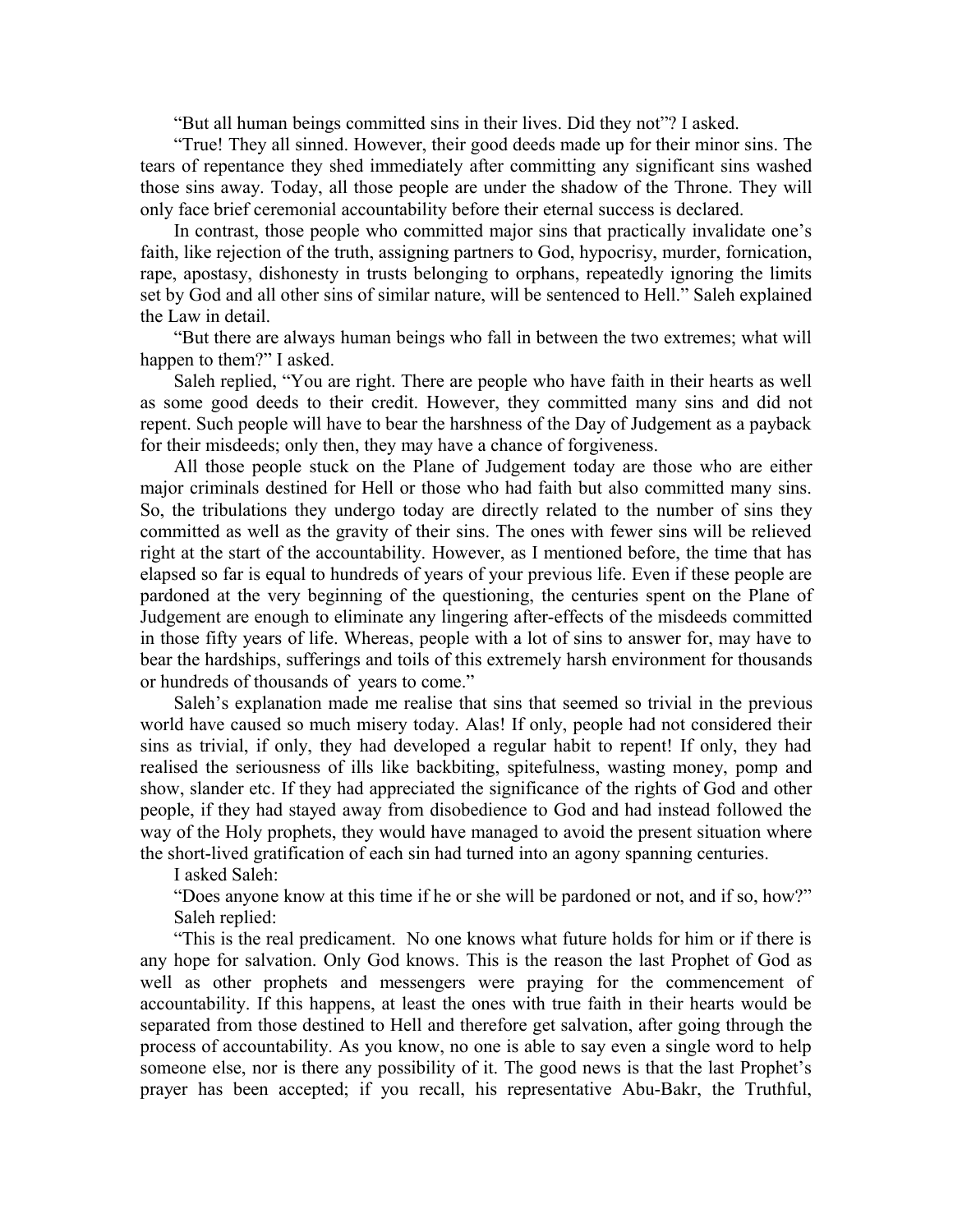conveyed that news to you in person."

"But, why can I see no sign of start of accountability?" I asked Saleh with surprise. He replied:

"The Almighty has accepted his request but as far as its execution is concerned, he will do so as per his own larger plan and wisdom. It is possible that all the people who rose from their graves may not have reached here yet."

I replied, "What do you mean? Have they not managed to get here despite a lapse of so many centuries?"

He replied, "How do you think they will get here? Do you think they will use aeroplanes, trains, buses, and cars to commute? Today, everyone is rushing here on foot. The sound of Archangel Rafael's trumpet had forced people to head in this direction. The Almighty has filled the oceans with earth and flattened the mountains to allow people to get here easily. Even then, it will take them some time as they are coming on foot. The only exception is the righteous people, who were accompanied by angels who brought them here straight away. Anyway, let's see what is happening to the people gathered here until the accountability begins. If I remember correctly, this was the reason you came here, right"?

Saleh held my hand and started to walk ahead without waiting for my response. People's faces were glowing red due to intense heat. Dirt and rubbish was flying all around. Worried people were roaming around, alone and in groups. My eyes were searching for a familiar face but could find none.

Suddenly, a girl appeared out of nowhere and before I could have a look at her face, she fell down at my feet and started to sob uncontrollably. I looked towards Saleh with great concern.

He said to the girl in a flat voice:

"Get up!"

Saleh's tone caused a chill to run up my spine.

The girl also pulled herself up, looking quite scared. I now looked at her face. It had darkened due to fear, apprehension, and grief. There was dirt over her hair and face. Her lips were parched due to thirst and her horror-stricken eyes had shadows of fear and terror in them.

Suddenly, an unbearable wave of anguish passed through me. The first time I saw that face I had involuntarily praised its beauty. It had a glowing fair complexion, an eyecatching profile, attractive features, rose-petal lips, a blue hue to the eyes, and jet-black hair. God had bestowed her with such natural beauty that it did not require any make-up or adornments.

However, today that face looked completely different. Beauty of the years gone by was now buried deep under layers of grief and sorrows of the Judgement Day. The person standing in front of me as a picture of utter lament, horror, and remorse was in fact Huma, my daughter-in-law and the wife of my eldest son Jamshaid.

"Please save me, Papa! I am in a lot of distress. This environment will kill me! I did not face any hardship in my life but now it seems to me that I will not see any relief ever again. For God's sake, have mercy on me! You are very close to God; please save me…" Huma started to weep bitterly.

"Where is Jamshaid?" I asked in a sunken voice.

"He is around. He has also been looking for you. This is such a large place with so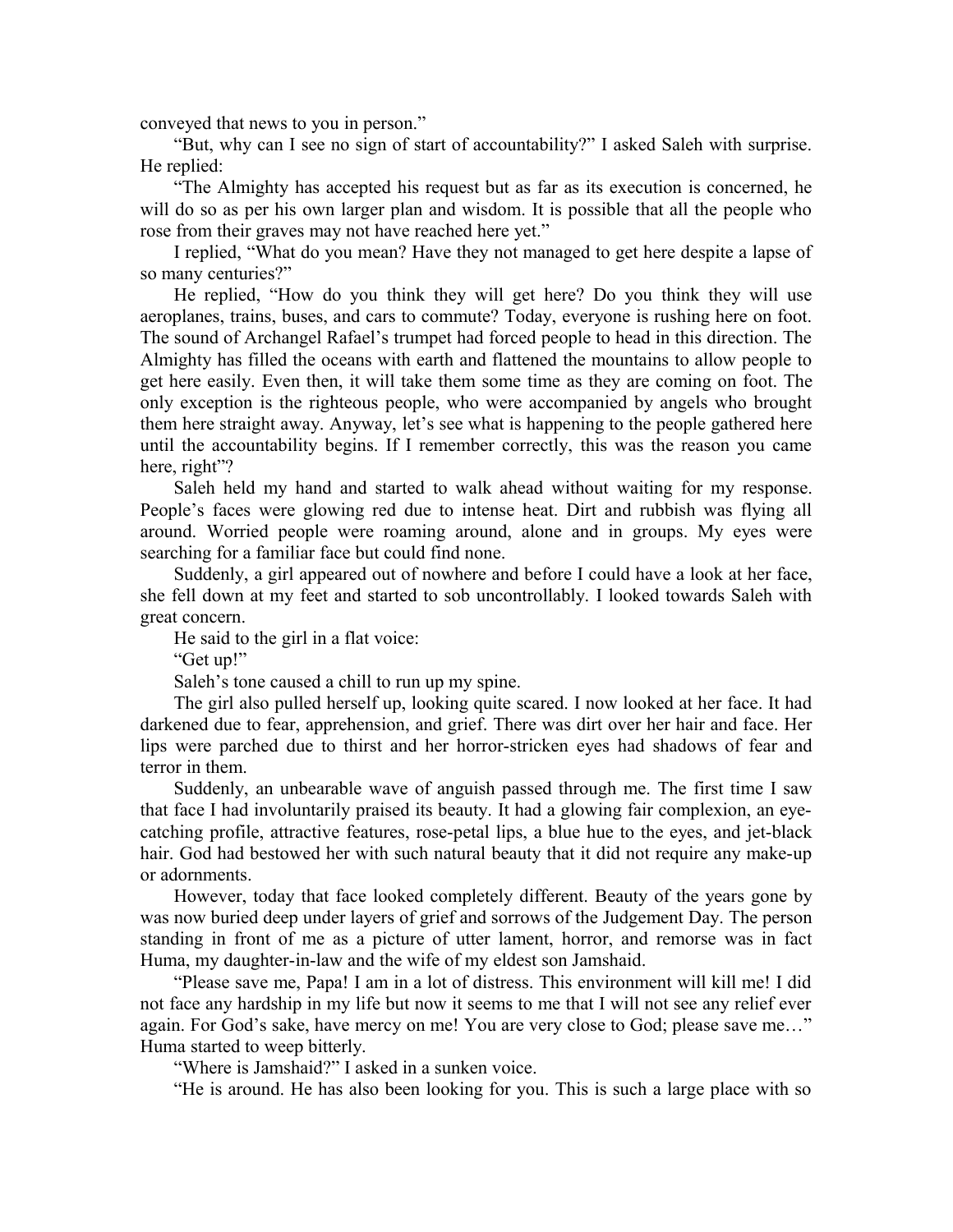many people that it is impossible to find anyone. He is also in a bad state. He was very angry with me. As soon as he met me, he slapped me and held me responsible for his doom. I am a bad person, Papa. I destroyed myself as well as my family. Please forgive me and save me. I am petrified of God's retribution; I cannot bear it."

Huma was pleading with tears running down her cheeks. Fatherly emotions started to rise in my chest; after all, she was my daughter-in-law. Before I could say anything, Saleh spoke again, with the same emotionless tone:

"You should have thought of that in the previous world, Madam! You have come to your senses now, however, do you remember what were you like in the world? May be you don't remember, so let me remind you..."

Saleh signalled and suddenly a scene appeared in front of us. It was Jamshaid and Huma's bedroom. I felt as if everything around me had disappeared and I was standing in the room along with them, able to see and hear everything.

\*\*\*\*\*\*\*\*\*

"Jamshaid, I cannot live in this country anymore! We should move to a Western country," said Huma as she sat at the dressing table, brushing her short cut hair.

Jamshaid was lying on the bed, watching TV. He did not reply.

"Did you hear what I said Jamshaid?"

"Yes, I heard you. My whole family lives here. How can I leave them behind?"

"Just like you left them and moved in with me?"

"That was different. At least I go and see them once a week now. Secondly, we go on foreign trips every year anyway. So, what's the point in moving abroad?"

"No, kids are growing up fast. I would like to raise them abroad."

"But I want my kids to enjoy the benefit of my parents company. I didn't get any share of their nobility; at least I would want my children to be like them."

"But, I want the kids to stay away from your parents, Jamshaid! Even if one of them is influenced by them, his life will be ruined."

The phone rang. Jamshaid picked it up. Some words were said at the other end. Jamshaid put the phone down after saying okay and said to Huma, "Your dad is calling us down". He then replied:

"Why are you so negative about my parents? They accepted you as their daughter-inlaw just for the sake of my happiness, despite the fact that they did not approve of your ways. Even when you forced us to move out of our ancestral home, they did not feel bad about it."

"Hold on, that's not the case!" Huma snapped.

"Your parents may not have liked my ways but you were madly in love with me, which forced them to give their blessings to our marriage. You have enjoyed a much better life over here since you left them. You are a business partner of my Dad. You deal in millions. Your decision to marry me has proved to be a win-win deal for you, Jamshaid! You have not suffered any ill-effects because of your decision to leave them."

"Whenever I hear you talk like this, it reminds me of what my father used to say. He always said that the true verdict about profit and loss shall be passed on the Day of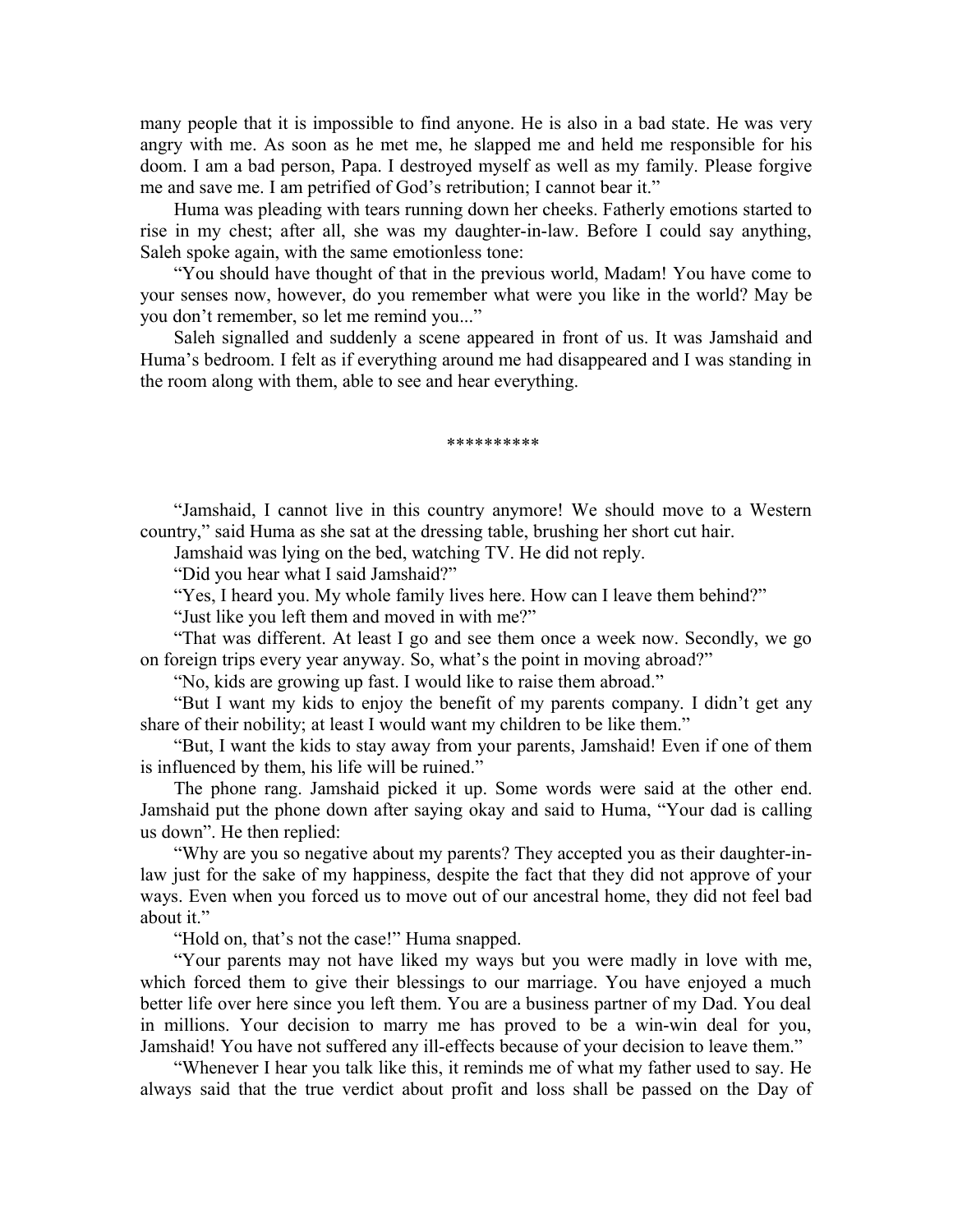Judgement."

"Come on Jamshaid, stop this useless religious talk. Such ideas irritate me! There is no such thing as Judgement Day. This world's system has been running like this for millions of years. If you are smart, powerful, and wealthy, you are the winner! All others are losers and idiots. Moreover, you know this Judgement Day talk is nothing but rubbish.

By the way, for your kind information, my Dad has this assurance from his Peer that he will have him spared on the Day of Judgement. My dad gives a lot of money to him."

"Yes obviously, the way we earn money by illegal profiteering, violation of the Law and other means prohibited in our religion, we have to make it clean somehow! I know all about it. Your Dad and Chaudhary Mukhtar are business partners in various ventures; they make money through dishonest means."

"Really? If you are so concerned about ill-gotten wealth and dishonesty, why don't you quit?"

"I can leave the business but I can't leave you. I am well aware that if I am employed elsewhere, I would not be able to afford your expenditures or maintain your current standard of living. Alas, my love for you has left me stranded in the middle of nowhere! In fact, I belong to a family where all that matters is whether money is earned by religiously lawful means or not."

"That's why they are living such a miserable middle class life! You are lucky that you moved out to live with me at my parents home; otherwise, just like your brothers, you would have owned only a motorbike or a mere 800 cc car, and would have died after living a pathetic life in a flat somewhere."

"We all have to die one day whether we live a lavish life or one of deprivation. Who knows what will happen to us in the Hereafter?"

"Don't worry, nothing will happen to us! We will enjoy a life of luxury over there too. Even your God will not be able to do anything against the wishes of my dad's Peer!"

"Don't utter these blasphemous words, Huma! Moreover, why would he be my God anymore? If I haven't remained loyal to him, why would he remain on my side?"

As Jamshaid uttered these words, his voice choked and his eyes became wet. However, Huma did not see the tears running down his face as all of her attention was focused on the mirror. She got up after she had finished her make-up and said to Jamshaid:

"Okay, let's stop this pointless discussion! Let's go downstairs. Dad is waiting for us."

\*\*\*\*\*\*\*\*\*\*

Saleh signalled again and the scene came to a stop. As it disappeared, any faint hope Huma might have had disappeared with it. Saleh spoke again in the same brutal and deadly tone:

"Did you see that? Every single word that came out of your mouth has been recorded. So go Madam, go and find your dad's Peer who had the power to have you spared, the one in front of whom even God could not…"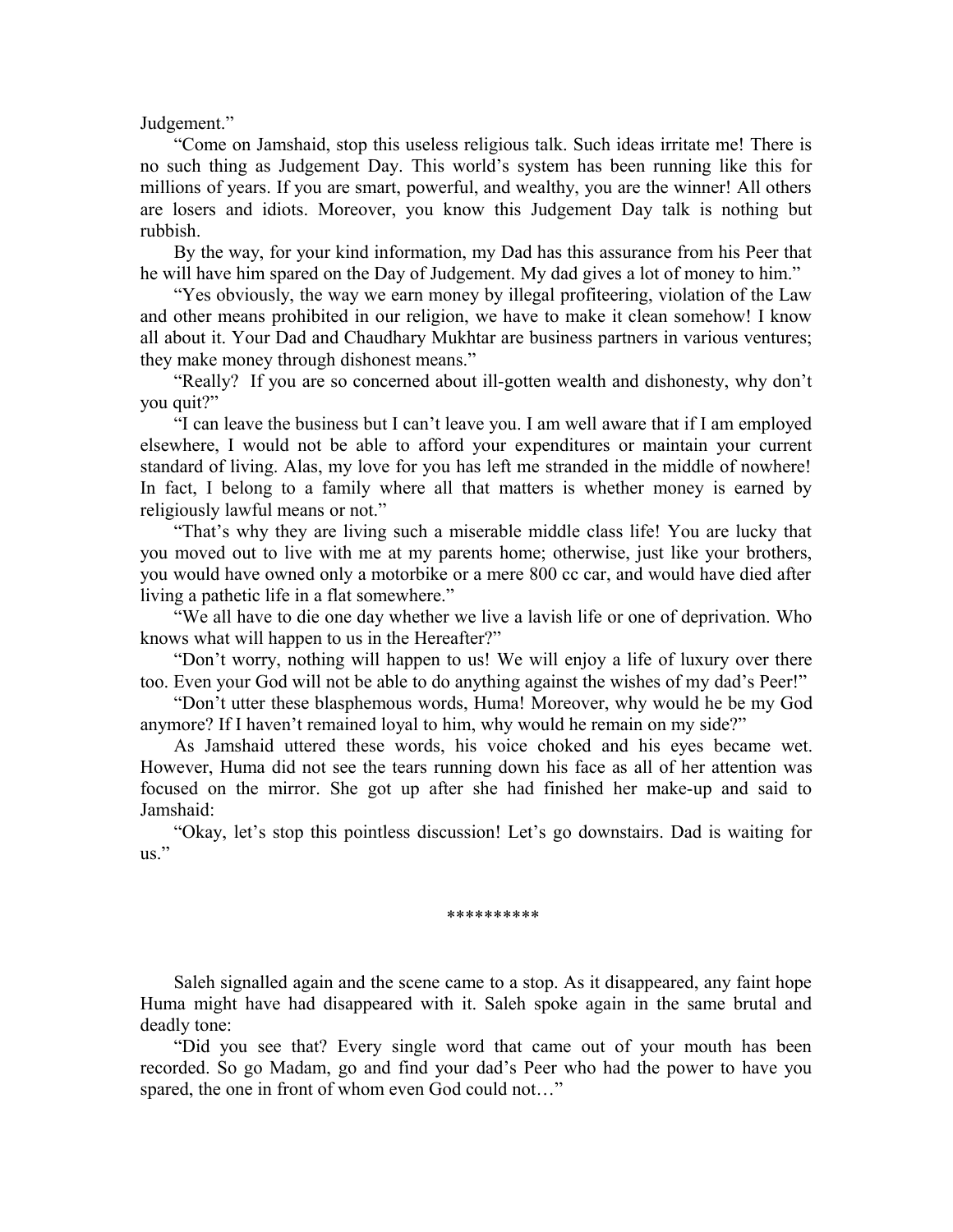Saleh left the sentence incomplete but the anger that exuded from his voice while he repeated Huma's words shook me with its intensity. Huma turned pale with fear. Before Saleh could say anything else, she ran away, screaming.

After seeing Jamshaid in that scene, my condition had again become unstable. Obviously, like Huma, he would have also been wandering in this plane suffering all the hardships. I wondered what I would do if Jamshaid appeared in front of me in this state. I was still thinking about it when Saleh patted me on the back and said:

"Come on Abdullah, let's go."

I do not know what was in his touch but as soon as he touched me, the level of anxiety that had overtaken me was suddenly reduced. I started to walk with him quite relaxed and fresh. Around us, it was the same commotion of worried and horrified people. We had gone ahead only a little more when I saw Mr. Chaudhary Mukhtar. He had probably seen me and was heading in my direction. Mr. Mukhtar was the business partner of Jamshaid's father-in-law. He was my acquaintance only in that capacity. As he came closer, he tried to embrace me but Saleh stopped him with the movement of his hand and said:

"Keep your distance and speak."

Saleh's tone was so harsh that he seemed like a stranger to me. Despite this insult, Mr. Mukhtar's enthusiasm did not fade. He said:

"I was certain Mr. Abdullah that you would come looking for me. Do you remember that I had a mosque constructed and you used to pray in that mosque? In addition, I also used to help the poor."

"I remember Mr. Mukhtar", I replied in a low voice.

"Then please put in a word for me. I have been roaming around in misery for a long time. Whoever you see over here is only concerned with himself. No one talks properly, nor gives any advice."

As he said this, he involuntarily looked at Saleh. I also turned my head to look at him. Saleh looked at me for an instance, and then started to talk while staring at Mr. Mukhtar's face:

"You certainly had a mosque built but it was not for the sake of God, rather you wanted a good name for yourself. When one donates money for the sake of God, one's head is bowed, hands are fastened, and the voice and the heart are full of humility and fear of God. However, you were not like that when you made donations. You wanted to be recognised by others as a pious person. Therefore, you had your wish granted during your life. Now, you will have to explain how you earned all that money.

Moreover, it was not often that you spent money on a good cause. Would you like to tell us how you spent millions in order to get close to a famous movie star? You are guilty of fornication. You indulged in it not once, but repeatedly. You fornicated with many different women. You had illicit relations with famous actresses and fashion models. Even if we leave aside how you spent your money, the way you earned the money included various prohibited and forbidden means. You were involved in adulteration. You hoarded stuff illegally. You sold goods at exorbitant rates. The fundamental principles of your business were to underpay utility charges, commit fraud, and deprive employees of their rights. At the peak of your career, you formed a media group. On one of the TV channels belonging to your group, you used to show religious programmes to keep the public happy, whereas on another one, you used to promote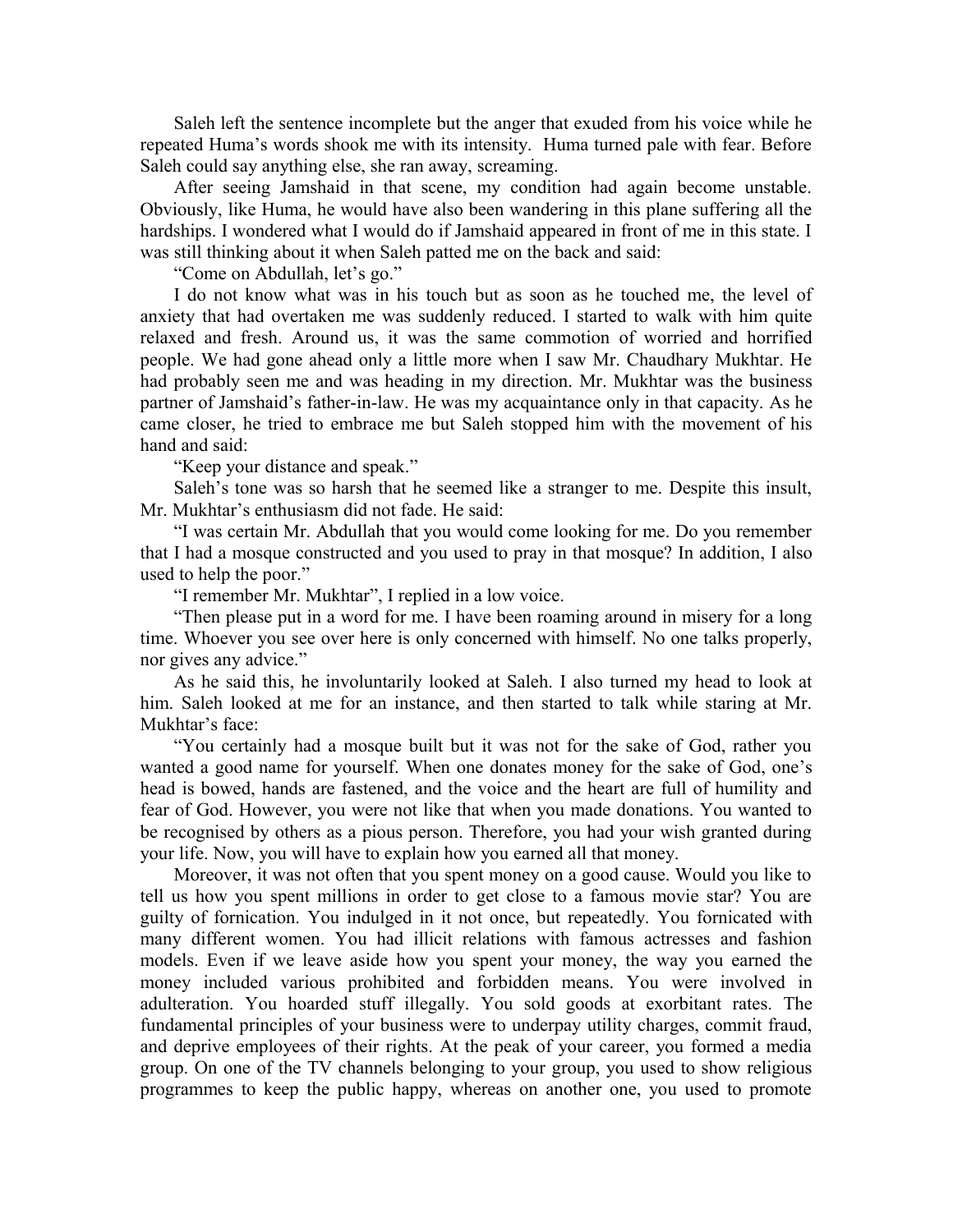immoral attitudes and vulgarity in the society, all in the name of art and entertainment."

Saleh was speaking non-stop and words were flowing out of his mouth like arrows heading straight for their target. It was not possible for Mr. Mukhtar to respond to these but he had nowhere to run. He kept listening, with his head bowed in shame. The harshness in Saleh's voice produced expressions of hopelessness on Mr. Mukhtar's face. However, Saleh did not stop and continued further:

"Look back, Mr. Mukhtar! Your mistress is standing behind you."

Mr. Mukhtar turned around quickly. I also looked around to see who was standing behind him. In front of us was standing an old woman who had a face like a witch and an extremely strong stench emanating from her body. Saleh touched me again which caused the smell to disappear but I could see that Mr. Mukhtar could still smell her. The ugly woman moved forward towards Mr. Mukhtar calling him by his first name. Mr. Mukhtar slowly started to retreat, backing away from the woman and then without any warning, he started to run away from us. That woman or witch, whatever she was, also started to run after him.

"Who was that woman?" I asked Saleh after they had disappeared from sight.

"She used to be his mistress. She was famous in her times as an actress, dancer, and model. Her name is Champa", as Saleh introduced her, I was shocked. I said:

"Champa? But she used to be very pretty; she was well known for her beauty."

"Yes, not only did people talk about her, she was also a role model for them. See how that ideal personality looks like now! That woman used to promote vulgarity in the society with her explosive and revealing dances. God has decided that she will be imposed as a punishment in Hell on those very people on whose hearts she used to rule", said Saleh laughingly.

I remembered that lewdness and immorality had spread to its highest level during my time. Television allowed these actresses to reach the living rooms of all homes. The societies of that time had elevated such women who spread vulgarity and nudity, to the highest levels of respect and importance. For the owners of TV channels and film studios, these women were the cheapest and the easiest way of making huge profits. They filled their coffers with money by promoting their filthy dances, enticing moves and revealing garments. Young men were madly in love with them and wanted to marry women who looked and acted like them. Women used to style their clothes and makeup after them. It was because of them that, girls of good moral character but ordinary looks lost their true value in the society. So many of these virtuous women grew old, all alone, unable to find suitable husbands. Many left this world in silence, hiding the scars of society's lack of appreciation within their bosoms, deep under the cover of their nobility.

My face showed signs of anguish. Saleh recognised them straight away. He held my hand and started to walk in a direction. We stopped after a little while and he said to me:

"God has made some arrangements to alleviate your suffering. However, before I show you that, it may be better if you see this scene from the world bygone."

As he said these words, a scene started to run in front of my eyes like a movie. I felt that I was a part of the scene and was able to understand it without any explanation.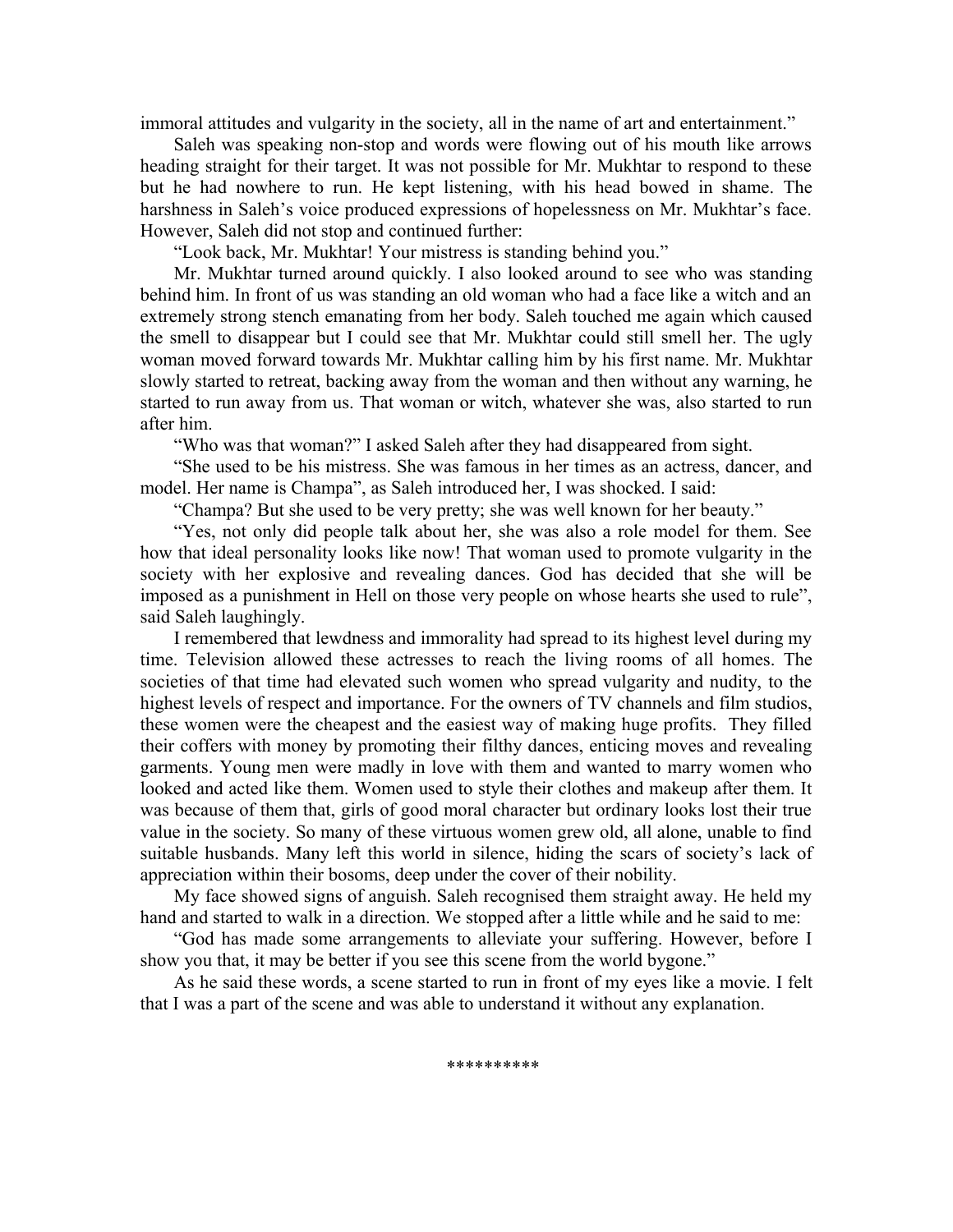Rays of morning sun were entering the room in spite of the curtains on the windows. It was time to go to college but on this cold winter morning, Shaistah did not feel well enough to leave her warm bed and get ready. It was her habit to do some study after the morning prayers and before she got ready for college. Today, she had gone back to bed after offering the prayers. She had not felt well since last night.

"No! I have to go to the college, otherwise my students will lag behind in their studies…, and I need to make breakfast for Mum and Dad as well", she thought. She then gathered all her strength, got up from the bed, and quietly walked over to her parents' room situated next to hers. She opened the door slowly and looked inside; they were in a deep slumber. She smiled with satisfaction.

Shaistah had devoted her whole life to her family. She was only a child when her father was disabled. She was the eldest amongst three sisters. Somehow, her mother managed to get all of them educated, earning a paltry income sewing clothes. After completing her education, she started to teach in a school and later joined the faculty at a private college.

It was a time for dreaming and making big plans. Shaistah was not too pretty, but youth is beauty in itself! For Shaistah, however, youth was a harbinger of new responsibilities, leaving no room for dreams and desires. She was now responsible for the household expenditures, her father's medical treatment, house-rent, and education of her two younger siblings. Both of her sisters were better looking, so, as they reached the right age, most marriage proposals were in their favour.

Shaistah did not create any hurdles in the way of her sisters' happiness. She readily arranged their weddings and got them settled in their new homes. Her youth began to fade away in the process and now she found herself alone, with the sole responsibility of looking after her aging parents.

During these difficult times, Shaistah kept her faith only in God. She loved God immensely. This love was so intense that none of the hardships in her life managed to breed any resentment in her. Shaistah was regular in prayers and fasting since childhood but she became familiar with the true sweetness of God's love only after reading books of her spiritual teacher, Abdullah. It was now the sole aim of her life to transfer the true essence of God's love and submission into the young hearts of her pupils.

Shaistah was an excellent teacher and her students respected her immensely. It was for this reason that they listened to her attentively and conversely, she always taught them with utmost enthusiasm.

For some reason, however, Shaistah felt sad today. It might have been because of not feeling too well but she felt depressed. After breakfast, she stood in front of the mirror to get ready for college.

She looked hard at her face. She could see signs of youth fading away. A painful smile appeared on her face as she mumbled to herself:

"Shaistah, you lost! You did not get anything but loneliness."

She closed her eyes, perhaps as a sign of acceptance of her defeat.

However, at that very moment, she heard the words of her teacher Abdullah echoing in her ears:

"The one, who makes a deal with God, never suffers a loss."

She opened her eyes with a smile.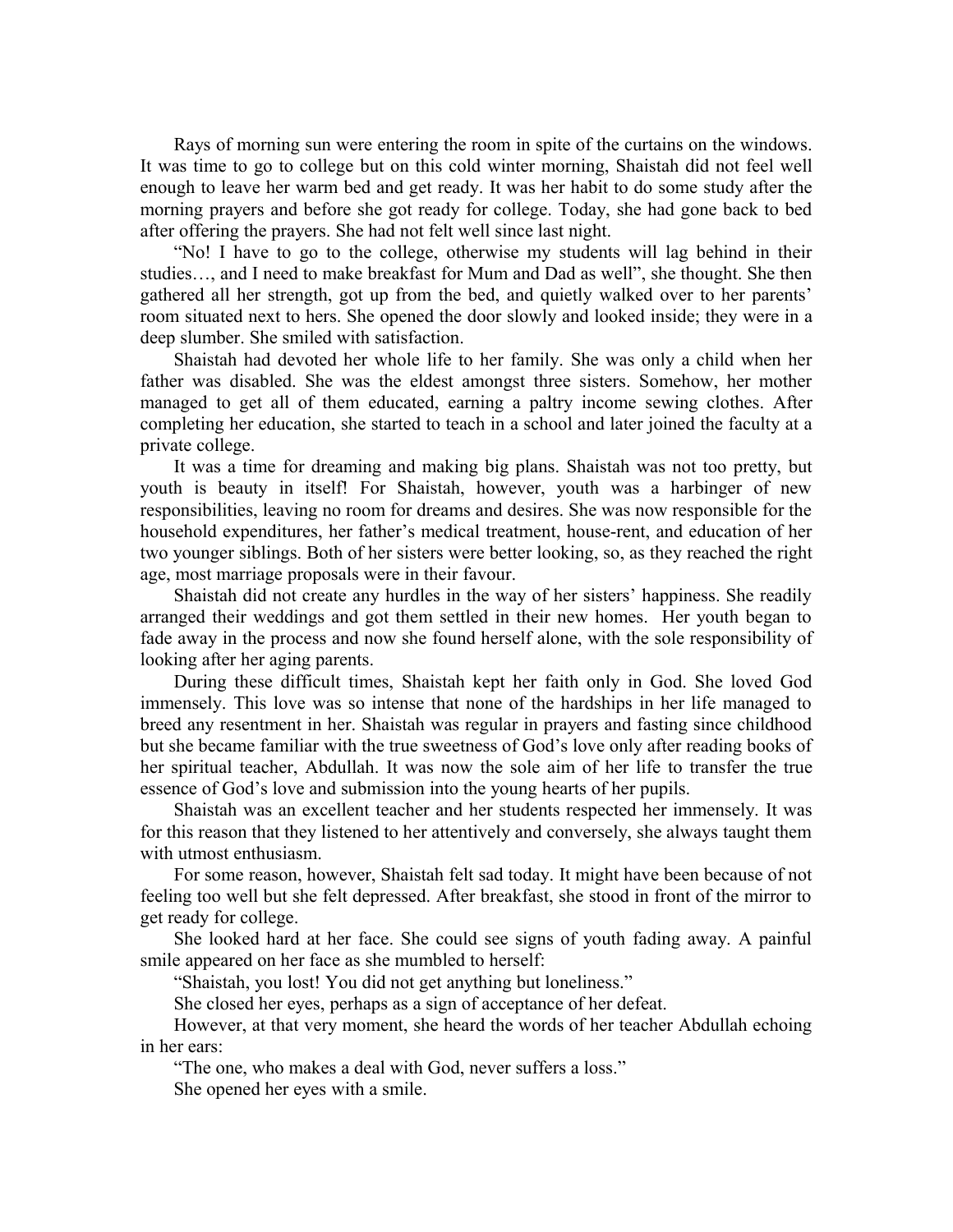She said to herself in a sustained voice:

"Let's see... we will see what happens. Not much time is left anyway!"

\*\*\*\*\*\*\*\*\*\*

The scene disappeared; I looked at Saleh and said:

"I don't know this girl."

Saleh replied, "You will get to know her soon. By the way, whatever you wrote went a long way."

He started walking. After some time we reached a place where some stern-faced angels stood. They looked similar to the angels we had seen under the Throne, whose job was to stop ordinary people from moving ahead. On seeing Saleh, they allowed us to pass through.

After a short distance, we came across a door. Saleh opened the door and entered it with me following behind. I realised straight away that the door was a gateway back to the other world, as on the other side, there was a completely different environment in contrast to the exhausting atmosphere in the Plane of Judgement. I said spontaneously:

"Saleh, are we going back to the tents of the prophets?"

He replied smilingly:

"Yes... the remedy for your grief can only be found over here."

We walked ahead and reached a magnificent tent. There was a man with a glowing face standing at the door. He had an air of high respectability about him. He was a complete stranger to me. On reaching closer, Saleh introduced me to him:

"This is Abdullah. He is a follower of the last Prophet of God, Muhammad PBUH, from the later part of that age. Abdullah, this is Nuhoor, a very close companion of Prophet Jeremiah PBUH. Nuhoor, you wanted to meet him, didn't you?"

It was not only an introduction to a companion of a great prophet but it also explained to me why I was there.

I extended my hand for a handshake. However, Nuhoor instead hugged me enthusiastically. I said to him after the embrace:

"I have not had the honour of meeting Prophet Jeremiah yet, but to meet you is no less of an honour. The life of Prophet Jeremiah and the circumstances surrounding him were always a great source of guidance for me. I am very keen to meet him."

As I said these words, the life story of this great prophet of the Israelites was running in my mind. In the sixth century B.C., the Israelites were in a state of severe moral decline. Due to their moral decay, they were suffering the divine punishment of political domination by Nebuchadnezzar, the King of Babylon, which was a superpower of that time. Their leaders, however, did not address their moral weaknesses and focused instead on regaining political supremacy. Prophet Jeremiah highlighted the flaws in their morals and faith, and encouraged them to work on the correction of their flaws instead of confronting a superpower. However, his people did not listen to him; instead, they hanged him upside down in a well and thereafter started an uprising against Nebuchadnezzar. As a result, Nebuchadnezzar descended on them like divine punishment, and devastated Jerusalem. He killed six hundred thousand Jews and took an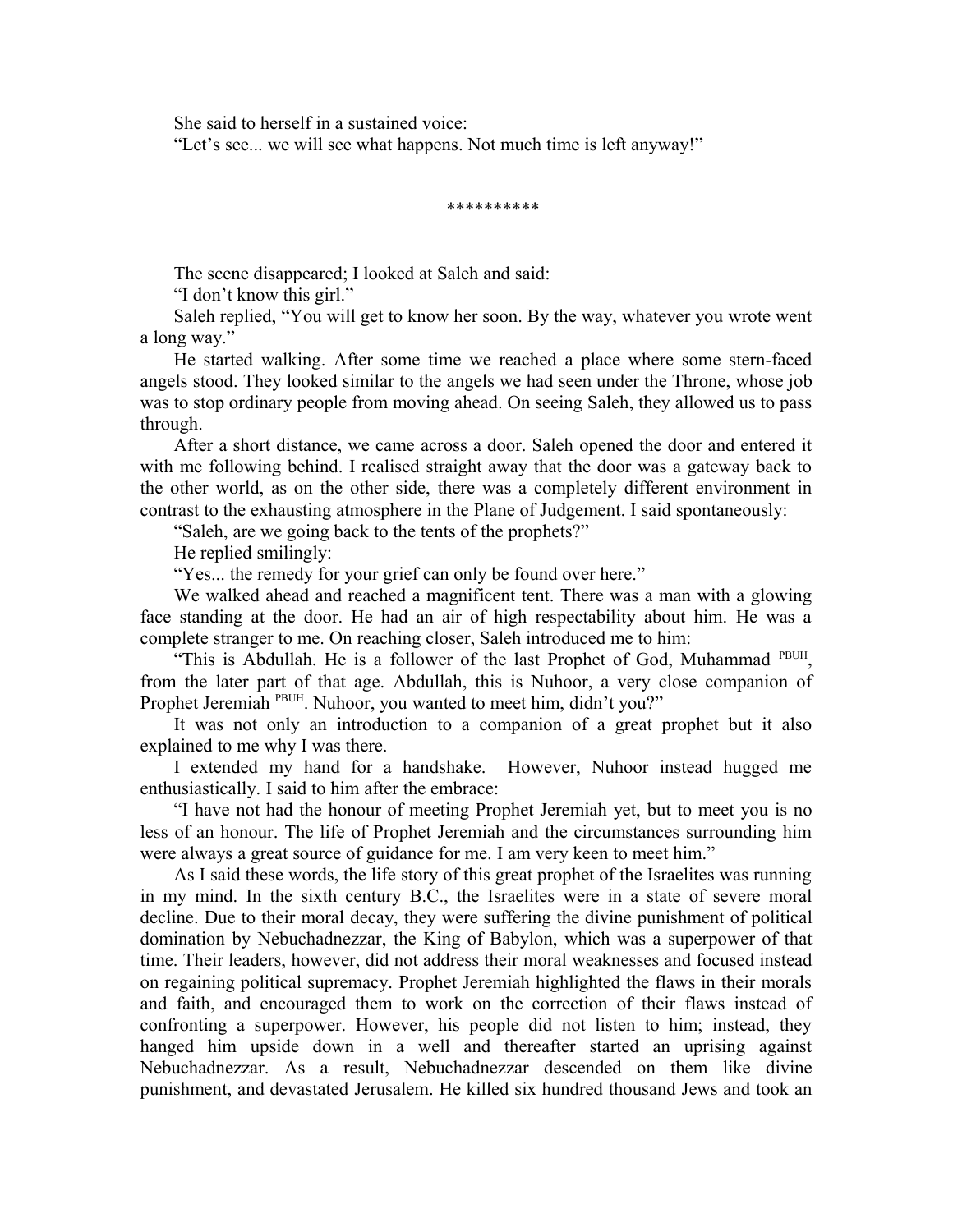equal number along with him as slaves.

As I was thinking about this, Nuhoor replied:

"You will also meet him soon God-wiling, but at the moment, I want to introduce you to someone else".

As he said this, he turned towards the tent and said to someone:

"Will you come out for a second, please? See who has come to meet you."

As soon as he said that, a girl came out from the tent and stood beside Nuhoor. Her attire resembled that of a princess and she looked like a fairy.

She bowed her head and greeted me respectfully. She then said to me:

"I am Shaistah. You do not know me but you are a teacher to me and due to this association, I am your spiritual child. I was once surrounded by dark shadows trying to lead me astray but I found the light of God's true religion through your writings. You are the one who first introduced me to God. I discovered the true nature of a human being's relationship with God because of your work. Look at me now! God has bestowed a great honour on me. I am to be married to a companion of a great prophet."

Saleh had shown me the scenes from Shaistah's life only a few moments ago, but the radical change in her form astonished me. The happiness I felt due to my encounter with her was difficult to put in words. I said to Shaistah:

"I heartily congratulate both of you. I hope you will invite me to your wedding!"

"Yes, definitely; that's why I called you so I could show Nuhoor that his in-laws are not ordinary people". She replied smilingly.

"In that case you selected the wrong person", I replied quickly. I then turned towards Nuhoor and said to him:

"However, Shaistah's statement is absolutely correct. Your in-laws are not ordinary people, and how could they be? Shaistah belongs to the nation of Prophet Muhammad PBUH. This relationship to the last Prophet makes her family very important."

Saleh interjected at this moment and said:

"Let's leave the decision about status and position for later. Now, I have to take Abdullah back. So, please excuse us."

We left after saying goodbye to Nuhoor and Shaistah. Saleh said to me on the way back:

"Did this take care of your sorrow?"

I had just witnessed the immense blessings of God on his servants, which had left me speechless. I therefore, kept quiet.

Saleh continued:

"This girl managed to attain such a high position because of her patience. God tested Shaistah through tough circumstances and a plain appearance. In spite of all the hardships, she remained steadfast and grateful to God; she remained devoted to him. You have seen today that those people who were not recompensed in the previous world have become entitled of a very high reward on account of their steadfastness."

I stopped walking. I looked up at the sky, saw the Master of the sky in a new light, and then bowed my head in gratitude and appreciation.

\*\*\*\*\*\*\*\*\*\*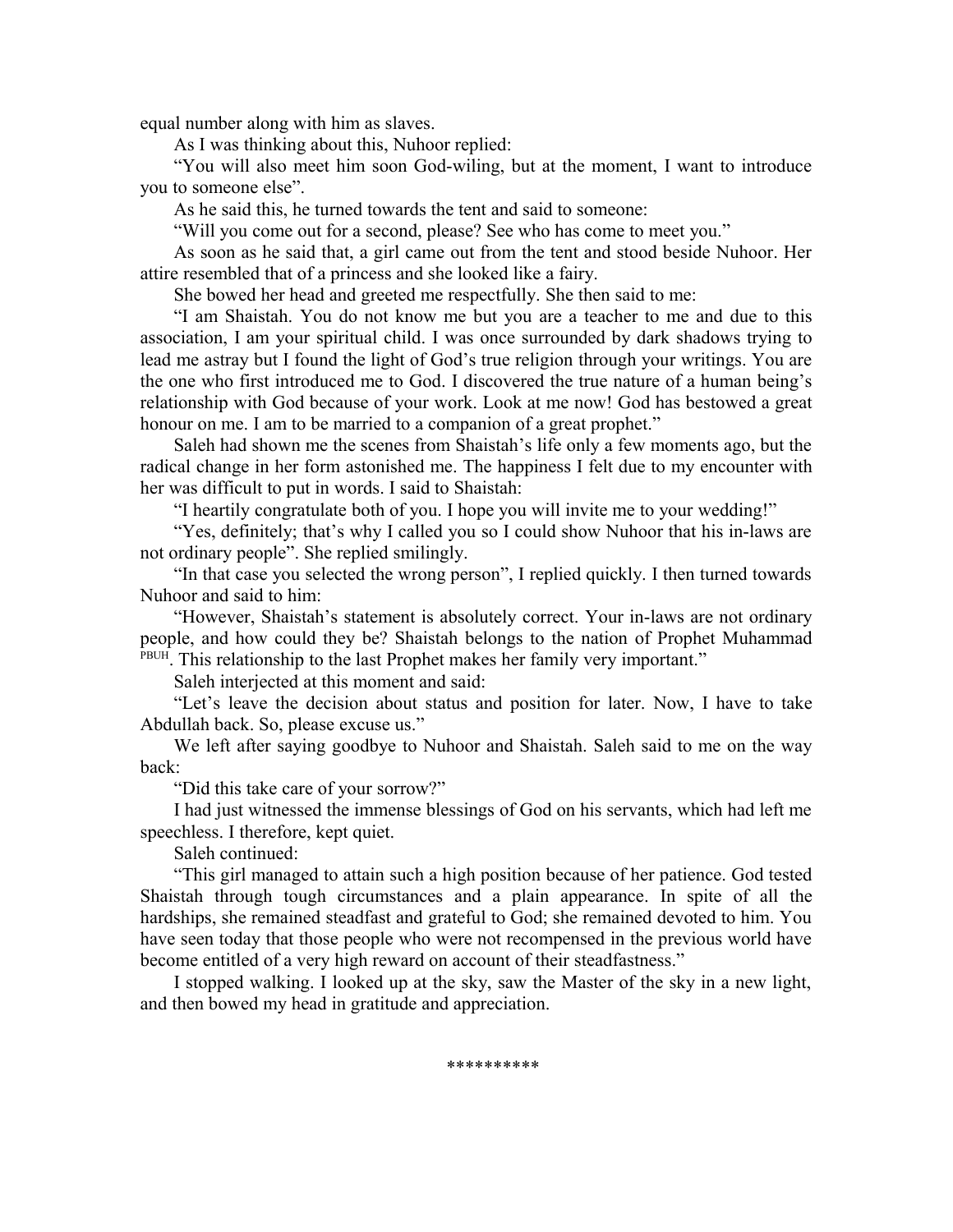# **Chapter 4: Naimah**

As we walked along, we came close to the door that led to the Plane of Judgement. I inquired from Saleh, "Do we have to go back to the Plane of Judgement now?"

"Why? Has your interest to go there waned?" he asked in a surprised tone.

"No, it's not so. I thought that since I am already here I might meet my family as well. When we came here at the beginning, you took me up directly. By now my family members would have reached the camp for the last Prophet's nation."

"You humans are used to conveying your emotions wrapped in the garb of civility. Why do you not say clearly that you want to go to your wife? Why do you keep using the term "family members'?" Saleh commented chuckling, which made me blush. Then he smiled and said:

"Don't be embarrassed, my friend. Let's go to her. This servant has been appointed to fulfil all your desires."

The meanings and connotations of time, paths, and places had completely changed in this world. That is why the moment Saleh uttered these words, we found ourselves near the mountain that had camps of all the prophets and their nations.

"Perhaps I told you when we came here the first time that the name of this mountain is Aaráf. Remember? You went on its summit. And look, there is the camp of the nation of the last Prophet."

The area at the foot of the mountain, where we were, was quite wide, and had the capacity to accommodate a lot of people. Yet, it was jam-packed. Such a large gathering was nowhere else around the mountain.

I said to Saleh:

"It looks like all the Muslims have arrived."

"No. In fact very few are here. The nation of the last Prophet is very large. That is why the number of people from this nation who were righteous and close to God, is also very large. Otherwise most of the Muslims are still running around worriedly in the Plane of Judgement."

"Will the Muslims from my era be here too?"

"Unfortunately, there are very few of your contemporaries here. The majority are from the time closer to the demise of the last Prophet. Very few people from the last eras of humanity were able to reach here. Most of the Muslims of your era were either materialistic or sectarian. Both types are currently enjoying a tour of the Plane of Judgement! That is why you will find very few of your acquaintances here. You can meet the ones you know after entering paradise at the 'Grand Gathering at the Court'. For the time being, we are only going to meet your 'family' to give a treat to your eyes and then return immediately. The accountability may start any moment!"

"What is 'Grand Gathering at the Court?" I asked.

"After the accountability and judgement when all the people destined for Paradise have entered it, they will have a gathering in the Court of the Almighty. That gathering is known as the 'Grand Gathering at the Court'. In that court, people of Paradise will be awarded their formal titles and entitlements. It will also be an opportunity for the people to meet their Lord, as well as an occasion to honour the people who have been declared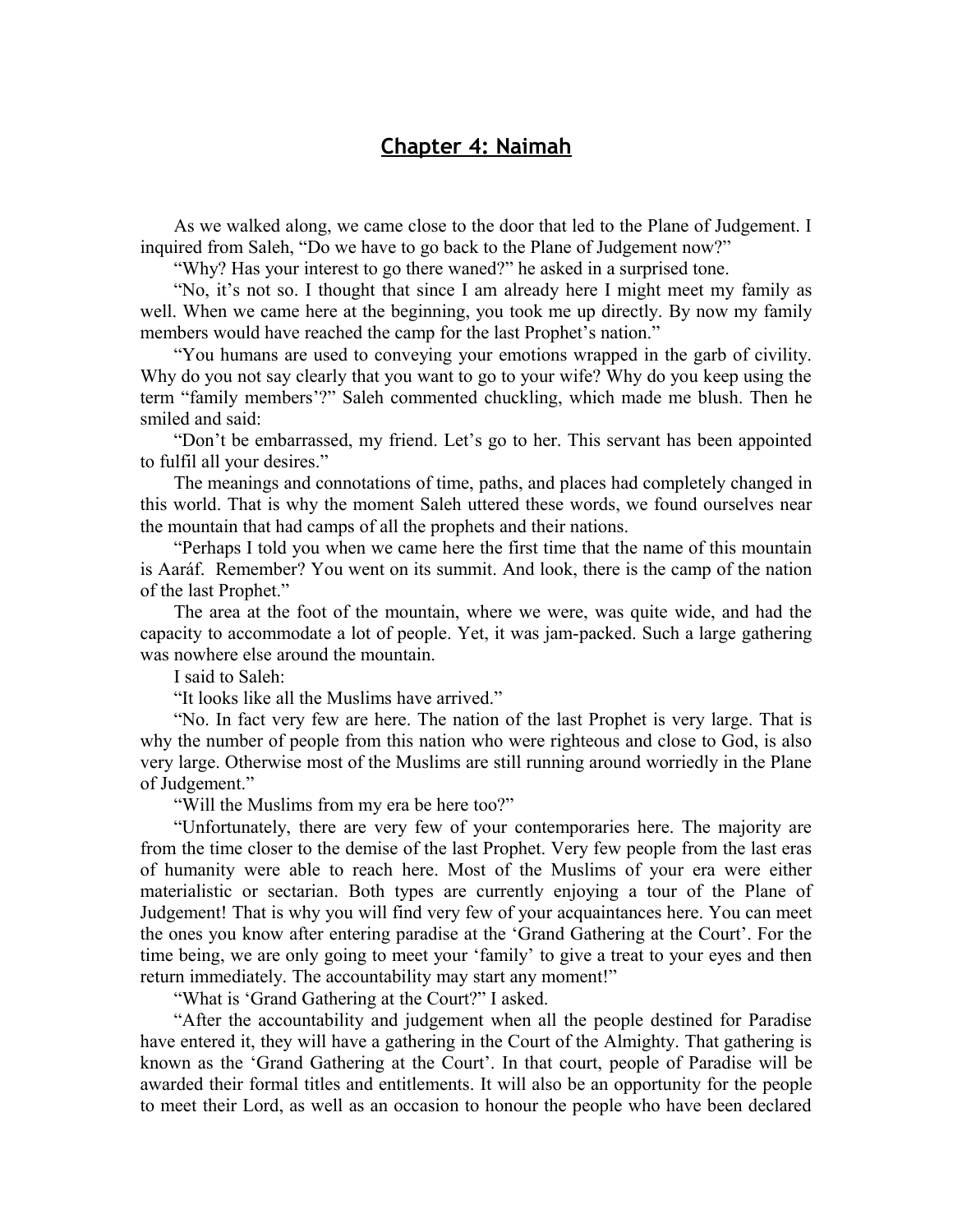close to the Almighty."

I wanted to ask more questions but we had reached quite close to the camp.

It was a huge tent city. In this city, camps were set up according to the different periods of time. Owners of some of the tents could be seen talking to one another aside their tents. I could see many of my companions and friends who had supported me wholeheartedly in spreading the word of God. I felt such joy in my heart on seeing them that words would fail to describe. They were the ones who never let their youth, careers, families, or wishes overwhelm them. They kept all those facets of life within limits and dedicated the rest of their time, abilities, wealth, and passion in the service of God. As a reward for these sacrifices, they had achieved everlasting success before others, as promised in the world.

We saw many distinguished personalities of the Islamic history, and greeted people as we walked by. All of them invited us to dine with them in their camps but Saleh politely declined with gratitude. However, I did promise to meet them all later on.

On the way, Saleh said:

"Each and every one of these exalted persons is worthy of spending time with. It is good that you have arranged to meet them later. It won't be so easy to even make an appointment with some of them later on."

He stopped for a second and looking at me compassionately, said:

"The fact is that even getting an appointment with you won't be that easy Abdullah! You cannot comprehend it yet but you are going to be a person of high stature in this new world. But the truth is that you were always a person of high stature as per the standards of the Lord of the worlds."

As Saleh said this, he embraced me. Then he whispered in my ear, "Abdullah! It's an honour for me to accompany you."

I looked towards the sky and gently answered him, "The real honour is to worship God; to invite his people towards his worship. It's an honour for me that God bestowed the honour of doing this service to someone like me who is as worthless as a tiny grain of sand."

As I said this, my eyes started to fill with tears of gratitude.

"Yes, you are right, Abdullah. The Almighty allows a grain of sand the privilege of reflecting the glorious sunrise. If you shined like the sun, it was by his grace. But this honour is only reserved for his sincere servants who dedicate their lives to his worship; the rebellious, the instigators of evil and the neglectful people are never given this privilege."

We started walking again and came close to a beautiful and delicately woven tent. I could feel my heart beating faster. Saleh turned towards me and asked:

"Is your wife called Naimah?"

I nodded in affirmative. Saleh pointed towards the tent with his finger and said:

"That is her tent."

"Does she know that I'm here?" I asked with a pounding heart.

Saleh answered, "No." Then he gestured towards the tent and said, "This is your destination."

I slowly ambled towards the tent and, after saying Salam, sought permission to enter. My heart started pounding fiercely when I heard the voice coming from the tent:

"Who are you?"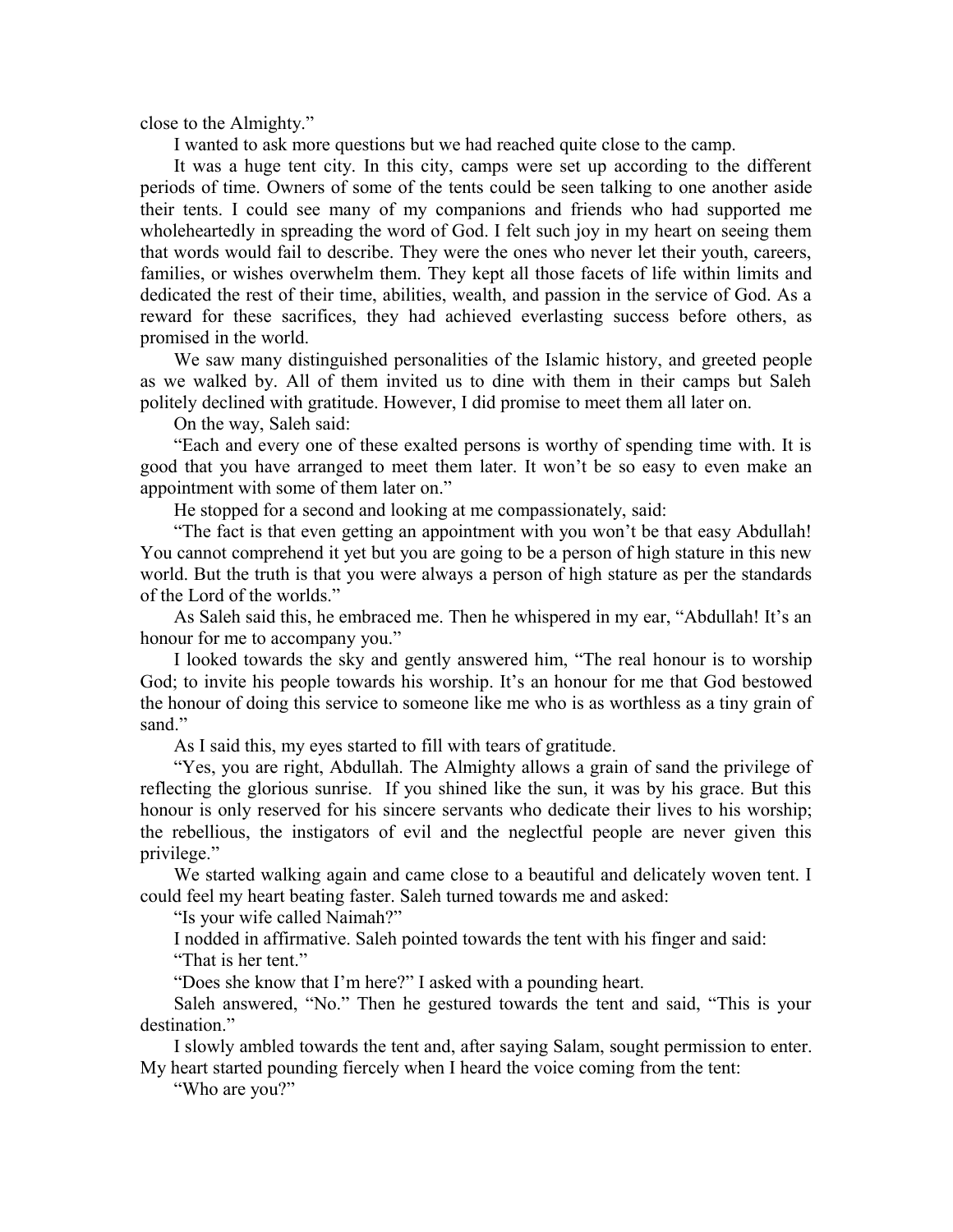"Abdullah."

As soon as I uttered these words, the curtain was pulled up and darkness fell in the entire world. If there was any light in the world, it was emanating solely from the face in front of me. Time, era, centuries, and moments, everything stopped. I just stood there, silently staring at her. The name Naimah means radiance. But that radiance could be so beautiful, I only realised it at that moment.

The last time when we were together, our association of a lifetime had matured into a comfortable companionship of old age. It was a time in our lives when love did not depend on beauty and youth. Nevertheless, Naimah had sacrificed all the wishes and desires of her youth for my sake. She was by my side even when I chose the thorny way over an easy life. She supported me through life's difficult moments and ups and downs to the best of her abilities, until death did us apart.

But today, as the transient curtain of death had pulled back, facing me was pearly white moon light, sparkle of the stars, shine of the sun, fragrance of the flowers, delicateness of the buds, freshness of the dew, splendour of the morning light, and beauty of the dusk twilight, all of them emanating from her face.

I was trying to analyse a companionship of years in a few moments in my thoughts. Naimah's eyes were wet as tears ran down her cheeks.

I extended my hand to wipe the tears away and taking her hands in mine, said:

"Didn't I tell you, with a little wait and perseverance, we'll win this war?"

"When did I not believe you? Now my faith has turned into reality. It feels like you went out of our home for a little while and then came back. We persevered for a short while and now we have won a great war."

"We had to win, Naimah. God never loses; and neither do people who fight for his cause. They may stay behind in the world, but they'll always be ahead of everyone else in the Hereafter."

"What happens now?" Naimah closed her eyes as she asked as if she was imagining the surroundings of Paradise, a life that was about to begin.

"We spent our mortal life in spreading the message of God. Now, he will compensate us with ever-lasting life in Paradise."

 Saying so, I closed my eyes as well. I could recall every moment of my life that was full of hardship and struggle. I had dedicated the best years of my youth and adult life in the service of the religion as ordained by God. I had even devoted the diminishing strength of my middle age in his way. I was an extra-ordinarily talented and intelligent person. If I had made success in this life my goal, I would have easily achieved the pinnacle of accomplishments here. However, I had decided that if I had to make a career, an estate, a high status, and a name for myself, I would only do so for the life in Hereafter.

All my life, I had not only battled with myself over the desires of life, but I had also battled against prejudices and emotions. I never let myself be dirtied by sectarianism, personality-worship, or prejudices. I always tried to understand the religion of God with honesty and with intellect and then followed it sincerely and honestly. I spread his religion in the entire world and ignored the rebukes. God blessed me with the love and friendship of Naimah that gave me the fortitude to fight in every situation. Now, we had won our war against Satan. The struggle was over now and it was time to celebrate.

We were in that state when Saleh coughed to make us conscious of his presence. He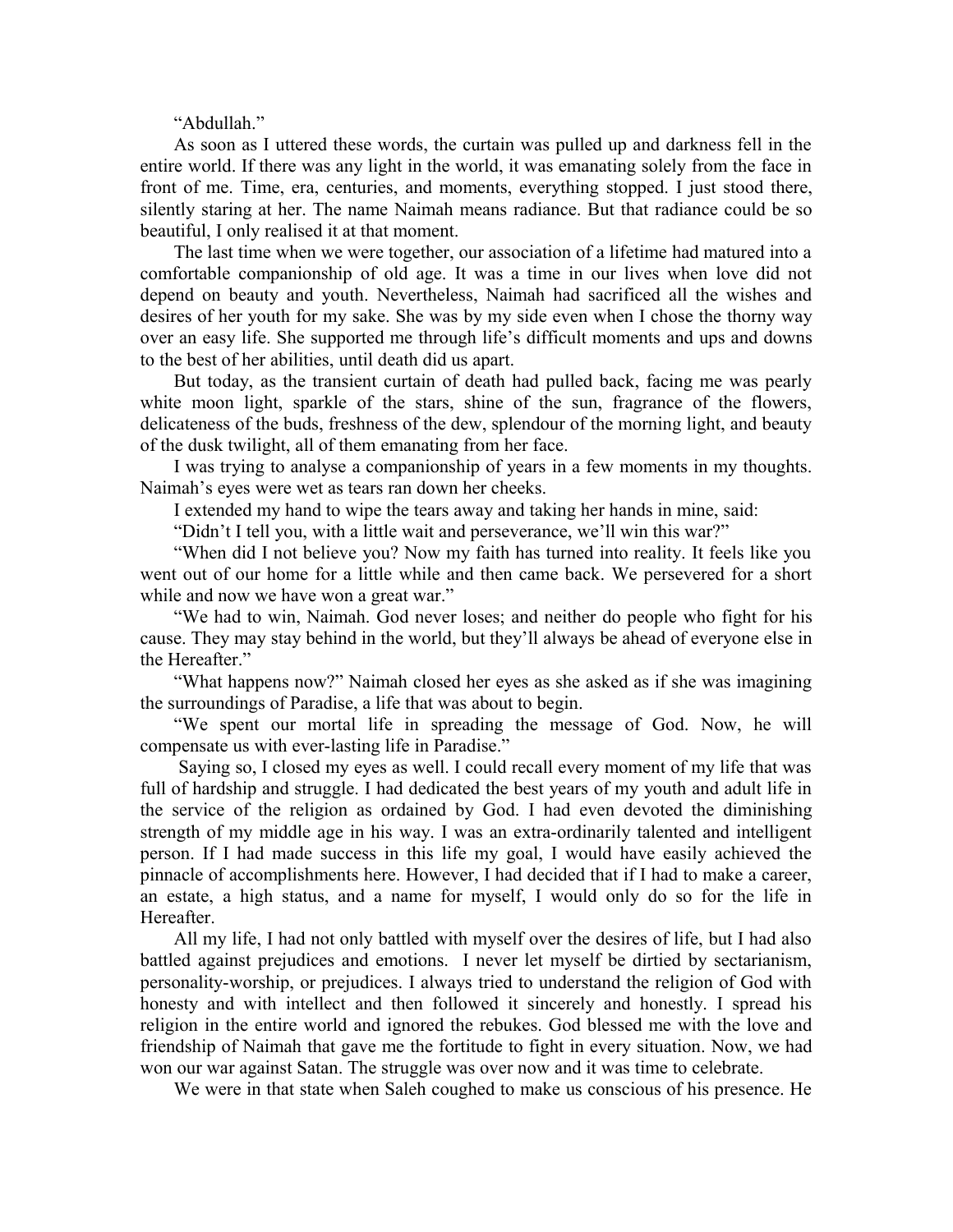said:

"You can have an extended meeting later. We have to go right now."

I returned to the present on hearing his words. I introduced Saleh to Naimah:

"He is Saleh," and then added with a laugh, "He is not inclined to leave me alone at any time".

Naimah looked at Saleh and said, "I have met Saleh before. He was the one who brought me here and informed me about you. Otherwise, I would have been very worried".

I turned towards Saleh and said, "When did you leave me to bring Naimah here?"

"You probably don't remember. When you were up on the summit and quietly praying to the Lord to allow you to proceed to the Plane of Judgement, I left you. Abdullah, it is your weakness as well as your strength that when you are with your Lord, you are completely oblivious to your surroundings."

"I was not in my senses a few moments ago either but you didn't care to leave me in that state!" I said, turning towards Saleh.

"Well, if I had left you two together, then our next meeting would have been after the Day of Judgement! You know, you humans are quite ungrateful, and forgetful too. Have you forgotten where you were supposed to go?"

"Ok, Naimah! We need to go. You should stay here and I'll be back shortly."

"But what about our children?" Asked Naimah.

 "They're fine. Why don't you go and look for them? They will be around somewhere close by. Otherwise, I will bring them myself in a short while. Right now, I need to return to the Plane of Judgement immediately. We will be able to meet and sit together all our lives afterwards."

After Naimah's last question, I could not afford to stay there any longer, otherwise I would have had to tell her about two of our children who had not managed to make it up to here; and that would have been very agonising for her.

Naimah nodded, looking a bit puzzled.

### \*\*\*\*\*\*\*\*\*\*

On our way back, I said to Saleh:

"In this life, many families will experience quite a lot of break-ups. Some people will lose their wives and vice versa."

"Obviously, It will happen" he replied. "People had a chance to excel only in the past life which is over now. Here, if someone is left behind, nothing can be done about it. However, no one will be alone over here. No one will wait for the ones left behind. New relationships will be formed. People will find new partners. There will be new marriages."

"I don't think we will have the same kind of family system here as we had in our past life", I commented.

"You are correct. Actually, the institution of family was established in the previous world because of some basic flaws in human nature. The basic purpose of a family was to take care of minors and the elders. Men were made heads of household to give strength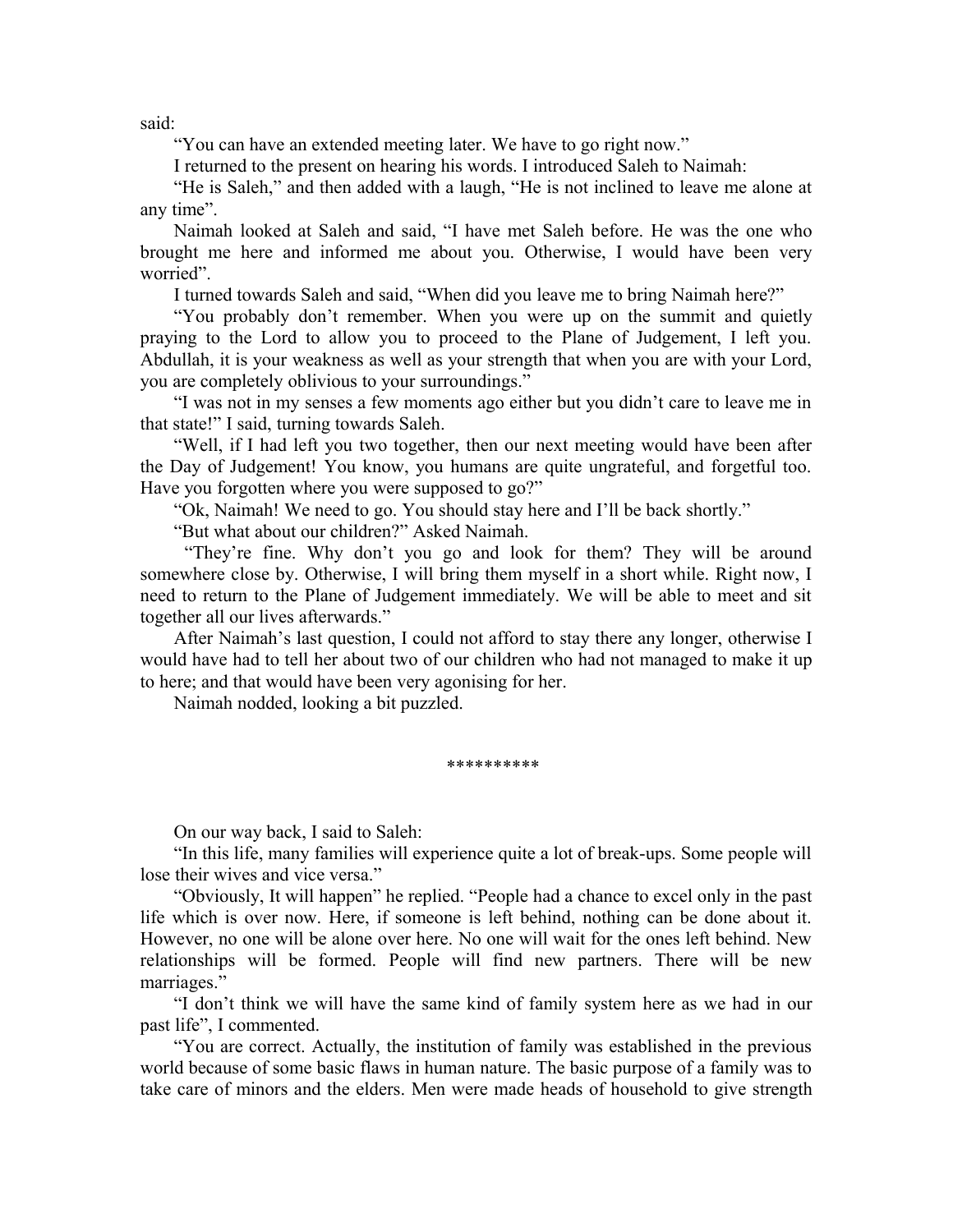and stability to the family. To keep the family intact, women were made weaker than men in certain areas whereas, on the other hand, men were made dependent on women due to some of their inherent weaknesses. Women were not only a blessing for men; they were also a necessity for them. The system of the world could not have run in the absence of this arrangement. But their paths would separate now. Women will remain a source of pleasure and happiness for men but women themselves will no longer be dependent on men. For obvious reasons, their worth and importance will increase and so would their sense of importance!"

"So it would be more beneficial to be a woman in this world. A woman would be able to get a man's attention whenever she would desire. However, a man will have no control over her although he would still need her."

"Yes, you are right."

"So we men will be worse off."

"Yes", he replied.

"This is a serious problem; is there any solution to it"? I asked.

"In Paradise, there is a solution for every problem. The solution to this problem is Hoors, the Maidens of Paradise."

"But the women will be jealous of them."

"No, it will not be so. When it comes to beauty and status, the Maidens of Paradise can never compete with the women of Paradise, so the issue of jealousy will never arise. On account of their deeds, the women of Paradise will enjoy a very high status and will be more beautiful than the Maidens. They would not care about other activities and interests of their husbands. Also, bear in mind that the Paradise is the world of the Almighty and not of humans. Do you know the difference between these two worlds?"

I just looked at him with a blank expression. He answered his question himself:

"In the world of humans, one feels jealous of one's adversary in love. In this world, the adversary also becomes a beloved!"

"It looks like a convincing argument but I guess only the women of the Paradise can pass judgement on it."

"Paradise is a place for the purified. By the grace of God, their purity will not allow any negative feelings to find a place in their hearts." Instead of responding to my question directly, Saleh stated the point in principle and then continued to explain further:

"Actually you are still under the effects of the past world of humans. That was a world for trial. Therefore, negative emotions were also placed in the hearts along with the positive ones. Those negative thoughts emanated from within the human personality. Every pious man and woman was responsible for controlling those negative emotions, despite the adverse circumstances. You can understand this by the example of human secretions like sweat, faeces, urine, blood etc. which originated from within the human body but you were instructed to keep your body clean from them through ablution or taking a bath. Similarly, the negative emotions were also a filth emanating from within you. You were supposed to wash away those negative emotions like anger, hatred, falsehood, jealousy, arrogance, malice, cruelty etc., with the help of patience and resolve. Pious men and women had to bear this hardship throughout their lives. But today they will be liberated from all such hardships."

"What do you mean?" I asked.

"I mean that neither will their bodies produce any unclean secretions nor will they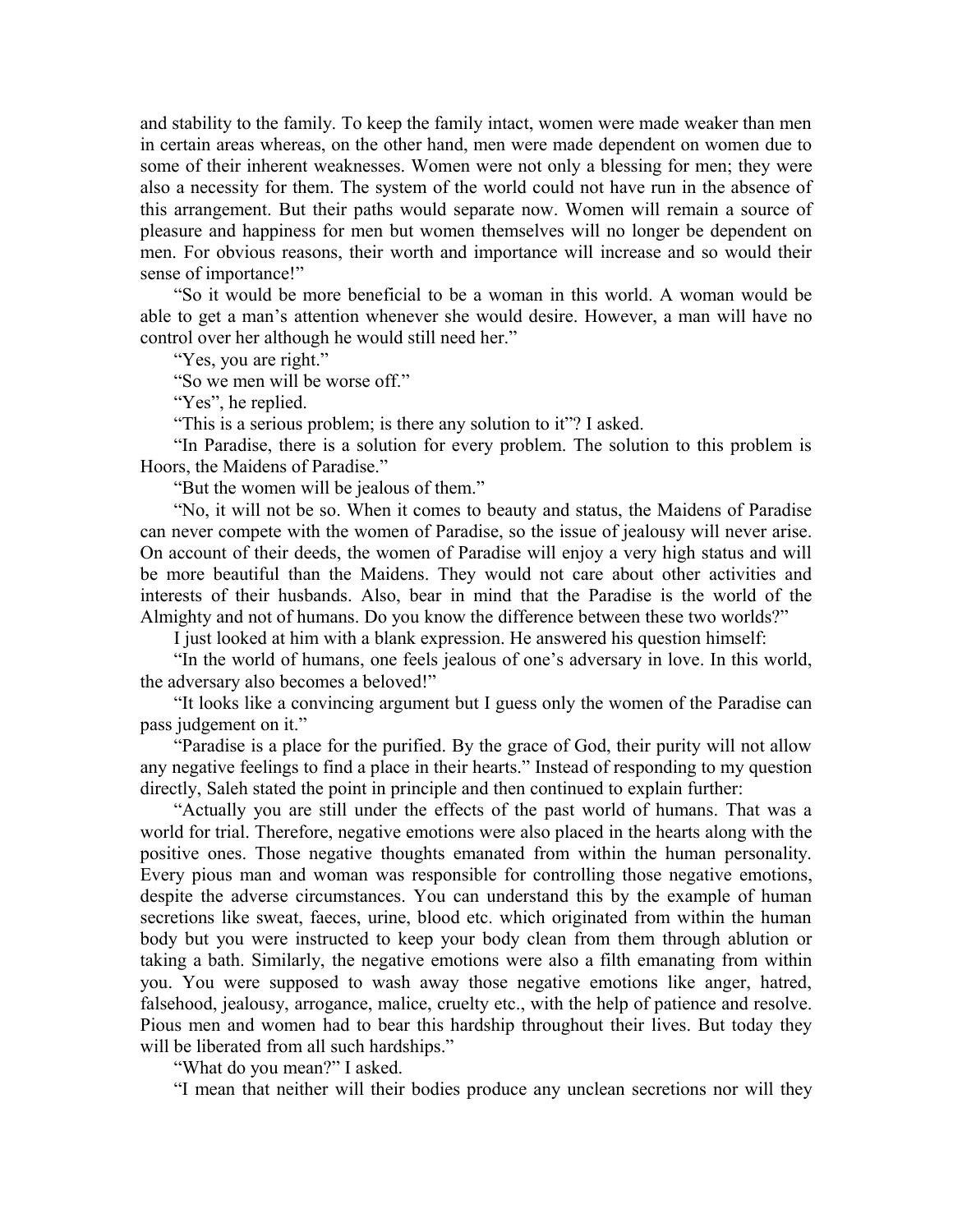experience any negative thoughts or emotions. Paradise is a beautiful abode for beautiful people to live in. It has no room for ugly emotions."

"But I think the point to learn from this whole discussion is that the Maidens of Paradise are inferior to the women of Paradise and are just good enough to make do! That is why the women will not be jealous of them."

I added laughingly, "Poor Muslims were crazy for the Maidens and experienced all sorts of taunts from other people for nothing!"

Saleh responded to my joke in a serious tone and said:

"You are wrong in both cases. The fact is that men will no longer be an asset valuable enough for women to feel jealous about in Paradise. As far as the Maidens are concerned, do not insult them by calling them 'inferior' and 'just good enough to make do'! Although they are not like the women of Paradise, you still cannot consider them inferior in any aspect."

"Ok. What do they look like?"

"Where do I begin? They are the ultimate examples of femininity and the last word on physical beauty. Their unparalleled beauty and elegant appearance does not require any make up, garlands, pearl necklaces or other adornments. The most beautiful ingredients from all parts of the Universe are used for their creation. When one combines the colours of flowers, the delicacy of wind, drift of the rivers, steadiness of the earth, sparkle of the stars, scent of the blooms, light of the moon, rays of the sun, evenness of the sky, height of the peaks and depth of the valleys, only then, a Maiden of the Paradise is created.

Their splendour meets the ultimate scale of beauty. They are tall and fair with a golden complexion. Their skin is flawless from top to bottom. Their eyes are large and dark but they change their colour to match any dress. Their eyebrows are smooth and eyelashes long. They keep their gaze lowered but when they look up, that look goes through the heart like an arrow. Their faces are worthy of reading like a book, foreheads are wide, cheeks have a reddish hue, noses are straight, lips are delicate as rose petals, their teeth shine like pearls, and when they speak, their words have the sweetness of honey. Their hair is shiny, soft as silk, and dark in contrast to their fair colour, and extends to their calves. Their voices are sweet and melody to the ears, their words are like showers of pearls and their smiles can brighten up a day. Their bodies smell of the fragrance of modesty while their breaths have a beautiful aroma. The velvet dresses on their perfumed bodies and the shinning jewellery that adorns them give the appearance of the full moon playing hide and seek with the clouds."

"Have you ever seen them?" I asked.

"No. No one has ever seen them; like others, I have only heard about them and I am narrating what I have heard to you."

He then continued his discourse but turned to poetry to describe their beauty further:

*I have heard when she speaks; words take the shape of flowers If that were so, then come, let us go and try to talk to her I have heard at night the moon stares at her throughout That stars descend from their heights to have a peek at her I have heard in the day butterflies tease her on her form*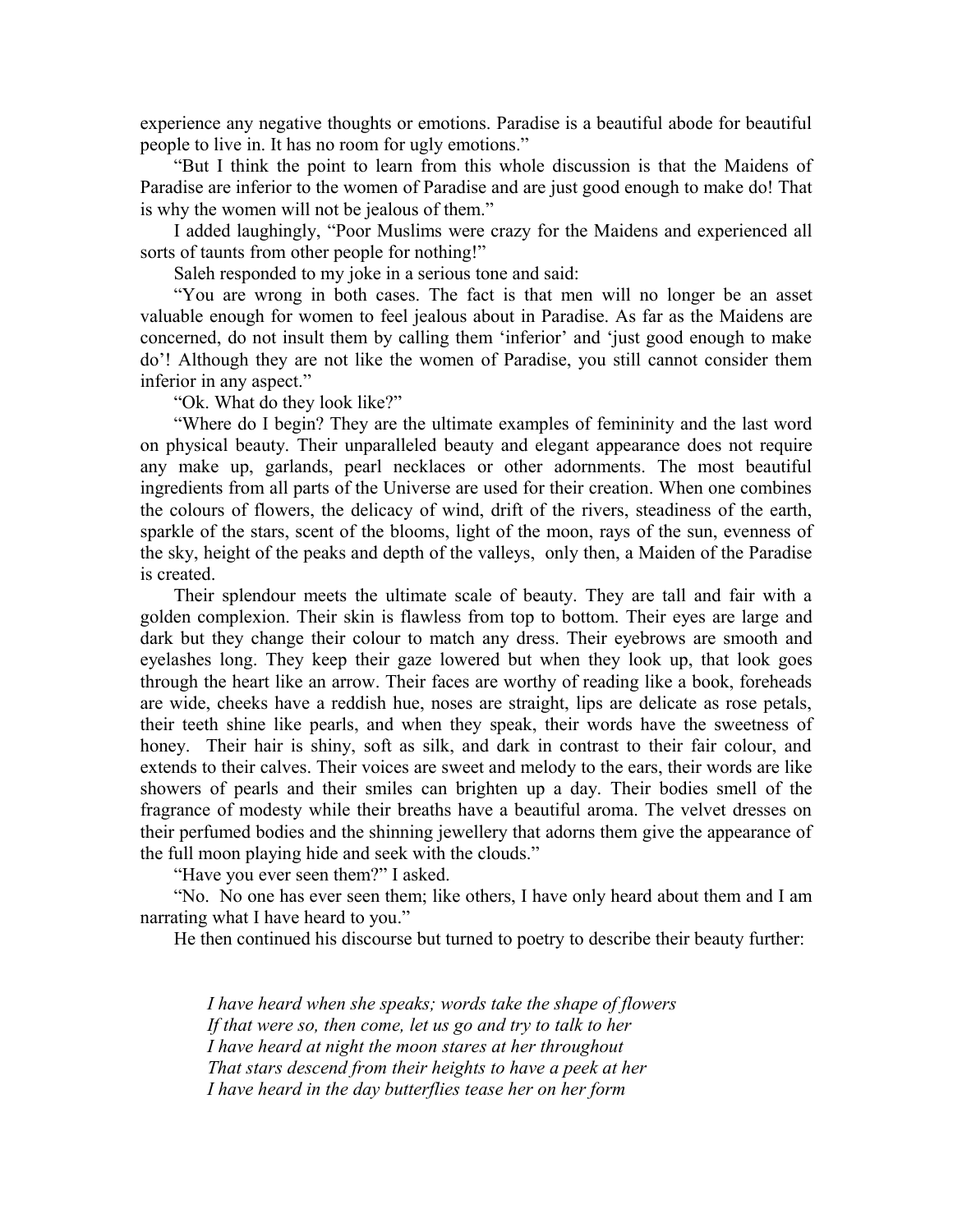*And at night fireflies stop and gaze at her I have heard her eyes are like those of a gazelle, enough to kill with a look And that deer of the whole forest come to steal a peek at her I have heard her black eyes are enough to bring the world to its end Thus, the kohl sellers heave a sigh at their loss looking at her I have heard since she has started wearing ornaments The mood of the jewels has changed to great pride I have heard that the shape of her body is such That the flowers shorten their petals to peek from behind When she stops, all movements revolve around her And when she walks, time stops to have a look at her Even if these are all fables, all figments of imagination Even if she is a dream, let's see if we can turn it into reality*

As Saleh kept on speaking tirelessly, I started at his face in silence. When he had finished reciting the poetry, I said:

"Your words seem to be an exaggeration, a story, or a dream. Yet, I must say that even if it is a dream, it is a beautiful dream!"

"This dream has not ended yet. The physical make up of a Maiden of Paradise is like a winding brook that begins its journey as snow in the thick, dark clouds in the sky. Staying on mountaintops, it takes the shape of waterfalls and streams that run down the mountain slopes, resting a while when it reaches the planes. After caressing the dizzying heights, it flows downwards, going over mounds, and reaches the valleys where it finally submits itself to the sea of goodness, piety, and God-mindedness – the person who had led his life with steadfastness and consciousness of God. This happens because this brook does not allow itself to be polluted by any filth or impurity throughout its entire course. It keeps every unrelated gaze away from its sight and touch. It covers a distance of thousands of miles whilst maintaining its chastity; for the same reason, it does not accept anyone less than a person who is pure and unblemished. And at last, its existence, a blend of youth's rising and falling waves, merges in its own sea forever."

"I cannot decide whether I should praise the Maidens or the power of your expression", I commented.

"Praise should be solely for God. However, please remember that I am an Angel. The emotions I have just expressed are those of a human, not mine. Whatever I have learnt about human emotions and words, most of it has been due to your company. So, if you wish, you can praise yourself". Saleh replied.

"No. Praise and glory should solely be for God. But tell me something, will they be humans?"

"Yes they are also humans. Similarly, Ghilmán, the boy servants of the residents of Paradise are also humans. These boys will not grow up and will always remain boys."

"Why will they remain boys? Servants are considered to be better if they are of mature age and hence, more knowledgeable?" I immediately raised an objection.

"No, that is not the case. Despite being young, they would be extremely good judge of peoples' moods and needs. During functions in the Paradise, whenever a glass would need to be refilled, they would just have to look into the eyes of the person holding it to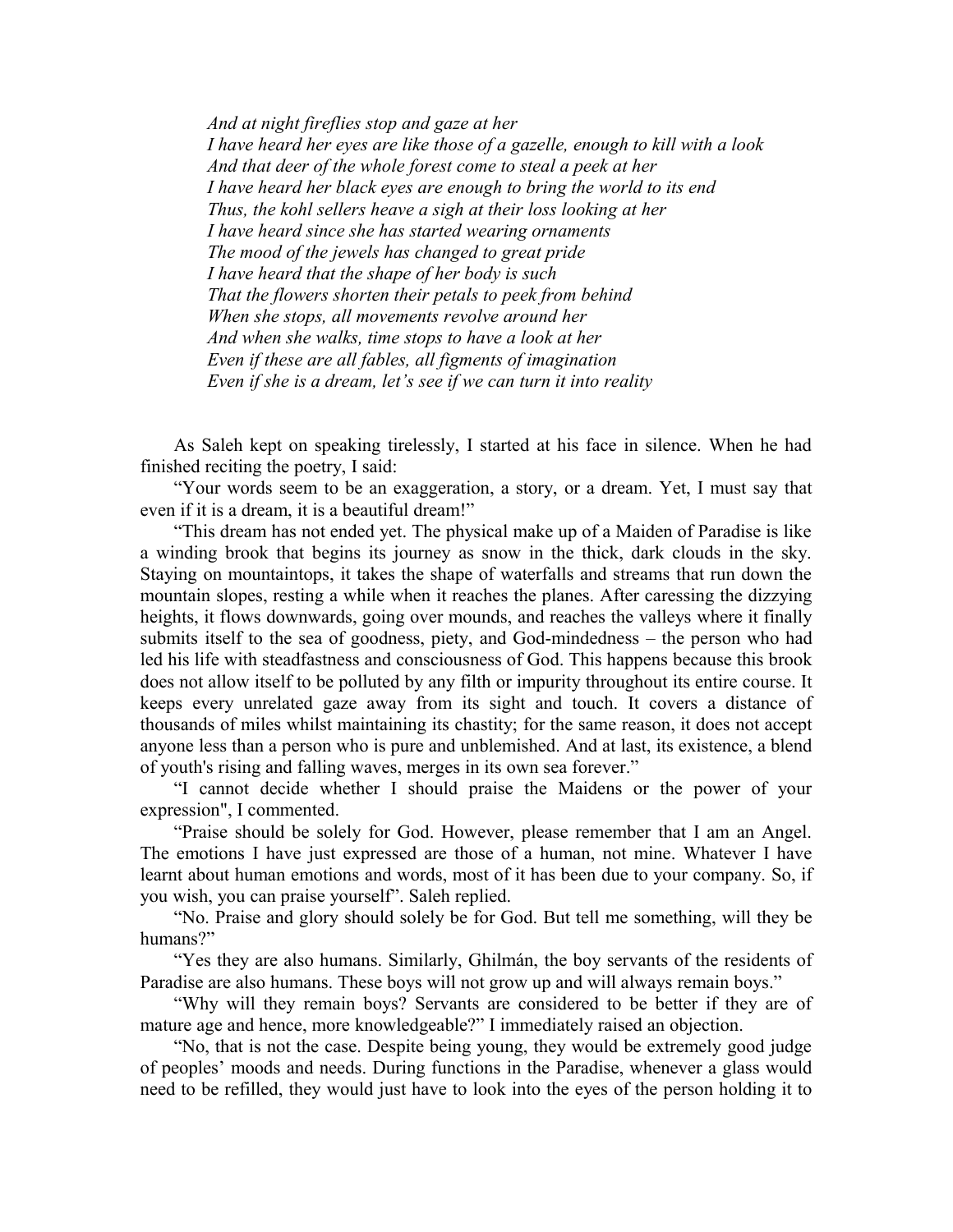decide how much more of the drink is desired. So, their intelligence and understanding would be beyond comparison. However, they would retain the form of boys so that they are active and agile, capable of performing any task in the blink of an eye. Their attire, appearance, and looks would be such that they would look like precious pearls scattered around in the gathering. Another reason for them being kept as boys eternally is to avoid the need of any conjugal necessities. However, in contrast, the Maidens of Paradise would be completely mature girls who would become wives of the residents of Paradise."

"Will the Maidens and the Ghilmán be especially created for the residents of the Paradise?" I asked Saleh.

He replied, "There is a long story behind it."

"We are not short of time. Go on, tell this story too!" I said.

"Listen! Today is not the first time human beings are being presented to God for judgement."

"What do you mean? Was there a Day of Judgement even earlier?"

"No, there was no Day of Judgement earlier. However, all human beings have been created once before."

"Are you referring to the Covenant of Alast?"

 "When you enter Paradise, you can ask the Almighty as to when that event took place. All I know is that it happened once. In fact, the trial that human beings were put through this time was preceded by another such incident. The foremost event that took place was an occasion when God offered an opportunity to all of his living creations to enjoy his company eternally in the Paradise. But to be able to do so, they first had to spend some time in the world without being able to see him. All they were supposed to do was to obey his orders, worship him, and submit to him without seeing him. Governance of the world was to be temporarily handed over in trust to the beings who accepted this challenge. The beings who accepted the challenge had to show that despite being the empowered rulers they were ready to obey him without seeing him. Those who used this authority and free will correctly were to be rewarded with the eternal company of God in the Paradise whereas those who failed this test were to face punishment in the Hell.''

''What happened then?'' I asked.

''Well, all living beings got scared and stepped back. The reason was that the Paradise was beautiful but the Hell was equally terrifying! You just saw hardships of the Judgement Day with your own eyes. Who in his right mind would present himself for such a trial?"

"And probably, we the emotional humans opted for this test." I said.

''Yes, that is exactly what happened. But, the decision to go through the test from God was taken by the collective soul of the entire humanity. Thus, it was a pre-requisite for God's ultimate standard of justice to create every single human being and ask directly about the extent of the test he or she was willing to undergo.

Abdullah! This happened because your Lord is not unfair to anyone, not even in the smallest way. That is why he first created all human beings and then unveiled his complete scheme of the test to them. Obviously, majority of the human beings were already prepared to take this test. Thus, they agreed to it being fully aware of its implications. However, for those humans who refused to take such a risk, the Almighty decided that they would take up the role of those children who die before reaching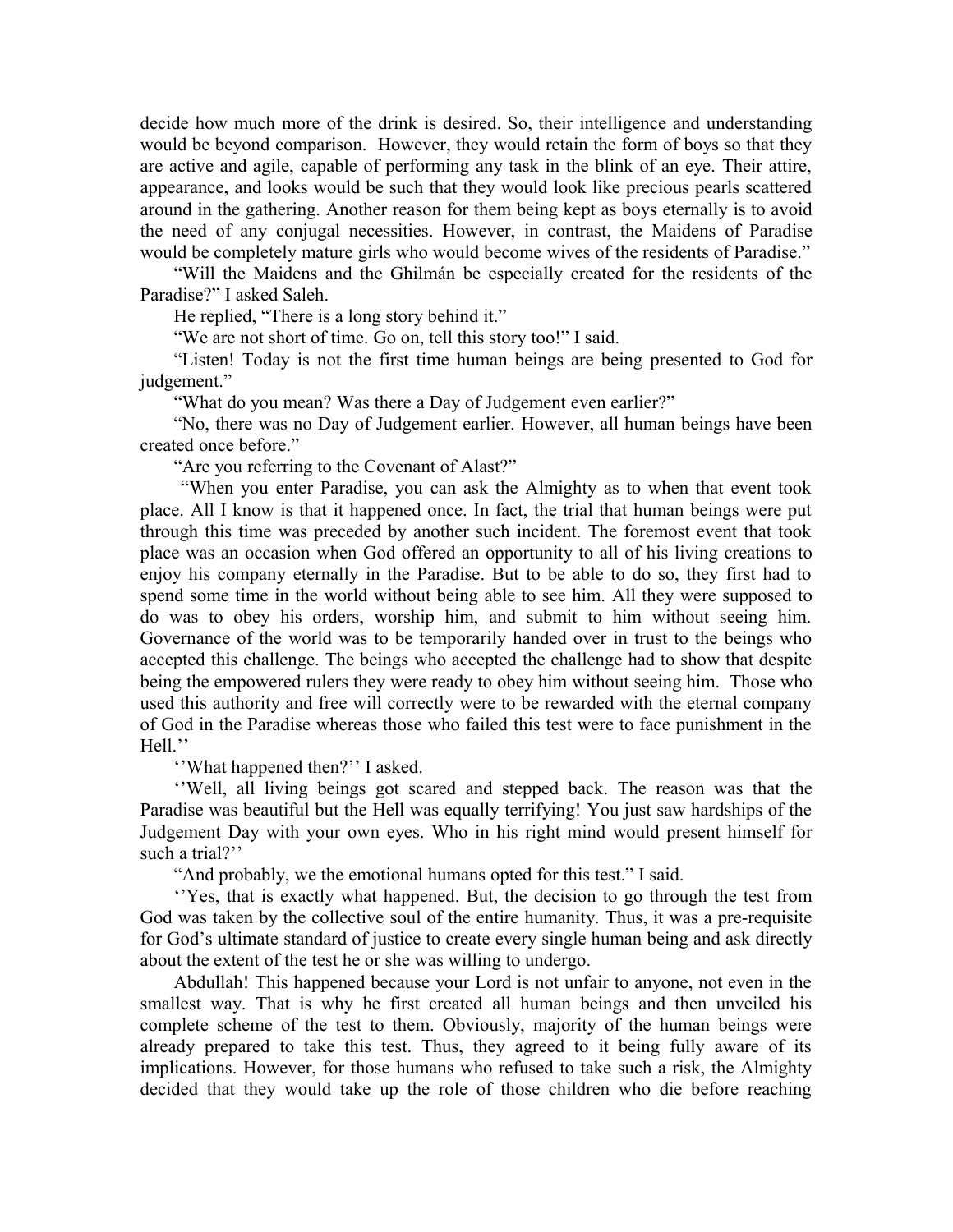maturity. The same children will then become Ghilmán and Hoors.''

''Did the rest of the humanity agree to such a tough trial?''

''God showed his ultimate benevolence even in this matter. As you are aware, not everyone was tested in the same manner in the world. Each individual chose his or her trial that day. Those who had a lot of resolve chose the times of the prophets for their test. Their test was to believe in and support the prophets during those eras of widespread ignorance. The prime condition for their success was that they had to stand firm even in the face of worst opposition, to remain steadfast despite all kinds of challenges and to pass on the message of their prophets to other people. That is why there was a huge reward for them in the Hereafter; however, in case they denied and rejected the prophets, they had to face a severe punishment as they had the benefit of direct guidance by the prophets. Examples of such people include Abu-Bakr, may God be pleased with him, on one hand, and people like Abu-Lahab on the other hand, who was one of the worst enemies of the truth.

The second, and lower, level of the test was whereby people chose to become part of the nations of the prophets after the prophets had passed away. Their test was to protect themselves from going astray, sectarianism, deviations, and ignorance of later times while holding steadfast to the divine law. They were also expected to promote good deeds and to help stop people from bad deeds. Those responsibilities were assigned to them as they had the teachings of the prophets to turn to for guidance, and because they were born as Muslims. Therefore, they did not have to pass through difficult trials to recognise the right path. It also meant that they had more guidance available to them compared to other people; hence, they had greater opportunities to reap rewards. But in case of negligence, their accountability was to be very tough as well."

"Other Muslims and I belonged to this group, did we not?"

"Yes, you are right. The third group comprised of people who selected an even easier test. They were born in circumstances where they did not have access to any direct guidance from the prophets. Their test was based on the innate divine guidance present in the nature of every human being, that is, a test based on belief in Oneness of God and universal moral values. Unlike other Muslims, they were not subject to the tough trials of following the divine law nor of the companionship of prophets through arduous times. Obviously, their accountability is also going to be quite lenient; accordingly their risk of facing dire punishments is also low and the opportunity to reap great rewards for them is also less."

"What about the prophets?"

"They were the ones who decided to take the toughest test. That is why they received direct guidance from God and the criterion for their accountability was extremely strict too. You are well aware of what happened to Prophet Jonah. He had not committed a sin; he had only reached an incorrect conclusion and acted upon it without divine approval. As a consequence, the Almighty locked him up in the belly of a fish."

Saleh summarised his lengthy conversation in these short words:

"The real principle at work for all of the groups is the same. Those who received more guidance will face stricter accountability and consequently, will reap either greater reward or worse punishment. Those who received lesser guidance will face lighter accountability and therefore lesser rewards or punishment. However, the decision about which of the three groups each human being belonged to was taken by human beings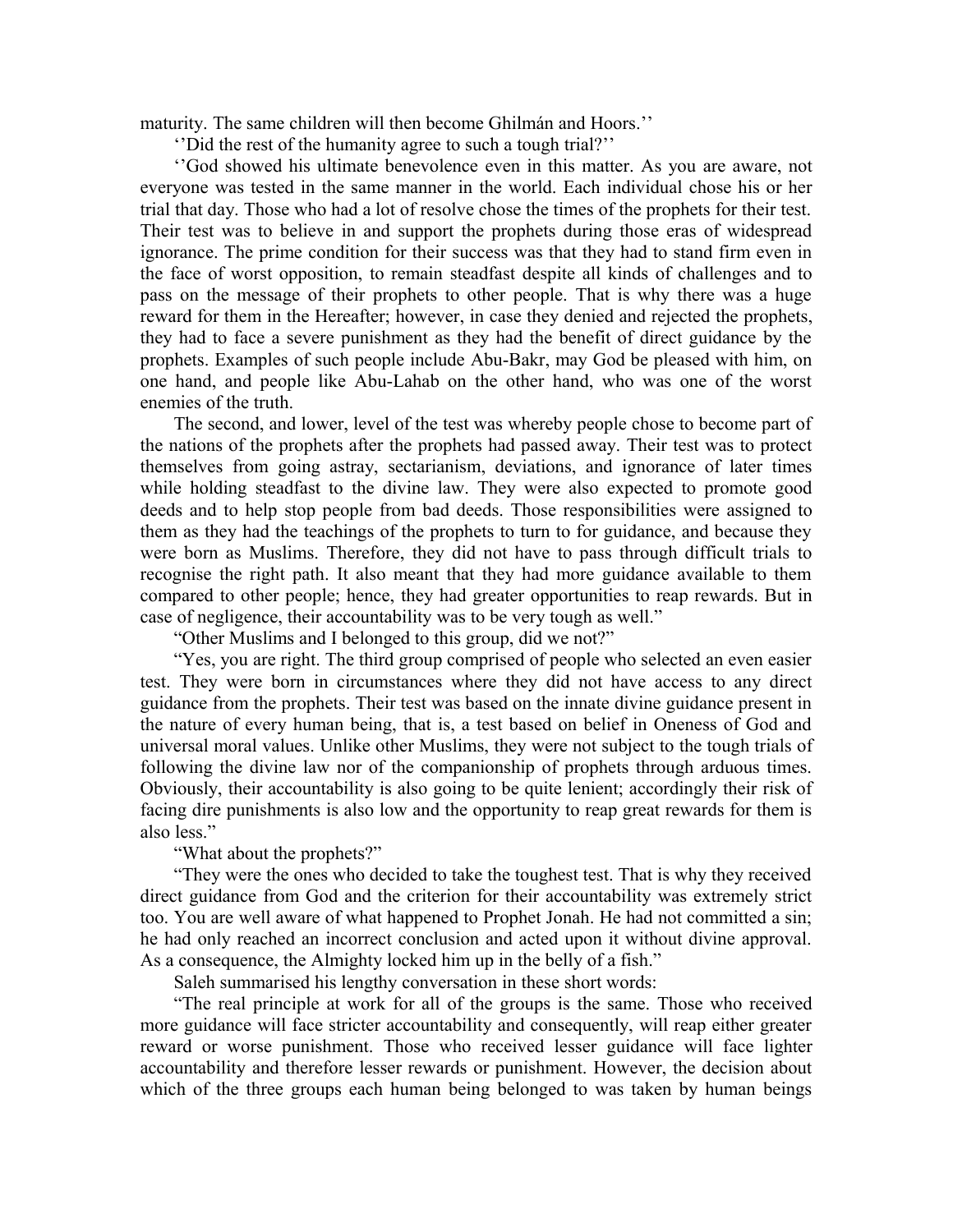themselves and was not decided by the Almighty."

"That implies that if I received more guidance in the world, it was at my own request."

"Yes, you are absolutely right! That is why you have managed to attain such a high level of success today. If you had not appreciated that guidance, you would have been a candidate for equally severe punishment."

"Oh dear, I can't believe that I took such a huge risk!"

"That was the rule of your world - No risk No gain!"

I truly realised at that moment, the significance of what I had achieved as well as the magnitude of the danger I had managed to avoid. Spontaneously, I fell down on the ground in prostration. I kept thanking my Lord for a long time for helping me pass this test. Then, Saleh tapped me on my back and said:

"Get up, Abdullah!"

I got up and holding Saleh with both of my hands, said:

"Saleh, I will never die now! I will never experience illness, old age, fear, grief, sadness, and hopelessness in my life. I feel like jumping, dancing, laughing, and screaming to tell the whole world that I have succeeded! I want to proclaim the beginning of my rule today! I want to announce that today is the day when my life begins!"

Saleh just kept looking at me silently with a smile on his face. When I became quite, he said:

 "Indeed, life will begin; but before that, we need to go back to the Plane of Judgement. We have to witness many events. God has given you a unique opportunity. Come on. Let's go back to the Plane of Judgement."

\*\*\*\*\*\*\*\*\*\*

# **Chapter 5: Two Friends**

Once again, we stood in the Plane of Judgement. Naimah's question about our children was still ringing in my ears.

I said to Saleh, "I want to see my kids; the ones who are here".

"It means that you are now mentally prepared to meet them in their sad state."

"Yes, I am ready. I could not find the courage earlier. Even the shock of seeing my teacher in this place was too much for me. After I saw my daughter-in-law Huma as well, I was at the end of my wits. But I realise now that it is time to face the bitter truth."

"Well, we are still in the Day of Judgement. It is only after entering the Paradise that you would be completely relieved of every shock, fear, and grief". Saleh rationalised the sadness written all over me.

"Yes, Holy Qur'an has described Paradise similarly. It described it as a place where there would be no regret from the past and no fear for the future", I referred to a verse from the Qur'an.

In reply, Saleh explained another important concept: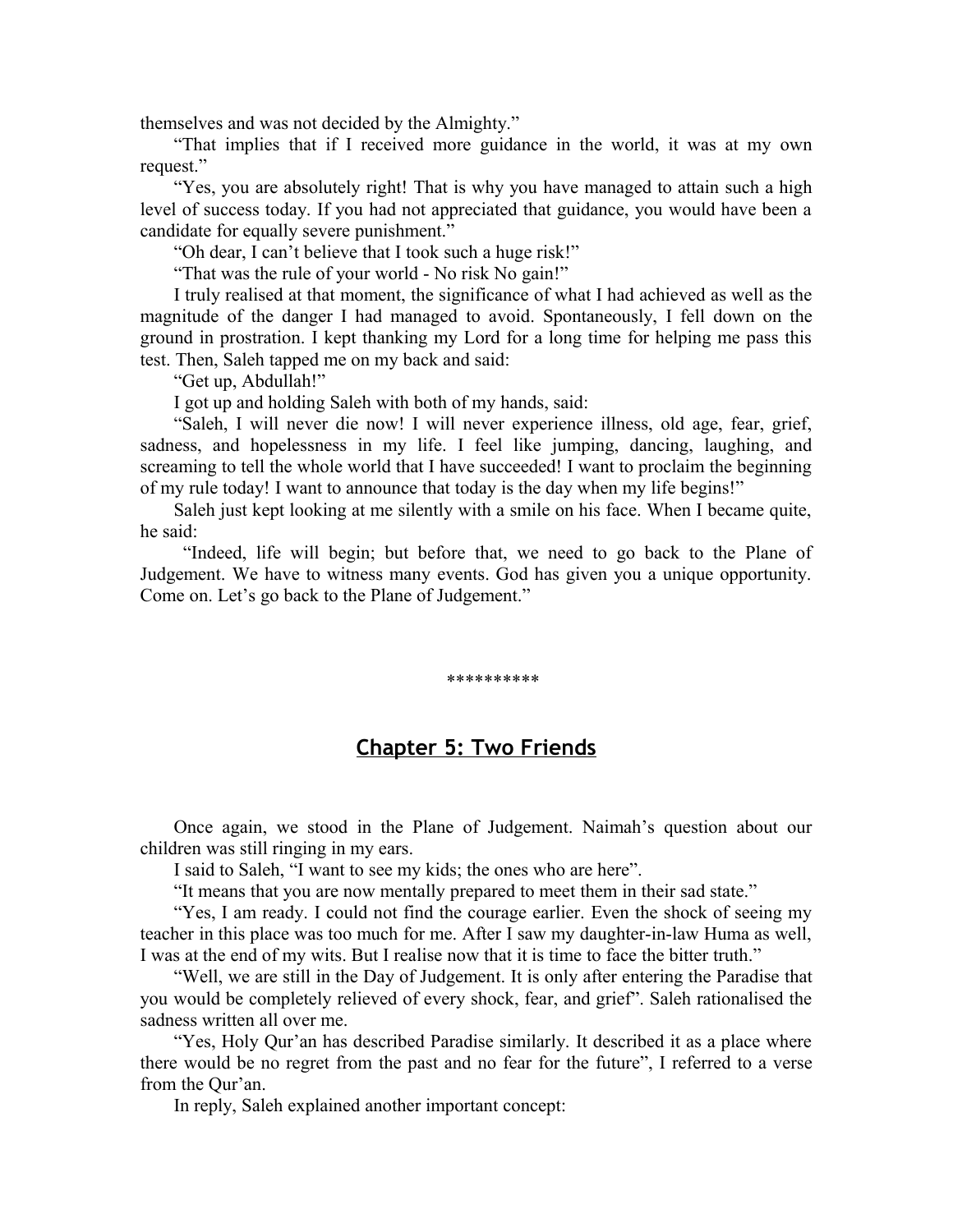"Yes. Paradise is like that. When accountability starts, Paradise and Hell would be brought closer so that people can see them simultaneously. When the Almighty makes a decision about granting Paradise or Hell to a person, that person will also be informed about what he or she did not get. That is, people would be told in clear terms about the torments they have been saved from or the potential blessings they have been deprived of in this world."

"What do you mean?" I sought further details.

"When it is announced that a person will go to Paradise, he will also be shown the likely place in Hell where he could have landed, and he was saved only by the grace of God. Similarly, when a person is assigned to Hell, he will also be shown what choice location was reserved for him in Paradise that he had lost due to his misdeeds.

"That would be a huge torture even by itself!" I exclaimed.

"Yes, it will be the first and the foremost happiness for the people of Paradise to know what they have been saved from, whereas the first torment for the people of Hell will be to know that they have been deprived of such great blessings and high stature forever. You may remember I had explained earlier that when all the souls chose their tests, the ones who opted for high positions in the Paradise had also risked equally worse positions in Hell in case of failure. Hence, today the joy of attaining an exalted position in the Paradise will be accompanied by the good news of having been saved from the worst parts of Hell; similarly, the heart-sinking news of a life in Hell would be worsened by the equally depressing regret of having failed to achieve a high rank in the Paradise."

"Oh my God!" the words escaped my lips involuntarily.

Engrossed in the discussion, we moved ahead at a leisurely pace. The condition of the Plane of Judgement was the same as earlier, or had perhaps become worse. I could see and hear the same sighs, cries, wails, distress, remorse, and penitence as before. People portrayed the same misery and despair as I had seen earlier. A question was etched on every face – 'What now'. However, the answer was nowhere to be found. There was torment on every face and no relief was in sight. I could not stop wondering what my son and daughter would be going through at this time.

Two girls were sitting on hard, rocky earth in the same Plane of Judgement, totally helpless. Their eyes were visibly swollen as they had been crying their hearts out. Their bodies looked exhausted, faces were distraught and eyes lifeless. Sorrow was all over their faces and could be seen even from a distance. One who looked more miserable said to the other:

"Leila, I can't believe that what is happening is real. Humans can rise after death like this; a new life can begin after the life in the world. It is so unbelievable. Oh, how I wish it were a nightmare. I wish I would open my eyes and find myself lying on my soft bed in my air-conditioned bedroom! Then I would go to college and tell you that I had such a horrible dream... I wish it were a dream! I wish it was a dream!"

She started to weep bitterly. Leila said to her:

"It does not matter anymore whether you believe or not, Aasmah. It is the reality and not a dream. In fact, what we had witnessed in the previous world was somewhat like a dream. We have only woken up now in the true sense of the word. But what's the point of realising it now?"

Both of them were quiet for some time. Finally, Leila said wistfully to Aasmah:

"If only, I had not befriended you! If only, I had not followed your ways!"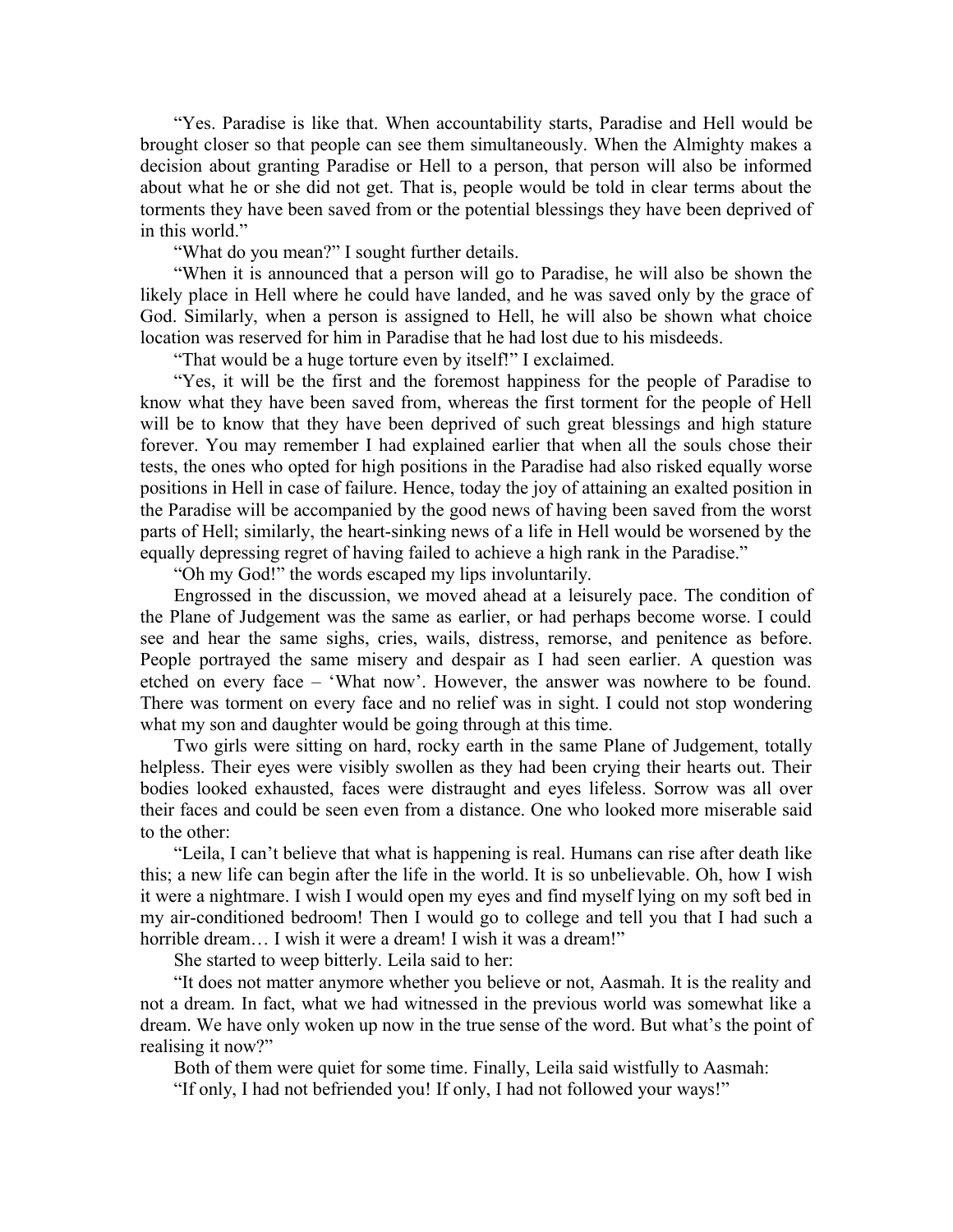"Yes… and if only I had followed your ways! Both of us would not have been in this state. I wonder what would happen next". Aasmah said, in a remorseful tone.

After a brief silence, Aasmah added:

"Leila, tell me, how long did we live in the world?"

"I don't know… may be a day… or ten days; or perhaps only an afternoon. It used to feel as if that life would never end. Now it seems like a dream."

"I can't even recall any part of that dream."

As Aasmah said so, she was lost in her thoughts of the life gone by. Maybe she was trying to flip through the pages of her past to try to find a good deed that could comfort her today. However, she could not recall any such act. Each memory that she recalled seemed like a charge sheet of her misdemeanours.

\*\*\*\*\*\*\*\*\*

 "Don't I look awesome today?" Asked Aasmah, as she gracefully twirled her body round and took a couple of steps to stand in front of Leila like a model. Leila sat on a bench in the shade of a tree in her college, sipping juice. Her dear friend Aasmah stood facing her, showing off her new dress. Leila did not respond. Aasmah asked again:

"Come on. Tell me, how do I look?"

"You have not left much to imagination despite wearing clothes!" Leila finally responded casually, taking another sip of juice.

"What…?"

"What else! No doubt, the print of the fabric looks superb but it reveals your body more than it hides. I know you like sleeveless blouses but even your shoulders are fully exposed in this dress."

"Well, well… madam! You have no right to criticise me as I only wore this Eastern dress due to your squabbling. Otherwise, as you know, I only like jeans and T-shirts."

"Come on Aasmah. That is also only partially true; the fact is that you only like to wear fitting jeans and body-hugging sleeveless shirts."

"Do you expect me to come to college wearing a Burqa?" Aasmah replied sarcastically.

"Aasmah, we study in a co-education institution. It is our responsibility to be careful about how we dress". Leila made a sage point.

"I am sorry, but I don't agree. In my opinion, it is actually the responsibility of the guys to guard their gaze. Why do the clerics not ask them to do so?"

"Of course it is their responsibility, but don't we also have some responsibility?"

Aasmah immediately responded in a combative tone:

"Does that mean we are not even allowed to dress the way we like? Are we not allowed to look beautiful?"

"Of course you are allowed to wear what you like and look beautiful, but as long as it is within the limits of modesty."

"Come on, please stop. Don't talk like Madam Shaistah. She always lectures on modesty and now you are doing the same. Listen, do not to follow her example otherwise you will end up like her. You will also fail to find a suitable match and will be left all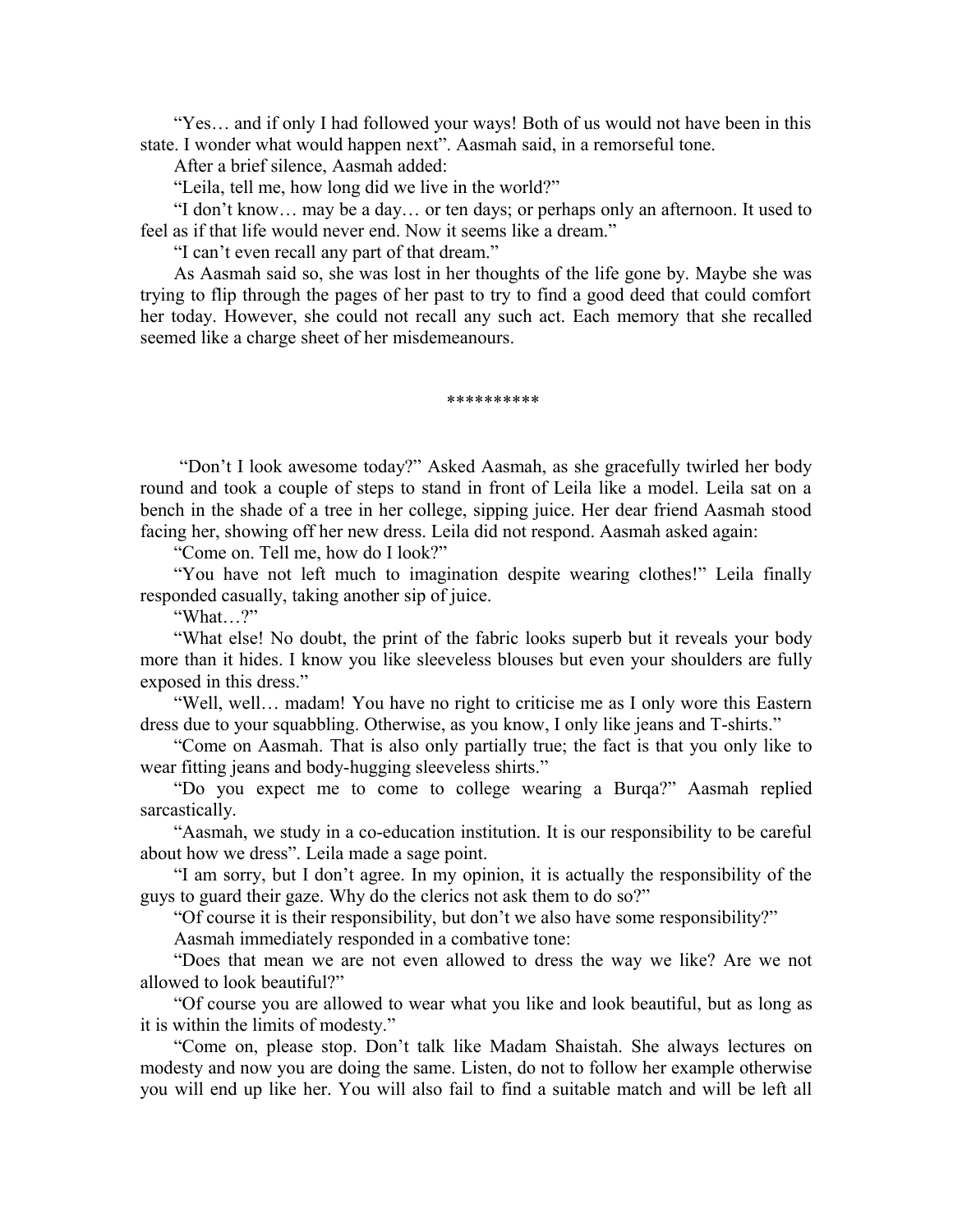alone due to your modesty!"

"Aasmah, it is quite bad of you to say so! You should not make fun of such a nice and honourable teacher. By the way, it is not her fault if she could not get married; rather, moral decline of our society is to be blamed for it."

"Ok, forget it! You know what? Supermodel actress Champa has just launched a new design that I am wearing today. The person who designed it holds international repute. You know what, this suite cost me a lot! Although you refused to attend the exhibition with me, it was so much fun. A fashion show was also held at the end. Champa wore the same design at the show that I am wearing today. Why don't you make one for yourself too?"

"So that after I wear it my parents can kick me out of my home!"

"Don't worry. You are always welcome to stay with me! Your family is quite orthodox. I like your mother, Naimah Auntie, but she is always admonishing. Moreover, uncle Abdullah… it seems like he will only rest after he has spread Islam in the whole world! The rest of your brothers and sisters are also the same except your brother Jamshaid, who is cool. That is probably why he lives on his own."

"Actually, Papa thinks that he is the one who has gone far from him due to his deeds. Mama is of the opinion that I have also been spoiled due to his bad influence."

"I don't see anything wrong with you. You seem quite virtuous to me."

"What? I am virtuous... Come on! It is due to the habits formed in childhood that I pray regularly and fast once a year during Ramadan. Other than that, I do the same stuff as you do, because of your influence."

"But look how much fun you have with me. One hardly lives for 50 or 60 years. We might as well enjoy it to the fullest!"

"No doubt it is fun being with you. However, Papa says that in the Hereafter where one day will be equal to thousands of years, it would be extremely difficult to account for even one day! He says that all the joys of these 50 years will vanish in thin air if that happens. My sisters, mother and brother Anwar, all of them, try to lead virtuous lives because of his influence."

"Don't talk about them, Leila. They lead a boring life, not a virtuous life! Even thinking about such a boring life sends a chill down my spine! That is why I seldom visit your home these days. All they talk about is Paradise! The only discussion in your household is about the Hereafter and virtuous deeds. 'Say your prayers regularly, try to fast, keep your head and bosom covered', etc. I don't like all this rubbish."

Expressions of displeasure appeared on Leila's face on hearing this. She replied:

"Don't talk about my family like that. They have never said anything of the sort to you. They do all these things themselves and only give me sincere advice. They have never tried to admonish you. Only once did my dad say to you that 'since you are Leila's friend, try to be a friend who ends up as a friend in the Paradise as well. I hope that both of you will never indulge in deeds that bring you displeasure of the Almighty. It would be a shame if you two were to end up cursing your friendship on the Day of Judgement!'"

"I am sorry, Leila. I think you took offence to what I said. But do you realise that you have also repeated your father's sermon to me just now. All they think about is the Day of Judgement!"

Leila looked even more infuriated when she heard Aasmah's comments. Aasmah immediately sensed it and said: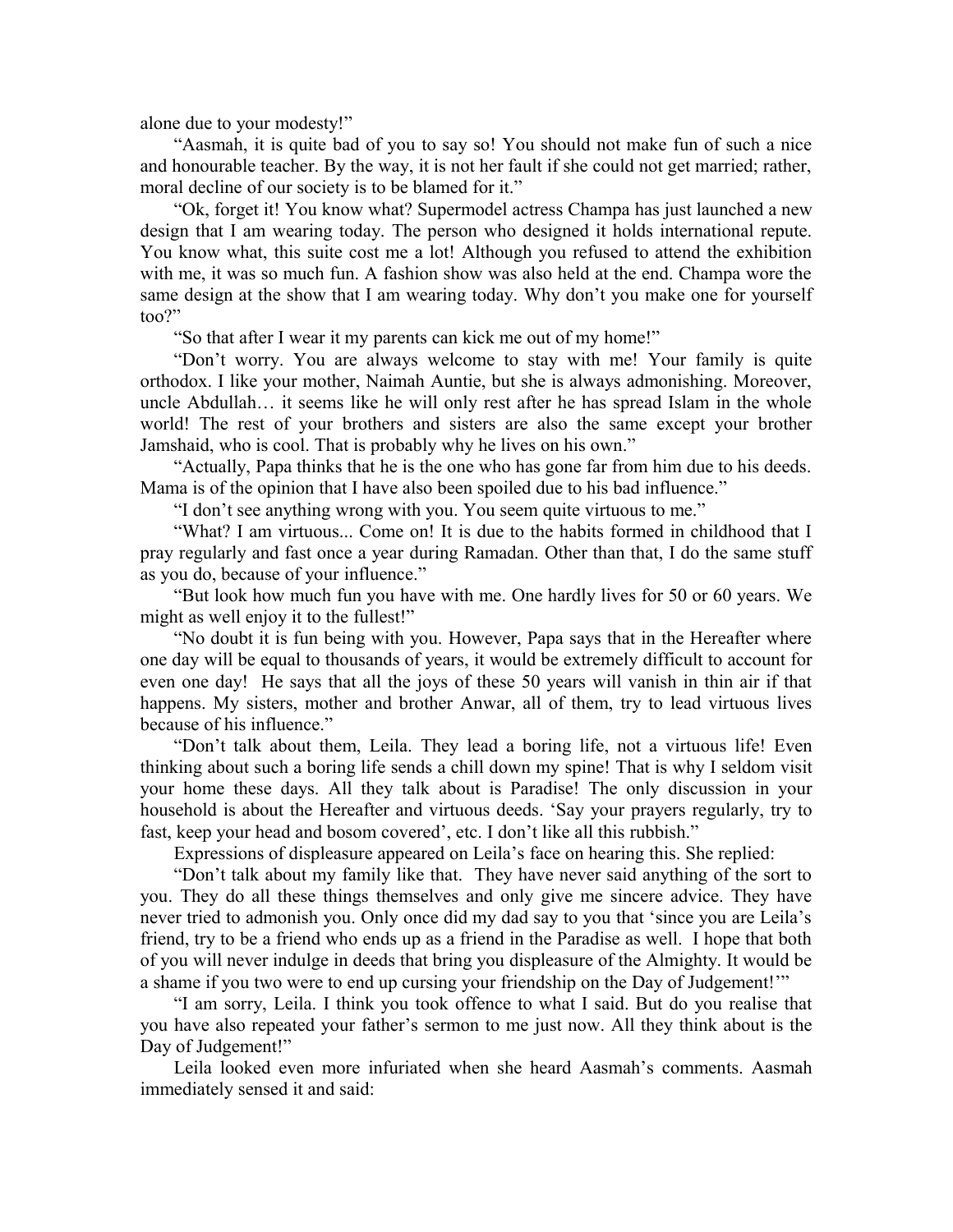"I am sorry dear, please don't mind! I promise I will not utter a single word about your dad again. Let's go to the canteen, I am really hungry."

\*\*\*\*\*\*\*\*\*\*

The heat in the Plane of Judgement was unbearable. I was trying to figure out whether people were suffering more due to thirst or because of fear of being thrown in the raging fires of Hell. I was engrossed in these thoughts when I heard Saleh's voice:

"Abdullah get ready, I am taking you to meet your daughter."

Unconsciously, I bit my lower lip. As we moved forward, we saw two girls sitting on rough and rocky ground. I recognised both of them from a distance. One of them was Leila, my youngest and most beloved daughter. The other was Aasmah, Leila's best friend.

The weather was extremely hot. Sweat was pouring from bodies like water. Hunger had already disappeared because of anxiety, but the thirst had made everybody miserable. Both of them were also exhausted due to thirst. Aasmah's condition was dire and due to the intensity of thirst, she was licking the sweat dripping from her arms. Obviously, how could that quench her thirst? If anything, it made it even worse. On the other hand, Leila was sitting with her head on her knees.

Aasmah was the only offspring of a very wealthy family. God had endowed her with everything… beauty, wealth, and status. Parents had their loving daughter schooled at the best educational institutions. Right from childhood, she was not exposed even slightly to Urdu. Arabic and recitation of Qur'an with its meanings were out of question. The influence of English medium schools was so profound that she could speak English perhaps better than native speakers could. But in such schools, English was not taught as a language. It was learnt in an atmosphere subservient to a supposedly superior foreign culture. Thus with the language, Western culture had also entered her life along with its accoutrements. In this culture, others were greeted with a 'hello' or a 'hi' instead of 'Salam'. Jeans and shirts were the preferred dress and Western music and films were considered essential pre-requisites of life. However, Aasmah had a long and wealthy legacy and did not belong to a family of upstarts. Consequently, a degree of refinement, etiquettes, and respect for elders was still a part of her personality, although it was only skin-deep. For this reason, I had tolerated their friendship in the hope that Leila's company may have a positive influence on Aasmah.

Their friendship began while they were at college. I do not know what was common in their attitude and chemistry that despite coming from such diverse backgrounds, this college camaraderie transformed into a life-long friendship. However, unfortunately in this friendship Aasmah was influenced by Leila to a much lesser degree and Leila accepted Aasmah's influence a lot more.

No doubt, Leila was my daughter, but regrettably, she could not adopt my philosophy of life. More than me, she was influenced by Jamshaid, my elder son who like her, was also wandering somewhere in the Plane of Judgement. On one hand, she was spoiled by her elder brother and on the other by her friendship with Aasmah. Aasmah was an only child and consequently, had been overly pampered by her parents all her life. The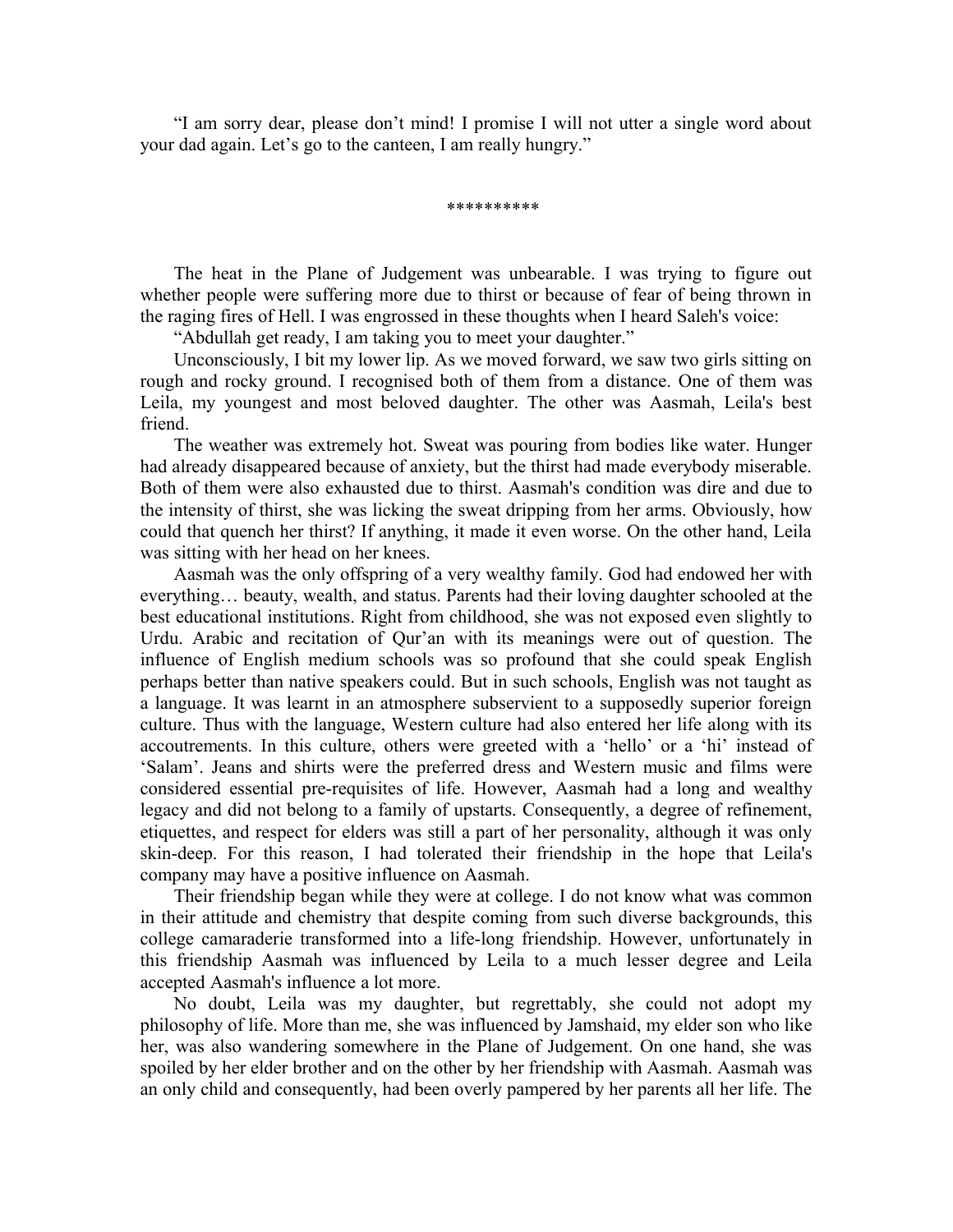result was that today she had to receive her share of heartache. Most children of my era went astray due to the excessive love and spoiling of their parents.

Children have been dear to parents through all ages. In my time, however, a unique phenomenon developed. Parents became infatuated with the love of their children to such an extent that they became their puppets. Perhaps this was the effect of having fewer children. In olden days, every household had eight to ten children. Therefore, parents could not pay more than a certain degree of attention to each child. But in my time, most households had only two or three children, and the parents devoted their lives to providing them with every blessing in the world. They met their undue demands and put up with their tantrums. They also avoided inculcating discipline in them. They not only tried to meet their legitimate desires, but also those that were un-due. They spent their wealth on their children's education. For the sake of a better future, they sent them to the West. Tragically, those children never returned to their motherland and settled in the developed countries, leaving their old parents alone. Even if that did not happen, the role of parents in this new way of life was quite limited. However, despite all of the changes, the parents were happy and took great pleasure in seeing their children thoroughly Westernized.

In the opinion of parents of my time, it was more important for their children to learn to speak English in a foreign accent than to know the fundamentals of their religion. It was more important for them to get their children educated in pricey educational institutions than to teach them about faith and moral values. The children learnt the lessons of self-interest and selfishness from their parents instead of possessing true love of God, love for his people, a desire to serve humanity, and work for its betterment. They spent their time watching television where they received daily lessons in materialism and uninhibited fulfilment of desires rather than benefiting from the company of the family elders and learning about modesty, morals, and etiquettes. The world and success in this world was presented to these children as the most important goal instead of eternal success.

The concepts of God, religion and Hereafter were relegated to mere formality and rituals. The ultimate standard of being religious was to arrange for a Moulvi to teach the child Qur'an in Arabic, and that too without translation. As far as the meanings of Holy Book were concerned, the Moulvi would not know them, neither would the parents, and hence the child would never know them either. If they had understood Qur'an by reading its translation in their mother tongue, they would have found that Qur'an was devoid of talk of worldly materialistic goals just as much as their lives were devoid of the talk of the Hereafter.

The reason for this may or may not have been understood clearly by many people in the previous world but was crystal-clear to everyone today. Time spent in the previous world was in fact not the real life. That time was merely an examination or an afternoon spent by a traveller in a roadside cafe. Real Life was about to begin now, a never-ending harsh reality that was staring everyone in the face today.

As we reached closer, Aasmah saw me. She nudged Leila. Leila raised her head and looked up. Her gaze met mine. When I saw the helplessness, horror, and grief in her eyes, my heart felt like being torn apart. She got up, ran towards me, and embraced me tightly while crying loudly. She was inconsolable, and the only words coming out of her mouth were, 'Papa, Papa"! I kept myself composed with great difficulty. I felt that if she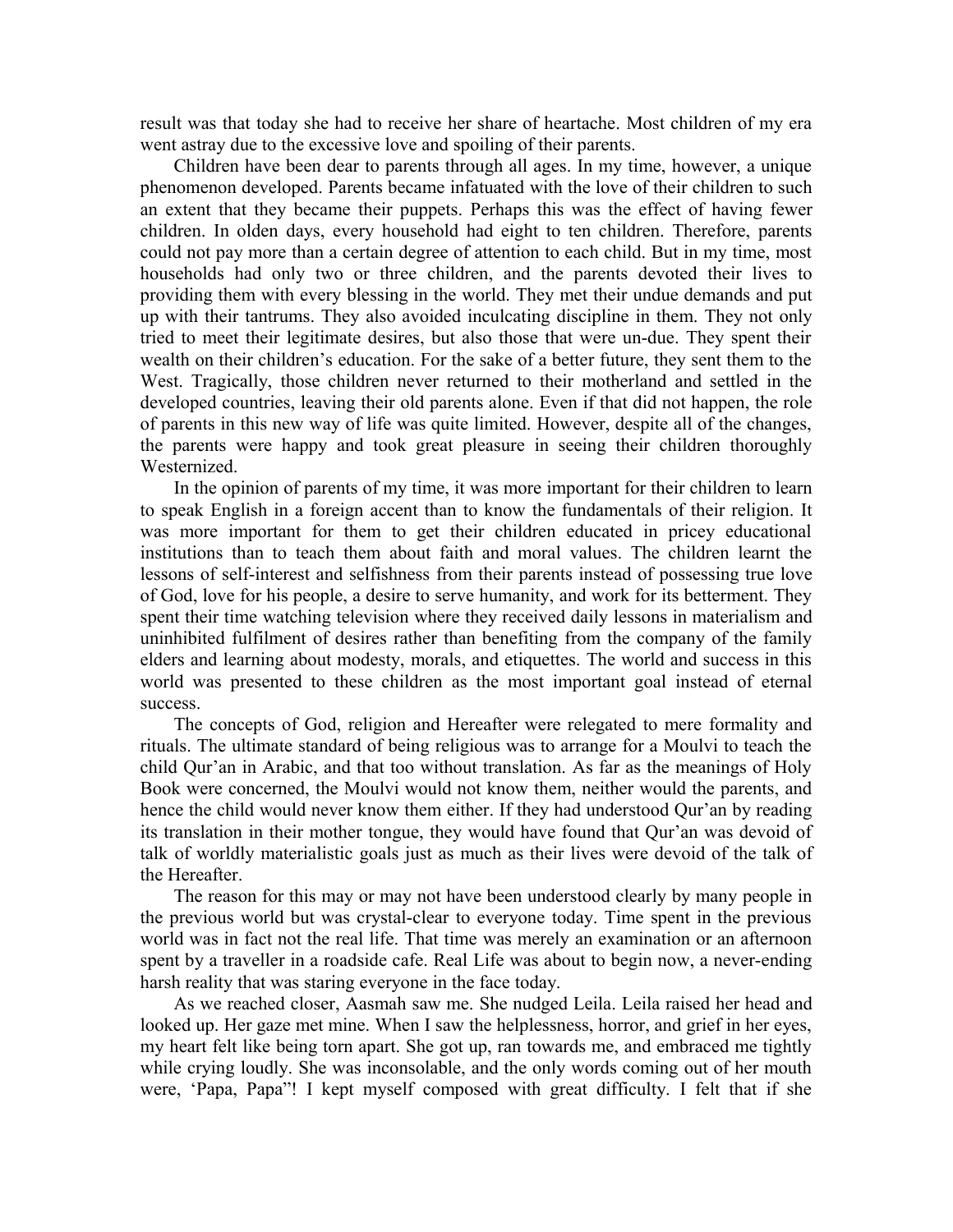continued to cry perhaps the self-control holding my emotions would fail. I said to her as I stroked her hair:

"Stop crying, my child. Did I not repeatedly try to make you learn to live for this day? Did I not say that the world is nothing but a façade?"

"Yes, you were right, but I failed to see the reality". While saying so her sobs became even louder.

She was clinging to me. In my mind, running like a movie, I could see her life story from birth, childhood, adolescence, and adulthood to various other stages. Sometimes, she appeared like a doll lying on the bed whose crying would make me concerned. Sometimes, dressed in a frock she looked like a fairy that could take my breath away with every little movement of hers. At times, she appeared like an innocent flower bud standing there in her school uniform, carrying her school bag. I could see her dressed in college uniform, looking like a flower in bloom; and then, I could see her in her wedding dress. She, my flesh and blood, was crying in my arms in extreme distress, looking like a picture of utter hopelessness and fear.

I felt as if someone had driven a cold chisel through my heart. I held her by her arms and moved her away from me. I then stood up, holding my head in my hands. Leila spoke in a sobbing voice:

"I have found no one here from amongst my family. My husband and my children are not around, nor is there anyone from your side of the family except brother Jamshaid. He is in a dire state, Papa! He has been desperately looking for you. You are his only hope."

I looked at Leila and said:

"That stupid boy had pinned his hopes on wrong things in the previous world and even now he is pinning his hopes on the wrong person. In the world, he had rested all his hopes in his business, wife, and children. He is now facing the consequences of doing so. Now he is pinning his hopes on me although I cannot do anything."

In the meantime, Aasmah also came close. After hearing me, she said:

"Uncle, the only hope I had was in you. Now, even you have given up on me."

"Aasmah, do you recall what I had said when you came to our house with Leila for the first time?"

"Papa, I remember what you said to Aasmah". Leila answered instead of Aasmah. She continued:

"You said to her, 'You are a friend of my daughter. Be a friend who would be with her in Paradise as well. I hope that both of you do not annoy God and consequently, end up in a difficult place together. If that happens, both of you may end up blaming your friendship for your misery, on the Day of Judgement.'"

After saying so, Leila started to cry again. Aasmah also began to sob.

I turned round and looked towards Saleh who had been standing there quietly through this dialogue. I was hoping in my heart that he might say something that would raise their hopes. When he saw me looking at him, he said:

"Abdullah, obviously, everybody's fate is entirely in the hands of God. Every action of a human being, even as tiny as a grain of barley, will be present in his or her Book of Deeds. Every action will be scrutinised today. Motives, triggers, instigators, circumstances, actions, and their consequences, all will be analysed in minute detail. Angels, physical environs, organs and limbs, in short, everything will be a witness. It will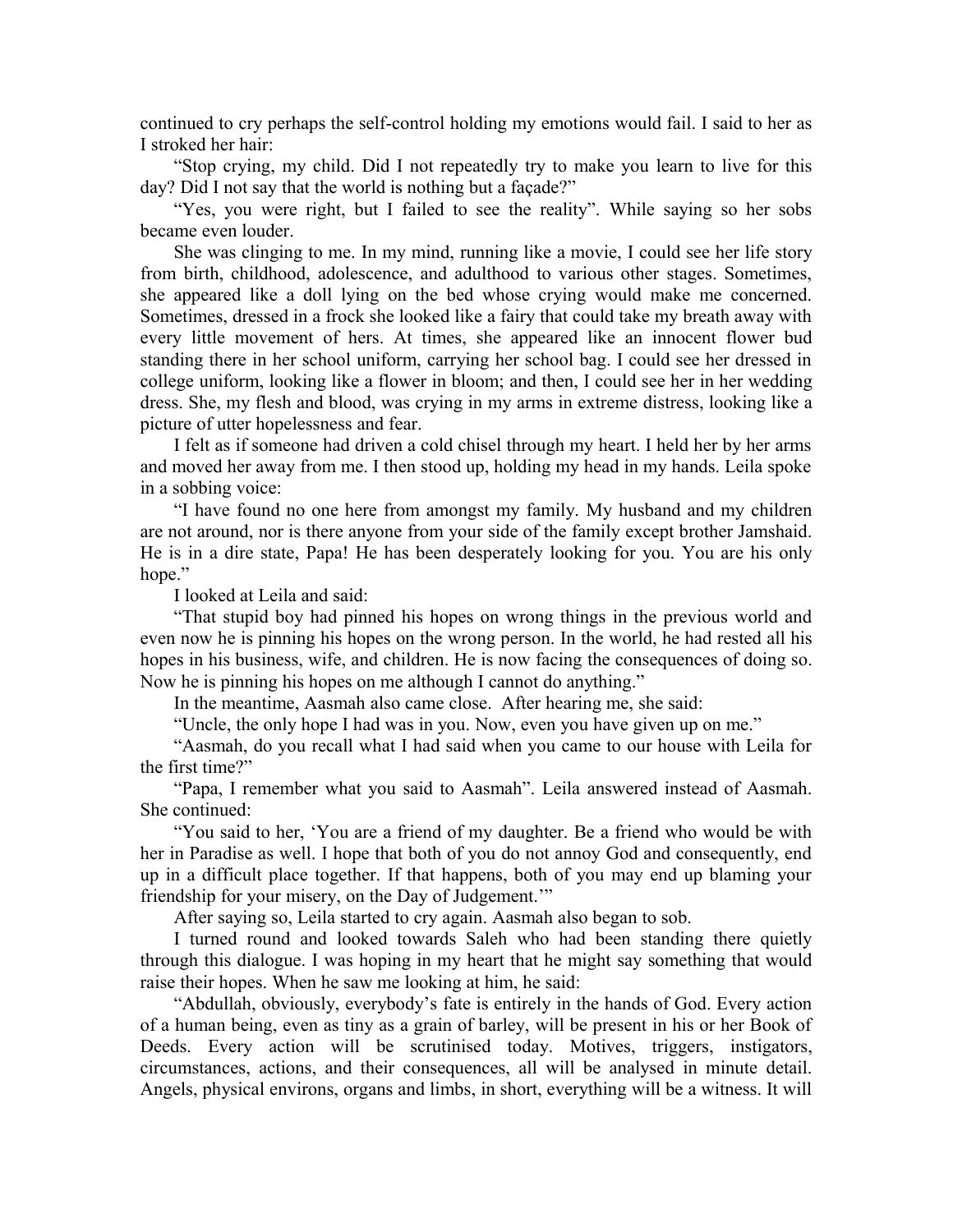become absolutely clear that every good or bad deed is worthy of some reward or punishment. The reward of a good deed would range from ten to seven hundred times whereas the reward for actions done with steadfastness and in support of the religion of God will be innumerable. In contrast, bad deeds will be penalised only as much as the effect of the deed itself. However, if unrepentant sins like polytheism, murder, and fornication are included in a person's deeds, they will destroy that person. Furthermore, sins like usurping the rights of orphans, taking undue share from inheritance, slander, and other similar crimes are so heinous that they would negate all good deeds and may take that person straight to Hell.

These are the basic principles of reward and punishment. Based on these, the Almighty will take just decisions. Rest assured no one would be treated unfairly even as much as a grain of barley. As far as your children are concerned, the only hope is what I have already mentioned to you. Except for people like you, who have already been declared successful as they took precedence in embracing or supporting the truth, rest of the people with true faith in their hearts would face accountability and would then be spared, eventually. You know your children better than I do. So you would have a better idea of the likelihood of their success."

"I am more concerned about my son", I replied.

This reply encompassed all my assessments, hopes, and fears. I further added:

"He was very fond of posh cars, big houses, and getting rich. If someone is hooked on these things, he can end up with any ill fate. Such people often lose the ability to differentiate between right and wrong as well as permissible and un-permissible means of earning one's livelihood. Even if they manage to avoid the illegitimate sources of income, they often fall prey to afflictions like extravagance, negligence, pomp and show, miserliness, arrogance, and lack of awareness of rights of other people etc. All these habits can take them to that tough spot of accountability in the Court of the Almighty from where, it is very difficult to escape unscathed."

Unexpectedly, Aasmah replied in response to my statement:

"Leila used to say all this to me after listening to you. She also gave me some of your books to read but I could not understand them, as I did not know how to read Urdu. It is my ill fortune that I wasted my entire life in negligence, love of the world, following latest fashions, pomp and show, extravagance, and arrogance. I was obsessed about looking beautiful. I wasted millions on jewellery, clothes, and cosmetics but I never spent anything on the poor. If I ever did anything for them, I considered it a big favour to them although God had endowed us with a lot of wealth and prosperity. Not only this, when I was angry, I used to take it out on my subordinates and servants. I was of the opinion that modest clothes were actually a symbol of poverty. Bad habits like backbiting, badmouthing, and spitefulness did not bother me and I considered them as trivial. I did not know that these trivial misdeeds would come back to haunt me in this manner today. I just did not know…"

As Aasmah said this, she broke down in tears again. Leila commented in a very sad tone:

"We met Aasmah's parents. They were in bad shape! I wonder what will happen to them." Then she looked at me and said:

"Papa, what will happen to me?" As Leila said this, tears began to roll down her cheeks.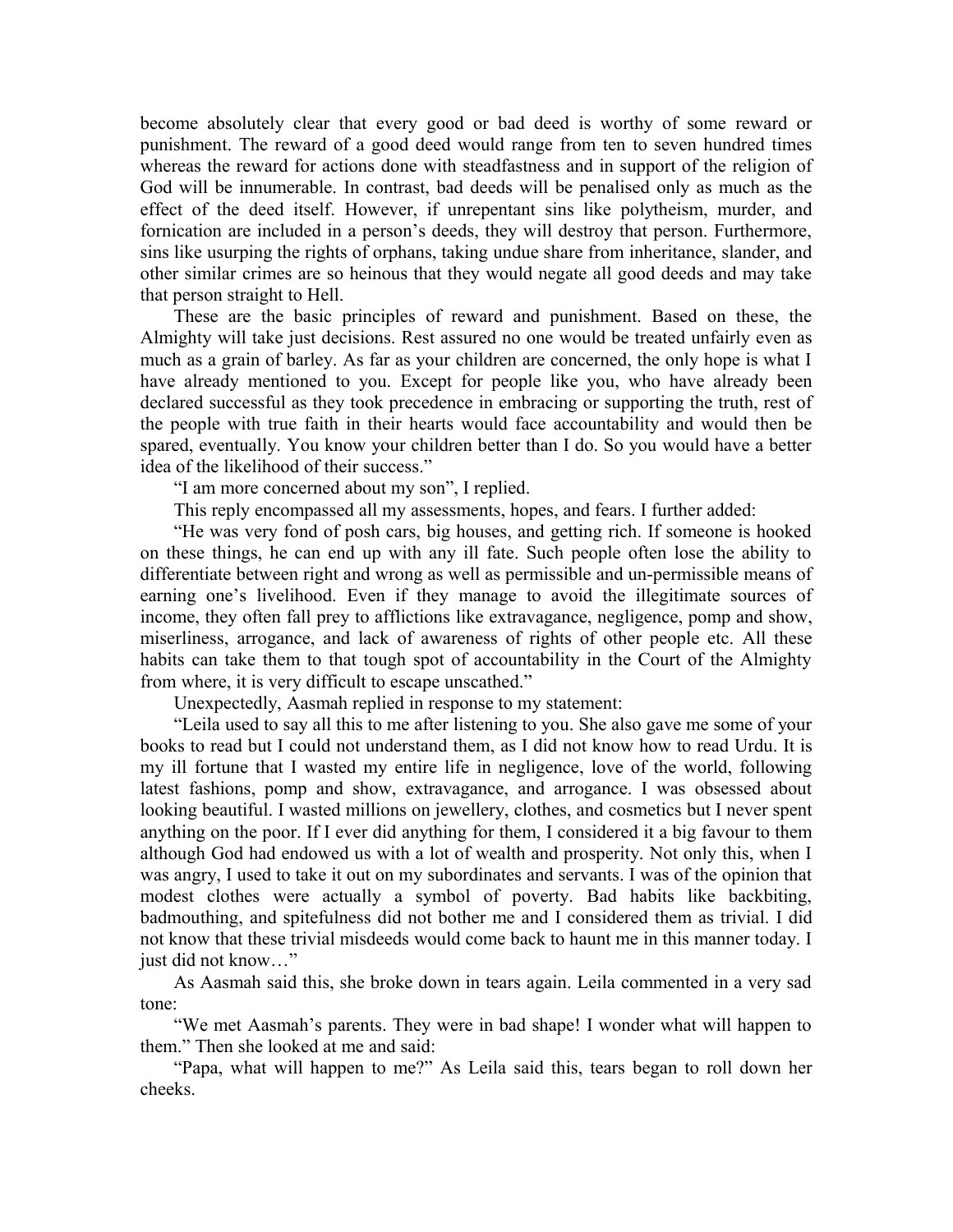"You just have to wait, my baby. It looks like it will not be long before the accountability begins. I have pinned my hopes on God's mercy. Considering that you have endured so much hardship today, he will forgive those sins that you committed just because you took them to be trivial."

"Alas, Papa! I wish I had followed your advice! You repeatedly tried to make me understand that Faith does not mean reciting a statement only. It means making God the prime focus of one's life. You used to say that God does not need rituals of our worship; he wants to see our hearts laden with true faith. I remember you saying that he does not care for a few half-hearted prostrations, rather he desires a servant who is truly dedicated to him. Faith was a part of my life but I did not allow it to engulf my personality. I did pray to God at your insistence but his remembrance did not become the focus of my life. I used to fast during the month of Ramadan but I could not nurture true piety in my heart. I had to do all what was ordained by God for only fifty or sixty years in the world, but over here centuries have passed roaming around helplessly in this heat and hardship."

On hearing Leila, Aasmah put her hand on her shoulder and said whilst sobbing, "At least, you are better than I am. In my life, I did not even pray or fast. Moral depravities, showing off, extravagant spending, arrogance, violation of other peoples' rights, etc. are all in addition to them. What will happen to me? I can see no other outcome for me apart from Hell!"

Aasmah started to weep bitterly. It looked like my heart would give up. I did not have any strength left in me to stay with them any longer. Saleh appreciated my state and said to them:

"Abdullah has to leave now. Both of you should wait for the decision of the Almighty. It would not be long before the accountability starts."

After saying so, he moved ahead, taking me along, holding my hand. I wanted to say a few words of consolation to Leila but when I turned back, I was shocked to see that the scene had changed completely. We were now standing somewhere else.

"I had to take you out of there rather quickly Abdullah, or else you would have been hurt even more. Would you like to meet your son now"? Saleh asked.

"No, I do not have the strength to face anymore of this at the moment." I replied in a definite tone. My heart had now sunk deep in a sea of sorrow. I wished dearly that I could somehow return to Earth and dedicate my life to a better upbringing of Leila. I appreciated that it was not possible. Another thought came to my mind like a poisonous snake. I asked Saleh:

"Saleh, am I also responsible for Leila's plight? Do you think I am answerable?"

"No, it is not the case. Look! Even the offspring of a prophet like Noah, Peace be upon him, ended up in trouble. However, it was not Noah's fault. The main obligation of a human being is to pass the correct message onto others. The decision of accepting or rejecting the message lies with the individuals themselves. Leila made her own decisions. As such, you are not responsible for her plight."

I felt as if a burden had been lifted off my shoulders. However, the very next moment I realised something very frightening in my heart. What would happen if I ended up in the dock because of my daughter? I realised that I would have no qualms in letting my dear daughter be thrown in Hell in order to save my life. It was so because the punishment of this day was so severe that no relation or association was of any consequence when compared to it.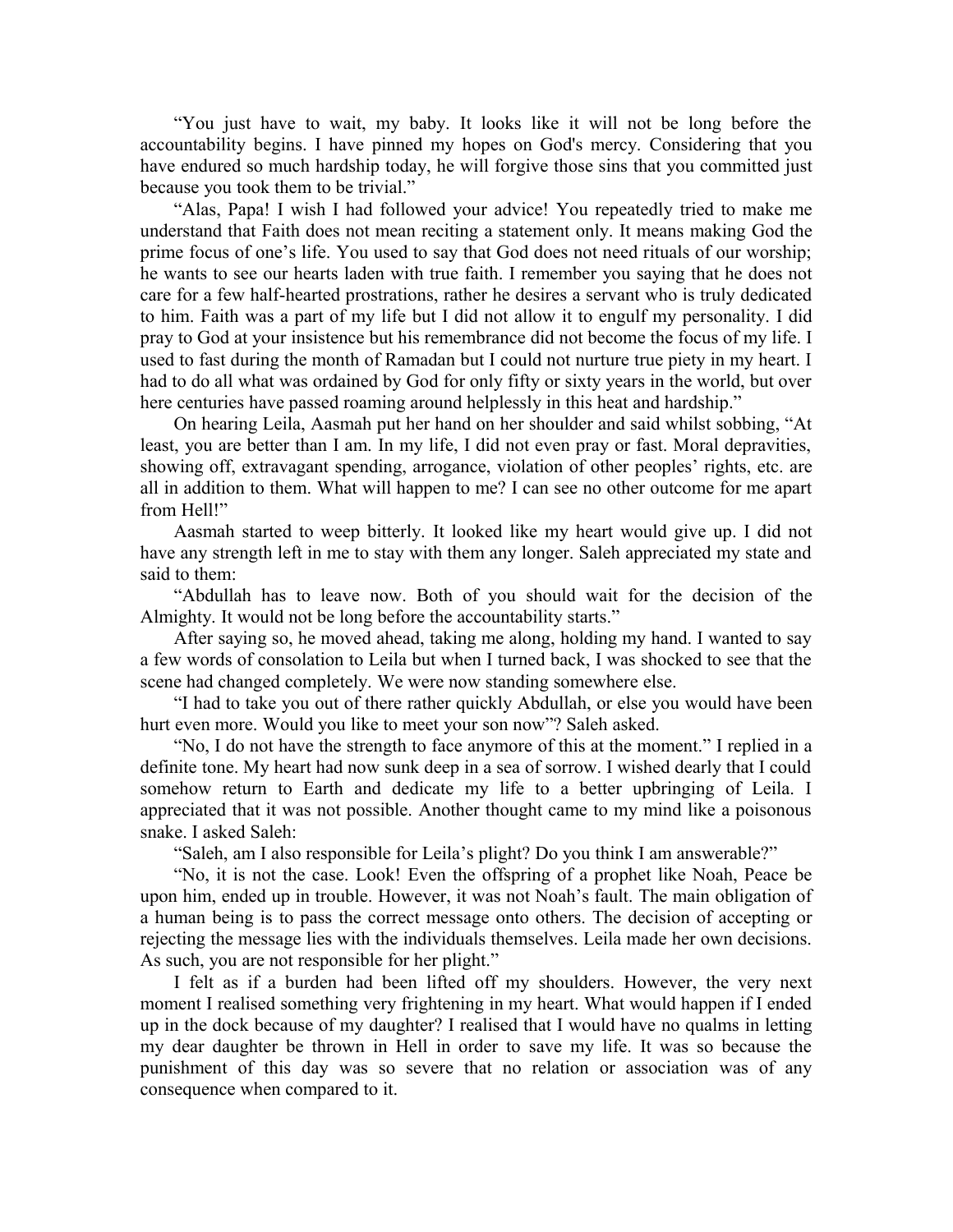#### \*\*\*\*\*\*\*\*\*\*

# **Chapter 6: Whose Kingdom is it Today?**

The environment of Plane of Judgement was harsh and stressful. In addition to the callous surroundings, people were also going through mental anguish of uncertainty about their future. They were experiencing severe stress, bitterness, and anger. This bitterness was not only directed at their own selves, but also at their leaders who had led them astray. Consequently, whenever the followers found such leaders, they beat them up mercilessly. It worked as a prelude to the actual punishment.

The Plane of Judgement was littered with such scenes. People were beating up other people and venting their anger on them: Followers on their leaders, youngsters on their elders, and disciples on the clerics. But it was of no benefit now! Nevertheless such scenes were in a way a source of amusement for those worried and wretched souls.

We kept moving ahead amidst these scenes. On the way, I said to Saleh:

"I am concerned that in the previous world we used to get distraught due to shortages of electricity and intense heat even though it was for a short period. Such a long time has elapsed over here and people have not had any respite so far. I do not experience the hardships of this environment due to your companionship. But the people who are here are being dealt very badly."

"Mind your words, Abdullah. They are not being treated badly. Justice is being done to them. No doubt, they are being dealt with severely. It is for this very reason that all other creations had refused to assume the burden of decision making and power in the world so as to avoid this very stringent test of reward and punishment today."

"If ordinary people have to face such severe hardships, I cannot visualise what would be happening to those who had power and decision making status on behalf of the people."

I was thinking about the corrupt rulers and dishonest public servants when I made this comment.

"Do you want to see what is happening to them?" Saleh asked.

I nodded. Saleh spoke as he started to move in a different direction:

"Until now, we were in an area for holding people who have yet to undergo accountability. The case of the people you have referred to is similar to those who were foremost in submission to the truth; the latter are currently standing beneath the Throne, surrounded by the rewards of God, and will not face any accountability apart from the mere formality of the announcement of their success. Likewise but conversely, Hell has been decided due to their bad deeds for some unfortunate souls. We are heading in their direction now"

As we progressed, the intensity and severity of the heat continued to increase rapidly. I realised it when I noticed an increase in the quantity of sweat dripping from the people. Sweat was not coming out in drops. It was streaming down. However, the ground was scorching hot and as soon as the drops of sweat touched it, they evaporated. Due to thirst,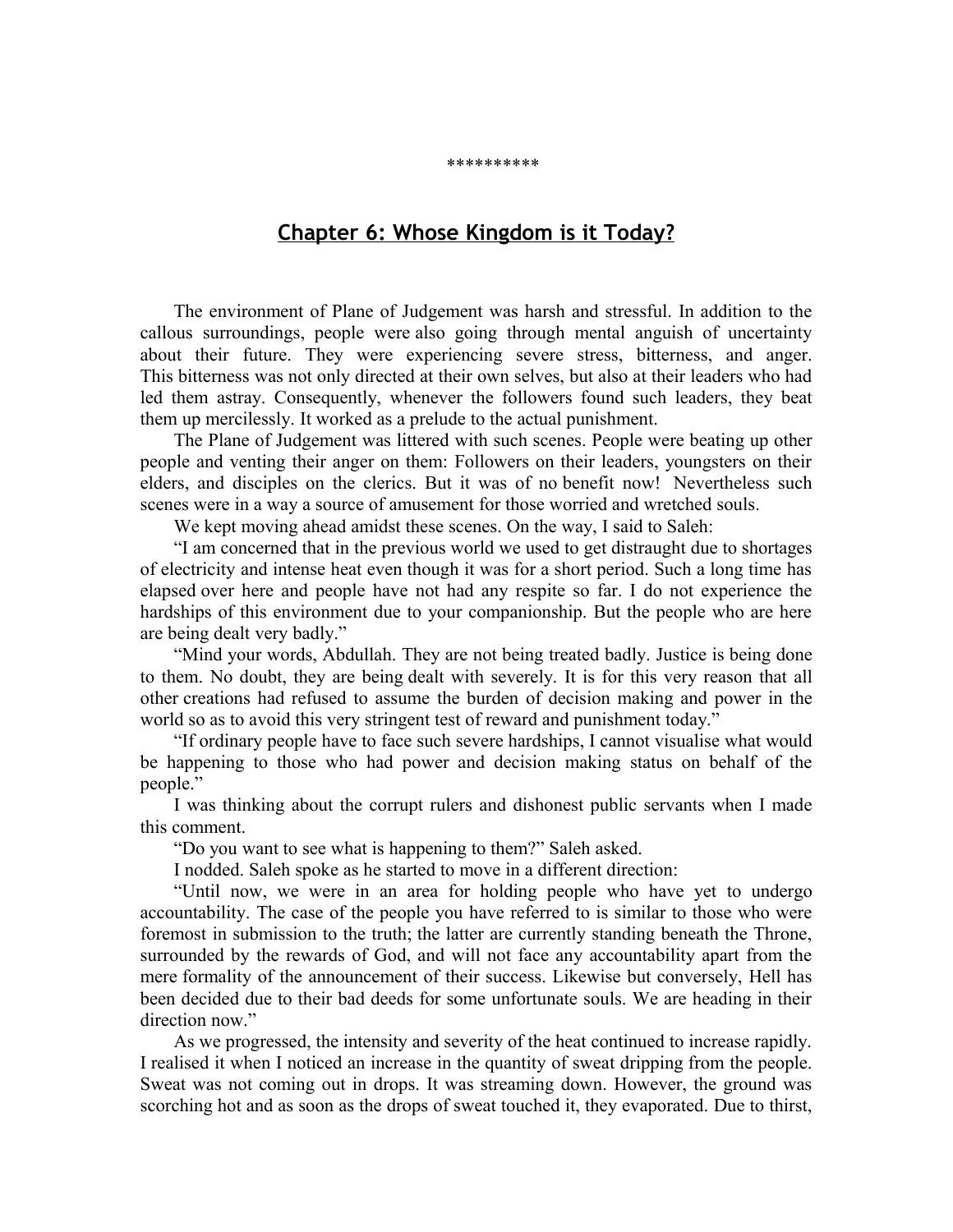the lips of these people were protruding out.

They were gasping as if a camel parched with excessive thirst, but to find any water here was out of question!

Terror was predominant on their faces, more so than the signs of distress. The reason for the terror also became apparent soon.

Suddenly, there was a commotion in the crowd. People started running helter-skelter. When the crowd dispersed, I saw two angels running after a person. They were similar to those we had come across while going to the Throne earlier. One had a whip of fire and the other's whip had nails on it.

Their target was trying his best to save himself. But the angels would not leave his side. It soon became apparent that the angels were deliberately trying to tire him out. They would come near him and whip him once and say, "O ruler, get up and take a walk in your country". As soon as the whip hit him, he would fall down, scream and cry in pain, get up and start running again. The angels would also repeat their act.

It did not take me long to recognise the person. Saleh also introduced him:

"He was the head of state of your country."

In a short while, the head of state had been run down again after being beaten by whips of fire and nails. Thereafter, the angels started tying him with a long chain glowing like red ambers from being heated up in fire. The head of state was helplessly moaning and pleading for mercy, but it seemed that these angels did not know the meaning of the word. They kept doing their job mercilessly. When his entire body had been chained, other angels arrived.

The first team said to them:

"We have captured the head of state. You now need to go and round up all his supporters, lackeys, courtiers, and friends who were party to this ill-fated man's cruelty and corruption."

Consequently, there was a similar chaos again in the crowd, with people running, fighting and being beaten up.

In a short while, a large group had been assembled that included ministers, advisers, bureaucrats, relatives, rural landlords, industrialists, and all types of un-savoury characters. The angels grabbed them by their hair and started dragging them with their faces on the ground. When they passed by us we could smell their skins burning.

As I started to feel sick from it, Saleh immediately put his hand on my back which made the sickening odour disappear, allowing me to breathe fresh air again. They dragged them on and took them further away to the left. I kept staring at the patches of blood and lines drawn out on the ground by their bodies that were left behind.

\*\*\*\*\*\*\*\*\*

After seeing this horrific scene, a sigh escaped my lips involuntarily. I thought:

"Where is their authority now? Where are the days of luxury and extravagance? Where are those magnificent palaces, those corridors of power, lavish clothes, wasteful foreign trips, spectacular cars, grandeur, pride, and majesty? Ah! They chose a horrendous and perpetual misery for such trivial and temporary gratifications."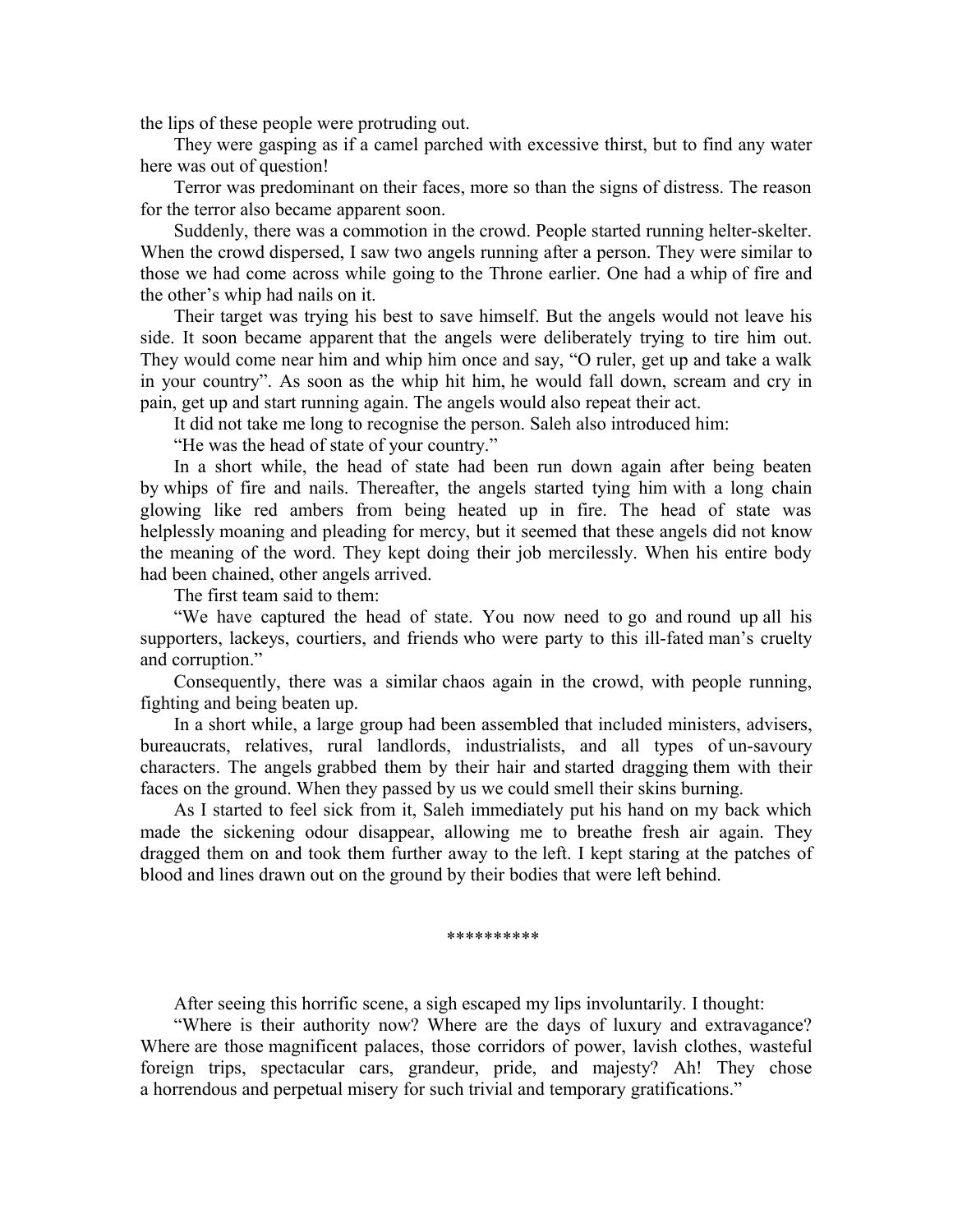Saleh said:

"They were all cruel, corrupt, and extravagant; the decision about their ill-fates had already been taken in the previous world. However, it is not their real punishment. The real punishment will be meted out to them in Hell. The angels are taking them in that vicinity. From there, they will be taken for accountability where they will hear the verdict of eternal disgrace and punishment. Thereafter, they will be taken back to the same spot to our left, from where, one after the other, they will be thrown in Hell in groups."

On hearing about accountability, I instinctively thought about the time and asked Saleh:

"Saleh, our Prophet's prayer was accepted a long time ago. But why has the accountability not commenced so far?"

"To you it looks like a long time as you are in the Plane of Judgement and here the time passes very slowly. However, under the Throne only a very short time has elapsed. Do you want to know why it has taken even this much time?"

"You had told me that it is because of the people who are to be pardoned on the basis of hardships they are undergoing here. It will be used as an excuse for their reprieve."

"Yes, that is one of the reasons. But the second reason is to make people realise that over here, total and absolute authority is in the hands of God. The point is, Abdullah, human beings did not appreciate their forgiving and merciful Master. Today, that Master is making those people realise that human beings are entirely dependent on him and at the same time, they are worthless for him.

The first manifestation of his power and grandeur was the Dooms Day when the world of the people was destroyed and everything they possessed was ruined. The entire might of human beings was not able to save them from that horrifying incident. The second occasion is today, the Day of Resurrection, when everyone has truly understood that there is no worth or value of anybody in God's presence. The third occasion will commence shortly, that is, the Accountability, when God will take the control of Skies and Earth directly in his own hands."

"Was it not so up till now?"

"No, it has not been like this so far. Until now, as is apparent, angels have run the system of this Universe as per the commands of the Almighty. Soon he will take control of all affairs of the Universe directly in his own hands so that all creatures including the Jinn, human beings, and angels realise that all authority and power are solely in God's hands. Presently, the entire Universe that was spread across an unlimited distance over the skies is being pulled back. You are aware that in the previous world, this Universe was spreading further by the second. Now at God's command, distances are shrinking and the multiple galaxies, stars and planets spread all over the Universe are being made to come close again."

"Why is it so?" I asked, surprised.

"God Almighty will distribute them as rewards amongst the inhabitants of Paradise. Thereafter, those who have been rewarded will establish their dominions and authority there. This act of consolidation of the Universe is what the glorious Qur'an had referred to as wrapping up of the skies around God's right hand."

Having said so, Saleh looked towards the sky. I also followed.

The Sun was still burning bright. I noticed for the first time that the Moon was also present close to the Sun but it had lost its glow and was slowly moving towards the Sun.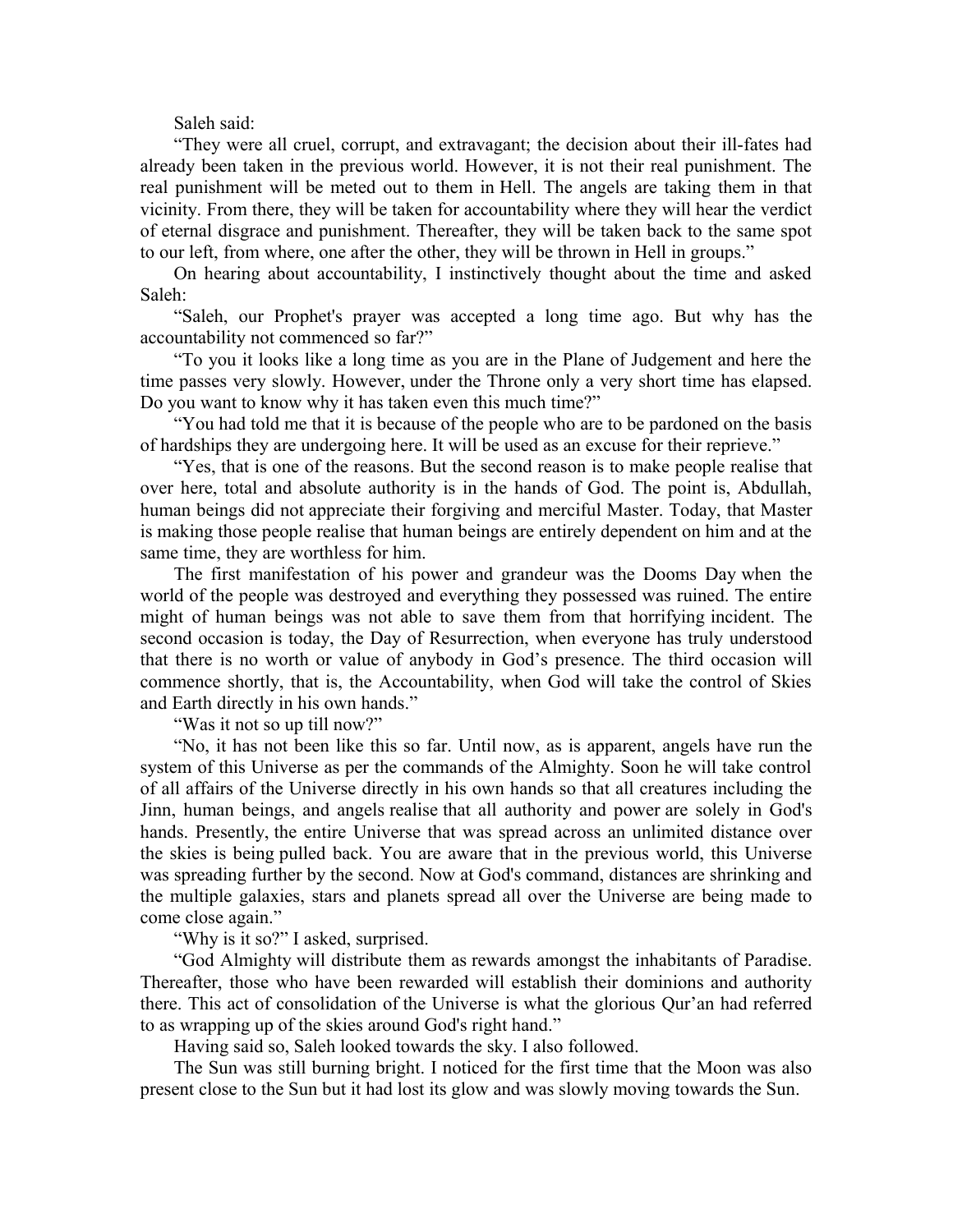On seeing this, Saleh said:

"Today, the earth, and skies have transformed into something totally different. The earth has swollen and become huge and its size has increased tremendously."

"I remember that the diameter of planet Earth was twenty five thousand kilometres."

"But now there has been a manifold increase in it. In addition, it has become more beautiful and picturesque than ever before. Archangel Raphael had blown the trumpet twice. On the first sound, everything was destroyed, but on the second sound, human beings had risen again. Between these two sounds, on God's command, planet Earth became larger and the angels created magnificent homes, palaces, and gardens on it for the residents of Paradise. In addition, they created the best facilities for relaxation and amusement, as well as a new world whose beauty is simply beyond your imagination. Every dweller of Paradise will be given a home on this Earth, along with large plots of land to use as they may wish. In the centre of Earth will be volcanoes with scorching lava and brooks of boiling water; this will be the abode of the dwellers of Hell."

I tried to summarise what he had just stated:

"I was already aware of what you have explained by reading verses of the glorious Qur'an. As per Qur'an, the owners of Earth would be pious servants of God. It states that the surface of Earth would be transformed into Paradise, which would become the abode of the people of Paradise. In the centre of Earth would be the dwellers of Hell. The stars and galaxies would be distributed amongst the dwellers of Paradise as gifts and dominions. By the way, what will be in them?"

"These details will be revealed in the Grand Gathering at the Court. Do you remember that we had talked about the Grand Gathering at the Court earlier?"

"Yes, you had said that after accountability and judgement, all people destined for Paradise would be presented in the Court of the Almighty; that meeting is known as the Grand Gathering at the Court. During this, the dwellers of Paradise will be awarded their formal titles and entitlements. This will also be an opportunity for the people to meet their Lord as well as an occasion to honour people considered to be worthy of being close to the Almighty."

"Yes. That day, rewards will be given and tasks will also be assigned."

I noticed that the lightless Moon had now merged into the Sun. On seeing this, Saleh said:

"The signs manifest in the sky are changing. Merger of the Moon into the Sun is one of them. This implies that all skies have been now been folded. Any moment now, Almighty Lord of the Universe will become apparent to everyone and the much-awaited Court of Accountability will commence. At that time, you and the entire world will find out who is this most esteemed and supreme entity called the God Almighty."

Saleh's sentence had not even finished when there was a loud bang. Everyone was shaken up. As the noise came from the sky, everyone's gaze turned upwards.

Saleh and I also looked up like everybody else. An astonishing scene appeared right away.

There was a large breach in the sky. A little while later it ruptured and shattered into small fragments like the clouds. The breeches took the shape of multiple gates formed in the sky.

From every opening, huge armies of angels began to descend to the earth. They were so many that any sort of counting or estimate was futile. There were various groups of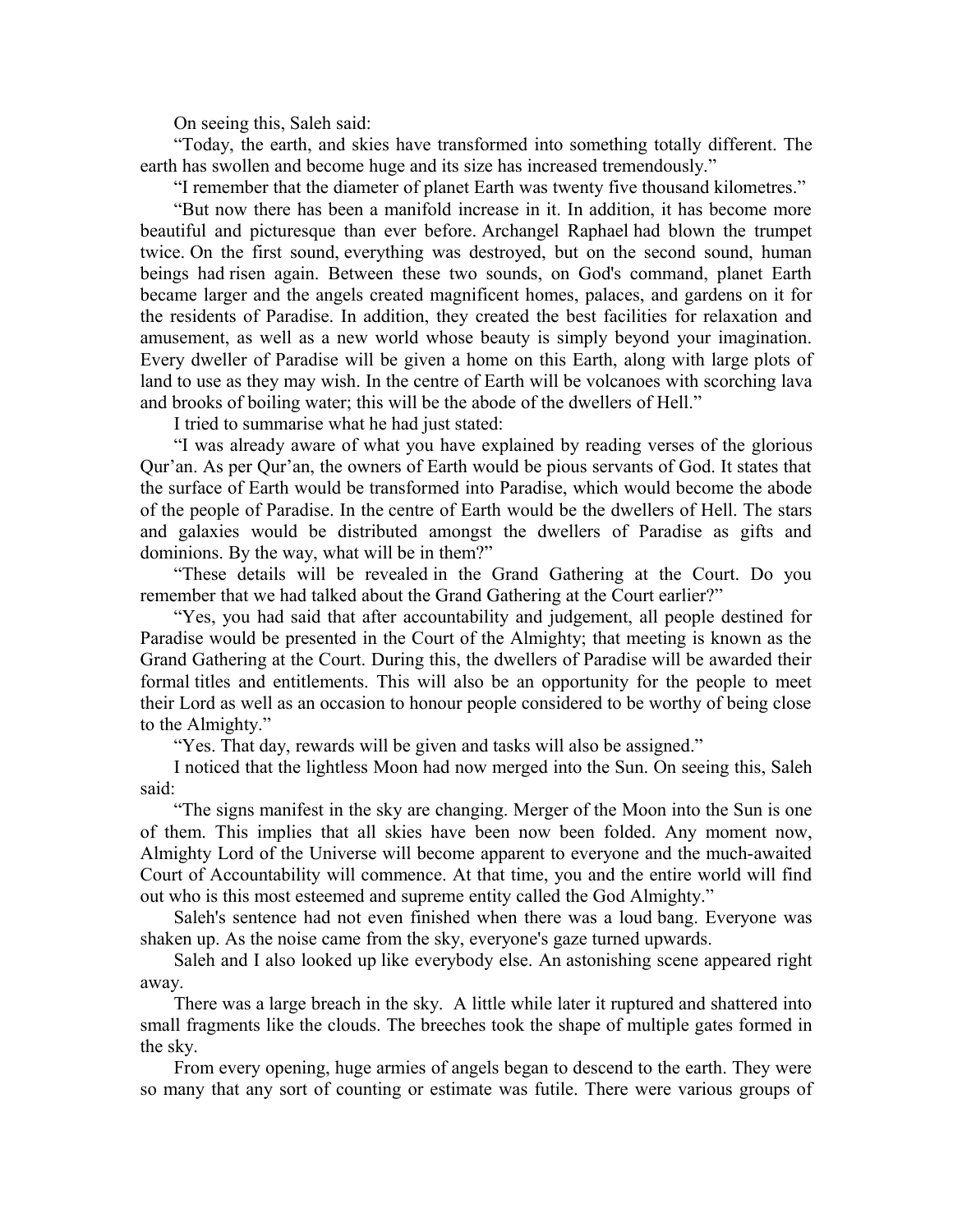angels and every group had their own appearance and dress that was unique. The angels began to descend in the centre of the Plane of Judgement where they encircled a vast elevated area.

\*\*\*\*\*\*\*\*\*\*

The angles were descending from the sky and arranging themselves in numerous circles, all of them standing with their hands held together respectfully. Their number was multiplying with every passing moment. Meanwhile, the clamour of people had ended as well. Everyone seemed spellbound, looking in the direction of the angels with awe-stricken eyes. All one could hear now was the sound of a few whispers. The reason was that everyone was asking the person standing next to him about what was going on.

I had an idea of what was happening but I still sought a clarification from Saleh. As expected, he replied:

"The accountability is about to commence. Court of the One and only is being set up. This is the first stage. The angels are descending and will continue to do so for a long time. Then, at the end, the Bearers of the Throne will arrive. When you saw them last, they were four in number. Now, four more will join them and thus eight angels will come down along with the Throne of the Almighty."

"The Throne of the Almighty…" I muttered to myself. Saleh explained a bit more:

"I am sure you can understand that God does not sit on a throne. He is above and beyond such human concepts. In fact, the Throne is only a point of contact for his creations. It is just like Kaaba in Mecca in the previous world, which was called the Qiblah. It served as a pointer. As you know, that Kaaba was called the Home of God but that did not mean that God lived in it. However, when people faced towards it while praying, it served as a point of contact and focus of attention for them. In the same way, people will be able to have a dialogue with the Almighty today via the Throne."

I asked:

"So, people will be able to actually listen to God?"

"Yes, just like Moses heard God through a tree in the valley of Mount Sinai. Abdullah, I want to tell you one more important thing."

I was already quite attentive yet became all ears when he said it.

"As soon as the Bearers of the Throne descend, the Throne will light up with the reflection of God's pure light called Nur. It will then spread all over the world and the whole world will light up with God's Nur, indicating that from then onwards, everything will happen under the direct control of Almighty. There was a verse in the Qur'an that stated that on this day, God would take the entire world in his fist; this is the true meaning of that verse.

The very first order of the day would be for everybody to prostrate in front of the Almighty. Abdullah! That order will create a shocking scene. You will see that all the angels will prostate. All prophets, Siddiqeen, Shuhada, and pious persons present in the shadow of the Throne on the right hand side will bow down."

I could not help but ask:

"What about the people present here on this side of the Plane of Judgement?"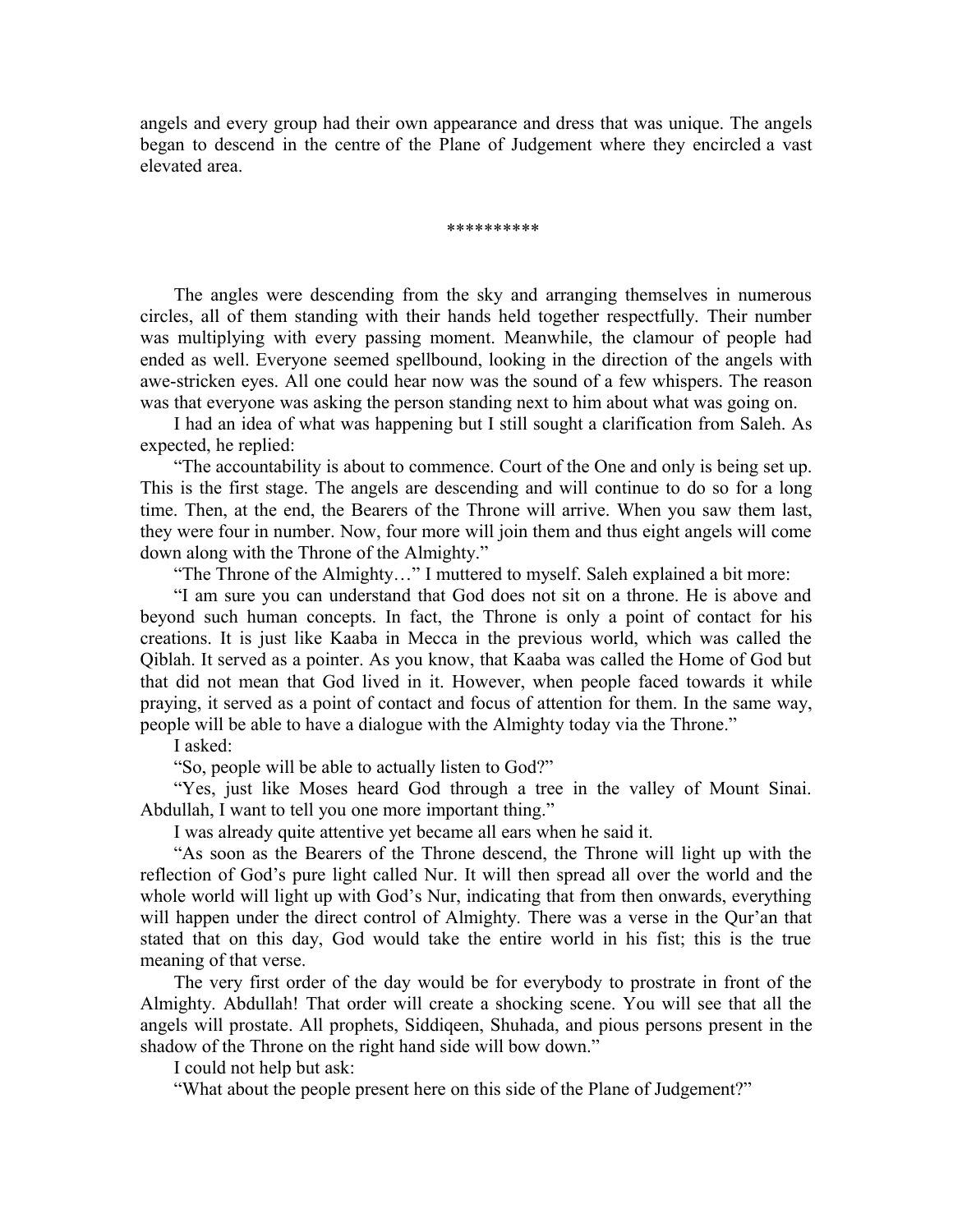"This is the important and shocking event I had alluded to. Any person who had rejected the truth, a hypocrite, one who was defiant to God or a criminal in his eyes will not be able to prostrate in front of him. Such people will try their utmost to bow down but their necks and spines will go rigid like wooden boards making it impossible for them to bend; in addition, the earth will also resist their movement in its direction."

"What about the others?" I asked.

Saleh continued:

"Those having a mixed bag of deeds but with fewer sins will manage to bow down and prostrate, and due to this they will be called for accountability right away. For the rest, the stronger the faith and better the deeds, the more they will be able to bow. Some people will be able to bow down to the level of the knees, some less than that and others will only be able to bend their necks for prostration. In essence, the less one bows, the greater his misery would be."

I nodded, as I understood the concept and said:

"So it means that when that happens, people will get an idea about their fate."

"No, although I am saying so, they would not be aware of it. However, they will feel extremely embarrassed for not being able to prostrate or will be a bit contented if they manage to bow down.

But people will truly come to understand who is God. They will discover the entity they had chosen to ignore during their lives. They will know the King of all kings, the One who rules over all emperors. They will recognise the only One who deserves to be worshipped. They will appreciate the One who controls this Universe, the One who is the source of all that is good. They will know the One who can make or break anyone's destiny with a slight gesture; the One who can question anyone about any deed but no one can question him about anything. They will fully understand that only for him is all praise, every word of gratitude, and every act of worship whether performed stood up, kneeled over or in prostration. They will know who is the One who deserves to be the focus of all offerings, all expressions of humility, all acts of love, all supplications, and all chants of 'God is great'... God is great! God is great! God is great…"

As Saleh spoke the last few words, his body began to tremble, and he fell on the ground in prostration as he continued to utter the words, 'God is great".

At the same time, I noticed a peculiar light spreading all over. The whole atmosphere was lit up with that special light. Meanwhile, all the angels started to chant loudly the praise of the Lord, supplications of admiration and thanks, and cries of 'God is great'.

I realised that the atmosphere was now lit with the reflection of God's Nur from the Throne. But I kept standing there, looking down. I did not dare to look up towards the Throne.

After a short while, I heard the familiar but authoritative voice of Archangel Gabriel, the Trustworthy:

"Whose Kingdom is it today?"

All the angels shouted back:

"Lillahul Wahidul Qahar' – 'it belongs to the ever-dominant One and only God."

Gabriel, the Trustworthy kept asking this question repeatedly and the angels kept repeating the same reply loudly. This created such an awe-inspiring scene in the Plane of Judgement that hearts started to tremble.

Finally, a loud voice said: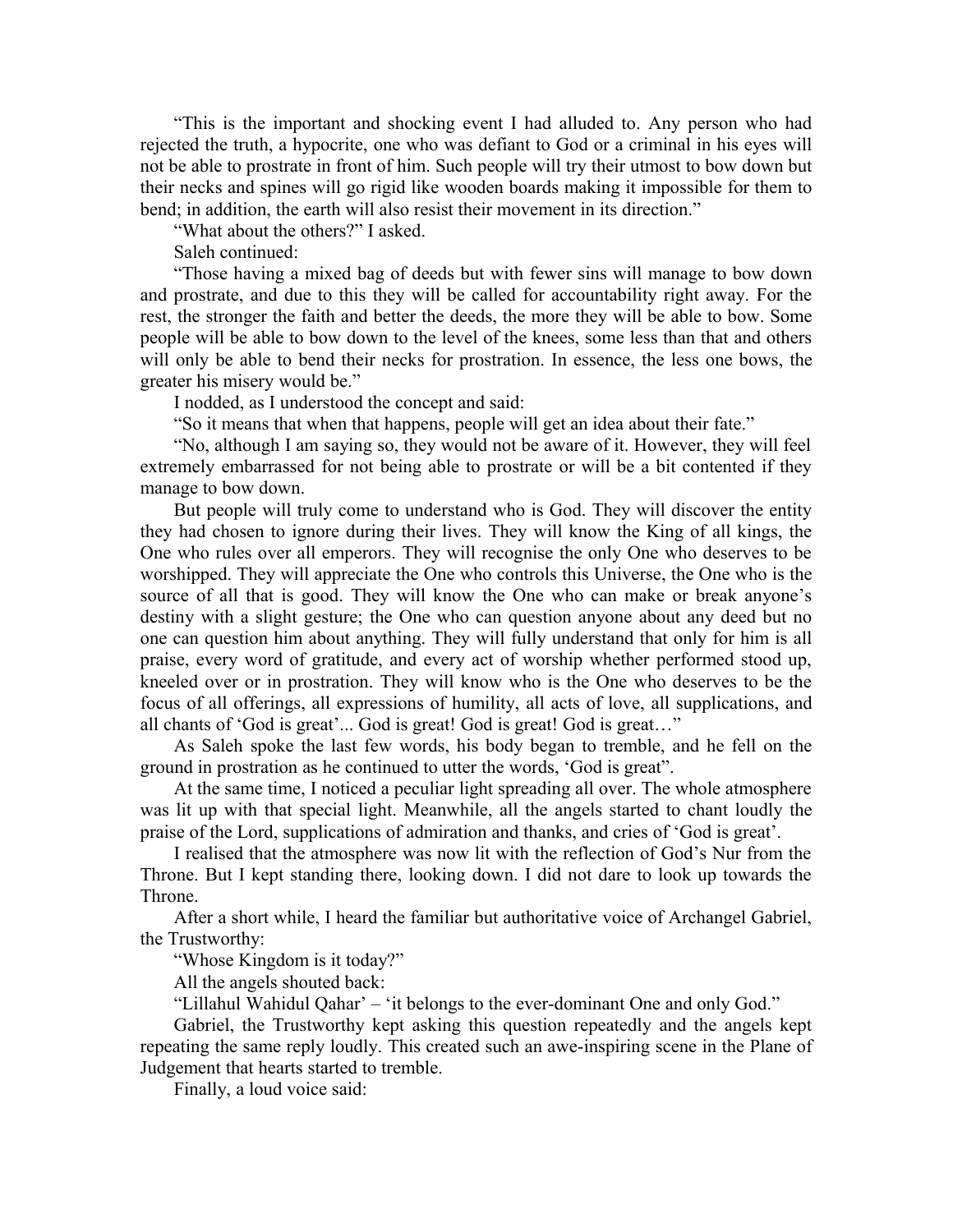"Where are the servants of The Most Merciful? Where are the slaves of The Lord of the Worlds? Where are the ones who consider God to be their Lord, their King, and their Sustainer? Wherever they are, they must bow down in front of the Lord and Master of the whole Universe."

As soon as I heard that, without making any effort to look up, I straightaway went down in prostration next to Saleh on the ground.

\*\*\*\*\*\*\*\*\*\*

The Plane of Judgement suddenly became very quiet. There was pin drop silence. The safety I felt while in prostration was unmatched by any previous prostration in my life. I do not know what others were saying in this state, but I was repeatedly begging for forgiveness and mercy.

I do not know for how long there was complete silence. Suddenly a voice called out:

"He is God. There is no God but him"

They were the same words that I had first heard while in prostration close to the Throne, however the voice was completely different. The gravity, severity, and harshness of the voice were such that the bravest of the people present would have trembled on hearing it. For a moment, there was a pause, accentuated by the profound silence all around. Then a voice harsher and louder than even a thunderbolt said:

"I am The King. Where are the defiant? Where are the arrogant? Where are the kings of Earth?"

These words hit the ears of the people like a thunderclap. No one was in a position to answer this question. If anything, people started to weep and cry. My body started to tremble because of the sternness, firmness, and ferociousness of the voice. I suddenly recalled every single occasion in my life when I considered myself as powerful, mighty and in charge, even if only within the confines of my home. I wished that the earth would split open and I would hide in it. I wished I could somehow escape the wrath of God. In a state of utter helplessness, I cried out:

"If only my mother had never given birth to me!"

My heart and mind could not take this any longer. I lost consciousness and collapsed on the floor.

\*\*\*\*\*\*\*\*\*\*

# **Chapter 7: Testimony of Prophet Jesus PBUH**

As I opened my eyes, I found myself lying on a soft and comfortable bed. Naimah was by my side, looking concerned. As soon as she realised that I was awake, her face lit up.

She asked: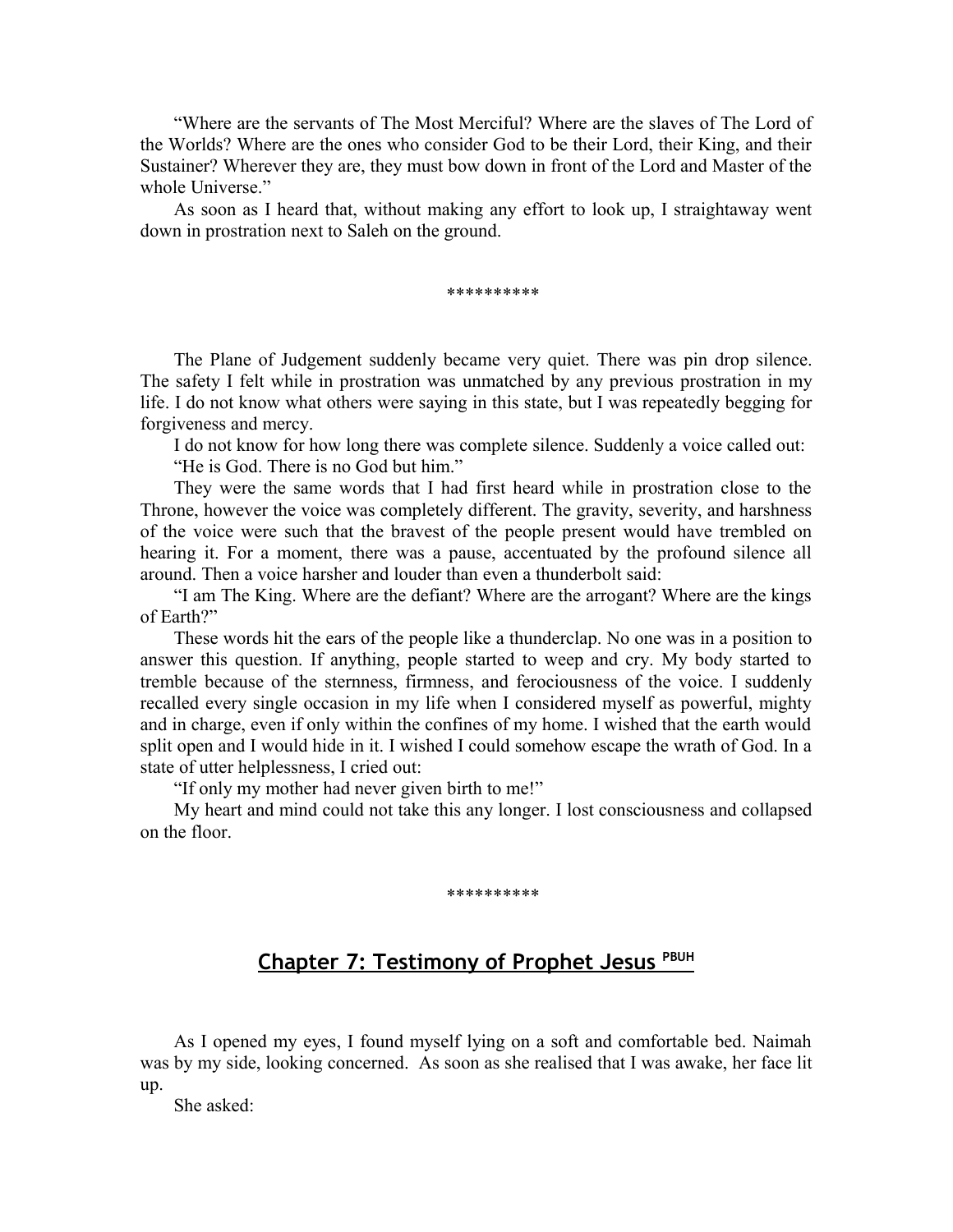"Are you alright?"

"Where am I?" I asked.

"You are with me in my tent. Saleh brought you here unconscious."

"Where is he?"

"He's outside. I'll call him in."

Saleh stepped inside, saying salaam even before Naimah had finished her sentence. He had a smile depicting satisfaction on his face. I sat upright upon seeing him and asked him:

"What happened?"

"You fainted, my friend."

"By God, it was the first time I saw that facet of my Lord. All my expectations about him proved to be wrong. He is more magnificent than I could ever imagine. I regret every moment of my life that I had spent in anything other than appreciating his magnificence."

Saleh replied, "This is due to the difference between being and not being in his presence. God was behind a veil in the world. It was the first time today that God addressed humanity without the veil. You were fortunate to have discovered his greatness while he was still hidden from you and you humbly submitted to him. That is why you are enjoying his special blessings today."

"But why did he faint?" Naimah asked, interrupting our conversation.

"Actually we were standing left of the Throne along with the criminals. The Almighty started his address in a state of wrath, and since his wrath was especially directed towards the people on the left, its effect was most profound there. But God is never overwhelmed by his attributes; that is why, even in his anger, he was aware that one of his beloved servants was present on the left side. He therefore, caused Abdullah to become unconscious. If he had not done that, Abdullah would have had to face the wrath and fury, which the people of the left side were experiencing at that time."

When I heard this, tears of gratitude started to trickle down from my eyes. I got up from the bed and bowed in prostration. These words involuntarily came out of my mouth:

"My Lord! When have you ever ignored me? From my mother's womb until today, none of your engagements has caused you to ignore me. And I? I have never valued your gracious existence. I have never thanked you enough for your blessings. I have never worshipped you the way you deserve to be worshipped. You are free of any flaw. You are exalted. All praise is for you and only you deserve to be thanked. Forgive me and take me under the shadow of your blessings. I will be killed if you do not forgive me. I will be ruined."

I continued to recite this prayer for a long time. Naimah stroked my back gently with her hand and said:

"Please get up. You have spent your entire life according to the will of God. I know you well."

I got up quietly and said to Naimah, "You do not comprehend the extent of the blessings and greatness of God, Naimah. Otherwise you would have never said that."

"Abdullah is right, Naimah" said Saleh. "Even the greatest deed of man is nothing as compared to the smallest blessing by God. If God had taken away the power of speech from Abdullah, he could not have spoken a single word. If he had taken his hands away, he could not have written a single line. All blessings and capabilities were due to God. Man is insignificant. To God belongs everything."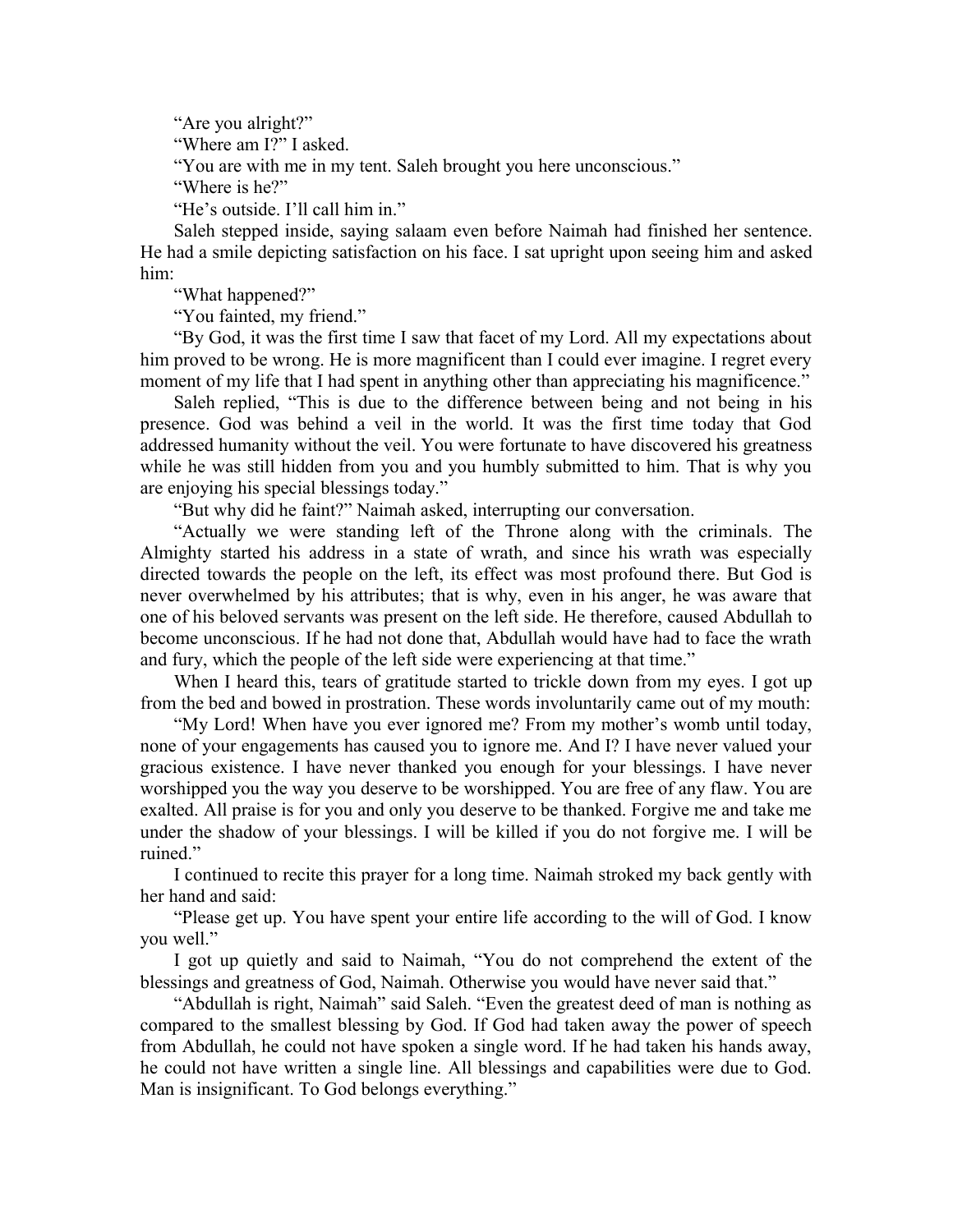"You are right. I had not looked at it in this light." Naimah nodded in agreement.

"Where do we go from here?" I asked Saleh.

"Accountability has started. You have to go there. But before that, there is some good news."

"What's that?"

"When the accountability started, God decided to question the nation of the last Prophet first. And you know what, your daughter Leila got salvation in the process."

"Is that so"? I shouted in shock and excitement.

"Yes, Saleh is correct", said Naimah. "I have already met her. She is in the other tent along with her brothers and sisters. They are waiting for you."

"What about Jamshaid?" I asked Saleh.

A solemn silence answered my question.

"Then I would like to go back to the Plane of Judgement. Perhaps there may be a way out for him."

"Alright, let's go." Saleh replied and holding my hand, he led me out of the tent.

### \*\*\*\*\*\*\*\*\*\*

After we came out of the tent, I asked Saleh:

"What can I do for Jamshaid?"

"You were not able to do anything for Leila, how would you do anything for Jamshaid? Would you dare to tell God what he should do?"

"May God forgive me! I did not mean that." I replied instantly, but having heard Saleh's reply, my enthusiasm to save Jamshaid had cooled down. After a pause, I asked Saleh:

"Tell me what happened in the Plane of Judgement after I had passed out?"

"Even when you were in your senses you did not fully comprehend what was going on there. If you want to know the real story, ask one of the criminals. As each group of angels descended, the criminals became more and more frightened. And when the orders were given to bow down in front of the Almighty, everyone did so except for those wretched people who kept standing with their chests bulging out in arrogance in front of God."

"Was this because their backs had become stiff like boards?"

"Yes, that was their punishment. After that, when God Almighty declared that he was the King, and where were all the others who claimed to be kings beside him, those criminals still remained standing with their chests bulging out in arrogance.

I wish you could have seen the condition of those criminals at that time! Their hearts were sinking; they felt suffocated. Their eyes were wide open with fear and horror. They felt utterly helpless and unable to stop themselves from standing upright in total arrogance in presence of the Master of the whole Universe."

"What happened then?"

"Obviously, the accountability was to take place on an individual basis. However, at that point, it was made obvious to the criminals what their fate was going to be. This was done by completely opening the gates of Hell. Consequently, the atmosphere on the left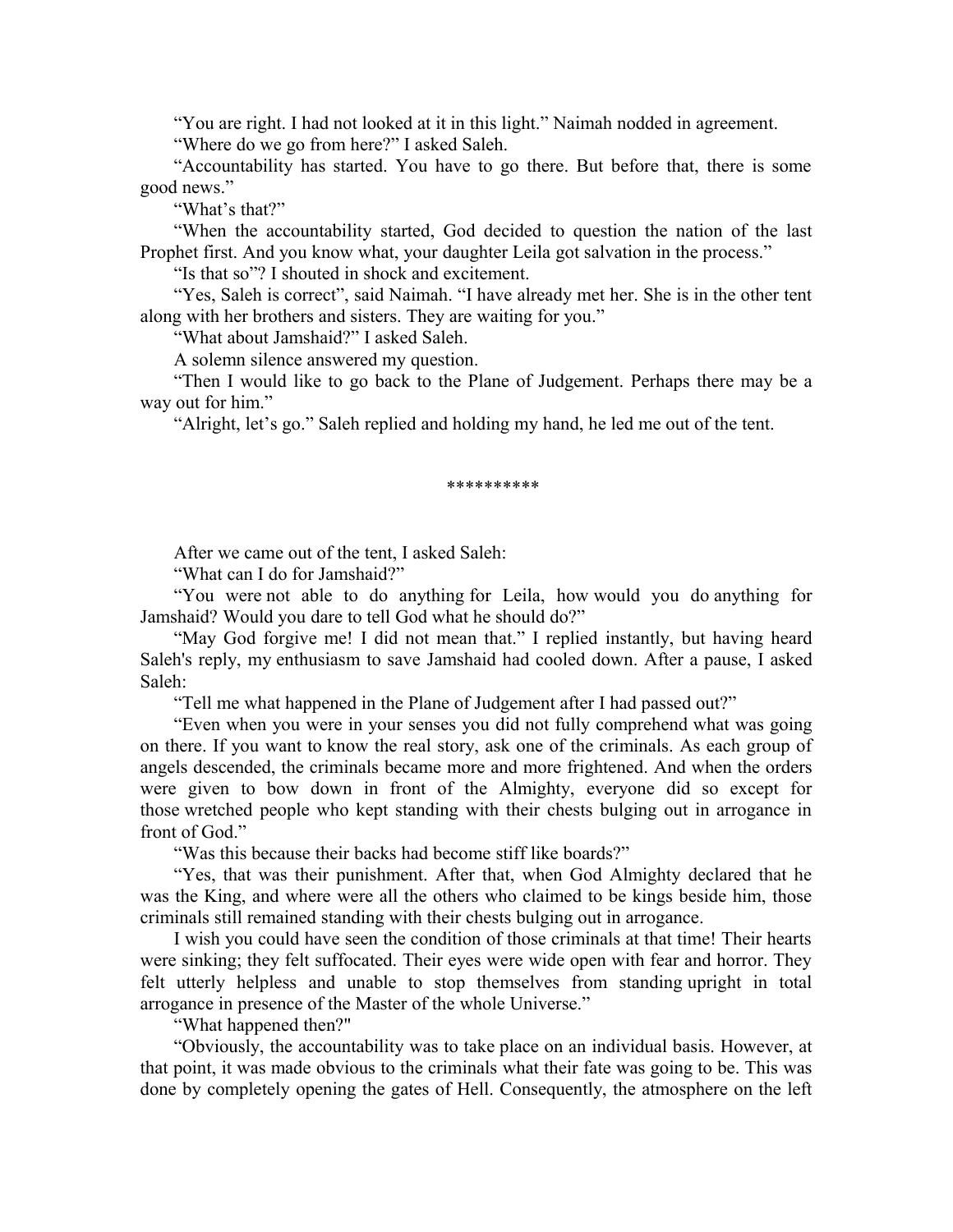side became horrifying.

It looked like Hell was boiling with anticipation and excitement, and was ready to burst with rage when it saw the criminals. Its loud uproar and shrieks could be heard from a distance. Its flames were leaping out. They were so gigantic that the sparks coming out of them were as big as huge palaces. The dancing flames and sparks created such a scene as if yellow camels were dancing in the sky. Don't ask me about the condition of those people when they saw that scene. They realised that the hardships they had faced in the Plane of Judgement were nothing as compared to what they had just seen."

"How did the accountability commence?"

"Adam PBUH, father of mankind and the first Prophet, was asked to testify first of all. He stated, 'I present myself to you, O the only one worthy of praise. I am present and ready to serve you with all my energy; all goodness is in your hands.'

Almighty said, 'Separate the dwellers of Hell from amongst your children, Adam'.

'How many should I separate?' He inquired.

'Nine hundred and ninety nine out of every thousand', The Almighty replied. Abdullah, you cannot imagine the mayhem that followed when people heard that."

"But why did the Almighty decide to send such a large number of people to Hell?" I inquired.

"It was not a judgement. It was only to demonstrate that out of all the people present in the Plane of Judgement, only one out of a thousand deserved to go to Paradise. In fact, the humanity as a whole has miserably failed the test of faith and morality, Abdullah. Therefore, purely based on Almighty's justice, such large number of people deserves to go to Hell on merit.

You may remember, the last Prophet had said that if one were to divide God's compassion into a hundred parts, only one part had been manifested in the world while the remaining ninety-nine parts had been reserved for the Day of Judgement. Thus, he displayed his mercy and instead of deciding the fate of those people first who were destined for the Hell, he decided to start accountability of those first who had the most chance of success and deliverance."

"You mean people who were generally good?"

"Yes, those people from every nation were called first whose accountability and success was only a formality. This process started with the nation of the last Prophet. Other nations will also have their turn soon as from amongst the entire population of humans, successful people are only one per cent.

He will pass judgement on the fate of the rest of the humanity later on. The advantage of this would be that if hardships in the Plane of Judgement could recompense for sins of some, then that could happen."

Saleh paused for a moment and then said with regret:

"However, I do not hold much hope for the rest of the people."

"Why?" I asked.

"It is due to Shirk. God is very sensitive about polytheism. You are aware that it is one of the foremost issues that plagued the humanity throughout its entire history. It will be the main reason for the doom of most people today. It is so as there is little hope that this sin will be forgiven. Yes, if someone's circumstances and environment could be accepted as an excuse, perhaps then. Otherwise anyone who has knowingly indulged in Shirk does not have even the slightest hope of being forgiven today."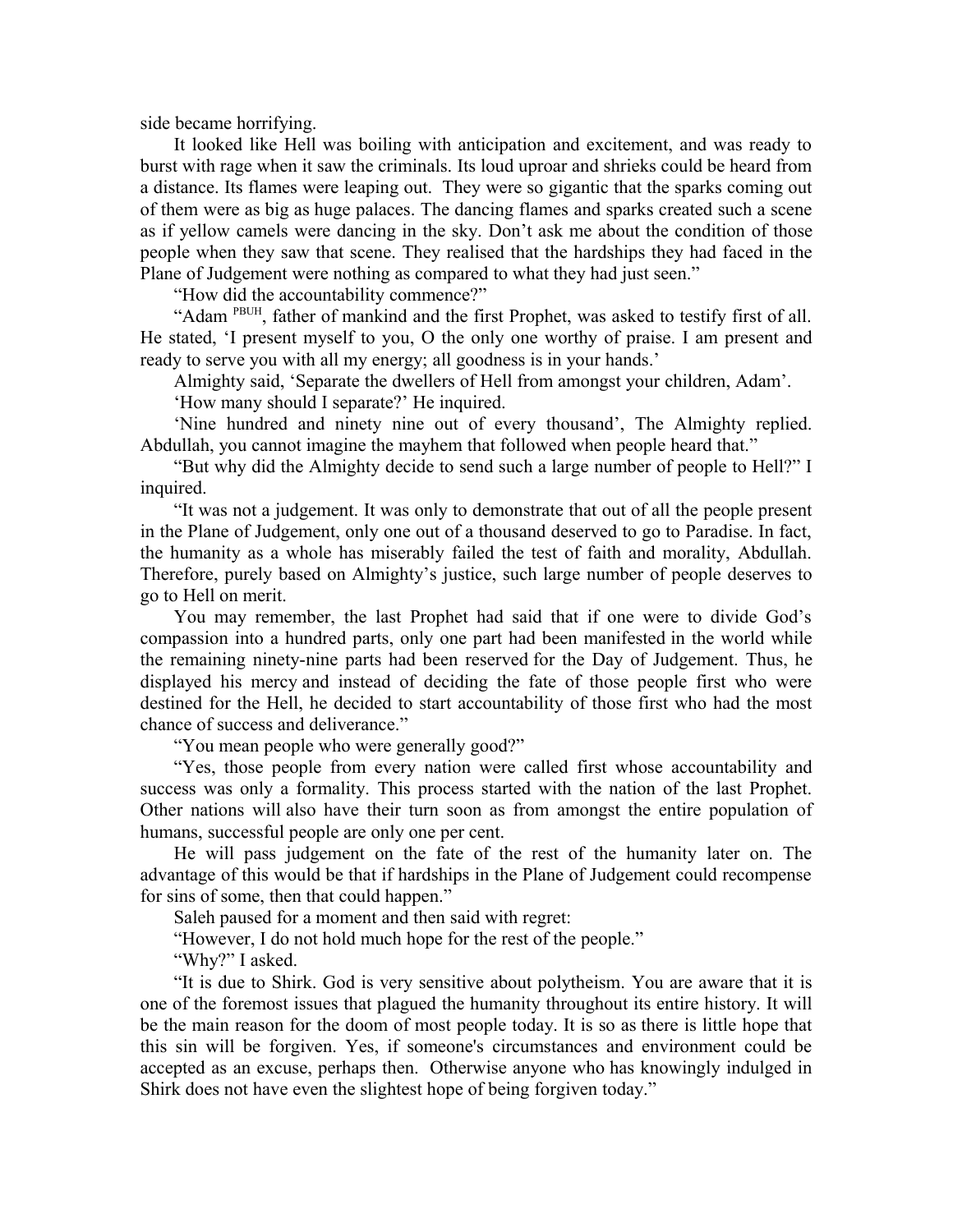"Even if he is a Muslim"? I asked.

"Yes" Saleh replied.

"Shirk was a flame from the fire of Hell. Today, it will definitely burn every person who knowingly ascribed partners to God, whether it was in his being, in his attributes or in his obligations and powers. If someone worshipped a deity other than God, or prayed to that deity or prostrated in front of it, considering it to be a partner of God and having a share in any of his attributes and powers, he would get burnt by that flame today."

"God is great! There is no god but the one God!" I said spontaneously.

### \*\*\*\*\*\*\*\*\*\*

"I have not understood something." I said to Saleh as we walked along.

"What is it?"

"From the first to the last Muslim, they must be in hundreds of millions and even billions; how did, then, Leila's turn come up right at the beginning?"

"Do you think that the God Almighty looks at identity cards of people to decide who is a Muslim and who is not?"

"What do you mean?"

"I mean that the vast majority of Muslims did not prefer to identify themselves as Muslims. For most people, their identity happened to be their sect, leaders or creed. Thus, today when the accountability of the nation of the last Prophet began, initially only those people were called who truly believed in the Oneness of God, associated themselves only with the ways of the last Prophet, avoided sectarianism, and kept their religion away from innovations and deviations. They were the people who ignored their biases and associations when it came to matters relating to the truth. They accepted the truth wholeheartedly whenever it became apparent to them. Among them were the pious who stood in the shadow of the Throne today as well as those whose good deeds were mixed with bad. However, the most merciful God over-looked their bad deeds and forgave them due to their pious actions. Such people were small in number though, that is why Leila's turn came so soon. At least in this respect she did well. All of her limitations in her deeds were ignored because of the hardships she had suffered in the Plane of Judgement. In addition, your compassionate Lord elevated her status so she could be with you, although her deeds were not like yours."

"But, my accountability has not even started yet."

"Your presence here signifies that your fate has already been decided. However, it has not been declared yet. Don't worry. The declaration will only be made at the end of the day when the accountability is finished."

"Why?" I inquired, and Saleh clarified:

"Remember, I told you that there are four types of people whose deliverance is decided at the time of their death? That is, the prophets, the Siddiqeen who supported their prophets during their lifetimes, the Shuhada who were witnesses to the truth after the prophets had passed away, and the Salaiheen who were pious people of all times."

I nodded in affirmative. Saleh continued:

"The prophets and Shuhada are the people whose real accomplishment is that they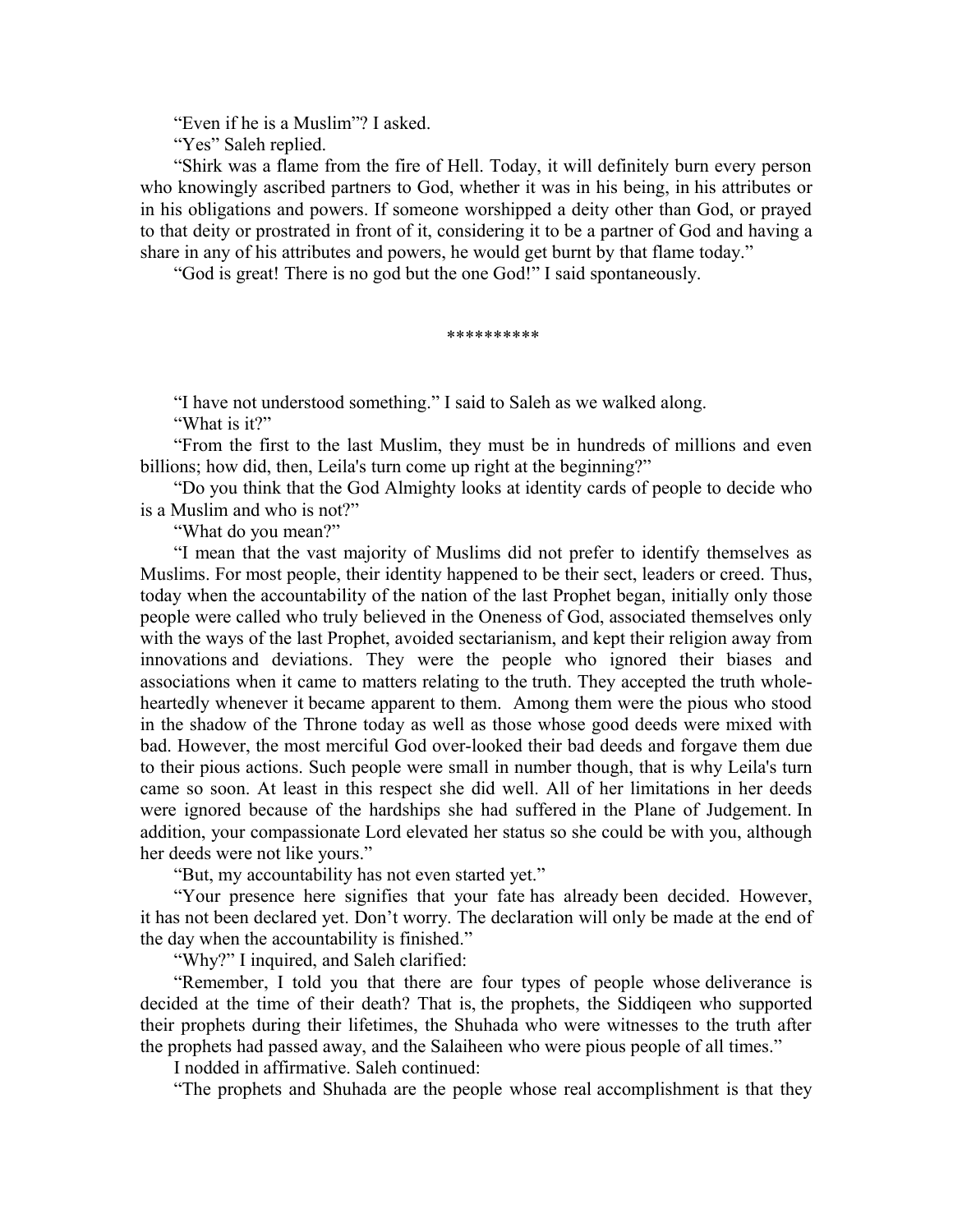became witnesses to the truth in front of other people in the previous world, in addition to passing the message of Oneness of God and the Hereafter. Today, they will present details of how they performed their role of bearing witness to the truth to the Almighty so that, others do not have an excuse to say that they were not aware of the truthful and the righteous way. This is because these prophets and Shuhada had clearly explained the truth in the previous world.

Therefore, the rest of the people will be held accountable on the basis of their testimony and their eternal future will be decided accordingly. These decisions will continue to take place until all human beings have been dealt with; in the end, Shuhada like you will be called and their success will be announced to the whole world. Only after all this has been done, will the people be moved towards the Paradise or Hell."

"It means that people will not go to Paradise or Hell immediately."

"Yes, they will not go immediately. Instead, as each person has his accountability completed, he will be asked to stand to the right with respect and in comfort if he is successful, and if unsuccessful, he will be moved to the left hand to stand in disgrace and punishment. When everyone's accountability has taken place, people will be taken in groups towards the Paradise or Hell."

"Who will be the first to enter the Paradise?"

"The last Prophet will request for the doors of the Paradise to be opened; then, the residents of the Paradise will enter amidst a spectacular reception, greetings, and accolades."

"Where is Prophet Muhammad, peace be upon him, at this moment?"

"He is by the pond of Kauthar. Every person from his nation who successfully passes the accountability process is taken to him; he greets each person with a drink from the Kauthar. After drinking from the Kauthar, not only does a person forget the hardships and thirst of the Plane of Judgement, he also never feels thirst again. By the way, do you remember that drink from the Kauthar?"

"Of course, I do!"

After listening to Saleh, I had an intense desire to meet the Prophet. I said to Saleh:

"Shall we first go and present ourselves to the Prophet?"

The sentence had hardly left my lips when a loud voice stated:

"The accountability of the successful people from among the nation of the last Prophet has been completed. The accountability of the nation of Jesus Christ will commence now. Jesus, Messiah and son of Mary, May there be peace upon you, a Messenger from God and the final Prophet sent to the Israelites, present yourself to God."

I looked at Saleh for an explanation.

He said:

"Now Prophet Jesus PBUH will bear witness on his nation. He will present a summary of his teachings when the Almighty asks him to do so. This will be his testimony against the criminals of his nation, while at the same time, it will also serve as a means of salvation for those who held correct beliefs and performed pious deeds. Thereafter, the Almighty shall forgive mistakes of those from his nation whose beliefs were in conformity with his teachings; they will be declared successful following a cursory accountability."

"Did something similar happen to the Muslims as well?"

"Yes, the last Prophet was called upon first of all to be a witness. His testimony was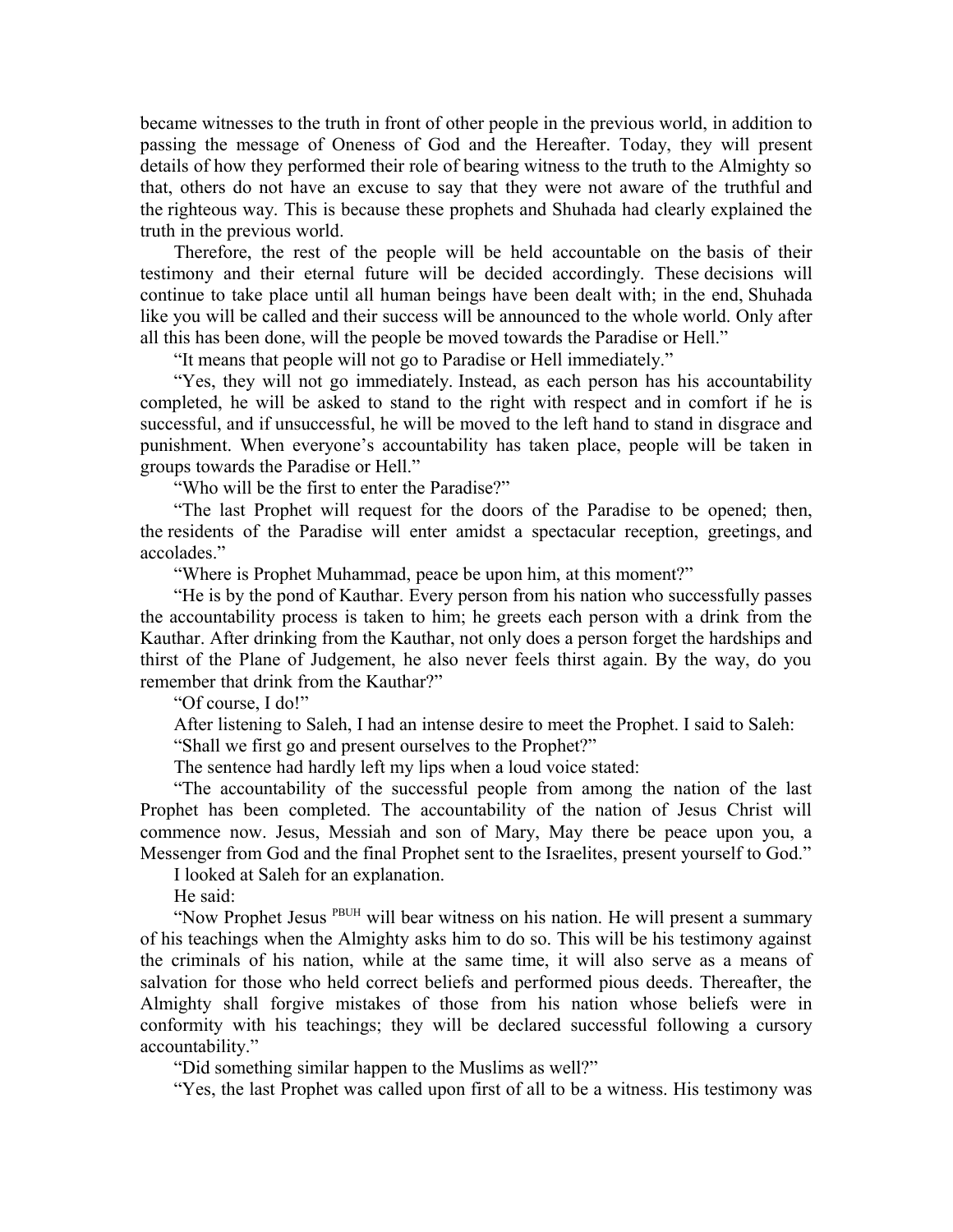considered as evidence against those who had rejected his message as well as those who had disobeyed it. If only you could have seen the scene when all such people wished for the earth to split open and hide them in. However, his testimony proved to be a source of salvation for people like Leila. In essence, the true reason for their reprieve was that their faith and deeds were, on the whole, in conformity with his testimony."

"This means that so far only those people from the nation of the last Prophet have attained redemption whose beliefs and deeds were in accordance with his teachings."

"Yes, the Almighty ignored their mistakes. The same would happen with the nations of other prophets as well. Those people, whose faith and deeds were largely in accordance with the teachings of their respective prophets, would be forgiven. After that, only criminals and disbelievers would be left behind in the Plane of Judgement, waiting for a decision."

"What will happen then?"

"After that, general accountability will commence."

"General accountability?" I asked.

"In the accountability of all nations, the first phase entails declaration of success of the pious people as well as the cursory accountability of people like Leila. After that, general accountability will commence in which decisions will only be based on a thorough investigation of deeds. Obviously, because of this the criminals will find themselves in trouble. However, many people with true faith will get salvation despite their sins, because of God's mercy; they will find that the right arm of the scale of justice bearing their good deeds and attitudes will become heavier due to his intervention. For them, the humiliation and hardship they experienced in the Plane of Judgement will become their penance and an excuse for their forgiveness. This is what I mean by general accountability.

However, some people who will be held back until the last moment before they are called for accountability. They will be those believers who carry a very heavy burden of sins. For them, this extraordinary lengthy wait may continue for thousands or even hundreds of thousands of years, during which they will have to endure the worst hardships, difficulties, and torments. Only after this may they have a chance for reprieve."

"What would be that chance?"

"That chance would be the manifestation of God's mercy. He would not award full punishment to them in accordance with the norms of his justice; instead, the penance in the Plane of Judgement would become a reprieve for their sins. Furthermore, he would allow his prophets and in particular, the last Prophet to intercede on their behalf by allowing them to request the start of their accountability."

"But to suffer so much hardship in the Plane of Judgement and then attain reprieve is not a good way to get it." I said in a remorseful tone.

Saleh replied:

"That is why the prophets had come to show people a better way, that is, to accept faith, perform righteous deeds, and seek forgiveness after any mistakes. It was the simplest and the easiest way to salvation. But, people in general did not pay heed to them and have thus suffered its consequences today."

I said in agreement:

"You are correct. This pardon would be attained after great hardship and disgrace. I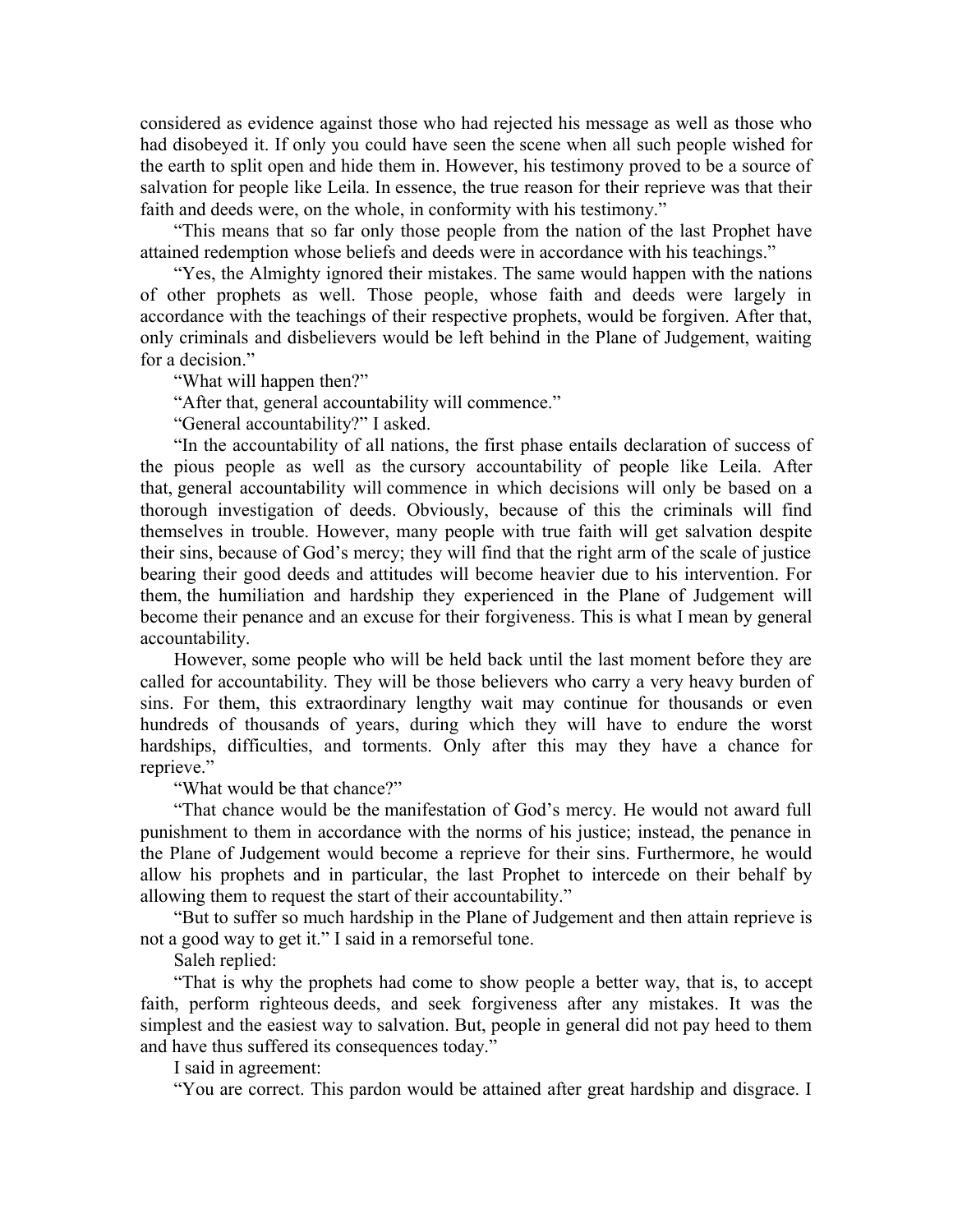could not withstand Leila's sorrow although she received reprieve in the beginning; what would be the state of those who would have to wait and endure hardships and difficulties of the Plane of Judgement till the end!"

"My friend, the circumstances you saw Leila in were comparatively much better. Now the environment of the Plane of Judgement has turned horrendously worse. The reason is that the gates of Hell have been opened fully. That has resulted in not only intense heat in the Plane of Judgement but also the view of Hell and the spectre of going in it is enough to make it worse manifold. The guilty are facing the wrath of God Almighty. People can see the gates of destruction and disgrace open in front of them.

All of it is so fearsome that it is beyond the endurance of human beings. Most importantly, no one knows what will happen to him. You cannot even begin to comprehend the fear, mental and physical anguish, and psychological torture that these people are now experiencing."

I thought to myself, was this the way people had chosen to gain reprieve in the Hereafter? Alas! If only people would have understood while being in the previous world that the only way to salvation was through faith and righteous deeds. The last Prophet preached this all his life. But, what could one do about the wrong notions of the people? They forgot the teachings of their Prophet and created a false world of their own, built solely on their desires and whims. They thought that even if they did not do anything, they would be saved due to the intercession of the Prophet.

But today, it had become abundantly clear that salvation would only be attained through true faith and righteous deeds. They will have to face punishment for every major sin that they did not repent for, in the shape of hardships in this plane, beneath the dreadful spectre of Hell.

Alas! If only the people had realised it in the previous world, their entire lives would have been spent seeking forgiveness.

I was lost in my thoughts when Saleh looked at me and said:

"I think before we go to the pond of Kauthar, we should see testimony of Prophet Jesus Christ PBUH, and then go to Prophet Muhammed PBUH!"

#### \*\*\*\*\*\*\*\*\*\*

We were back in the Plane of Judgement once again. However, this time we were standing on the right side of the Throne. The earth and skies were gloriously lit up with the brilliant luminescence of the Throne. For the successful people, this light was a source of jubilation and elation, whereas it was falling on the criminals as the wrath of Almighty. On all four sides of the Throne there were rows upon rows of angels standing, their hands folded together. The closest were the Bearers of the Throne, and after them, there were other angels positioned according to their status and position. On their lips were supplications, salutations, and words of gratitude and praise for the Lord. Prophet Jesus PBUH was now present in the Court of the Almighty. The angels had gathered all the Christians, from the first to the last, closer to the Throne. The Almighty spoke:

"Jesus, son of Mary, come forward."

Angels moved to make way for Prophet Jesus PBUH as he walked forward and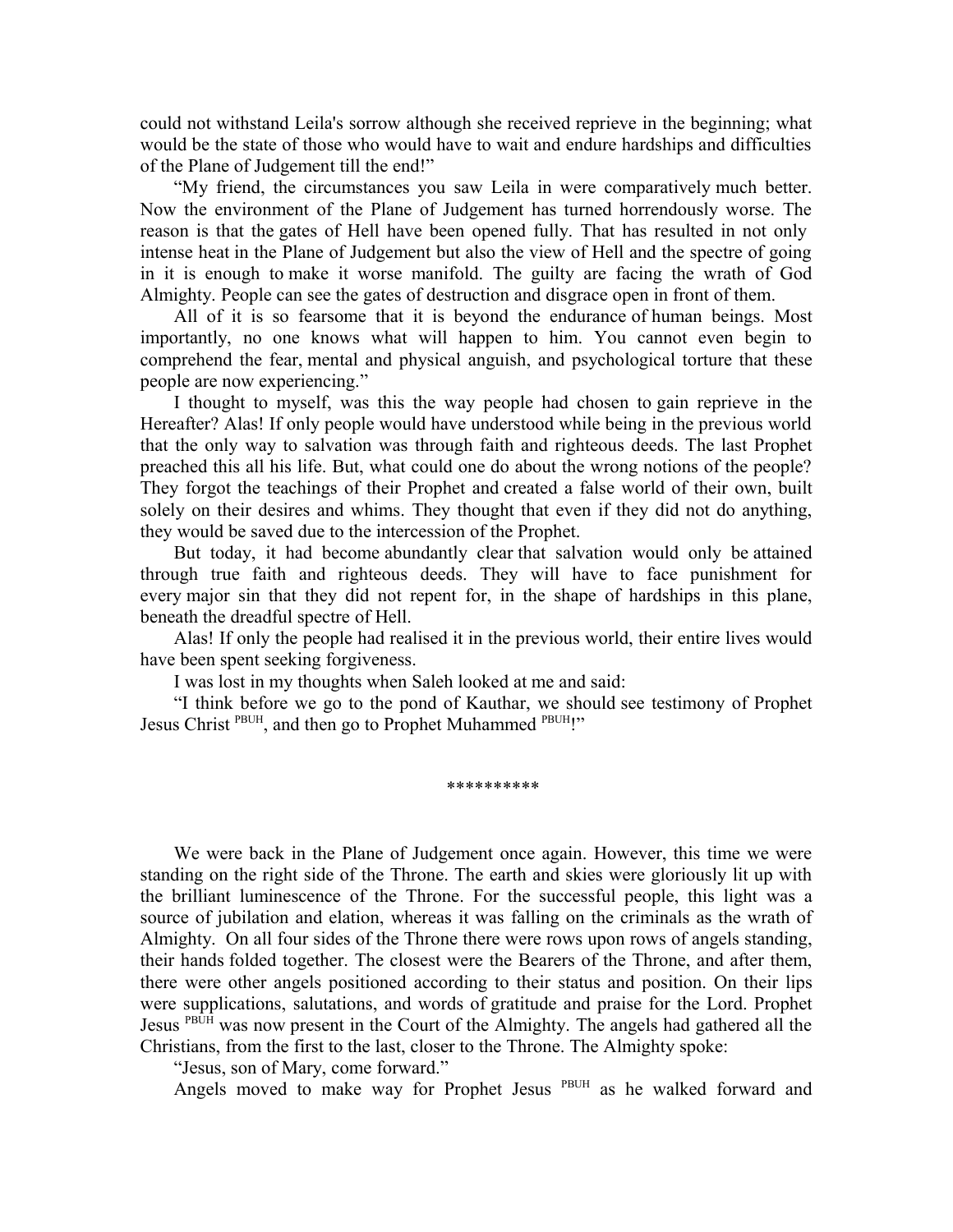stood close to the Throne. His hands were folded together, his head bowed. The Almighty said:

"Jesus, you delivered my message to your nation. How did they respond?"

"Master, I do not know. Only you have the knowledge of the unseen."

His reply was an acceptance of the fact that he was not aware of what his nation had done in the world after him. On hearing the reply of Prophet Jesus <sup>PBUH</sup>, pin-drop silence ensued in the Plane of Judgement.

After a few moments, there was an explosion in the sky. Everyone looked up. A sort of film started. In this film, the Christians were prostrating in front of statues of Mary and Prophet Jesus <sup>PBUH</sup>. One could see people taking out processions on the roads carrying the cross. In churches, Jesus and Mary were being worshipped. People were praying to Jesus to solve their problems. Songs were being sung in his praise. Priests could be seen making every effort through their speeches to prove that he was the son of God.

Seeing this, I thought to myself that Christians had given birth to the biggest case of polytheism in the history of humanity despite the fact that God had sent Prophet Jesus PBUH with the message of Oneness of God. During that period, the Jews had made it extremely difficult to follow the religious laws given by Prophet Moses <sup>PBUH</sup> because of their multiple juristic alterations. These people had converted the spiritual and loving relationship between a servant and his God into a superficial legal association devoid of all emotions and soul. They laid great emphasis on a few obvious and trivial obligations but ignored the commandments related to morality and a deeper relationship with God. It was in this environment that the most honourable Jesus Christ was sent to them. He severely criticised the shallowness and moral bankruptcy of the children of Israel. He once said while criticising the religious people of his time:

*"What sorrow awaits you, scribes and Pharisees, hypocrites! For, you illegitimately grab the homes of widows; and prolong your prayers, only for deception. Your punishment will be even more... What sorrow awaits you, scribes and Pharisees, hypocrites! For, you give a tenth of your mint, dill, and cumin (as obligatory charity on your harvest), but have neglected the more important matters of the Law: justice, mercy, and faithfulness. You should have practiced these things, without neglecting the others. You blind guides! You strain your drinks so you will not accidently swallow any gnats but you deliberately swallow whole elephants! What sorrow awaits you, scribes and Pharisees, hypocrites! For, you clean the outside of the cup and the plate, but within you are full of extortion and unrighteousness. You blind Pharisee! First, clean the inside of the cup and the plate, that the outside also may be clean. What sorrow awaits you, scribes and Pharisees, hypocrites! For, you are like whitewashed tombs, which outwardly appear beautiful, but within are full of dead people's bones and all uncleanness. So you, too, outwardly appear righteous to people, but inwardly you are full of insincerity and disregard of God's law."*

On hearing his criticism, the Jews became his sworn enemies, so much so that they became intent on his murder. However, God saved him from their deception and raised him unto Himself. Unfortunately, afterwards one of his staunch Jewish opponents by the name of Saint Paul reshaped all his teachings while claiming to be one of his followers. On one hand, he declared that adherence to the religious law was only obligatory for Jews and not for the rest. On the other hand, he exaggerated the status of Prophet Jesus PBUH and his mother to divine deities. Thus, gradually, Christianity became the biggest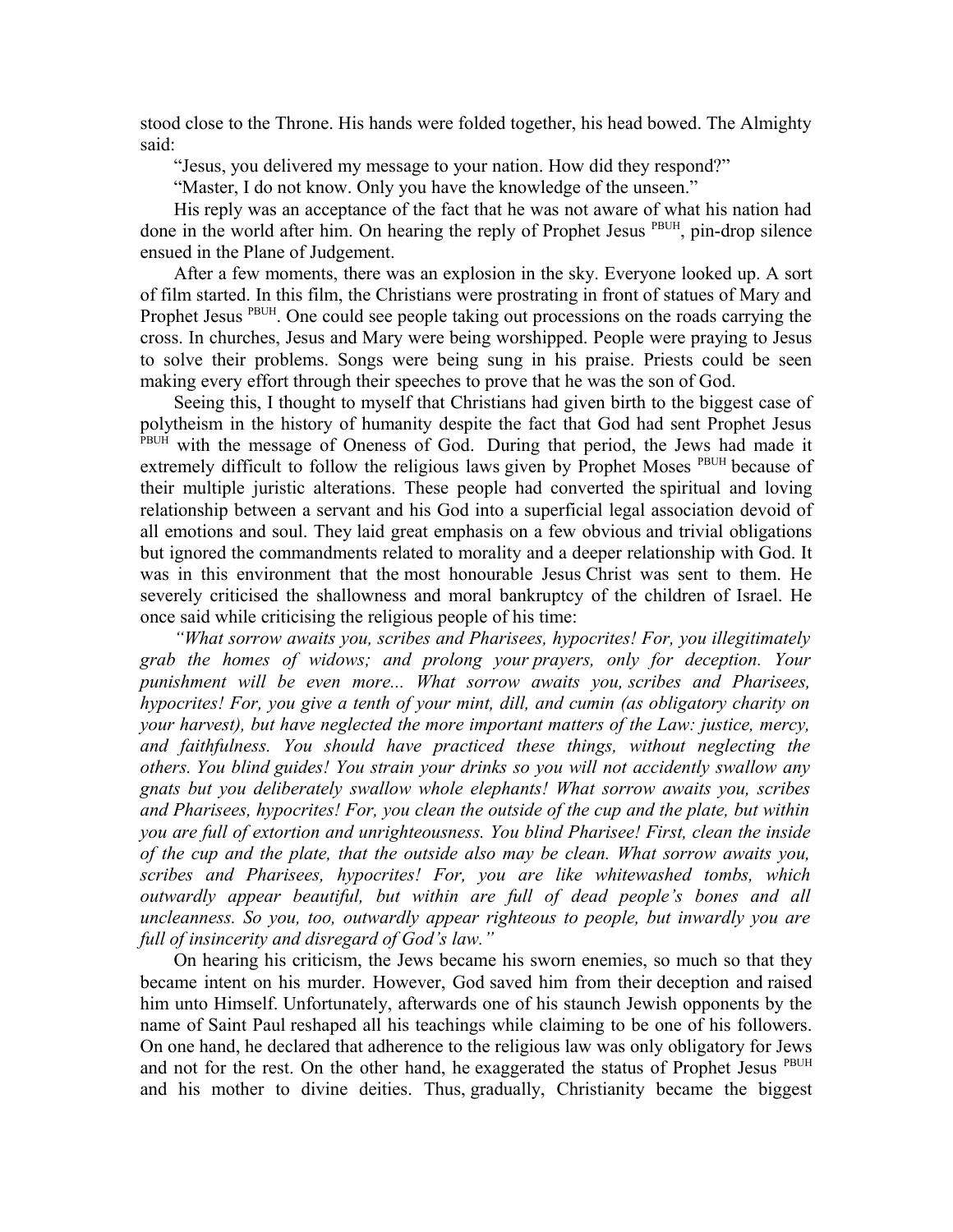polytheistic religion of the world. Christians considered Jesus to be the son of God, and prayed to him for help in every difficulty, regarding him as someone capable of solving their problems. But, it was a fabrication and it became abundantly clear today.

As I thought about it, I heard wailing and crying of the Christians present in the Plane of Judgement. The Christians had clearly seen their ill actions, and their horrible end in the shape of Hell was visible right in front of them, with its mouth wide open. Suddenly, some of them began to shout:

"Our Lord, we only acted upon the teachings of Jesus. You sent him to us as a Messiah. He told us that he was your son and he was sent by you to save us."

A stern rebuke suddenly spread in the atmosphere and startled everyone into silence. The Almighty said to Jesus Christ:

"Jesus, did you tell these people to worship you and your mother instead of me?"

On the face of it, it seemed like a straightforward question, but as soon as Prophet Jesus PBUH heard it, he began to tremble. It appeared that his feet were struggling to carry the weight of his body. On seeing this, God said:

"Jesus, you are my beloved Prophet. My prophets have no fear in my presence. Answer my question at ease."

Two angels came forward and helped him onto a chair.

This scene was heart wrenching. Prophet Jesus PBUH was a very dear and beloved prophet of God, but regrettably, for no fault of his own, he was made the foremost personality in history to have been worshipped and placed in rivalry to God. People prayed to him, sang his praise and salutations, and worshipped him. But today, the state that he found himself in after just one question from the Almighty was enough to make those who considered him God shed tears of remorse. Today, everybody had found out that all were insignificant compared to God.

I thought in my heart that all such pious servants of God, who were given names and attributes by their followers that were only worthy of God, would come forward one by one and would deny ever having made such claims. Like Prophet Jesus, none of them will find the strength to dare stand in front of God. If only those people who put them on such high pedestals had known about the true greatness of God before the dawn of this day! If only they had not placed human beings in competition with God.

Meanwhile, as the effect of fear of God lessened a bit, Prophet Jesus PBUH stood up from his chair and said:

"Master, you are exalted and free of all flaws! How could I dare to say something that I had no right to say? If I had said such a thing then you would have known about it… I only told them what you had commanded me to say, that is, 'worship only one God, who is my Lord as well as your Lord.' I remained a witness upon them as long as I was amongst them. Then, after you had raised me, only you watched over them; and you are a witness to everything. If you punish them, they are your servants; and, if you choose to forgive them, you are the most mighty and wise."

On hearing this, God said:

"Today, only truth will be beneficial; it will benefit people who adopted it sincerely."

Prophet Jesus Christ was allowed to leave after this and angels were given their orders:

"All those in the nation of Jesus Christ whose knowledge and actions conform to his teachings, should be brought forward."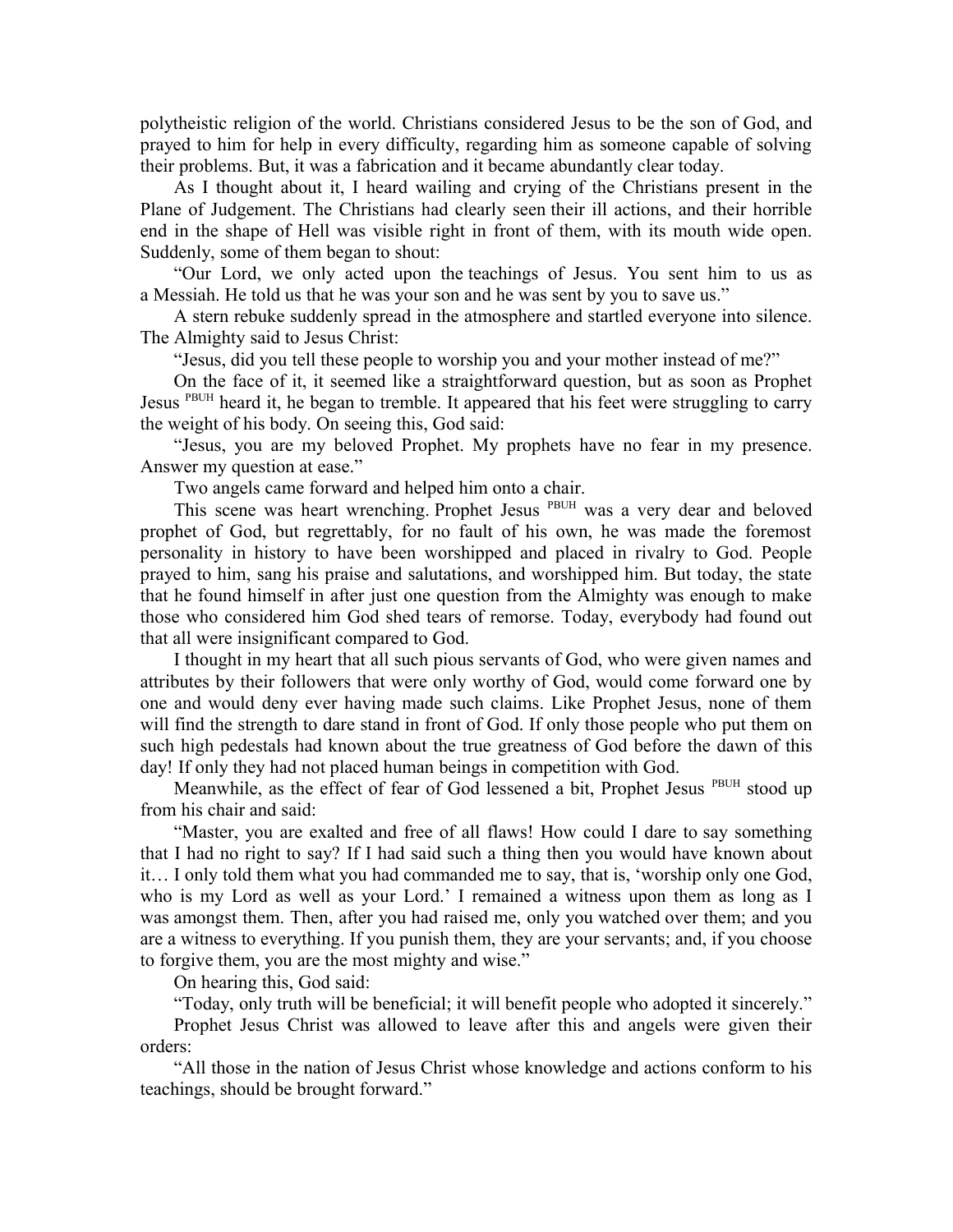#### \*\*\*\*\*\*\*\*\*\*

# **Chapter 8: At the Kauthar**

After having seen Prophet Jesus's testimony before God, we started towards the pond. I asked Saleh en-route:

"Prophet Jesus PBUH pleaded to God to forgive his people. He had submitted that only God was prevailing and wise, and only he could do so. Did his words not have any effect?"

"Did you not listen to the reply of the Almighty that today the truthful will benefit only from their truthfulness?"

"I heard that, and it appeared that his pleading had not been accepted."

"No, that is not the case. God had clarified his Law. Basic criterion for success or failure is to accept the teachings of the messenger as true, and then to affirm it further through actions. The meaning of God's statement is that he will deal mercifully with those who meet this basic criterion. This implies that because of his blessings, God would not hold such people accountable for those sins and shortcomings that they had not managed to redeem or repent for in their lives.

All prophets are similarly pleading for their nations discreetly or will do so when it is their turn. But at present, only this level of leniency is being granted as a consequence of their pleading. So far, only mistakes are being forgiven, not crimes. These are the mistakes that were deemed trivial at the time and thus forgiveness was not sought for them. They have become a source of humiliation today, similar to what your daughter Leila had to endure. Those who maintained a steady regime of faith, righteous deeds, repentance, and self-improvement have been safe from the very outset. Those who maintained a constant attitude of disobedience and committed major sins are now suffering the toughest hardships."

We reached a place where angels were hindering people from going further. Saleh held my hand and walked towards them. On seeing him, they moved out of his way. As we walked a little, I began to see a lake. On seeing it, Saleh said:

"This is the pond of Kauthar."

I said, "But, I can't see the last Prophet here."

"He is further ahead. We have entered from another side. I wanted you to have a detailed view. That is why I chose this way."

When I thought about what Saleh had said, I realised that it was not an ordinary pond. Somewhat surprised, I said:

"My friend, it is more of a lake, or perhaps a sea as I cannot even see its other shore."

"Yes, it is so. Can't you see so many people drinking water from it? If it had been an ordinary pond, it would have run dry rapidly."

He was correct. A large number of people were everywhere around the pond.

On account of the information in the sayings ascribed to the last Prophet, I had some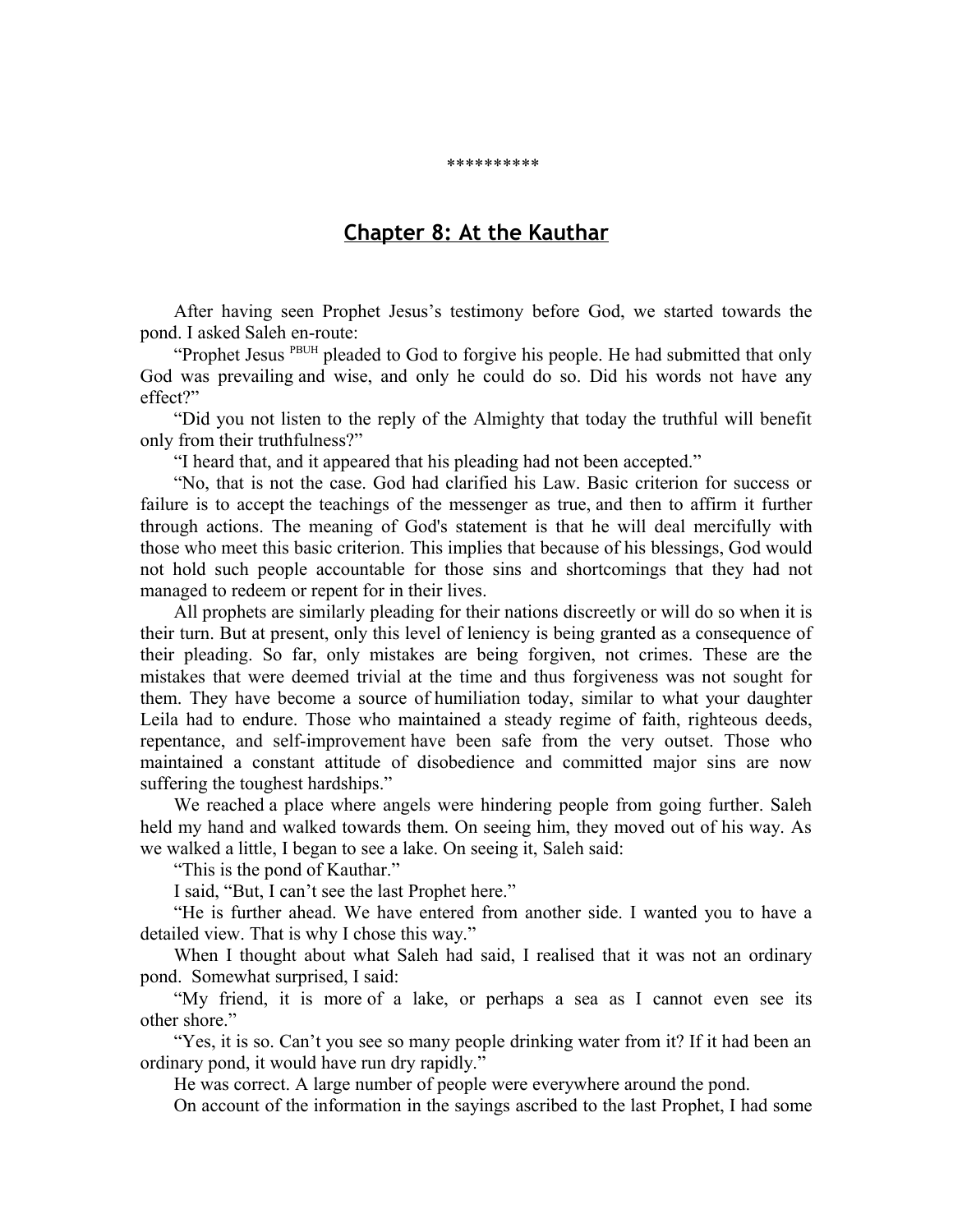idea even in the previous world that Kauthar would not be an ordinary pond but would be more like a sea. In fact, based upon his sayings, I used to think that it would probably be somewhere around the Red Sea that separated Arabia and Africa in the previous world. When I shared my thought with Saleh, he replied:

"To a large extent, it is true. Even though the planet Earth has become massive due to expansion, thereby changing location of landmarks, it is more or less the same place."

"Does this mean that the Plane of Judgement is in Arabia?"

"Yes. It is in Arabia."

I remained quiet, thinking about the time when Earth was still inhabited. People were busy in the affairs of the world. Alas! If only they had realised that the real life would begin after death. God had sent his prophets to remind people and make them understand in every possible way, but they did not pay any heed to them. Thereafter, God sent some prophets as messengers as well. Those messengers not only invited people to the right path, but went even a step further. They warned them that if they did not follow their teachings, rather than waiting until the end of the world, God would punish them in their lifetime, and only those who were on the right path would remain unscathed. Thus, the nations of Noah  $P^{BUH}$ , A'ad, Thamud, Lot  $P^{BUH}$ , Shoaib  $P^{BUH}$ , Pharaoh and the Quraish of Mecca themselves suffered that fate.

The messengers sent to these nations warned them about the wrath of God, but when their message was ignored, they were punished in the world, much before the Day of Judgement. The nation of Noah <sup>PBUH</sup> and the followers of Pharaoh were drowned in water, A'ad were destroyed by a fierce storm, and the nations of Thamud and Shoaib PBUH were annihilated by a jolt. Similarly, the nation of Lot PBUH was flattened with a wind that rained stones, and the swords of the believers wiped out the residents of Mecca who rejected the call of the last Prophet. The Almighty saved the believers and awarded them rule of the earth. In particular, the incident of the last Prophet and the disbelievers of Mecca had happened in recent history and thus its record was also preserved in the Qur'an. The history is witness to how the companions of the last Prophet became masters of the world within a few decades. Hence, an example of eternal reward and punishment was established so that no one could deny it. Despite all that, people still did not prepare for this day.

Above all, in this area where the accountability is taking place today and what used to be the Middle East, the children of Abraham were the subject and example of this principle of reward and punishment for four thousand years. The dealings of God with the two branches of the children of Abraham, namely the Ishmaelites and the Israelites were based on a law that his blessings were showered upon them if they were obedient, and alternatively, if they were disobedient, they were punished as a nation. Historically, the children of Israel had to face major destructions twice because of their disobedience. Once, at the hands of the Babylonian king Nebuchadnezzar and the second time, by the Roman General Titus. Similarly, the Muslim nation had to suffer severe punishments twice for their crimes. They had to face destruction and humiliation of slavery firstly at the hands of the Tartars and then by the European nations.

Along with these punishments, whenever humans sought forgiveness and turned towards God, the doors of power and rewards were opened for them again. One of the examples of this process was when, after complete destruction at the hands of the Tartars, the Muslims took the message of Islam to them and in a short period of time they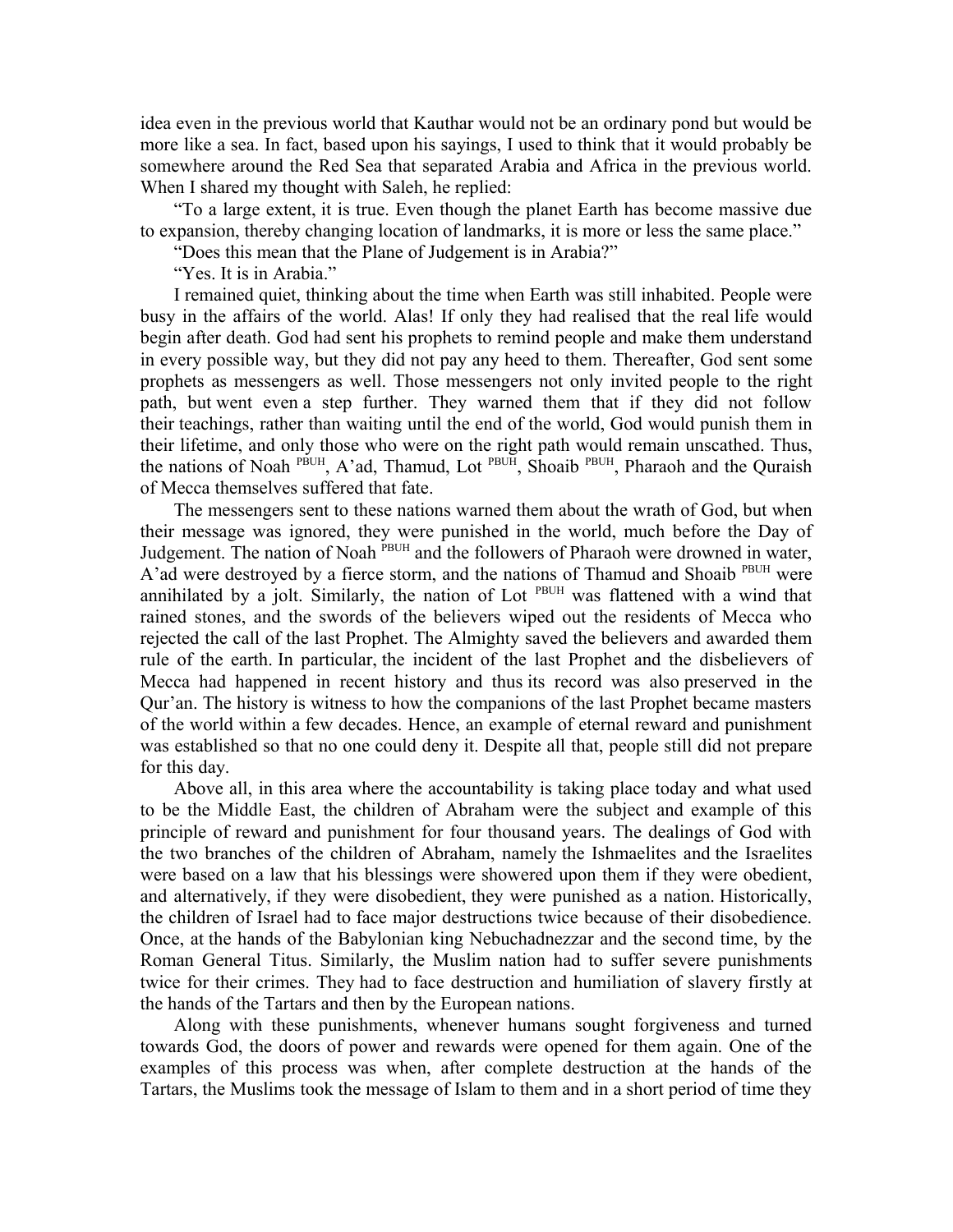became a super power again. Yet sadly even after seeing these lucid examples of reward and punishment in the world, people did not take the absolute certainty of reward and punishment of the Day of Judgement seriously. Involuntarily, a sigh escaped my lips and I said:

"My Lord, you did not leave any stone unturned in making people understand, but man was a very obstinate creature. This is why he is facing this tough day today."

Saleh looked at me for a moment and then spoke:

"No! All were not so. Just look at the people around the pond of Kauthar, you can see so many people here."

I nodded in agreement but did not add anything. The reason was obvious. Saleh was looking at the people present at the pond and I was thinking about the people who were outside in the Plane of Judgement, my son Jamshaid included. I had returned to the Plane of Judgement to look for him, but after seeing Prophet Jesus's testimony, I had given up. Therefore, for the time being, I decided to leave his fate in the hands of God.

\*\*\*\*\*\*\*\*\*\*

We were moving ahead. On reaching a certain place, Saleh said to me:

"Come on; Let us go to the VVIP lounge of Kauthar."

I did not comment, but I had an idea about what he meant.

Saleh explained:

"There are two ranks amongst the people who have succeeded today. Some practiced the religion in a way that ensured compliance with all of its obligations and stipulations. They fulfilled their commitments towards God and human beings and obeyed his each and every command. They are the ones who will earn the reward of entering the Paradise.

Among them, were people who opted for the religion and sacrificed for it rather than just practicing it. They displayed patience and steadfastness in the face of extremely adverse circumstances and severest hardships. They excelled at all virtuous and righteous deeds. In all circumstances, they upheld the truth and happily faced the consequences for doing so. They dedicated themselves to supporting the religion of God, performing extra supplications, and serving his creatures. They are the people who will be amongst the VVIP's on this Day of Judgement. Their privileges, status, closeness to God, and respect will be far more than those of the other inhabitants of Paradise.

This is akin to the previous world where every society had commoners and then an elite class consisting of those placed in the high gentry. The same is happening today. Successful people of the world have been placed around the picturesque region of the pond of Kauthar, away from the hardships of the Plane of Judgement; they will get a choice abode in the Paradise as well. Obviously, it is a huge accomplishment.

But there is a class even higher than that. It is reserved for those blessed souls who are close to God; they are the highest placed from among the dwellers of Paradise. Their real status will only become apparent in the Paradise, but even at the Kauthar, separate lodgings have been provided for them. That is where we are going now."

He stopped for a moment and spoke whilst looking in my eyes:

"It is because you are not one of the common dwellers of Paradise, Abdullah. In fact,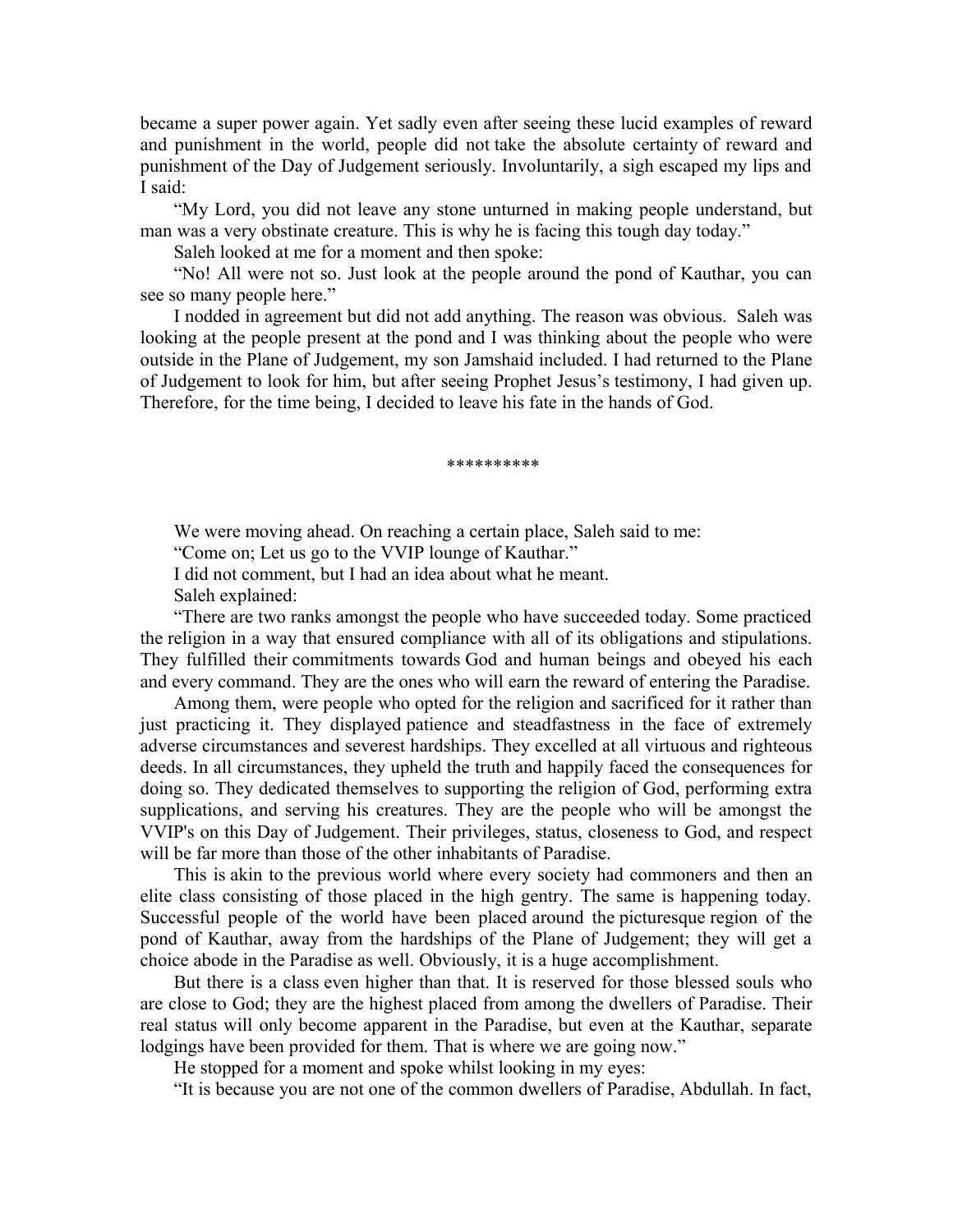you are one of the leaders and worthy of a very high status."

I bowed my head in all humility.

\*\*\*\*\*\*\*\*\*\*

We entered a place of such immense beauty that words would fail to describe it. The snowy white, clear water of the lake was spread over its bed like moonlight. My eyes were getting a strange soothing satisfaction by just looking at its still and flat surface. The banks were made of glittering hollow pearls. My soles experienced an indescribable relief as I walked onto some very thick and soft carpets that were laid out by its shores. Comfortable regal chairs were placed on the carpets. Glasses made of gold and silver glittered like stars on tabletops that were more transparent than glass. A pleasant fragrance was emanating from the lake that made all pores of my body thoroughly scented.

I asked Saleh as I took a seat, "Where is this enchanting fragrance coming from?"

"The lake bed is made of a soil more fragrant than any scent in the previous world. You are noticing its effects."

Saleh filled a glass from the lake and, putting it in front of me, said: "Enjoy!"

I took a sip. I had heard it being described in the previous world as milk, honey, etc. But it was a far more superior drink than any of them. I had taken it once before but the pleasure of drinking it in this environment was a totally different experience. There was an extremely strong and piercing sunlight outside in the Plane of Judgement, yet we were experiencing evening twilight over here. The breeze was pleasantly cool, refreshing, and steady. It seemed as if the sun was about to set. A dusky hue was spread over the clear sky. Different parts of the sky were draped in shades of deep red, orange and yellow. Their reflection on the surface of the clear waters of the lake was creating a façade of a fair-skinned maiden wearing a colourful headscarf. No doubt, it was an extremely lovely and enchanting scene.

I glanced around; it looked like a picnic spot. People were sitting or standing by the lake, alone, in groups, or with their families. They were talking and laughing. They looked very happy and at peace. The contentment and satisfaction on their faces conveyed the message that they had succeeded. They had left behind all possibilities of death, sorrow, illness, grief, and sufferings forever to reach the shores of an everlasting ocean of eternal and true happiness.

Today they had achieved a success that would never end, a happiness that would never diminish, and pleasures that would never lessen. They now had a life that would never cease and comforts that would never be taken back. They had achieved such a huge reward with such little effort! As they celebrated their success, their laughter could be heard far and wide. The smiles on their faces enlivened the atmosphere.

That reminded me of my family. Saleh looked at me and read my thoughts straight away: "While we are here, let me take you to your family; they have also been moved here."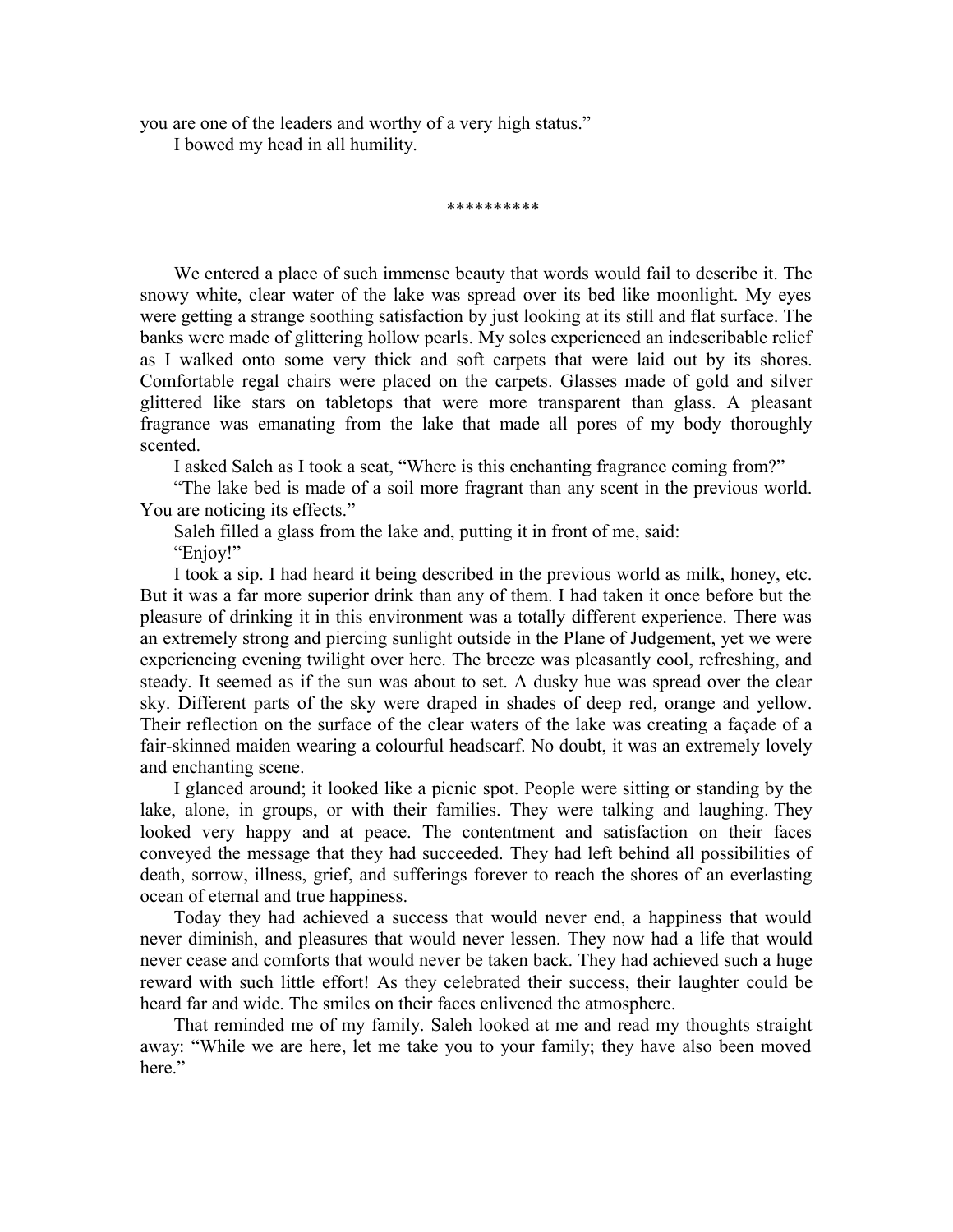#### \*\*\*\*\*\*\*\*\*\*

Leila saw me first. She was sitting by the pond along with the rest of my family, but perhaps her eyes were searching for me. She saw me from a distance, got up from the chair, and came running to embrace me. She just wept, unable to say anything. I patted her for a long time. Then I separated her from me to look at her face.

When I had seen her last in the Plane of Judgement, she was in bad shape. But now, my daughter was looking as beautiful as a fairy. Seeing her in this good condition, I involuntarily thanked the Almighty for his blessings due to which she was back with me again. I said to her:

"Leila, the sufferings and hardships are now over for good; you will only experience happiness and comfort from here onwards."

By now, the rest of the family had also reached us. My other daughters, Arifa and Aaliya, were looking as pretty as ever. My younger son Anwar was holding his mother's hand. I hugged all of them. Then I said:

"My children, I am proud of you! You preferred to wait for your Lord's promise instead of being dazzled by the worldly life. You did not infatuate yourselves with the benefits of a temporary world; rather, you chose this eternal life. This is the day of your eternal success. Let's celebrate this success with a drink from the Kauthar!"

We sat down on the chairs nearby. I said to Leila:

"Leila, I want to hear your story, but before that, Anwar, Aaliya, and Arifa tell me, did you have any difficulty in joining your Mama?"

All of them responded that they were quite safe right from the beginning of the Day of Judgement. Various angels had escorted them to the area in the shadow of the Throne.

Then Leila narrated her story:

"Papa, I have been through some very tough times. When I emerged from the grave after hearing the sound of the trumpet, it was chaos and horror everywhere. Everybody was running in the same direction. Nobody was wearing any clothes at that time but everyone was in such a state of fear, terror, and worry that no one looked at anyone else nor did they care about their own bareness. I tried to find all of you but could not locate anyone. Finally, I also started running in the same direction as everyone else.

I don't know for how long I kept running. Everyone seemed obsessed with reaching the same destination. People were terrified and worried but felt compelled to continue to run."

I interrupted her:

"It was the effect of the trumpet blown by Archangel Rafael that forced everyone to run towards the Plane of Judgement. No matter where people were in the world, they were all forced to head in that direction."

"You are right, Papa. Everyone was running in the same direction. I got blisters on my feet. They started to bleed. My body felt like breaking down with exhaustion but there was something deep inside me that did not let me stop. I was dying of thirst but water was nowhere to be found. It was extremely hot but there was no tree or shade anywhere. Papa, all along the way there was nothing but a huge flat plane. There were no mountains, rivers, seas, trees or even ditches; in short, there were no heights or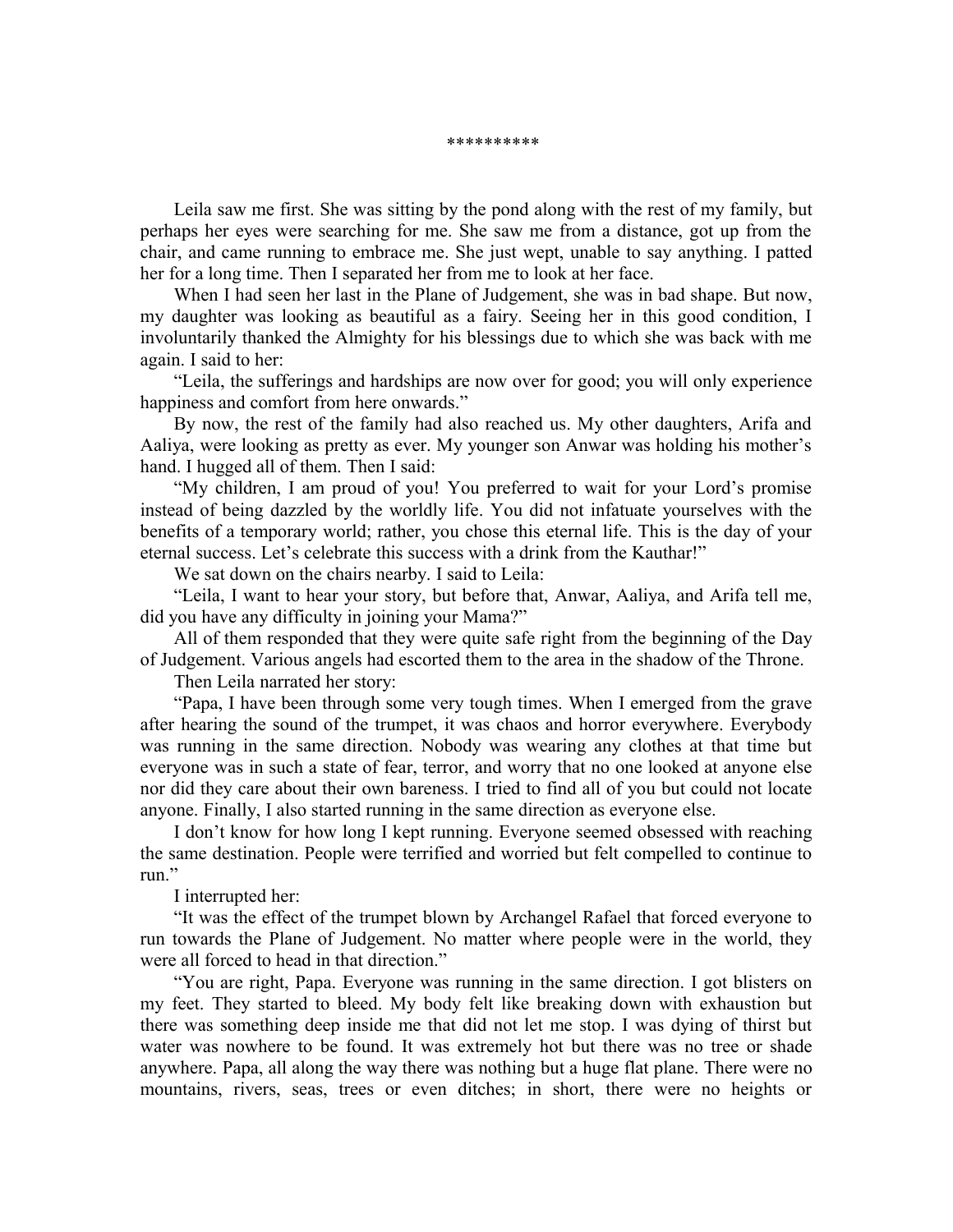depressions anywhere. I cannot tell you in words how terrible that journey was! If it had happened in the previous world, I would have literally fallen down and died of exhaustion. But over there, no one was lucky enough to have relief from falling or dyeing! Thus I was forced to continue running endlessly!"

"What happened next"? Anwar asked woefully.

"I don't know how long it took me but I finally reached the Plane of Judgement. However, another misery was waiting for us there. Horrifying angels were walking around everywhere. Just their sight was enough to petrify anyone! They did not say anything to me but they were mercilessly beating many others. Seeing that scene was enough to scare me to death."

"Where did you find Aasmah?" I asked.

"I met her somewhere in the Plane of Judgement in a terrible state. Papa, she was brought up in a highly privileged environment. After seeing her, I almost forgot my own miseries. We stayed together to keep our spirits high, but after she met you, her will and hope for deliverance faded completely."

Aaliya asked, "Where did you see her last?"

"When everybody was ordered to bow down, I prostrated right away. She was standing next to me but she was unable to take a bow. In the previous world, she always said that God did not need our worship or prayers, and even if there were a requirement for praying, God would forgive us, as he was merciful. She did not even fast as she thought it would ruin her beautiful skin."

"Where was she when you got up after the prostration?" Arifa asked.

"She was still there, right next to me, but when God ordered the angels to take away 999 people out every 1000, the angels dragged her away. Then I was presented in the Court of the Almighty for my accountability."

"What happened next?" Naimah asked.

"I was afraid that God was going to hand over my record of deeds in my left hand and then order the angels to drag me away. But my Lord is most compassionate and merciful; he was very kind to me. I was asked questions about faith and worship. I replied that I had faith in all the required beliefs in the previous world and I used to perform all the prescribed prayers and rituals. Thereafter, I was asked about major moral obligations, rights of relatives and other people around me. I managed to give acceptable answers to all those questions as well. I was afraid that I was going to be asked specific questions about bad deeds and sins I had committed. However, he did not ask me any further questions."

I commented, "Leila! If the Almighty had asked you that question, you would have been doomed. He does not ask questions whose answers are bound to be in the negative from a person he has decided to forgive. He only asks such questions from those whom he wants to punish. You were asked only those questions whose correct replies were already present in your Book of Deeds. Although bad deeds and sins were also recorded in that book, the Almighty ignored them."

"Oh I remember, at the end the Almighty said something to me. He said that you are the daughter of Abdullah; you should be with him. Then the Almighty ordered the angels to hand over the Book of Deeds into my right hand and to take me to my family. I am unable to express the joy I felt at that moment."

Saleh, who was sitting next to me, said: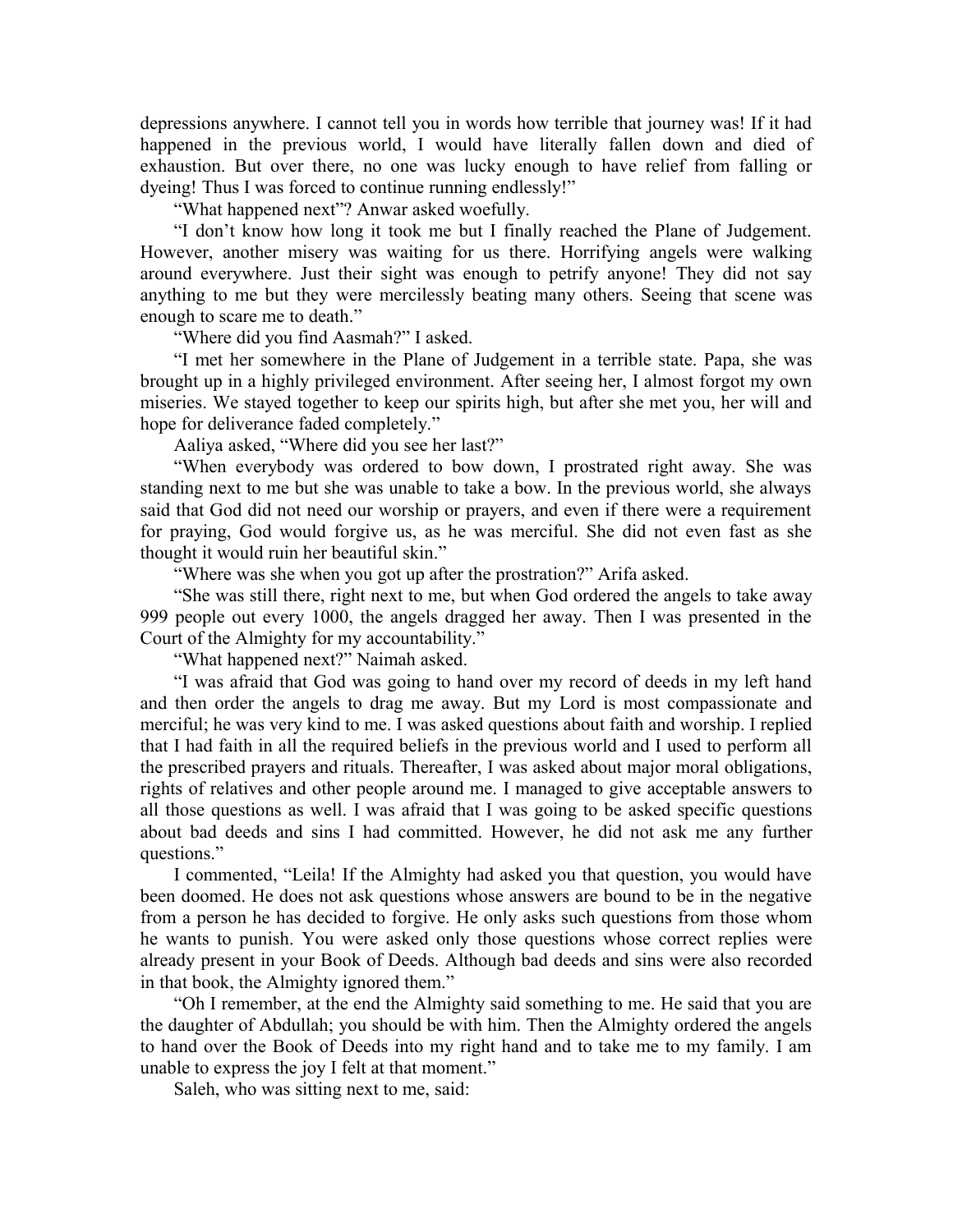"Your forgiveness was not because of your father. However, your status was elevated due to him. Now, you are sitting in the VVIP lounge by the Kauthar. Are you aware that you, your mother, and other siblings have been awarded this honour only because of your father? It is a special blessing from God that from amongst the successful family members, whoever has the highest stature, the rest of the family members will also be elevated to his or her level."

 At this, Aaliya said: "Oh, that's why none of our own family members were allowed to come here. The angels only allowed us brothers, sisters, and our mother to come here. Some of our other family members are also around but they have not been allowed to come to this area."

Signs of distress appeared on Naimah's face as she listened to this; forced by her maternal instincts, she added, "Yes, all are here except Jamshaid."

Everybody became quiet. Anwar broke the silence by saying:

"Papa, I was saved by that article of your teacher Mr. Farhan, which you often quoted. I had made its message the cornerstone of my life."

Arifa asked, "Which article was that? Let's hear it too."

Anwar closed his eyes and said:

"He wrote, 'The reformers of our era want to eliminate this natural desire for advancement from the people. However, God does not endorse it. He only wants to divert the course of this desire towards the Hereafter, and away from the present world. Instead of hoping to be a part of the elite and privileged sections of the worldly society, he wants people to strive to be amongst the people close to God and the elite of the Paradise. If you read the entire message of Qur'an, you will find that it does not want to nurture any other mindset in people apart from that. The personalities of the companions of the last Prophet, who were the first addressees of the Qur'an, had the same traits. The charity of Abu-Bakr and Umar, the generosity of Abdul Rehman and Uthman, and the simple life of Ali and Abu-Zar, May God be pleased with all of them, are manifestations of the same firm belief in the Hereafter. To understand the transformation that belief in Hereafter brings in one's life, study the following verse of the Qur'an:

*Whatever things you have been given are merely for the necessities and adornments of this worldly life. And whatever you will get from God is much better and will last forever. Why do you not think? Is the person to whom we have made a good promise, and which he will get, equal to the one whom we have given good things of this life only but who is going to face the punishment on the Day of Judgement? (Al-Qasas 60-61)*

Just imagine about the life of the person who believes firmly in this one verse. When such a person earns his livelihood, he will never take the risk of disobeying God, the result of which is Hellfire. After he fulfils his needs, the best purpose of wealth for him would be to spend it on adornment and beautification of his eternal and much better life in the Hereafter. He will never jeopardise his Hereafter for the sake of any blessing in this world. Before he even thinks about building a home, he will first think about the home in the Hereafter; similarly, before planning to buy a car in this world, he will plan about his transport to the Hereafter. He will never risk losing those heavenly maidens whose moonlike faces, attractive beauty and eternal youth will never wither, for the sake of shortlived gratification of his eyes from the exposed and semi-exposed women of this world.

The needs and wishes of his family can never take him on a path that ends up at the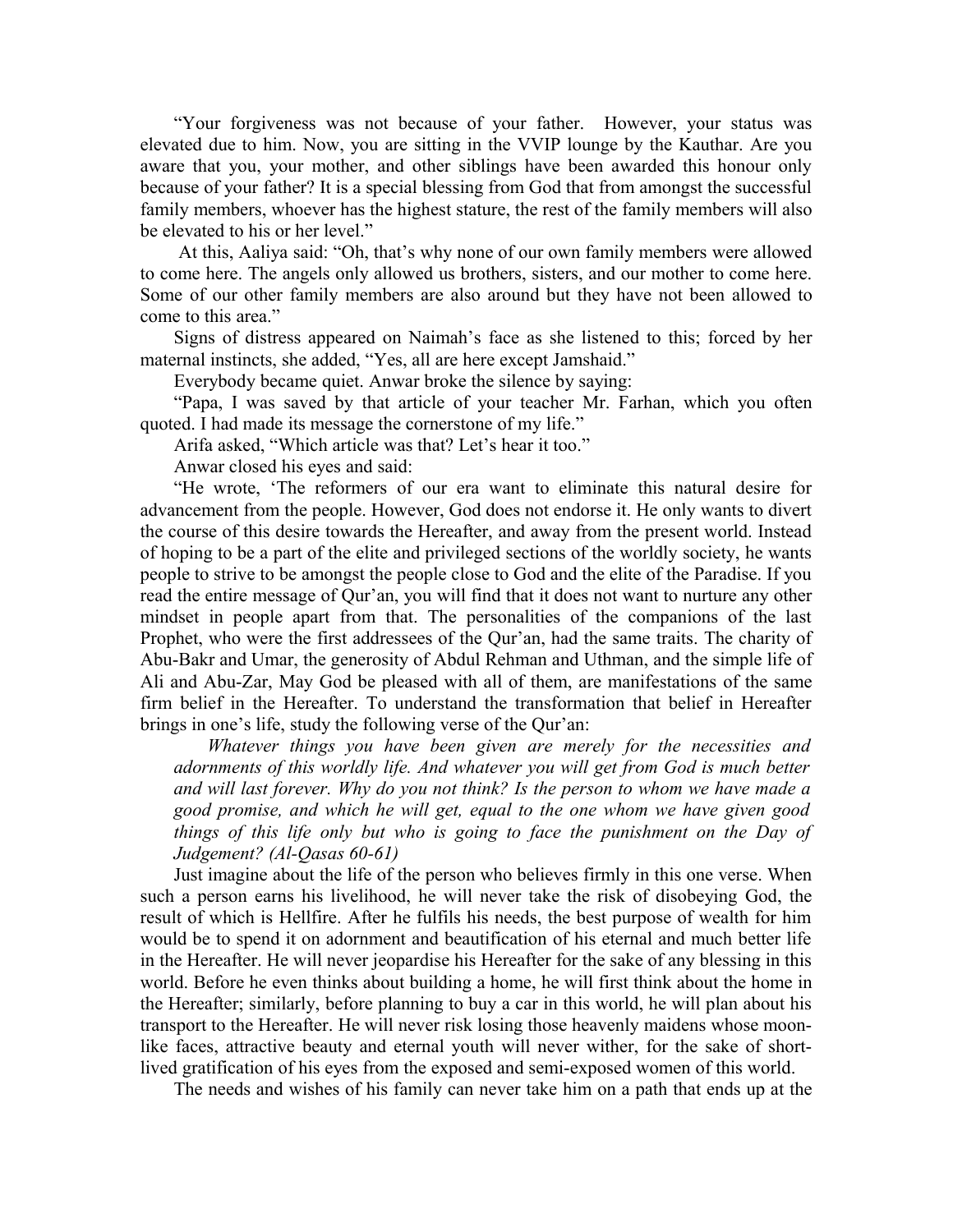brink of Hell. Rather, his love for his family will compel him to take them along on the road to Paradise. He will want to groom them, and spend time on them. He will tell them that to live is in fact to live for the Hereafter. The real success is to gain Paradise. This world is nothing but an illusion, a place where countless others were tested before us, and we are also being tested. It's just a matter of a few years after which, neither will we be here nor would these testing times be. If at all, it will be the blessings of God that will last. It will be his Paradise, and his never-ending rewards. It will be the pinnacles of esteem and appreciation that will last. The voices will have honour in them. The faces will have a glow on them. One's company will be that of righteous people. Friends will be all around. There will be palaces made of pearls and jewels, and vineyards of musk and ambrosia. They will be embellished with silk and silk brocade and adorned with rubies and corals. They will have streams of milk and honey; and waves of purified water. There will be trees made of silver and gold, and seas of water and wine. Angels will be paying their salutations, and appetising meals will be available to savour at any time.

Hence, it will be an eternal world of luxury and delight, of water and wine, and of castles and luxurious tents. It will be an eternal world of prestige and style, and pleasure and rewards. It will be a world of perpetual peace and relaxation, enjoyment and blessings. In such a world, there will be no sorrows, no worries, and no disappointments. It will be a world sans regrets, deprivations, and limitations. An unfortunate person is not someone who did not succeed in the finite world; indeed, unfortunate is the one who failed to be a winner in the eternal world!"

As Anwar recalled the last few words, his voice became heavy with emotions and eyes moist with tears. He was probably thinking of his brother Jamshaid. However, he did not realise that by narrating an abstract from my teacher's book, he had doubled my grief by reminding me of his fate.

I thought to myself, "It seems that one still has to experience some sorrows even in the Plane of Judgement. It will only be in the Paradise where one will be able to get rid of every sorrow and worry forever."

\*\*\*\*\*\*\*\*\*\*

# **Chapter 9: The Nation of Noah PBUH**

# **and Those who Altered their Faith**

The dilemmas being faced by my teacher Farhan Ahmad and Jamshaid had plunged me into deep introspection. Saleh had a fair idea of the mental anguish I was going through. To divert my attention, he said:

"It has escaped your mind that we had actually come here to meet the last Prophet, peace be upon him. You stopped here on our way. In the meantime, he has himself asked for you."

"Has Papa not met the last Prophet yet, peace be upon him?" Anwar asked, quite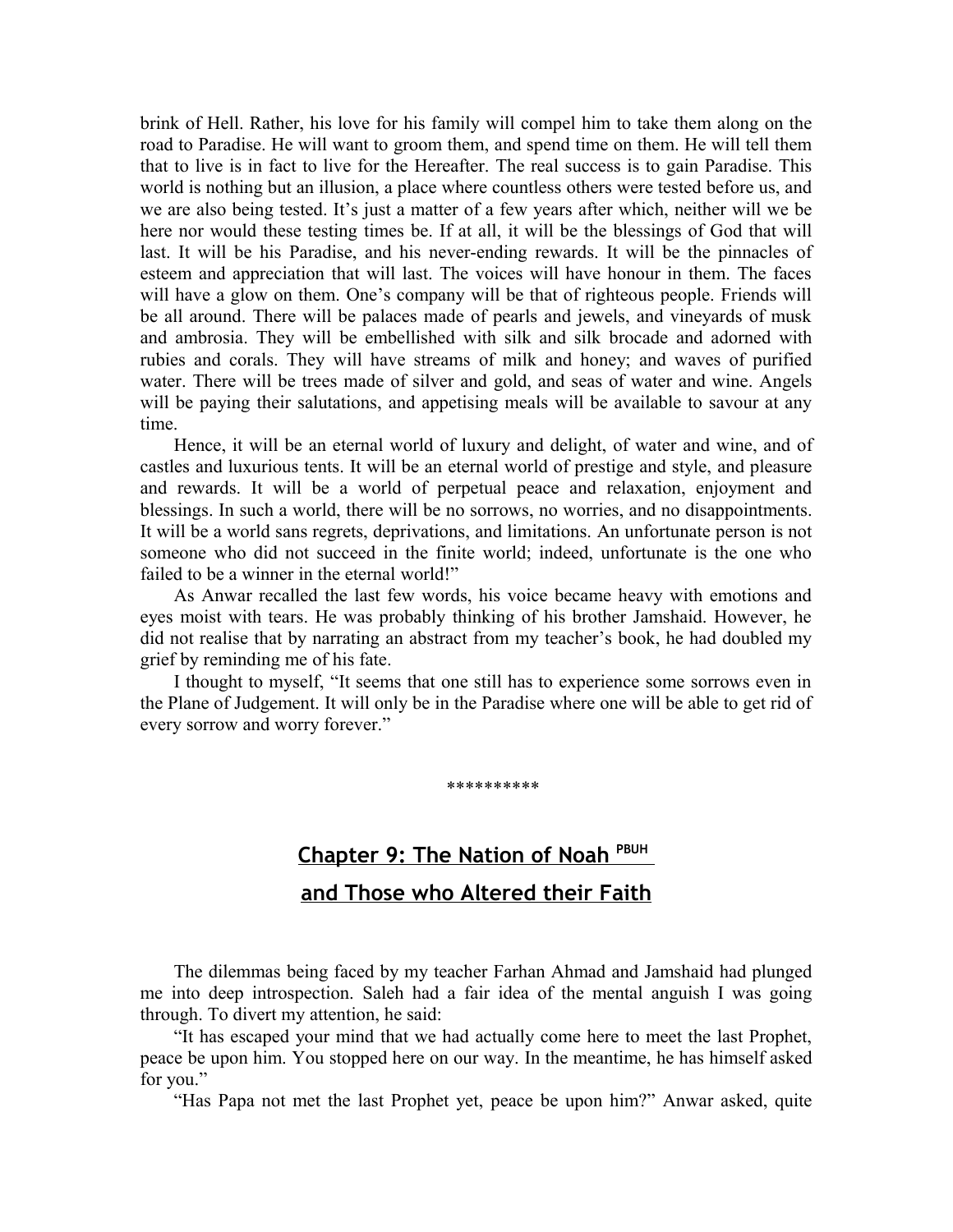surprised.

Saleh clarified:

"Every person who returns successful from the Plane of Judgement goes straight to the last Prophet first. The Prophet rewards him by giving him a glass of water from Kauthar with his own hands. His family members are also called on that occasion. Thereafter, they merrily proceed and take a spot of their choice on the bank of the pond or, as your father calls it, 'a lake'. However, your father was fond of roaming in the Plane of Judgement, thus prior to his meeting with the Prophet, and at his request, he was sent back to the Plane of Judgement. However, now the Prophet has himself asked for him."

"Is everything alright? Why has he been summoned"? Naimah inquired.

Saleh replied:

"As the accountability of different nations continues, now is the turn of the nation of Prophet Noah <sup>PBUH</sup>. But his nation has flatly denied that they had received any message of God from him."

"What a position! How can they say that they have not received any message of God? They were drowned right there in the world because they had denied the message of Prophet Noah. After that decision from God, how can they say that Prophet Noah PBUH did not pass any message to them and that too in the presence of God?" Arifa asked.

Leila added further to her earlier comment:

"And even if they have taken a stubborn stance and have chosen to lie, Qur'an had stated that the mouths of such people will be shut and their hands and feet will be asked to testify. How can they say such a thing?"

Saleh explained the situation further:

"The people who are making that claim are not people of Prophet Noah's nation who had incurred the punishment. They are the children of those who had embraced the faith as prophesized by him and then their siblings inhabited the world. Nevertheless, to a significant number of them no prophet was sent after Prophet Noah. They relied on guidance about the Oneness of God and Day of Judgement that was in essence a remnant of Prophet Noah's teachings, even though after the passage of such a long time, they may not have recognised it as such and they may have even distorted it to some extent. It is for this reason that they have denied having received any guidance from Prophet Noah."

I interjected to further clarify Saleh's reply:

"The fact is that majority of the humanity originated from Prophet Noah PBUH. A number of groups among them, particularly the descendants of his son 'Shem', who inhabited the central areas of Earth like Middle East and its adjoining regions, benefited from a continuous chain of prophets and messengers. Yet, there were many groups who did not directly benefit from a prophet after Prophet Noah. In particular, after Prophet Abraham PBUH, no prophets were sent to nations other than his descendants. These people are now considered as either descendants of Prophet Noah or belonging to his nation.

At the time of accountability, they were presented along with the nation of Prophet Noah. However, they did not directly know the teachings of Prophet Noah nor did they appreciate their relationship to him in a way other people like the People of the Book and the Muslims did. Therefore, they denied ever having received the message of Prophet Noah PBUH. Their refusal is not entirely unjustified either."

Saleh added, "Abdullah is correct. It is a fact that people from the nation of Prophet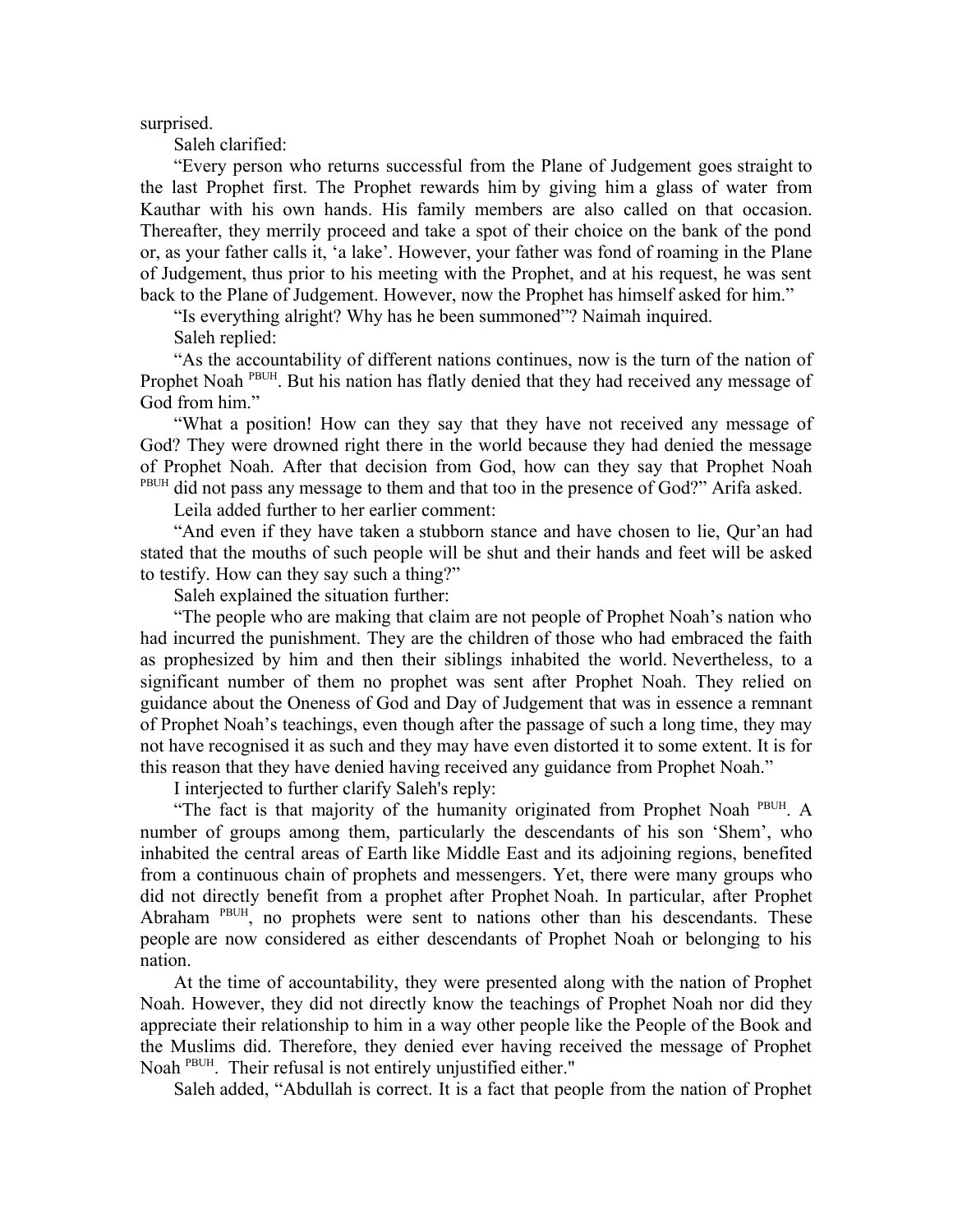Muhammad delivered the message of God to such off springs of the nation of Prophet Noah. For this reason, all initial and final witnesses from the nation of the last Prophet are being called upon to bear witness, as in the previous world they had conveyed the truth to these people through their actions. Today these witnesses will testify that one way or the other, they had managed to convey the message of Oneness of God to these people; this message was the real inheritance of the teachings of Prophet Noah and was forgotten later on. Following the arrival of the last Prophet, this message was preserved till the Day of Judgement and his followers fulfilled their responsibility of passing it on to the children of Noah."

Naimah looked at me and asked, "Why were they not presented along with the nation of the last Prophet then?"

"They would have been if they had embraced Islam. However, they did not do so and continued to follow the disfigured religion of their ancestors. Since every nation is being presented for accountability along with its prophet, all such people have been brought forward as the nation of Prophet Noah. The reason is that their forefathers had embraced faith through Prophet Noah." I replied, and then summarised the discussion in these words:

"In short, Prophet Noah <sup>PBUH</sup> personally delivered the message of God to the early followers of his nation while the Muslims delivered it to the later generations being the upholders of the message of Oneness of God and Day of Judgement, and that was the main message of all prophets including Prophet Noah."

"Come on Abdullah, we are being called" Saleh said to me.

We got up and started moving towards our destination.

\*\*\*\*\*\*\*\*\*\*

Once again, we were in the presence of the last Prophet of God, Prophet Muhammad, peace and blessings be upon him! He had the same radiance on his face as well as the same attractiveness and aura that I had observed when I saw him the first time. I felt as if I had known him since centuries, and his love continued to grow in my heart.

I was sitting at the rear of the gathering of his companions, looking at his glowing face as he talked to them. Then someone went close to him and said something in his ear.

Saleh whispered in my ear, "That is his servant Anas, and he is telling him about you."

At that moment, the Prophet raised his head to look at me and welcomed me with a heartening smile, confirming what Saleh had whispered in my ear. Then he smiled and said to the people sitting around him:

"The nation of one of the forefathers of humanity and Prophet of God, Noah has refused to accept his testimony by saying that he did not directly deliver any message to them. In fact, my followers had delivered the same message to them. All of you sitting here believe in all prophets of God, and the religion that I passed on to you is the same religion that was given to Prophet Noah. It is therefore, your responsibility to present yourself in the Court of the Almighty, and testify on behalf of Prophet Noah. You have to testify that the invitation to believe in one God and righteous deeds that Prophet Noah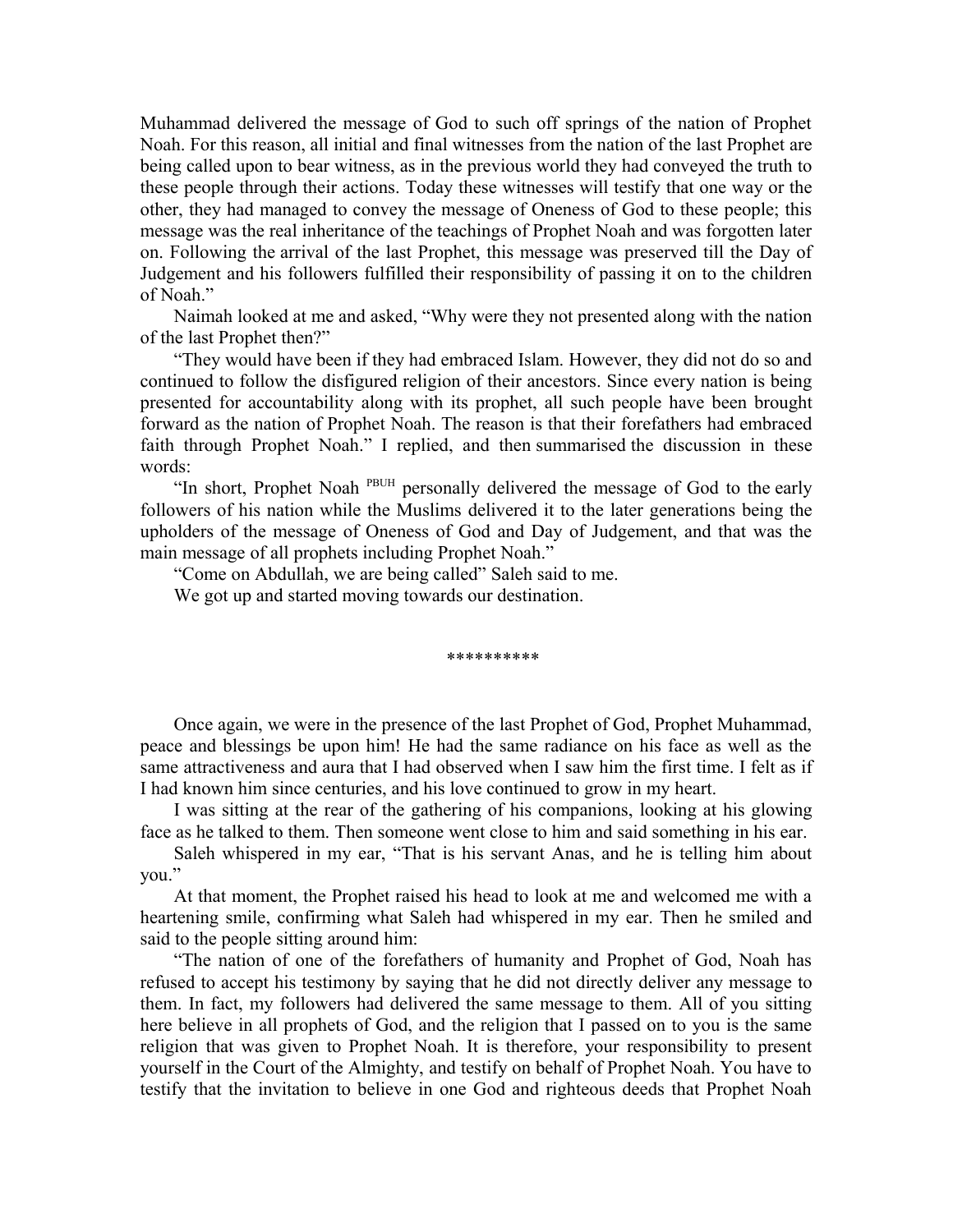had extended to his followers, and which I also passed on to you, was delivered to his nation by you, without any omissions or additions, thereby fulfilling his and my mission."

He then asked his companion Abu-Bakr, sitting next to him, to rise. Abu-Bakr, May God be pleased with him, did so.

The Prophet said to the people around him:

"He is my friend Abu-Bakr. In addition to him, there are followers present here representing my nation from my time to just before the Day of Judgement. All of you should follow him to the Court of the Almighty and be witnesses to the truth that you hear"

The Prophet <sup>PBUH</sup> rose as he finished his sentence. After that, everyone also stood up. Abu-Bakr kissed his hand and moved on. Following his lead, everyone kissed the Prophet's hand. My turn was at the end. I also availed the sterling honour. Thereafter, all of us started towards the Plane of Judgement with Abu-Bakr, May God be pleased with him, in the lead.

\*\*\*\*\*\*\*\*\*\*

I was walking at the rear of the group along with the exalted personalities. Saleh was not with me. Before departing from the Prophet's gathering, he had told me that I would have to testify on my own, and that he would meet me when we return.

On the way, a thought came to my mind that I was not worthy of representing the nation of the last Prophet along with such honourable and exalted personalities. This feeling gradually overwhelmed me, to the extent that I decided to leave the group quietly. Who would notice? The Almighty would call someone else from my era in my place.

I started to walk slower with this in mind. Soon, the distance between the rest of the group and me became considerable. I decided to avail this opportunity. Just as I turned around to head back in the direction of Kauthar, I heard a voice behind me:

"Abdullah, what are you doing?"

I nervously turned around and saw Abu-Bakr, the Truthful standing behind me. I felt ashamed as if I had been caught stealing. My initial inclination was to make an excuse, but then I realised that this was not the previous world; God could reveal the truth to him at that very moment. Therefore, I told him the whole story, and in addition requested him to take someone else along rather than me.

Abu-Bakr, May God be please with him, started to laugh; then he said:

"God selected people for the testimony himself. He is the one who informed me through an angel about the reason for your intent to leave."

He gently held my hand and started to walk forward. On the way, he advised me:

"Listen, Abdullah! The Almighty himself has selected every person in this group. Do you know what the criterion is for this selection?"

I remained silent, and looked at him.

He answered the question himself:

"In the eyes of your Lord, the most eligible people to bear witness are those who rose above all prejudices, emotions and desires to make submission to the truth their prime concern, and then dedicated their lives to the Oneness of God and Hereafter.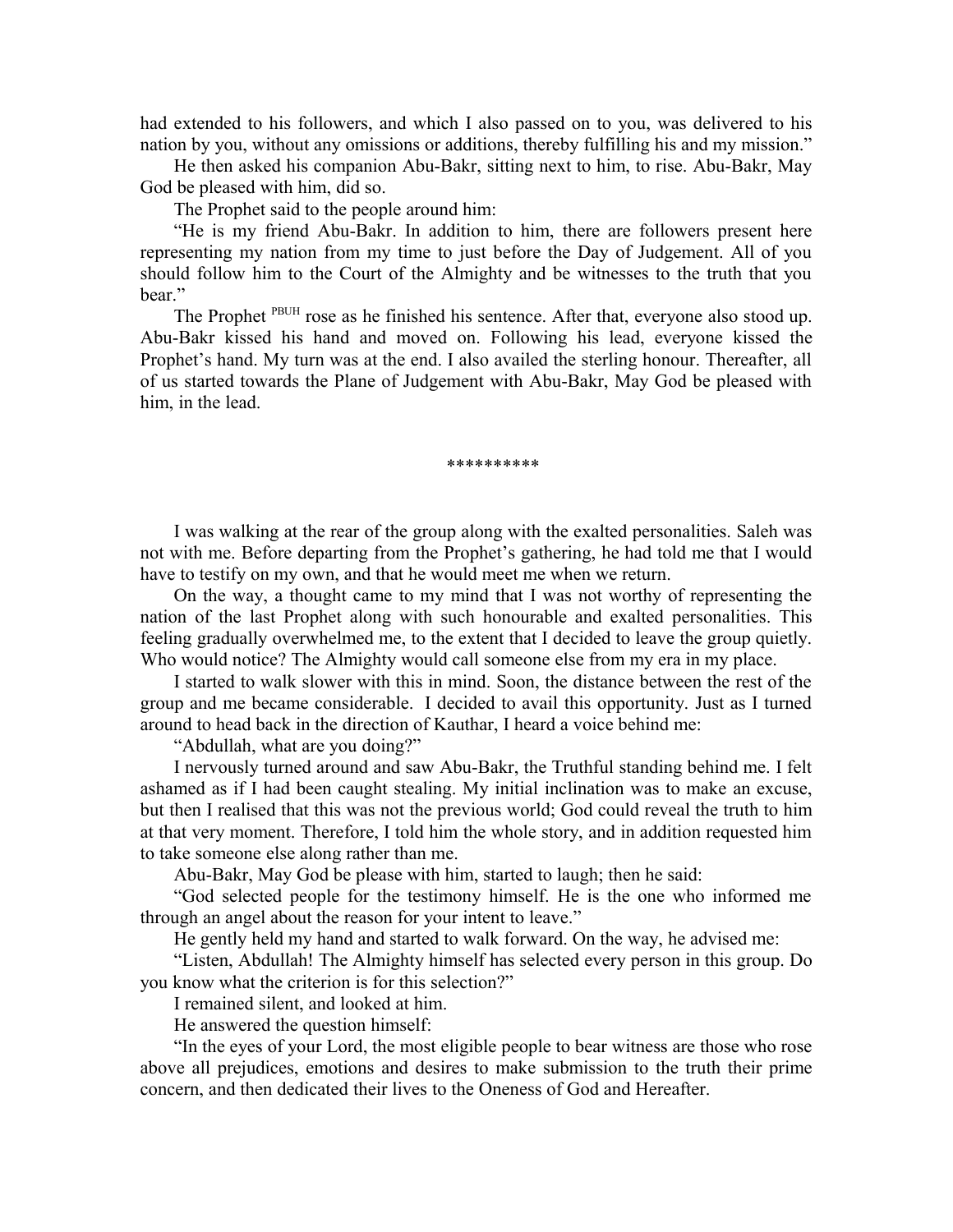In your era, the religious people may have managed to rise above their desires but most failed to overcome prejudice and emotions. Sectarian and communal priorities had enslaved their thoughts. They would accept only the ideas proposed by people from their own sect. They would call people only towards their sect. They lived their lives under strong influence of the perceived greatness of their leaders.

In contrast, you lived your life only under the influence and appreciation of the greatness of the Almighty. You accepted the truth no matter what the price was and applied it to your life, regardless of any prejudice. Oneness of God was your main concern; the prime objective of your life was to help people prepare for this encounter with their Lord. In addition, you did not confine your work just to your own nation; rather, you were involved in a long struggle to spread Qur'an's message of Oneness of God and the Hereafter amongst the non-Muslims. These are the reasons that have led to your selection today."

\*\*\*\*\*\*\*\*\*

Prophet Noah PBUH, his hands held together in front of him, was standing to the right of the Divine Throne. All of us, under the leadership of Abu-Bakr, the Truthful, stood behind.

In front of us, as far as the eyes could see, was a sea of human beings. Every one of them appeared worried and looked ill. They were standing with their heads bowed. Their faces were dark with fear. In the surroundings, apart from a faint whisper, no voice could be heard. This was the nation of Prophet Noah, who in fact were people born to his children.

In a little while, a loud voice was heard:

"The witnesses of Noah be presented in the Court."

I expected that Abu-Bakr, May God be pleased with him, would move forward and say something. However, at this juncture, I saw that the last Prophet came forward and stood in front of the Throne.

A voice was heard, "Speak O' Muhammad! What do you want to say?"

The Prophet PBUH spoke in the presence of the One and only:

"My Lord, you gave me prophethood and revealed your Book upon me. In that Book, you informed me that Prophet Noah had also brought with him the same religion that you endowed me with, which was based on a belief in the Oneness of God. I bore witness upon the same righteous religion and passed it on to my nation. Now these people are present here in front of you to bear witness that they took this righteous religion from me and passed it on to the children of Noah without any addition or omission."

The Almighty said: "You have spoken the truth. Present your followers."

"On this, Abu-Bakr, the Truthful took a few steps forward and stood next to Prophet Noah PBUH. All of us also moved forward and stood behind him.

A voice was heard: "Who are you?"

Abu-Bakr, May God be pleased with him, introduced himself and then introduced each of us by stating our names and the time periods we lived in. He stated that we were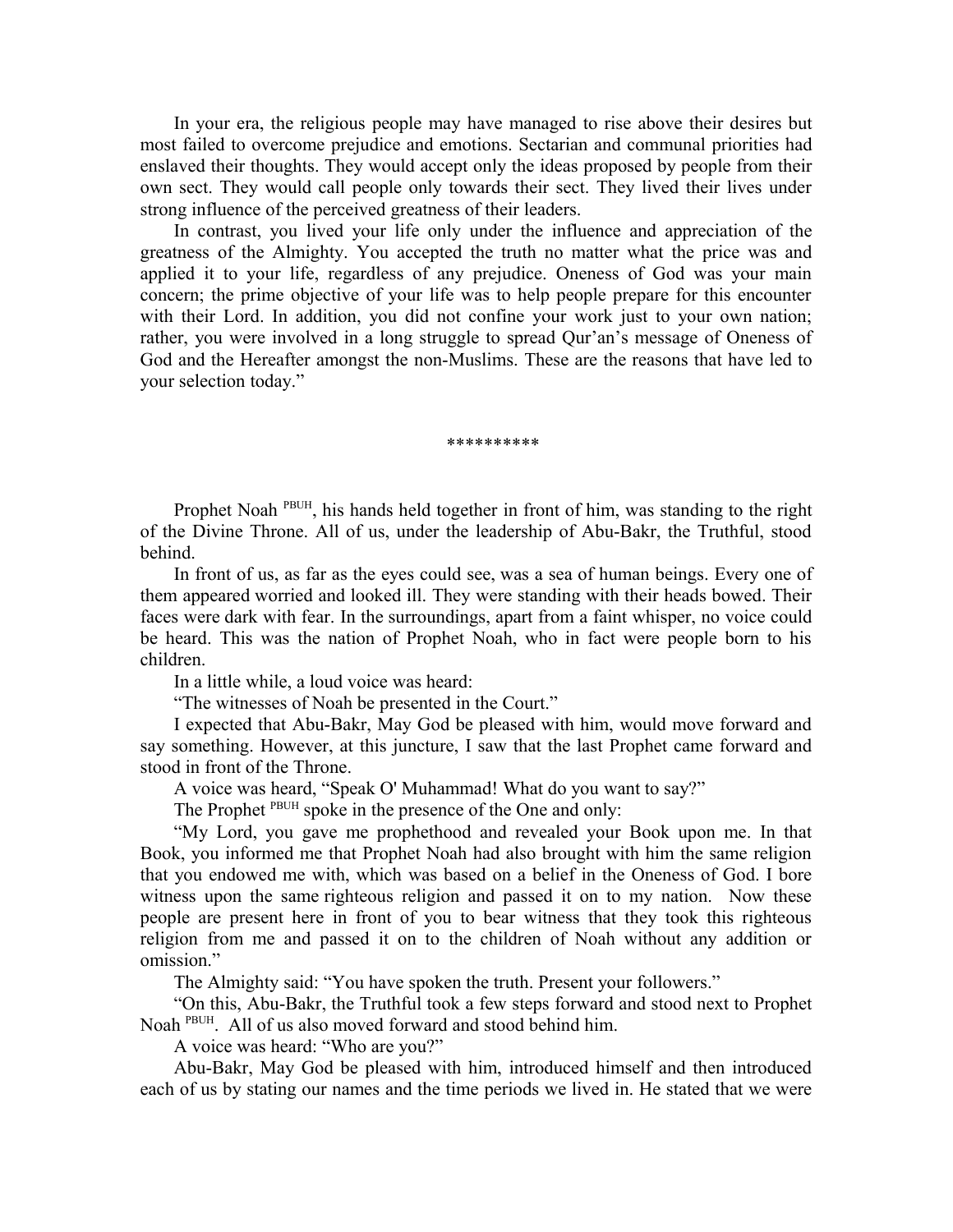all from the nation of Prophet Muhammad. He said that the final Prophet bore witness of the true religion upon us and told us that Prophet Noah had also brought the same religion with him. He further stated that we then took this religion of Prophets Noah PBUH and Muhammad <sup>PBUH</sup> to all the nations of the world. We also took this truth to those who were present in front of the Almighty, as the nation of Prophet Noah.

After this evidence, there was no excuse left for the nation of Prophet Noah. It was apparent that the religion of Prophet Noah was the same as that of Prophet Muhammad and that his followers had delivered this religion to the rest of the world. Now the accountability of the nation of Prophet Noah was to take place in the light of this evidence.

We had completed our task; hence, we embarked on our return journey.

\*\*\*\*\*\*\*\*\*\*

Our group was moving along on the way to the pond of Kauthar. This time the leader of our small convoy was the final Prophet himself. Accompanied by angels, we were passing through the Plane of Judgement, heading towards Kauthar. I stayed at the rear of this group, afraid of embarrassing myself. Suddenly someone put a hand on my shoulder and said:

"And where were you trying to run away, my friend?"

I looked back and saw Saleh, who was smiling. I remained silent, feeling embarrassed. He spoke laughingly:

"Praise the Lord that the leader of the group was Abu-Bakr, the Truthful. If Umar was in his place, he would have given you at least a few lashes as punishment!"

I also started to laugh. After a pause, I said:

"In fact, it is not about Abu-Bakr or Umar, May God be pleased with them. The honourable Umar would have done the same. The reason is that the one who arranged it all is the same. That is my merciful God, who has concealed my sins throughout my life."

A worrying thought then came to my mind. I asked Saleh:

"By the way, how did you come to know about it? Does everyone know about it as well?"

"No, no... Abu-Bakr is very kind-hearted; he did not say a word. As for me, I know about it as God sent a message to him regarding it through me. Anyway, your statement is correct. Guess, what was the message that the Almighty asked me to take to Abu-Bakr?"

He answered his own question without waiting for my reply:

"Look after my servant. In his humility, he is about to neglect his responsibility."

I bowed my head with mixed feelings of embarrassment and gratitude.

After a few moments, I inquired from Saleh:

"How is the accountability process going on in the Plane of Judgement?"

"The evidence against nations of various prophets is being presented. All prophets and messengers are testifying that they had passed the message of God to their respective nations. After that, the sins of all those people whose deeds were largely in accordance with the teachings of the prophets are forgiven and their success is announced". Saleh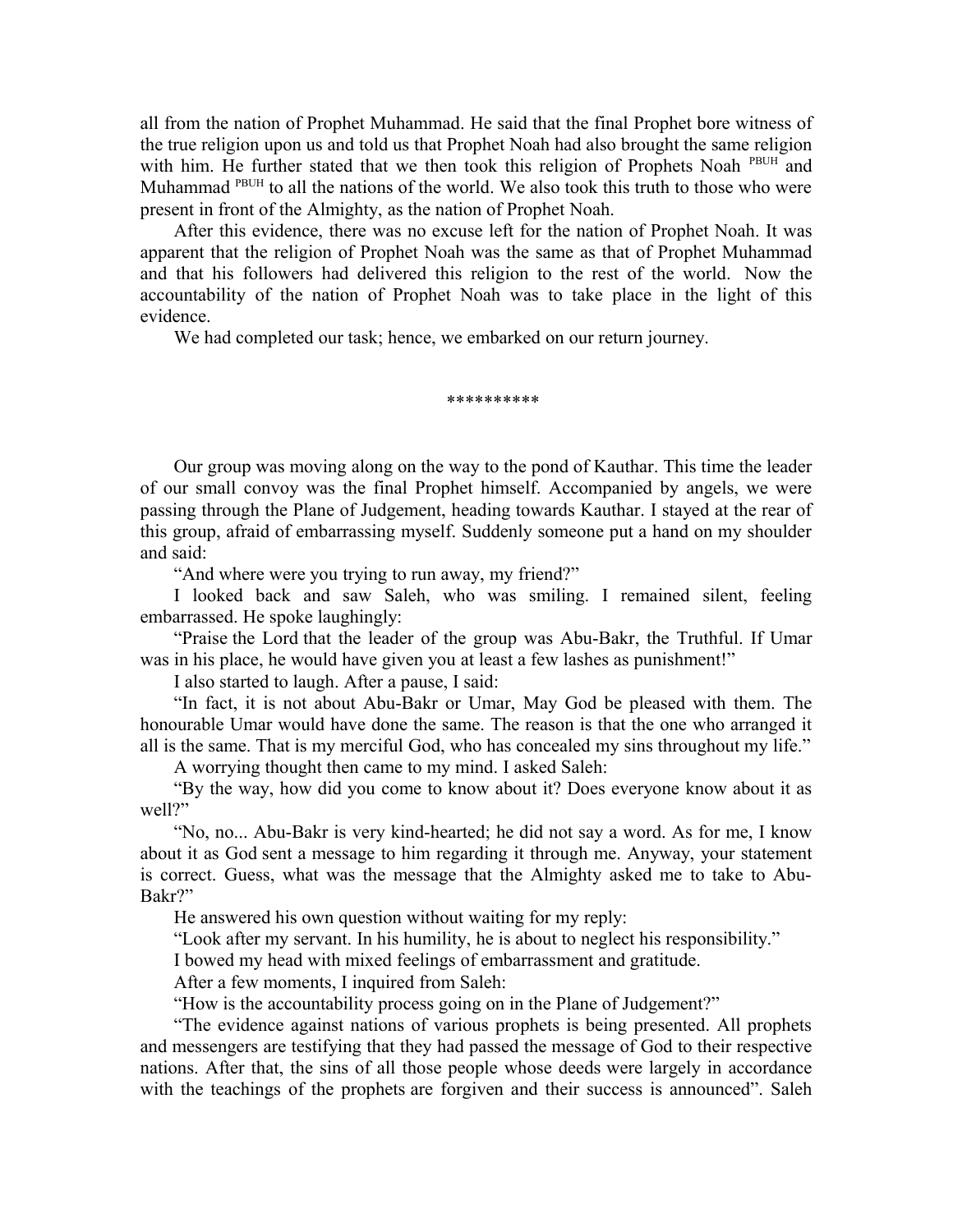replied.

I recalled everything. Saleh had told me earlier that after the initial period of accountability, general accountability would begin. I had a faint hope that perhaps at that stage a decision for the salvation of my son Jamshaid may be announced. However, obviously I could not do anything for him.

I inquired from Saleh:

"What is the state of people over there?"

"Don't ask! No one is able to comfort anyone. Furthermore, no one knows what is going to be his fate."

We were walking behind the entourage, talking, when suddenly we heard a loud noise. The reason for it was that a huge crowd of Muslims was heading towards the Prophet <sup>PBUH</sup> chanting his name. They were screaming, crying, and begging the Prophet to help them, saying that they were his followers. However, the angels were beating them with lashes to keep them away. They had become so fed up due to the hardships in the Plane of Judgement that despite being beaten up, they were still trying to move towards the Prophet. The Prophet appeared to them as the only ray of hope.

On seeing this, the Prophet, peace be upon him, called the leader of the angels. He asked him for the reason this treatment was being meted out to those people, despite the fact that they claimed to be his followers, ascribed their faith to him, and mentioned his name in their proclamation of faith.

The angel answered with utmost respect, "O Prophet of God, no doubt they take your name, but you are not aware of all sorts of innovations, alterations, and changes that these people had introduced in your religion after you had left the world."

On hearing this, an expression of extreme dislike appeared on the face of the Prophet and he said:

"May those people be distanced from me who distorted my religion after I had left!"

Saying this, the Prophet  $P_{\text{BUH}}$  turned towards the pond of Kauthar and walked away, with the rest of the people in the convoy following suit.

I was also about to move forward but Saleh stopped me by saying:

"Wait and see what happens here."

I saw that the angels then started to attack these people heartlessly. In the meantime, more angels joined them from the left of the Plane of Judgement. They started to beat them mercilessly. Their strength was such that when they lashed out once with a whip, thousands of people were hit by it and were thrown yards away, crying and screaming. In a short while, the entire area close to the pond was cleared of such people. Beaten up and crying in pain, they, who had invented new beliefs and actions in the religion of Islam, left that place, moaning and groaning on their humiliation and ill-fate.

I was standing next to Saleh, watching the horrible scene. I thought to myself. They were the unfortunate people for whom guidance of Qur'an and practical example of the Sunnah of the Prophet were not sufficient. Therefore, they made additions and alterations to the religion and tried to deface it. They had a senseless logic for their misguided and sick deeds. When someone with insight tried to make them understand their fallacies, they became their mortal enemies. They were told that there was no room for inventing beliefs outside Qur'an and no deeds apart from the ones that were part of the Sunnah would be reliable in the Court of the Almighty, but they regarded such advice as absurd and remained engrossed in their misguided ways. Thus, they had suffered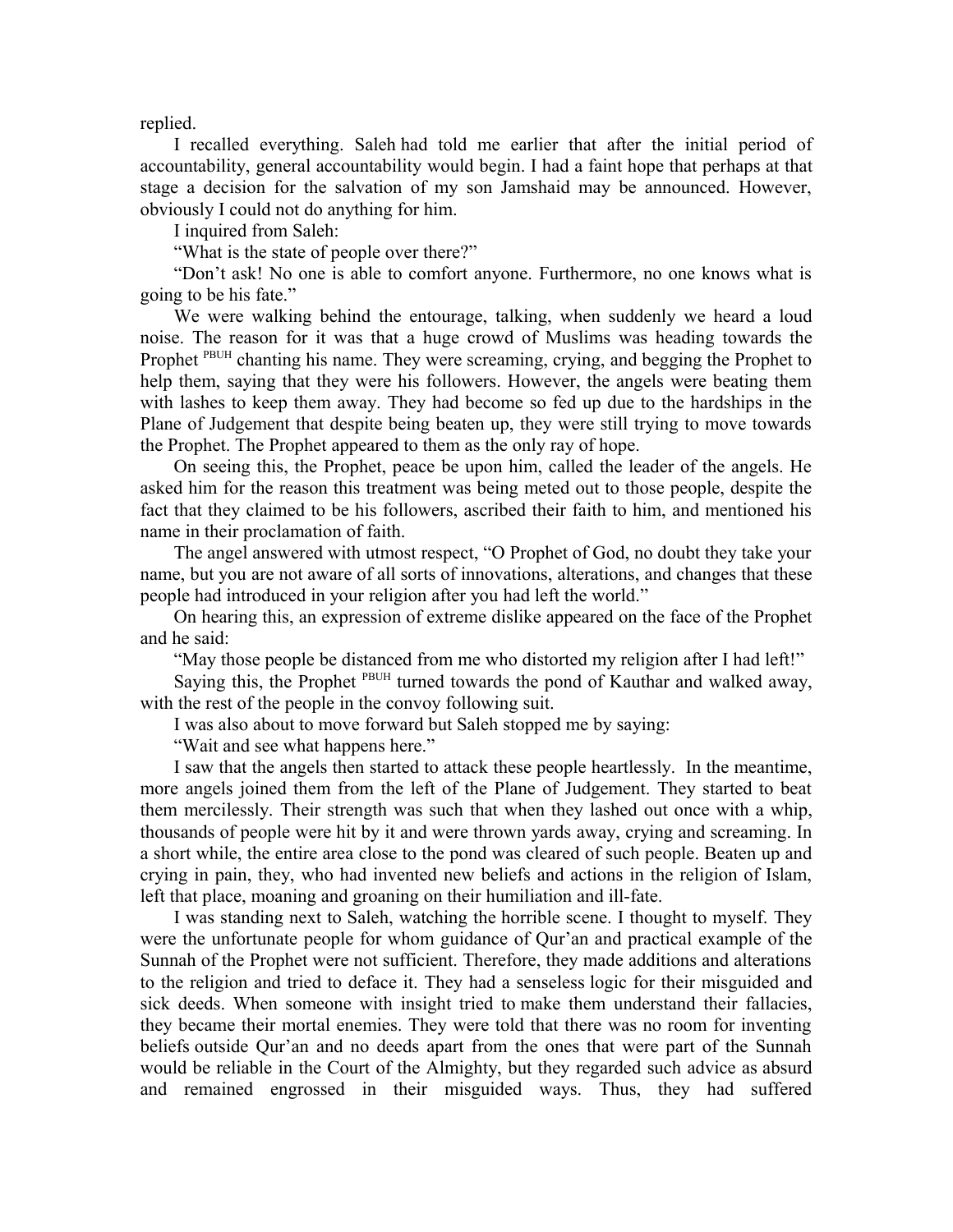the consequences of their attitude today.

As I was thinking about it, Saleh said to me:

"Abdullah, I have not managed to grasp this habit of human beings. Why is it that after receiving such lucid guidance, nations of all the prophets heavily indulged in alterations and innovations?"

"You have asked a good question. I also deliberated a lot on this issue during my previous life. In my opinion, the real reason for this tendency was exaggeration and extremism. Human beings are very emotional by nature. They go to extremes in either direction. The followers of the prophets also suffered from it. Some people, because of their inclination towards materialism, ignored the teachings of the prophets while others went to the other extreme in their love for prophets and righteous people and enthusiasm for worship. It is these exaggerations and extremist behaviours that became the main reasons for innovations in religion."

Saleh nodded on hearing my reply and said, "The most glaring example of this extremist behaviour and exaggeration were the Christians. On one hand, they discarded the Law brought by Prophet Moses, and on the other, they invented a creed of self-denial and introduced such worships, practices, and innovations in the religion that it became extremely difficult for an ordinary person to live a normal life and yet maintain a religious identity. In addition to the innovations in deeds, extreme exaggeration in beliefs also became rampant amongst them. Despite being a nation with so many prophets, they managed to invent a wife and a son of God. But my friend, the truth is that you Muslims were not far behind them either!"

He spoke, especially emphasising the last part of his statement. I replied as a rejoinder:

"And today, both Christians and Muslims have had to suffer the consequences for the same."

As I said so, the scenes of events that I had just witnessed a few moments ago were alive in my mind.

\*\*\*\*\*\*\*\*\*\*

# **Chapter 10: Accountability & Inmates of Hell**

I had felt quite dejected after seeing the treatment meted out to those who had indulged in bringing about alterations and innovations in their religion. My misery had compounded as I had also found quite a few acquaintances amongst them.

Saleh took me back to the pond of Kauthar to soothe my nerves. I felt better after I had spent some time in that pleasant environment all by myself. Thereafter, Saleh brought me back to the Plane of Judgement.

On our way back, he informed me that testimony of the remaining messengers of God had been completed in our absence and the general accountability stage had commenced. This stage had also begun with the followers of the last Prophet. Most people of this group had already heard Almighty's verdict after having gone through the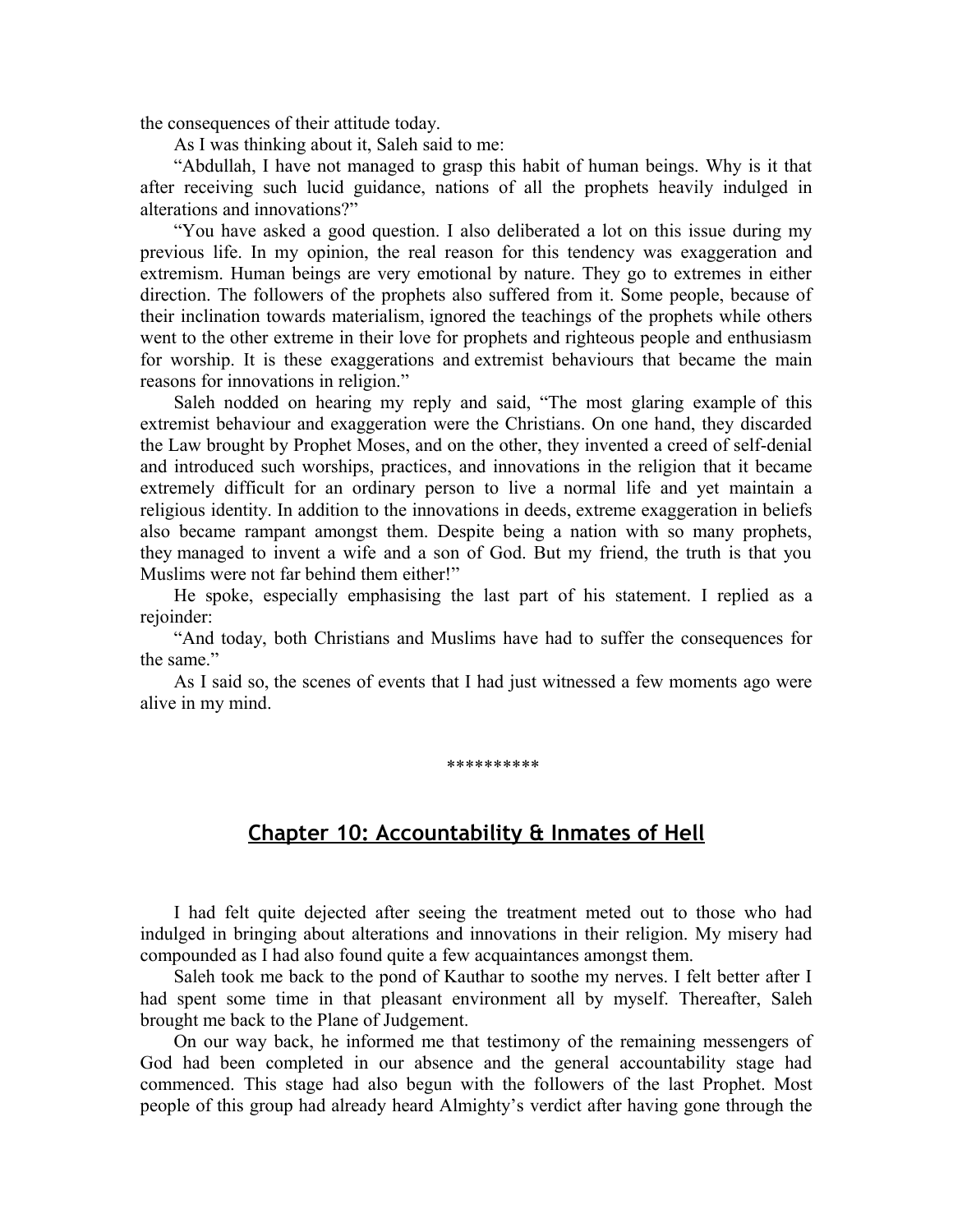## process.

"It means that I missed a very important part of the accountability process." I said.

"Yes you did, but don't worry. In the Paradise, you will be able to watch its audiovideo recording whenever you wish to do so". He laughingly responded to my question.

"But that would be no match for watching it in real time!" I responded with a smile.

"Let me tell you something very interesting, though. When those followers of the last Prophet who had indulged in Shirk were taken to task, a large number denied that they ever participated in these heinous practices. Interestingly, they included people not only from the later eras but also those idol worshippers of Mecca who had directly benefited from the presence of the last Prophet."

"And what was the reason for their denial?" I asked.

"The reason was that everyone has realised that today nobody has any power except the Almighty. Initially, these idol worshippers tried to find and call their gods, goddesses, and idols. Obviously, nobody answered their prayers. Even the angels and pious human beings they used to call for help instead of God denied having anything to do with their actions. Hence, they had no option but to deny their doings. Obviously, it was of no use and they were sentenced to a lifetime in Hell."

"Who is going through the accountability process now?" I asked.

"Right now, it is the people from your era. It is for this reason that I have brought you here. As you can see, one by one, people are being presented before the Almighty for accountability. Two angels accompany each person. One walks behind him, escorting him to the Throne while the other walks along with him, carrying his Book of Deeds.

The angel who is behind is called 'Saiq' and the one who has the Book of Deeds is known as 'Shaheed'. Saiq is responsible for escorting a person from the Plane of Judgement to the Throne whereas Shaheed testifies about his deeds as written in the record. In fact, they are the same angels who were present with every human being in the previous life. The one on the right had the job of noting down good deeds whereas the one on the left documented the bad deeds. They were referred to as 'the honourable recorders' in the Qur'an."

"But over here, who gets the role of Saiq and who has the responsibility of the Shaheed?" I enquired.

"Only God knows it. He assigns their responsibilities just before an individual is to be presented before him."

When we reached there, we saw a civil servant who was in the dock.

The Almighty asked him:

"What did you accomplish in the world?"

Trembling, he replied, "Oh God, no doubt I committed some mistakes. However, afterwards I worshipped you a lot. I dedicated the rest of my life for your religion."

The angel standing by him said, following a cue by the Almighty, "He has told the truth, my Lord."

He was asked again:

"You were a civil servant. Did you indulge in bribery? Did you force people to offer you bribes? Did you illegitimately enforce the law too harshly so that people were forced to offer you bribes?"

He admitted, "Yes I did. But I repented afterwards."

The Almighty thundered: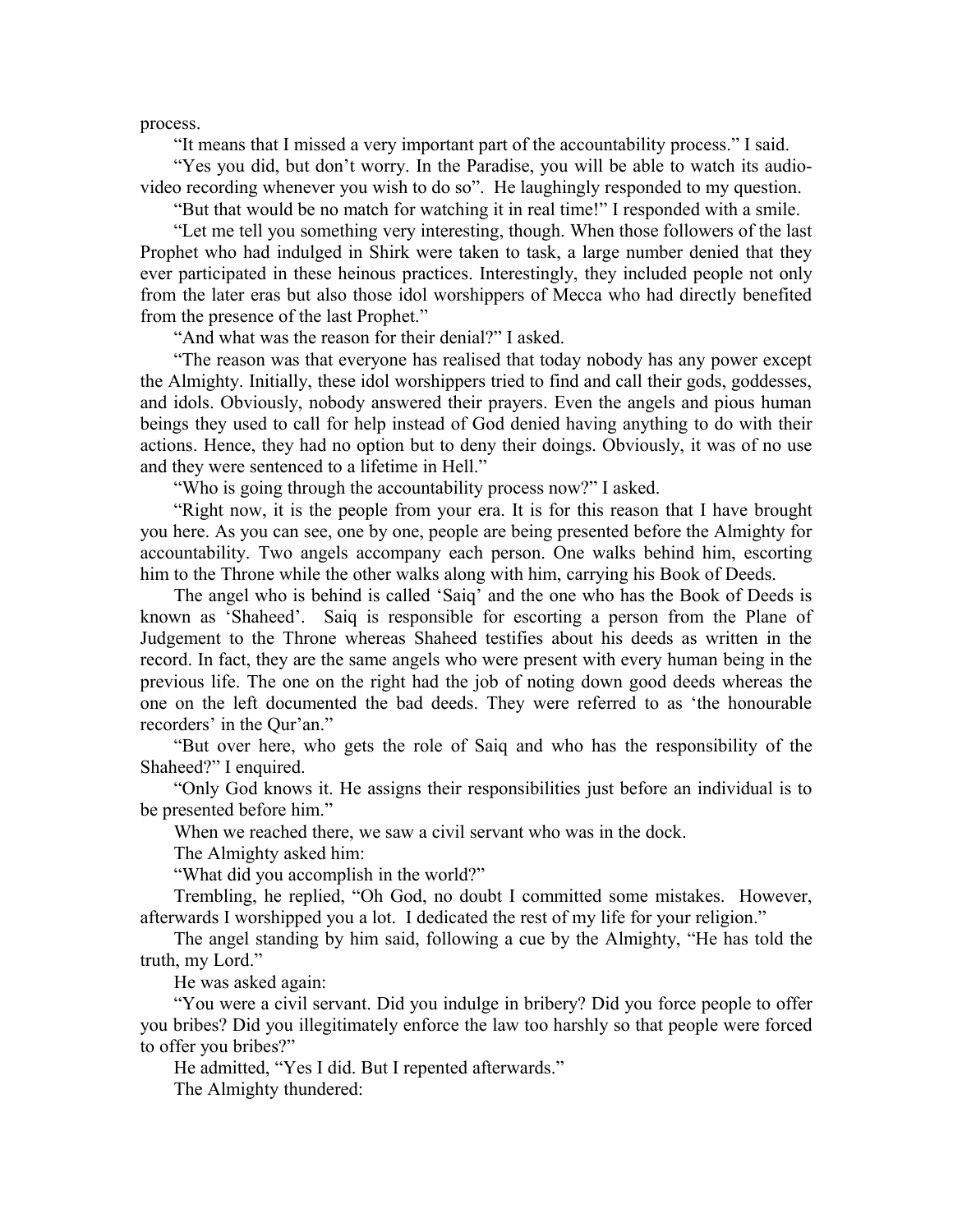"You repented? Did you?"

He could not utter a word in reply.

The angel moved forward and started to read out aloud from his Book of Deeds. According to the record, he had constructed a house with his ill-gotten money and had lived in that house all his life. He had invested the money to increase his net worth, and then used it to pay for the higher education of his children. He bought lots of ornaments and jewellery for his wife using the same illegitimate income. He continued to benefit from this wealth until his death. However, he did repent verbally and after retirement, he adopted the usual religious practice and appearance of a typical Muslim, such as keeping a beard, wearing a cap, praying regularly, etc.

As soon as the angel stopped speaking, the Almighty said:

"Put his Book of Deeds in the scale of justice."

The angel on the right, Shaheed, took out his good deeds and placed them in the scale. Then the angel called Saiq on the left side took out his bad deeds and placed them in the other arm of the scale. The civil servant watched all this, totally helpless and terrified.

As soon as the angels finished their task, the result was obvious. Left arm of the scale had completely out-weighed the right arm. What he had earned through bribery, injustice, and abuse of power completely overshadowed his good deeds.

He started to weep and begged for mercy.

Almighty's voice boomed:

"Did you ever feel pity for the people you abused and extorted the money from? See that all you had earned is of no use to you today. You are destined to Hell."

At that, the angel placed the Book of Deeds in his left hand.

The man started to lament even louder:

"I did not do anything for myself. Whatever I did was for the sake of my wife and children. For God's sake, let me go! Punish my family instead."

The angels replied:

"They will be dealt with on their turn. For now, move on to your cursed destination!" The two angels dragged him away towards Hell, beating him heartlessly.

#### \*\*\*\*\*\*\*\*\*\*

Next person to appear before the Almighty was a senior police officer. The Almighty Lord did not even address him directly. He asked the angel standing next to him about the contents of his Book of Deeds. In response, the angel narrated all the crimes he had committed in his life. They included heinous crimes such as cruelty against public, murder of innocent people, patronage of gambling dens and brothels, adultery, drinking, corruption, and pleasure mongering etc. On the other hand, his good deeds were only those Eid prayers that he had attended half-heartedly to please his superiors.

The Almighty said to him, "Do you have anything to say in your defence?"

He replied, "My Lord! My conduct was a product of the environment I lived in. Bribery was prevalent all around. I did not want to indulge in it but was forced to do so due to the pressures of my superiors and the demands of society."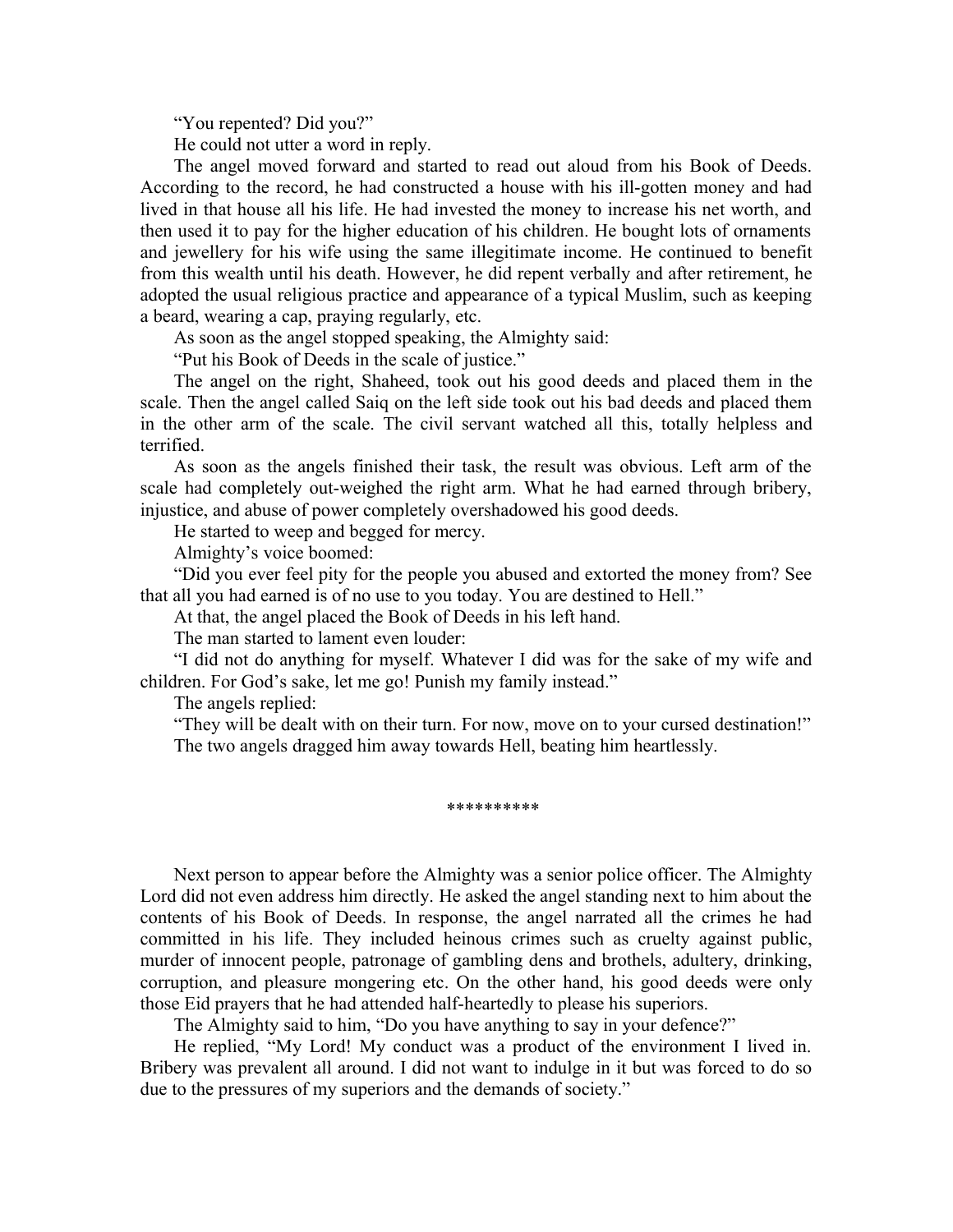The Almighty thundered:

"So you were forced to resort to do what you did?"

He then summoned a junior police officer who had worked under him in the previous life. In a short while, a very good-looking man, dressed in fine clothes, appeared.

The Almighty addressed him:

"You also served in the police force with this person. Why did you not choose the path of oppression and corruption despite the prevailing atmosphere?"

He replied:

"My Lord, it was the fear of appearing before you today that kept me away from accepting bribes. I refused to do so despite pressure from my colleagues. Even though I spent my life in abject poverty, I did not compromise on justice for the sake of money."

"You are right! As a consequence, I have given a lot of weight to the small number of your good deeds and have awarded you with the life in the everlasting Paradise."

He then addressed the first police officer:

"The choice you had was not about whether to get rich by choosing corruption, oppression, and injustice, or to live a life of poverty. Rather, the choice was to live a life of righteousness and go to paradise, or indulge in oppression and go to Hell; you chose to go to Hell. Thus, Hell is your fate for the rest of your life!"

The police officer was not willing to give up so easily; he started to weep and said:

"My Lord, Satan misled me."

The Almighty thundered:

"No! In reality, you were yourself a devil! Even though, for me, you were even more helpless than an insignificant ant. You are a worthless man. Even when you oppressed other human beings, I was watching you. However, I gave you time to correct yourself. You did not avail of it! You were under the impression that you would not have to face me in this court. Now you can see that you were wrong."

As these words, full of wrath & fury were delivered, the sound of the roaring flames of Hell coming from left of the Plane of Judgement became progressively louder. The hearts of people present there were trembling with fear. People were petrified to death! Everyone seemed extremely tense. Their eyes had a blank look and the faces had darkened with misery. Their hearts beat so fast as if they would pop out of their chests. However, today, there was nowhere to run to, and no place to hide. As each wrongdoer received the verdict, other offenders felt increasingly worse.

There were all sorts of people waiting for their turn. They included emperors, extremely powerful leaders, wheeler-dealers, dictators, billionaires, famous celebrities, and power brokers. All of them were waiting helplessly for their fate to be decided, like slaves, perhaps more like a flock of sheep. Today there was no one who could save them.

Record of deeds of the police officer was put in the scale of justice; as expected, the left arm was significantly lower. The angel tried to hand him over his record in his left hand but he pulled it back. Obviously, he was nothing in strength as compared to the angel, who tied his hands at his back and then shoved the record in his left hand. Thereafter, both angels started thrashing him and dragged him away towards the roaring flames of Hell, where an even worse fate awaited him.

\*\*\*\*\*\*\*\*\*\*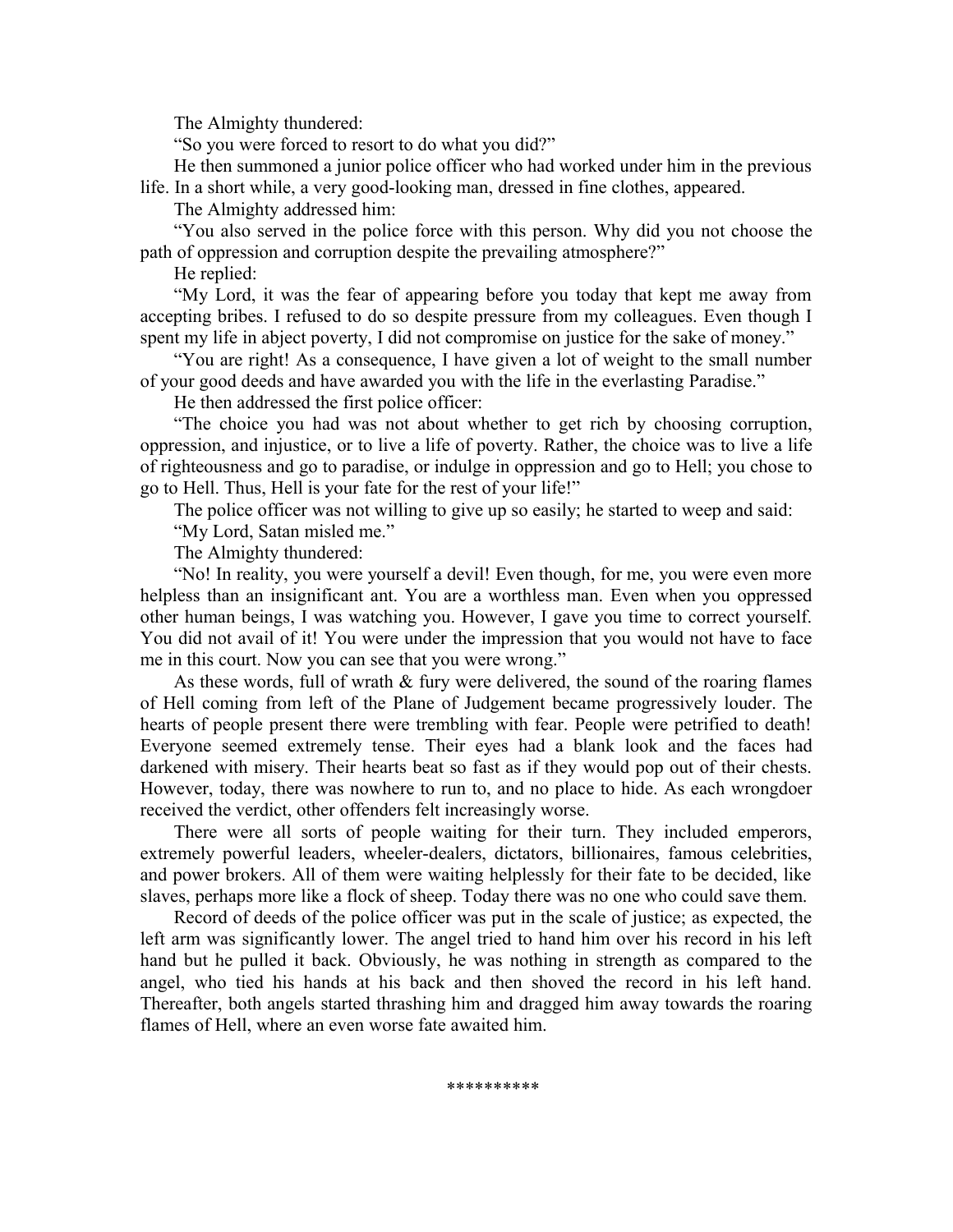The person brought in next was a fabulously rich man.

He was asked:

"You left behind mounds of wealth. Say, how did you earn it and how did you spend it?"

He submitted:

"My Lord, I earned my wealth through trade. Whatever I earned, I spent on the poor."

The Lord signalled to the angel standing next to him. He started to narrate the details. The man earned billions. Initially he had a small business. He earned huge profits through adulteration and hoarding of essential goods like, sugar, flour etc. His business expanded rapidly due to these despicable practices. Later on, he expanded in to other businesses. However, this time he formed a cartel of criminal-minded Businessmen. The basic purpose of this cartel was to manipulate the market in order to inflate prices for various commodities. This cartel included influential people who used their political connections as well as bribery to fix favourable prices. As a result, the common man suffered while the profits of these Businessmen increased from millions to billions and then to trillions. In order to project a good image of himself in the society, he donated petty sums to charity from time to time and earned praise for it.

Once the angel had completed his statement, there was not much left to say. However, the Businessman was quite cunning. He started to shout and claimed that what had just been said was not true and that he was innocent. He claimed that he did everything according to the prevalent law and in response to the requirements of the marketplace. He alleged that the angel was lying and that there was no proof against him. He was wailing relentlessly.

The Almighty replied:

"So you need proof? That shall be provided!"

With these words, his ability to speak was taken away. Suddenly, his hands started talking. They narrated more or less the same statement as was put forward by the angel. A similar testimony was provided by his feet, and by the rest of his body. Finally, his heart started talking and brought forward hitherto unknown intentions that were not even recorded in the angel's ledger.

After this account, there was nothing left to say. The only additional misery ordained on him was that the angels were ordered to heat up all his wealth and sear his body with it. That was in addition to the regular sufferings of the Hell. The angels dragged him away mercilessly towards his final abode.

### \*\*\*\*\*\*\*\*\*\*

One by one, people were being brought in and their cases were being decided. Some of them were too horrible to watch.

A person was brought in. It looked like he had tons of good deeds to his credit. Prayers, Pilgrimages to Mecca, Fasting, Nawafils, and all kind of supplications one could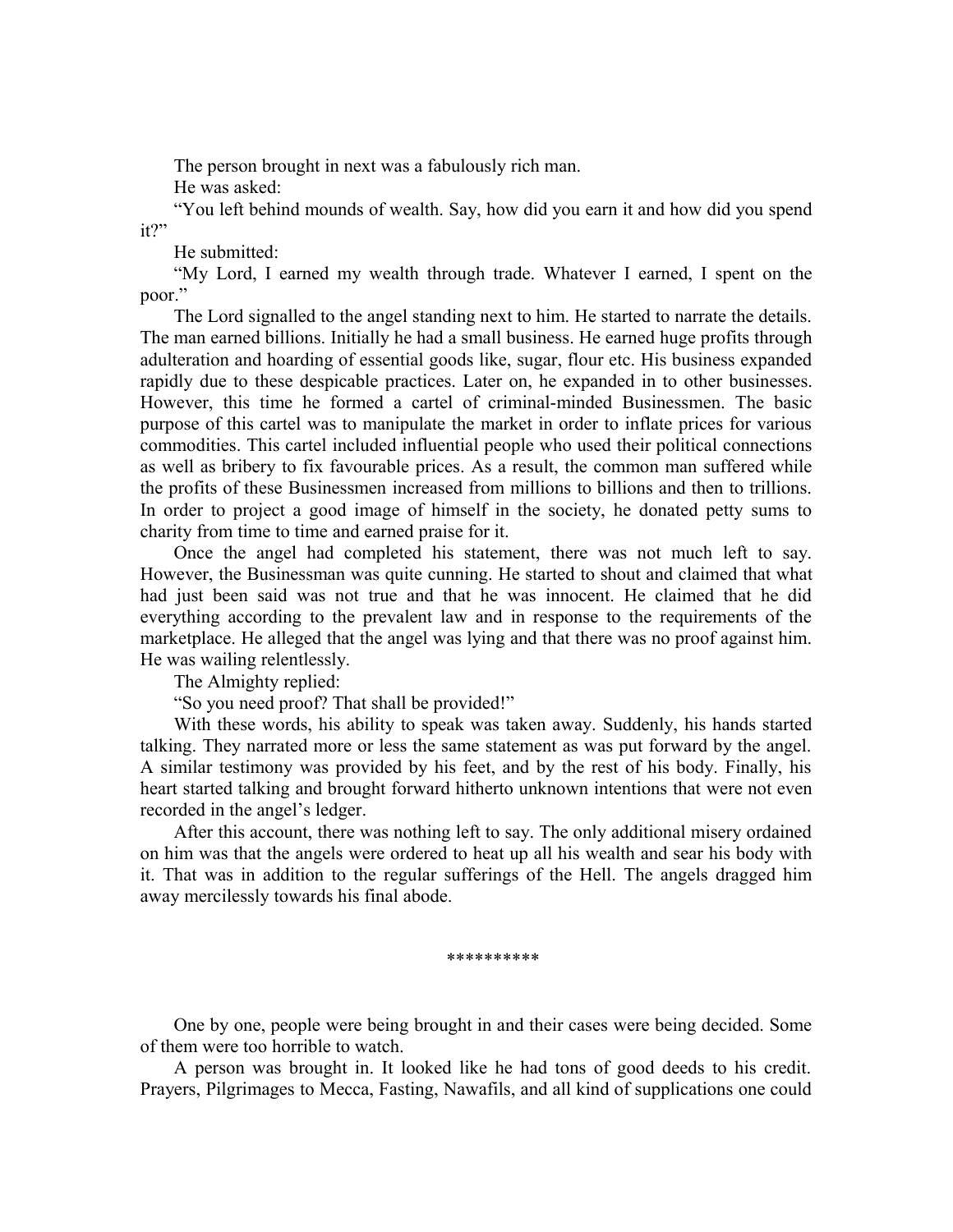think of. However, once the angel started mentioning his relations with other human beings, it became obvious that there were people against whom he had used foul language, some he had deprived of their belongings, others he had wrongfully accused, and a few he had beaten up badly and so on.

All of his victims were called in. His good deeds were divided amongst them in proportion to the grievances caused to them. This went on until he ran out of good deeds. However, there were some more victims still in the queue. To compensate them, their bad deeds were transferred to his account. When it came down to weighing, left side of the scale weighed a lot more.

The man started to cry, but in vain. The angels mercilessly dragged him away to the Hell.

Watching some of those cases got me worried about my own fate. One of them was a scholar. Having been reminded of the blessings bestowed upon him, he was asked what he had done to express his gratefulness to God. He boasted about his scholastic achievements and preaching efforts. He was told that he was lying. He had done whatever he had only to be known as a great scholar. That reward had already been given to him in the world; he had become known as a renowned scholar.

The decision was obvious. Angels dragged him away face downwards towards Hell.

A martyr and a generous person met the same fate. When questioned, they boasted about their good deeds, but they were given the same verdict. All they had done was to earn fame and a name in the world, which they had already received. They did not do anything for God. Hence, today God did not have anything good to bless them with either. They were also sent to Hell.

Watching these scenes, I was trying to visualise those of my deeds that I had performed solely for God as well as those that I did to earn a place in the hearts of people in the world.

\*\*\*\*\*\*\*\*\*\*

During this process of judgement and accountability, some strange and hitherto unknown things were being brought to light. They included facts about conspiracies, assassination of famous personalities, events that took place at homes, in offices and at local or international level. The factors behind those events, the people involved, details of secret & closed doors meetings, how the things started and then reached their culmination came out as they had actually happened.

Everything had become clear as daylight today. Honourable were becoming dishonourable. Noble were coming out as ignoble. God witnessed each & every moment of the lives of people who lived their lives totally oblivious of him. Neither a word was uttered, nor did a thought or intent come to a mind without being noticed by Him. Every act, even smaller than the smallest particle, had been recorded. Today, the truth was being brought to surface for all to see in such a way that every person felt denuded.

I was witnessing these scenes and thinking about my own sins & shortcomings. I was afraid for my own fate. What would happen if my sins and misdeeds were revealed? Even without punishment, the awareness that everyone would come to know about my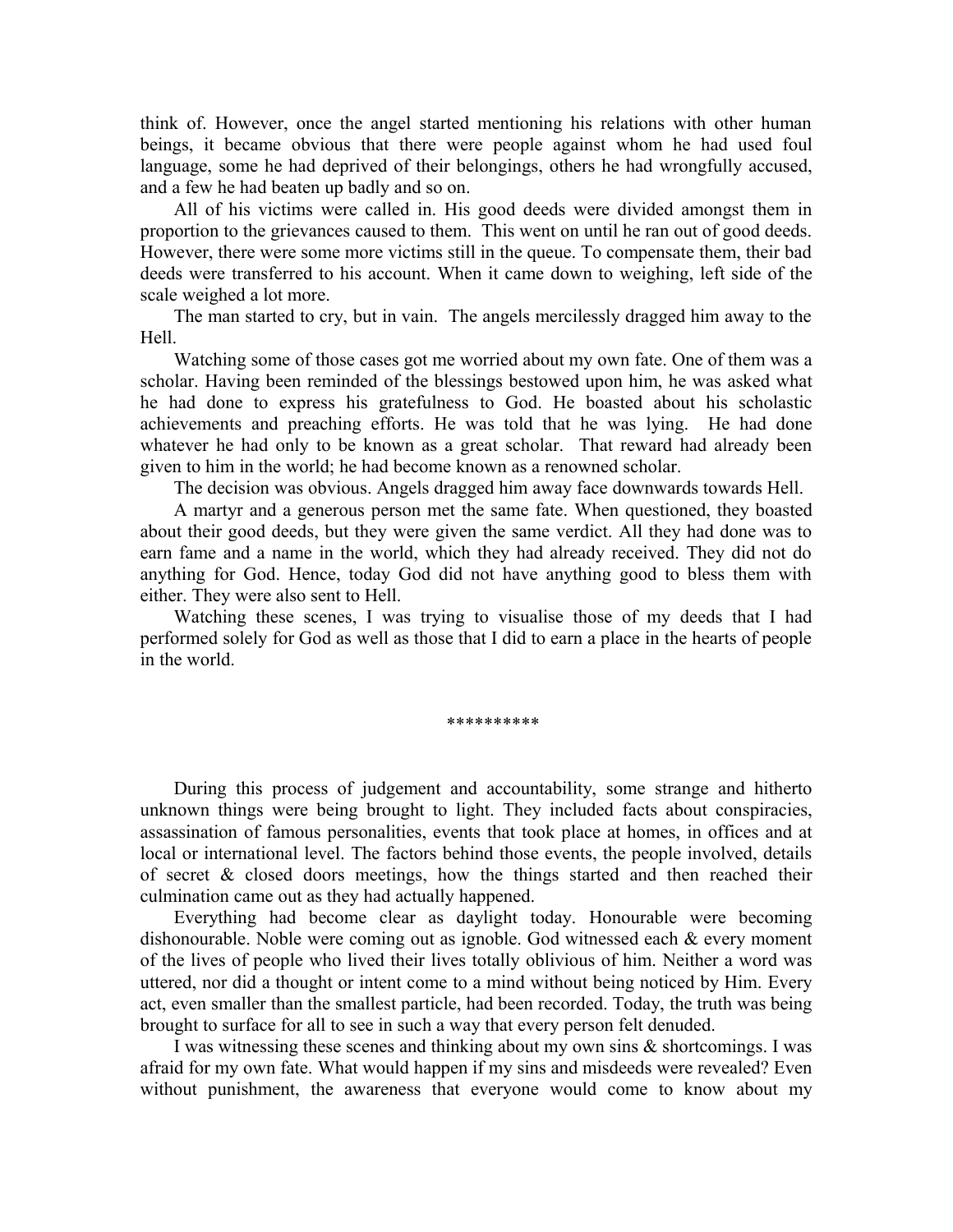misdeeds would itself be the greatest and most humiliating punishment of the day.

Saleh had probably read my mind. Patting me on the back, he said:

"God will never humiliate his pious servants. His exalted benevolence will conceal their bad deeds. Nobody will come to know of their weaknesses, faltering or sins. Do not worry. You won't find anyone more benevolent and magnanimous than your Lord."

"I have no doubt about it. However, right now I am witnessing the grasp of the Almighty. The façade of nobility is also being torn away from the faces of evildoers prior to their departure to eternal torture". I muttered worriedly.

Saleh consoled me, "this treatment is being meted out to the criminals only. Before subjecting them to physical punishment, they are also being put through the mental torture of humiliation."

Meanwhile, another person was brought in. As soon as he approached the Almighty, he lamented, "O God! I was born in a very poor family. I spent my childhood in extreme poverty. I made some mistakes during my youth. Please forgive me!"

He asked an angel:

"Did I test him through poverty?"

The Angel replied respectfully:

"O God, he is right about poverty. However, what he calls "some mistakes" were actually crimes of the most heinous nature. He chose to be a bandit. To grab a little cash, a mobile phone and such other petty things, he not only injured a lot of human beings but also killed many".

"So this is what the truth is!" These words were uttered with such rage and ferocity that the future of the man became crystal-clear.

"O despicable creature! No doubt, I destined you to be born in a poor family. Yet I gave you a chance to progress by endowing you with a healthy body and lot of capabilities. If you had endeavoured the right way, I would have given you your share of livelihood that had already been destined for you. However, you got the very same share by looting and killing humans.

Now, you have to face the consequences of your misdeeds by taking over sins of all those people you had either killed or harmed. The verdict is that you will burn in eternal Hell and you shall live through that torture forever. You are cursed! You have to face endless pain."

As soon as the verdict was finalised, the angels pounced on him and, thrashing him mercilessly, dragged him to Hell.

#### \*\*\*\*\*\*\*\*\*\*

When I saw the next person who was presented for accountability, I felt miserable. It was no one else but Aasmah, Leila's friend. She was in a state even worse than what I had seen her in, the last time. She was presented to the Lord.

First question was asked: "Did you pray five times a day?" Aasmah stood, silent. She was asked again: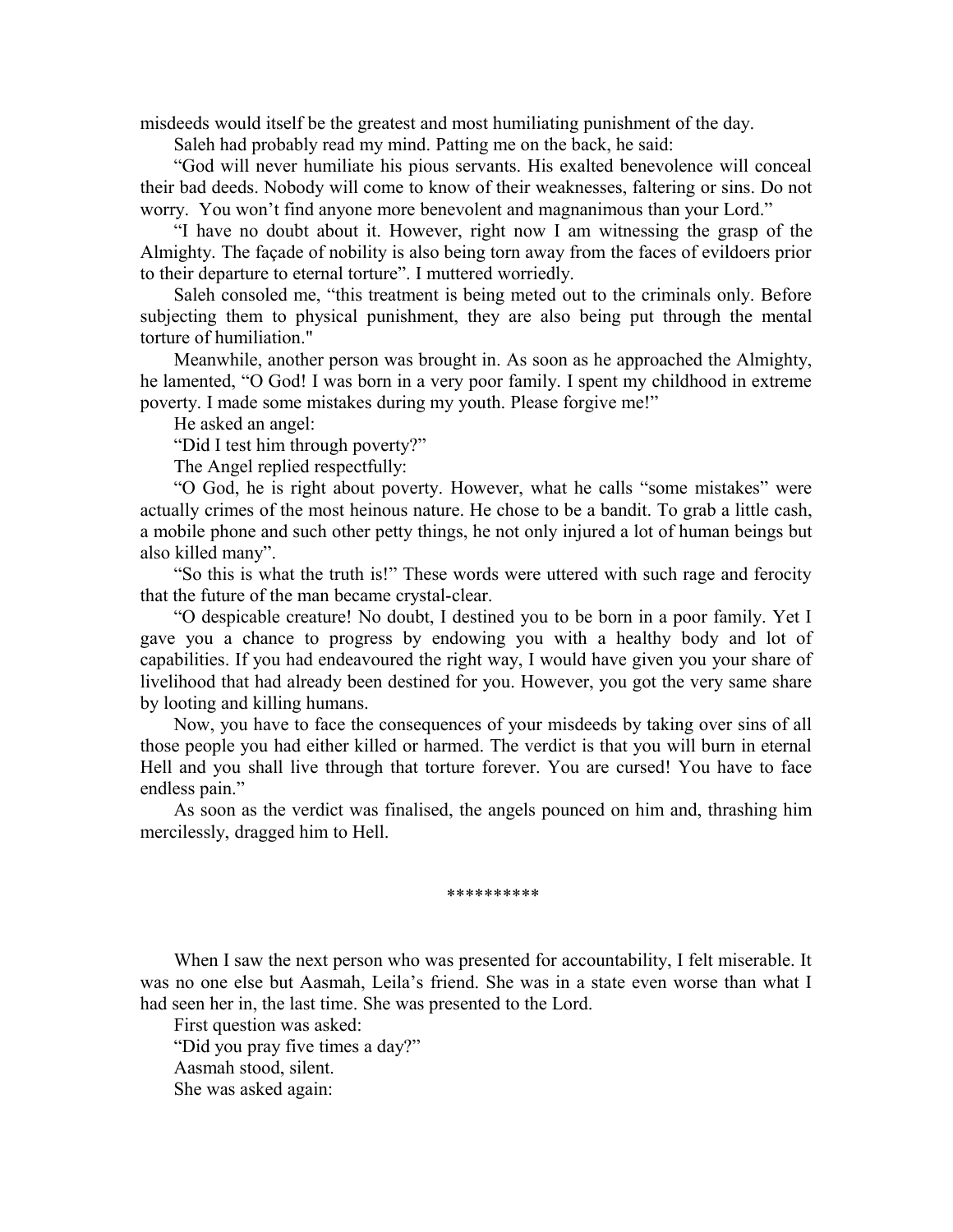"Were you paralysed? Did you not believe in God? Did you think you were God? Did you have no time for me? Or was it someone else besides me who had bestowed worldly blessings on you?"

Aasmah could not find any words to say in her defence.

An angel replied instead of her:

"Lord, she used to say: God does not need our prayers."

"She was correct. By now, she would have understood that I did not need her worship. She was the one who needed her prayers. Prayer is the key to Paradise. How can anyone enter Paradise without it?"

Thereafter, Aasmah was asked a few more questions. How did she spend her life? How did she spend her youth? How did she earn money and where did she spend it? How much knowledge did she acquire and how much of it she actually put in practice? Questions about obligatory charity, helping other people, Fasting, Hajj etc., and other questions were asked one by one. However, these questions only increased her misery and humiliation.

At last, Aasmah started to wail loudly.

She said:

"My Lord, I was oblivious to this day. I spent my entire life like an animal. I spent my days in pursuit of money, fashion, friendships, worldly relations, and enjoyment. I had forgotten about this Day of Judgement and your might. My Lord, please forgive me. Send me back to Earth once again. I will spend my whole life in praying and praising you. I will never disobey your commands! Please grant me one more chance."

"If I send you back once more, you will still do the same deeds as you did the first time. Even if I grant you one more chance, your behaviour will not change. I had conveyed my message to you but your eyes were closed. You had become blind. That is why you shall be thrown in the dark chasm of Hell. There is neither forgiveness, nor a second chance for you!"

Aasmah faced the same horrible fate as meted out to other criminals prior to her.

#### \*\*\*\*\*\*\*\*\*\*

Having witnessed Aasmah's fate, I became extremely disturbed. Subconsciously, I was afraid that if the same horrible punishment was awarded to my son Jamshaid, perhaps I would not be able to witness it.

I said to Saleh, "I do not have the strength to stay here anymore. Please take me away."

Saleh understood my condition. Without a word, he held my hand and started moving in a certain direction.

All along the way, we saw horrible scenes. There were people who were in the last stages of extreme suffering after being exposed to the severest hardships in the Plane of Judgement for innumerable centuries. People who had possessed all sorts of abilities in various fields were moving around in a pitiable condition. They included the wealthy, the powerful, the influential, the intelligent, the beautiful, and people who had authority in the world. They had everything in the world. What they did not have was faith and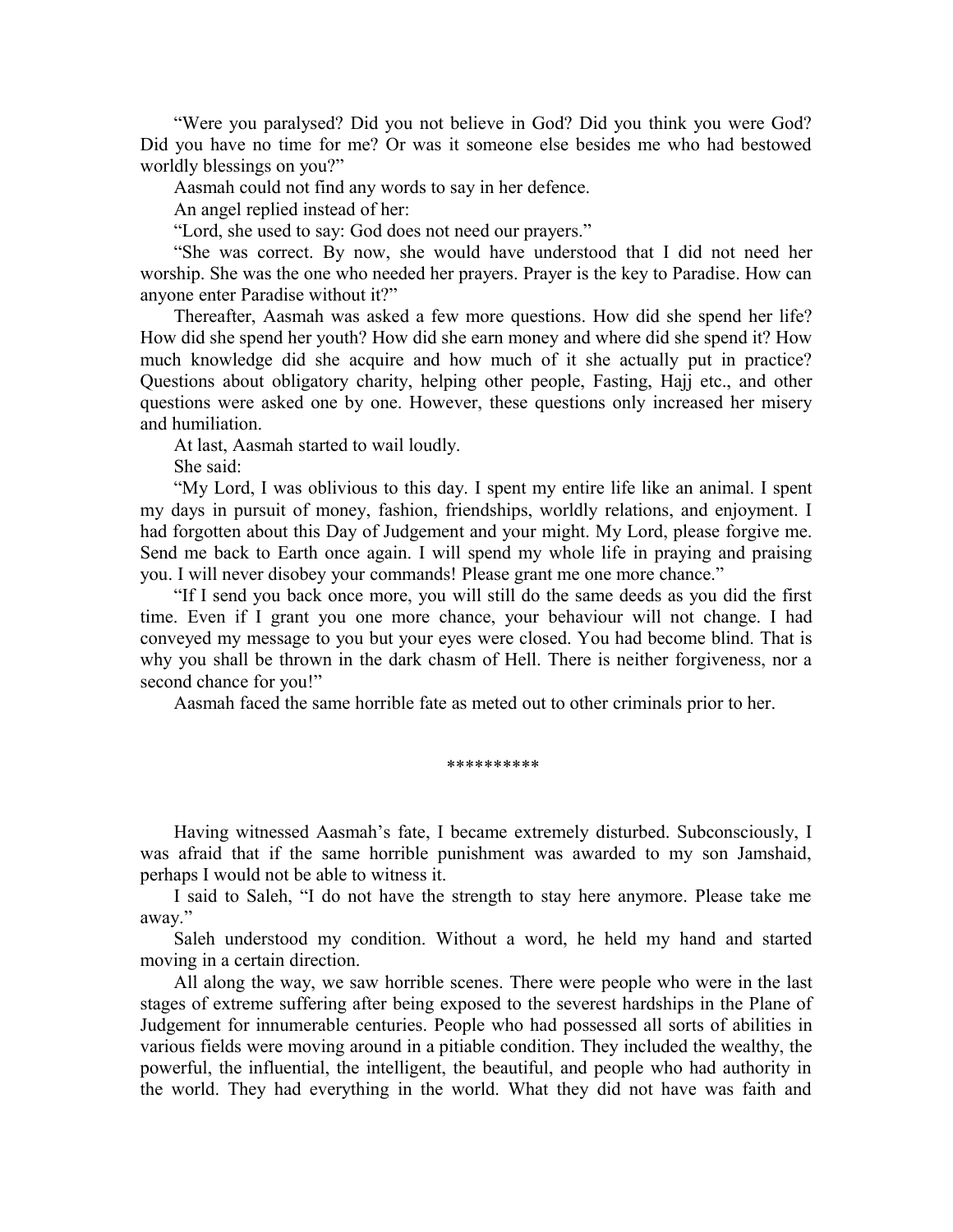abundance of good deeds. They were the most deprived today.

The wealthy were the saddest. Those who were free of all worries in the world were in the worst shape here. Those who had been made to suffer for thousands of years were praying for death, hoping for mercy, seeking intercession or favour. They were wandering around in a miserable state and being randomly beaten up by the angels. Forlorn and completely exhausted with hunger and thirst, their condition was pitiable. The intensity of heat was taking its toll and they were prepared to do anything to gain respite, no matter how brief. They were even willing to sacrifice their children, wives and families, their entire wealth and previous possessions in return for an escape from their predicament.

However, it was not possible. The opportunity of being eligible to receive the gift of paradise in return for spending a little money or time in the way of God was now lost. They had spent their entire lives on their careers, children, and property. Alas, if only they had also spent a portion of their time in the service of God and in preparation for this day, they would not have been in such a dire state.

In the Plane of Judgement, names of people were being called regularly. When a person was called, two angels would quickly move in his direction and present him in front of the exalted Creator. It seemed that the angels had their targets in sight and from a crowd of millions; they could find the required person in no time. My eyes searched for Jamshaid subconsciously, but I could not locate him anywhere.

Saleh saw my predicament and said:

"I am not taking you to him deliberately. A verdict for Hell has already been announced for his wife, children and in-laws. No one knows what will be his fate. It would be best if you do not meet him till such time God decides something for him."

On hearing his opinion, I should have become gloomy and despondent. However, somehow, and for an unknown reason, a different feeling overtook me. I said to Saleh:

"Whatever be the decision of my God, it will be entirely acceptable to me. I may love my son a lot, but God loves him and all of his creatures thousands of time more than anyone else does. In fact, if the affection of all beings is taken collectively, my Creator loves his beings much more than that. Even if there is one per cent chance of being forgiven, he will be forgiven! On the other hand, if he is not worthy of forgiveness under any circumstances, then I have no sympathy for someone who is a criminal of such magnitude in the eyes of my Creator, even if he is my son."

On hearing this, Saleh smiled and said:

"You are so different, so very different!"

"No. I am neither different, nor better. In fact, my Creator is supreme. He has filled my heart with peace & tranquillity. I am not concerned about anything now."

"That's the correct way to think. Now you have taken a turn for better. You have again become Abdullah, a servant of God rather than being merely a father. I can tell you that even now there is a chance for Jamshaid to be forgiven. God Almighty is using hardships suffered in the Plane of Judgement as redemption of sins for many, and after taking into account their good deeds, he is forgiving them. It was a coincidence that you witnessed the accountability of the convicted. Even now, some people are being forgiven as according to the exalted standards of justice of God, no truly good deed is ignored."

I replied, "No doubt, God values all good deeds. Where are we heading now?"

"We are going to go towards the Hell. I would like you to meet the inmates of Hell."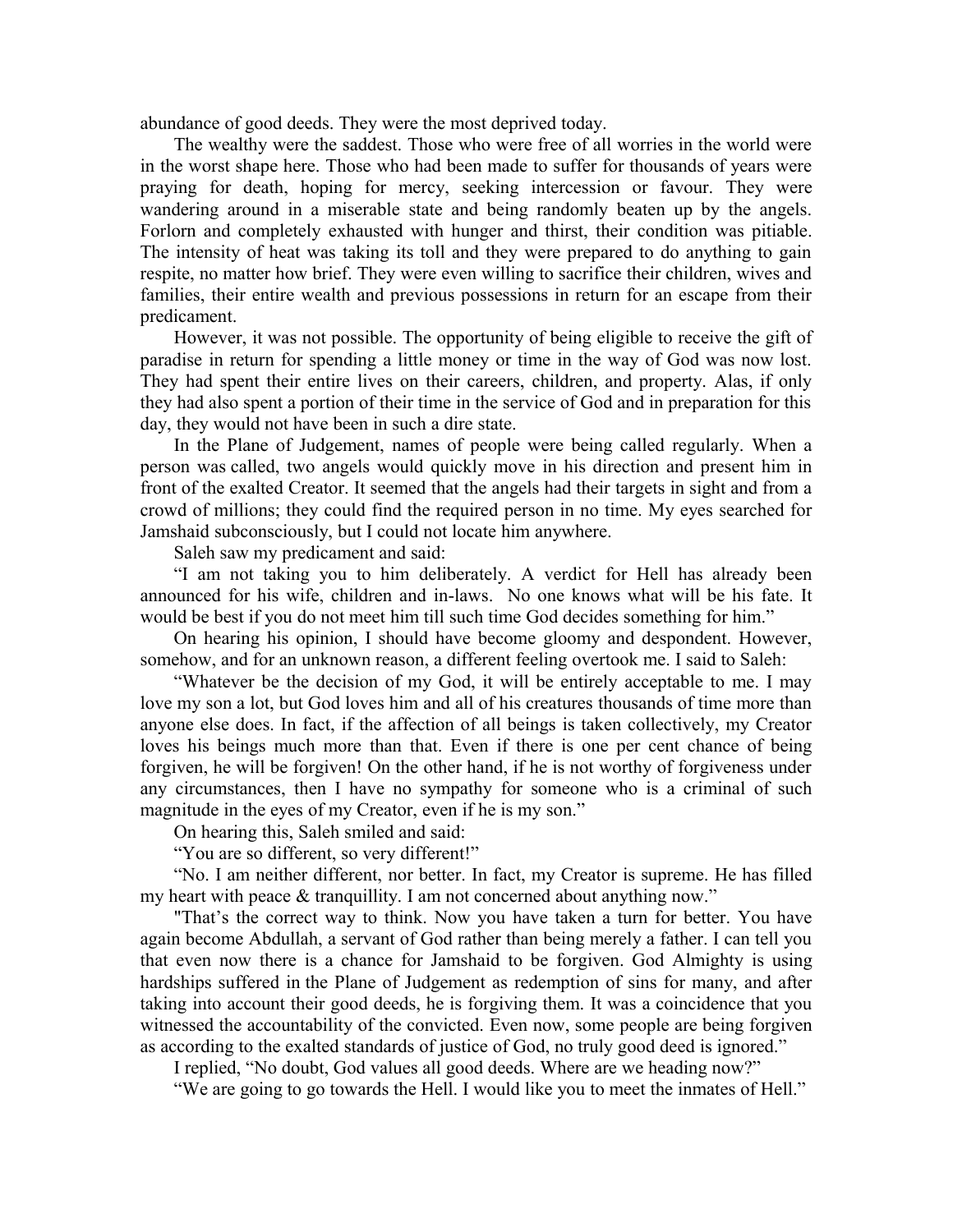"Do we have to be actually in the Hell to do that?"

"No. The condemned have now been moved in close proximity of Hell. On the left where you can see flat ground, a path progressively gets deeper and ultimately becomes a ditch. The seven doors leading to Hell are located in it. As you read in the Qur'an, there are seven categories of convicts. Each enters through one of the seven doors."

While Saleh was explaining these details, I saw a path that was sloping downwards in the flat field. We did not go down that path but started to walk on the higher ground adjacent to it. In a short while, the lower path narrowed and took the shape of a ditch. Since we were on high ground, we could see the scene down below clearly. Angels were positioned all along the path; they were bringing the convicts, beating and dragging them in the process.

A little farther on, there was a huge crowd on the narrow path and in the ditch. Ugly, wretched men and women were jam-packed there like sardines in a can. They were cruel, lewd sinners whose fate had already been announced; they were being held there like animals in a pen prior to being sent to Hell.

Every now and then flames of Hellfire rose and reached skywards. The impact of these flames had coloured the sky red. Noise of the fire burning with ferocity was shaking the hearts of these convicts. Every once a while a stray spark, as big as a palace, would fall in this ditch and would cause a huge commotion. In order to avoid this ball of fire, people would run trampling and jumping over others. The frequency of this increased whenever a major convict was brought towards this group. A ball of fire would welcome him, enhancing the anguish and suffering of the sinners.

Saleh pointed in a certain direction and said to me:

"Look there!"

When I looked in that direction, I could suddenly hear the voices coming from there clearly.

They were leaders and their followers arguing amongst themselves. The followers said to their leaders, "We opposed the truth at your behest. You promised to save us if we were to face any punishment in the Hereafter. Can you now take over some of our punishment from us or at least show us a way out of it? After all, you were all very intelligent and had a solution for every problem."

The leaders replied, "If we knew a way, we would have saved ourselves first. In addition, we did not say that you must follow us. We did not force you to do so. You followed ways suggested by us as it was in your interest. We will have to face the music together."

On hearing this, the followers said, "O God! These leaders led us astray. Therefore, make them suffer twice the punishment we receive". The leaders replied, "How would cursing us help you?"

Witnessing this, Saleh commented, "There will be double punishment for all of them as the followers became the leaders of those that came thereafter and thus lead them astray. Look over there! More of their followers are arriving."

When I looked in that direction, I saw that the commotion had increased. Fervent pushing and shoving had started in the crowd as more sinners were brought in to the already overcrowded space. The leaders lamented that the place was already packed and still more of the wretched and condemned were being brought in.

On receiving such an unwelcome reception, the new comers also lost their cool.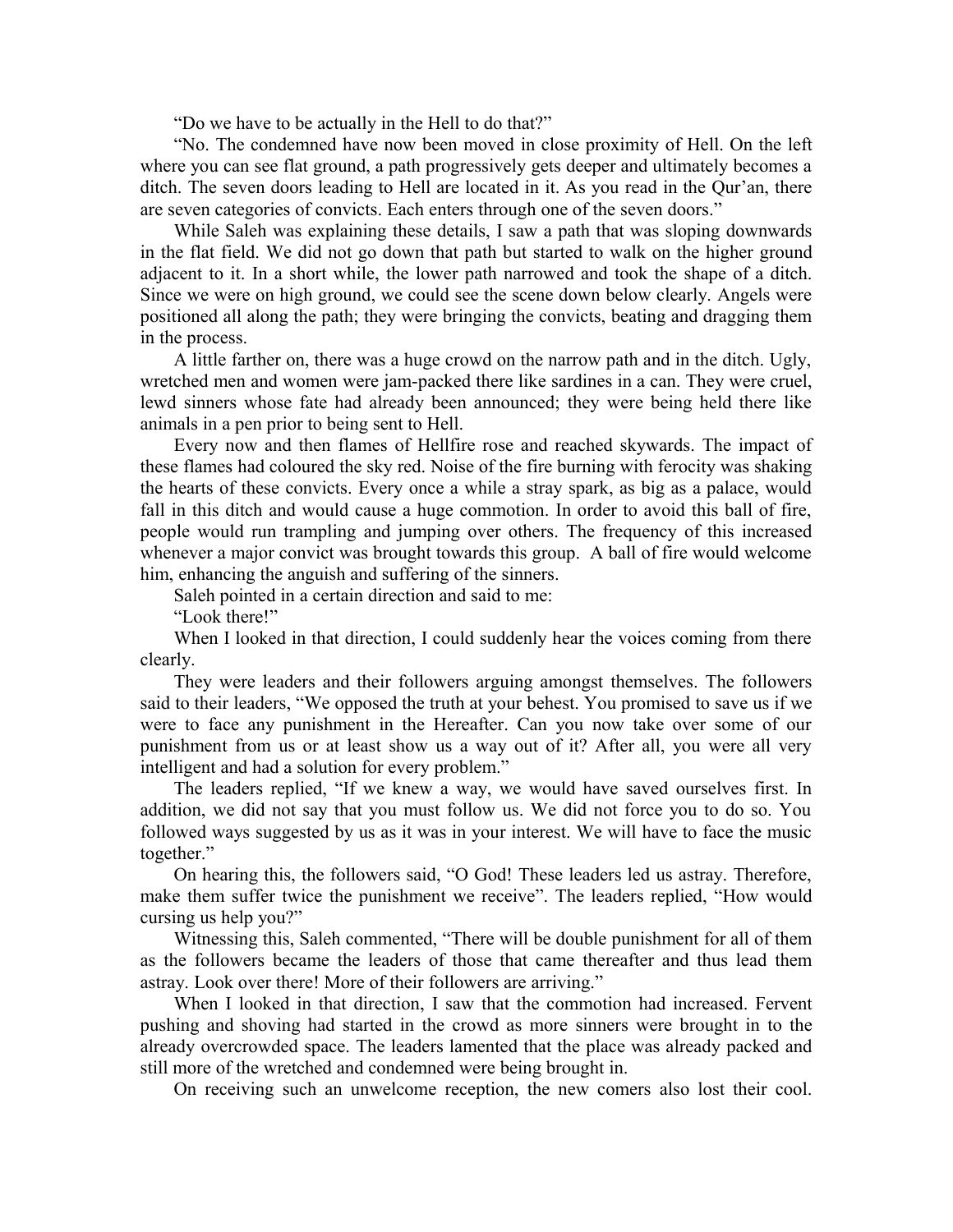Verbal abuses flew in the air; scuffles ensued soon. It was not possible for me to truly appreciate the condition of these miserable people just by watching them and listening to them in this suffocating environment of kicking, punching, pushing, shoving and shouting; one had to personally experience such misery to fathom its true extent. However, I was sure that these people must have been remembering their previous lives with utmost regret where, they had every opportunity to strive for paradise but sadly, they chose Hell. They earned eternal misery just for the sake of a few days of pleasure, benefits, desires, and prejudices.

Saleh said to me:

"These people have not even been sent to Hell yet. The punishment over there will be much more severe. They will have a yoke placed around their necks as a mark of slavery and disgrace. Their clothes will be inflammable, made from sulphur and coal tar that would catch fire from a distance. The fire would scald their faces and bodies. They will writhe in pain but no one will come to their help, nor will anybody have mercy on them. Their skin, once totally burnt, will be replaced by a new skin that will develop a severe itch. They will scratch themselves so strenuously that they will bleed from everywhere but the itch would neither go nor decrease in severity.

Whenever they are hungry, they will have thorn-covered bushes and fruit of bitter poisonous Zaqqum trees. For drinking, there will be pungent and smelly sediment of pus, boiling water and bubbling hot oil. It will burn the innards of their stomachs and will boil inside their bellies. The intensity of their thirst would be such that like a camel that is dying of thirst, they would be forced to drink whatever is available to them. These boiling liquids will burn and destroy their intestines, pushing them out of their bodies.

In Hell, angels will bludgeon them with mammoth hammers. Their bodies will be severely wounded. The blood and pus that will ooze from their wounds will be given to other convicts to drink. Thereafter, they will be tied by chains and will be thrown in a tight place. Death will approach them from every side yet they will not die. At that moment, the best news for them will be to die but they will not die. At short intervals, they will continue to suffer these tortures and punishments forever."

On hearing these horrendous details, I was shaken up. Saleh added more to his earlier discourse:

"The condemned, prior to being sent to Hell, will be brought here and made to sit on their knees around the corners of Hell. Thus, their first punishment would be to watch the entire process with their own eyes. Then, in groups, they will be rammed into the narrow and dark crevices in Hell and the process of punishment I have just described will commence."

"So, will all dwellers of Hell be subjected to the same treatment?" I asked.

"No. What I have narrated will be the fate of major sinners. Others will receive a somewhat lighter punishment. However, even that light treatment will be beyond endurance!"

Saleh then pointed in another direction. I noticed some hideous and ugly characters. Saleh gave their identities explaining to me as to who had denied the message of which messenger of God and opposed him. I particularly took a good look at Nimrod and Pharaoh as I had heard a lot about them. Along with them were Abu-Jehl, Abu-Lahab and other leaders of the tribe of Quraish. Their condition was so horrible that it was beyond words to describe. These so-called powerful leaders of their times were in a condition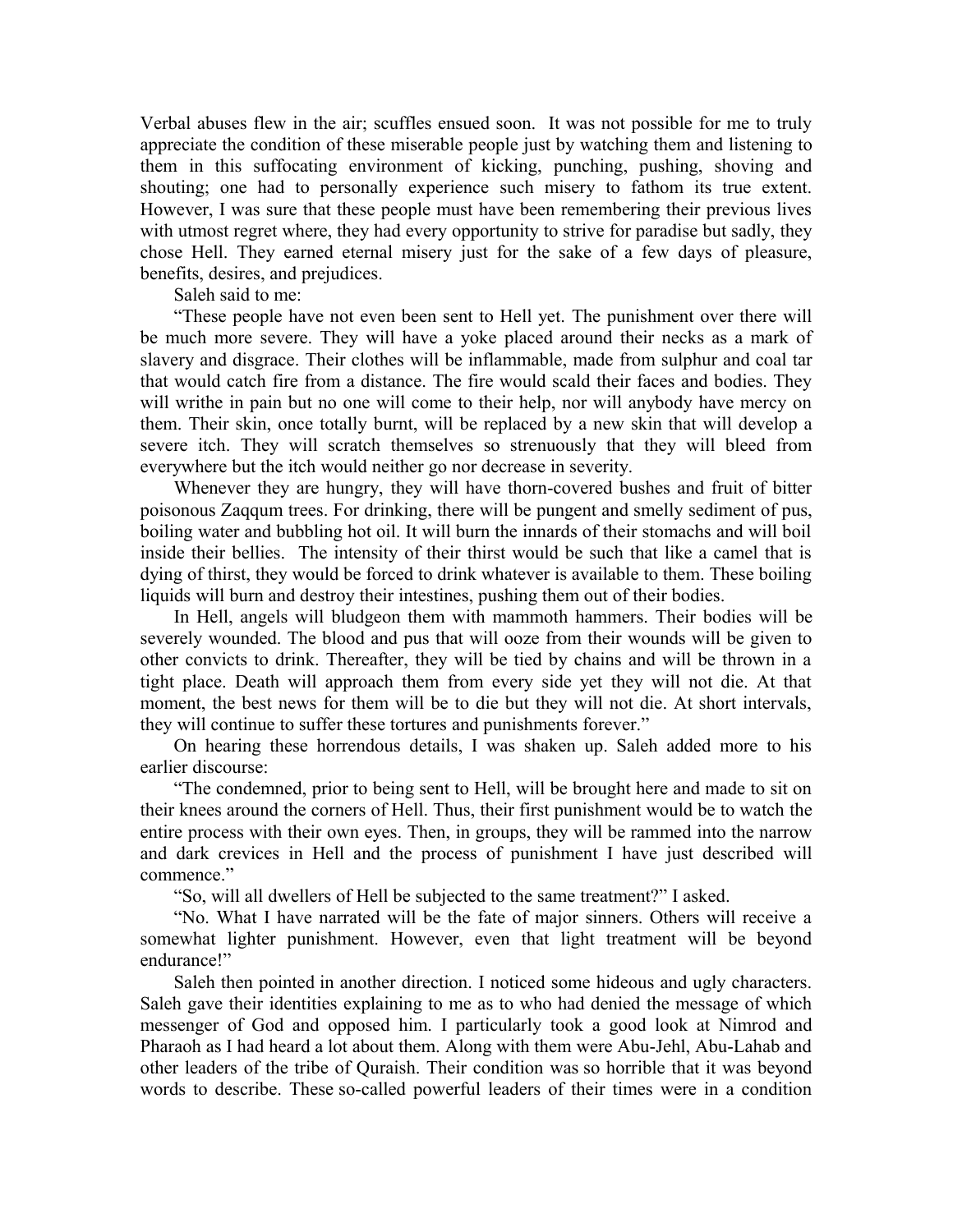much worse than that of even the lowliest slaves. Their crime was that truth was revealed to them in its ultimate state but they did not accept it. They chose to be defiant against God and chose the path of being unjust and cruel against his creatures.

While I was lost in the scene, Saleh brought a very strange scene to my attention. A giant sized man was standing in the middle of this commotion. Flames were emanating from his body and he was enslaved in chains.

He was addressing the condemned in these words:

"See! What God promised you was true, and the promises I made to you were all lies. Do not curse me today! I am not responsible for any of your deeds. I am not at fault. I had no control over you. Whatever you did was of your own free will and accord. If you listened to me, how could that be my fault? Do not blame me; blame yourselves! Today, neither I can do anything for you, nor you can do anything for me."

I could guess from the contents of his speech as to who he was. To confirm it, I turned towards Saleh. He said:

"You have guessed correctly. He is Satan, the one who was the most disobedient towards God. Today, the harshest punishment will also be for him. However, other people will also receive punishment for their doings."

I was witnessing this scene from a vantage point, and was thanking God Almighty in my heart for having protected me from the deceptions and evils of Satan. Even though this disgraced character had tried to mislead me from the right path on a number of occasions in my life, God had always kept me under his protection. It was my routine to seek God's protection from the accursed Satan often. Thus, my God had kept my dignity intact. Yet, those who followed their carnal desires and befriended Satan had met the worst end.

At that moment, Saleh turned towards me and said, "Abdullah lets go. You are being called."

"Why?" I asked.

"Jamshaid is about to be presented for his accountability. Your testimony is required."

"My testimony?"

"Yes, your testimony."

"Will I be a witness for him or against him?"

"Listen! If God has decided to forgive him, he will ask you something whose answer will go in his favour. On the other hand, if he has decided to punish him for his sins, he will ask you something that will go against him. It is also possible that the Almighty decides to deal with him in an entirely different way. Only God knows the final outcome."

My nerves that had calmed down by now started to play up again. With a trembling heart and unsteady steps, I accompanied Saleh.

\*\*\*\*\*\*\*\*\*\*

**Chapter 11: At Last…**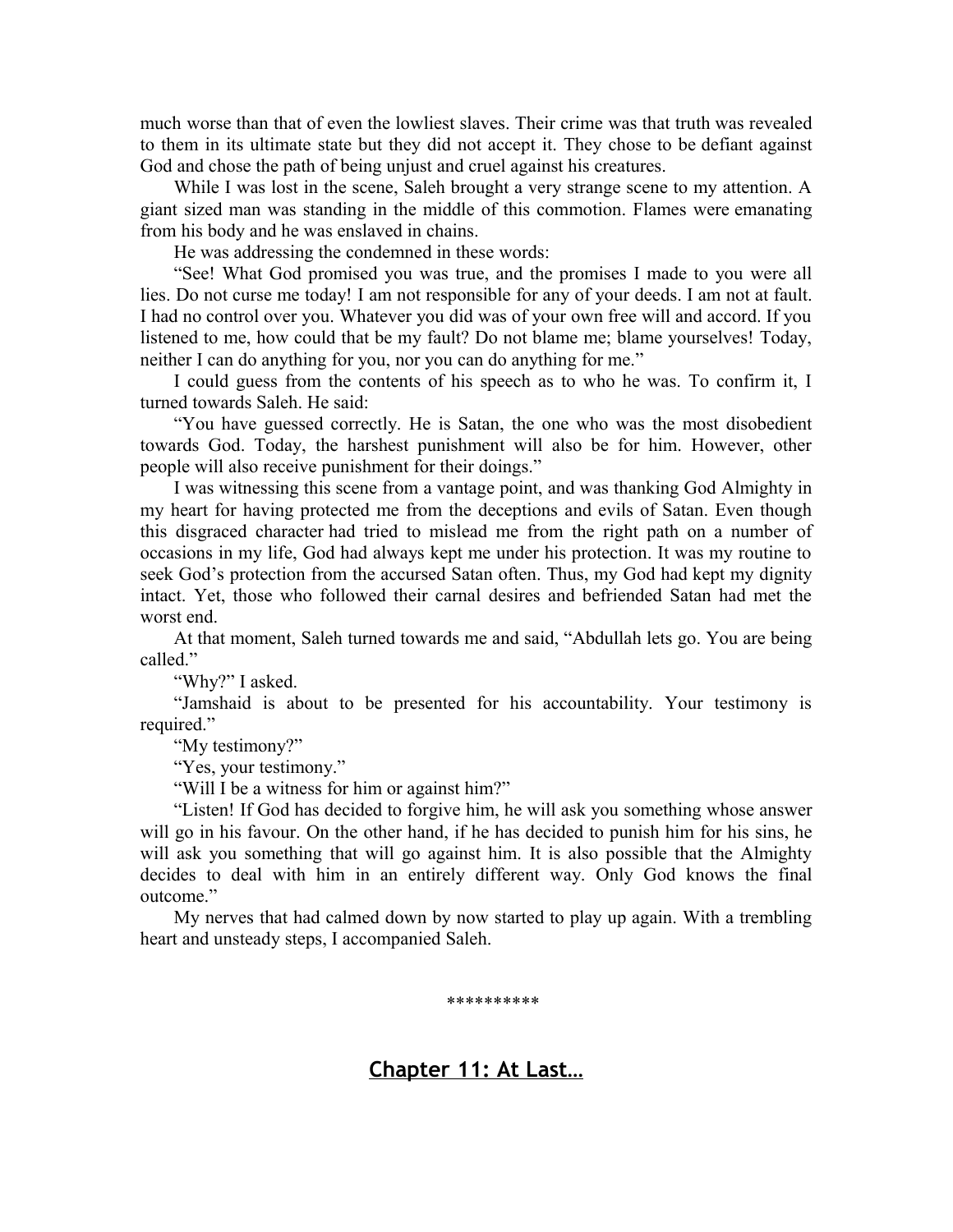Jamshaid had yet to be presented for his accountability. Two angels stood beside him close to the Throne while he waited for his turn. His face was numb with fear and stress. His appearance showed no signs of affluence of fifty or sixty years spent in the world, but the story of suffering of thousands of years in the Plane of Judgement was clearly etched on his face. I tried to strengthen my heart before going to meet him. As I got nearer, the angels beside him stopped me from getting any closer. However, they relented when Saleh intervened.

Jamshaid had seen me by then. He dashed forward and embraced me. Taking a good look at me, he said:

"Papa, I have cried so much that even the tears have dried up."

I could not say anything except patting him on the back.

He whispered, "Papa, maybe I wasn't that bad".

"But you associated with bad people, Son! Association with bad people never leads to good results. You married a girl whose only qualities were beauty and wealth. These attributes are no qualities in the eyes of the Lord. You distanced yourself from us and joined your father-in-laws' business even when you knew it was tainted with ill-gotten wealth. For the sake of your wife, children and wealth, you became an accomplice. These wrongdoings have brought you to the sad situation you are faced with today."

"You're absolutely correct, Papa. However, I did perform good deeds too. So, is there any hope?"

I kept quiet. My silence conveyed the answer to him.

He said in a dejected tone:

"I have got a fair idea, Papa. After seeing my wife, children and in-laws being condemned to Hell, I have realised that today, no one has any say or power. All authority belongs to the Almighty God, whose commands I ignored. If a person's deeds do not save him today, no power in the Universe will be able to help him. I have been wandering wretchedly in this Plane for thousands of years. I have seen innumerable people going to Hell. I have no hope. I have repeatedly sought forgiveness of the Almighty. However, I know that it is of no use today. Papa, maybe God will not forgive me. Nevertheless, I want you to forgive me. After all, you are my father!"

After saying that, Jamshaid started to weep bitterly. I tried my best not to cry, but my eyes started to rain tears on the predicament of my son.

In the meantime, Jamshaid's name was called. The angels separated him from me immediately and presented him in front of the Lord.

He stood, arms folded and head lowered, in front of the Lord of the entire Universe. There was pin-drop silence. He kept standing there however, no question was asked of him. I could not understand the reason for it.

The reason became apparent in a short while as Naimah arrived along with a few angels. At the same time, Saleh gestured to me and I stepped forward to stand besides Naimah.

Naimah's face was numb with worry & stress. She wanted to ask me something but the grandeur of the Court of the Lord was such that she could not utter a word.

Jamshaid was asked:

"Do you know me? Who am I"?

The Lord's voice had such a neutral tone that I could not fathom whether it was the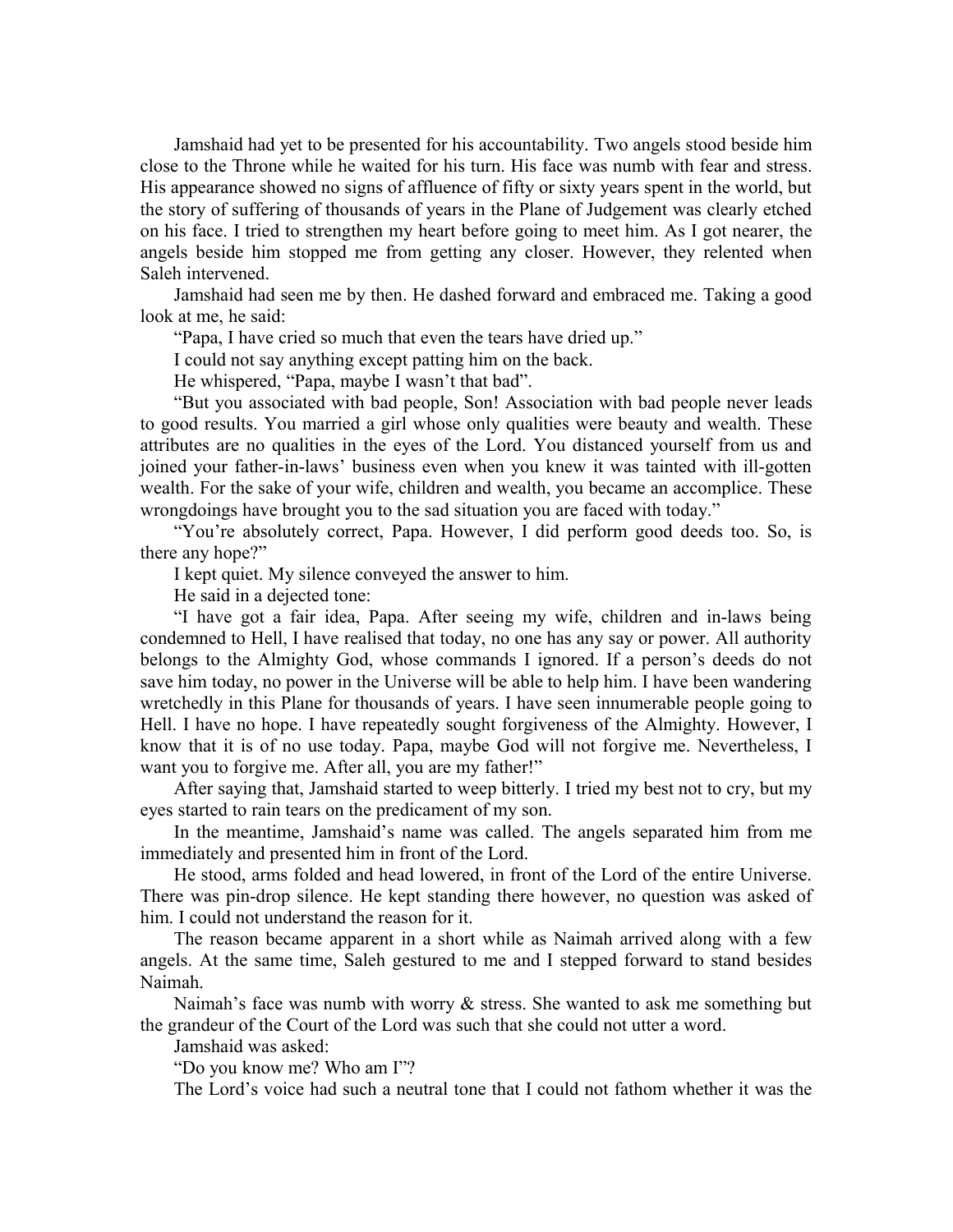harbinger of a hurricane or a sign of the Lord's infinite mercy.

"You are my Lord. You are everyone's Lord. This is what my father had taught me", Jamshaid replied.

He was asked majestically:

"Who is your father"?

Jamshaid looked at me and said, "It is him".

My heart missed a beat at this sentence. I feared that there was no hope for Jamshaid. Besides teaching him about the Oneness of God, I had also explained quite a few other things in which his record was not up to mark. I had a feeling that I would be asked about all the things I had taught him, and that would be used to declare him as guilty since he had not followed what was told.

However, unexpectedly, the Almighty did not order me to appear as a witness. He asked a completely different question from Jamshaid:

"What did you just say to your father a few moments ago? Did you say, 'maybe God will not forgive me? However, I want you to forgive me. After all, you are my father"?

The hope that had kindled in my heart a second ago died with that question. Jamshaid had also realised that he was now being taken to task for his deeds. His face darkened with fear. His limbs started to tremble. He had not suspected that the Almighty, who was apparently occupied in the accountability of other people, had also been listening to our conversation. He realised that not only had the Lord been listening to what was said, but in addition, he had also taken offence to it.

He said helplessly, "Yes, I did say that but you have misunderstood me".

"How do you know what I have understood from your words?" The Lord replied, however the neutrality in the tone of the voice was still there, as before.

"No, no… I do not know… I have no idea about what you understood from my words!" Jamshaid replied in a stuttering voice.

The Almighty addressed the next question to Naimah instead:

"My slave, he is your son. How did he treat you"?

Naimah replied, "My Lord! He treated me very well. He served me until the end. He provided tender loving care to me using his wealth and physical abilities. His wife used to deter him from looking after me but he paid no heed to her objections. He had devoted his life and money to my care".

Naimah was desperate to say more in Jamshaid's defence, but she was aware that to utter a word more than what was asked of her might put her own self in jeopardy. She was therefore forced to become quiet after saying these words.

The Lord looked at the angel standing next to her and asked, "Is this woman telling the truth"?

The angel looked at the scroll of Deeds and replied, "My Lord, she has spoken the truth".

What happened thereafter made my heart beat faster. It was ordered that Jamshaid's deeds be placed in the scale. First, the sins were placed in the scale to the left, which caused the left arm of the scale to become heavier. All three of us were distraught. Thereafter, his virtues and good deeds were placed one by one in the scale on the right. They were few, and weighed significantly less than the weight of the bad deeds in the left arm of the scale.

Only two good deeds were left to be placed in the scale now. The decision seemed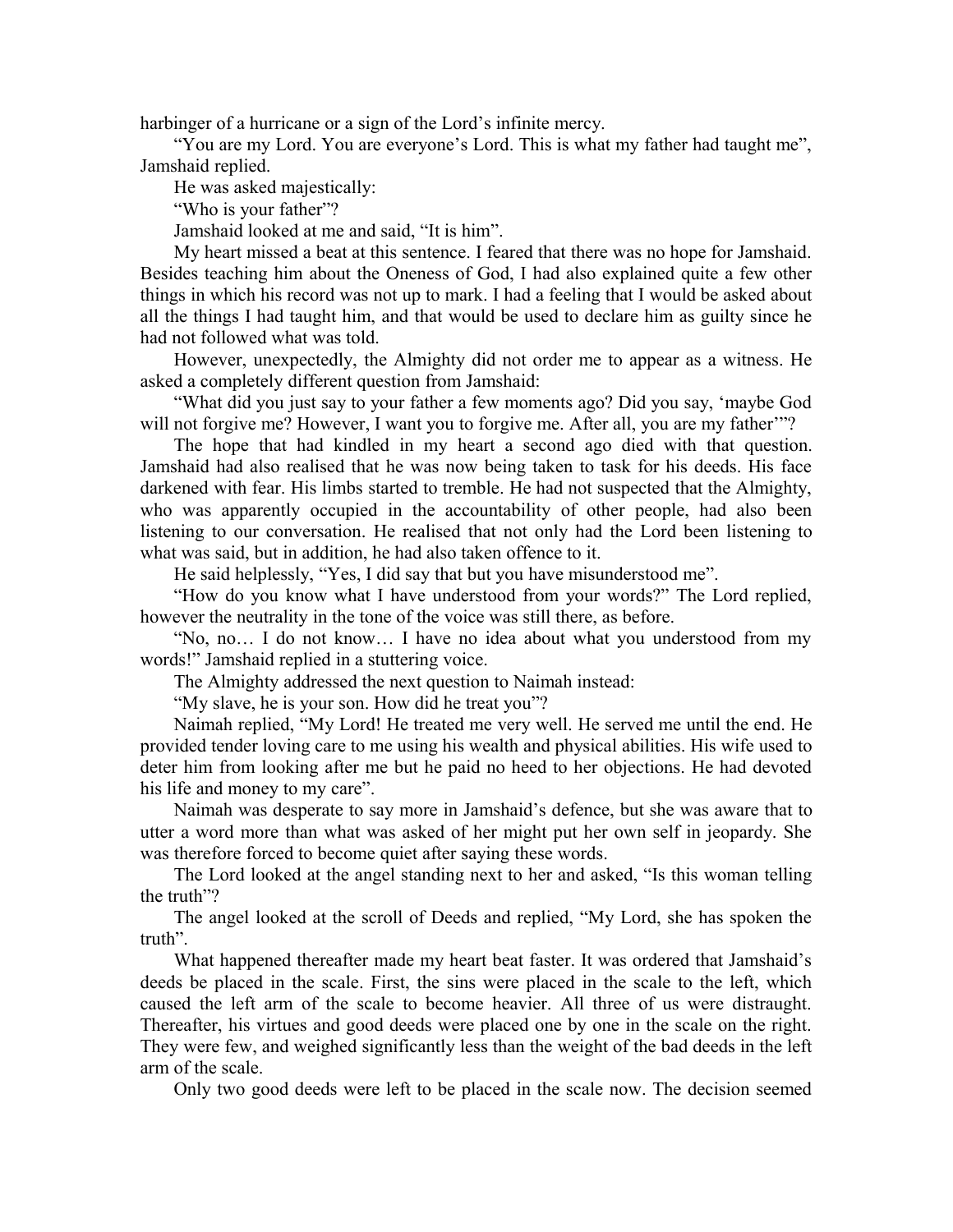obvious.

Naimah closed her eyes with mixed feelings of dejection and helplessness.

Jamshaid dropped down on the ground, helplessly holding his head in his hands.

Ever since I had arrived in the Plane of Judgement, I had not dared to look towards the Throne. However, at that moment, perhaps for a fraction of a second or even less than that, my eyes involuntarily turned upwards in the direction of the Almighty, the Allpowerful Lord of the Universe. At that very moment, the same call emanated from my heart that used to be on my lips whenever I had to face a sudden unexpected trial or tribulation in the previous world:

'La Illaha Il-Allah… there is no God except for the one God'.

I then immediately lowered my gaze and my head in prostration.

The angel placed the first remaining good deed in the scale. It was Jamshaid's behaviour towards Naimah. Unexpectedly, the right arm of the scale started to move downwards as it became heavier. I shook Naimah's arm and said, "Naimah, open your eyes".

My voice reached Jamshaid's ears too. He opened his eyes and slowly stood on his feet. Hope started to gain ground in him as the scale of virtues became heavier.

However, all of a sudden it stopped. The left arm of the scale was still heavier than the right arm. The glimmer of hope that had arisen in our hearts suddenly started to dwindle.

The angel took the last virtue and said aloud, "This is the belief in the Oneness of God". As soon as it was placed in the scale, it became decidedly heavier than the left arm, the arm holding the scale of sins.

I involuntarily uttered, "*Allah-o-Akbar walillah-hil-hamd* - God is great and praise is only for him!"

The Almighty spoke in a soft voice:

"Jamshaid, your father had also taught you that my love for my people is seventy thousand times more than the love of parents for their children. In fact, you did not value me! That is the reason you had to face so much hardship in the Plane of Judgement. My justice is without prejudice; however my grace overshadows everything else".

The angel wrote down the decision for Jamshaid's salvation onto the scroll of deeds and placed it into his right hand.

Overwhelmed with emotion, a scream emanated from Jamshaid's throat. He had been blessed with the ticket to the Paradise. Not only had he been saved from the tribulations of this day, a day that had comprised of many thousands of years, he was also relieved of every pain forever, as of now. He ran towards us and embraced us. Naimah was overwhelmed with joy. Tears were running down Jamshaid's cheeks. With every element of my being, I was praising the most beneficent and the most merciful Lord who had forgiven Jamshaid.

### \*\*\*\*\*\*\*\*\*\*

My entire family was present in the V.V.I.P lounge by the pond of Kauthar. My three daughters, Leila, Arifa, and Aaliya and two sons, Anwar and Jamshaid were with Naimah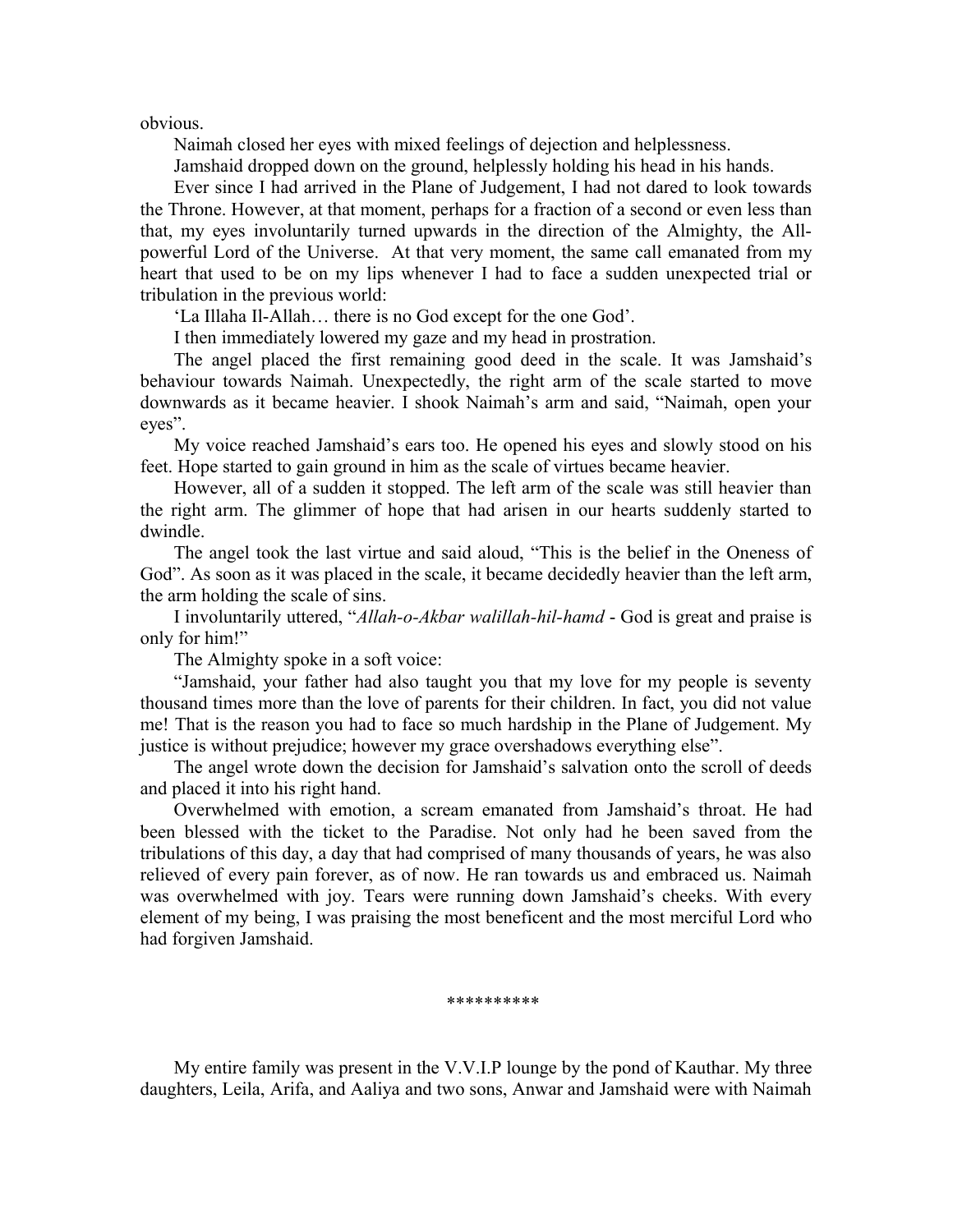and me. Jamshaid's arrival had completed our family reunion. The state of joy and the feelings of elation could not be expressed in words.

As I saw my family gathered together, I said to Saleh, who was sitting next to me, "What fun is Paradise without the whole family?"

Jamshaid, whose family and in-laws had all been doomed to Hell, replied instead of Saleh, "Yes! Who else would know it better than I would? You are very fortunate!"

This time Naimah replied to him, "This is because your Papa gave the upbringing of his children due importance and priority in his life. Only you proved to be the inept one; look at the rest of your brothers and sisters! They all did pretty well".

"You are right, Mama! But I was sure that Papa's intercession would save me. My father-in-law had a lot of faith in his Peer who had assured him that he would intercede for him on the Day of Judgement as long as he remained loyal to him. That gave me the idea that there is no one like my father. Therefore, his intercession would save me too".

I said, "You got it absolutely wrong, my Son! You know that the Peer was unable to save your father in-law. The truth of the matter is that neither the last Prophet nor the Qur'an ever advocated intercession as a way to salvation. The only reason the last Holy book was sent towards us was to clearly explain how to succeed in the Hereafter. It repeatedly stressed that the only means of salvation on the Day of Judgement are faith and good deeds. At the time of the revelation of Qur'an, Christians had the misconception that Christ's intercession would lead to their salvation, while the idol worshippers of Arabia believed that their idols would intercede on their behalf. That is why the Qur'an repeatedly clarified that intercession could not lead to salvation. Man would reap whatever he had sown".

"But intercession has been mentioned in the Qur'an, and also in the sayings ascribed to the last Prophet", said Jamshaid.

"Ok, tell me, is there any saying ascribed to the Holy Prophet  $P_{\text{BUH}}$  or a verse of the Qur'an that advises us to rely on intercession as a means to salvation or to pray for it?" I asked.

Anwar, my younger son, replied instead of Jamshaid with full confidence, "No! It was not mentioned anywhere".

However, Jamshaid disagreed, "No, my friend! Did not we use to pray for intercession after listening to every call for prayer?"

I replied, "Actually, the people had themselves added to the saying ascribed to the Holy Prophet. All that the last Prophet PBUH, had said was that if we were to pray for him to get the coveted place on the Day of Judgement, then it would be obligatory for him to intercede. He did not ask us to also pray for intercession and based on it, set side good deeds and carelessly indulge in sins".

Saleh said to me, "Abdullah, hold on, let me explain the concept of intercession in detail. The real criterion for success is adherence to true faith and righteous deeds. If someone is pardoned today despite weakness in the above, it is not due to anyone's intercession but because of God Almighty's infinite knowledge, authority, and benevolence. This point was explained in the Qur'an in the words that God would never forgive knowingly sharing partners with Him. Apart from that, he may forgive any sin and any person. In the previous world, he used to forgive minor sins in exchange for hardships as well as for good deeds. However, those people who chose a life of sin on a persistent basis without repenting had to pay the price for it today. Although, if such a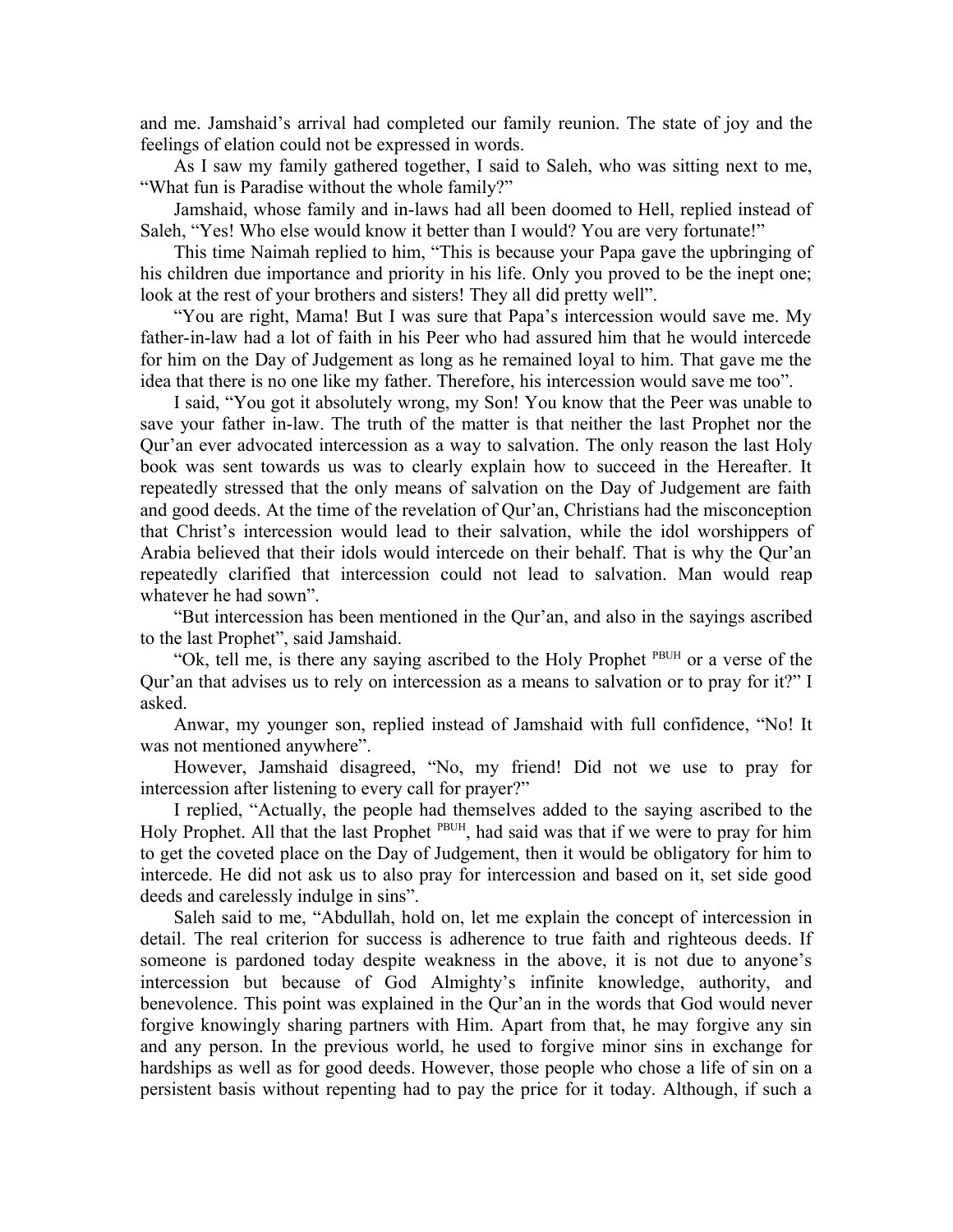person with some degree of true faith has paid a significant price for his sins today…"

"Just as Leila and I paid, through tribulations in the Plane of Judgement." Jamshaid interjected.

"Exactly", Saleh continued, "So, I was saying that when a pious person, after paying for his sins through sufferings in the Plane of Judgement, becomes eligible for pardon as per the Almighty's Law of Justice, the Almighty then uses the testimony of a few select pious people as an excuse for his salvation. This testimony is in reality a statement confirming the good deeds that the person had performed in the previous world. Your parents' testimony in your favour that led to your forgiveness is an example of such intercession, or the testimony that the last Prophet gave at the outset led to Leila's salvation. However, even in such cases you may notice that the presence of true faith and good deeds is obligatory; even in these cases, one still has to pay the penance. So, tell me, is it better to be pardoned after paying such a penance or is it better to gain salvation without suffering any punishment, by choosing a life of good virtues and regular repentance?"

This time Arifa answered, and in turn asked a question from Saleh, "It is obvious what is the better way, but what was really meant by the reference to the last Prophet's intercession"?

"If the Prophet's intercession had meant that people could get pardoned even if they had no good deeds to their credit, then the Qur'an would not have even mentioned anything about righteous deeds. Instead, all that would have been necessary would have been a simple statement by the Prophet in the Qur'an, advising people to believe in him in exchange for unquestionable intercession in the Hereafter", Saleh answered the question.

"This was in fact the faith of the Christians, and see how they have paid for it today", Naimah commented.

Saleh agreed with her, "We know that no such thing had been mentioned in Qur'an. On the contrary, all the emphasis was upon having true faith and doing righteous deeds to go to Paradise. As for the Hadith, whatever was mentioned in them about intercession would have been crystal clear and consistent, had people tried to understand them in the light of the Qur'an; the latter of course, was the ultimate source of guidance in such matters".

"And what is the truth"? Jamshaid asked.

"The truth is that today, all the sinners have received due punishment for their sins. Thereafter, the last Prophet's prayer resulted in the possibility for the salvation for the people. The first time it happened was when he prayed to the Almighty to initiate the accountability of the humanity. As a result, people were relieved from the agonising stay in the Plane of Judgement. The second instance when intercession took place was when he, along with the rest of the prophets, gave testimony about the teachings that they had passed on to their people. This testimony resulted in salvation for those whose actions, on the whole, were in accordance with these teachings."

"People like me!" Leila commented.

"Yes, people like you benefitted from that intercession. The third time the Prophet PBUH will intercede will be when the accountability of certain people will be adjourned. Their accountability will be delayed until the very end, and they will continue to suffer the consequences of their sins in the Plane of Judgement. He will pray for them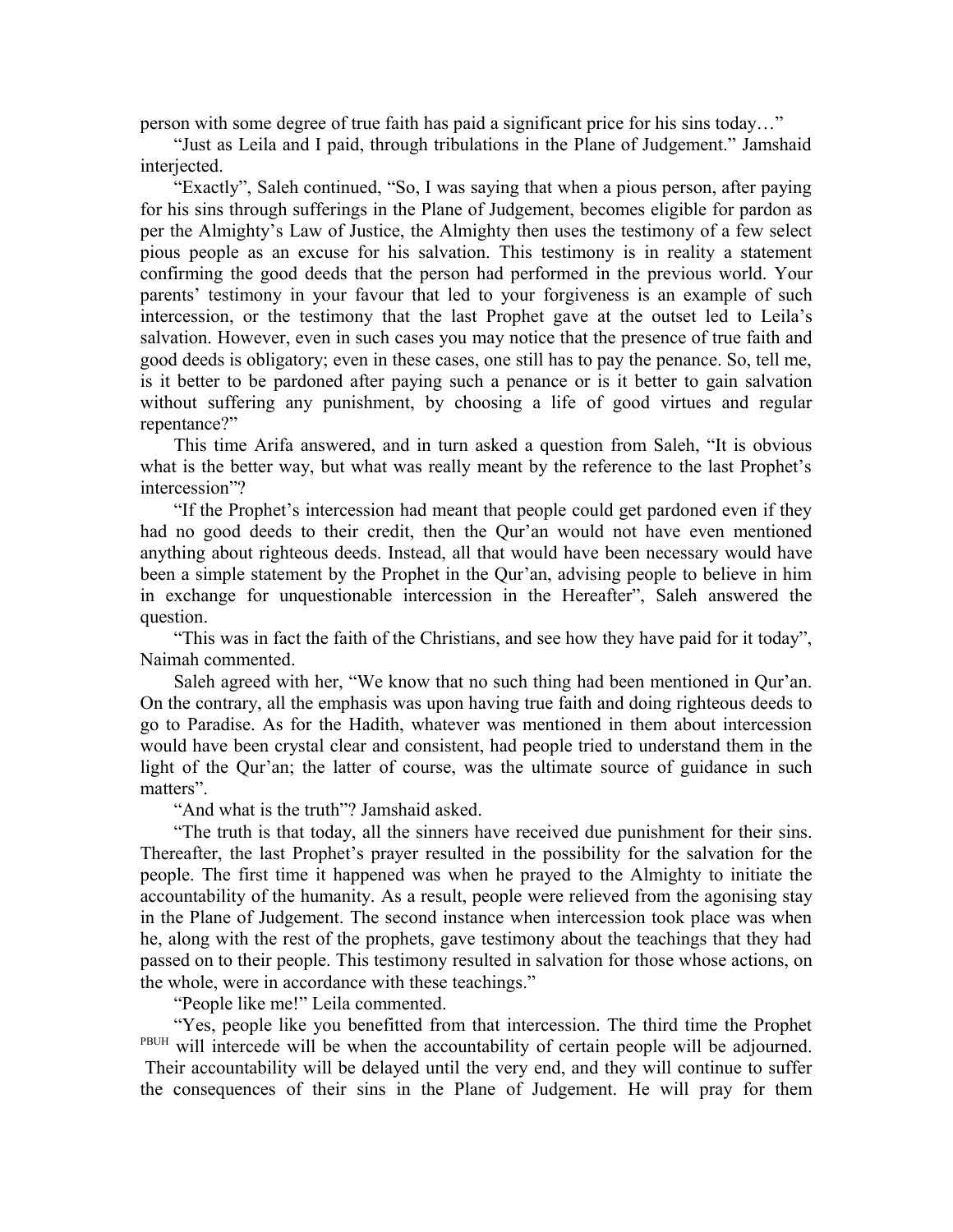repeatedly, however, he will only be allowed to say anything in their favour when the Almighty decides that the time for their accountability is appropriate, in accordance with his infinite knowledge and wisdom. Thus, following the request of the Prophet, their accountability will start that may lead to their salvation. All this will happen at the very end when these people will already have been heavily punished for their misdeeds, thereby becoming eligible for forgiveness, on account of their good deeds and belief in one God."

"I have a question", Anwar asked Saleh. "If everyone is being pardoned only after receiving full punishment, then it is being done as per the norms of justice. What is the role of our Lord's mercy and kindness in it"?

"This is a very good question," Saleh replied. "If the Almighty were to deal with these sinners only on the basis of his justice, then their appropriate punishment would be to go to Hell. The punishments in Hell are hundreds of thousands of times worse than the hardships of the Plane of Judgement. According to the rules of justice, all such people should have been sent to Hell. It is the manifestation of God's mercy that he will accept these tribulations as a substitute for the punishment in Hell. Hence, his attributes of compassion and justice have become manifest simultaneously."

As Saleh finished, Jamshaid exclaimed, "So, this is the fact of the matter! I had remained under this misconception that intercession meant that no matter how many sins we committed, the Prophet <sup>PBUH</sup> and other pious people would save us in the Hereafter".

"This line of thinking is against the very concept of God's justice. It was a misconception that arose because people did not read the Qur'an with due regard to its meanings.

Salvation can only be a consequence of good deeds and true faith. As for forgiveness, it is only granted because of God's beneficence.

All he does is that he makes the testimony or request of a noble person an excuse for declaring the forgiveness. The purpose of this exercise is to recognise and honour his beloved and noble servants. Salvation is granted only in accordance with the laws of the Almighty. Who knows this better than you that even if a person is not sent to Hell, he still has to pay penance for his sins in the shape of the extreme hardship and suffering in the Plane of Judgement?"

"Is there still a possibility of being forgiven even after one goes to Hell?" Alia asked.

Silence ensued until Saleh replied, "Does not the Qur'an state that the Almighty shall never forgive associating partners with him but other than that, he may forgive any sin and any person, if he wishes to do so"?

"Meaning thereby?" Anwar asked for further explanation.

"It means that there are certain sins that can take a person all the way to Hell. However, those who had even an iota of faith within them may still be pardoned eventually despite committing these sins. However, no one has the knowledge or ability to decide who these people are and when they will be pardoned.

My friend! Hell is not a place worth living in even for a moment. Nobody knows how long it will take before such people are eventually allowed to come out of it after having completed their punishment. This period may be so long that even billions and trillions of years may equal just a few seconds of it. It is better to not even think about it!"

"Oh my God!" Anwar cried out.

"What to talk of Hell, even spending a moment in the Plane of Judgement is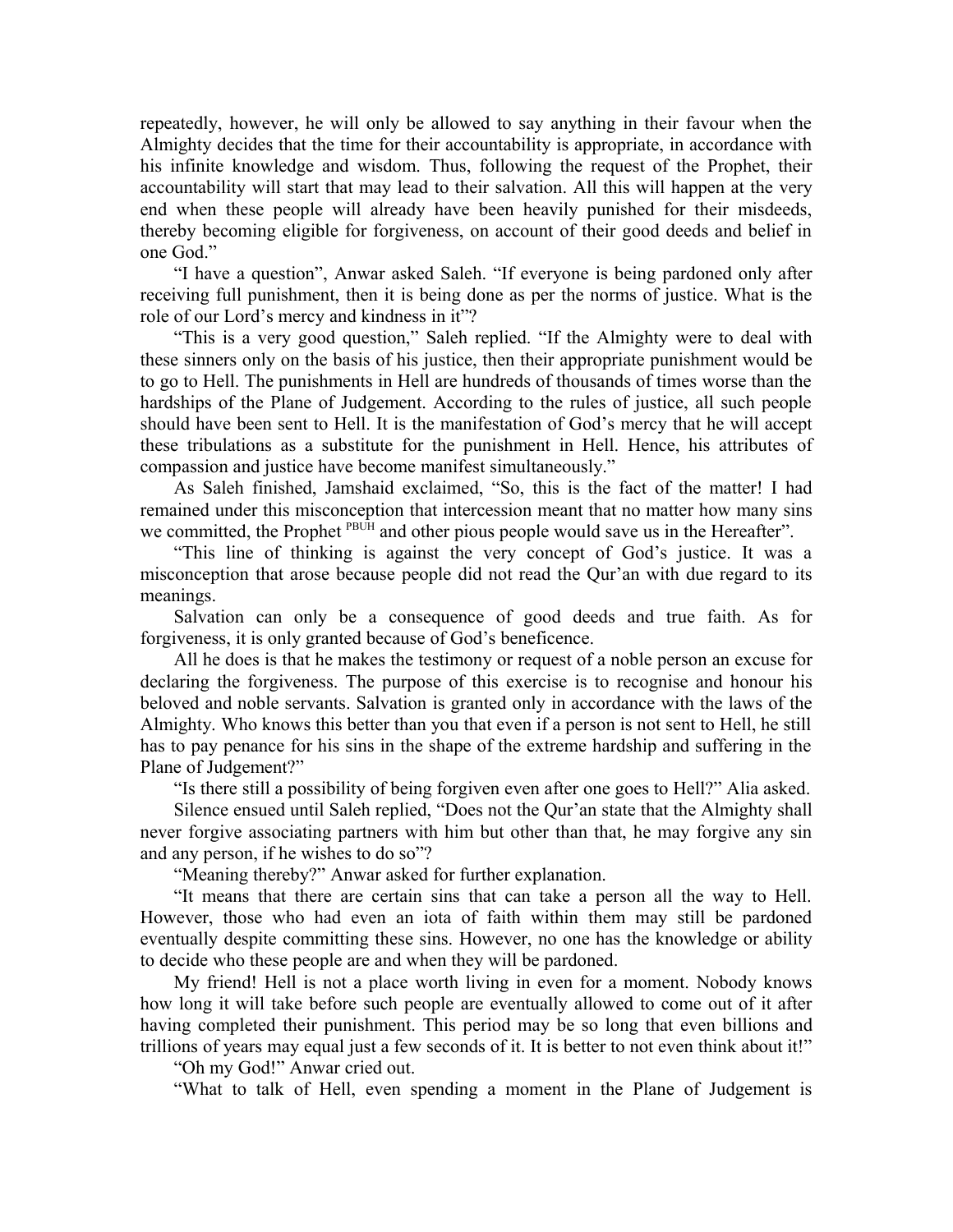unbearable", said Jamshaid, in the light of his experience.

Leila added, "These sins are such a huge calamity. If only we had understood this in the previous world!"

Saleh concluded the discussion by adding, "There have always been two great misfortunes of the mankind. Firstly, the principle theme of the Day of Judgement was accountability, but people changed it to intercession. Secondly, the pivotal position in the life of human beings was that of God, the most merciful Lord of the entire Universe. However, the human beings assigned this pivotal position to others".

Agreeing with Saleh, I commented, "You gave such an absolutely true statement, Saleh! I wish people had realised this in the previous world!"

I then addressed my children:

"My children! Life of the previous world is now a tale from the past. Now your destination is a never-ending kingdom in the Paradise. Get ready to enjoy its peace, comfort, ease, love, blessings, enjoyment, and gratification… all of them are yours. See! How beneficent and generous is our Lord. Let us praise him together and recite the words, '*Al-Hamdulillahi Rabbil-Aalamin* - Praise be to God, the Lord of the Worlds'.

All of us joined in to recite these words, as a loud chant.

\*\*\*\*\*\*\*\*\*\*

After a while, Saleh said to me:

"Abdullah! The events in the Plane of Judgement are about to reach their culmination. If you are still interested, now is the time to go back".

"How far is the accountability process from its conclusion"? Naimah enquired.

"Most of the mankind was born in the later eras. They have all been through the process of accountability. Muslims, Christians, and others living in the same period, have gone through the general accountability process. Presently, Jews are going through it. In a nutshell, the destiny of the majority of the mankind has now been decided. The followers of other prophets were much less in numbers anyway, so it won't take long now." Saleh replied.

"Do you know what happened to my teacher, Farhan Ahmed?" I asked.

"No, I don't know, as I do not have anything to do with him directly. All I can tell you is that he is not here at the Kauthar. Only God knows about his outcome. I think it may be better if you get up and go to the Plane of Judgement", Said Saleh.

"Ok! Let's go", I replied as I rose from my chair.

Naimah also got up along with the rest of the family, saying to me, "I am going to go and visit the families of our children. Only your children are allowed here with us in the VVIP lounge; however, their own kids cannot come here. They are waiting for them downstairs. I am going to go and meet them.

Oh yes, I also need to find a bride for my Jamshaid!"

All of us broke into laughter on her last pronouncement, except Jamshaid. I felt that he could not decide whether to laugh at her comment or show remorse on the misfortune of his previous wife.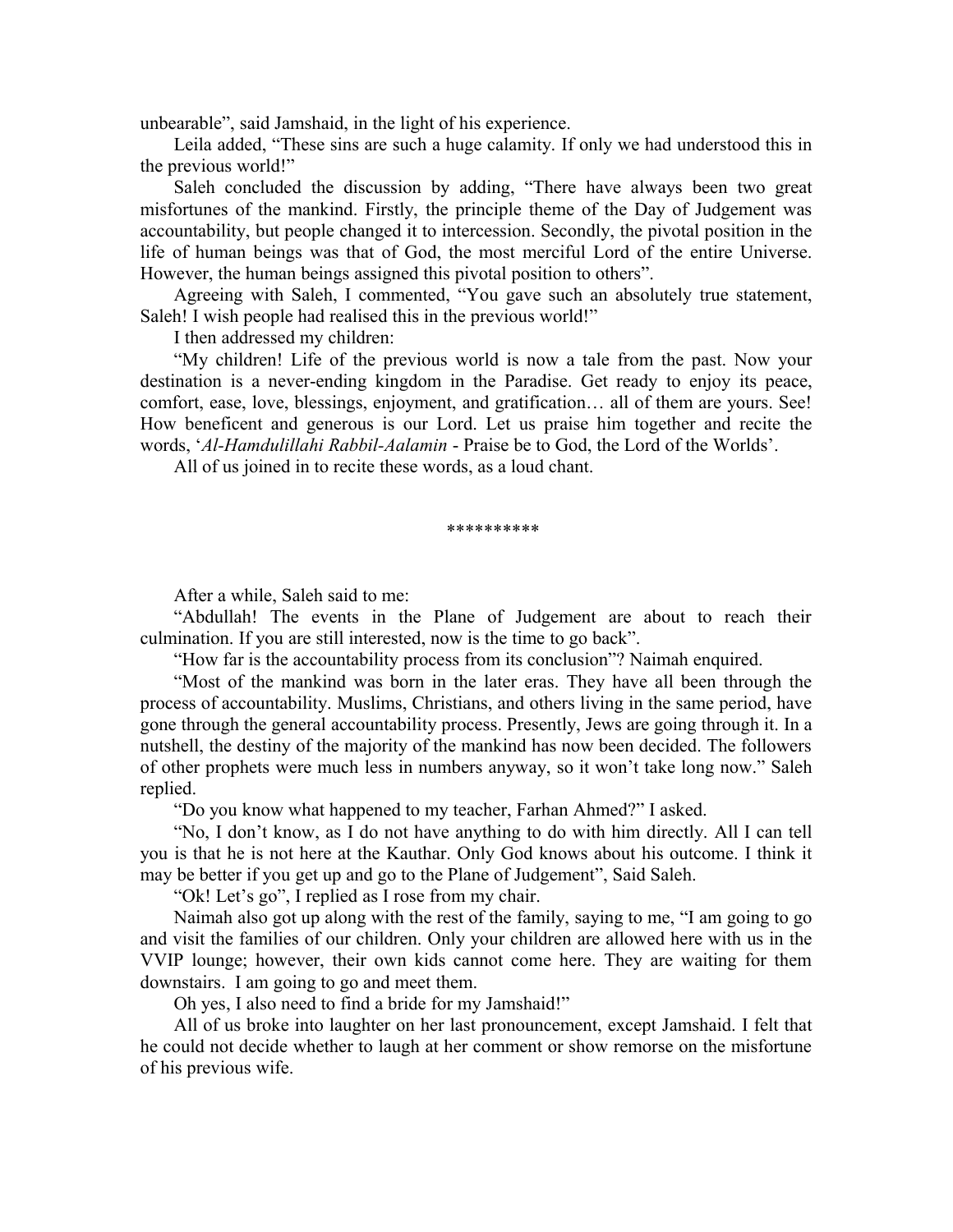#### \*\*\*\*\*\*\*\*\*\*

# **Chapter 12: Muslims & the Israelites**

We were moving towards the Plane of Judgement. We saw Nuhoor and Shaistah on our way. Their sight kindled my sense of humour.

I said to Saleh, "Let's tease them a bit while we are on the way".

They were going towards the lake. Since we were at their back, they could not see us. I quietly got close to them from Shaistah's side and suddenly said to Shaistah in a loud voice:

"Hey, you! Come with us. We arrest you for strolling with an unrelated man".

Shaistah suddenly turned towards us, alarmed on hearing my loud and stern voice. Nuhoor however, did not show any concern. He looked at me confidently and said, "If that be so, you may arrest me as well. I am also an accomplice in the crime".

He presented his hands forward while saying so. Thereafter, he laughed and said, "However, you may have a problem, as there is neither a jail nor a place to execute the punishment over here".

"Even though there is no jail, you can still be punished. The punishment is that you have to marry the abducted. To live with the same woman all your life and that too in Paradise, is a severe punishment in itself!" I said.

Nuhoor roared with laughter. Shaistah had recovered from my earlier jibe by now; she smiled and commented, "You men are great believers in Oneness (of God). It's a wonder why your approach suddenly changes to sharing partners on this issue!"

With a mock expression of seriousness, Nuhoor replied, "Abdullah, you know that the punishment for assigning partners (to God) is Hell. Therefore, please don't make such polytheistic comments in Shaistah's presence in future; otherwise, you will be in trouble!"

Saleh intervened, "Be at peace, Shaistah. Abdullah is actually practicing oneness. He has only one wife".

"The credit for that, however, does not go to Abdullah. The custom of the society he lived in forced him to limit himself to only one wife. Let us leave this topic at that. Where is your wife, Abdullah?" Nuhoor asked.

I was not ready to get serious yet. I said teasingly:

"Unlike some others, I cannot afford the luxury of spare time to wander around with my wife".

"Yet you have the time to cast an evil eye on those who have the time to do so!" Nuhoor replied in the same teasing tone.

"We are not the ones to cast an evil eye. We are only pleased to see such sights."

"But you have cast an evil eye in my case!" Nuhoor replied and explained, "My Prophet Jeremiah <sup>PBUH</sup> has been called to offer his testimony. Since I was one of his close associates, my presence there is necessary". He had a look of seriousness as he completed the last sentence.

"Are you leaving?" Shaistah asked.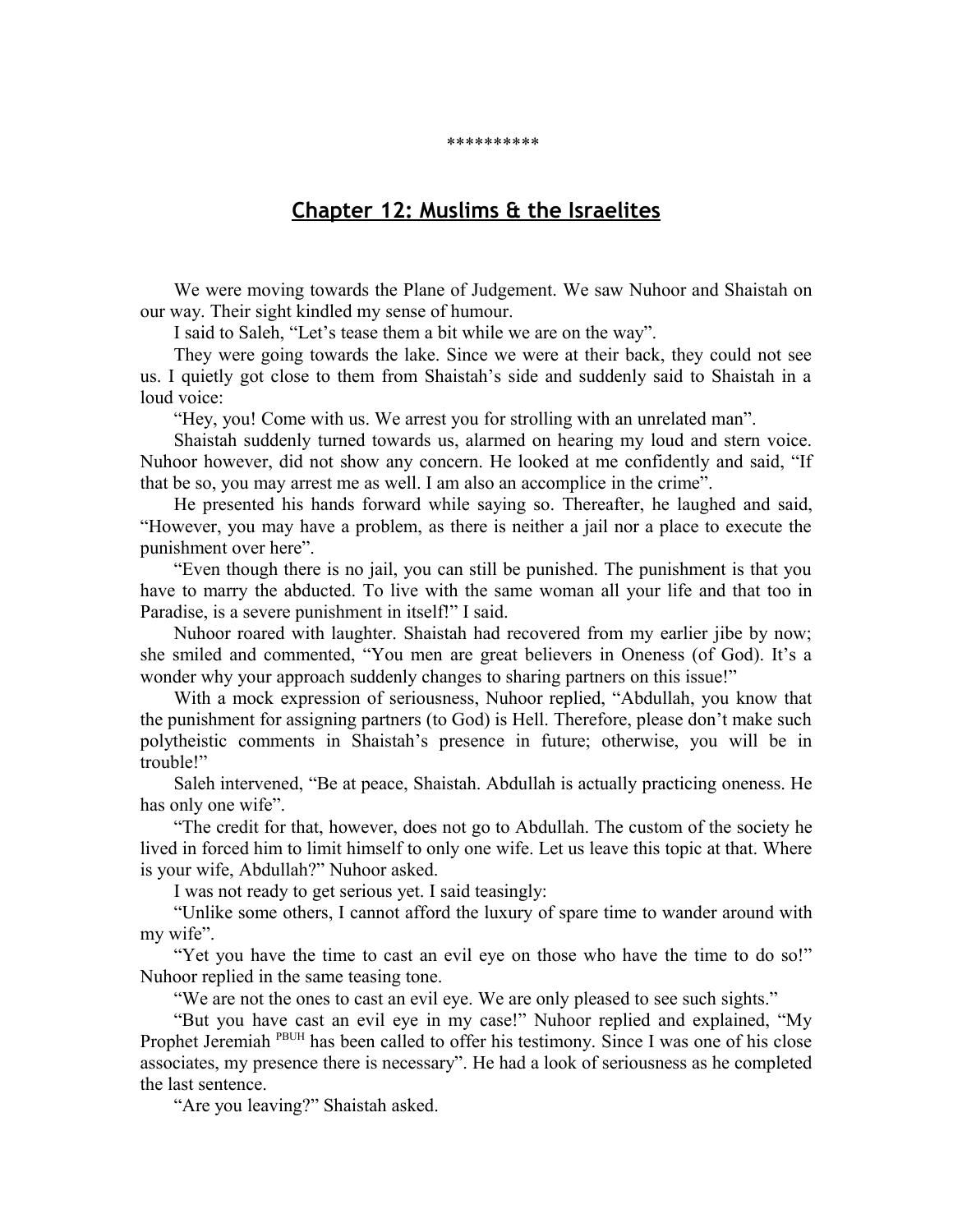"Yes. You had better go to see your family. I will be busy in these affairs for some time, only because Abdullah has cast an evil eye on us!"

Having said so, he left with the angels who had come to take him.

"The prophets have already testified for their nations. What is Prophet Jeremiah's testimony all about?" I asked Saleh.

"It is time for the criminals who had wronged him to meet their fate. His testimony is in that regard." Saleh replied.

Then we also started to move towards the Plane of Judgement.

### \*\*\*\*\*\*\*\*\*\*

All the Jews from Prophet Jeremiah's era were gathered in front of the Throne. His era was one of the most important periods of Jewish history. Jews, also called the Israelites, were the descendants of Prophet Abraham though his son Prophet Isaac<sup>(Ishaq)</sup> and his son, Prophet Jacob <sup>(Yaqub</sup>). Israel was Prophet Jacob's title. He had twelve sons. His descendants came to be known as the Israelites. Most prominent amongst them was Prophet Joseph (Yusuf). Prophet Jacob and his twelve sons had settled in Palestine. However, during the era of Prophet Joseph, all of them migrated to Egypt. They settled and stayed there for a few centuries; during that period, their numbers increased to hundreds of thousands.

At the time of Prophet Moses, Jews were slaves of the Pharaoh of Egypt. God saved them from the tyranny of Pharaoh through Prophet Moses, and gave them the status of his nation. For their guidance, the Almighty sent down the Scriptures and the Divine Law. However, after having lived as slaves for centuries cowardice, idol worship, and various moral ailments had become ingrained in them. Therefore, when the Almighty commanded them to wage a Holy War to take back the control of Palestine from the idol worshippers who lived there, they refused to do so. Palestine was eventually conquered many years later during the reign of Prophet Moses' successor Joshua (Yosha), the son of Nun, and the Israelites were then able to settle there.

Later on, during the times of Prophet Solomon (Suleman) and Prophet David <sup>(Dáud</sup>), the Israelites were blessed with a magnificent kingdom that was renowned in the whole world. Afterwards, they suffered another moral decline and various moral evils as well as idol worship became wide spread in the society. Their prophets tried their best to guide them back to the righteous path but to no avail. Consequently, slavery was ordained for them. The neighbouring nations attacked their kingdom repeatedly and weakened it considerably.

When Prophet Jeremiah PBUH was sent to the Israelites as a prophet, they were a vassal state of the Babylonian empire of Iraq, a superpower at that time, and its King, Nebuchadnezzar. The moral decline of Israelites at the time was at its lowest level. Idol worship was rampant. Adultery was common. Their behaviour towards fellow Jews was that of extremely cruel and oppression. The cursed practices of Usury and slavery were widespread.

However, in contrast to their moral decay, their political ambitions were very high. There was an on-going hate campaign against Nebuchadnezzar. The attention of their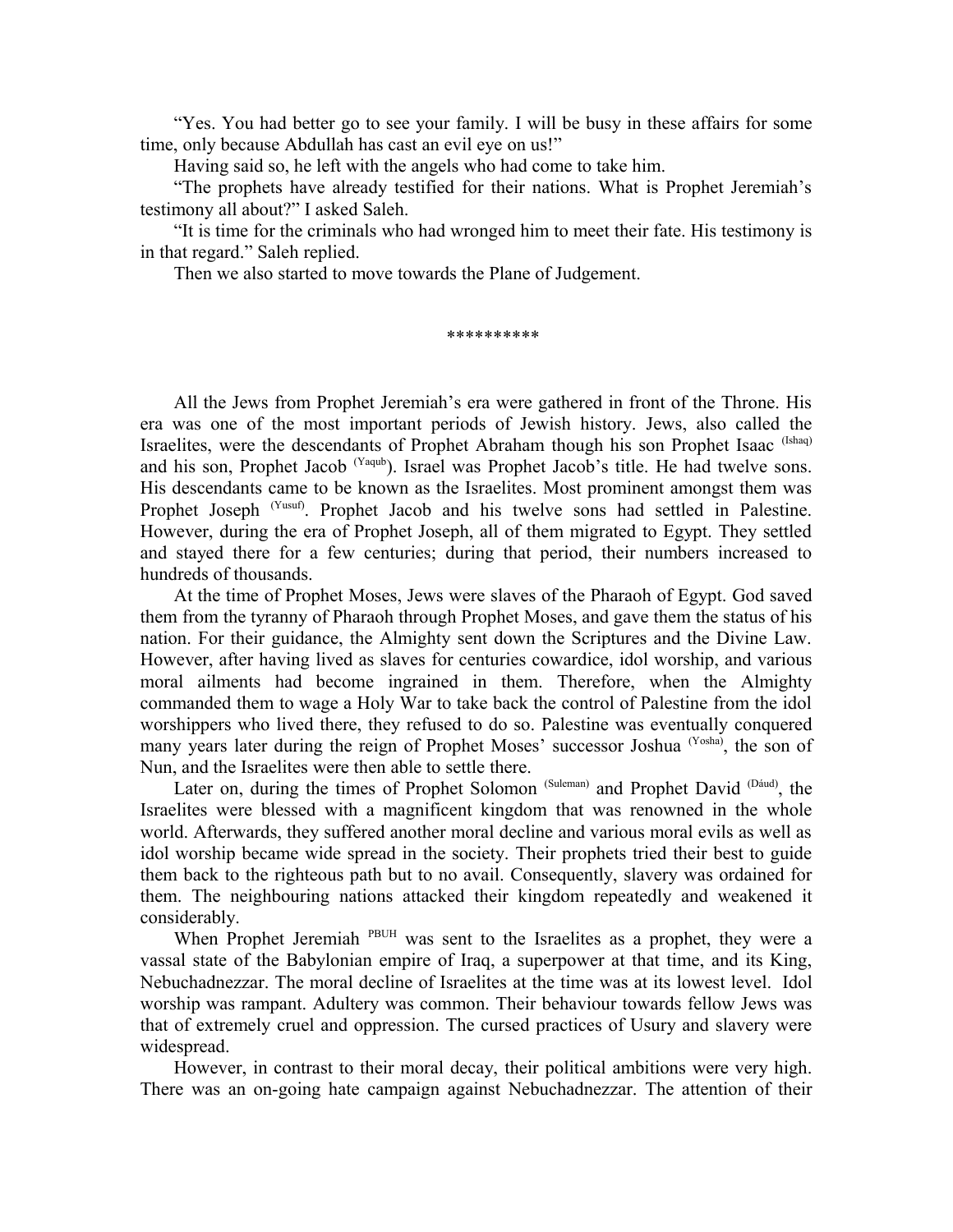political and religious leadership was focused on liberating them from the political subservience. National reformation, character building, and strengthening their bond with their Lord were not topics of discussion at any level. There was a lot of emphasis on the visible rituals of religiosity but virtues like faith, moral values, and good deeds had no value.

Prophet Jeremiah started his work in this environment and raised the banner of faith in one God and high morals with full force and vigour. He criticised the approach of the political and religious leadership. He warned the nation about the consequences of its moral deficiencies, idol worship, and other criminal shortcomings. In addition, he emphatically warned them about the risks associated with their plans for mutiny against Nebuchadnezzar. He tried to dissuade them from taking any foolish or emotional steps against Nebuchadnezzar and warned them that if they did embark on that perilous path, Nebuchadnezzar would set upon them like the scourge of God.

However, his nation did not pay heed to him. Instead, they first hanged him upside down in a well, and imprisoned him thereafter. Afterwards, they revolted against Nebuchadnezzar. Consequently, Nebuchadnezzar attacked them with all his might. He killed six hundred thousand Jews and took away an equal amount with him as slaves. Jerusalem was raised to ground. When he left, the city looked like an abattoir. This incident was later referred to in the Qur'an, which declared the aggressors as the wrath of God against the Israelites, and a payback for all their mischief.

While I was lost in these thoughts, Saleh probably read my mind and said to me:

"Your own nation did exactly the same thing, did it not? They were at the rock bottom when it came to knowledge, education, true faith, and morals. Yet their so-called leaders continued to blame the super powers of the time and their political conspiracies for their problems. Instead of focusing on improving their faith and moral values, political power and dominance were their foremost concerns. Adulteration, corruption, excessive profiteering and exploitation, hypocrisy and polytheism plagued your nation.

Following the cessation of prophethood after the last Holy Prophet, it was their responsibility to deliver God's message to the rest of the humanity. However, instead of reforming their nation and spreading the message of Islam to non-Muslims, they embarked on a path of hatred against them. They waged wars against them, like these Israelites here who waged a war against Nebuchadnezzar instead of reforming themselves. Unfortunately, like the Israelites, they also faced similar terrible consequences of their actions!"

As Saleh completed his sentence, there was an announcement, "Bring forth Jeremiah".

In a short while, Prophet Jeremiah PBUH arrived, accompanied by a few angels. He stood in front of the Throne quietly without saying anything.

Saleh said to me, "The Almighty will present the case of his Messenger himself".

As soon as Saleh uttered those words, a movie started to role in the sky in front of us and everyone looked up to watch it.

\*\*\*\*\*\*\*\*\*\*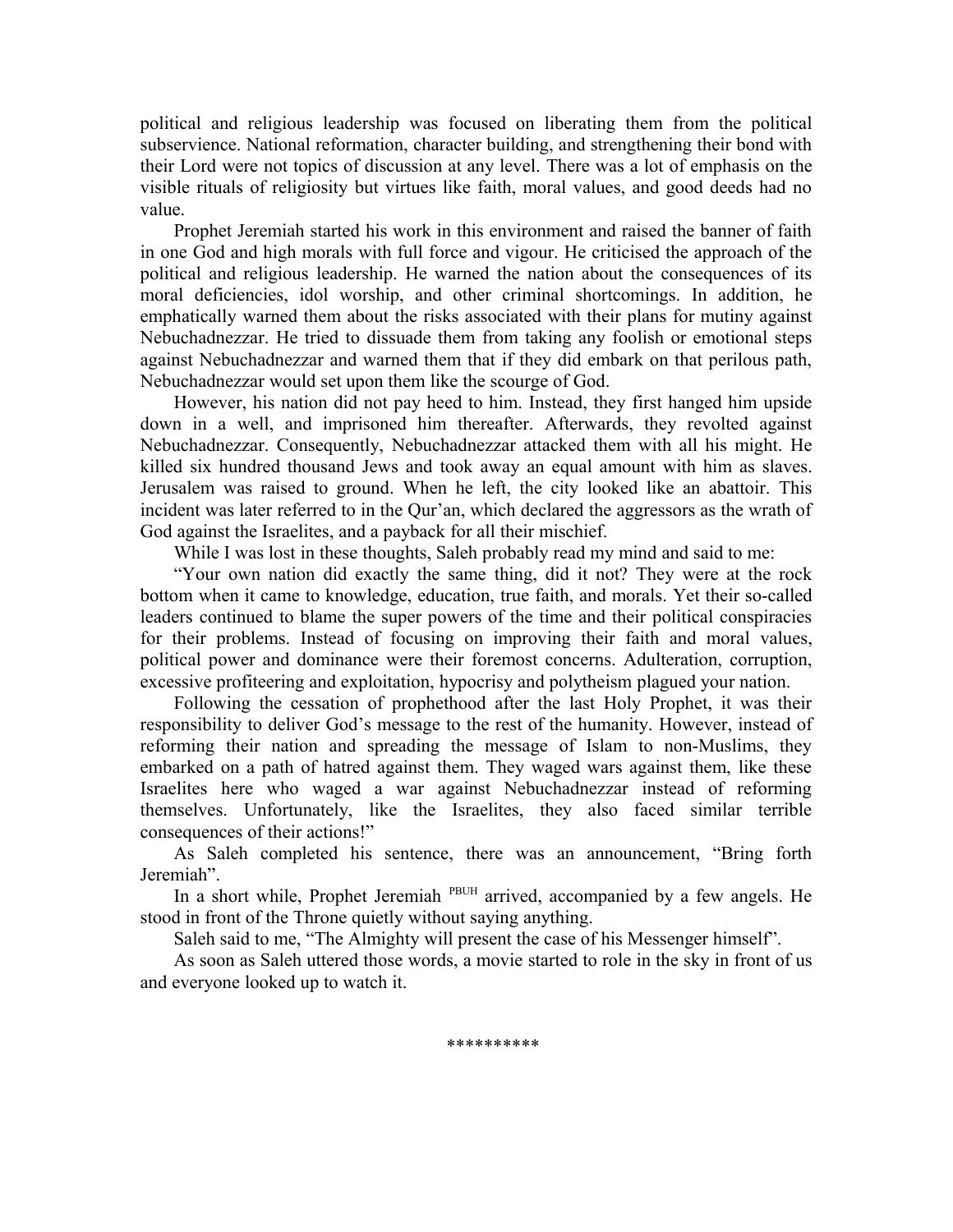It was a scene of absolute devastation. All around, one could see fires and their leaping flames. Thick clouds of smoke rose skywards from the burning houses and properties. Sobs, screams and suppressed wailing could be heard everywhere. The earth was awash with the blood of innocent and sinners alike. Human beings were being thrashed mercilessly without let or hindrance. Homes were being robbed. Women were being molested on every nook and corner. Armed soldiers of Iraq's most powerful ruler Nebuchadnezzar were roaming freely in the streets of Jerusalem with only one thought on their minds, to destroy the Israelites' holiest city and annihilate its inhabitants.

In the midst of this mayhem and chaos, a group of soldiers on horseback accompanied by their commander were galloping in one direction. On reaching a Prison in a corner of the city, they dismounted. Their commander moved forward and asked the prisoners:

"Who is Jeremiah amongst you"?

He did not receive a reply. Instead, all heads turned towards a cage, where a prisoner was mercilessly tied with ropes. The Commander had found the man he was looking for. He looked towards the soldiers. They moved forward swiftly, opened the cage, and freed Prophet Jeremiah <sup>PBUH</sup>. He fell to the floor in an utterly exhausted state. The commander walked towards him and stood in front of him. He then asked courteously:

"Jeremiah, are you alright?"

The prisoner opened his eyes slowly but closed them again due to extreme exhaustion. The Commander looked at him pensively and said in a voice filled with pride:

"Jeremiah, your prediction has come true. Our King Nebuchadnezzar, the emperor of Iraq, has destroyed Jerusalem. Half of the population is dead and the other half is our slave; we will take them away along with us. The King has issued special orders that you are not to be harmed in anyway. You are an honourable man. You tried your best to warn your nation but they did not pay heed to you and now, they have been punished for their deeds."

Having said so, he turned around and issued a command to his soldiers, "Let Jeremiah go and kill the rest of the prisoners. Thereafter, quench your thirst with the blood of the men in the city, and satisfy your lust using the women. Plunder whatever you want and burn the rest".

The prisoners were murdered and soldiers spread in all directions to plunder. Prophet Jeremiah PBUH gathered all his energy and sat up against the wall of the cage. His city was burning right in front of his eyes. Every part of his body was aching but to witness the destruction of his nation was far more painful.

Thereafter, scenes from his era and his life were played in flashback. He was shown trying to beseech intellectuals and public, but nobody paid heed. His nation was slave to the supreme leader of Babylonians, the mighty king of Iraq, Nebuchadnezzar. Annual levy to Nebuchadnezzar was the only guarantee of their safety and lives.

The reason for this slavery was the moral bankruptcy that had spread through the very veins of the nation. Idolatrous practices were common amongst these guardians of monotheism. Fornication and gambling were routine happenings. Dishonesty and oppression of fellow Jews was their way of life. Making false claims by swearing upon God to sell their merchandise was prevalent. Mistreatment of neighbours was the norm. They lent money at usurious interest rates; and enslaved the whole families of those who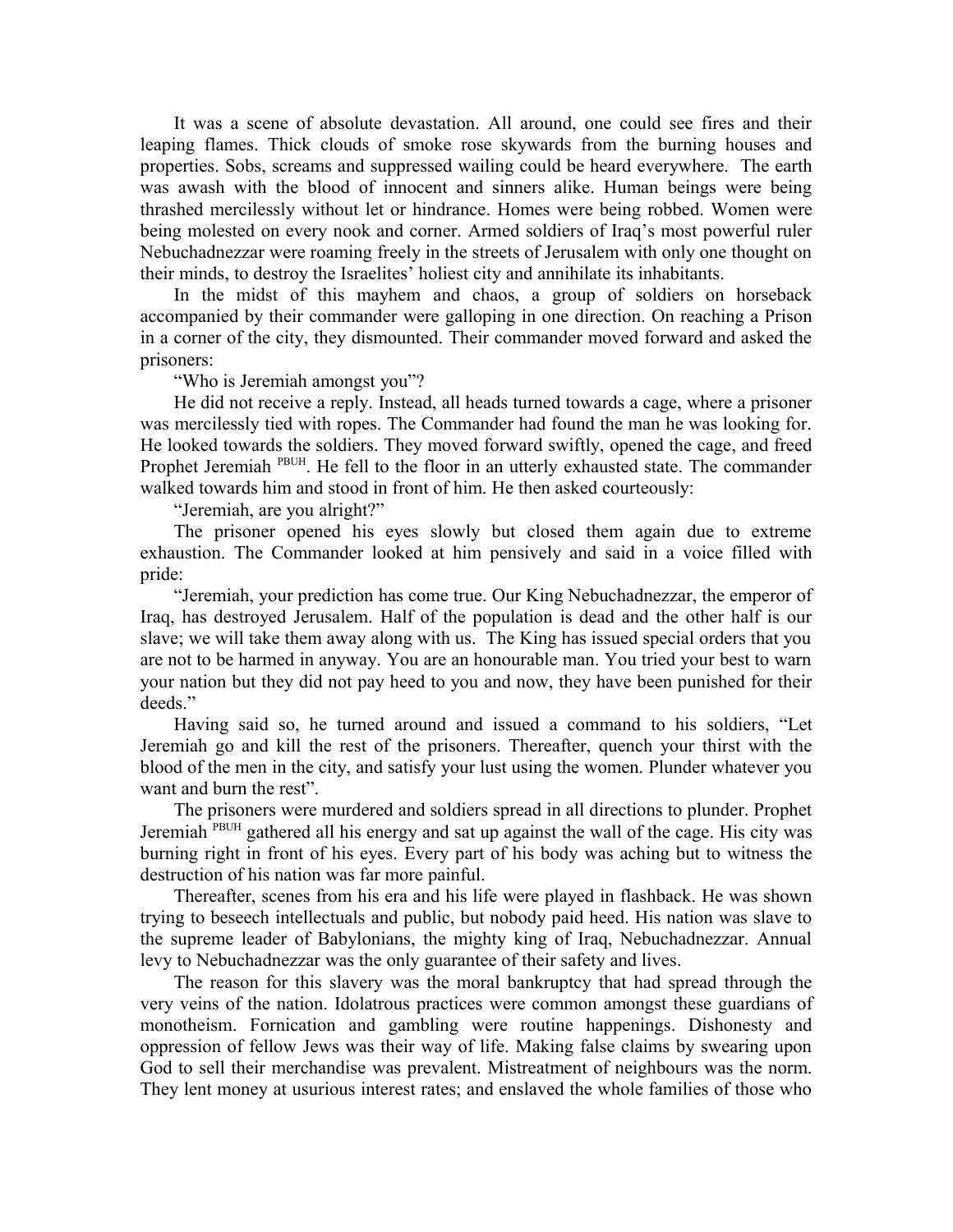could not repay. Religious scholars were busy fomenting national pride in the masses instead of reforming them. Ritual animal sacrifice was deemed the crux of the religion rather than true faith, high morals and abiding by the divine Law. Their rulers were tyrants and corrupt. Extravagance and luxury was their way of life instead of fairness.

However, the entire nation was unified on one issue; that they should liberate themselves from the enslavement of Nebuchadnezzar. The fact of the matter was that they had incurred the wrath of the Almighty God. Rather than explaining this bitter truth to the nation, their leaders indoctrinated them with false national pride and delusions of their glorious past during the times of Solomon and David. They were being challenged to take over leadership of the world while the fact was that they were afflicted with the worst religious and moral decline.

The screen then showed the scene when Jeremiah received the divine revelation to work for reformation of his people, and to guide them away from politics and towards the correct path. He was advised that once his nation managed to develop true faith, it would dominate the political sphere as well. He was ordered to forego any plans for marriage and devote himself to warn his people about the impending devastation.

However, when Jeremiah came forward with this message, almost everyone opposed him. The prophet of God beseeched all and sundry, including the religious and political leaders, but apart from a handful of people, no one heeded his call. His message was straightforward: instead of confrontation with Nebuchadnezzar, reform your faith and moral attributes!

The most dramatic scene on the screen was the one in which Prophet Jeremiah PBUH was shown attending the court of the Jewish king with a wooden yoke around his neck. It was a last effort on his part to make people understand that their current situation was similar to an animal with a wooden yoke around its neck. If the animal rebelled and tried to break free at this stage, an iron yoke would replace the wooden one. Nevertheless, the courtiers and intellectuals, paying no heed, declared him an agent of Nebuchadnezzar instead. The king moved ahead and personally cut the wooden yoke around his neck with his sword. With that, the Almighty made the decision that this yoke would now be replaced with iron shackles.

Thus, this Prophet of God was accused of being an agent of Nebuchadnezzar, hung upside down in a well as punishment and then tied up and imprisoned in a cage. Revolt against Nebuchadnezzar was announced. In reply, Nebuchadnezzar attacked and annihilated them as if he personified the wrath of God.

Thereafter, the opening scene was repeated on the screen in which Jerusalem was being rained with the fury of God. Prophet Jeremiah <sup>PBUH</sup> opened his eyes, looked around, and saw the denuded copses and utter destruction all around him. He then said in a loud voice:

 "O people, I explained the situation to you threadbare. Yet you preferred to listen to the political jugglers and bigoted & ignorant religious leaders. You overlooked the ailments of your society. You lived your lives oblivious to the ills of the society around you and commandments of God; hence the punishment for your doings!"

Prophet Jeremiah PBUH then looked towards the sky and muttered, "The day for the perfect justice will come. It will surely come, but after a little while".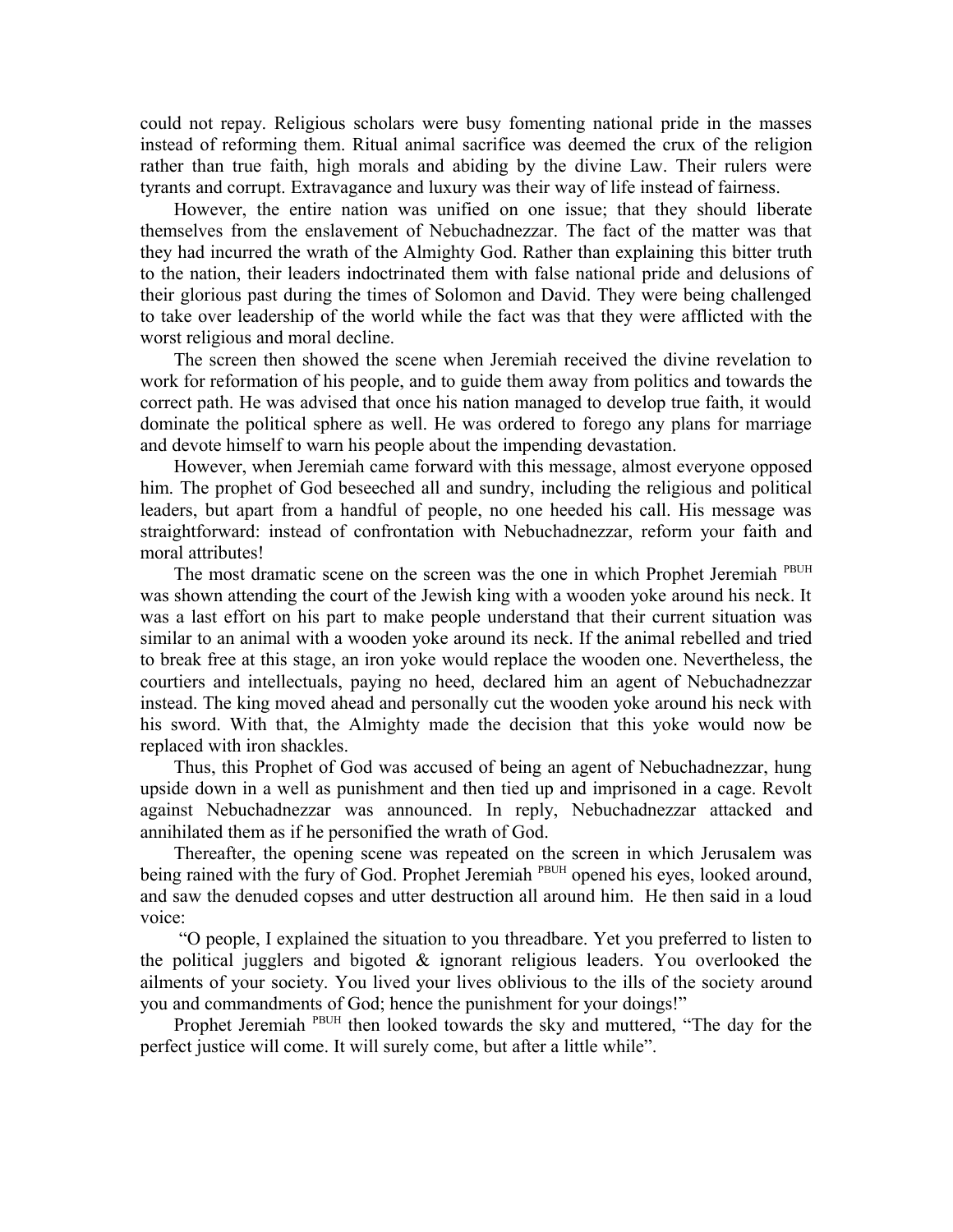\*\*\*\*\*\*\*\*\*\*

With that, the scene being projected ended. A raging, thunderous noise shook the environment. The Almighty's anger was at its peak. The treatment meted out to his prophet by the people of Israel was so heinous that the punishment inflicted to them through Nebuchadnezzar was absolutely insufficient. The time for the real punishment had now arrived.

The Almighty ordered that anyone involved in the mal-treatment of Prophet Jeremiah at any level or scale be brought forward.

First, a group consisting of the king, the peers and the clerics was produced, all of who were responsible for the tragedy. It included those involved in ordering and executing the actual punishment as well as those responsible for abetting his declaration as an agent of Nebuchadnezzar. All of them were sentenced to Hell.

Thereafter, the accountability of people of that era started on an individual basis. All those who had committed crimes against the prophet of God were dealt with in a manner befitting them, and the worst punishment was awarded to each of them.

This time, I stayed in the Plane much longer and watched many people being put through the accountability process. To be fair, I had seen it only a few times before, but it was evident to me now that the Almighty was carrying out a full and extremely comprehensive accountability. Deeds of every person were being reviewed in the light of his circumstances, environment, and personality whose development was in turn, influenced by upbringing, grooming, and various other factors. Even the most insignificant deed was recorded in the Book of Deeds. The intent, motivators, and actions were all being evaluated. The evidence included records kept by angels, testimony of other human beings as well as of inanimate objects in the environment; even the very organs of people were testifying. Final decision was reached in the light of all these testimonies. This exhaustive process ensured that nobody was wronged in the slightest. If there was even the minutest chance of forgiveness, it was provided. God's absolute justice and perfect beneficence were demonstrated in such a way that words failed to paint the right picture.

\*\*\*\*\*\*\*\*\*\*

While I stood there, lost in the proceedings and environment, Saleh whispered:

"Naimah is frantically looking for you".

"Is everything alright"? I enquired.

"It's an interesting affair. You would better come along." Saleh responded.

After saying so, Saleh held my hand and in a moment, we were standing besides Naimah.

I was surprised to see the sight of a girl as pretty as a fairy, standing next to Naimah. I tried to recall who she was, but I could not. Naimah introduced her to me:

"This is Amoorah. She belongs to the nation of Prophet Noah PBUH. I met her over here. She desired to meet the last Holy Prophet or one of his eminent followers. I was not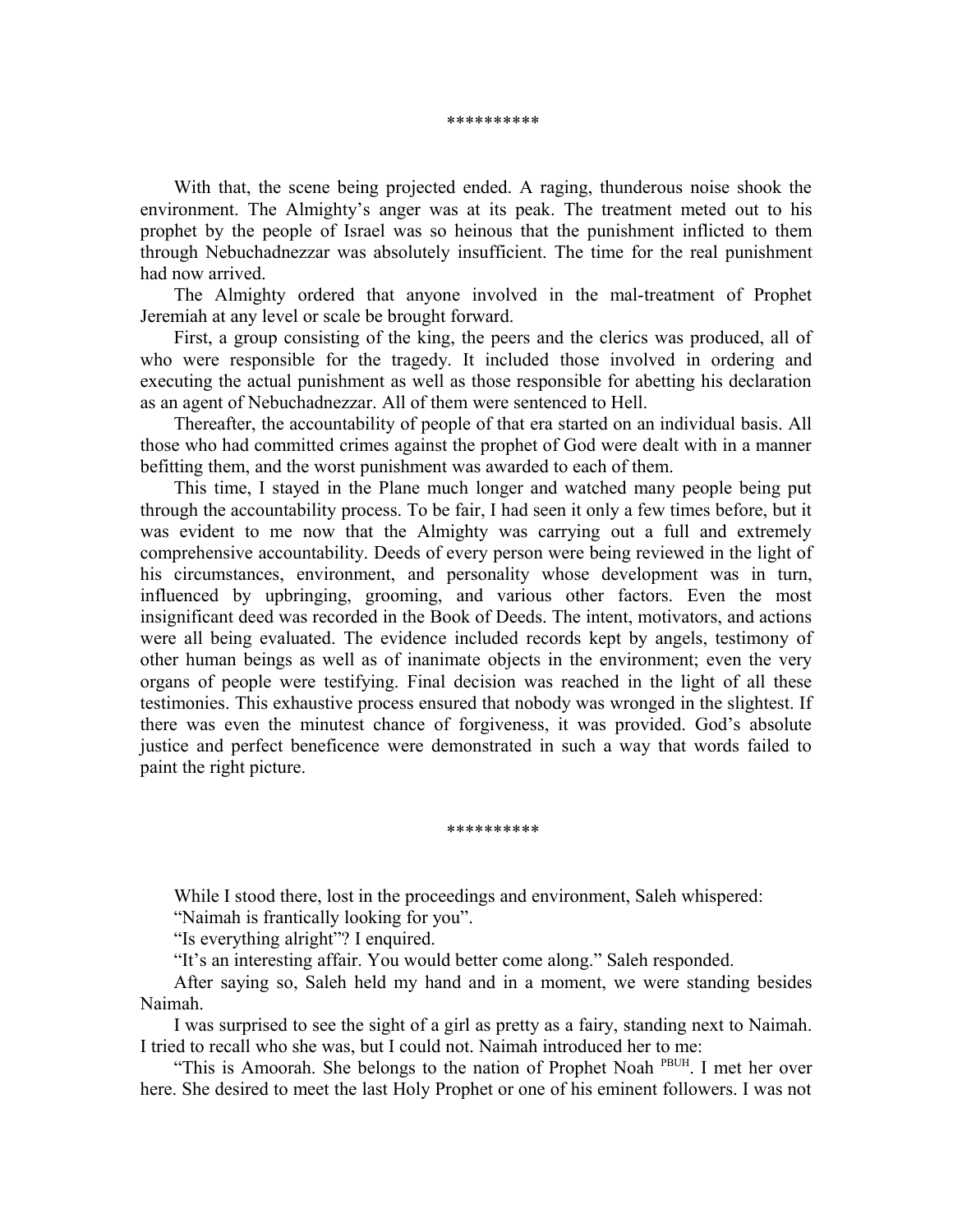in a position to arrange a meeting with the Holy Prophet; however, I thought I would introduce her to you instead. After all, you are amongst his distinguished followers."

After that, Naimah started to give Amoorah more details about my life but in doing so, she started to shower me with excessive praise and tributes.

I interrupted Naimah and said to Amoorah:

"Naimah is my wife. So understandably, she exaggerates in praising me. However, she correctly pointed out that I could arrange for you to meet some of the eminent people from amongst the followers of the last Prophet, or even the Holy Prophet himself."

Naimah did not like my humility and uttered crossly, "If I am exaggerating, then please explain to us that why is this angel with you all the time? And what do you have to say about all the places he takes you to?"

In order to kill the argument I said:

"Ok, I give up! But, please provide more details about Amoorah".

Amoorah was amused by our conversation and said, "Human beings will never change; they haven't done so in a thousand years or even after being resurrected. You are quarrelling just like my parents used to do".

"I have met Amoorah's parents as well", Naimah said in a jovial mood. However, her next sentence solved the mystery of her excitement and the reason for calling me back from the Plane of Judgement:

"Amoorah's not married to anyone over here."

Saleh confirmed my suspicion as he whispered into my ear:

"Naimah called for you so that you could meet your future daughter-in-law."

Naimah was trying to find a suitable wife for Jamshaid. She had succeeded in her pursuit to the extent that she considered Amoorah to be a suitable candidate. Yet, I was not aware whether the bride and groom to be, had even met or approved this match. That aspect, however, did not seem to bother Naimah too much. In Naimah's view, her own approval seemed to the main prerequisite for this match.

I asked Amoorah, "Where is your husband, Amoorah"?

Amoorah answered shyly, "In the previous world, I died when I was only 15 years old. I used to be ill frequently since my early childhood. As compensation, the most merciful God decided to grant me entry to the Paradise without any accountability".

"And the rest of the decisions concerning you are being made by your future motherin-law!" I mused.

Saleh probably heard my thoughts as a smile appeared on his face. Amoorah said:

"It was really nice to meet all of you. We shall stay in touch in the Paradise as well. I should leave now. My parents must be looking for me."

Naimah also turned to go along with her but I stopped her and said, "Hold on Naimah, I have something to discuss with you".

Naimah said to Amoorah, "Could you wait for me where we had met earlier, Amoorah? I will join you shortly".

I commented jokingly, "Naimah, take Amoorah's mobile number. Otherwise, how will you find her in the crowd?"

"What is a mobile?" Amoorah asked a bit surprised by my comment.

"A mobile is a devilish device. Once you get it, you won't be able to get away from Naimah", I replied.

Saleh intervened, "I don't think Amoorah will be able to get back to her destination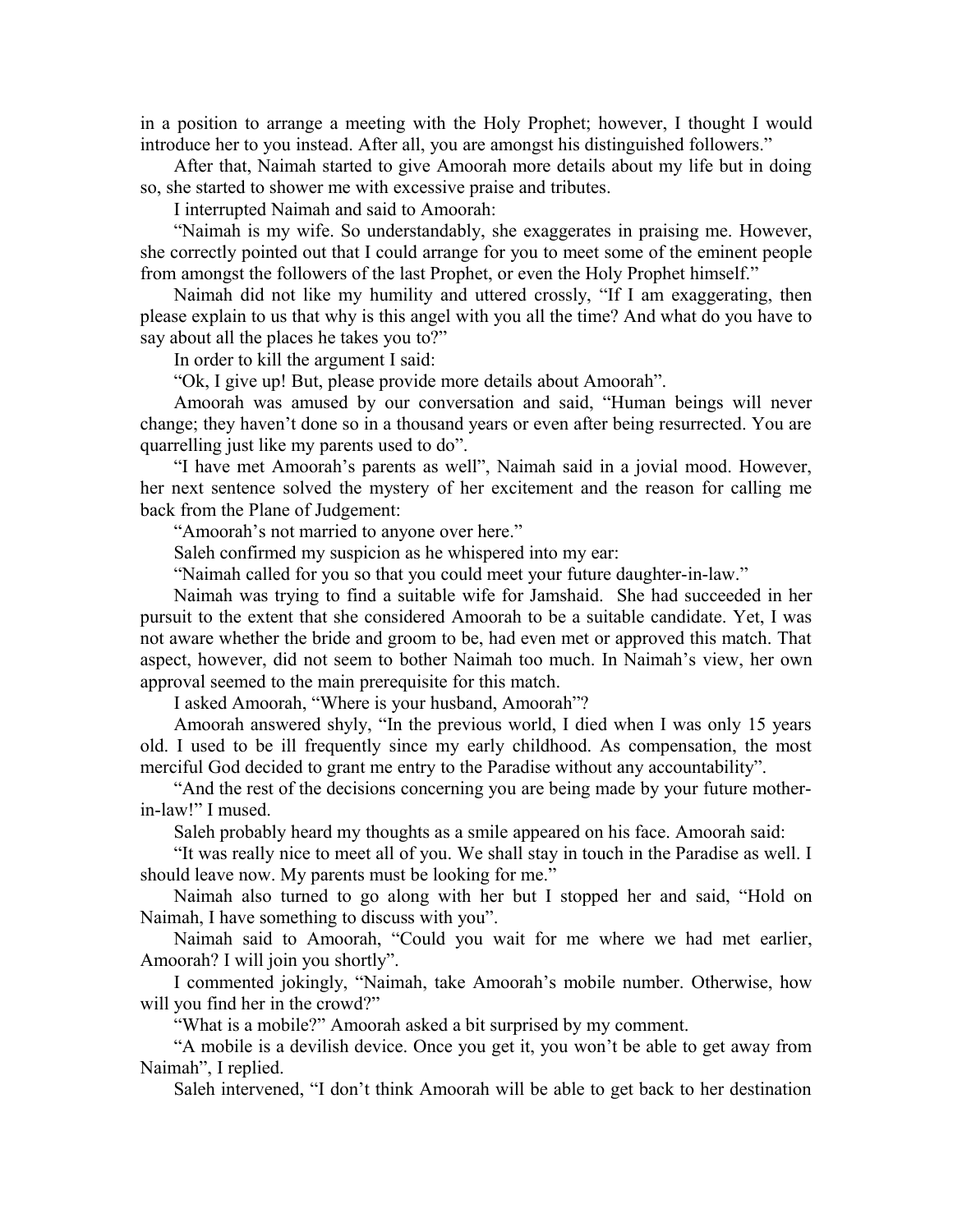on her own. I will accompany you, Amoorah".

\*\*\*\*\*\*\*\*\*\*

After Amoorah and Saleh had left, Naimah and I sat on a spot by the bank of the pond. I said to Naimah, "Are you aware of what you are doing?"

"Yes! I have selected a potential bride for Jamshaid."

"I am aware of that, but are you aware that your own like or dislike doesn't really matter?"

"Yes, I am aware, however, with his bitter experience of choosing Huma in the previous world, Jamshaid will not be able to object to my proposition. I have already spoken to Amoorah's parents regarding this matter and they are in agreement."

"This means that although you have already agreed to the match, the couple who are the main concerned parties are not even aware of this arrangement yet, nor has their consent been obtained. Naimah, this is not the old world. Over here, we are parents in a nominal sense only. Whatever the two of them desire will happen here. So, before you build your hopes too high, you would better seek their consent."

"What if they refuse?" Naimah muttered.

"Well, there are many other girls to choose from. Over here, there is no shortage of anything; there is abundance of everything. You should relieve yourself of any concerns in this matter."

Naimah became quiet; yet, I knew that her mind was still occupied with the thoughts of her future daughter-in-law.

I looked at her and said:

"Naimah, this is the first time we are alone over here. Why don't you set aside your maternal affection for a second and enjoy the beautiful atmosphere around us?"

I continued, "Naimah! Do you remember all the difficult times we faced together? I devoted my life to the cause of taking God's message to his beings. I dedicated my career, my youth, and every breath for this cause. As you can see now Naimah, the path I chose did not cause us any loss.

I used to tell you in the world that, whoever makes a deal with God never suffers a loss in the end. As you can see, we have been saved from losses of any and every kind. We have achieved such an outstanding success! We have won, Naimah! Indeed, we have won! From here onwards, life is forever death is no more; youth is forever old age is no more, and health is forever illness is no more! Now, there would only be abundance and no poverty, we would have eternal joys and no more sorrows!"

"I can't even remember any sorrows associated with the previous world", Naimah added.

I replied, "Indeed! Today, the residents of Paradise do not remember any sufferings of the world; neither do dwellers of Hell remember any of its comforts. That world was just like a thought, or like a dream, a story, or an illusion. Reality begins now; the real life has only just started".

"Abdullah, look at the view in front of us. See how the scene is changing." Naimah said.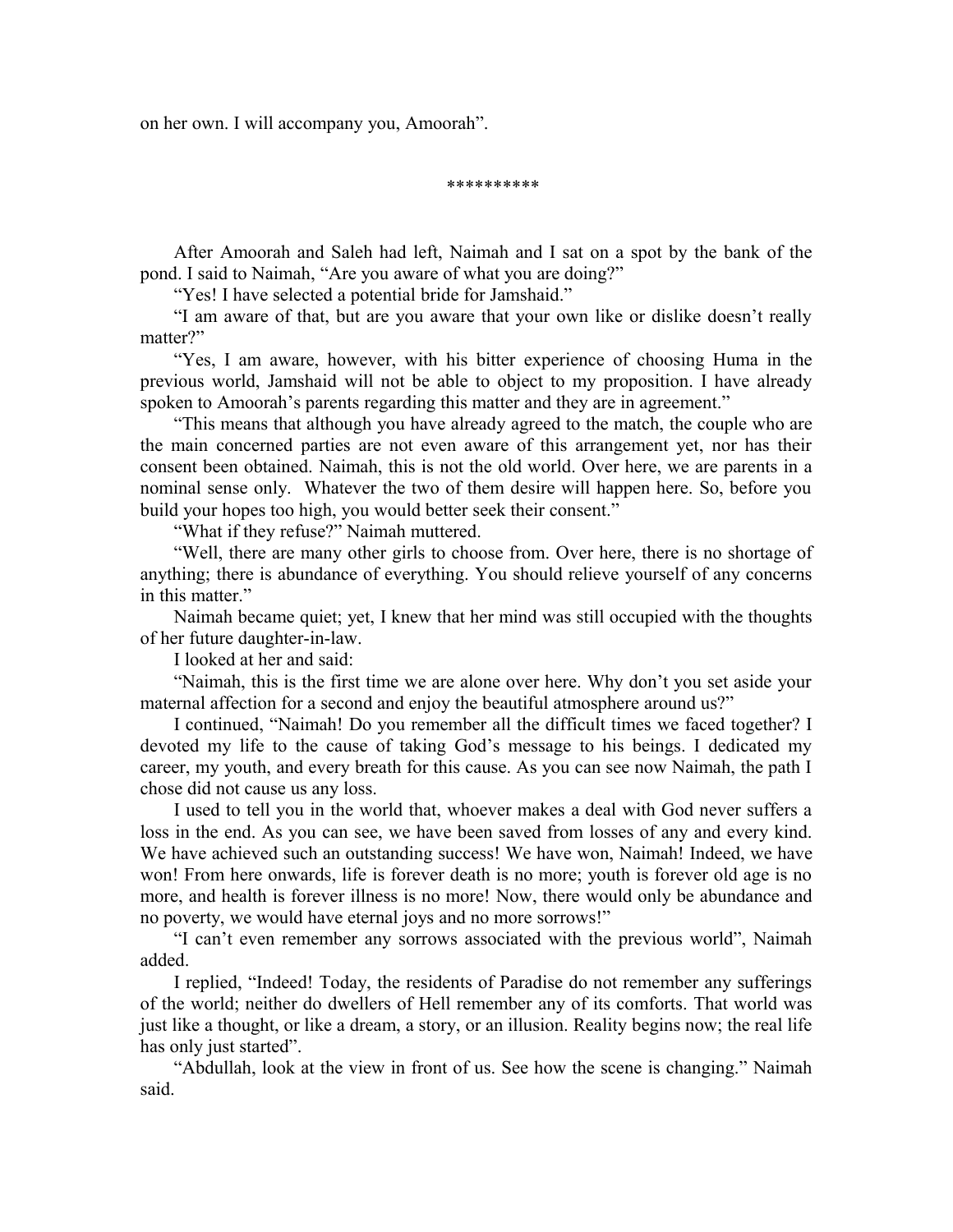I looked up and realised that the evening was nearing its end; Dusk was just around. I somehow felt that this change was an indication that something important was about to happen.

Suddenly, a voice from behind me said, "Yes, your suspicion is correct Abdullah".

It was Saleh's voice. He continued as he sat down next to me:

"This change is an indication that the process of accountability is about to end. Accountability of everyone has taken place".

"Tell me first, where did you disappear after taking Amoorah to her destination? You do not need to drink water nor do you require the use of the washroom," I asked jokingly.

"I was with Imsáeel", Saleh replied.

As Saleh finished his sentence, Imsáeel stepped forward from behind him and greeted me. He used to be the angel on my left hand side assigned to record my misdeeds.

I returned his greetings and smilingly said to Saleh:

"And what is the reason for the appearance of Imsáeel?"

"The accountability has reached its conclusion. Now, both of us will have to present you before the Almighty".

I started to feel apprehensive when I heard this. I asked anxiously:

"How come the accountability has ended so soon?"

"As I mentioned to you before, time passes very quickly over here while in the Plane of Judgement, its passage is very slow. Therefore, while you were here for what may have seemed like a short while to you, it was actually long enough for the accountability process to be concluded."

"What happened in the Plane of Judgement after I left?"

"After the accountability of most people was completed, only those people were left behind who had faith in their hearts but they had been held back due to the high volume of their sins. Following the request of the last Holy Prophet, those people were also held accountable. Finally, only the Shuhada and the prophets will be presented before the Almighty."

"Are Shuhada those people who were martyred in the way of God?" Naimah asked Saleh.

"No, Shuhada are not martyrs in the sense the word is used in your language, although the people who achieved martyrdom in the way of God have also been awarded tremendous rewards. However, these Shuhada are those illustrious people who were witnesses to the truth in their lives. In other words, they were the ones who dedicated their lives to give testimony about the veracity of God's religion to the rest of the world. They were the people who carried forward the message of the prophets to the subsequent generations."

"Will they also undergo Accountability"? I asked, as the mere thought of accountability was enough to cause anxiety to me.

"No, they won't. They will just be presented in the Court of the Almighty and then their deliverance will be announced. Having said so, I must say that the Almighty is the Lord of the Worlds and the sole master of everything. If he wants to call anyone for accountability, no one can stop him from doing so!"

I involuntary said:

"O' Lord! Forgive me and have mercy on me". Saleh replied: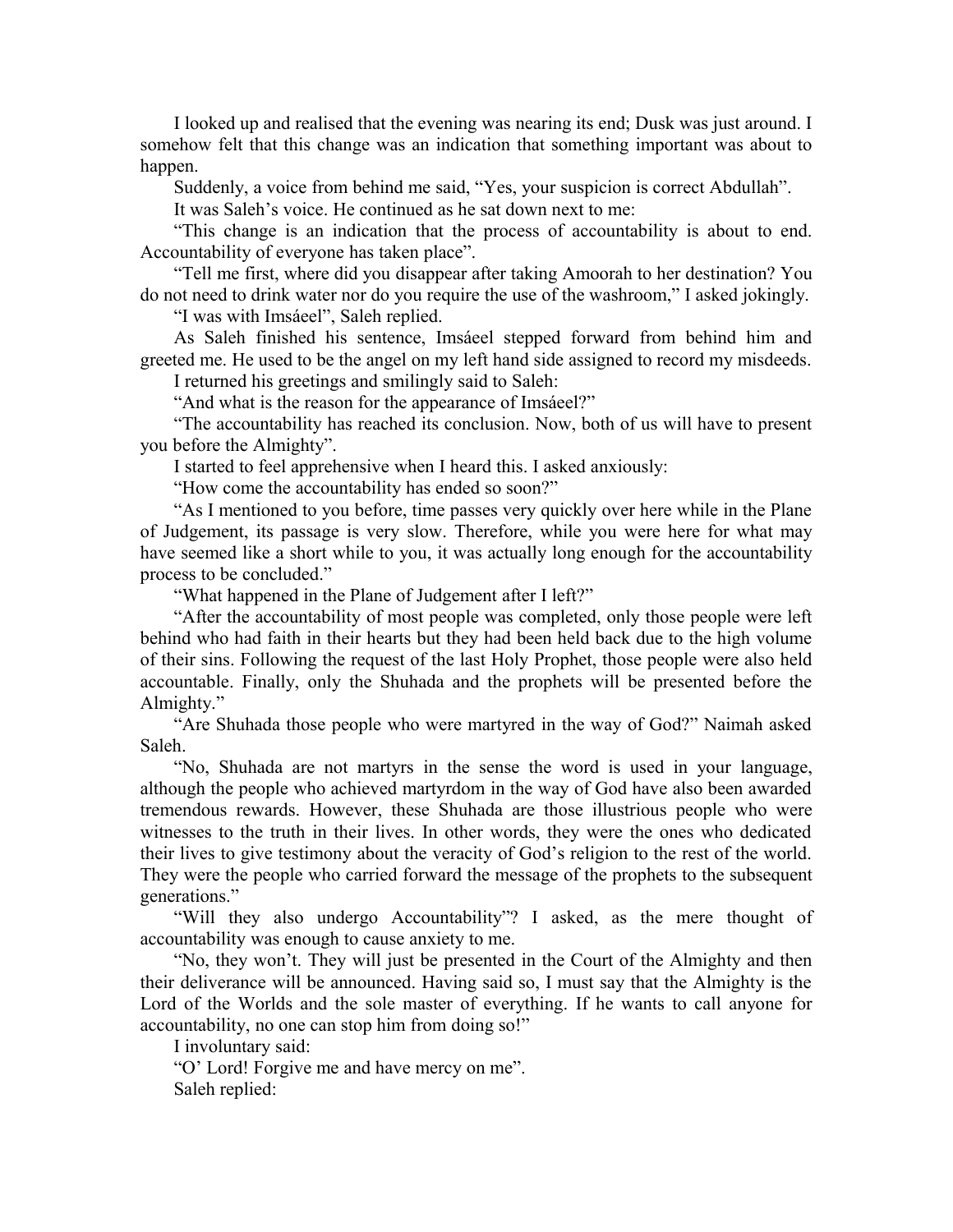"I have only pointed out the authority of the Almighty. I am not suggesting that he will do so. In fact, the time has now arrived for people to enter either the Hell or the Paradise. As such, the residents of Paradise and inmates of Hell will all be gathered in the Plane of Judgement. In their presence, the success of the prophets and Shuhada will be declared.

Thereafter, people will be sent in groups to their final destinations. Eternal life will thus begin".

#### \*\*\*\*\*\*\*\*\*\*

# **Chapter 13: Journey Towards the Eternal Destination**

Once again, I was standing on the high point of Aaráf along with prophets and other Shuhada. The Plane of Judgement was clearly visible from this vantage point. As far as the eyes could see, people were divided into two groups in the vast plane. To the right, there were rows upon rows of people. They were the people of Paradise. They had glowing faces, smiles on the lips and a sparkle in the eyes. They were very well dressed. Their hearts were filled with joy and their souls were strongly indebted with gratitude. These were the people on the right hand side; what could one say about the good fortune of the people of the right side?

On the left side of the plane, a large crowd of people sat on their knees facing the Hell with their hands tied behind their backs. These were the people of the Hell. They awaited the final transfer to their eternal abode. Their faces were drawn out and their eyes looked lifeless; with foreheads drenched in sweat, their necks were bowed. Their complexions had darkened and their bodies were covered with dust & dirt. These were the people on the left hand side; what could one say about the utter misfortune of the people of the left side?

The Throne of the Almighty was right in front of us. What could one say of its grandeur and splendour? Rows upon rows of angels stood around it. In their midst, were eight extraordinary angels next to and around the Throne. They were the Bearers of the Throne. The angels were singing words of praise and glory. Behind the Throne, at a higher altitude, clear views of Paradise and Hell could be easily seen. Paradise was on the right side; the fragrance arising from it had spread throughout the right side of the plane and the songs emanating from it were having an enchanting effect on the hearts. One could clearly see the absolutely stunning greenery, serene valleys, and immaculate gardens of the Paradise from here; its palaces, lakes, and servants were also visible. These views of Paradise were enticing everyone. Those who had been awarded the Paradise were extremely pleased at their good fortune and were engrossed in relaxing chats with each other while they waited anxiously to be taken over to the Paradise.

On the other hand, the horribly fearsome view of Hell was visible on the left side of the Throne. The flames from the fire were rising repeatedly like the tongue of a serpent. The sight of different punishments waiting for their victims in Hell was making the hearts flutter with fear. Highly frightening and ugly angels with whips, chains, yolks, and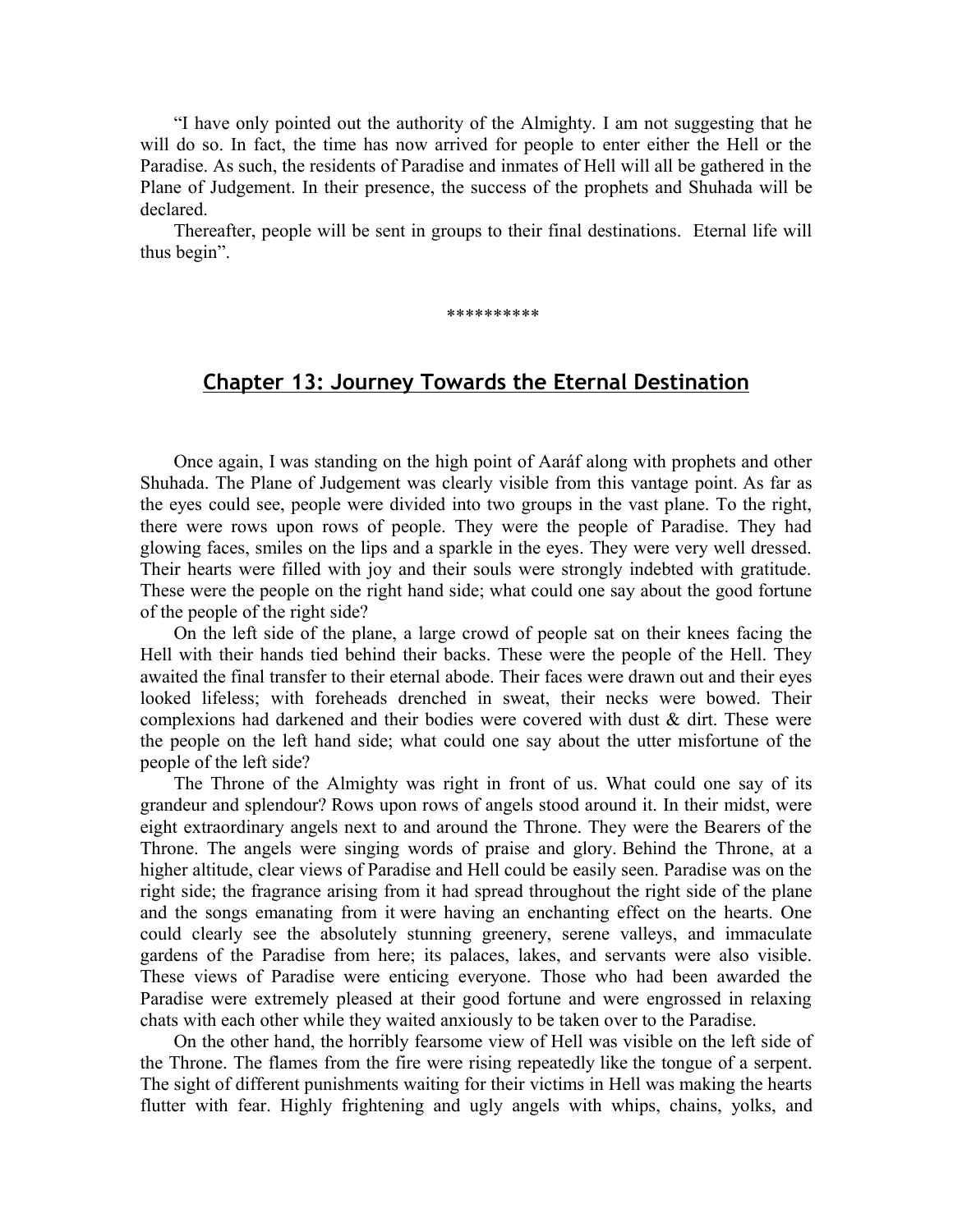hammers were waiting to welcome the people of Hell to unlimited punishments like odour, filth, fire, wild animals, venomous bugs, rotten fruits, thorn covered bushes, and food consisting of pus, blood, boiling water and oil slush.

The wretched state of people condemned to Hell was already miserable; it was further compounded on seeing the Hell with their own eyes. This view was enough to crush their hopes. They were watching the scene despairingly. Each one of them wished most earnestly to be awarded the death sentence. Alas! In Hell, there were all kinds of punishments but no death. Death would have been the greatest relief for the condemned. But then, Hell was a place for punishment, not relief.

A curtain separated the people assigned for Paradise and Hell. They could see and talk to each other through this curtain but could not cross it. The people of Paradise told the people of Hell that all promises that God had made to them had come entirely true. They then asked them if they had also found the Almighty's forewarnings about the Hell and its details to be true. In reply, they had no option but to bow their heads in acceptance and say, 'yes'.

The people of Hell were crying with thirst and hunger. When they saw the people of Paradise being served with all kinds of fruits, platters of meat and tasty drinks, they repeatedly asked them to pass on a small amount of this gift from the Almighty to them as well. However, they got the reply that the Almighty had forbidden these bounties for the people of Hell.

We were standing on high ground and witnessing this scene. I felt scared for some unknown reason, although the announcement of our fates was a mere formality. I was praying and pleading to God for his blessings and forgiveness. I was praying to the Almighty not to make me one of the people of Hell, and to grant me the company of the people of Paradise. Other people standing next to me were also praying for the same.

However, that was my own state of mind. Some other Shuhada, charged with emotions, moved forward and started to congratulate the people of Paradise. They were showering them with blessings and prayers. At this juncture, the prophets came forward and asked the incredulous leaders of their respective nations who had knowingly rejected the truth:

"Where is your rule today? Do you still take pride in the number of your followers? What happened to your arrogance?"

They then pointed towards the people of Paradise and said:

"Are they not the same poor people you considered as worthless? You believed that they did not deserve a share of the blessings of God, and neither would they ever receive it. See for yourselves! They have achieved such an exalted position today!"

Meanwhile, there was an announcement that the Books of Deeds be handed over to the prophets and Shuhada. Against my expectations, there was no accountability or cross-examination. Each one of us was in turn called forward to a place where all the people of Paradise and Hell could see us. Each person would move forward, escorted by his two angels, who would then take him to the Throne with utmost decorum. There, his accomplishments in the previous life were announced to everyone and success in the Hereafter formally declared.

Whenever a person from this exalted group was presented to the Throne, details of his struggles were narrated, like the times he lived in, the background of the people he addressed and their response to his invitation; in fact, everything surrounding his mission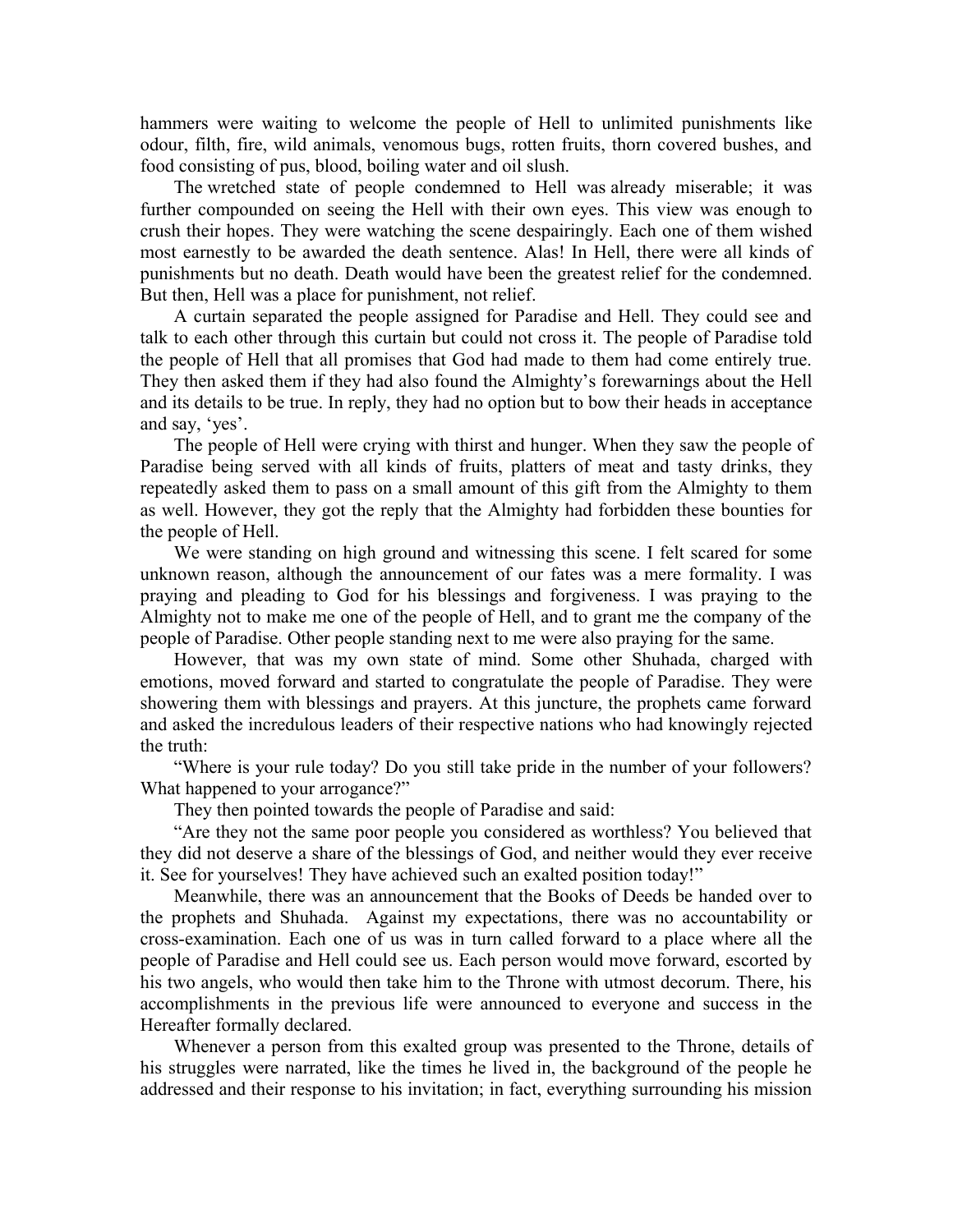was narrated in detail. The audience listened with rapt attention and showered each person with generous praise. In the end, whenever a person's success and accomplishment was declared, the surroundings echoed with shouts of 'bravo' and 'glory be to God'. Dwellers of the Paradise expressed their joy by clapping, shouting, whistling and even, dancing.

When my name was announced, the people standing close by started to congratulate me. Along with Saleh and Imsáeel, I reached the edge; from where I was standing, everyone in the plane could see me. Imsáeel was carrying my Book of Deeds. Saleh was walking in front of me. When we reached there, I bowed my head and stood in silence. The Almighty said:

"Abdullah, the time to bow your head is over. Lift your head. People want to see you."

I lifted my head. Tears of gratitude flowed from my eyes with a triumphant smile on my face. With the permission of the Almighty, Saleh and Imsáeel started to narrate the details of my life.

I looked towards the plane and saw many familiar people waving to me; they included my family, friends, the righteous people who had supported me, the believers who had accepted my call and those men and women who had rectified their ways in response to my preaching about Oneness of God and the Hereafter. I also waved back.

However, my eyes were searching for Naimah. She was standing amongst our children. I could see tears of joy on her smiling face. When she realised that I was looking at her, she lowered her gaze shyly. Leila was standing next to her. She was most excited, standing on a chair and clapping passionately. Arifa, Aaliya, Anwar and Jamshaid were also stood on their seats and waving their hands vigorously.

I glanced to my left. It was an entirely different scene there. The people of Hell were engulfed in a never-ending darkness of various negative emotions, including shame, disgrace, regret, apprehension, humiliation, sorrow, disappointment, agony, hardships and self-blame. If the sky had the ability to lament, it would have recited an elegy on the misfortune of those who had failed on this Day of Judgement. If Earth had the ability to express itself, it too would have recited a tragic poem on the condition of the people of Hell. If words had a voice, even they would have decried their failure in portraying the utter misfortune of the people of Hell.

I felt the urge to somehow turn the wheel of time backwards, return to the old world, and show this scene to the people of the world. If that were possible, I would shout myself hoarse saying to them:

"O' all of you hard working people, competing with each other for the sake of worldly wealth and possessions; leave the rat race! If you have to compete, compete for success on this day. If you have to race against others, race to attain the Paradise. If you have to make schemes, scheme to save yourself from the Hell. You compete to leave others behind in material possessions like plots of land, shops, houses, status, carriers, cars, jewellery, and expensive dresses etc.

You rejoice at attaining worldly success and cry on losing it. If you want to rejoice, rejoice at the hope of attaining the Paradise, and if you have to cry, cry at the prospect of being sent to the Hell. Live for this day and die for this day… the day when life will begin, never to end again."

The flow of tears rolling down my face increased further. However, this time they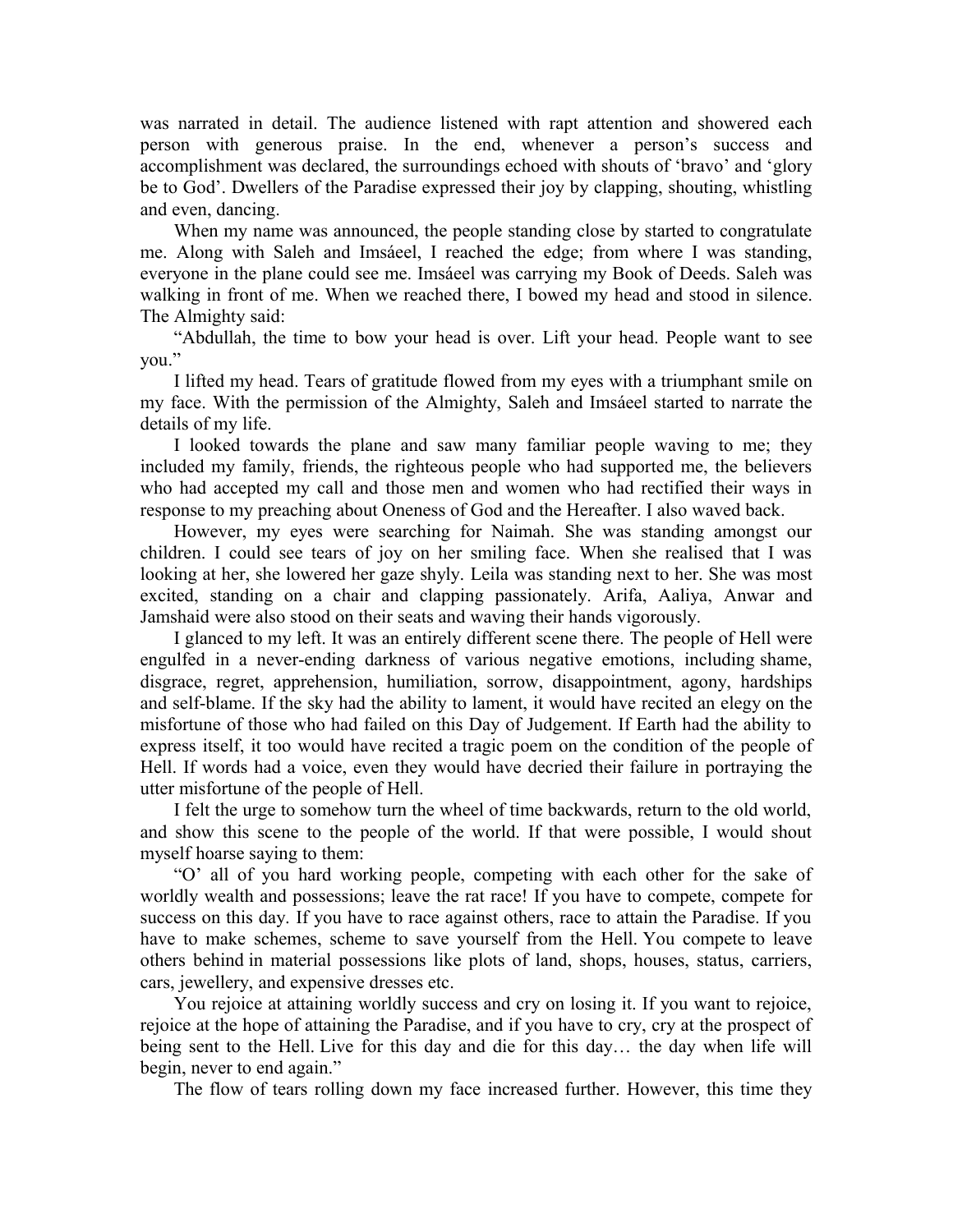were not tears of joy. They stemmed from the realisation that maybe if I had put in a little more effort, I could have got my message across to more people, and perhaps, many more could have been spared from Hell. I felt the pain of this remorse in my heart.

Alas! If I could get one more chance. Alas! If only the time bygone would somehow come back so that I could warn every person about this day even more compellingly!

An excruciating sigh escaped from my lips, rising from the depths of my heart.

I looked up towards the Throne with utter helplessness. As always, the exalted presence of the Almighty was cloaked in a veil of royalty. This elegant and graceful veil was like the unconcerned grace of a beauty, oblivious to its surroundings. The gaze of this insignificant servant got transfixed at the imagined feet of the Almighty behind an attire of his attributes. I had never returned unfulfilled from there. For this worthless beggar, his only asset was those feet. Whether the exalted emperor considered it of any significance or not, did not matter. This is all I had to offer; this is all I could hope for!

When the heart calmed down a bit, my eyes drifted towards the people of Hell again. I knew a few of them. Their number was quite large. Crouched and crowded, they sat slavishly with their shoulders rubbing together. They avoided my gaze and many of them had turned their backs towards me. As such, I could not see many of my acquaintances there.

However, their sight made me appreciate and realise the blessings of the God Almighty, which had saved me from meeting such a miserable fate. I felt that of all the infinite bounties of Paradise, perhaps the two greatest blessings were that one would be saved from the rigours of Hell and then would be sent to Paradise with such sterling honour.

\*\*\*\*\*\*\*\*\*\*

It was not long before all people present in Aaráf were processed. There were no more decisions to be announced. However, it looked like something else was still to happen. Everybody was standing at his place. A very stout and strong animal was brought in. There was a rope in its neck. Angels were dragging it towards the Throne.

Saleh whispered in my ear, "This is Death. It has been brought here so that it can be put to death."

There was an announcement from the Throne, "The Death is being put to death today. As of now, neither the dwellers of Paradise nor the inmates of Hell will die".

With this announcement, the angels laid the animal on the floor and slaughtered it. The residents of Paradise welcomed this through thunderous clapping while the inmates of Hell moaned and groaned. If they had any hope of escaping Hell, it had died with the demise of the death.

A command was issued from the Throne to take the inmates of Hell to their destiny in groups. The angels started moving swiftly. Panic erupted on the left side of the Throne. Amongst sighs and screams, angels would get hold of the criminals and the disobedient, and gathering them in a group, drive them towards the Hell. When each group reached the gates of the Hell, the guardian angels of Hell welcomed them. They then passed them into Hell through one of its seven gates, dependent upon the type of their sins.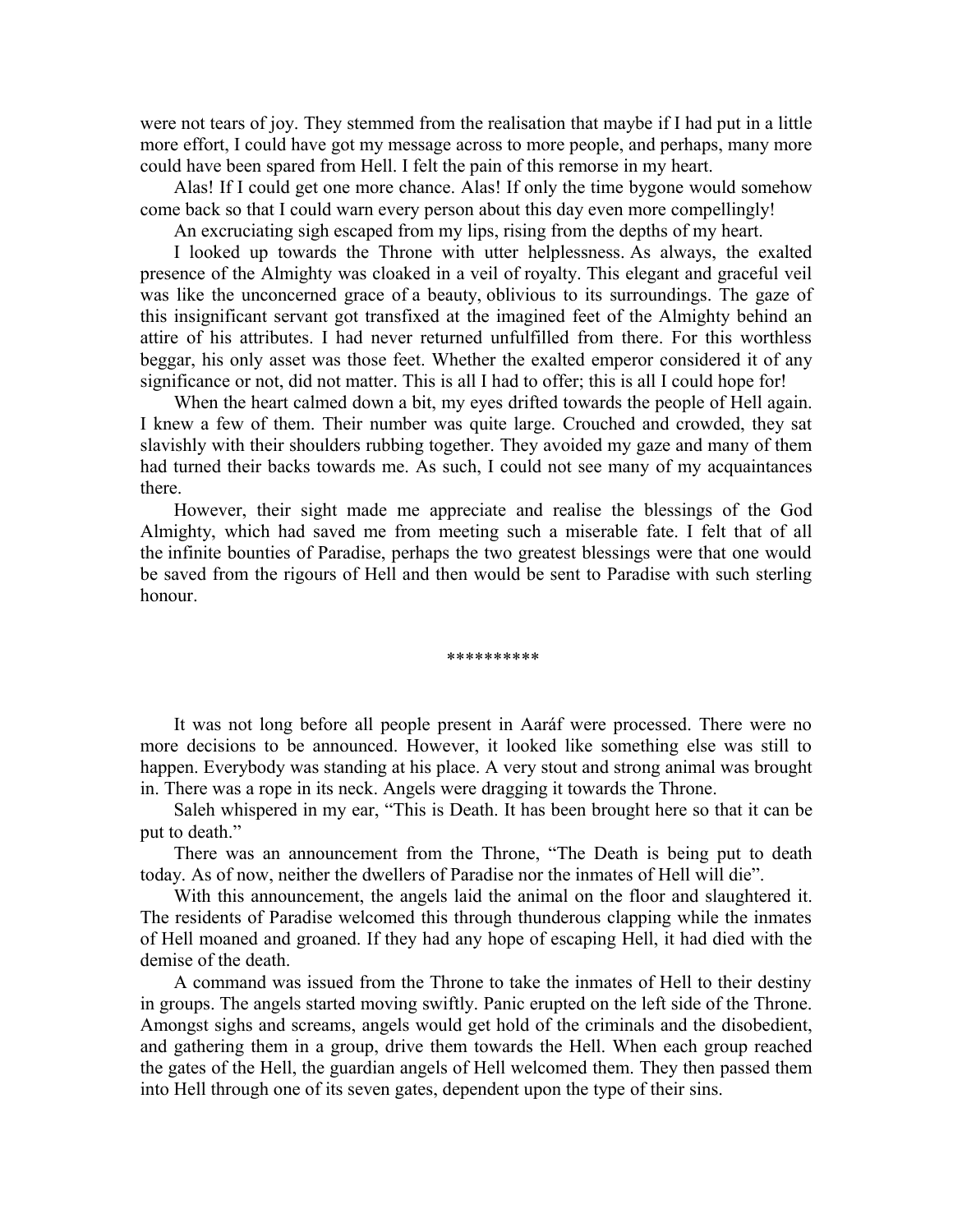Amidst all this, we would regularly hear the voice of the Almighty from the Throne, asking the Hell periodically, "Are you full yet?"

The Hell would reply in a raging voice, "My Lord! Are there any more people left? Please do send them".

On hearing this, wailing and pleading would get louder in the Plane of Judgement. Angels would swiftly move and grab the remaining criminals, dragging them towards their final abode. Hence, in a short time, all those condemned to Hell were sent to the final abode that they had been promised.

Thereafter, a command emanated from the Throne, "Take the people of Paradise to their destination".

When this announcement was made, there were still some people left on the left side of the Throne. I asked Saleh, "Who are these people? Why have they not been sent to Hell"?

Saleh answered, "They are the Hypocrites. They will be incarcerated in the lowest and the worst part of the Hell. They used to deceive God in their worldly lives. They will therefore be given the worst punishment. In fact, their punishment will begin with a deception".

"Deception? Please elaborate." I asked.

Saleh replied, "Well, they will get the impression that with the announcement of transferring the people of Paradise to Paradise, perhaps they have also been spared on account of their apparent faith. However, this is merely a misconception and it shall be rectified soon".

At that moment, a beautiful and captivating chorus reached my ears, singing the melody of praise for the Almighty, "All praise is for God, the Lord of the Worlds". This was the melodious voice of the Bearers of the Throne and other angels singing the song of utter thankfulness for their Lord.

Saleh said, "This indicates that the Judgement Day has reached its conclusion".

Simultaneously, darkness started to set in the Plane. Apart from the light emanating from the Throne, there was no other source of light. I was not able to see anything at all. I asked Saleh worryingly:

"What is happening?"

"It is getting dark…" He replied briefly.

"I can see that, my friend! But what's the reason for it?" I asked.

"The reason for this is that only those who have the light of true faith in their hearts and righteous deeds to go with it will be able to cross this darkness and enter the Paradise."

He then passed over the record of my deeds into my hands. A unique light came out of it that allowed my eyes to see clearly in the darkness again.

Saleh added, "Everybody has been handed over his record of deeds. It is now the sole source of light for its bearer in this darkness. Everyone here except for the Hypocrites has this light".

"What will happen now?" I enquired.

"We will now go downwards. Each nation will go to the Paradise under the leadership of its prophet."

"Where is the way to the Paradise?" I questioned.

"It is very close to the Throne. Behind the Throne, on the right side, from where you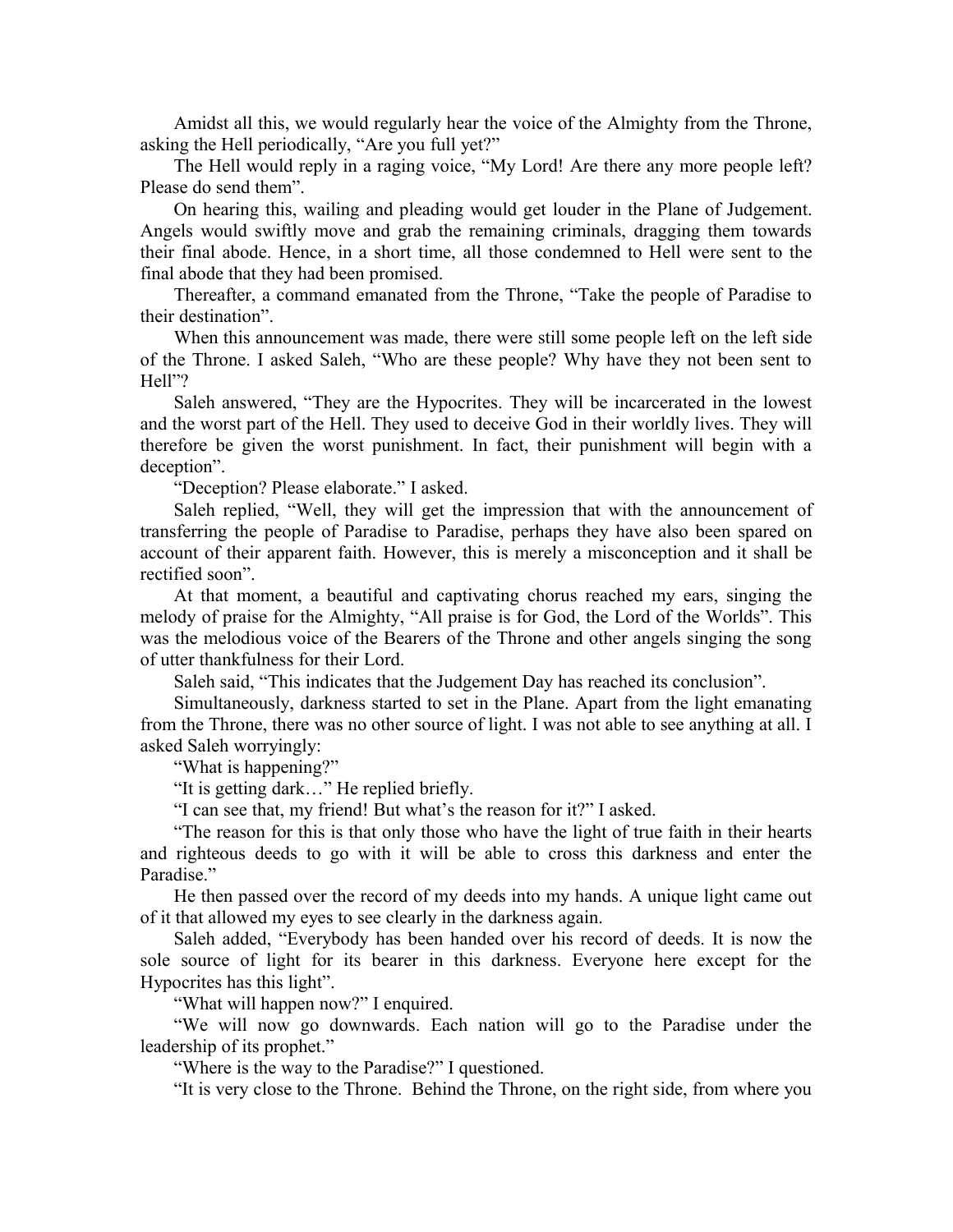could see the Paradise earlier is the way to it. However, the path passes over the deep pit of the Hell, where it is steeped in darkness. The brighter one's light is, the easier and quicker is this passage over the Hell."

"Oh, that means that there is still one more test to go!" I said.

"No, it is not a test. It only exemplifies the worldly life. During life, whoever travelled on the straight path to God with loyalty, obedience, conviction and steadiness, will be able to cross this path to paradise today with similar ease and speed. Regardless of whether they cross it quickly or slowly, all those who were given their Books of Deeds in their right hands will manage to cross over the deep pit of Hell and enter paradise. However, when the hypocrites try to cross over without the light of true faith and righteous deeds to guide them, they will fall off it into the lowest pit of Hell. There, they will be greeted with the worst punishments imaginable."

"Will my family accompany me on this journey?" I asked.

"No! Today, everyone has to go through this last journey alone." Saleh answered with certainty.

"Then what did you mean when you said that people would go to the Paradise in groups?" I raised a question.

"What I meant was that all the followers of a prophet will be taken to the gates of Paradise under the leadership of their prophet. However, they will enter Paradise one by one, in a manner appropriate to their individual deeds."

Saleh then asked me a question after a pause, "Do you desire to see yet another event"?

Before I could respond in affirmative, he moved forward swiftly, taking me along, until we reached a place where people possessed extremely bright radiance. This brightness covered them as they moved from behind, from front, from their left and right. They were saying loudly:

"O our Lord! Keep our Nur alight and forgive us. You have full control over everything. Verily nothing is beyond you".

I recognised them without asking Saleh. These were indeed the companions of the last Prophet, who was leading them. The Prophet PBUH himself was an epitome of Nur at its peak.

Following their lead, I also started to recite their words. I used to recite this prayer from the Qur'an often during my past life. However, the most appropriate time to recite it was indeed now.

We were walking in the same direction when Saleh said, "Watch what happens now".

As soon as Saleh uttered these words, I saw some people running towards the companions, many falling over in the process. They did not have any light with them. As soon as they came near, they started to plead to the companions to give them a little of their light. Some of the companions pointed to the rear towards the right side of the Plane of Judgement and said:

"We brought the light from there. You should also go back and get some".

On hearing this, all of those Hypocrites started to run back in that direction. However, as soon as they tried to turn right, they realised that there was a wall in the way. There were a few doors in the wall that were guarded by angels. They tried to enter through the doors but the angels started to beat them up to turn them away. They did not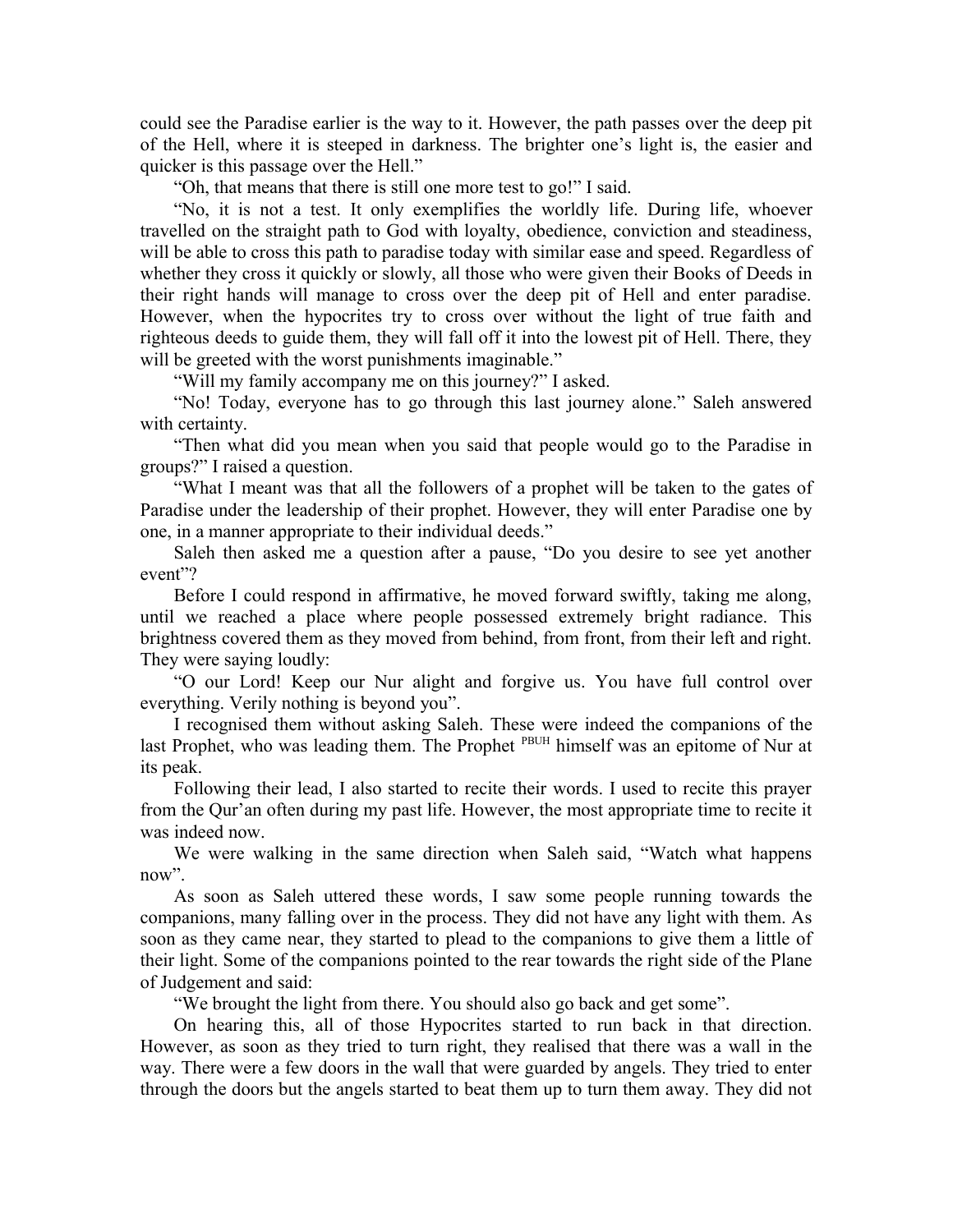have any way to get the light.

They then ran back to the companions and pleaded again saying:

"Help us! We are also Muslims. We were by your side in the previous world. You know us well. Please do something to help us get some light"!

The companions replied, "Certainly you were with us but you put yourself in a malicious situation. You remained doubtful about this day till the end. Your real aim was only to attain benefits of the worldly life. You followed the way of Satan and he kept you in deception. Hence today, neither you nor any other rejecter of the truth can escape by giving any ransom or bribe".

On hearing this, the Hypocrites realised that their destiny would not be any different to all those who had rejected the truth.

It seemed dangerous to them to turn back. Therefore, they decided to try to find a way by moving forward in the darkness. Without any light to guide them, this attempt could have had only one consequence. One by one, screaming and wailing, they stumbled into the Hell below, where the angels of chastisement were waiting to give them a taste of their medicine.

We continued to move forward towards the Paradise, reciting the same prayer again:

"O our Lord, do not let our Nur extinguish! Save us from the fate of the Hypocrites, and forgive us. Indeed! You have power over everything."

\*\*\*\*\*\*\*\*\*\*

## **Chapter 14: Entry in the Realm of Paradise**

We had crossed the bridge going over the Hell's pit with considerable comfort and ease. I looked back having crossed it and saw a caravan of lights following us, reciting the same prayer loudly. The brighter the light, the easier it was for the bearer to cross over the pit. In front of us on the horizon, I could see the scene at the gates of the Paradise through door-like structures. The gatekeepers were welcoming the new arrivals by saying 'salam' and praying for peace and blessings for them; the new arrivals were responding by reciting praise of the Lord.

I looked ahead and realised that we were very close to the Throne. The Throne was lit up like an epicentre of Nur, or a fountain of luminosity and Nur; its true description was impossible to capture in words. Having reached closer, our own lights paled in comparison to the brilliant resplendence of the Throne. Around the Throne were rows upon rows of angels who stood with hands folded obediently as they sang the enchanting praise of the Lord, "Praise be to God, Lord of the Worlds". As we reached closer, I saw that the angels had left a gap in their formation and people, using this gap, were going under the Throne in rows. As we got closer, we heard a voice:

"Welcome, my servants. Today you are entering the never-ending kingdom. Enter it forever in the protection of your Lord."

Having passed the angels, as we moved ahead, I looked at Saleh questioningly. He explained: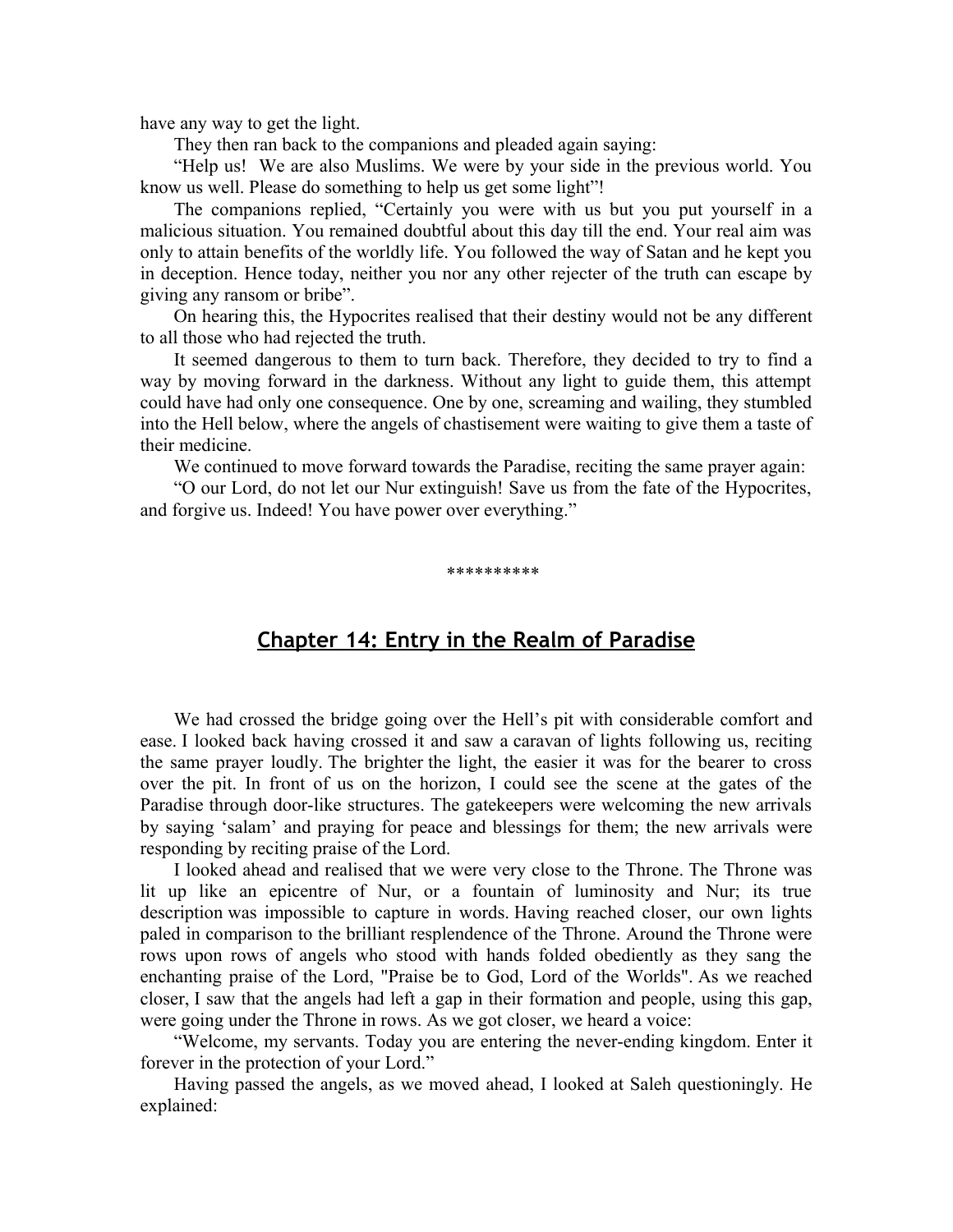"The way to Paradise goes from underneath the Throne and then it turns right."

"But why do we have to go under the Throne? Why can we not turn right straight away?" I asked.

Saleh smiled and replied:

"You want to know everything before its time. Anyway, let me tell you the reason for it. Every human being will attain the final cleansing, or "Tazkiyah", after passing under the Throne."

"But we used to do Tazkiyah in the previous world."

"As you know, Tazkiyah was the purpose of every act of religion in the previous world. The main objective of religion was to purify the human soul. It was expected of a believer to keep his body clean and consume only clean and appropriate food. Through worship, he kept his soul purified, and by following the injunctions of the religion, he kept his society, economy, and morality clean and pure. Satanic suggestions, carnal desires, and animal instincts were unclean influences that a true believer in God endeavoured to avoid in order to keep his inner self cleansed. All of them were the attempts of the faithful at purifying themselves in the previous world. The Almighty has rewarded those efforts today by granting such people entry into his pure and clean Paradise. However, God will purify the believers himself before they enter his Paradise. Once this happens, their souls, bodies and morals will be washed of every impurity."

"What do you mean?"

"What I mean is that your physical body containing blood, unclean secretions, odours and other undesirable matter will now be filled with Nur. Thereafter, you will not emit unpleasant odour, pungent perspiration, or faeces. Your breath will exude fragrance. The only secretion exiting your body will be fragrant sweat. No secretions will excrete from your ears, nose, eyes, mouth, or any other orifice.

Likewise, all negative emotions such as jealousy, arrogance, spite, lust, hatred, prejudice etc. will disappear from your heart. Your thoughts, vision, body, and soul will all be purified."

I spoke ecstatically:

"Praise be to God! It will be real fun to live such a life!"

"In addition, your faculties and powers will increase extraordinarily. You will need neither sleep nor rest. You will not get tired or fatigued; nor will you ever get bored or weary. You will not suffer from depression or stress. You will eat and drink to your heart's content, without suffering any indigestion or the need to pass any excretions. You will have an enormous reservoir of strength. You will always remain healthy and young. Above all, you will become exceptionally good looking and handsome. This is only an account of some of the internal capabilities and gifts from the Almighty, the external blessings and awards are yet to be revealed."

"Will that be the case for everyone?"

"Indeed. However, the power, beauty, and ability will be directly proportional to one's deeds."

I exclaimed spontaneously:

"Praise be to God, Lord of the Worlds".

We had reached very close to the Throne while talking. Saleh said:

"Abdullah, I am going to leave you now. When you enter here, you will emerge at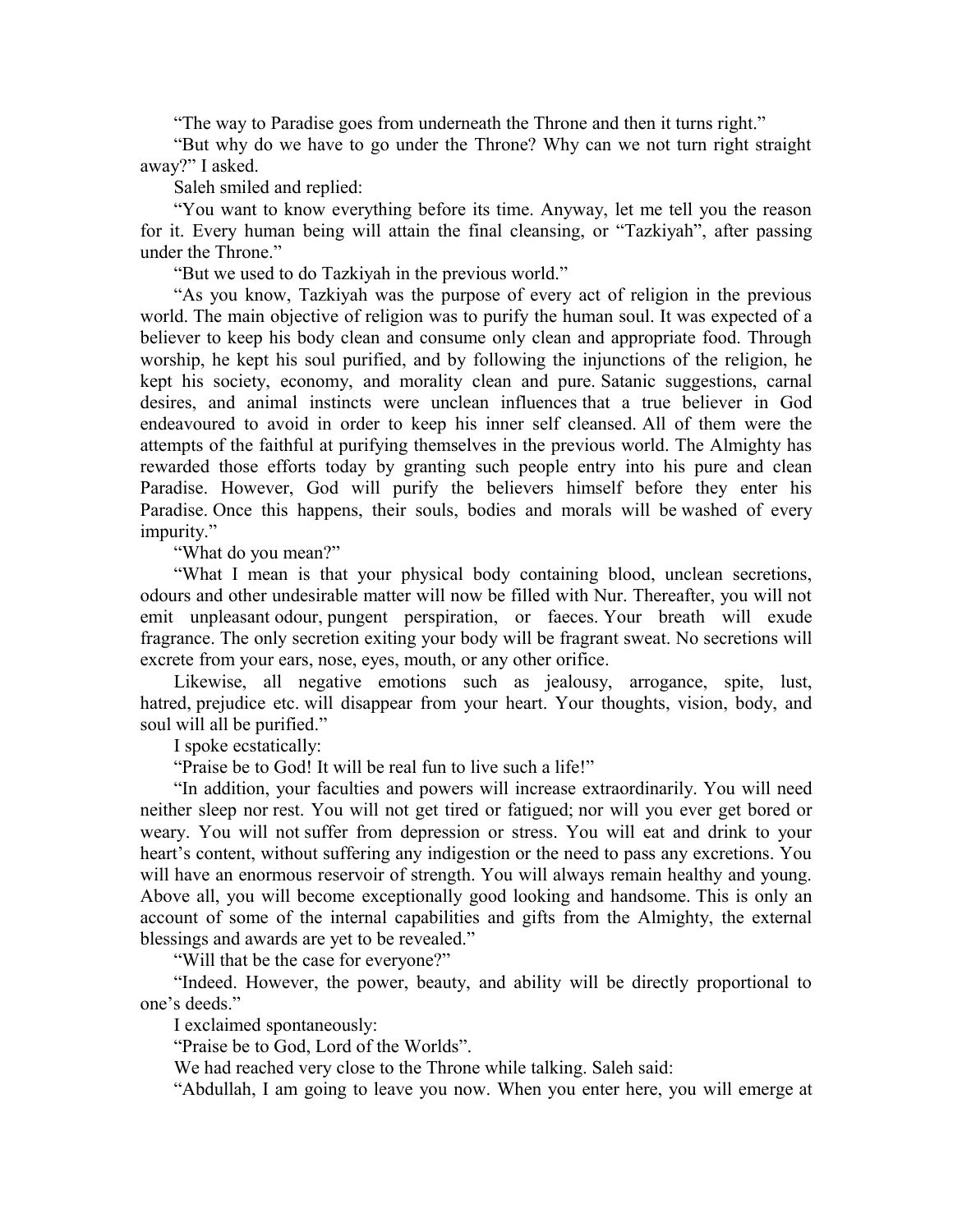the entrance of Paradise. I will meet you there along with the gatekeeper of Paradise. Move forward confidently."

Saleh departed having said so.

I stood there pondering for a moment. Suddenly, a door opened in front of me. A voice said:

"O content soul; come back to your Lord, well pleased, well pleasing. And join my righteous servants, and enter my Paradise."

Encouraged by these words, I entered the door. The following Arabic words involuntarily came to my lips:

*"Allahu Akbar Allahu Akbar, La Ilaaha il Allah., Wa Allahu Akbar Allahu Akbar Walillahil Hamd"* (God is great, God is great, there is no God but one; and God is great, God is great, and praise is for him alone).

As soon as I entered, I felt that I had come into a passageway. Here the floor, roof, and walls were all milky white. As soon as I entered, I started experiencing a very pleasant feeling. I sensed that the path was imperceptibly turning to the right. I had only gone a short distance when I was engulfed in a cloud of colour and Nur. A melange of rainbow colours started glittering around me. I kept moving forward in total peace and confidence. Suddenly a sheet of Nur went right through me. Along with that, every single pore of my entire being was immersed in a feeling of utter joy and ecstasy. I felt as if I was flying with the breeze. My body felt light and weightless. I felt as if my body had dissolved and I was left only in the form of my soul.

Enraptured, I moved forward. In a short while, the same milky white passage was in front of me. I kept on walking through it. I could feel a Sea change in my feelings. I felt that I had metamorphosed tremendously. I treaded along with an indescribable feeling of strength, power, peace, composure, and confidence.

As I walked in this state, I had to stop suddenly. I was at a juncture with eight different paths. There was an inscription on every path detailing as to which particular door of paradise it led to. As I was trying to read the inscription, I heard a voice:

"Enter through the door for Shuhada."

I noticed that the first door on the right was for the prophets; the door adjacent to it was for Siddiqeen and the one next to it was for the Shuhada. I entered that door.

It was also a passage that ended at a door. I exited through that door. Before I could look around, I saw Saleh standing in front of me. There was an angel standing next to him. Rather than Saleh, the angel stepped forward and welcomed me.

"Assalam-o-Alaikum, I welcome you to the community of ever-lasting Paradise. Saleh has given me your Book of Deeds. In this book, your name is given as Abdullah. However, there are so many awards and titles along with it that I cannot decide how to address you."

Saleh intervened and said:

"I think for the moment Lord Abdullah should suffice. It is because after Lord Abdullah's death, God sent me to welcome him by saying, "bring my servant Abdullah to me. He is a leader."

"Ok, Lord Abdullah! Welcome to the never-ending kingdom." The angel shook hands with me as he said these words.

"And what is the name of our host?" I enquired about the angel from Saleh.

"He is not the host. He is the gate keeper and his name is Rizwan."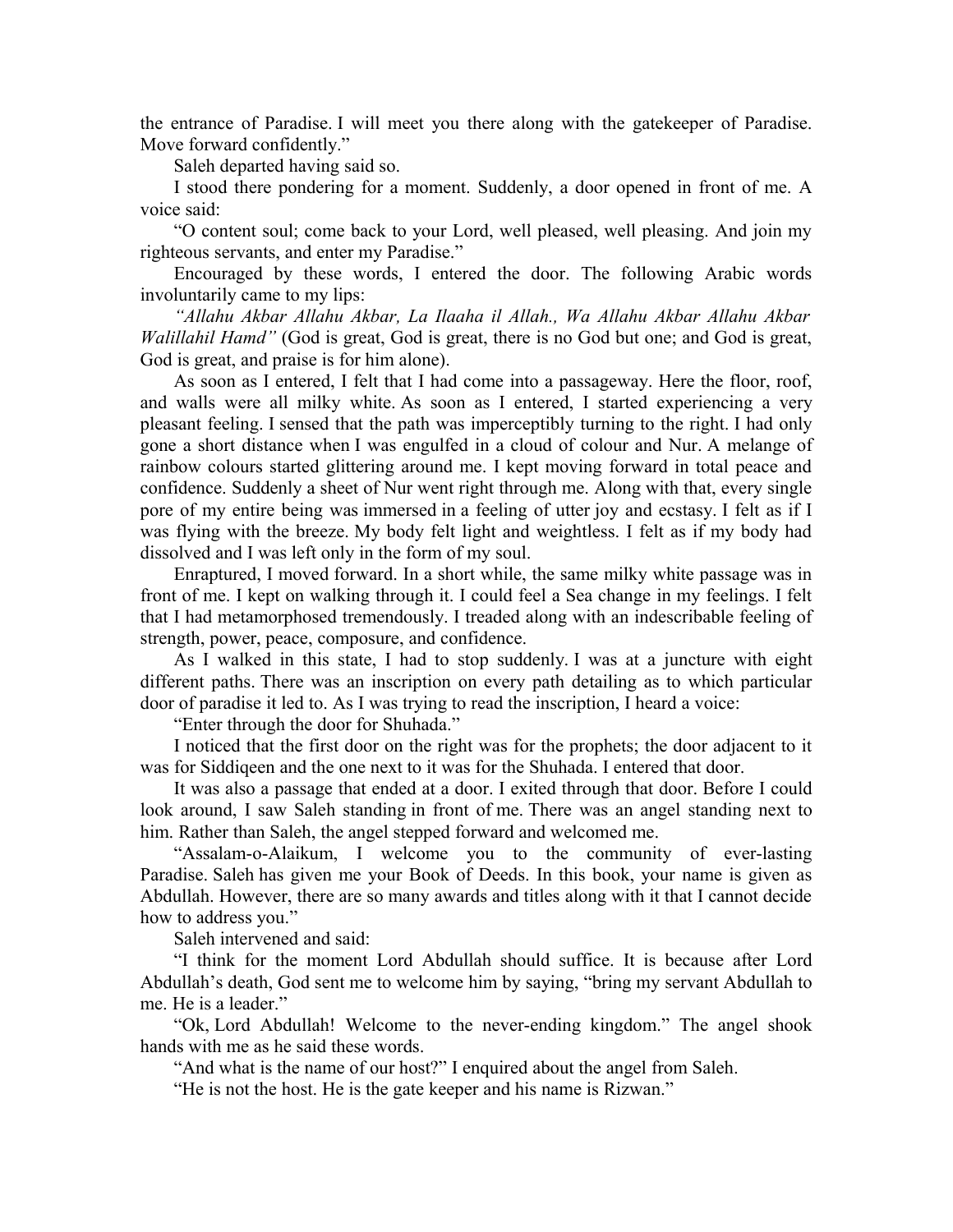Rizwan spoke laughingly, "You are the host here, Lord Abdullah. This is your dominion. Take a look around you."

I looked around and realised that I had entered a new world. The sky and the earth over here had changed dramatically. Comprising of a new Earth and a new Sky, this world most definitely was complete in every respect. However, I could not find the words to describe its beauty and absolute perfection. All my life, I had enjoyed an outstanding ability to explain situations using my exceptional command on language. Words served at my will and expressions were revealed to me almost supernaturally. God had given me the ability to easily explain even the most complex realities. However, at this moment I realised that any language of the previous world was incapable of explaining what was in front of me. My situation was similar to someone from the Stone Age suddenly finding himself in one of the modern cities of the Industrial Age. A person used to burning wood for lighting his cave would have been unable to find words to describe rainbow displays of laser and luminescent tube lights since there would be no expressions for those modern inventions in his vocabulary. I was experiencing a similar condition.

\*\*\*\*\*\*\*\*\*\*

Noticing my bewilderment, Saleh said:

"Lord Abdullah, there are many more things waiting to captivate you. It would be better to continue the journey towards your destination."

Rizwan pointed at a path and said:

"This way, Sir. Your residence is in that direction."

We moved ahead. A fabulously plush red carpet was spread in our path. We started walking on it. Angels lined both sides, waving silk handkerchiefs with bouquets in their hands. They greeted us with words of welcome as they showered flower petals and fragrances on us.

It was a long path. One reads or hears fairy tales of imaginary lands far away in the fairyland, when one is young. This path seemed to lead to such a fairyland. I was able to see the sky-high buildings of this fairyland from a distance. It was a scene composed of magnificent buildings and glorious palaces set on a background of lush-green mountains, with a base of still waters on the front and a canopy of a pearl-blue sky at the top, all of which looked like a scene straight out of a fairy tale.

I said to Rizwan, "Countless people are entering Paradise at the moment. That must be keeping you very busy. Do you have enough time to spare and accompany me?"

He laughed and said, "The time has stopped here. Understand it in this way; the time interval between two people entering the Paradise is quite long. Those who have been awarded lesser levels of Paradise may enter it centuries after the earlier inhabitants."

Looking worriedly towards Saleh, I asked, "What about Naimah"?

Rizwan answered my query instead:

"Lord Abdullah, you have entered the Paradise very early. Your wife and others will enter after some time. However, you have lots to do here until they arrive. You need to familiarise yourself with your Paradise, and also with the servants and staff that manage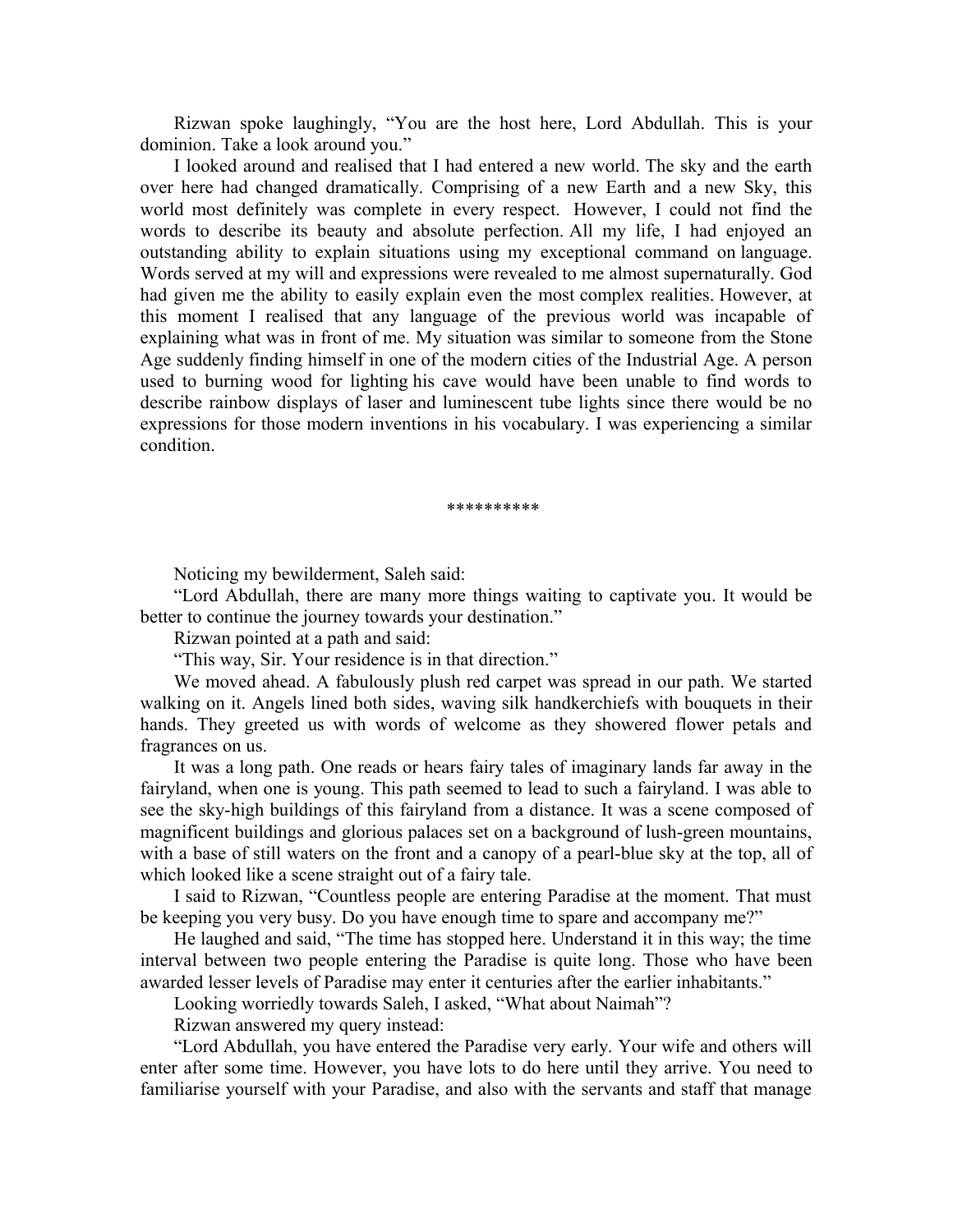this world ruled only by you."

"Really? Who else is here?"

"Here are a few of your more prominent servants …"

I noticed that behind the rows of the angels, there was a row of boys on either side. They seemed to be in their early teens. I realised that they were the Ghilmán. They were the boy-servants referred to in the Qur'an as 'pearls'. Indeed, they were like pearls, perhaps, even more sparkling, pure, and glistening. Having seen them, I realised why the Almighty had promised in the Qur'an to fully explain the true nature of all such heavenly phenomena only in the Hereafter. Human languages of the previous world had a very limited vocabulary of similes, metaphors, and terminologies. The facts that had become apparent today were of a nature suited best to viewing and experiencing, rather than describing in words. The case of the Ghilmán was also similar.

Like the angels, the Ghilmán welcomed me enthusiastically. However, as I approached them, they went on their knees and bowed their heads one after the other, as if a string of pearls was slowly unravelling at my feet.

When I saw that the column of Ghilmán was never ending, I said to Saleh:

"If these prominent servants are so many, how many of them are there in all? Secondly, what use will I have for so many servants?"

Rizwan, who was more knowledgeable about Paradise, replied instead of Saleh:

"You are the ruler of a dominion that stretches from Earth to the skies. The Almighty will assign numerous tasks to you to perform in this dominion. You will delegate them to these servants. Their responsibilities will range from your personal service to the bureaucracy and administration of your glorious dominion."

"It goes to prove that even Paradise is not a place to have complete rest and leisure. One will have to work even here!" I commented with a chuckle.

"Don't worry! The work over here will not be a chore rather it will be enjoyable. However, there will be no dearth of the sort of leisure and rest that people strived for in the previous world."

"But what will be the nature of work?"

"All I know is that you will rule without having to face the problems that accompanied authority in the previous world. Only God knows the real nature of the tasks expected of you. He will provide you details during the Grand Gathering at the Court."

As we walked further, Saleh said:

"Here come the Maidens of Paradise."

This reminded me of the poetic eulogy Saleh had showered them with when we were in the Plane of Judgement. At that time, I had thought that he was exaggerating. Now that I had seen them, I realised that his poem was, at best, an understatement. The reality was far better than what Saleh had vainly endeavoured to portray.

As we approached them, they welcomed us with a gesture quite different to that of the Ghilmán. Instead of going on their knees, they sat down on the floor with their legs folded underneath them, and bending over, bowed their heads.

I stopped and asked Saleh:

"What are they doing?"

Saleh chuckled, "They have laid their eyes and hearts in your way!"

Rizwan elaborated further, "In fact, the posture is to allow them to spread their hair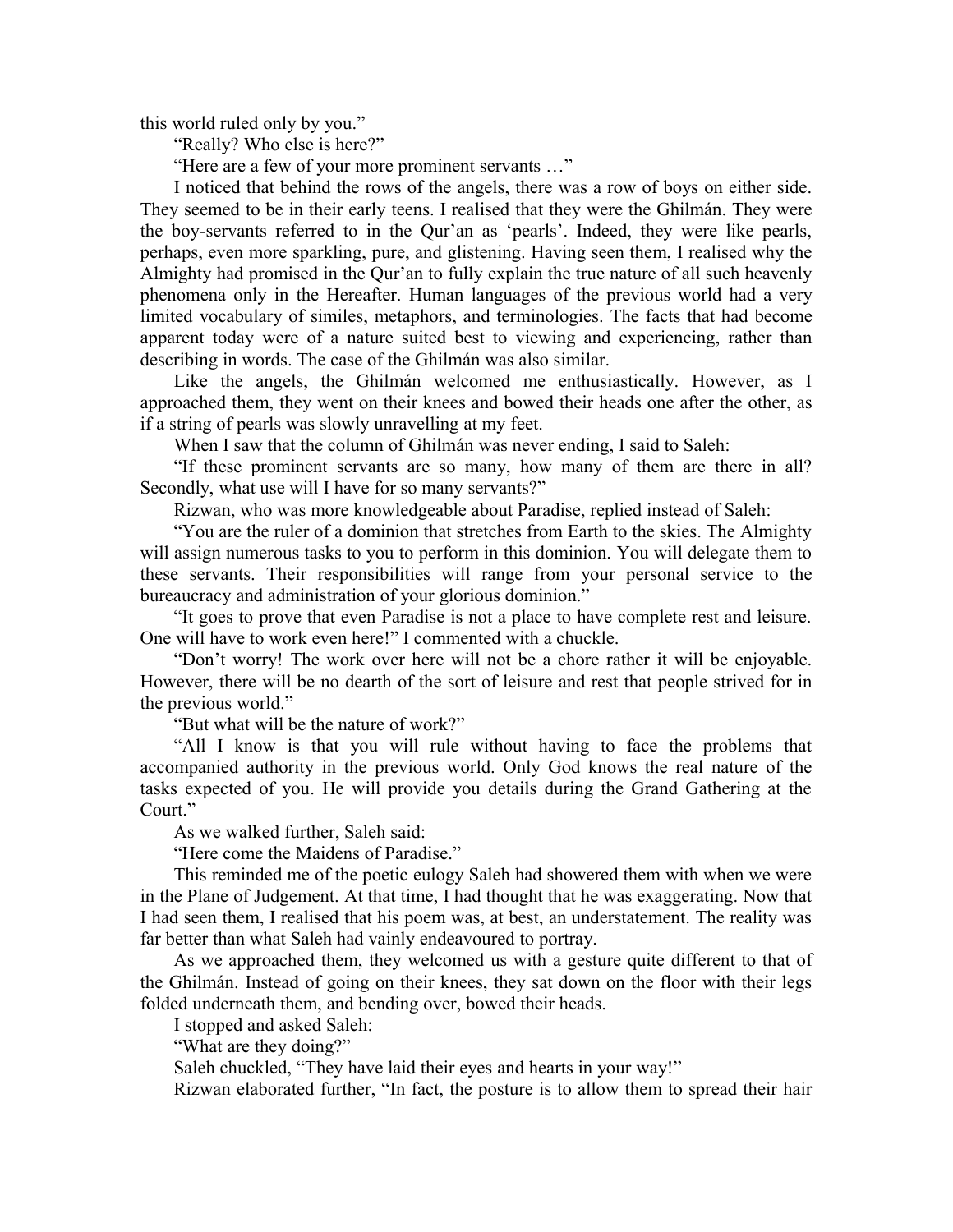on the floor, to provide comfort to your feet."

At his explanation, I saw that they had bent having jerked their heads back and forth in such a manner that their hair now laid spread across the path on both sides, like a soft silky carpet. I had seen such manifestation of beauty for the first time in my life. I smiled and moved forward gracefully, brimming with confidence. As soon as my feet touched their hair on this surreal path, a wave of rapture surged through my soul. I realised for the first time that although I was wearing the softest, velvety and finest princely clothes, my feet were bare.

Rizwan provided more information about the Maidens and Ghilmán:

"Don't think for a moment that their beauty is only skin deep, Lord Abdullah. They possess extraordinary strengths and capabilities. They have the ability to turn this world topsy-turvy at your command. Yet, it is only because of their deep love for you that they consider it a huge honour even to fill a goblet of wine for you. However, you do not have the slightest idea about the astonishing powers the Almighty has endowed them with."

I did not say anything. I felt extremely grateful to the One who had granted this helpless humble servant with such sterling honour as a reward for such meagre good deeds. Tears welled in my eyes and started to trickle down my face as I bowed in prostration. Words of praise for the Lord were on my tongue as I remained in this position for some time.

Suddenly, I heard a sound similar to the slight patter of raindrops. Saleh patted my back and said:

"Abdullah, get up and see the result of acceptance of your prostration!"

As I got up, an astonishing scene awaited me. The faces of the Maidens and Ghilmán were ecstatic. Their laps were full of the most beautiful glistening pearls. I looked at Saleh for an explanation. He replied:

"The Lord gave them a gift on your behalf. As tears shed from your eyes, the Lord conveyed his approval by sending down a rain of pearls. It is a gift for them on the auspicious occasion of your arrival, and will remain to be their most cherished possession."

We strolled forward. Eventually this welcoming queue came to an end at a huge door. Its two panels opened automatically even before we reached it. Rizwan turned back from there and I entered my residence, accompanied by Saleh. I used the word 'residence' since words like cottage, hut, home, house, building, bungalow, villa, mansion, castle, palace, and city etc. were inadequate to describe it. It was a vast land that extended as far as the eyes could see. It was a collection of towering palaces placed on lush green mountains with serene valleys extending in between. I could see charming gardens as well as glistening streams and rivers meandering through the green valleys. As I struggle to describe the scenery in words, I must caution that it is not possible to truly capture in words the beauty, majesty and the real nature of what lay in front of me.

As my eyes took in the vast surroundings, I asked Saleh:

"Which of these palaces is mine?"

He laughed and said, "None of them. They belong to your senior servants. Your residence is a long distance from here. If you wish, you can walk but it may be better to use your transport."

He gestured to move in a certain direction. I saw a magnificent, though relatively small, house close by. Although it appeared small compared to the other structures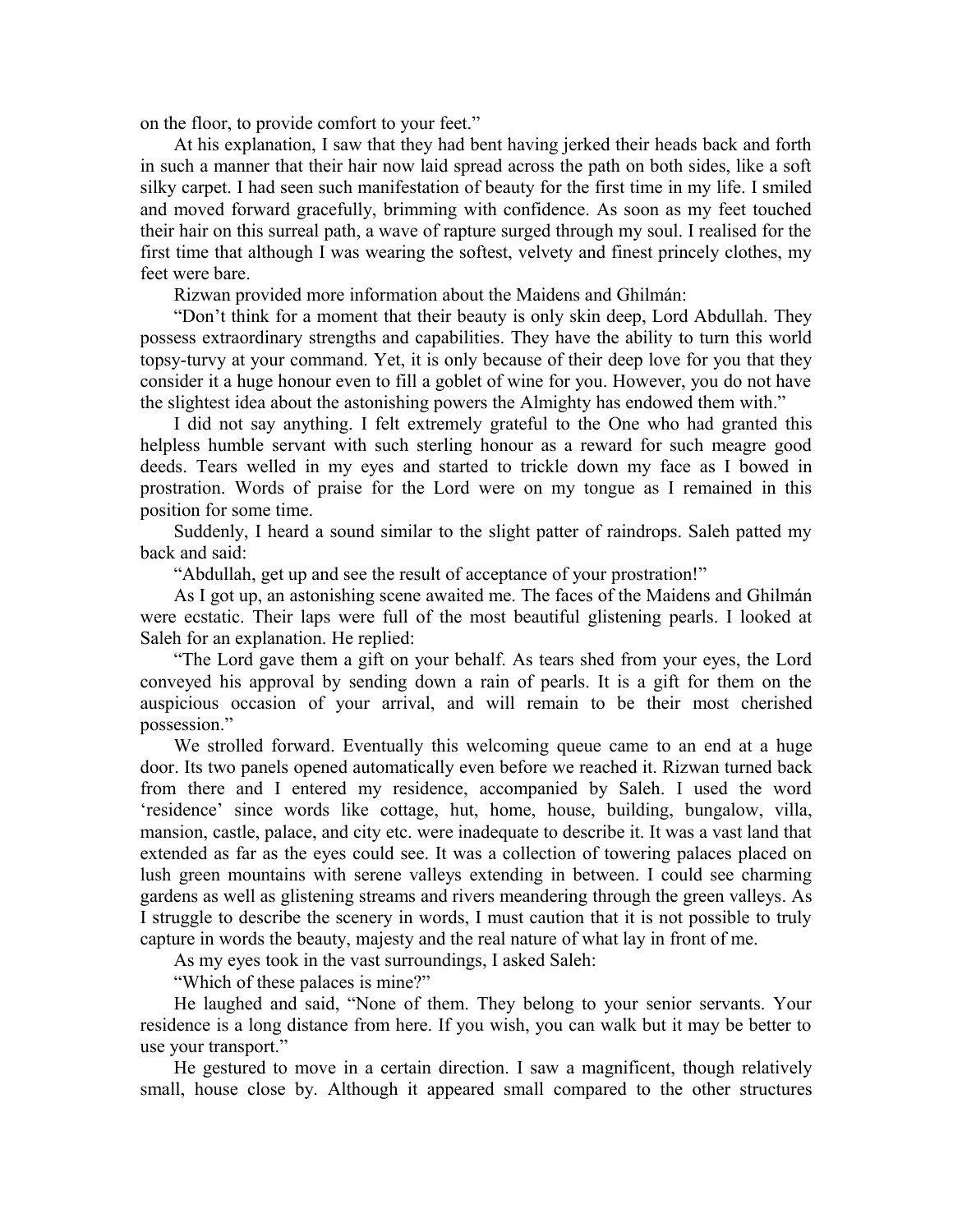around but on the scale of the previous world it was like a huge palace. Interestingly, I would not have noticed it had Saleh not pointed it out to me, as it was made of crystal clear, see-through glass.

As Saleh moved forward, I followed assuming that there would be some sort of vehicle parked inside. However, he took me straight to a room in the middle of the house. I could see regal chairs in the room adorned with jewels and ornaments.

Saleh gestured to me to sit on one of them and said:

"This is your transport. It will take you to your destination. I will leave you now to go there on your own so you realise that you are the sole ruler of this place. You do not need any support, any servant, or any angel. Whatever you desire, will happen automatically. I will meet you at the other end, at your home."

Before I could say anything, Saleh left the room.

I was in a state of shock. In fact, I had been in a state of perpetual shock from the moment I had entered the Paradise. I felt dazed because of the pleasant shocks that I was continuously receiving every few moments.

I managed to collect my thoughts in a while. I thought about where I was and why I was there. I concentrated on what Saleh had just mentioned to me. I repeated Saleh's words in my mind. An extraordinary confidence developed in me as I realised the implications of what Saleh had said. I felt that my rule had begun in earnest right from that moment.

However, the question that warranted an answer was how to get my ride going. I thought in my heart that it did not matter if Saleh was not there anymore. My Lord was still with me, just like he had been with me throughout every second of my life.

I suddenly remembered the verse of Qur'an stating that by saying the words, '*Subhan-Allah'* (All praise be to the Lord), one's every wish will be fulfilled in the Paradise. I whispered:

"*Subhan-Allah*"

The house began to rise in the air. I was ecstatic.

I said loudly, "*In the name of God shall be its running course and its resting anchorage*."

Those were the words of Prophet Noah as he sat in the ark at the time of the great flood. My ride started to move forward slowly in a certain direction.

I began to enjoy the stunning scenery below. The house was still drifting slowly when I realised that it was the time of dusk underneath. Soon there was darkness all around. Along with that, the glasshouse became lit with a pearly white fluorescence. Yet, I could not find the source of the light anywhere.

\*\*\*\*\*\*\*\*\*

My journey continued through the darkness. Outside, it was pitch dark as far as the eyes could see. But it did not instil any fear or concern. A deep layer of silence sat on top of the layer of darkness. The silence also did not invoke any fear or worry. Instead, like the darkness, this silence also instilled a strange feeling of serenity and tranquillity in me. I felt as if there were songs without sound embedded deep in this silence that were subtly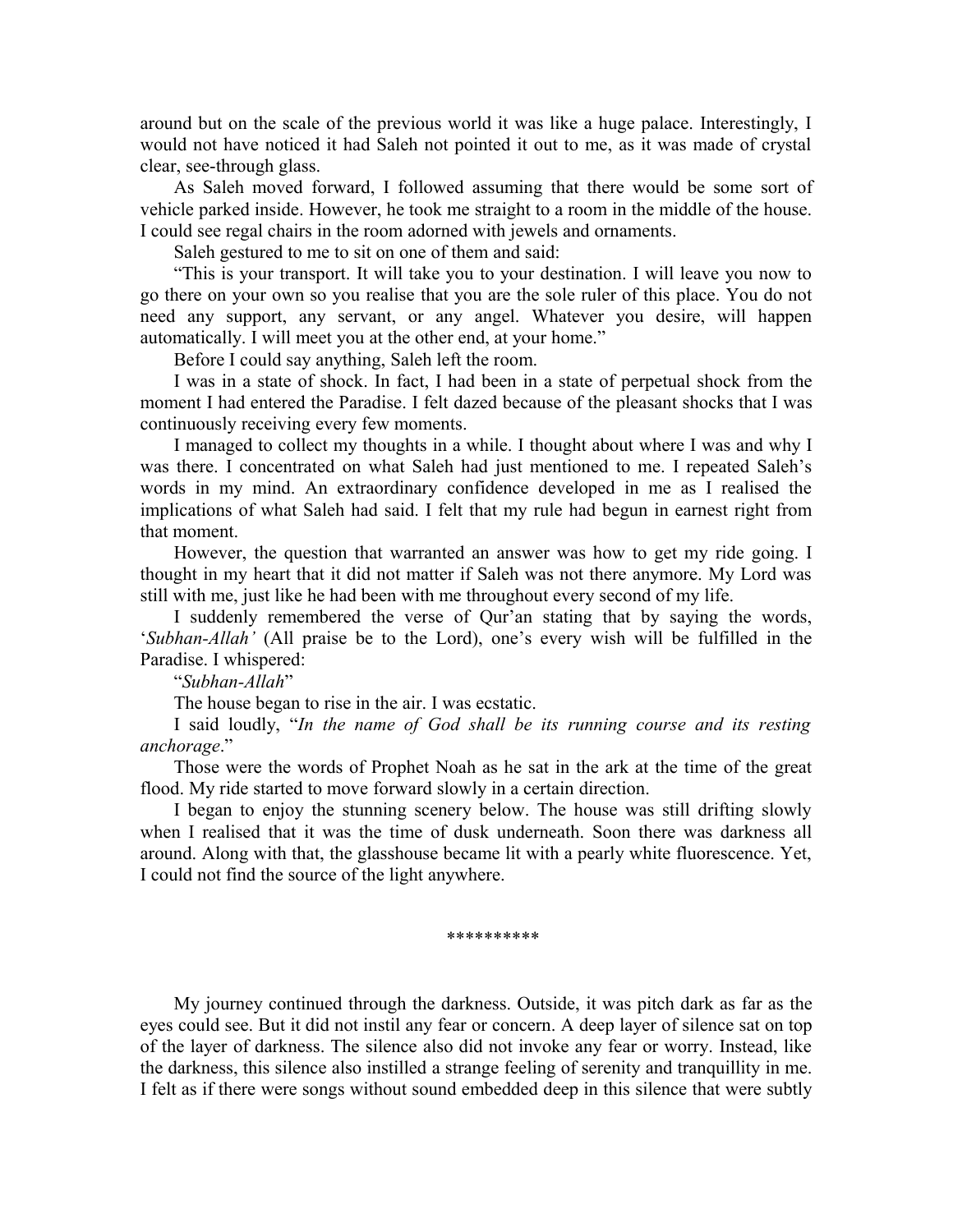trying to entice the heart, bypassing the ears. As if, there were melodies scattered in the surroundings without any audible music, seducing the heart into a mesmerising dance.

I could figure out only one reason for the darkness. It was probably there to make the light glowing like a lamp at a distance more prominent. That light was not of a star because, like the earth, the sky was also cloaked in darkness. The light was emanating from the peak of a lofty mountain. It looked so beautiful and pleasing in the darkness that it was impossible to pull my gaze away from it.

Then I thought that there was nothing else to see in the darkness anyway. I wished in my heart to see the panoramic view below with the help of this light. I said '*Subhan-Allah*' and the darkness vanished. I could see the view below clearly now.

There was a vast green field spread out underneath as far as the eye could see. In the centre, was a mountain made of white marble. The mountain was not a part of any mountain range; rather, it was a solitary cliff standing on its own in the middle of the plane, as if someone had artificially hammered it in the ground. Its peak rose up into the sky and tapered off sharply like the tip of a spear. However, the mountain did not end at the tip; in fact, the tip served as the foundation of a glorious and magnificent palace, which had been built on top of the mountain. This scene seemed like a masterpiece of an artist's imagination rather than reality. The reason was that plane fields do not have such lofty peaks on them, lofty peaks do not have such finely chiselled ends, and huge palaces do not exist on top of such narrow pointed peaks in reality.

However, those were the limitations of the previous world. That world of trials and physical laws was no more. A new world had come into being now that revolved around my wishes and me. I realised that after passing through a journey spanning millions of years, the humans had finally entered an era of monotheism. The angels had taken over affairs of the world and turned all impossibilities into possibilities. They had created a world where darkness was devoid of any fear and silence was free of any dread. It was a world where darkness was only to highlight the light and silence was a medium of musical melodies.

\*\*\*\*\*\*\*\*\*\*

I wished for it to be dark again; the darkness soon prevailed. It reminded me of the dwellers of Hell. I wished to view their state. I said '*Subhan-Allah*' again. Immediately, a screen appeared on my left. The first scene that appeared was highly gut wrenching.

It was a view of the central region of Hell. Horrendous and powerful angels were pulling out hideous looking people from the fire. They were shackled in heavy, barbed chains and tight collars around their necks. The flesh on their faces was severely burnt. Their attire was made of charcoal, thus the flames burnt the flesh even more. They were screaming in pain. They were crying and pleading to God to have another chance of going back to the previous world; they were saying that if that were to happen, they would never indulge in tyranny, rejection of the truth or injustice. However, it was futile to cry or scream now.

The inmates then started to scream and beg for water. The angels dragged them over to some streams. Steam was rising from the boiling water of those streams. The inmates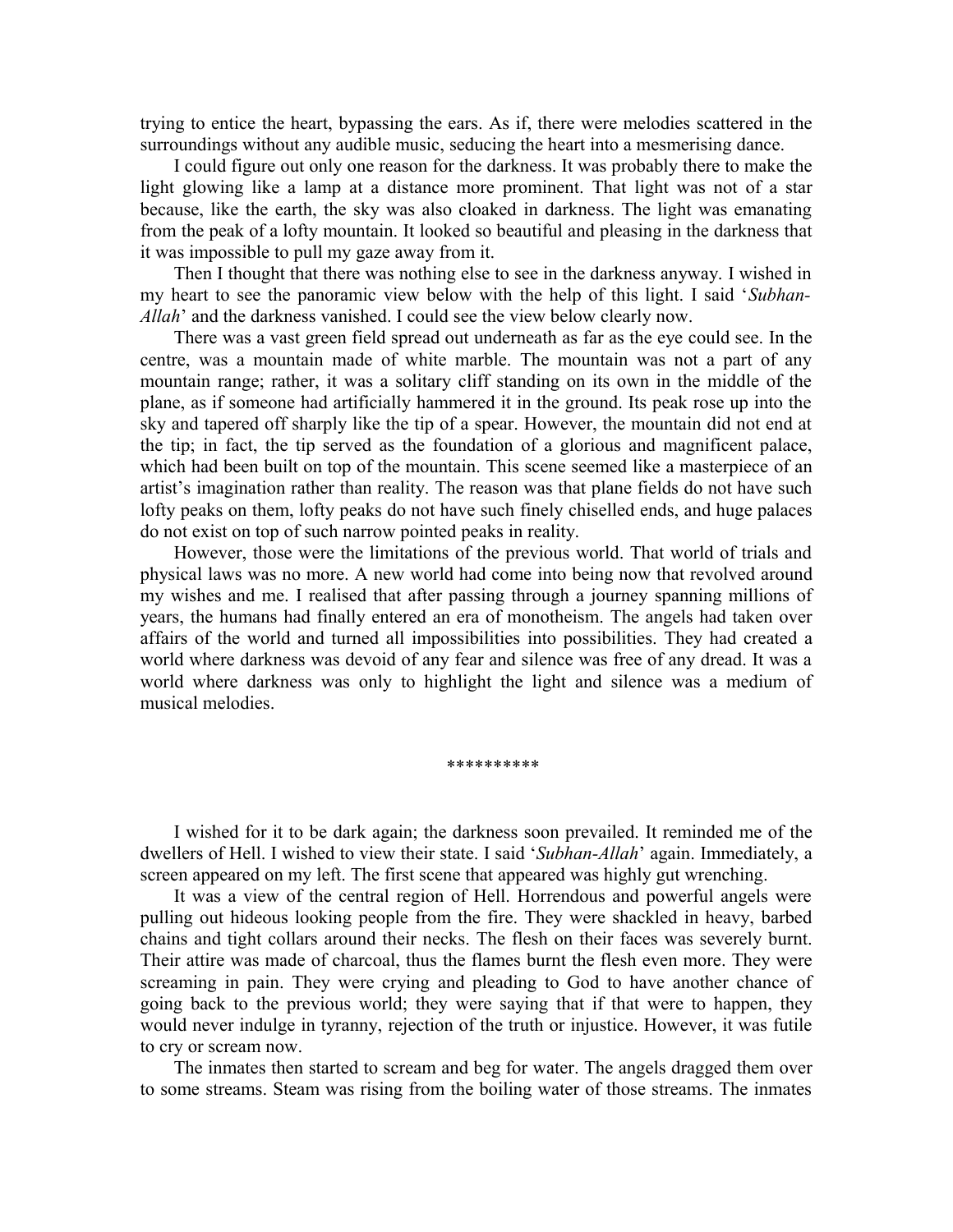were so thirsty that they were compelled to drink it. They would drink the boiling water, then scream, and pull away. However, after a short while, their intense thirst compelled them to go back to the same water once again, like a desperate, thirsty animal. Due to this, the skin of their faces had come off and their lower lips had drooped down.

I sought God's protection after witnessing these scenes and thanked him for saving me. Ignoring those scenes, I started to look at the eye-catching light emanating from my palace at the mountaintop. My vehicle was gradually moving towards it. I wished to view it before I reached there. As usual, I said, '*Subhan-Allah*' and instantly my room transformed into a cinema. However, the screen was not only in front of me but also all around me and above me. I could see scenes of the palace interior like a 3-D movie. I felt as if I was present inside the palace and was able to hear and see everything.

There was an atmosphere of celebration all around today. My palace was lit like a bright bowl of light on top of the tall mountain peak. It had lights without any light bulbs and its chandeliers were lit without candles or any other source. It resembled a bright island in an abyss of darkness due to the luminescence of that light emitting from every nook and corner of the palace. It looked more of a fountain of rainbow colours and Nur; through my eyes, it enchanted my senses every passing moment with a new delight. Who would have thought that mere light could be so delightfully enchanting? No eye would have ever witnessed it.

Periodically, melodious tunes would playfully touch the strings of my heart and then echo in the environment around me. Who would have thought that music could be so melodious? No ear would have ever heard it.

The world around me was not just filled with melody but was also enveloped in a light fragrance. Who would have thought that any fragrance could be so pleasing to the senses? No human could have ever imagined it.

The activity of servants as they went about doing their chores in the pathways of the huge palace gave the impression of pearls scattered around. Their faces were sparkling and attires beautiful. Their dialogues were delightful and mannerism attentive.

The destination of these servants seemed to be an expansive garden located in one of the corners of the palace. This garden presented the look of a bouquet of lush greenery. Flowers and trees were presented in a way so stunning that it would have easily surpassed any human standard of horticulture. Thousands of colours were spread across the garden; just the shades of green were so many that it was impossible to count.

Innumerable fruits adorned the tall trees. Each tree was distinguished by the unique coloured leafs dressing it. Thousands of species of plants with colourful blossoming flowers surrounded them. These elements were not placed randomly; the true beauty of amalgamation of colours and varieties was in the way the plants were placed and trees had been located. This garden was like the enchanting sonnet of a poet in which the strings of words were strung together in accordance with their poise, emphasis and ending to create a masterpiece.

Pathways made of precious stones like pearls, sapphire, ruby, and emeralds dazzlingly accentuated the stunning beauty of this garden. Between these spectacular pathways were running streams. Their beauty was enticing to the eyes while their resonance had a soothing effect on the ears. Some of them were of milk and some of pure fresh water; some had burgundy wine flowing in them and some were filled with honey. Each stream had a unique fragrance that mesmerised the passers-by. Along the streams,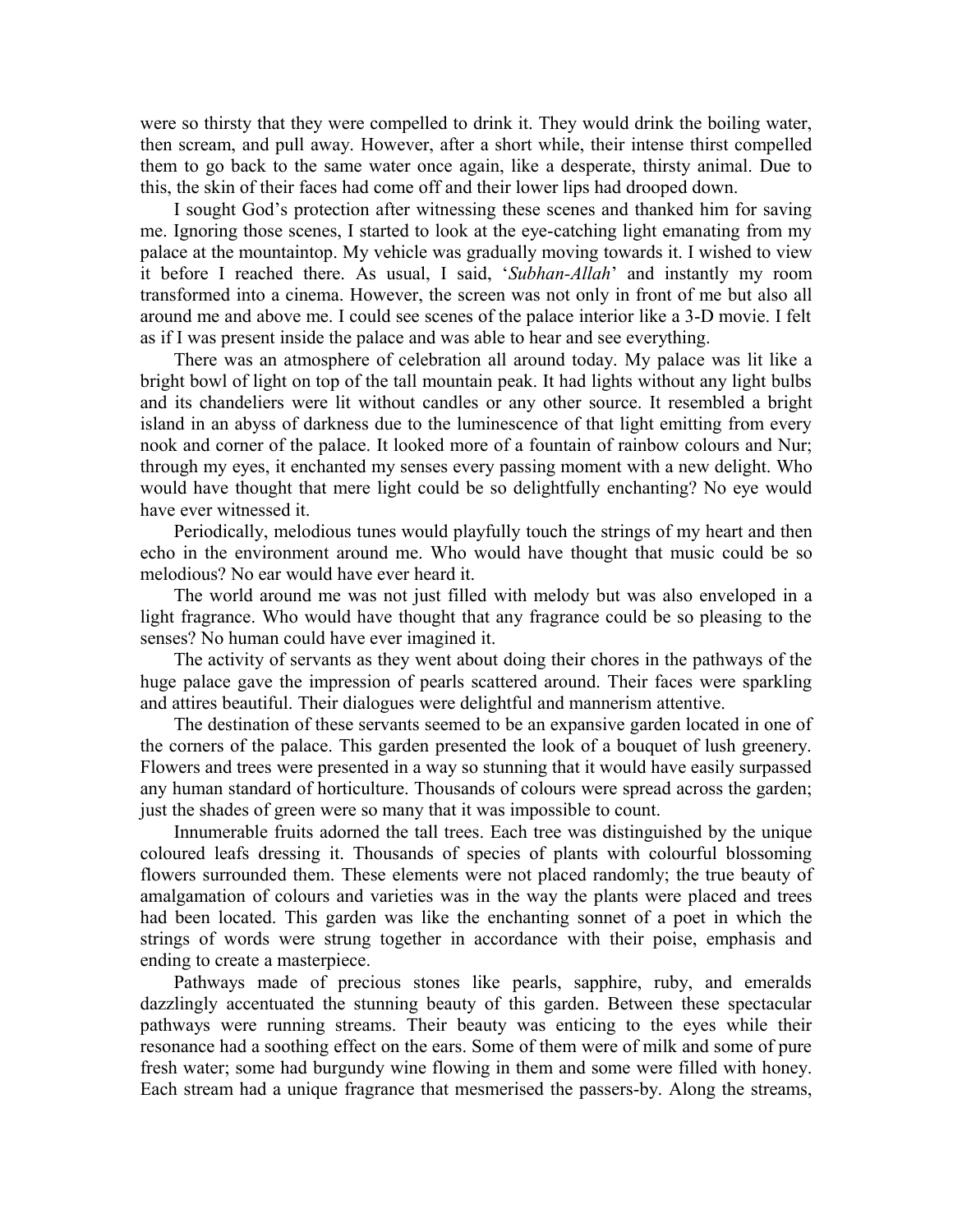at short distances between the trees, were sitting areas comprising of regal seats and couches bejewelled with diamonds and emeralds, and furnished with luxurious rugs and comfortable cushions.

This beautifully laid garden with attractive footpaths, scenic streams, colourful flowers, lush leaves and delicious fruits on offer, as rewards for a visit, had no boundary walls to protect it. There was an unfathomable but pleasant sense of coolness inside. Every so often, a draft of breeze would fill the atmosphere with a new fragrance. One could easily see the views outside to a great distance from within the garden. The darkness outside was slowly engulfing everything; astonishingly, there was no sign of it inside the garden.

The lights from the tall buildings of a spectacular city were visible over a wide area. Flickering of these lights in the distance seemed like millions of glow-worms glimmering in the night. The milky light of stars far away twinkled in the dark sky making its appearance even more striking. One glowing light in the sky stood out particularly as it slowly moved towards the palace. I realised that it was the vehicle inside which I was viewing these scenes. It was all due to blessings of the Almighty that enabled me to see my vehicle from outside heading towards the palace even though I sat in it.

I saw Saleh sitting in the garden, and was bemused to see that he was already there, ahead of me. The place he sat in was probably the most beautiful part of the garden. The floor in there was like clear glass. It was so lucid that one could clearly see beneath it for miles. Under the glass floor, there was a dusky hue all around. A lush green prairie draped in colourful flowers was visible below along with the numerous brooks running through it. The twilight made this picturesque scene even more enchanting.

It was a beautiful evening when one looked under the floor, whereas above the floor all around was a fragrant and gleaming night. On one hand, there were rivers flowing beneath the floor; and on the other, there were fruit-laden branches of trees above, desperately waiting for a mere gesture of the hand to stoop and present their bounties to savour. Some servants were chargrilling bird and animal meat in a corner. The aroma in itself spoke for its amazing taste; in addition, it did not lead to satiety, therefore, one could eat as much as one desired. Nearby, clearer than crystal chalices and goblets were stacked in an exquisite manner, waiting for the function to start, so that they could quench the thirst and desires of their masters.

As I watched these scenes, I had a sense of Déjà vu; I then recalled that I had seen all of them in Barzakh. At the same time, I felt that the speed of my vehicle had slowed down. I signalled and the scene disappeared. I was about to reach my destination. From the higher altitude, the dazzling palace looked absolutely amazing. I desired to continue to enjoy the view from above. In order to do so, I hovered around it a couple of times. It then occurred to me that Saleh was waiting for me, so I decided to land. The vehicle or one could call it '*Sheesh Mahal*' – 'a palace of mirrors', slowly landed in the area where Saleh was waiting for me.

Saleh greeted me with a loud chuckle as I got off the vehicle and said:

"I thought you mistook this palace for the Throne and started to do *Tawáf* around it. It is good that you didn't go around seven times!"

Saleh's interesting comment also made me laugh, as I moved forward to embrace him. Separating himself from me, he said:

"Would you like to view your palace or would you rather eat first?"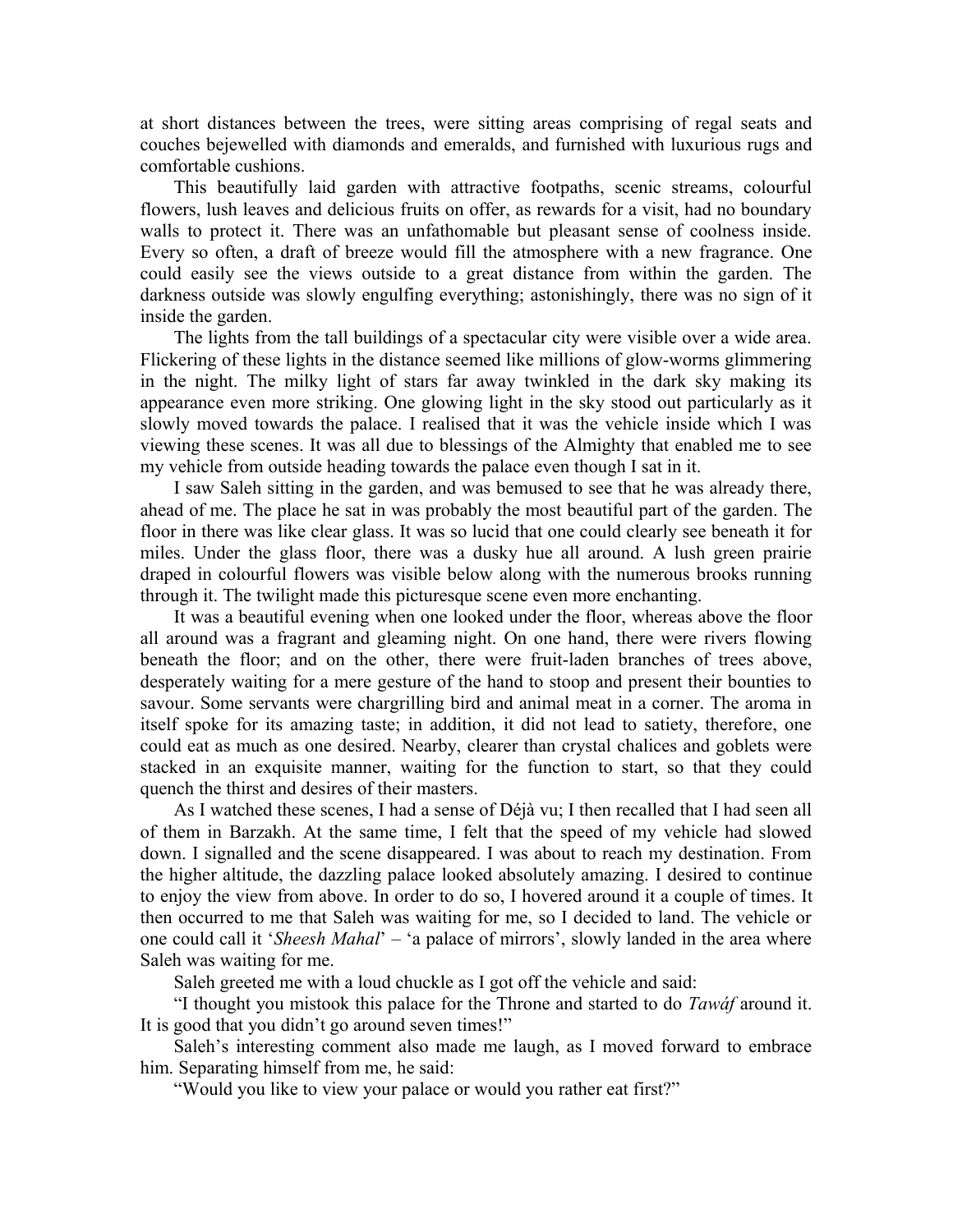"I am captivated by the beauty of this place. I could never imagine that beauty could take such shape and form." I replied.

"Abdullah, whatever you see till the Grand Gathering at the Court is what the Qur'an had referred to as '*Nuzul*', meaning just a welcoming present. What you will receive after the gathering will be something no one has ever seen, heard, or imagined."

"You are correct, Saleh. These things have been mentioned in the Qur'an and sayings ascribed to the last Prophet PBUH. However, Paradise is different from the description in Qur'an. I mean it is way more beautiful than what was mentioned in the book."

Saleh replied, "The reason for that is that the picture of Paradise painted in the Qur'an was in the context of what Arabs at the time of its revelation considered to be the ultimate expressions of luxury and enjoyment. So, the things considered particularly luxurious by them were mentioned in the book. But it would be foolish to think that Paradise is limited only to those luxuries."

"I agree. It would have been difficult for the Arabs of that time to even imagine the luxuries that were invented in my era, called the Information Age. Therefore, Qur'an focused on the ideas of welfare and extravagance imaginable by a man living in the Agricultural Age. But my friend, the vehicle I just used surpassed even my wildest imagination."

"You will come across many things that will have the same effect. Anyway, what are your immediate plans?"

Ignoring his question, I started to look around at the beautiful surroundings. I wanted to absorb the details of everything around me through my eyes.

When Saleh noticed my distraction, he said jokingly:

 "Perhaps you are looking for the Maidens? They came out to welcome you but now they have gone back to their homes. However, if you wish…"

Before Saleh could complete his sentence, I replied earnestly:

"In my time, there were two major ideological leaders of mankind. One was Karl Marx, who considered stomach and hunger as the most important reality and motivator in life; while the second was Freud who deemed..."

I left the sentence incomplete and paused for a moment.

Saleh chuckled loudly.

Smelling the strong aroma of roasted meat, I added, "And at this point in time, I intend to follow the lead of the great Karl Marx."

#### \*\*\*\*\*\*\*\*\*\*

In the world, lives of all humans were spent as slaves of time. The wheel of time moved forward passing through seconds and minutes, hours and days, and months and years. Changing seasons depicted the passage of time. However, in this new world, time was enslaved to human beings. The time as measured in seconds, hours, months, years, decades, centuries and millennia was no more. The days when time would pass one by were gone, like the days bygone.

The only remnants of time left behind were the various times of day and the seasons.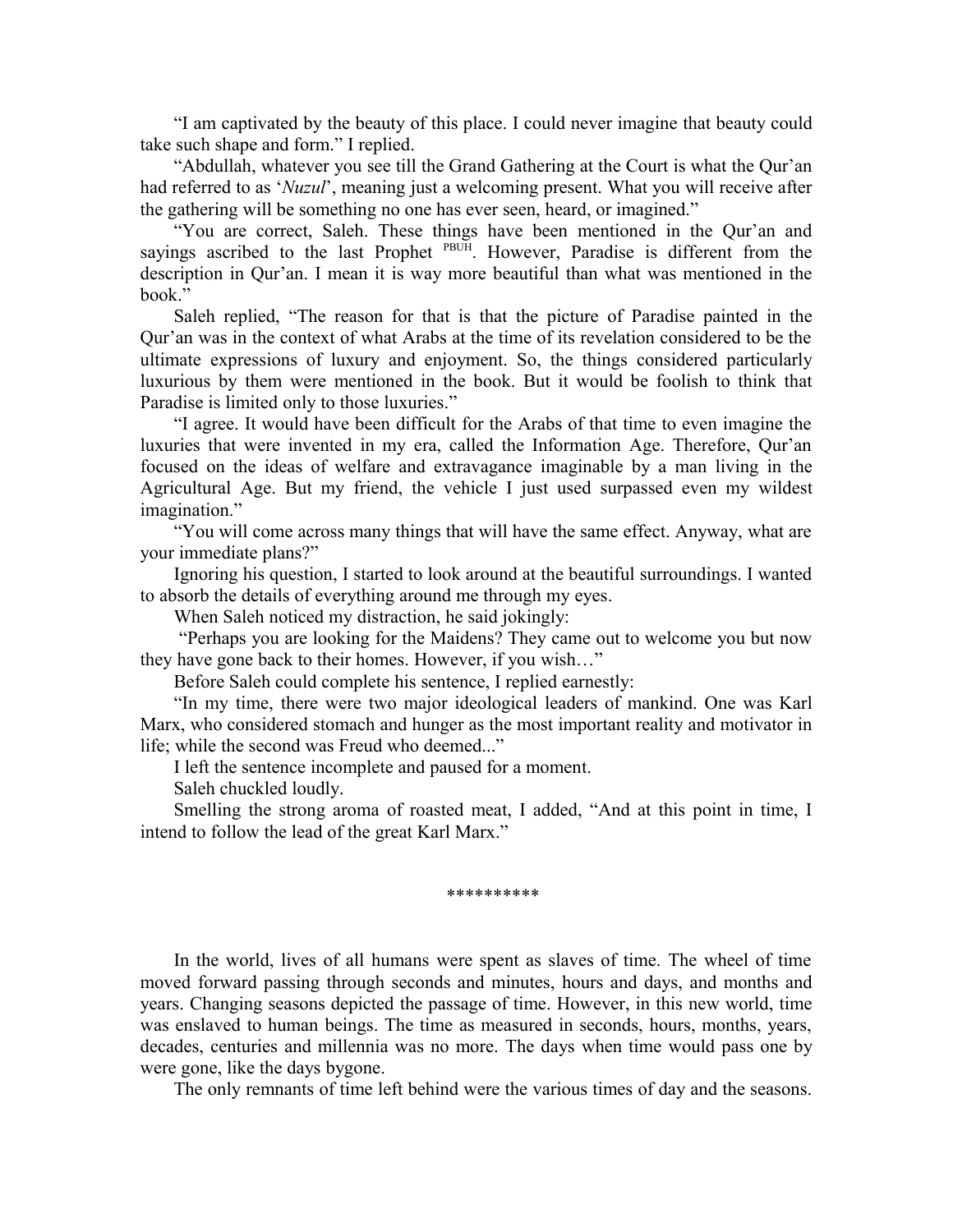Even those were under one's control. Different parts of this empire ruled by the human beings had different weathers and times of the day, and all at the same time. Therefore, there were places where the morning twilight was present throughout; in other parts, the silence of early afternoon could be experienced while the gentle warmth of late afternoon existed in some areas on a permanent basis. The horizon was coloured crimson by the dusky hue of twilight in some regions of this realm, while other areas close by were enveloped by the deep hush of late night. At any given time, one could view early twilight before dawn in one section and the light of the full moon in another; starry nights in one and the soothing shades of spring in the other, or if one wished, one could enjoy thousands of colours of the fall elsewhere.

The weather was always calm and pleasant at the abodes of people who lived in Paradise. However, in order to cater to their wishes, some places were in the grip of a freezing winter while others had the desert summer climate in them. Still, there were regions experiencing perpetual rainy season or only the colours of autumn or spring. In short, all times of day and seasons were readily available for the fulfilment of one's desires.

I was now the exclusive and sole ruler of an enormous dominion. My long-time associate Saleh continued to be my friend and companion in this new world. He was the one who informed me that this dominion was a part of a vast universal system. According to the division of this system, the residence of all people of Paradise was on the same Earth on which humans were tested for hundreds of thousands of years.

The people of Paradise were divided into two classes, the masses, and the elite. The former were those who had been awarded one or more planets or stars. Obviously, instead of being balls of fire, the stars had now turned into beautiful havens and pleasant valleys. Elite were the ruling class of Paradise. Foremost amongst them were the Shuhada and the Siddiqeen. They had been made lords over galaxies containing millions of stars. I was the lord of a similar galaxy. Above them were the prophets of God who ruled over countless groups of galaxies.

It remained a mystery however as to who shall be awarded which area to rule as well as the nature of tasks to be performed in it. Saleh informed me that all of that would be revealed on the day of the Grand Gathering at the Court. On that occasion, everyone would be formally awarded his or her dominion. For now, everyone was residing on Earth and according to Saleh, the gifts that people had received so far were only of the nature of welcoming presents. The real blessings and awards that no one had ever seen, heard, or imagined were to be formally presented on the occasion of the Grand Gathering at the Court. Until then, the protocol being awarded to people was according to their status.

This protocol manifested itself during the parties and gatherings of the people of Paradise. Those gatherings were mainly held in honour of other residents. Not everyone had yet entered Paradise. However, a lively society was already thriving there.

On the side of the Plane of Judgement, the Salaiheen were entering the Paradise one by one. But as the time had stopped here, the interval between two persons entering the Paradise was in thousands of years on this side. I suspected, and Saleh later confirmed, that the Grand Gathering would take place once everyone had entered the Paradise.

Such was the early life in Paradise. In the meantime, many people were celebrating and having get-togethers. Majority of these gatherings were hosted by the prophets in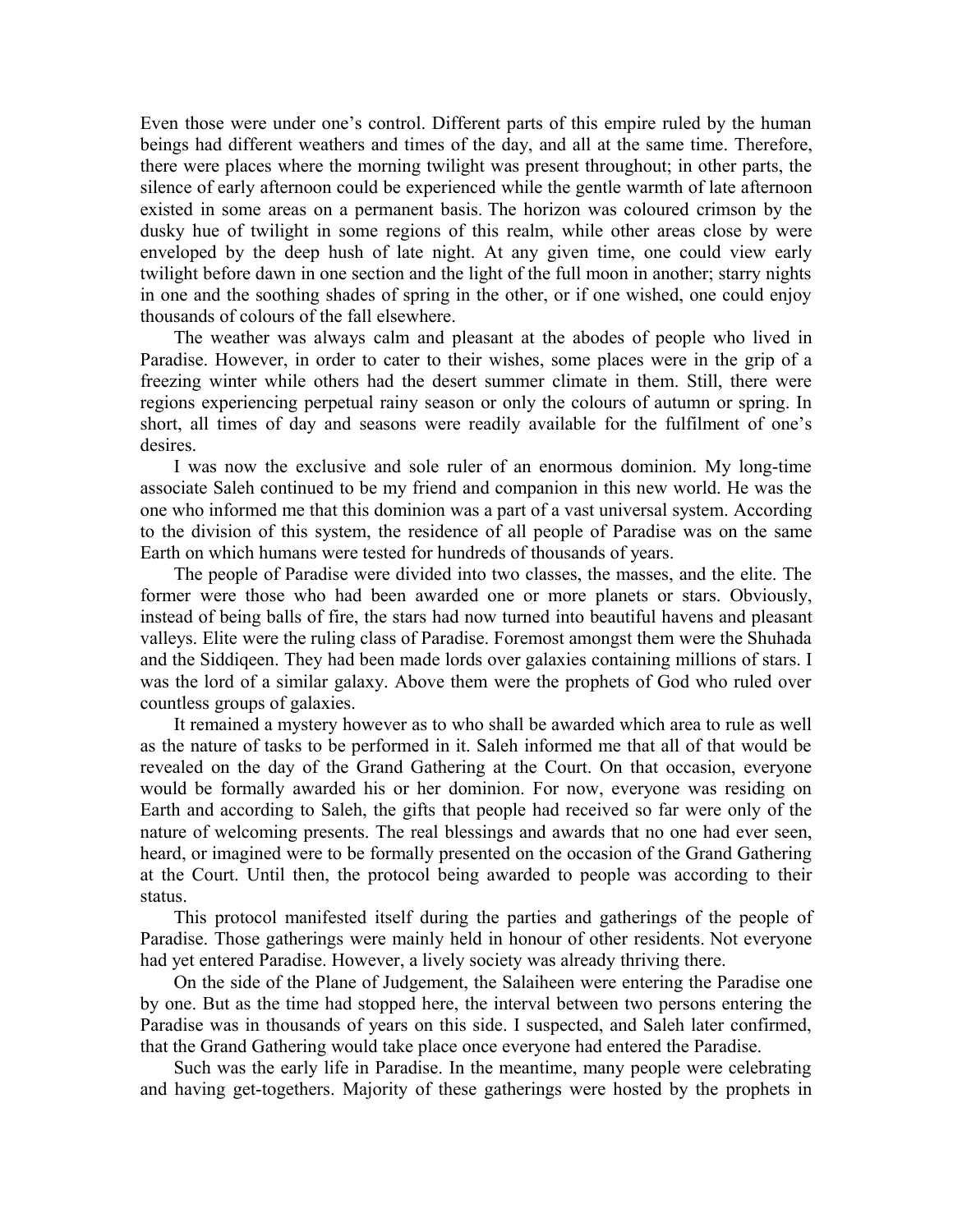honour of the Salaiheen from their nations as well as from the nations of other prophets.

I met a number of people during those gatherings. I used to interact with very few people in the world, but now I noticed that I had become unusually social. I started to make new friends. We shared our life stories and experiences. It was not unexpected, yet I was quite surprised to discover that most of those who had succeeded at the very outset, hence the elite, were poor and underprivileged in the previous world. I particularly noticed that amongst those exalted dignitaries of the highest order, there was a common trait. All of them had faced severe hardships and heartaches, but they persevered, always depended on God and God alone, accepted their fates with fortitude, and remained grateful to the Almighty in the worst of circumstances.

One day, Saleh introduced me to my parents. My parents had died in an accident soon after my birth. However, as long as they were alive, they remained devoted servants of the Lord. I found out that they had also wished me to dedicate my life to guide people towards the way of the Almighty but the fatal accident did not allow them the opportunity to do so.

Nevertheless, our most compassionate God honoured their commitment. The providence of the Almighty created opportunities throughout my life that allowed this orphan boy to fulfil their wishes. I had this incredible realisation only after entering the Paradise that all I attained was because of my parents. In addition, due to their intention to commit me to this work, they also reaped a share of the reward off every righteous deed that I had committed in my life. Thus, my meeting with my parents also served to introduce me to a new aspect of the blessings of my Lord.

#### \*\*\*\*\*\*\*\*\*\*

# **Chapter 15: When Life Begins**

Gradually my acquaintances had started arriving in the Paradise. I used to meet them regularly at various gatherings. They included not only the associates who had helped me in my efforts to make the way of God a success but also those who had embraced my message and had led righteous lives, manifested through strong faith and high moral character. Meeting any one of them was akin to a new door to happiness and love opening in my life. However, the person I was longingly waiting for had not arrived yet. This wait could not be construed as a cause for discomfort or concern in any way; On the contrary, it was enjoyable in itself.

One day, although there were no days or nights in the previous sense of the word anymore, Saleh came to me and said:

"Lord Abdullah! I have some bad news for you."

I was surprised as to what bad news he would convey to me in Paradise. However, the tone was such that I had to ask:

"My friend, how can there be bad news in Paradise?"

"Lord Abdullah! The bad news is that your days of joyous living free are over. You had a lot of play while Naimah was away. Now, she is about to arrive in person to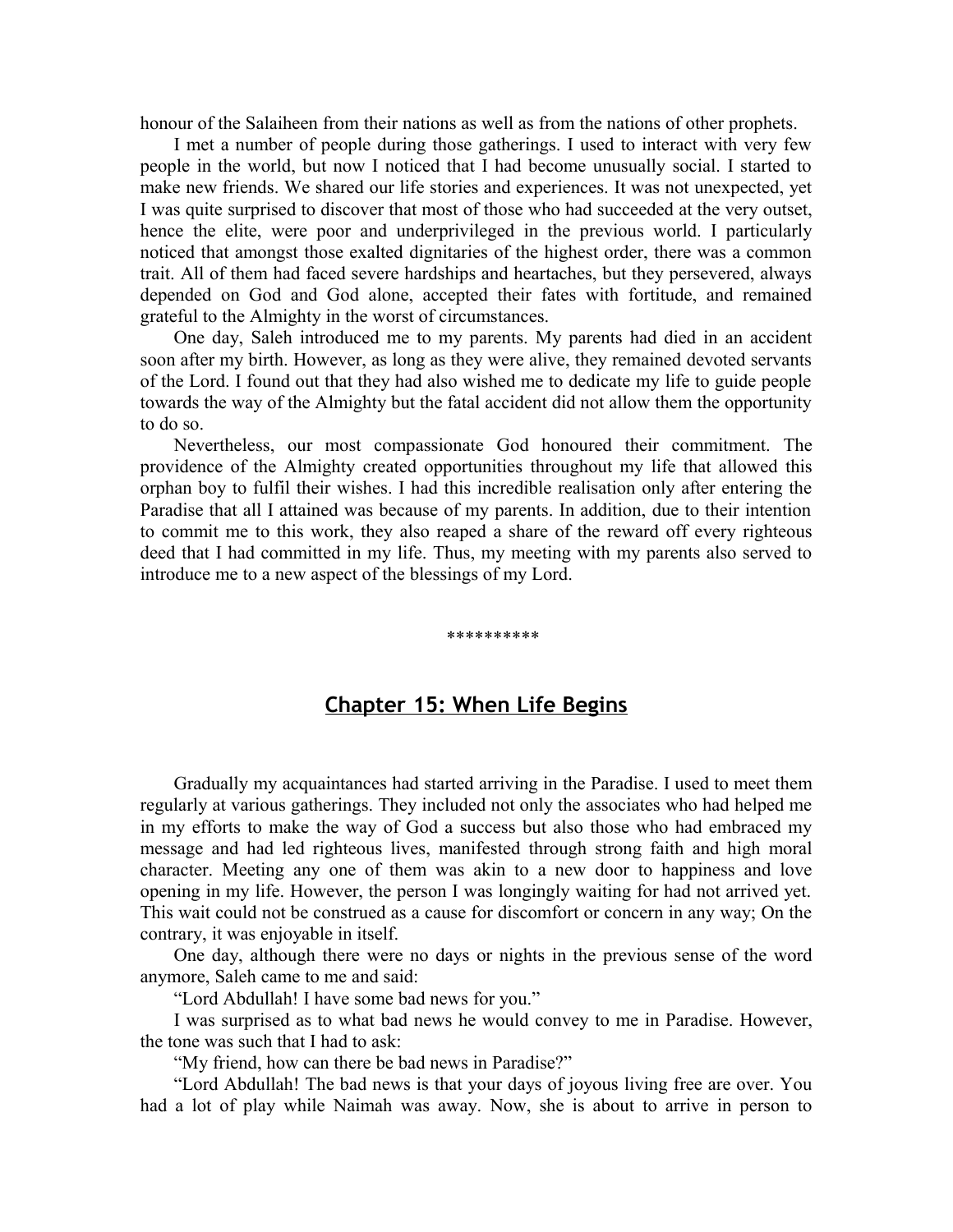supervise you."

"Really?" I exclaimed as I embraced Saleh, overcome with emotions.

"Would I lie to you?" Saleh replied. Then patting my head, he added, "You better let go of me. I am the bearer of the news of Naimah's arrival, not Naimah herself."

"You are not worthy of being Naimah in any case!" I responded, as I let go of him. I continued:

"But tell me, why are you delivering such wonderful news as if it is a threat? Anyway, if this is what you expect from Naimah, I am sure you are in for a huge disappointment. Let's change the topic a bit and discuss something important. I want to give Naimah an outstanding present on this occasion."

"What would you like to present?"

"A palatial mansion…"

"My friend, you have your own home and Naimah will have her own. There is no family system here like the previous world where one had to provide a house and the wife had to stay back to look after the kids. So, what's the point in starting a new home?"

"I know that every resident of Paradise will have his or her own home and dominion. Yet I wish to build a house of my liking for Naimah in my dominion, and give it to Naimah as a gift."

"Do you not know that God has called those who indulge in extravagance brothers of Satan?" Saleh was in a mood to tease me.

"Satan is not allowed in Paradise; however, some of his disciples are definitely present here, trying to create a rift between husband and wife". I said with feigned irritation.

"Ok, Ok… forgive me! Tell me exactly what you want the house to be?"

I provided him with complete details.

When I was finished, he said:

"Ok, let's go and inspect the Palace you have just ordered to be built."

I asked in a surprised tone:

"What do you mean? Has it already been built?"

Saleh replied, "Do you think you are in the previous world where you would have to first purchase land, then get architectural drawings approved, thereafter find a contractor to build it over a number of months? Lord Abdullah! This is your dominion. The power of God is with you. You said, and it was done! This is the Law over here."

\*\*\*\*\*\*\*\*\*\*

We were riding the crest of a vast sea. Saleh and I were aboard something that resembled a ship. I chose this mode of transport on Saleh's advice. According to him, the journey to one's destination in the Paradise was as pleasurable as reaching the destination itself. He was correct in what he had said. In my previous life, I had never liked travelling by sea. But the journey today was unique. The so-called ship was more of a floating palace. We were both standing on its deck. There was a slight breeze, the weather was pleasant, and we were steadily moving forward towards our destination.

Our destination was a hilly island that had been constructed in the shape of a palace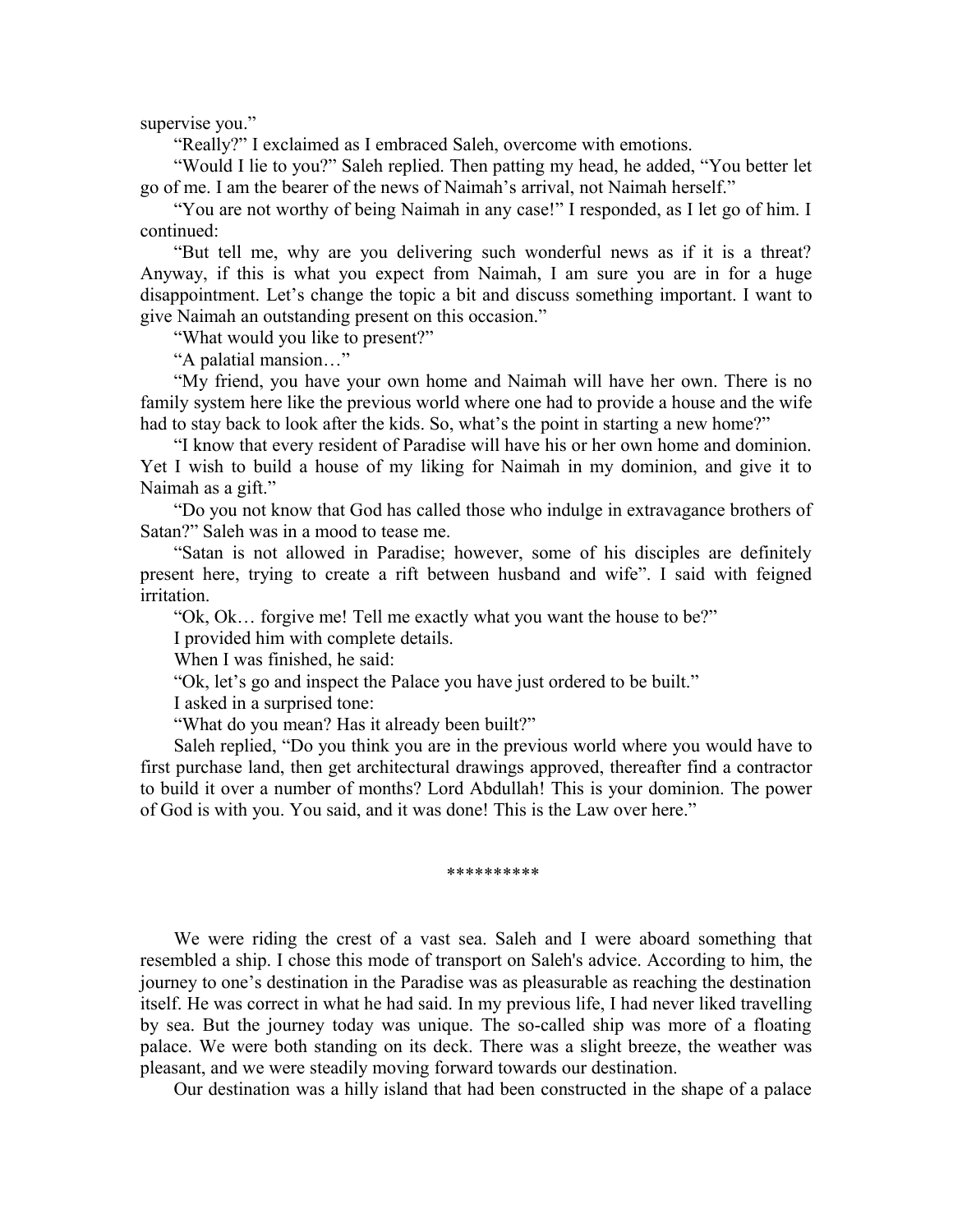for Naimah. The palace was just like the one that I had described to Saleh.

I had asked Saleh for a huge island in the middle of the sea, with lush green hills, serpentine rivers, tranquil lakes, and rhythmic waterfalls. I wanted it to have hilly paths by the shore, huge green meadows and in the middle of all of them, a mansion. I wanted the floor of that mansion to be made of diamonds, sparkling and clear as a glass; so lucidly clear that one would be able to see flowing water in the ponds underneath it as well as the multi-coloured fish swimming around in it.

I wanted the walls of the house to be made of see-through pure silver so clear that one could view the scene outside through them. I wished for it to have high and mighty ceilings made of gold and studded with pearls, jewels, and precious stones. I wanted it to be built many stories high; so high that it would overlook the surrounding hills. I desired that its floors should be built in such a manner that every floor would depict a unique aspect of the surrounding nature as well as its own construction.

After coming here, what I saw was even more beautiful than what I had wished for or expected. The likely reason could be that my vocabulary was incapable of describing the blessings available to me in Paradise. I had described only a general sketch or idea but the radiant blend of colours, appearance, light, decoration, and other things found in the actual built structure was way beyond my imagination and description. Saleh had understood what I had wished in principle and then had the palace built, but it was an architectural masterpiece more magnificent than one could imagine. It was so massive that in order to see it all one required a lot of time. I said to Saleh:

"I am satisfied. Let's go now. When Naimah comes, we will then…"

"But I am here already." My sentence was interrupted by a melodious voice that was music to my ears.

I turned around and was stunned to see Naimah. Yes, she was Naimah, and yet she did not look quite like her. When I saw Naimah on the Day of Judgement, she looked young and very pretty. But to describe the woman standing in front of me, words like beauty, elegance, youth, freshness, attraction etc., would utterly fail. I was still in the state of trance when I heard Saleh's voice:

"Let me introduce you two. He is Lord Abdullah, and she is Naimah. And I know that both of you are very pleased to meet each other!"

"Why did you not tell me that Naimah would be here?" I asked Saleh, a little crossly. Naimah spoke in Saleh's defence:

"I had asked Saleh not to tell you. I wanted to give you a surprise."

"Abdullah also wanted to give you a surprise. Did you see what an extraordinary home he has had built for you?" Saleh asked.

"Yes, I have seen it. I still cannot believe my eyes."

"And I cannot believe my eyes as well". I said, looking closely at Naimah. Then I said to Saleh:

"You don't have a wife to go to… What would you take to leave us alone?"

He replied laughingly:

"I was always with you in the previous world, and I wish to remain with you even now."

"But my friend, there I could not see you."

He replied in a mischievous tone:

"It is possible for me to be here but become invisible even now."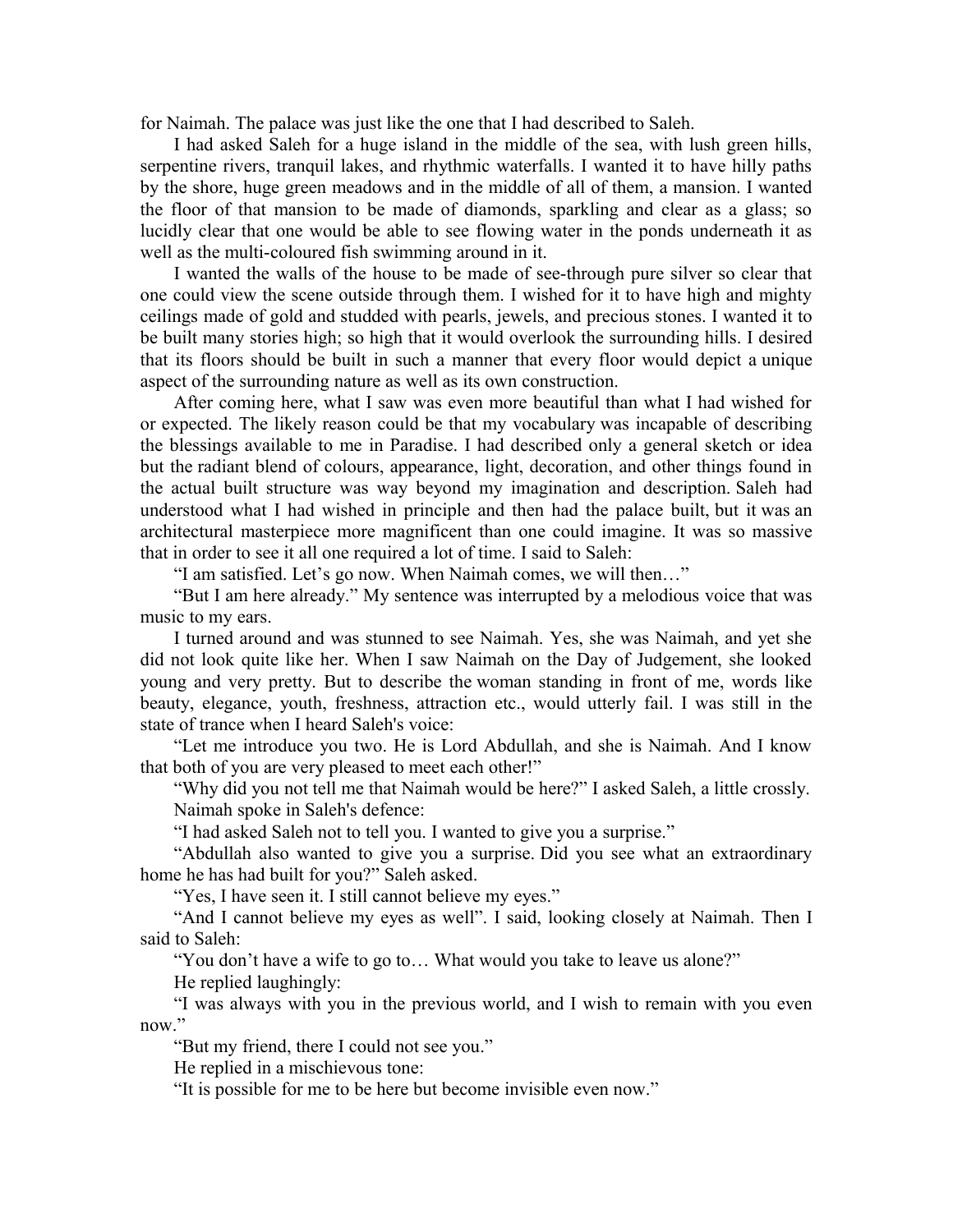He then vanished instantaneously; then we heard his voice:

"Is it okay now?"

"No! It is not acceptable at all", Naimah replied right away. Saleh appeared again. Naimah took a sigh of relief and said:

"I want you to promise that whenever you come to us, you would be visible like humans and when you go, you will depart like humans too."

"Alright, alright..." He replied, nodding his head in affirmative. However, I could still see a mischievous look in his eye. He added very innocently:

"The problem is that I am not human, so how can rules for humans apply to me?"

This time, I replied smilingly:

"Think about it! I know your boss too! One complaint from me and he may make you a human!"

He replied with feigned sadness:

"My friend, you do not have to threaten me. I promise I will take your permission when I come to see you, and I will take your leave with your approval. In fact, if you wish, I can leave now."

He turned round after saying so, took a couple of steps to leave, turned back again, and said to Naimah:

"However, my leaving would not make any difference. As, your children are here now and they have decided to get you two married once again, under their own supervision! Only after that would they allow you to move into Abdullah's home."

"Saleh is absolutely right"! Said Leila, as she bolted like an arrow, straight to me. Anwar, Jamshaid, Aaliya, and Arifa followed behind closely.

My happiness was enhanced many folds on seeing all of them. I hugged them. When we were through with greetings, Naimah said in an agitated tone:

"What is this childish idea about getting us married again?"

Aaliya replied:

"Mama, none of us could attend your wedding in the previous world. Therefore, it is the combined desire of all brothers and us sisters to get you two married again in a befitting manner. We will give you away as a bride ourselves and until then, Papa would not be allowed to see you."

Anwar intervened, "I think it is a bit harsh. Let them see each other but they would not be allowed to meet without a chaperone."

"Thank you very much for your consideration! Tell me, when do you intend to have the wedding ceremony"? I asked helplessly.

"That will take place once the preparations are complete", Arifa replied, in a serious tone.

"And what preparations do you require?" I asked.

"I will provide the details" Leila replied. Then she added:

"This place is fine for the venue. All we require are the clothes, jewellery etc."

"And I also need good clothes… like Papa's outfit. After seeing his clothes my own don't appeal to me anymore!" Jamshaid also added his share to the demands.

"Ok, once all these preparations have been made, would it be ok to get married?" I asked.

"Indeed!" Everyone replied together.

"Come on then, let's go. I shall take you to the biggest shopping area of the Paradise.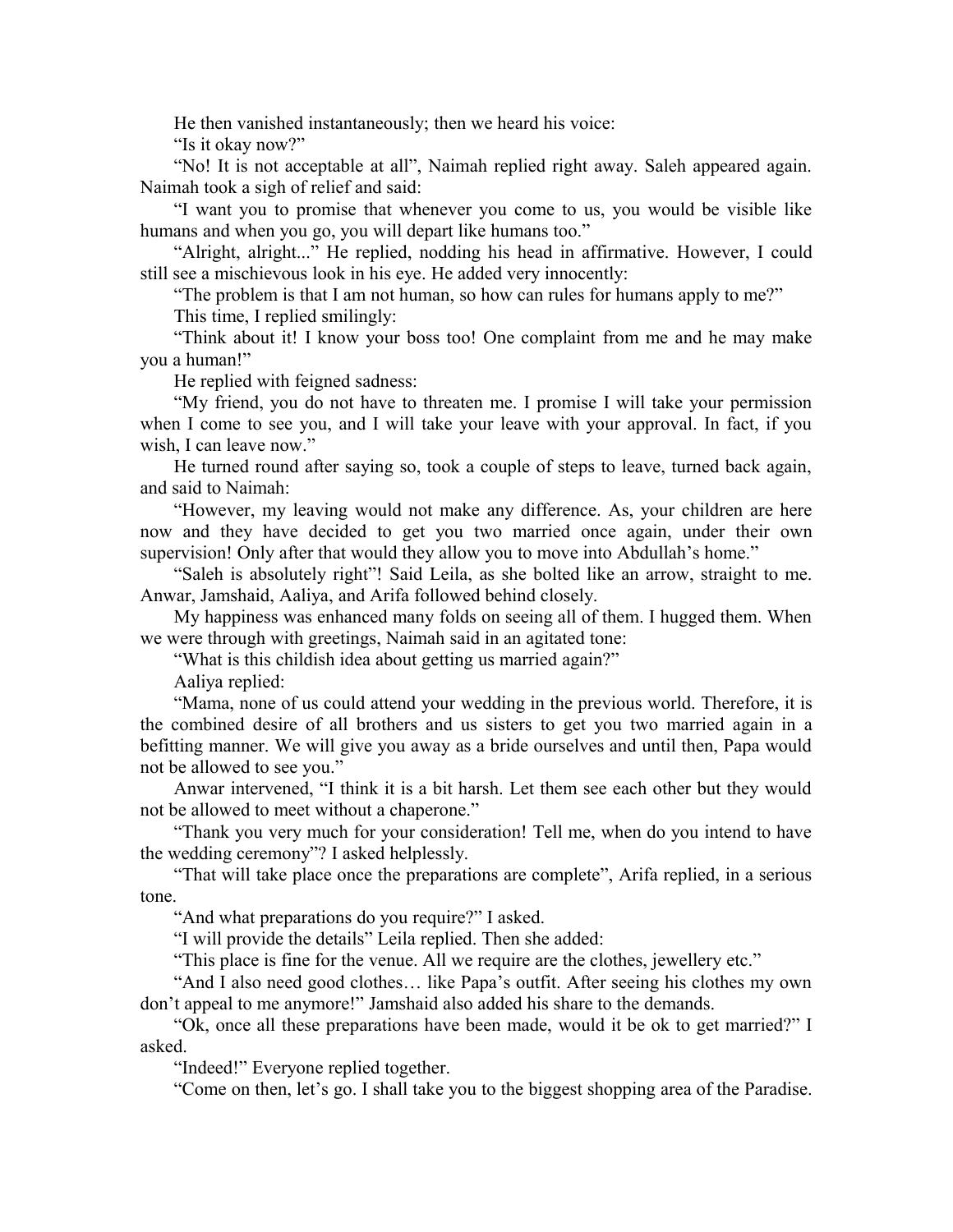Usually, you would not be allowed to enter it but on this occasion, you can buy all you want at my expense!"

All of them gave out a hurrah of joy. We then headed off for shopping.

\*\*\*\*\*\*\*\*\*\*

That place also looked like a scene from the Arabian Nights. I had been there many times with Saleh but whenever I visited, I had found all kinds of new things to see. It seemed beyond what one would have called a shopping Mall or bazaar in the previous world. It was an area spread over hundreds of miles, glowing with the splendour of vibrant colours and radiance. It was always night-time here. There were so many items of food, clothing, and use that counting them was impossible; only the number of items and their varieties reached millions.

There were angels appointed everywhere. People would select something displayed at a shop and ask the angels to record it; it would then be delivered straight to their residence. Angels could easily check any individual's record and find out all they needed to know about him.

The "shopping Mall" had two sections; one for the ordinary residents of Paradise and the other reserved only for the elite. The former could visit the elite section but they could not buy anything as only the elite residents had that privilege.

My family was visiting the shopping Mall for the first time. I took them to the unreserved part first. They were ecstatic merely on seeing it. After that, they started to buy whatever they wished. However, Naimah remained with me all that time. After they were finished shopping, I took them out for a meal to the upper section of that place. From here, one could view the beautiful lights glowing for miles. Above us was the starfilled sky. Unlike the previous world, where the city lights used to cause the light of the stars to fade away, over here both glowed simultaneously without affecting each other.

The milky starlight and aroma of food in the cool breeze had made the atmosphere idyllic. Like in the shopping area, melodious tunes were playing in the background here as well. There were so many types of foods making it difficult to decide what to eat. Whatever one ate was so delicious that it was difficult to stop eating. It was a great blessing of the Almighty that satiety was not an issue; we could eat to our heart's content.

On our way back, I intentionally took them to the 'reserved-for-elite' part of the shopping paradise. They were awe-struck on seeing it.

"Is this also a part of the shopping Mall?" Asked Jamshaid.

"It is, indeed!" I replied.

Before I could complete my sentence, they had dispersed for shopping again. Only Naimah remained with me. I asked:

"Don't you want to buy something over here? You didn't buy anything in the previous shopping area either."

Naimah smiled and said:

"Your company is the most precious thing for me. I will not find this priceless gift anywhere other than in staying close to you."

The glow on Naimah's face enhanced even more as she said so.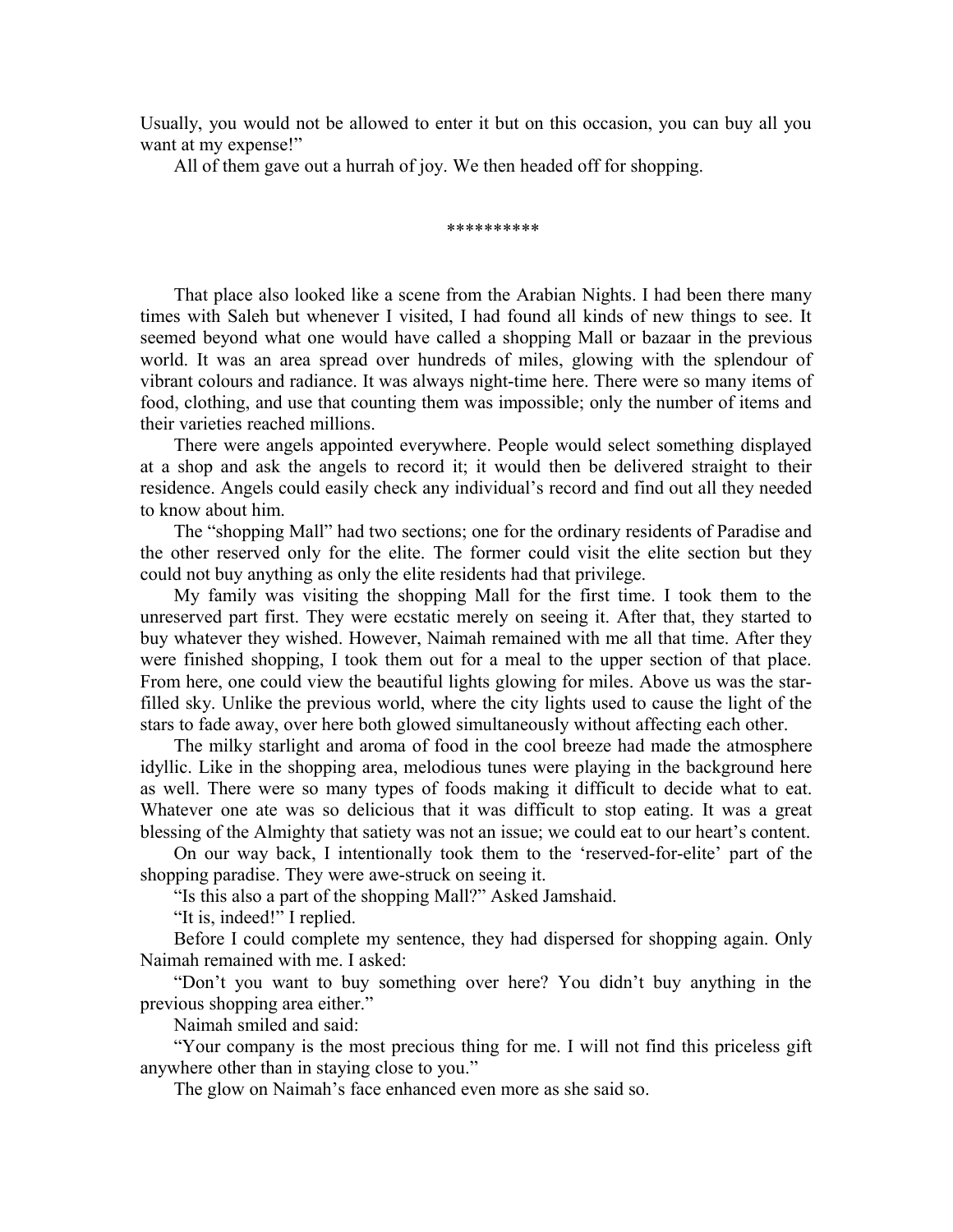We sat down and marvelled at this unimaginably beautiful place. The shopping centre spread across a wide area, contained all kinds of shops. The shops catered for clothing, fashion accessories, footwear, decoration, gifts and God knows what else! It took a few hours to go through each individual shop. The grandest shopping Malls of the previous world paled in comparison.

However, the real attraction was not the shops; it was the captivating atmosphere that prevailed all around us. The scene was set by the shops lit with sparkling lights and stocked with eye-catching items, perfumed air, moist breeze, mellow music, beautiful fountains, thousands of displays of lights and colours, all sorts of designs, scenic views and the most beautiful people walking around; amalgamation of all of them was creating an impressive ambience. It overwhelmed all senses, including the aesthetic senses. For others, it was a place to shop, but for me it was a most befitting way to satisfy my aesthetic sense for beauty and art.

However, for now Naimah's company had overshadowed everything else. Our moments together were short as Leila returned, and said:

"Papa, how would that crown made of diamonds look on me?"

"It would look gorgeous", I replied.

"But the angels said that I cannot buy it!"

"Really"?

I had barely managed to say that when the rest of them also returned empty handed.

Anwar said, "Let's go Papa; there aren't very many nice things to buy here."

"In other words, the grapes are sour!" Naimah commented laughingly.

I said, "No, these grapes are not that sour! Come along with me".

I took them to one of the angels and said:

"My name is Abdullah. This is my family. Please provide them with whatever they desire."

The angel smiled and said, "Lord Abdullah! I apologise that you had to undergo the inconvenience of coming here in person. They can have whatever they want."

On hearing this, their faces lit up with happiness and they left for shopping again.

### \*\*\*\*\*\*\*\*\*\*

Grand Gathering at the Court was about to begin. Dwellers of Paradise and the elite amongst them, the courtiers, the prophets and Siddiqeen, the Shuhada and Salaiheen were present and were busy taking up their designated seats. The Almighty had arranged for a special feast before the main event. It was the grandest gathering held so far in the Paradise where the successful people from the time of Prophet Adam PBUH till the Day of Judgement had gathered. The Almighty had assigned the role of hosts to five distinguished prophets namely Prophet Noah, Prophet Abraham, Prophet Moses, Prophet Jesus and Prophet Muhammad, May peace be upon them all!

This gathering was held at the base of a lofty mountain. It was a vast and wide plane, spread out in the shape of a gigantic garden. Wide stretches of prairies and lush green meadows were visible as far as the eyes could see and were a source of comfort for them. A number of rivers meandered through the plane.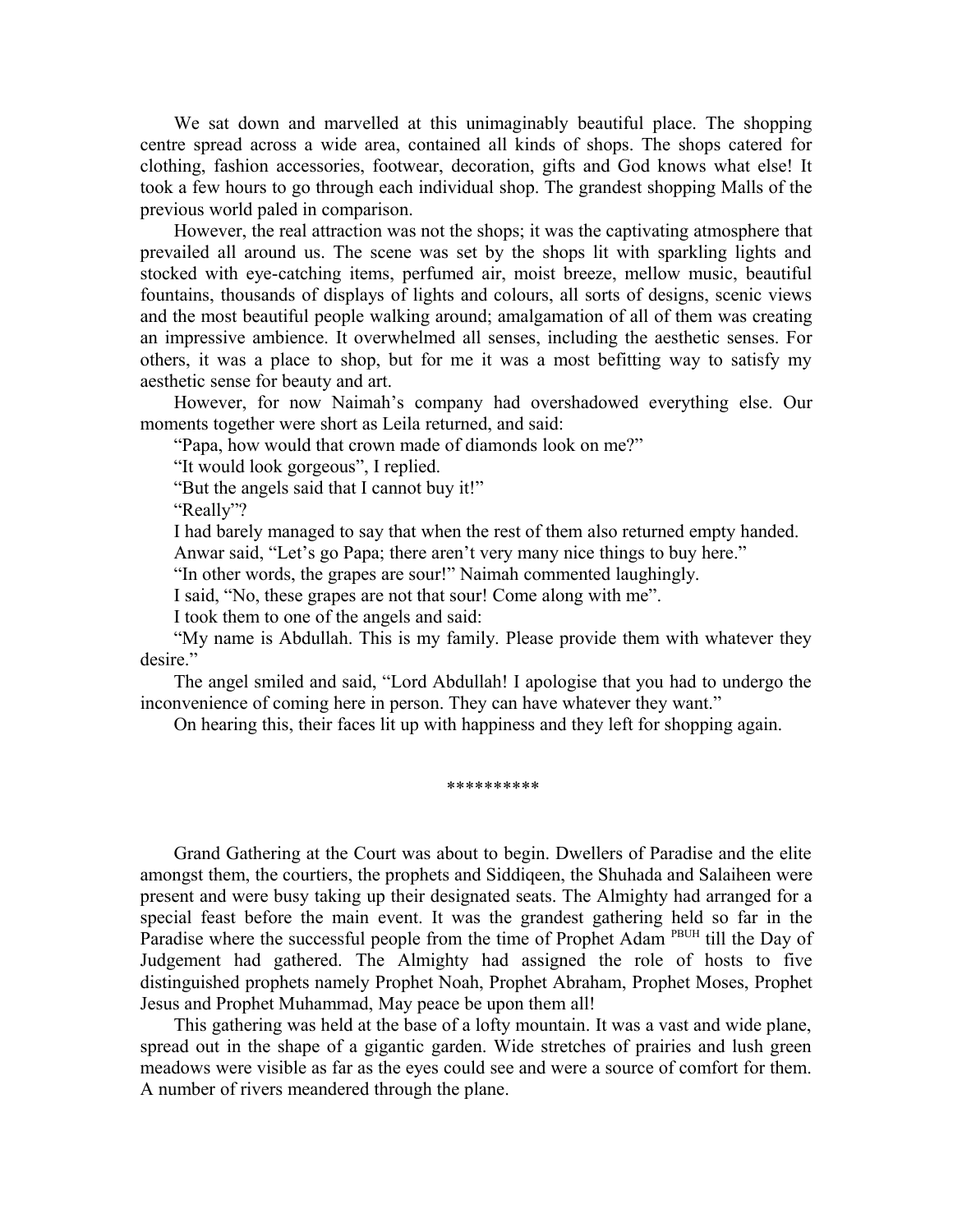The arrangements for the gathering were an amalgamation of the Arabic traditions and the grandeur and splendour of non-Arab cultures. As such, the seats were like thrones fit for kings, built with diamonds and pearls. The earth was covered for miles with thick carpets and rugs.

Thousands of Ghilmán were walking around carrying wine filled jugs. Whenever the guests wished to have any kind, they just looked at it and the next moment, Ghilmán would be present next to them to fill their goblets with the desired drink. The wine was in fact a clear drink that was delicious, comforting, and tasty in every sense of the word without having the usual ill effects of alcohol like bad smell, headache, and intoxication. Cooked meats of various birds and animals were being presented for consumption in silver and gold platters. The trees were laden with fruit; whenever one wished to have any, the branch would bend down to allow the fruit to be picked.

Dressed in stunning attires, gorgeous women and handsome men were present everywhere. They had a glow on their faces and a shine in their eyes as they went around spreading happiness and laughter. It reminded me of parties in the previous world where women used to be covered in excessive make-up, showing off their beauty and femininity, disregarding the limits set by God. Men, rather than avoiding such displays, would feast their eyes on such occasions. That made the task of women who dressed modestly and men who guarded their eyes all the more difficult due to societal rejection of their noble efforts.

Now all struggles are over, I thought. This gathering was full of the most beautiful women whose attire and jewellery was exceptional and enough to dazzle any onlooker. However, the Almighty had made the hearts so pure that no indecent thought or lustful desire crossed one's mind. Every man and woman was living in a state of physical beauty and spiritual purification. Now there was neither a need to cover one's beauty nor any necessity to guard one's eyes. How trivial was that struggle and how enormous was this reward!

My family, friends, and associates were with me. Our kids were delighted after having arranged our wedding ceremony. We had also availed the opportunity to tie Jamshaid and Amoorah into wedlock as well, with their consent. Amoorah was now a part of our family. Life continued, brimming with happiness and bliss.

However, I continued to have a longing in my heart sometimes. It was so because all my loved ones were with me but for my teacher, Mr. Farhan Ahmed. I had a faint hope that may be I would meet him during the Grand Gathering.

After the banquet, people began to be seated in their designated seats. Muqqaribeen were seated closest to the Arsh. They were the people closest to God during their lives in the world; they included the prophets, Siddiqeen, Shuhada, and a large number of Salaiheen. The rest of the residents of Paradise were seated behind them.

The main attraction of today's gathering was that the people of Paradise were to receive their greatest blessing for the first time; they were going to have the honour of seeing the Almighty God. The last Prophet had said in the previous world that just like people waited to see the full moon, they would wait to see their beloved God in Paradise. Thus, people were extremely excited and keen to do so. In addition, the people were to be formally awarded their titles and honours today; that is why everyone was eagerly waiting for the proceedings to start.

All those present were now seated. Every tongue was singing praise of the Lord,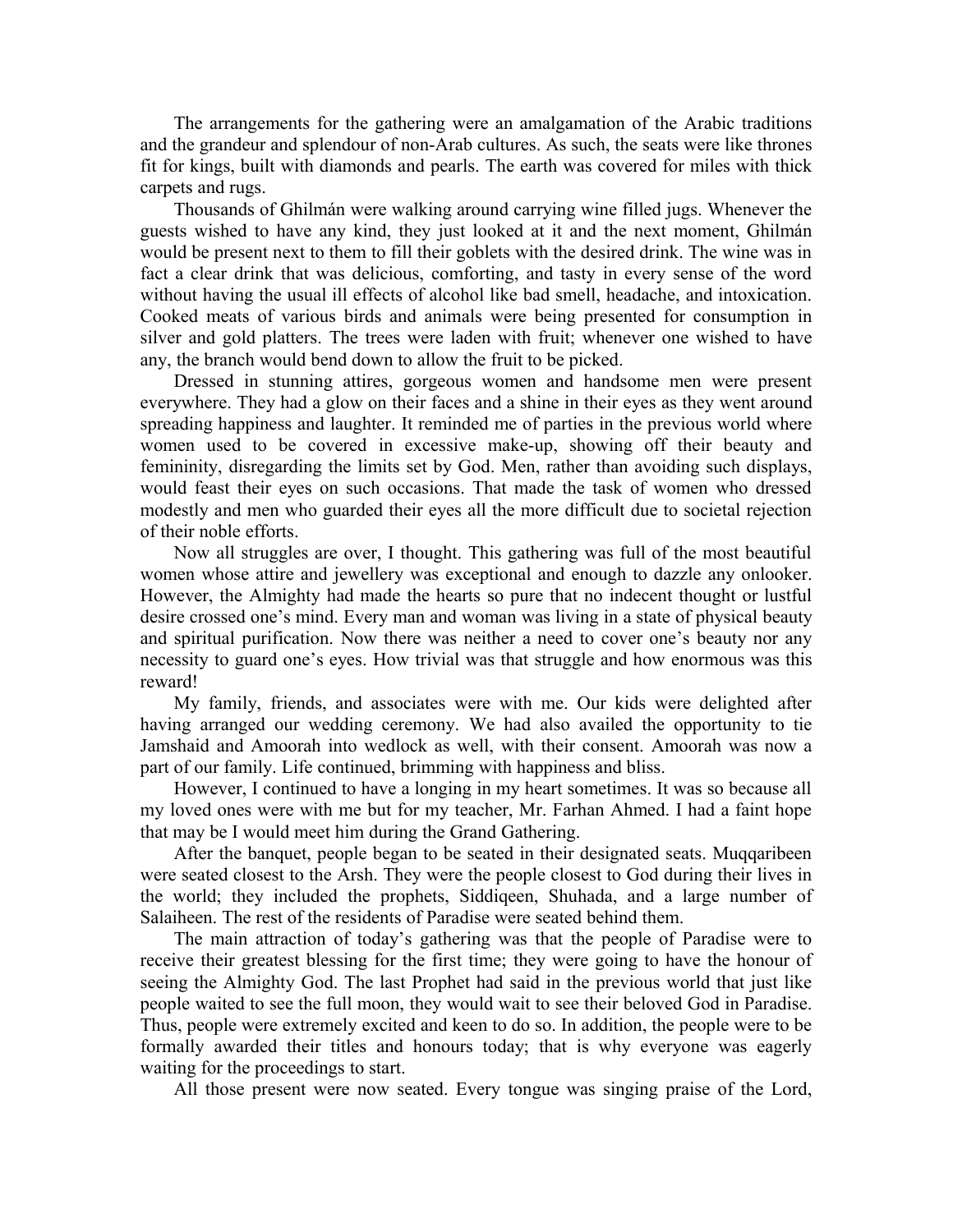every heart was proclaiming his Oneness and greatness, and every eye was moist with tears of gratitude. People kept repeatedly saying that the mercy of God that had guided them otherwise, they had no chance of entering the Paradise.

The proceedings started with angels reciting praise of the Lord. Thereafter, Prophet David came forward and sang a beautiful hymn in his melodious voice in praise of God. It was a mesmerising rendition. The Bearers of the Throne thereafter announced that the Lord of the Universe would now address his servants. After a short while, the Almighty God started to speak in an extremely gentle and loving tone.

The Almighty commended his servants for their hard work, struggle, and fortitude, which helped them to attain this stature. He asked the people if they were happy with the reward they were given for their struggle.

Everyone replied in one voice:

"Yes, our reward was beyond our expectations. We received what was bestowed upon no other creation previously. Why would we not be content and happy with you?''

The Almighty replied that he would now give something much more valuable than everything else he had already bestowed earlier. He was granting everyone his blessings. On hearing this, the atmosphere resonated with loud slogans of 'Allahu Akbar' or 'God is great'.

Distribution of titles and awards started next. It was a long process. However, since all kinds of blessings were being conferred continuously, the audience waited patiently and in comfort. Like other people, my family was also seated with me in the front row.

As I witnessed those happenings, I thought to myself that humanity had managed to earn such a huge reward for such little effort in the previous world. It then occurred to me that conversely, the majority of human beings had failed in this test. I then began to think about my teacher Mr. Farhan again. I could not see him even today, although I thought that I would find him somewhere. I thought about asking Saleh. He was not present there, but then he appeared suddenly and stood next to me.

I said to him, "I thought I would be able to meet my teacher at some point today but I could not find him. Do you have any information about him?"

"No! I have not been able to find him anywhere in the Paradise. I think you should also stop thinking about him. It seems that the Almighty has made his decision regarding him. No power in the world can change his verdict. The justice of God always prevails."

"And what about his mercy?"

"Abdullah, you know very well that God's mercy and justice are based on principles. Nobody's desire can change his Law."

"But the Paradise is a world of possibilities; anything is possible here!"

Saleh replied, agitated:

"My friend, why are you arguing with me? The decision has been made. Why don't you speak to the Lord yourself? He often grants your wishes. I am only here to take you to the Arsh. Come along and request the Lord to roll back the wheel of time!"

I was not sure if Saleh was taunting me or was actually offering serious advice. However, I was not ready to follow his counsel foolishly. But he was right about taking me to the Arsh. Soon, my name was announced. I, seated comfortably up until now, got up with a trembling heart. Walking slowly, I presented myself to the being under whose grand favours every pore of my existence was buried.

As I reached closer, I bowed in prostration on the ground.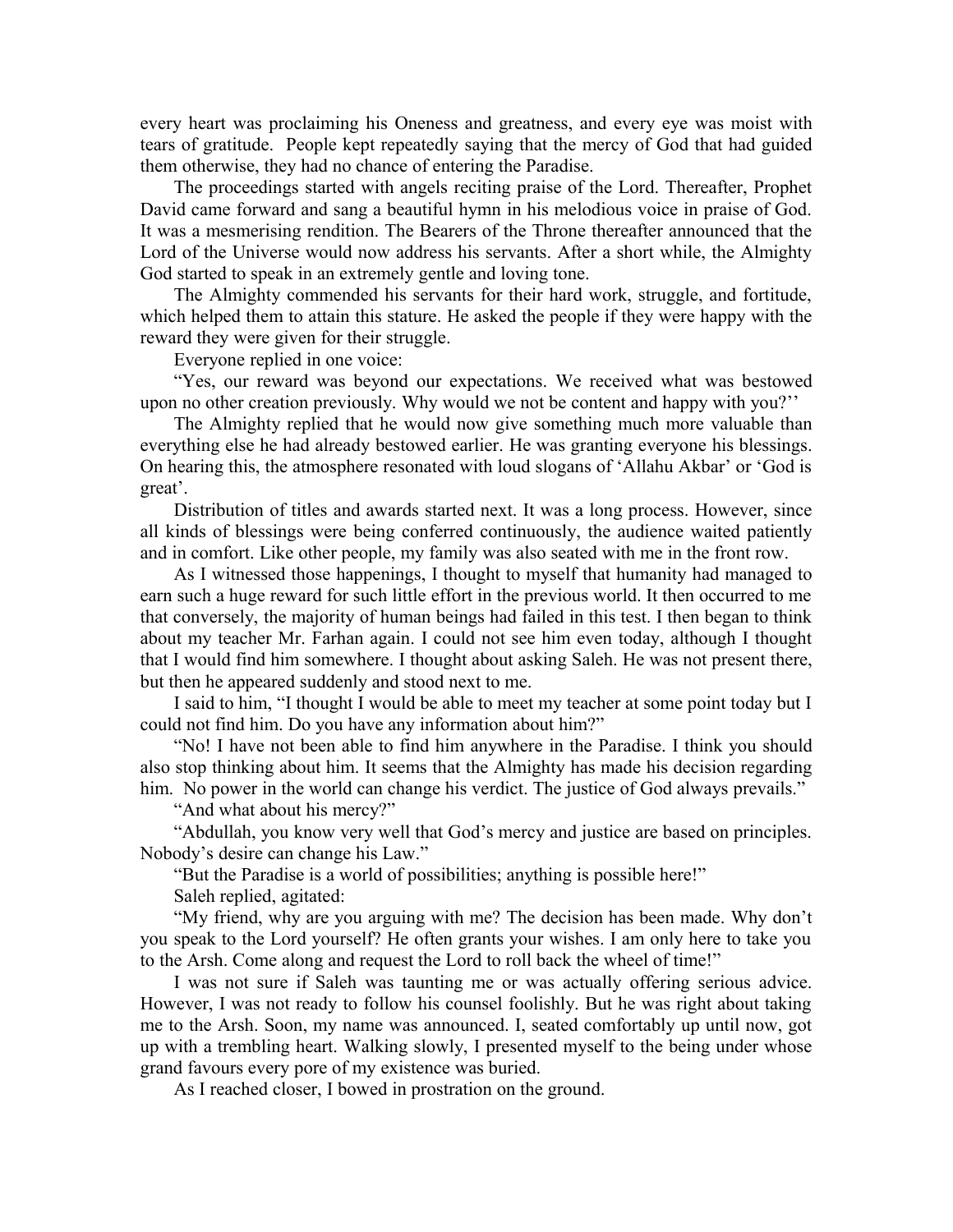After a while, I heard a voice:

"Get up, Abdullah!"

I got up slowly and with lowered gaze, hands held together, stood in rapt attention.

The Almighty asked me very kindly and tenderly:

"Abdullah, what have you brought for me today?"

I had come here to receive, not to give hence the question was unexpected. However, I offered what I had:

"My Lord, all the good deeds I performed were in fact due to your support and blessings. I cannot offer what you had given to me. As for my own self, I have nothing to offer to your most exalted being except a lot of remorse and unlimited humility."

The Almighty answered:

"It's good that you have brought remorse and humility for me. I do not have these two attributes. I would accept them from you. Now tell me, what do you want me to grant you?"

I submitted:

"I have got all I wished for as well as all that you have granted most generously. My capacity to ask is so small that after all that I have been endowed with, it is beyond me to ask for anything else now. However, whatever goodness and alms you grant, I shall be in need of them."

The Almighty signalled to one of the Bearers of the Throne. He started to announce my rewards and titles. I knew that I was amongst the elite of this new world but what I was being granted here today was way beyond my wildest expectations, standing, or worth. As the angel continued to announce the awards, my head bowed with shame for I realised that if the Lord of the worlds was so magnanimous towards a sinner like me, how generous would he be towards the righteous!

When the angel stopped, the Almighty said:

"Abdullah, everyone sins, but I do not consider those people as sinners who duly repent and seek forgiveness. As for you, you spent all your life telling people about me and their meeting with me on the Day of Judgement. I have you as a loyal servant in my books."

After a short silence, the Almighty said:

"I am aware of what you were saying to Saleh earlier. I am also aware of what you were thinking about while you were receiving your Book of Deeds on the Day of Judgement. Were you not thinking that if only you could get one more chance, if somehow the time passed by could come back, you could warn people about this day even more vigorously?

Abdullah! I am aware of your passion and I am also aware of your expectations from me. You were correct in your understanding that I have power over all things. You were also right that I can do wonders and I am the greatest. I also know that all you can do is to convey your request by bowing down in my feet. You are important to me and so is your request, however…"

There was a pause. I thought with a trembling heart that nothing was hidden from my Lord; neither a word uttered nor a thought concealed in the heart. Involuntarily, I said:

"Verily, my Lord you are perfect."

"I knew that you would eloquently express your heart's desire in these words. Listen! It is not a part of my scheme to send people back to the world. Therefore, neither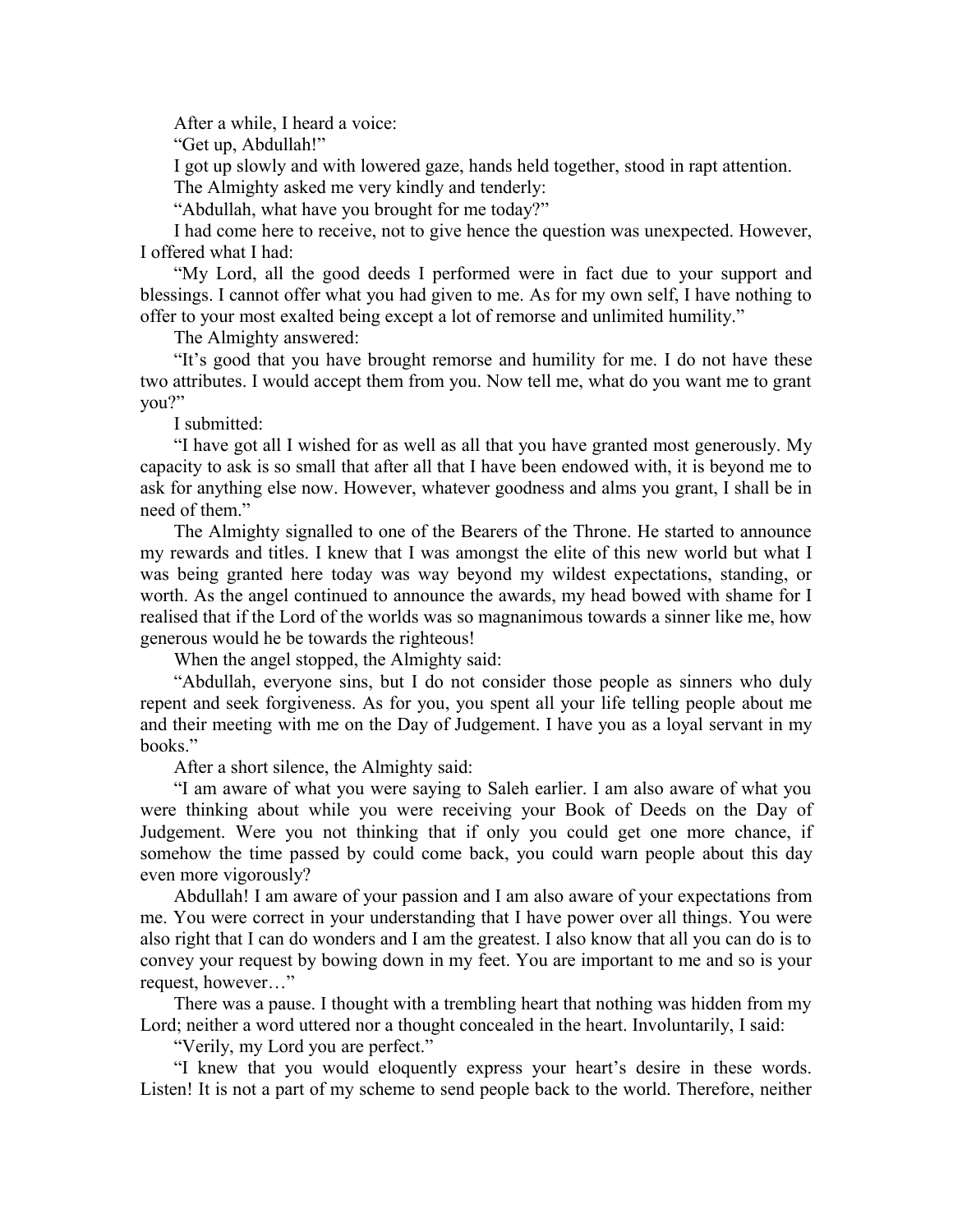you nor anyone else can go back to the world. However, time is my slave! If I wish, I can turn the wheel of time back."

Then he signalled to an angel.

The angel came forwards towards me, carrying a stack of papers made from silver. I saw that on the first page, the following words were written in gold:

*"When Life Begins"*

The Almighty said:

"Abdullah, this is your account. A part of whatever happened to you in this new world has been saved in this chronicle. For your sake, your story is being sent back in time to the previous world. I shall arrange for its distribution amongst the human beings. I will ensure that it reaches the hearts of all my humble servants. They will pass this chronicle of yours to their loved ones… They will pass it on to all those who they wish to save from the humiliation of the Hereafter, to help them reach the final destination of Paradise.

May be a lucky soul will alter his conduct after reading your account. May be someone's life will change, having read this account. May be it will lead to changing someone's destiny.

I want to give people another chance at your request… before the ultimate loss… before the ultimate demise."

I involuntarily uttered, "*Allahu Akbar*" and immediately went down in prostration on the floor.

\*\*\*\*\*\*\*\*\*\*

"*Allahu Akbar, Allahu Akbar*" - 'God is great, God is great' were the words of the call to the prayer from the mosque that startled and woke up Abdullah. He immediately said, "*Allahu Akbar*!"

He looked around with vacant eyes. He could not fathom where he was at that moment. He remembered that he was standing in front of the Almighty God. He thought hard. He realised that he was still in front of the Almighty; he was sitting in front of the *Kaaba* in The Sacred Mosque. It was the time for morning prayers and people were walking around.

Abdullah asked himself, "Was it all a dream?"

He replied to himself, "But all of that was real; The Day of Judgement, the gathering in the Paradise and my appearance in front of the Almighty… If all of that was real, what is this? And if this is the reality, then what was that truer-than-life experience? Was that a dream or is this a dream?"

Abdullah continued to mumble to himself:

"What if I wake up one day and realise that what I had experienced in the world was just a dream and the reality was in fact the life of the Hereafter?"

A Nur-like light was descending onto the courtyard of The Sacred Mosque. The atmosphere was lit with milky white lights. The sky was still dark but this place had more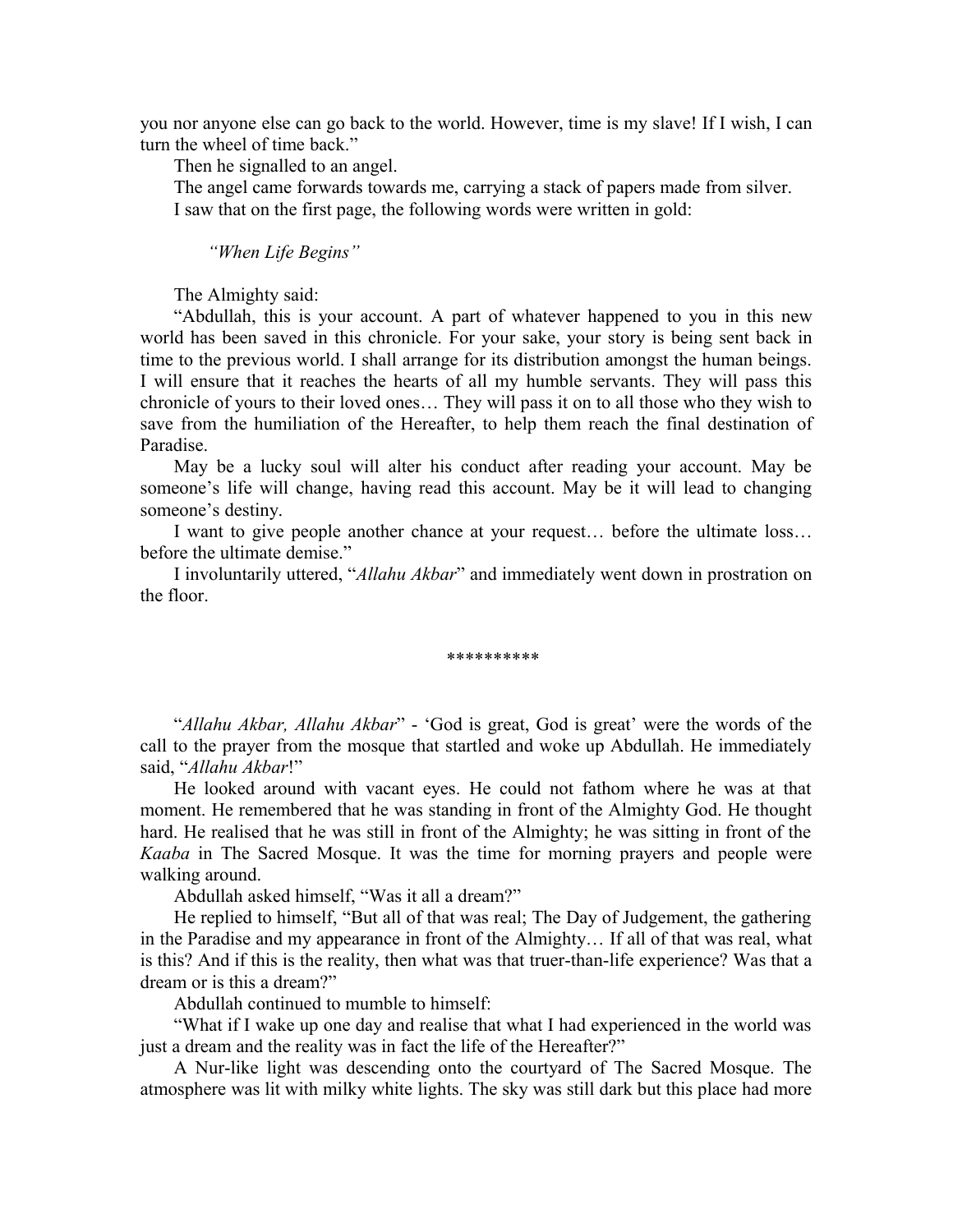activity than seen elsewhere during the day. This was the Haram of Mecca. It was the Kaaba of the Faithful, the centre for those who loved God. The servants of God, both men and women, had gathered here from all corners of the world. They had come here from all nations of the world and had various ethnic origins. All were busy in reciting the praise of the Lord, the Almighty God.

It was Abdullah's last night in the sacred Haram. However, this last night had now become the most precious night of his life. By now, he had managed to come out of the state of bewilderment he was in earlier. He looked at the Haram and then all around him. Outside, tall buildings surrounded the Haram. This gave birth to a new emotion in him. He started to cry. He prayed most earnestly to the Almighty God:

"My Lord, the apocalypse is almost here. Barefooted goat shepherds are making tall buildings; the prophecy of your beloved last Prophet has now been fulfilled. Now I have to convey your message to your servants. I must shake them from their slumber. I must apprise them about the catastrophe of the Day of Judgement before it arrives. I have to warn people oblivious to the impending danger.

Love of the world now dominates concerns for the Hereafter in the hearts of people. People are oblivious to the day when they will have to face you, my Lord! The rulers are tyrants and the commoners are ignorant. The rich are intoxicated with their wealth while the poor are content with their current state. Traders are steeped in profiteering, hoarding, and deception. Politicians are manifestly dishonest. The servants shirk from their work. Men have dedicated their lives to amassing wealth while women only seem to care about their beautification and showing themselves off."

Tears were running down Abdullah's face. He was beseeching the Lord with a prayer, whose acceptance was probably ordained by now:

"My Lord, today people are leading lives full of oppression and worldliness, oblivious to your presence. The religious people are fanning sectarianism in the name of religion or are entangled in politics. No one is there to remind people of the imminent meeting with you.

Please accept me as your humble servant to undertake this endeavour. Grant me the faculties that would enable me to paint the true picture of meeting with you and the life of the Hereafter. My Lord! Enable me to depict a life-like scene of that great event to your servants described by you in the Qur'an and warned of by your beloved last Prophet. The humanity is not aware that the time for action granted to it is almost over. Please accept me as the one who will warn your other servants.

My Lord! Guide the entire humanity towards you. And if you have decided to finish off everything, then make it easy for me to guide as many people towards Paradise as possible. To lead them to you… before the Trumpet is blown… before the time to act has passed."

### \*\*\*\*\*\*\*\*\*\*

Abdullah completed the last *Tawáf* around the *Kaaba* in an unusual state of mind. To go around the Kaaba was a special event by itself. The last round had made it even more special. In addition, what he had experienced last night had made the Kaaba appear to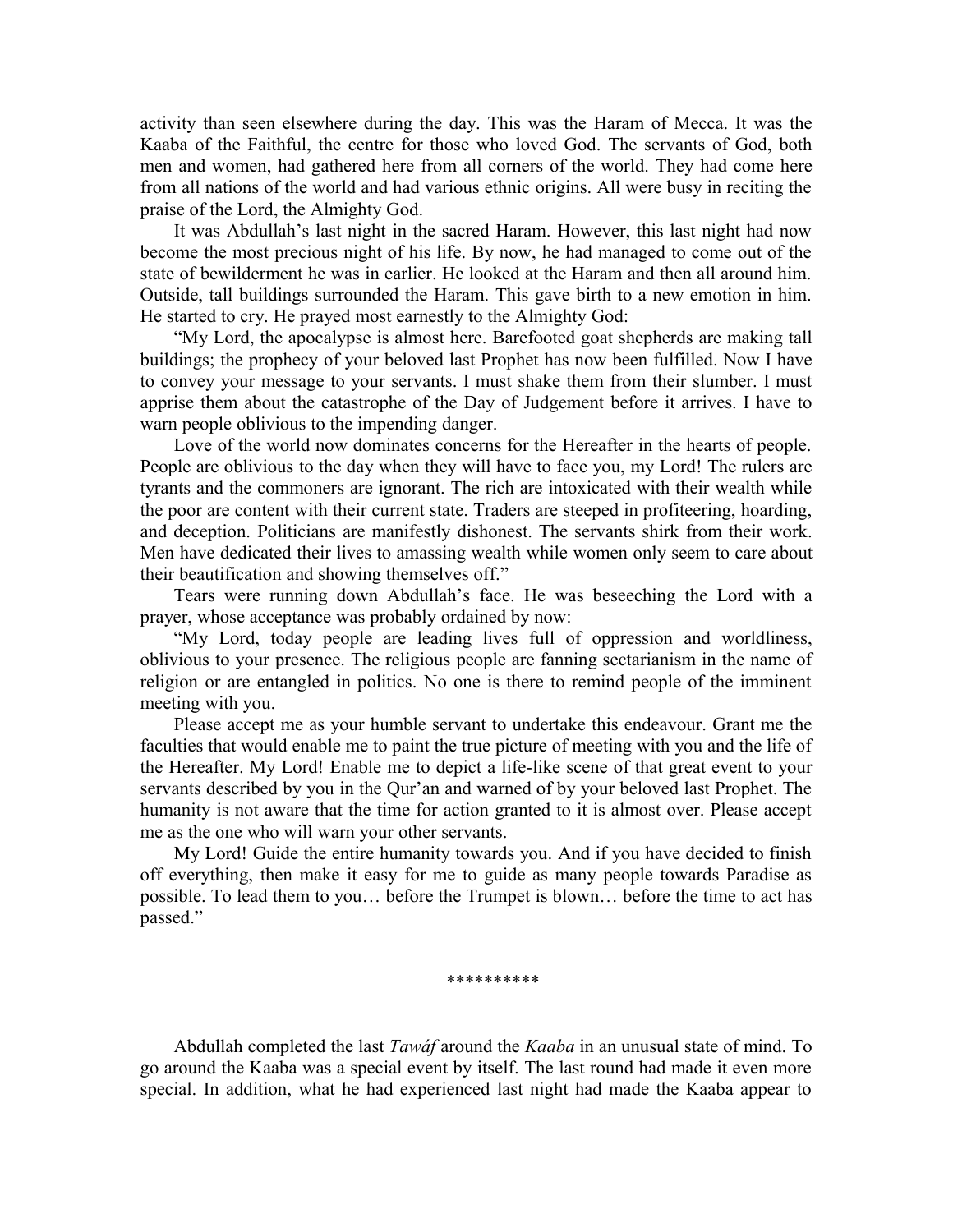him in a completely new light. For him, it now embodied the Throne.

Being human, after all, he was extremely tired after consecutive *Tawáfs*. He sat on the floor and kept staring at the *Kaaba* for a while. He then got up with mixed feelings of disappointment and optimism and with a heavy heart, he started what is always the most difficult thing to do for the lovers of God… to leave The Sacred Mosque before departing from Mecca!

Morning light was fully apparent now. Abdullah headed out in such a manner that he stopped every so often and looked back at the *Kaaba*. He then strengthened himself, and saying, '*Allahu Akbar'*, started moving forward again. However, involuntarily he looked time and again over his shoulders to sneak a final view of the *Kaaba*. Once, in doing so, he bumped in to someone.

Abdullah looked ahead and saw an elderly man with a white beard standing in front. He realised that he had bumped into the man who appeared to be his compatriot from his appearance. Abdullah's enthusiasm suddenly turned to embarrassment.

He said in an apologetic tone:

"Forgive me, Sir! It is my fault. I was not looking ahead."

"No problem." The man replied affectionately. He then added:

"I was also at fault to some extent. I was also not looking ahead. In fact, I was trying to find my family. We came here to do Umrah and got separated due to the crowd."

"Had you not agreed beforehand on a meeting point in case you got lost?" Abdullah asked. He explained further:

"It is important to do so in the Haram, otherwise it becomes very difficult to find the lost ones."

"Well, we agreed to meet near the gate called the '*Báb-al-Fatáh*' as it is less crowded. However, I have been standing here for quite some time but they have not arrived yet." The man replied in a concerned tone.

"In that case, your problem is solved!" Abdullah replied smilingly. He added:

"You see, this is not your meeting point. You are waiting at the wrong gate. I will take you to your destination."

The man looked around briefly, embarrassed, and then replied as he started to walk along with Abdullah in the right direction:

"Actually, we only reached here last night. It is our first visit. As such, we are not fully familiar with the various landmarks. My daughter and granddaughter separated from me during Umrah. I had provided them with the directions but forgot them myself! Thank God, you bumped into me otherwise I would have been waiting there for a long time."

"There is a purpose in every act of God, Almighty", Abdullah replied. His tone suddenly became very affectionate when he said the word, 'God'.

"Oh, there is my daughter!" The man exclaimed cheerfully pointing in a certain direction, ignoring Abdullah's comment. He headed quickly in that direction.

Abdullah looked in that direction and saw the elderly man heading towards a middleaged woman. Abdullah could not decide whether to follow suit or to go back his own way; he had finished the task at hand anyway. He felt that it would probably be more polite to take his leave before heading back, so he followed the man.

When he reached close, he heard him giving an explanation for the mishap to his daughter. When he saw Abdullah, he said:

"This young man showed me the way."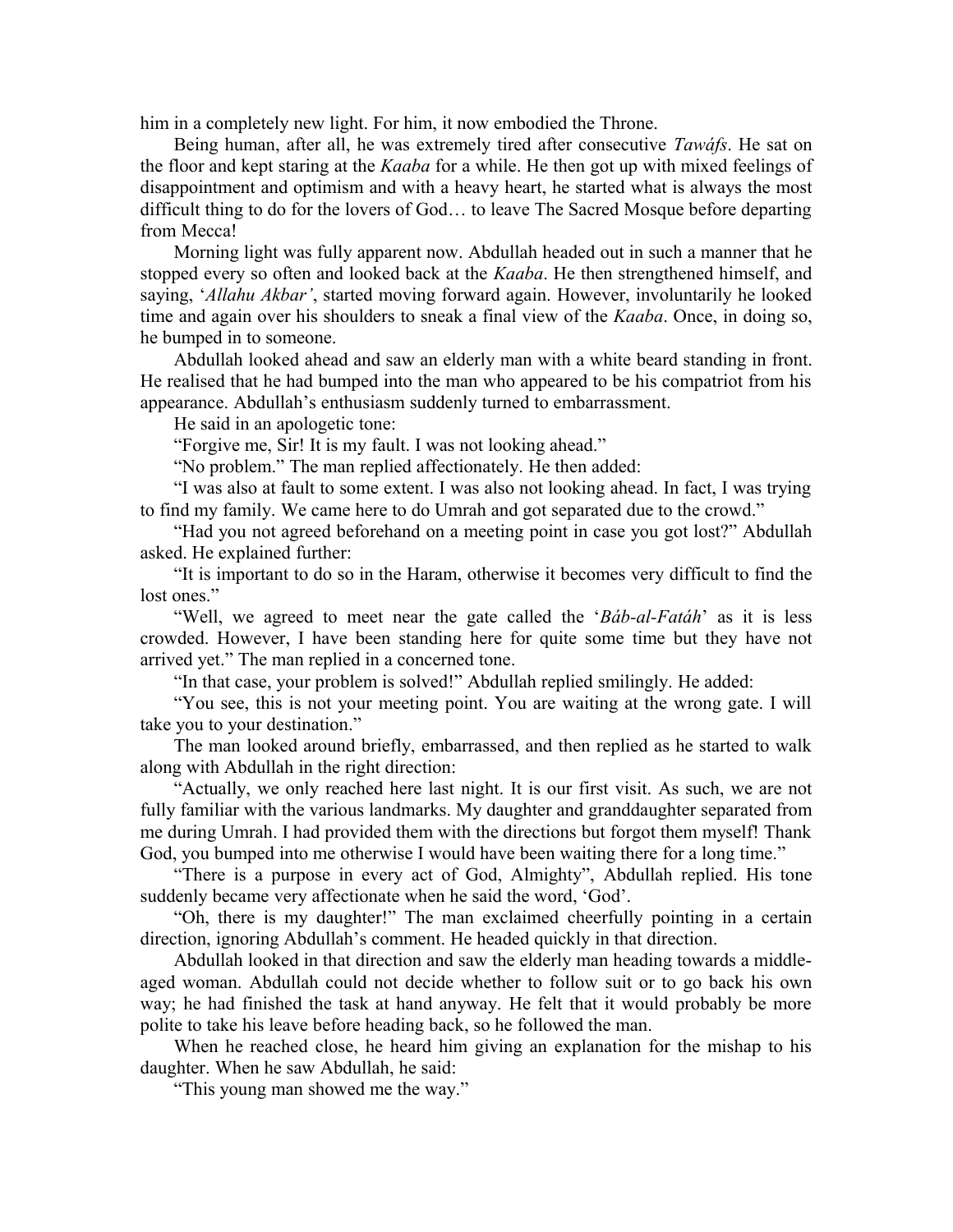"Thank you very much for your help, Son", the woman said elegantly, although her face clearly betrayed signs of the toils of the journey, Umrah and the latest incident. She added:

"We had been waiting here for Daddy for quite some time."

The word 'we' drew Abdullah's attention towards a girl standing next to the woman. He looked at the girl for a moment and then involuntarily lowered his gaze. However, that moment was enough to cause an upheaval in Abdullah's heart.

This upheaval was not due to the girl's extraordinarily attractive features and complexion. There would have been few men with as untainted and untouched personality as Abdullah. In any case, the mental state he was in, inside the Haram would have usually caused most people not to note anyone, let alone be attracted towards the opposite sex. Such a state of mind would usually keep one focused sharply on *Kaaba* and the Lord of *Kaaba*.

Since this particular morning, Abdullah's belief in the Lord of *Kaaba* had grown many folds. The honour of being present in the Court of Almighty in a dream had left Abdullah in a state of Trance. It was quite difficult to remember other details of that dream in such a mental state.

However, the pleasant face of the girl helped him recall every little detail of the dream. Every scene and every incident of it was now fresh in his memory… so firmly cast as if it was written in a book that he could comfortably read page by page. And now the most prominent page of that book was open in front of him in the form of Naimah, who seemed to be made of light and Nur, from head to toe.

\*\*\*\*\*\*\*\*\*\*

The pause in the conversation was getting progressively longer, however Abdullah was oblivious to it, standing there with his head bowed. He was trying to convince himself what he had just seen was only his imagination:

"May be it is only my imagination. May be it has something to do with my age or the phase of life I am passing through… or maybe it is Satan's handiwork to distract me and waste all my hard work as I leave the sacred Haram. Satan can ruin the efforts of the most righteous of people visiting The Sacred Mosque in a second. The wish to take one look, or the urge to feel just one touch, on any pretext… to succumb to one's animal instincts, to satisfy one's lust for just a second… can destroy hard work of a life time in a second!

Yes, this moment has appeared in my life as a trial. Satan wants me to think that this girl is the culmination of my dreams, and therefore, let him enter my heart. I will not let him succeed. Never! I will never allow him to do that."

Abdullah decided that he would leave this place immediately. But before he could take leave, the long silence was broken by a tired but extremely melodious voice:

"Grandpa, we have been up all night. Let's go to the hotel now."

Her words made the matters even worse. Her voice sounded very familiar. He felt dizzy. The elderly man, oblivious to his state, said, "Okay. Let me say good bye to this kind man."

Before he could say anything more, his daughter asked Abdullah: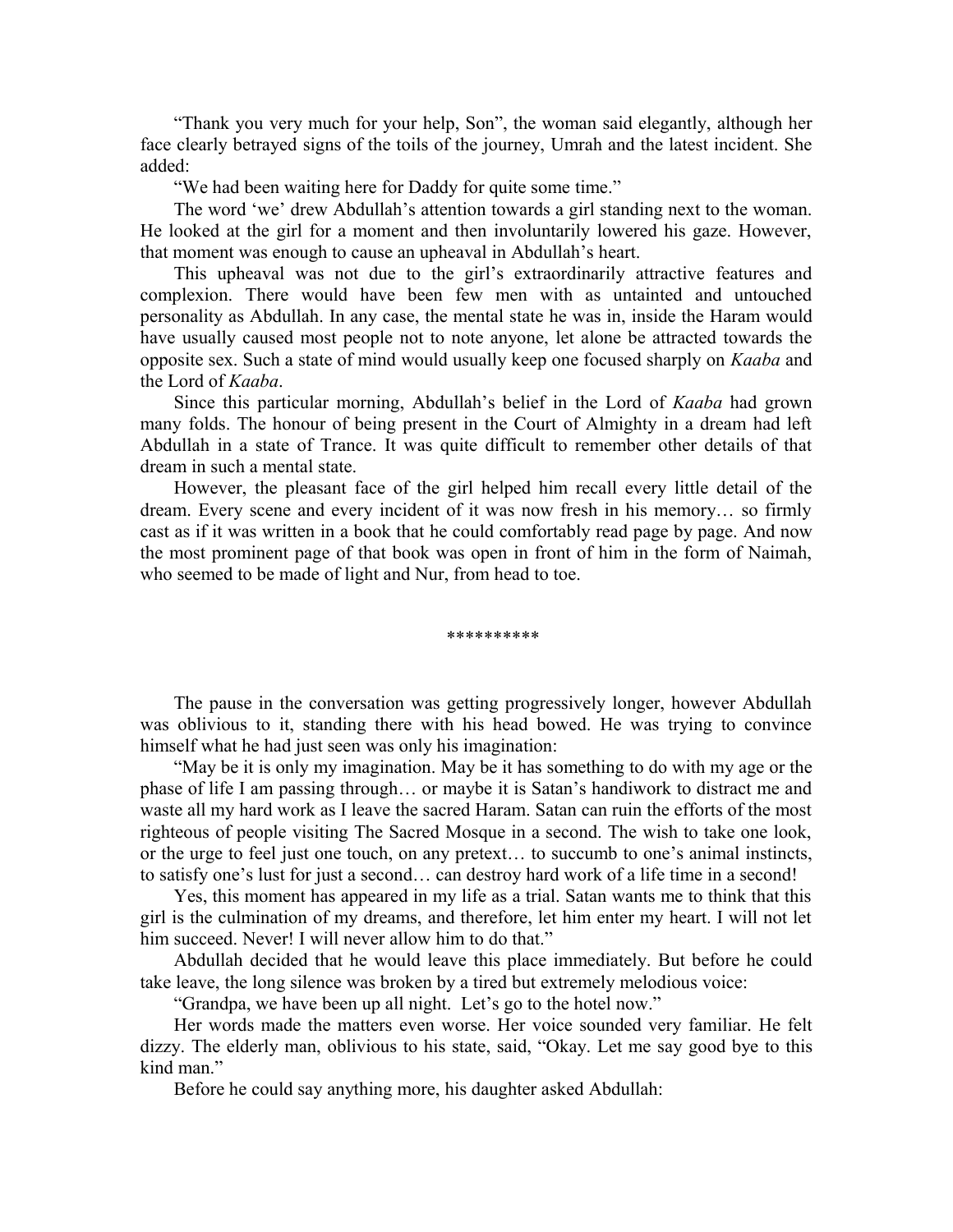"Son, before you go, please tell us your name."

"I am Abdullah", Abdullah barely managed to say the words.

The man felt that it was appropriate considering cultural norms, to introduce himself:

"It is good Amnah that you asked his name. Let me introduce myself to you, Son. My name is Ismael. She is my daughter Amnah."

He paused for a second, looked towards his granddaughter, and said in love-laced tone:

"And the most tired of us is my granddaughter. Her name is Naimah."

It was Abdullah's strongest desire to hear an unfamiliar name so that he could convince himself a wee bit, but the word 'Naimah' rang in his ears as the last nail in the coffin. This time, no force in the world could stop Abdullah from looking at her.

He saw that it was indeed Naimah standing in front of him. She was the girl he was seeing for the first time in his life with open eyes, and also the one that he had seen last night in his dream.

Abdullah started to feel dizzy. He thought, "If that was a dream, then what kind of a reality is this? And, if this is the reality, then that dream…?"

All this was too much for Abdullah's nerves to handle. He felt even dizzier. He looked at Naimah once more, and then lost control of himself, falling down unconscious in a heap on the floor.

#### THE END \*\*\*\*\*\*\*\*\*

## **In the End, a Few Words**

Dear Reader,

If you have finished reading this Novel, I hope that like most other readers, it would have introduced you to a new world. You may now be interested and waiting for the sequel. God willing, it will be in your hands soon. However, of paramount importance is my sincere wish and prayer that this work also becomes your bridge to a new introduction of Qur'an, the last book of God.

Whatever I have written in this Novel is in accordance with the contents of Qur'an and Hadith, or is an explanation of those statements and pointers. God is the sole master of the Day of Recompense. Real success is Paradise. Ultimate failure is Hell. Earnings of this life are trivial and a façade. Eternal success of man lies only in accepting and following Qur'an's message of Faith in God and righteous deeds. This, in nutshell, is the summary of Qur'an and the messages of all prophets of God.

I am certain that after having read the Novel, when you read the Qur'an along with the translation and with the intent to understand, the meanings of its statements would start to become obvious to you. Qur'an would thus become an introduction to a familiar rather than an unseen world. If you succeed in receiving the message of Qur'an in this sense, I would consider it my greatest success.

I sincerely hope and pray that after reading this Novel, you read the entire Qur'an with translation at least once; and it would be the best reward for both of us if the teachings of Qur'an become a way life for you.

Yours truly,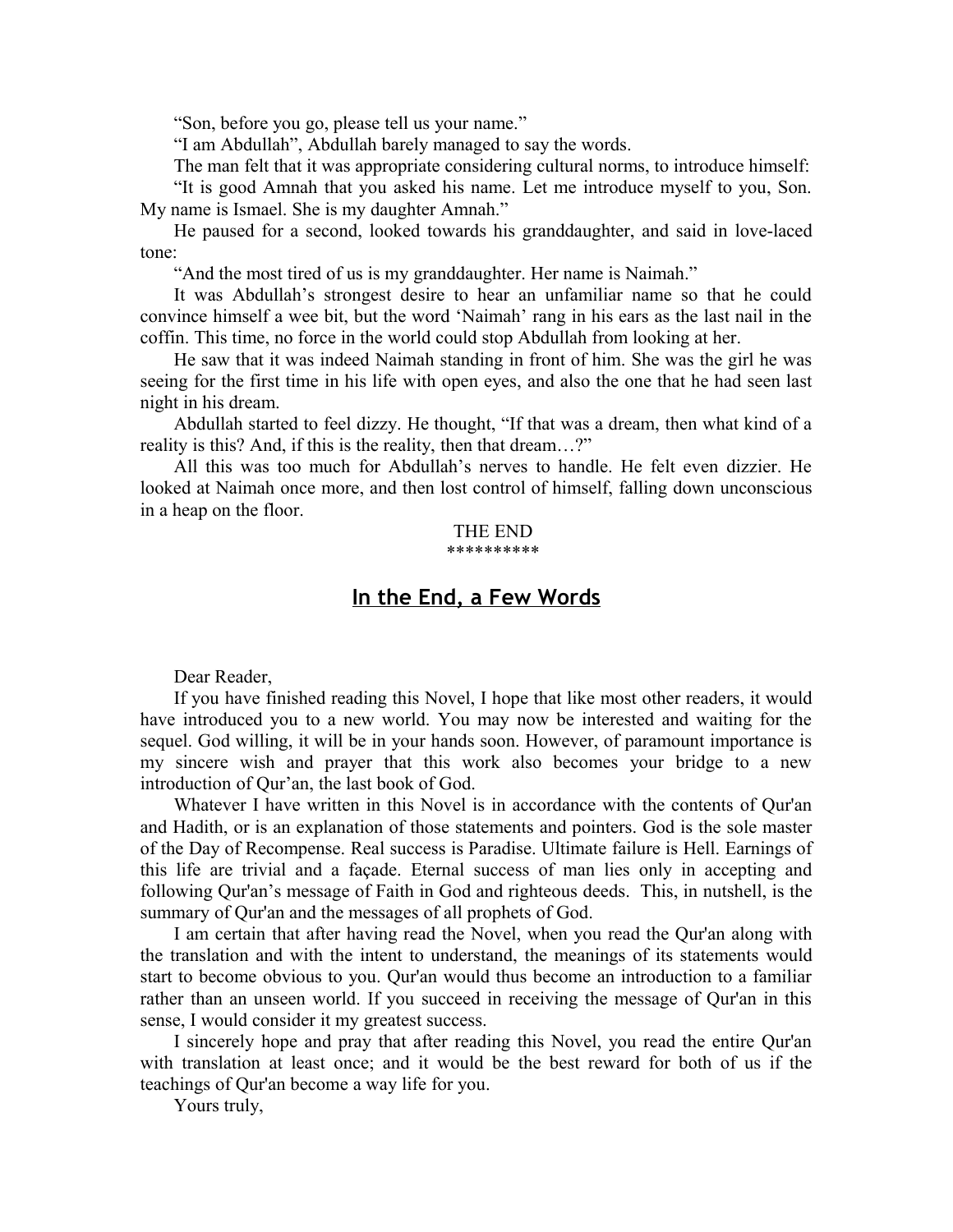Abu Yahya

AbuYahya267@gmail.com

\*\*\*\*\*\*\*\*\*\*

## **Some Important Points - An Explanation**

The Feedback received on the novel mainly comprised of praise and commendation. The volume of comments received was huge and the appreciation conveyed, highly generous. Such praise evokes in me only one thought - that only our Lord, the Almighty God, is truly worthy of all praise and excellence. The reason is that any beauty and goodness found in this world is in fact a manifestation of God's attributes of magnificence and excellence. The only significance of us, his creatures, is that he uses us for any purpose he desires. To accomplish his schemes, he can use a tiny mosquito or even a smaller being if he so wishes.

This statement is not an expression of humility but a declaration of truth. No doubt, the existence of creatures has no significance when compared to the excellence, magnificence, splendour, and majesty of the Almighty God. In any case, I remain grateful and indebted to my Lord for choosing me, a humble servant, to provide a service through writing this novel. I also request the readers to remember me in their prayers.

Overall, the feedback was highly favourable. However, some readers and friends offered suggestions for improvement. A few also asked questions and sought explanations. Occasionally, there were objections as well. I have made a few changes in the light of the useful suggestions I received. I thank those who took the time to forward them. I have also made a few changes on my own initiative as all works of this nature continue to be improved with time.

I have addressed the most important issues, questions, and objections as follows:

### **The First time Human Beings were Created**

The most common query was about creation and life of human beings for the first time, that is, before they were born again in this world. Oft repeated comment about what I had written was that people felt that their hearts were inclined towards the idea. However, was it based on any concept in the Qur'an?

In response, I submit that the basis of what I wrote is undoubtedly found in the Qur'an. The Qur'an has stated in chapter *Al-'A`rāf* (7:172) that humans were born once, before the life in this present world began. The verse clearly mentions that at one point in time all human beings were present together. The occasion is commonly known as the *Covenant of Alast*.

Similarly, the idea that the human beings willingly agreed to be subjected to a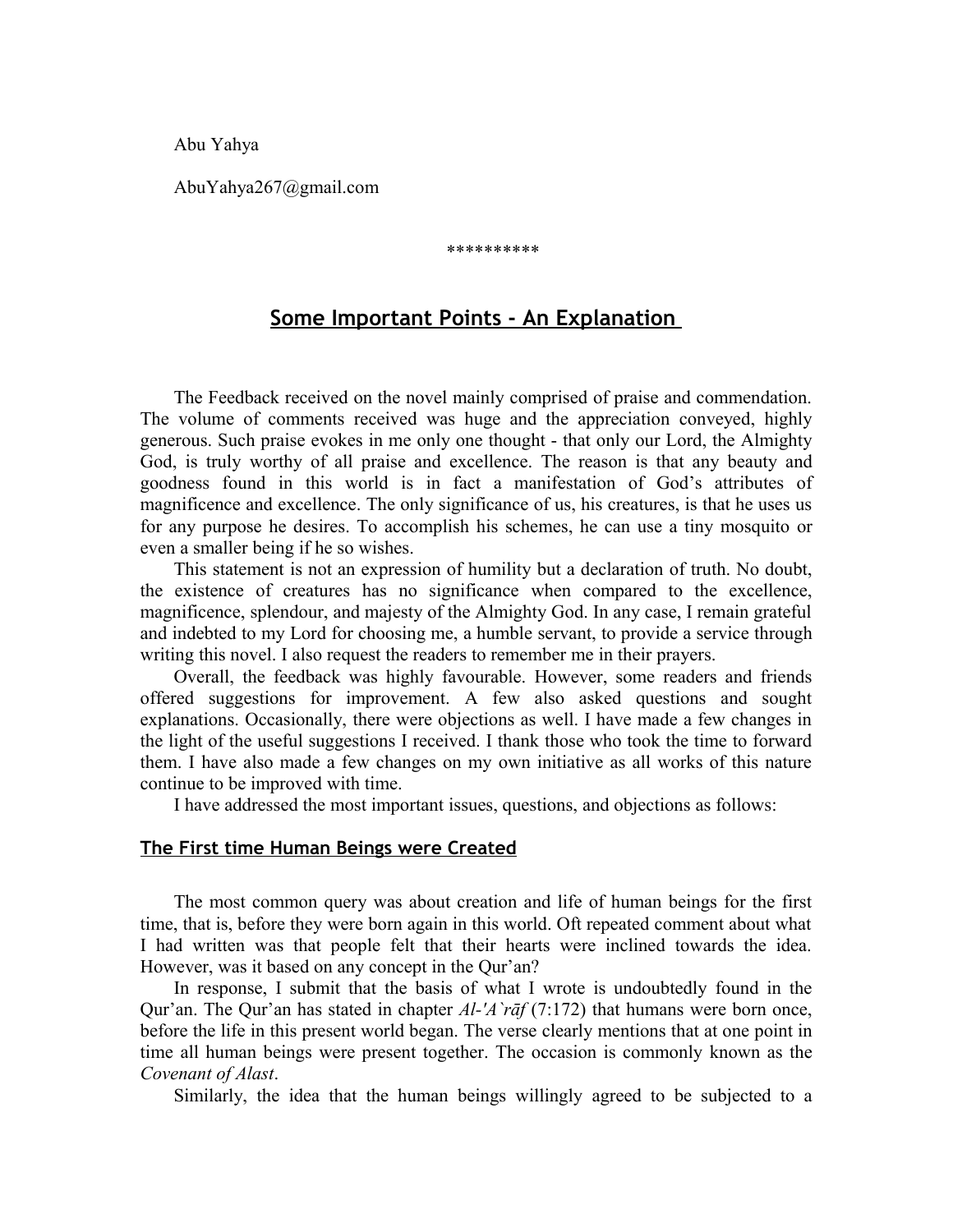worldly test is also explained in the Qur'an. The chapter titled *Al-'Ahzab* (33:72) clearly states that when this burden was offered to other creations, all of them declined to take it. It was only the human beings who came forward and accepted this test.

Both concepts as stated above, i.e. the presence of all human beings together in a previous life and their decision to undertake this test of their own free will are the basis of my extrapolation that each human being also chose the specific level of the test he or she wished to undergo. That is, each person chose one of the three tests: a test based on guidance found in one's innate nature, a test based on being the direct addressee of a prophet or a test based on being amongst the followers and nation of a prophet after that prophet had passed away.

It is obvious that the tests of people in this world are not the same. We also know that a Deity who repeatedly states that he does not inflict even the slightest injustice on his servants is conducting this test. How is it then possible that the absolutely just God would subject his servants to a test whose possible outcome includes the horrible fate of being sent to Hell, without informing them beforehand of the details of the test and seeking their consent to it? It is based on these facts that I have presented this particular point of view in the novel.

## **The Status of Hoors - The Maidens of Paradise**

There were questions and objections regarding the Maidens of Paradise. The objections came from various dimensions. None of them was new for me. Some people may not be aware that it is one of the main objections against the Qur'an and Islam raised by Orientalists and people inspired by modern Western thought. In Christian ideology, the Hereafter is a spiritual concept. In such a spiritual world, the presence of women (maidens) is considered highly objectionable. According to this particular line of thinking, presence of romance and sexuality in Paradise is considered inconceivable in a truly divine religion. These critics feel that such talk by an apparently spiritual person puts the very character of that person in question.

In addition, the modern western thought considers women equal to men in all aspects of life. Even from this aspect, the concept of Maidens reserved only for men is difficult to accept for anyone brought up under the influence of modern education.

I have responded to this objection against Islam for years. It has progressed from being academic in nature to a high level of mockery and disdain; the following satirical verse that paints the picture of Paradise is a good example of the level of contempt held against this concept:

#### *"Beastly Mullahs are running after the terrified Maidens…"*

Obviously, due to such remarks even some less informed Muslims despise mention of the Maidens of Paradise. Some of our brothers in the religious circles are also at fault as the style and manner of their description of Maidens often evokes ridicule and criticism. It is nevertheless a fact that at least Qur'an does not describe the Maidens in a manner that would prompt such a reaction. However, is the Qur'an devoid of the concept of Maidens? Anyone who has read the book with deliberation knows that such is not the case. The Qur'an has clearly mentioned the Maidens of Paradise. If the Almighty has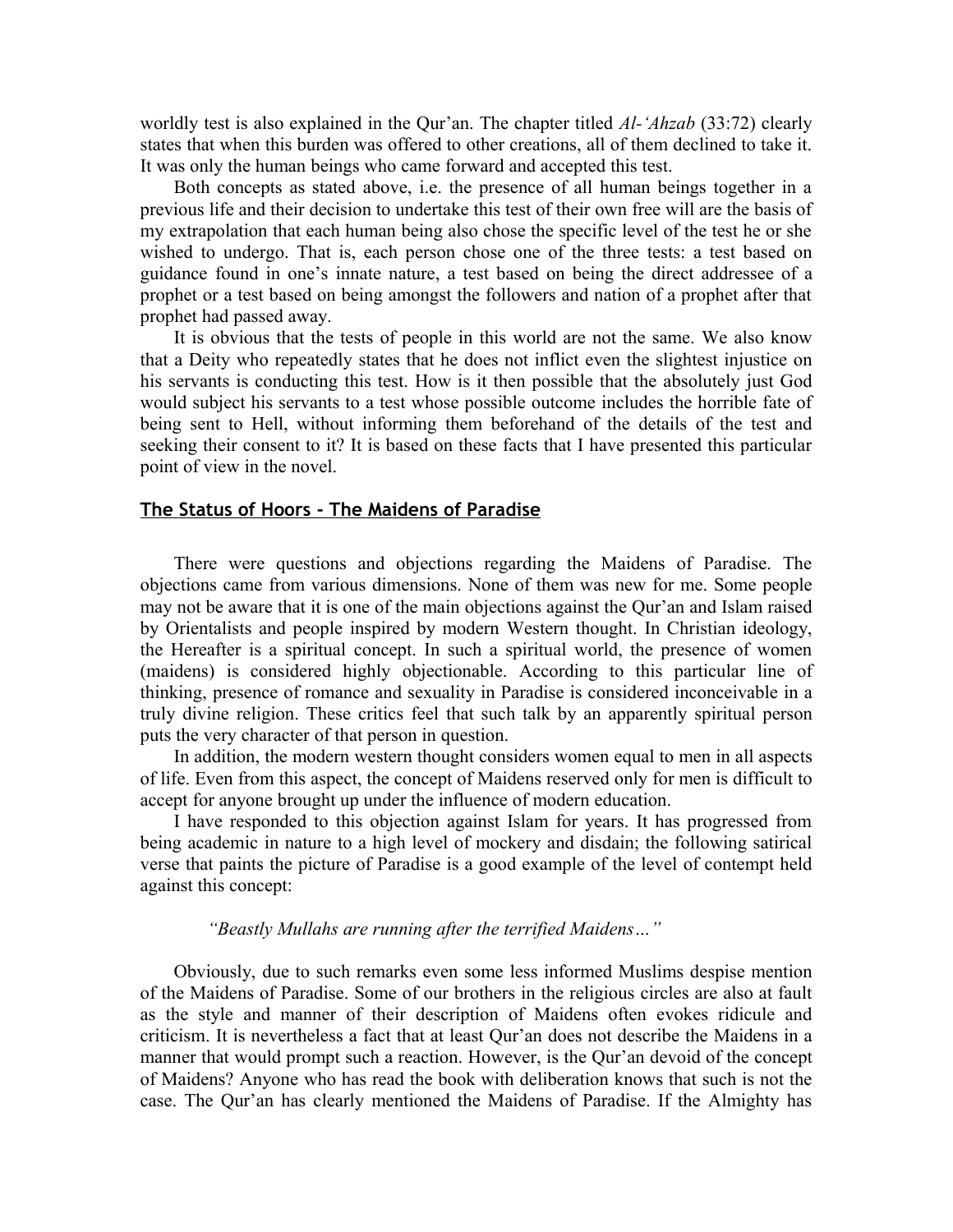mentioned this concept so clearly, I have absolutely no problem in presenting it to people with full confidence. In fact, an in depth study of sociology and psychology tells us that such references in the Qur'an are a clear proof that it is a divine book revealed by our allknowing and wise Lord.

The main point of wisdom to appreciate regarding this issue has been elaborated in a conversation between two of the central characters of the novel. In short, the basic reasoning behind this is that in this world, based on their roles, Islam has assigned the husband a level higher than his wife, in terms of husband-wife relationship. It is also a fact that practically speaking, because of their physique and social circumstances, women are usually dependent on men socially as well as for their physical protection. This will not be the case in Paradise. Women in the Paradise will be men's wives but they will be equal to them in every aspect and not dependent on them in any way. However, men will remain dependent on women for those physical needs for which they are dependent on them in this world as well.

This dependency on women that the men will have in the Paradise is the answer to the objections raised by the Western thought. The equality of men and women that the people of the West champion in this world will be fully present in the Hereafter, however, that will lead to an issue of inequality of rights for men, and not the women. That inequality has been addressed through Maidens. Therefore, the objection that the reference to the Maidens is unjust does not bear merit after this explanation.

It should also be kept in mind that a study of psychology of men and women reveals that they are quite different psychologically. It is a basic psychological need of women to be prominent and centre of attraction. Women will still have a higher status in the Paradise because unlike the Maidens, they will have become worthy of the Paradise due to their good deeds. Obviously, their status and beauty will be higher than that of the Maidens. For this reason, Maidens will not be able to take away the central role and status of women of Paradise.

However, the issues related to men are a bit different from women. I tried to explain this difference in the words that men are a necessity for women (in this world) whereas women are more than a necessity for men; they are in fact, a big blessing and a gift for them. I would like to humbly avoid elaborating this further in words. However, it is indeed true that the extent to which the Western civilisation has elaborated this fact by unduly using women in advertisements and media, perhaps no one else has done so in the entire history of the humanity.

The truth is that the main reason for describing the Maidens in detail was to target our younger generation, living in an environment of vulgarity, nudity and other similar evils. The people who criticise the Qur'an should first try to stop the rampant exploitation of women on the electronic media and the Internet, both of which have excessively abused the female figure and form. If that is considered acceptable on the basis of freedom of action and liberty, then what is the excuse for criticising the Qur'an? In fact, in my opinion these criticisms indirectly endorse the stance of the Qur'an. By using women for this purpose, they have clearly demonstrated one of the main psychological weaknesses and needs of men and have revealed how men are different from women in this respect. To demand absolute equality in this issue is unnatural.

The answer to the criticisms by Orientalists also lies in the human psychology. The objection from the Christian school of thought, to remind the readers, is that the mention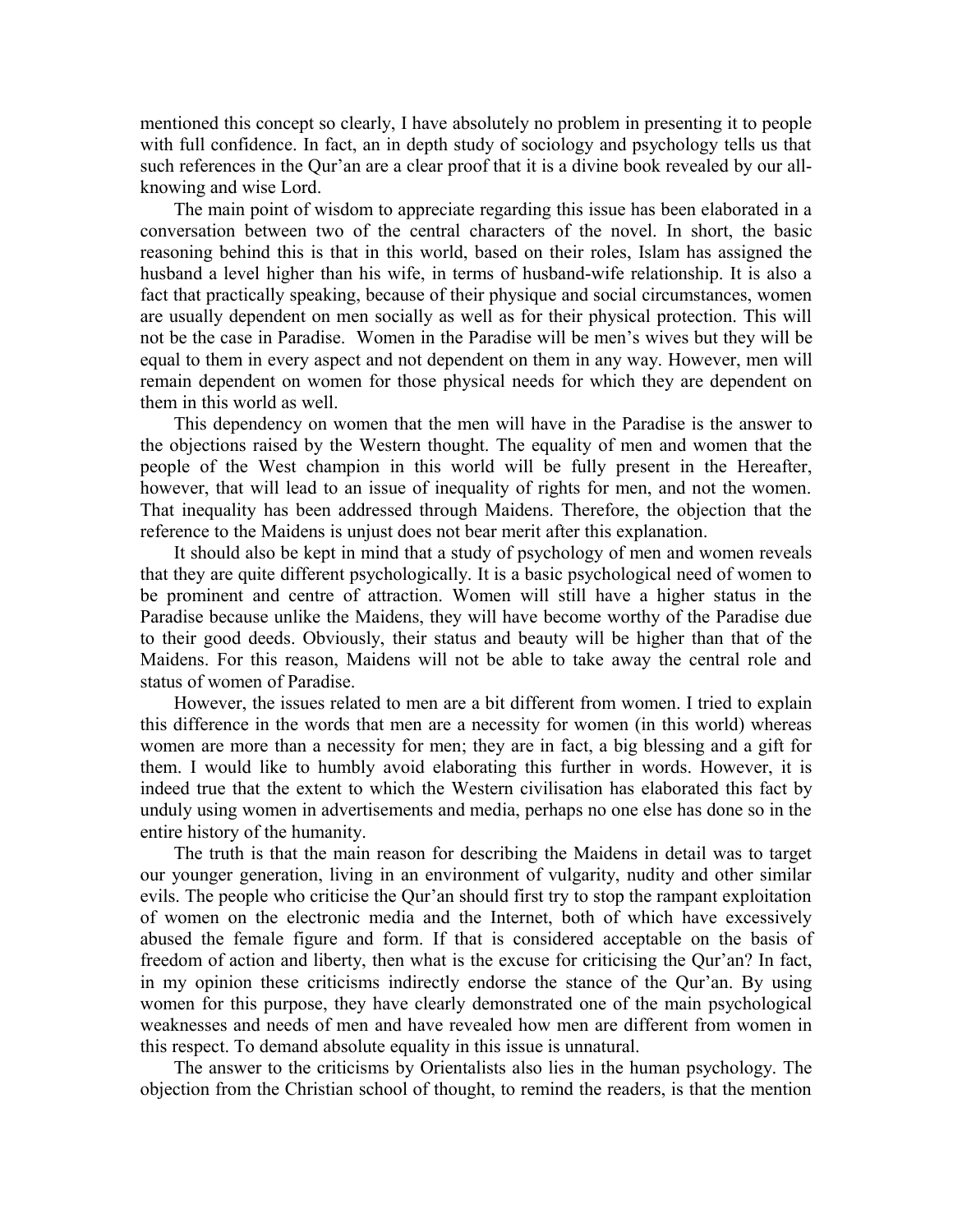of Maidens in the spiritual environment of the Paradise is inappropriate. This raises the question that if spirituality can be lost so easily, then why criticise the poor Maidens. Even the presence of women in the Paradise would lead to the loss of this so-called spirituality. They should either ask women to leave the paradise as well or force them to also live there as celibates.

Qur'an does not believe in such spirituality. Neither is the concept of spirituality as stated by Qur'an affected by the presence of beauty and aesthetic charm. In fact, we believe that God has created all things beautiful. It takes us closer to our Lord. It makes us more grateful to him. The only limitation is to avail it within the set bounds. I am amazed at the concept of spirituality in Islam every time I read a prayer narrated from the last Prophet <sup>PBUH</sup> in the books of *Bukhari* and *Muslim*; it is a prayer to be said before intimate contact between a married couple *("O God, protect us from the Devil and protect whatever you give to us from the Devil"*).

The truth is that Islam has revolutionised the concept of spirituality. Spirituality in Islam does not represent rejection of the worldly blessings, aesthetic charms, and pleasures. Islam does not promote celibacy or abstinence from conjugal relations, either in this world or in the Hereafter. In Islam, spirituality is to remember one's Lord in the midst of everything. This is how we are supposed to behave in this world and it is also the concept of the Paradise that we learn from Qur'an. According to this concept, the servants of the Lord will live in the Paradise in his attendance and will thank him abundantly every time they will avail his blessings.

On account of the above reasons, it is my considered opinion that the Maidens of Paradise stand for what is clearly obvious from the statements of the Qur'an. That is, in addition to other blessings and gifts, the Maidens will be married to the dwellers of Paradise as reward (Qur'an 44:54, 52:20). The Qur'an has especially described their beauty and charm in many places (56:22-23, 55:69-72). The study of the statements of the Qur'an indicates that they would not be the ordinary women of Paradise. Rather, they would be those women who would be conferred upon the male inhabitants of the Paradise as gifts. It also indicates, among other things, that their marriage to these men would be the first such occasion in their lives (55:74).

#### **Criticism on Romance and Humour**

Some readers criticised humour and some romantic aspects of the novel. As far as I can understand, the objections were not to these two aspects per se, as they are essential components of human life and are difficult to criticise on a rational basis. They are the indispensable facets of human life without which one cannot remain human. They are found indispensably in this world and would be present in a more sophisticated form in the Paradise. Perhaps the objection was to their association with the main character of the novel.

I would like to put forward a few points in response. Firstly, my main purpose was to keep the size of the book small so that it is easy to read in this age of low readership of books. For this reason, I kept the number of characters limited. Therefore, various dialogues involving jokes, romance, and other similar delicate ideas had to be expressed through the same characters in the novel. The only other way was either to remove such aesthetic ideas from the Paradise or to create more characters. The Paradise would have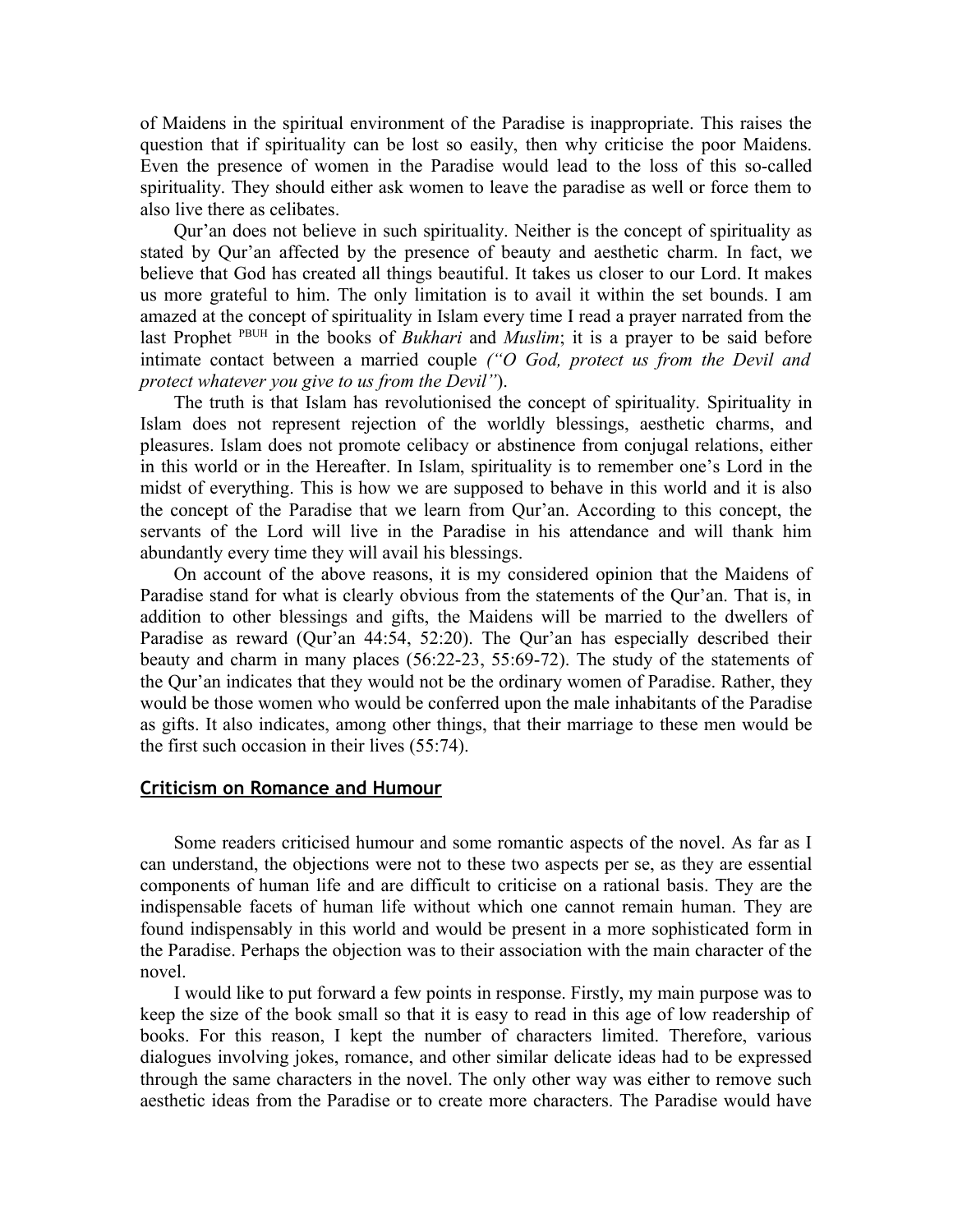been a boring place in case of former and the novel would have significantly increased in size in case of the latter option.

Some people have the notion that a person of high calibre who manages to achieve the exalted status of being close to the Almighty should not have such aesthetic sentiments. All I can say in response to this idea is that it may be their conception but it bears no relationship with reality. I have gone through very interesting experiences in my personal life pertaining to this very idea.

I am a modest student of Islam without any claim to a position of high standing; the following example is being narrated only to explain the point.

One of my dear friends and students saw me buying vegetables in the market. He remarked that it felt odd to him that I would also have to perform these meagre chores.

Another gentleman once mentioned some exalted scholars and said that it was difficult for him to visualise that they had to go to the toilet like ordinary people or that they also conceived children like ordinary folks.

Obviously, all of the foregoing notions may be our presumptions but they are not based on facts. Similarly, another reason for the hesitation to accept these facts is the Christian concept discussed earlier, which considers the Paradise a completely spiritual place, with little room for any materialistic, bodily or aesthetic human sensations. Such thinking inspires a vision of Paradise where all one does is chant a mantra of God's name.

Obviously, this image of Paradise bears no relationship to Islam; in fact, one of the main aims of Islam is to clear such misunderstandings. It is for this reason that I also added a shopping Mall in the description of Paradise. Such ideas have also been mentioned in the sayings ascribed to the last Prophet, and the reason for doing so is to clarify that life in the Paradise would be of a very high quality; however, that life would not be devoid of the excitements of this life. In fact, those excitements would be available on a much grander scale.

To summarise, after going to the Paradise, man's negative emotions would be washed away from him but his basic nature and character would not change. Man would not become an angel in the Paradise; in fact, his humanity will remain fully intact.

# **Other Books by Abu Yahya**

#### **Qasam Us Waqt Kee**

By Abu Yahya

\*\*\*\*\*\*\*\*\*\*

The Sequel to Abu Yahya's best-selling Urdu book, 'Jab Zindagi Shuroo Ho Gee' The tale of a Godless Girl in search of the Truth The story of a God-Lover whose life was Servitude-exemplified Irrefutable proof of the Existence of God and the Day of Judgement A Testament to the Veracity of the Prophets; a Living Story of the Times of the Prophets Answers the Questions of Rejecters & Atheists; Addresses all Doubts A Book that will transform your Faith into Firm Belief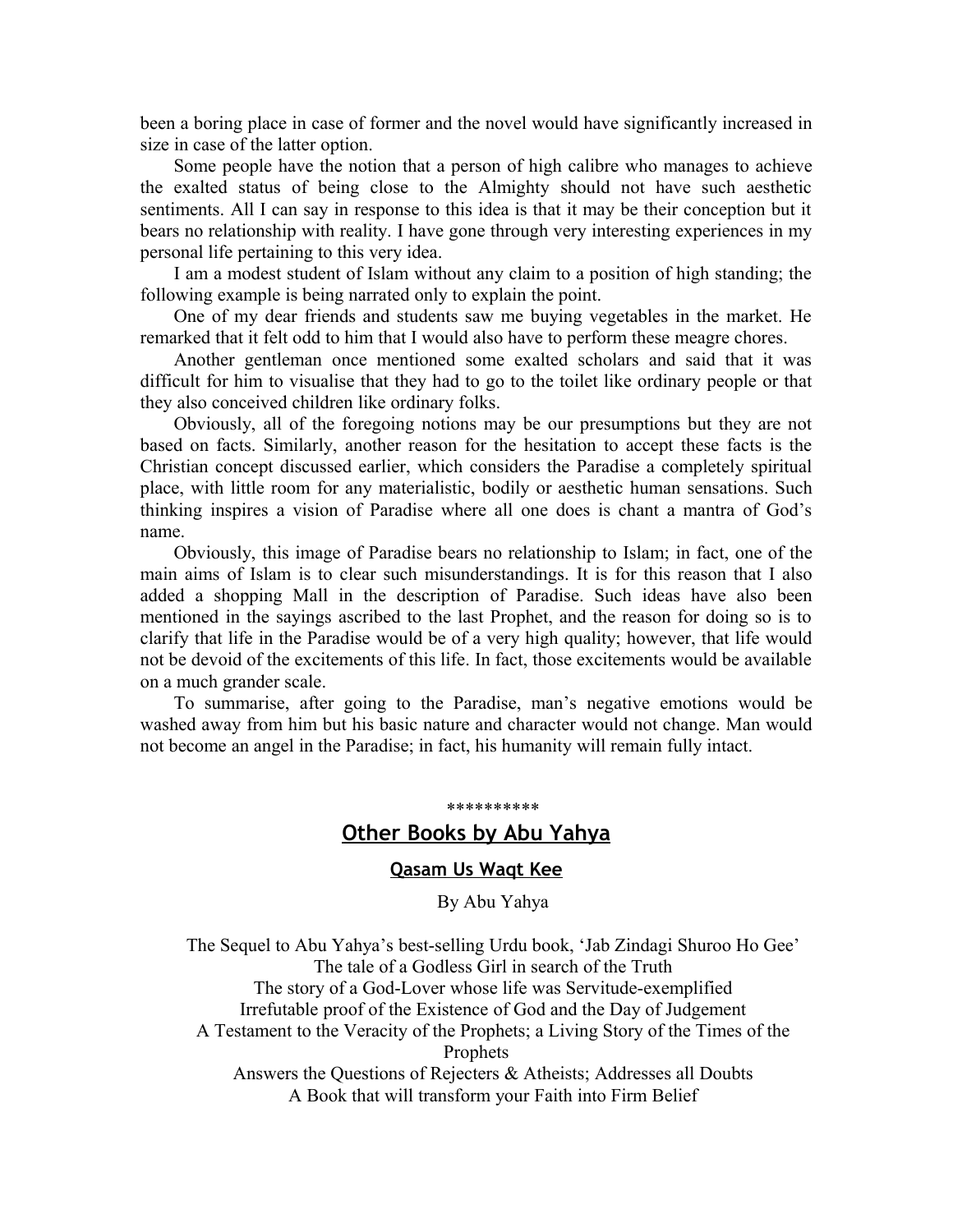For more information**,** call: **(92) 3323 051 201** Email: **[AbuYahya267@gmail.com](mailto:AbuYahya267@gmail.com) [http://www.inzaar.org](http://www.inzaar.org/)**

#### **Bas Yehee Dil**

By Abu Yahya

Heart-warming Articles Writings that Light up the Mind Words that make Eyes Wet Essays by Abu Yahya that effectively portray the Islamic message of Faith & Morality Articles written in a pleasing Style that will refresh your Faith For more information**,** call: **(92) 3323 051 201** Email: **[AbuYahya267@gmail.com](mailto:AbuYahya267@gmail.com) [http://www.inzaar.org](http://www.inzaar.org/) \*\*\*\*\*\*\*\*\*\***

## **Glossary**

Please note that the meanings and explanations of the terms related to Hereafter given in this section represent the interpretation of Abu Yahya. They are related to an unseen world; only the Almighty knows their reality and form.

1. Abu-Bakr: A close companion of Prophet Muhammad PBUH.

2. Abu-Lahab: One of the main opponents of Prophet Muhammad <sup>PBUH</sup>.

3.**Aaráf:** A high place/point in the Plane of Judgement.

4.**Allahu Akbar:** God is great.

5.**Ansar:** The helpers. The citizens of Yathrib who welcomed and helped Prophet Muhammad <sup>PBUH</sup> and his companions after they emigrated from Mecca.

6.**Archangel Gabriel**: Jibra'il-e-Amin; In Abrahamic religions, an angel who typically serves as a messenger to humans from God.

7.**Arsh:** The Throne of God, Empyrean.

8.**Báb-al-Fatáh:** One of the gates in The Sacred Mosque in Mecca, Saudi Arabia.

9.**Barzakh:** The temporary state of human beings after their deaths and before they wake up on the Day of Judgement.

10.**Bukhari:** One of the major books of Hadith, narrations ascribed to Prophet Muhammad<sup>PBUH</sup>.

11.**Burqa:** An enveloping outer garment worn by Muslim women in some parts of the world to cover their bodies, when in public.

12**.Ghilmán:** The boy servants of Paradise.

13. Hadith: Sayings ascribed to the last Holy Prophet Muhammad<sup>PBUH</sup>.

14**.Hajj:** The obligatory pilgrimage to Mecca that must be performed by every ablebodied Muslim who can afford to do so.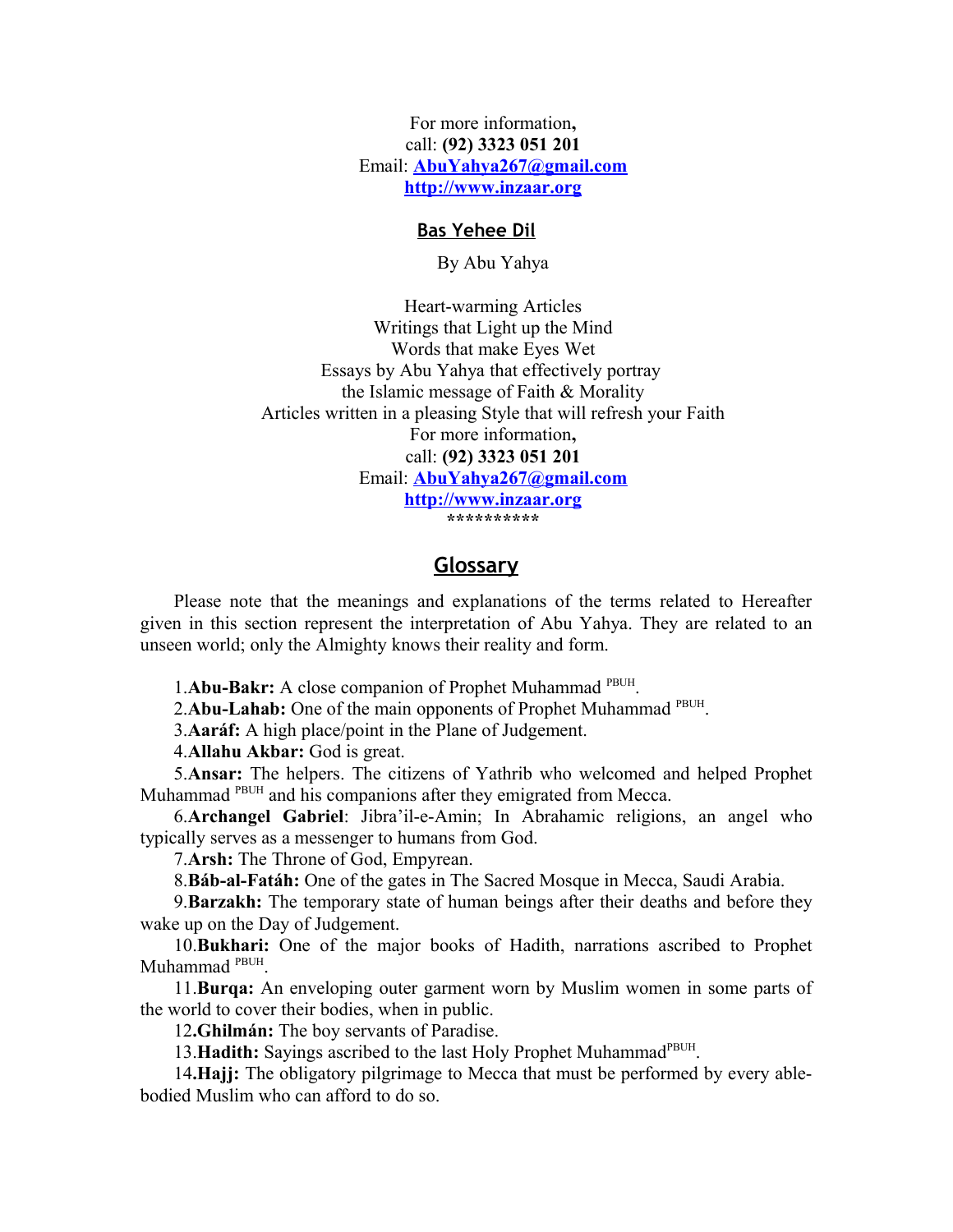15.**Hashr:** Day of Judgement.

16**.Hoors:** The Maidens of Paradise.

17.**Jinn:** Or Genies, are supernatural creatures mentioned in the Qur'an that occupy a parallel world to that of the humans.

18.**Kaaba:** A cuboid shaped building in The Sacred Mosque in Mecca, the Holiest site in Islam.

19.**Kauthar:** A pond or a river for the dwellers of Paradise.

20.**Maidan-e-Hashr:** Plane of Judgement, where people would be judged for their deeds.

21.**Moulvi:** An Imam of a mosque, also sometimes used informally for teachers who teach Qur'an to children in Arabic.

22.**Muhajireen:** Literally, the Emigrants. These were the companions of Prophet Muhammad <sup>PBUH</sup> who emigrated along with him from Mecca to seek refuge in the town of Yathrib. The town later became known as Madinah, and its welcoming citizens came to be known as the Ansar (helpers).

23.**Muqqaribeen:** People close to God; the prophets, Siddiqeen, Shuhada, and Salaiheen.

24.**(Sahih) Muslim:** One of the major books of Hadith, narrations ascribed to Prophet Muhammad<sup>PBUH</sup>.

25.**Nawafil:** Extra or supererogatory prayers.

26.**Nuzul:** Welcoming servings for the people of Paradise.

27.**Nur:** Pure light.

28.**PBUH:** Peace be upon him – a prayer mentioned by Muslims along with the names of the prophets of God, especially the last Prophet.

29.**Qiblah:** The direction which a Muslim should face when praying; it is fixed as the direction of Kaaba in Mecca.

30.**Saiq:** The angel who will escort and present a person for accountability in front of God, on the Day of Judgement.

31.**Salaiheen:** The righteous and pious people.

32.**Shaheed:** The angel who will carry a person's Book of Deeds and testify about it, on the Day of Judgement.

33.**Shirk:** Assigning partners to God; polytheism.

34.**Shuhada:** Witnesses to the truth. They are the people who give testimony about the veracity of God's religion to the rest of the world even at the cost of their own life.

35.**Siddiqeen:** The Truthful. They are people who supported the prophets during their lifetimes.

36.**Sidra-tul-Muntaha:** A Tree that marks the end of the seventh Heaven beyond which, no creation can go.

37.**Subhan-Allah:** Glorified (and exalted) be God.

38.**Sunnah:** The second source of Islam after the Qur'an.

39.**Tazkiyah:** Purification.

40.**The Sacred Mosque:** Masjid Al-Haram in Mecca, the most sacred mosque in Islam, which houses the Kaaba.

41.**Tawáf:** Ritual circumambulation around the Kaaba in Mecca during pilgrimage of Hajj or Umrah.

42.**Umrah:** The optional pilgrimage to Mecca.